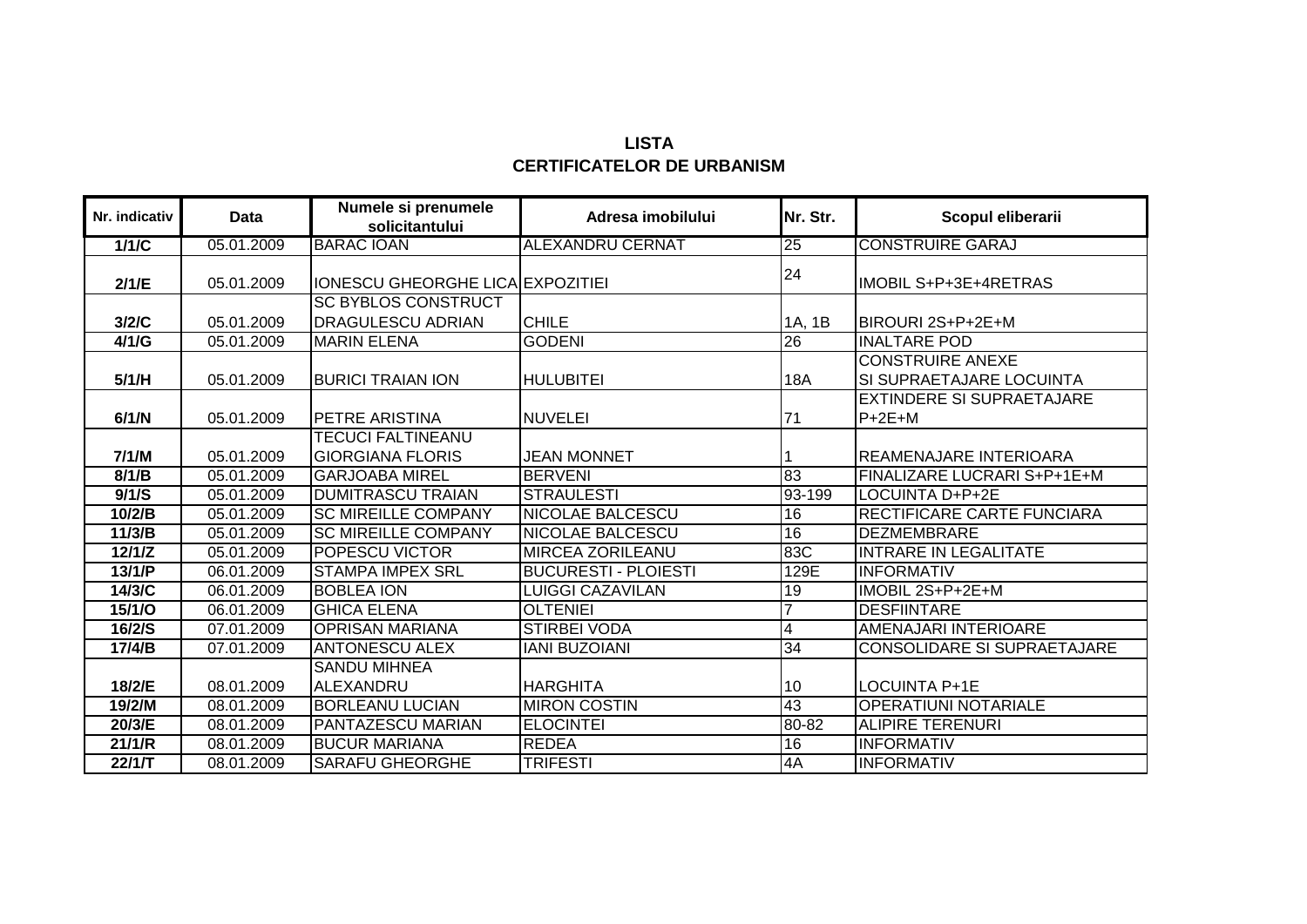|        |            |                                      |                             |                         | <b>MODIFICARI INTERIOARE SI</b> |
|--------|------------|--------------------------------------|-----------------------------|-------------------------|---------------------------------|
| 23/3/M | 08.01.2009 | <b>CRISU STELA</b>                   | <b>HORIA MACELARIU</b>      | 23-25                   | <b>INCHIDERE BALCON</b>         |
| 24/2/0 | 08.01.2009 | <b>SC ONO BANEASA SRL</b>            | DR. MUNTELE GAINA           | 40-42                   | LOCUINTA S+P+2E+M               |
|        |            | <b>MARINESCU BOGDAN</b>              |                             |                         |                                 |
| 25/2/G | 08.01.2009 | <b>MIHAI</b>                         | <b>GR. ALEXANDRESCU</b>     | 24                      | AMENAJARI INTERIOARE            |
| 26/1/D | 08.01.2009 | <b>SC COTAMAX INVEST</b>             | CAL. DOROBANTILOR           | 50                      | <b>INFORMATIV</b>               |
| 27/5/B | 09.01.2009 | <b>AVRAM DANIEL RADU</b>             | <b>NICOLAE BALCESCU</b>     | $\overline{5}$          | <b>DEMOLARE ZID DE CARAMIDA</b> |
|        |            |                                      | <b>DOBROGEANU</b>           |                         |                                 |
| 28/3/G | 09.01.2009 | <b>SC IKTIMOS CONSTRUCTII GHEREA</b> |                             | 83                      | S+P+4-5E LOCUINTE               |
| 29/1/F | 09.01.2009 | <b>GARJOABA CORNEL</b>               | <b>FAGARAS</b>              | $30 - 32$               | <b>INFORMATIV</b>               |
|        |            | <b>SUSANU BALASOIU</b>               |                             |                         |                                 |
| 30/4/G | 13.01.2009 | LAURENTIU                            | <b>CAL. GRIVITEI</b>        | 111                     | <b>INTRARE IN LEGALITATE</b>    |
| 31/4/M | 13.01.2009 | <b>SC RONATURSTEIN SRL</b>           | <b>MENUETULUI</b>           | $\mathbf{1}$            | <b>MODIFICARI INTERIOARE</b>    |
| 32/1/A | 15.01.2009 | <b>VOICU GEORGETA</b>                | <b>ANINULUI</b>             | 26                      | <b>DESFIINTARE</b>              |
| 33/2/A | 15.01.2009 | <b>VOICU GEORGETA</b>                | <b>ANINULUI</b>             | 26                      | LOCUINTA P+1E                   |
|        |            |                                      |                             |                         | LOCUINTE 2S+P+10E               |
| 34/4/C | 15.01.2009 | <b>SAEED YELMAZ</b>                  | <b>CHITILEI</b>             | 16                      | S+P+9E, P+8E                    |
| 35/6/B | 15.01.2009 | <b>SC BAVARIA COMPLEX</b>            | <b>BUCURESTI - PLOIESTI</b> | T 696                   | <b>INFORMATIV</b>               |
| 36/5/G | 16.01.2009 | <b>SC GRIRO SA</b>                   | <b>CAL. GRIVITEI</b>        | 355-357                 | <b>IMPREJMUIRE</b>              |
|        |            |                                      |                             |                         | CONSOLIDARE, MODIFICARE         |
| 37/2/Z | 16.01.2009 | <b>SC FRA COMPLAST SRL</b>           | <b>ZELETIN</b>              | $9 - 11$                | <b>EXTINDERE</b>                |
| 38/2/R | 16.01.2009 | <b>CHITU MARIN</b>                   | <b>RETORTEI</b>             | 52                      | <b>EXTINDERE PARTER</b>         |
|        |            | <b>STAICU SORIN</b>                  |                             |                         |                                 |
| 39/2/F | 19.01.2009 | ALEXANDRU                            | AV. VASILE FUICA            | 13                      | <b>IMPREJMUIRE</b>              |
| 40/2/P | 19.01.2009 | <b>SC CASA AUTO SRL</b>              | <b>EXPOZITIEI</b>           | $\overline{2}$          | <b>MODIFICARI INTERIOARE</b>    |
| 41/3/A | 19.01.2009 | <b>GHEORGHE MADALIN</b>              | <b>ANINULUI</b>             | $\overline{\mathbf{4}}$ | $LOC.P+1E+M$                    |
| 42/4/A | 19.01.2009 | <b>GHEORGHE MADALIN</b>              | <b>ANINULUI</b>             | $\overline{\mathbf{4}}$ | <b>DESFIINTARE</b>              |
| 43/3/P | 19.01.2009 | <b>BLIDAR IOANA</b>                  | <b>POPA SAVU</b>            | 54                      | <b>DESFIINTARE</b>              |
| 44/7/B | 19.01.2009 | <b>FUNIERU MARIN</b>                 | <b>BALSAMULUI</b>           | œ                       | <b>INTRARE IN LEGALITATE</b>    |
| 45/5/C | 19.01.2009 | <b>SC SPACE OPERA SRL</b>            | <b>CHITILEI</b>             | 87                      | <b>LOCUINTE SI BIROURI</b>      |
|        |            | <b>SC STRAULESTI</b>                 |                             |                         |                                 |
|        |            | <b>PROPERTIES</b>                    |                             |                         |                                 |
| 46/3/S | 19.01.2009 | <b>DEVELOPMENT</b>                   | <b>INTR. STRAULESTI</b>     | 36                      | <b>LOCUINTE SI BIROURI</b>      |
|        |            | <b>SC STRAULESTI</b>                 |                             |                         |                                 |
|        |            | <b>PROPERTIES</b>                    |                             |                         |                                 |
| 47/4/S | 19.01.2009 | <b>DEVELOPMENT</b>                   | <b>INTR. STRAULESTI</b>     | 37                      | <b>LOCUINTE SI BIROURI</b>      |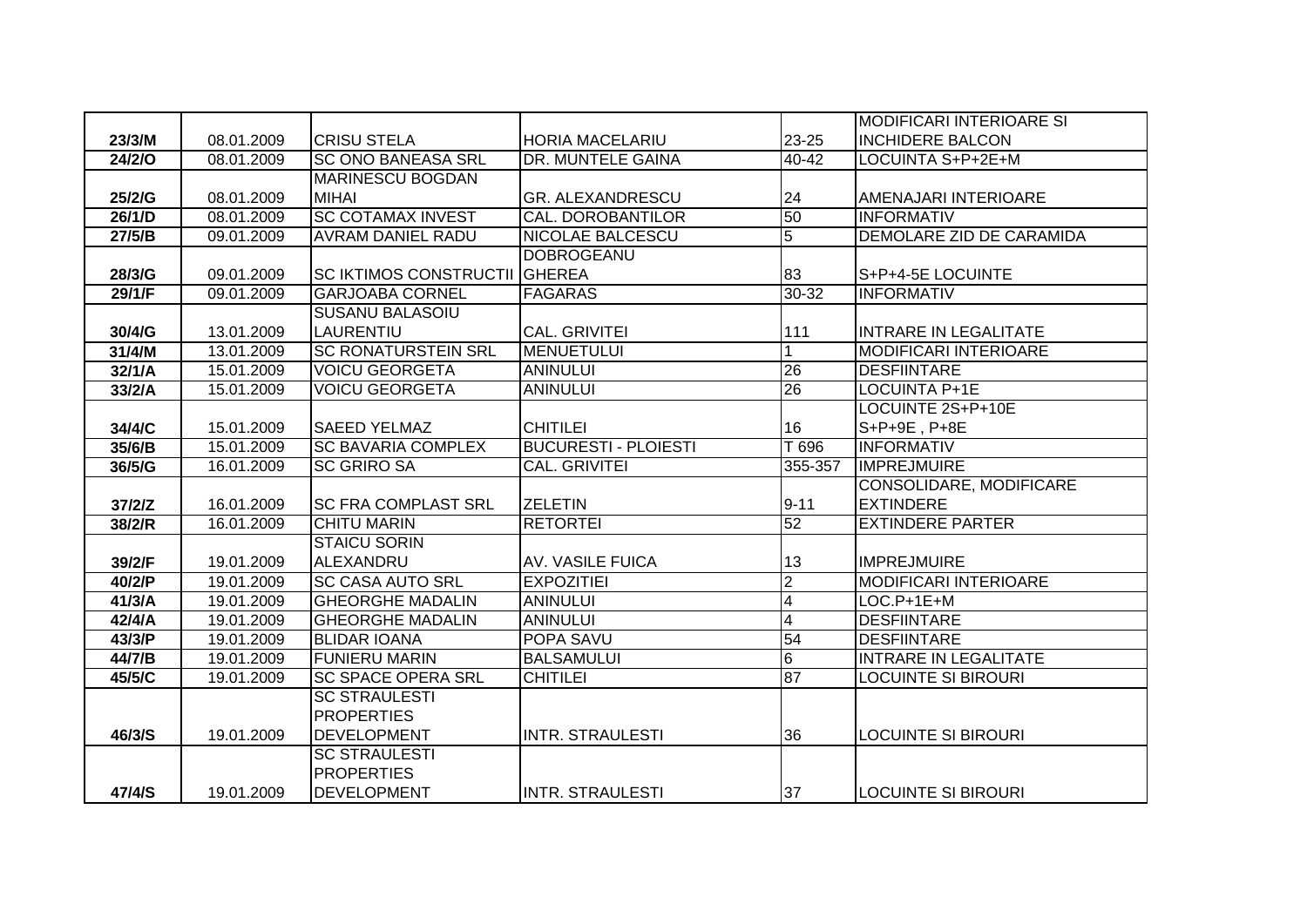|         |            | <b>CONSILIUL JUDETEAN</b>        |                             |           |                                   |
|---------|------------|----------------------------------|-----------------------------|-----------|-----------------------------------|
| 48/5/M  | 19.01.2009 | <b>ILFOV</b>                     | <b>G-RAL GH. MANU</b>       | 18        | DESFIINTARE CORP C3 SI CORP C5    |
|         |            |                                  |                             |           | <b>REABILITARE SI</b>             |
|         |            |                                  |                             |           | <b>REFUNCTIONALIZARE</b>          |
| 49/6/C  | 19.01.2009 | <b>SINGER BORIS</b>              | <b>GR. COBALCESCU</b>       | 38        | <b>MANSARDA</b>                   |
|         |            | <b>AMERICAN</b>                  |                             |           |                                   |
|         |            | <b>INTERNATIONAL</b>             |                             |           |                                   |
| 50/8/B  | 19.01.2009 | <b>CONTRACTORS</b>               | <b>BUCURESTI- PLOIESTI</b>  | 42-44     | <b>ORGANIZARE DE SANTIER</b>      |
|         |            |                                  |                             |           |                                   |
| 51/5/S  | 19.01.2009 | <b>VARLAN CEZAR BUJOREL</b>      | <b>IONESCU SISESTI</b>      | 252-254   | IMOBIL S+P+2E+3 RETRAS            |
| 52/6/S  | 19.01.2009 | <b>VARTOSU M. MIHAIL</b>         | <b>SOMESUL RECE</b>         | 13        | IMOBIL DS+P+2-4E                  |
| 53/3/F  | 20.01.2009 | <b>COMANA VALERIA</b>            | <b>FRUMOASA</b>             | 20        | <b>CONSOLIDARE</b>                |
|         |            |                                  |                             |           |                                   |
| 54/7/C  | 20.01.2009 | NEACSU DIANA ANDREEA             | <b>INTR. CIUCULUI</b>       | 5         | $LOC.S+P+2E$                      |
| 55/8/C  | 20.01.2009 | <b>CAPRAROIU FLORICA</b>         | <b>CHITILIEI</b>            | 112       | <b>SPALATORIE AUTO</b>            |
| 59/7/S  | 20.01.2009 | <b>STAN ION</b>                  | <b>CONSTANTIN STERE</b>     | 30        | <b>DEZMEMBRARE</b>                |
|         |            |                                  |                             |           |                                   |
| 60/9/C  | 20.01.2009 | INEACSU DIANA ANDREEA            | <b>INTR. CIUCULUI</b>       | 5         | <b>DESFIINTARE</b>                |
| 61/4/F  | 20.01.2009 | <b>PMB</b>                       | <b>FICUSULUI</b>            | $20 - 26$ | <b>EXTINDERE</b>                  |
| 62/4/P  | 20.01.2009 | <b>OSNAGA MARIA</b>              | <b>PELUZEI</b>              | 3         | <b>CONSTRUIRE ANEXA</b>           |
| 63/2/D  | 20.01.2009 | <b>TELENTIN OANA</b>             | <b>DOBROGEI</b>             | 12        | <b>CONSOLIDARE EXTINDERE</b>      |
| 64/9/B  | 20.01.2009 | <b>SURLEA CRINU CORNEL</b>       | <b>BARGAULUI</b>            | 6         | <b>DEZMEMBRARE</b>                |
| 65/10/B | 20.01.2009 | <b>ENACHE ANGELICA</b>           | ION BREZOIANU               | 36        | <b>AMENAJARI INTERIOARE</b>       |
|         |            | <b>OPRISAN MIRELA</b>            |                             |           |                                   |
| 66/11/B | 20.01.2009 | <b>MARINELA</b>                  | ION BREZOIANU               | $17 - 19$ | <b>CONSOLIDARE SI EXTINDERE</b>   |
| 67/6/M  | 20.01.2009 | <b>BATICA VIOREL</b>             | <b>MANDOLIEI</b>            |           | LOC.S+P+1E+M                      |
|         |            | <b>SC ROCAST SRL</b>             |                             | 241-243-  | HALA P+1E SI CORP ADMINISTRATIV   |
| 68/3/O  | 20.01.2009 | RADULESCU CRISTIAN               | <b>ODAI</b>                 | 243B      | $P + 2E$                          |
| 69/12/B | 20.01.2009 | <b>SC BAVARIA COMPLEX</b>        | <b>BUCURESTI - PLOIESTI</b> | T 696     | <b>PUZ</b>                        |
| 70/5/P  | 20.01.2009 | <b>SPIREA ANDREI</b>             | I. P. PAVLOV                | 76        | <b>DESFIINTARE</b>                |
|         |            |                                  |                             |           |                                   |
| 71/5/A  | 20.01.2009 | VARGA CRISTIAN GILFRED AEROGARII |                             | 25        | <b>DESFIINTARE</b>                |
| 72/6/A  | 21.01.2009 | SC ROSTOCK 2000 SRL              | DR. AGATULUI                | $20 - 24$ | S+P+1E SI PARCAJE                 |
|         |            | <b>CONSTANTINESCU</b>            |                             |           |                                   |
| 73/3/D  | 21.01.2009 | LAURENTIU                        | <b>INTR. DIFUZORILOR</b>    |           | <b>DEZMEMBRARE</b>                |
| 74/4/D  | 21.01.2009 | <b>ASE</b>                       | <b>CAL. DOROBANTILOR</b>    | $15 - 17$ | <b>CONSOLIDARE SI MODERNIZARE</b> |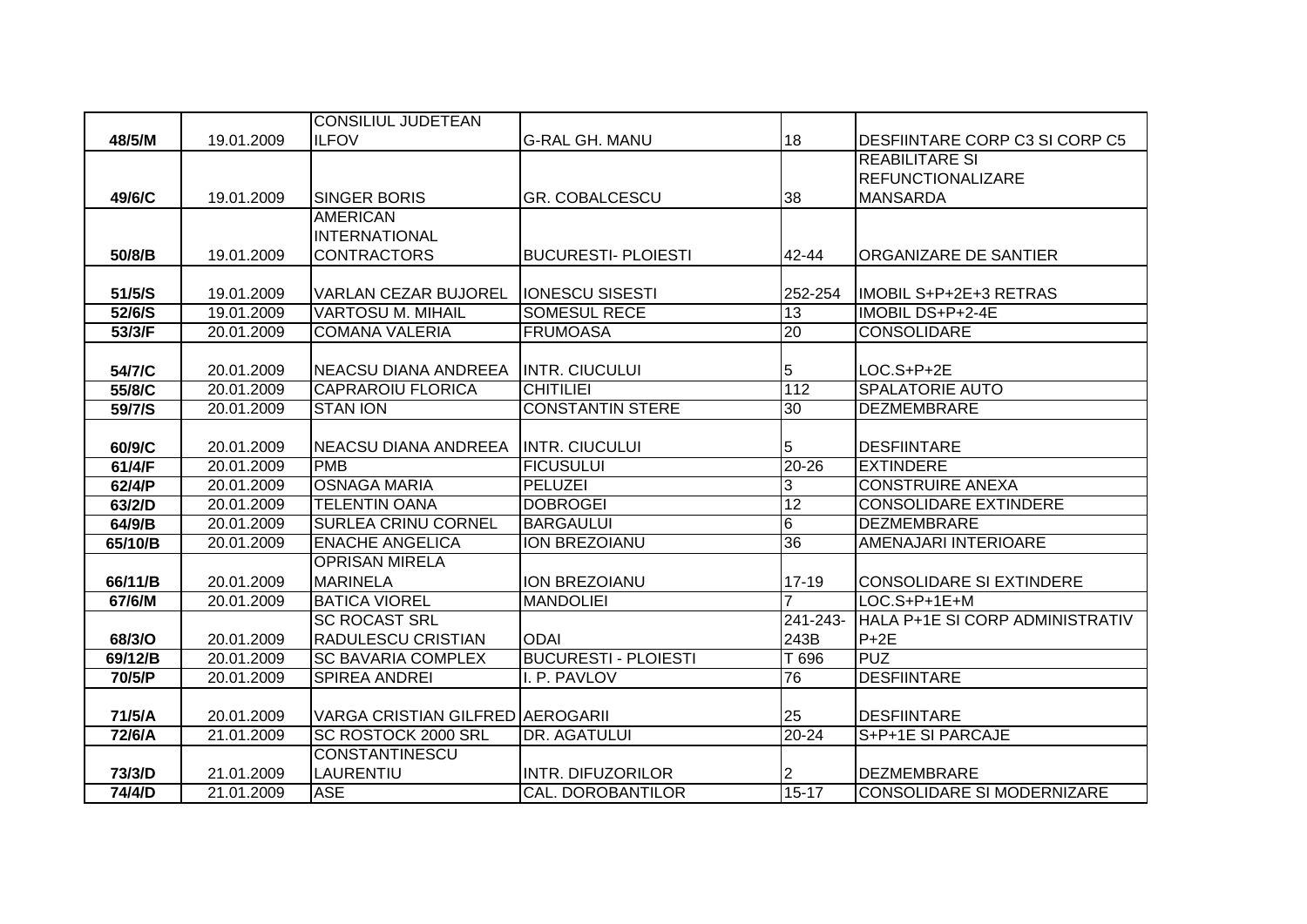| 75/7/M                          | 21.01.2009 | <b>VOGL DAN PETRE</b>                                      | <b>ION MIHALACHE</b>      | 104             | <b>MODIFICARI INTERIOARE</b>   |
|---------------------------------|------------|------------------------------------------------------------|---------------------------|-----------------|--------------------------------|
| 76/1/L                          | 22.01.2009 | <b>ROMAN GHEORGHE</b>                                      | AL. LAPUSNEANU            | 67C             | <b>DEZMEMBRARE</b>             |
|                                 |            |                                                            |                           |                 | S+P+2E, IMPREJMUIRE SI         |
| 77/8/S                          | 22.01.2009 | <b>CRETU TRAIAN</b>                                        | <b>SOIMULUI</b>           | 8               | ORGANIZARE DE SANTIER          |
|                                 |            | <b>HABERMANN HANS</b>                                      |                           |                 |                                |
| 78/13/B                         | 22.01.2009 | <b>CRISTIAN</b>                                            | <b>ION BOGDAN</b>         | 26              | IMOBIL S+P+3E+M                |
|                                 |            |                                                            |                           |                 | <b>ANSAMBLU REZIDENTIAL</b>    |
| 79/6/P                          | 22.01.2009 | <b>SC INDUSTRIAL EXPORT</b>                                | <b>PIPERA</b>             | 51              | SI SERVICII                    |
| 80/2/T                          | 22.01.2009 | <b>ANDREI DESPINA</b>                                      | <b>TEMISANA</b>           | 23              | <b>INTRARE IN LEGALITATE</b>   |
| 81/3/R                          | 22.01.2009 | <b>GUTU ANDREI VICTOR</b>                                  | <b>RABAT</b>              | $\overline{6}$  | <b>CONSOLIDARE</b>             |
| 82/8/M                          | 22.01.2009 | <b>RADULESCU VIOREL</b>                                    | <b>SCHITU MAGUREANU</b>   | 51              | <b>IZOLARE TERMICA</b>         |
| 83/3/T                          | 22.01.2009 | <b>CIOROBEA ADRIAN</b>                                     | <b>LEV TOLSTOI</b>        | 46              | <b>DESFIINTARE</b>             |
| 84/9/S                          | 22.01.2009 | <b>CRETU TRAIAN</b>                                        | <b>SOIMULUI</b>           | œ               | <b>DESFIINTARE</b>             |
| 85/3/Z                          | 23.01.2009 | <b>FOTESCU LACRAMIOARA</b>                                 | <b>ZAGAZULUI</b>          | $10 - 12$       | <b>EXTINDERE SUPRAETAJARE</b>  |
| 86/10/S                         | 23.01.2009 | <b>RUSU ANASTASIA</b>                                      | <b>SOLZILOR</b>           |                 | IMOBIL S+P+2E+M                |
| 87/4/T                          | 23.01.2009 | MINCU PAUL ALEXANDRU                                       | IALEEA TEISANI            | 228-232         | <b>IMOBIL S+P+2E+M</b>         |
|                                 |            |                                                            |                           |                 |                                |
| 88/2/H                          | 23.01.2009 | MOTORGA NICOLAE SINEL HARGHITA                             |                           | 18              | <b>DESFIINTARE</b>             |
| 89/14/B                         | 23.01.2009 | <b>PROCREDIT BANK</b>                                      | <b>BUZESTI</b>            | 62-64           | AMENAJARI INTERIOARE           |
|                                 |            | <b>SINESCU CONSTANTIN</b>                                  |                           |                 |                                |
| 90/1/V                          | 23.01.2009 | LAURENTIU                                                  | <b>MITROPOLIT VARLAAM</b> | 84              | <b>EXTINDERE SI MANSARDARE</b> |
|                                 |            | <b>SC CONVERGE</b>                                         |                           |                 |                                |
| 91/3/H                          | 23.01.2009 | <b>DEVELOPMENT INVEST</b>                                  | <b>STEFAN HOLBAN</b>      | 10              | BIROURI 2S+P+8E                |
|                                 |            | <b>SC CONVERGE</b>                                         |                           |                 |                                |
| 92/4/H                          | 23.01.2009 | <b>DEVELOPMENT INVEST</b>                                  | <b>STEFAN HOLBAN</b>      |                 |                                |
| 93/11/S                         |            |                                                            |                           | 21-31           | BIROURI 2S+P+6E                |
|                                 | 23.01.2009 | <b>PATATU ADRIAN</b>                                       | DR. SARMAS                | $76 - 82$       | <b>P+1E SI IMPREJMUIRE</b>     |
| 94/10/C                         | 23.01.2009 | <b>CRISTOFOR STEFAN</b>                                    | <b>NICOLAE CARAMFIL</b>   | 51              | <b>SUPRAETAJARE</b>            |
| 95/9/M                          | 23.01.2009 | <b>SC SIRIUS FARM SRL</b>                                  | <b>ION MIHALACHE</b>      | 195             | <b>MODIFICARI INTERIOARE</b>   |
| 96/10/M                         | 23.01.2009 | <b>SC SIRIUS FARM SRL</b>                                  | ION MIHALACHE             | 193             | <b>MODIFICARI INTERIOARE</b>   |
| 97/1/1                          | 26.01.2009 | <b>DASCALU MIRONEL</b>                                     | <b>IALOMICIOAREI</b>      | 17              | <b>IZOLARE TERMICA</b>         |
| 98/2/1                          | 26.01.2009 | <b>MIHAILESCU SORIN</b>                                    | PICTOR IOSIF              | 23              | <b>DESFIINTARE</b>             |
| 99/2/N                          | 26.01.2009 | <b>SERBANESCU CARMEN</b>                                   | <b>NORDULUI</b>           | $7 - 9$         | <b>DEZMEMBRARE</b>             |
| 100/3/1                         | 26.01.2009 | <b>VASTIOS APOSTOLOS</b>                                   | <b>TEODOR ILIESCU</b>     | $\overline{32}$ | <b>ALIPIRE TERENURI</b>        |
|                                 |            |                                                            |                           |                 | <b>REFACERE IMPREJMUIRE</b>    |
| 101/12/S<br>$102\overline{141}$ | 26.01.2009 | <b>VESCONI ADINA SILVIA</b><br><b>VOICU RALUCA IULIANA</b> | <b>TRAIAN SANATESCU</b>   | 35<br>26        | REALIZARE SUBSOL               |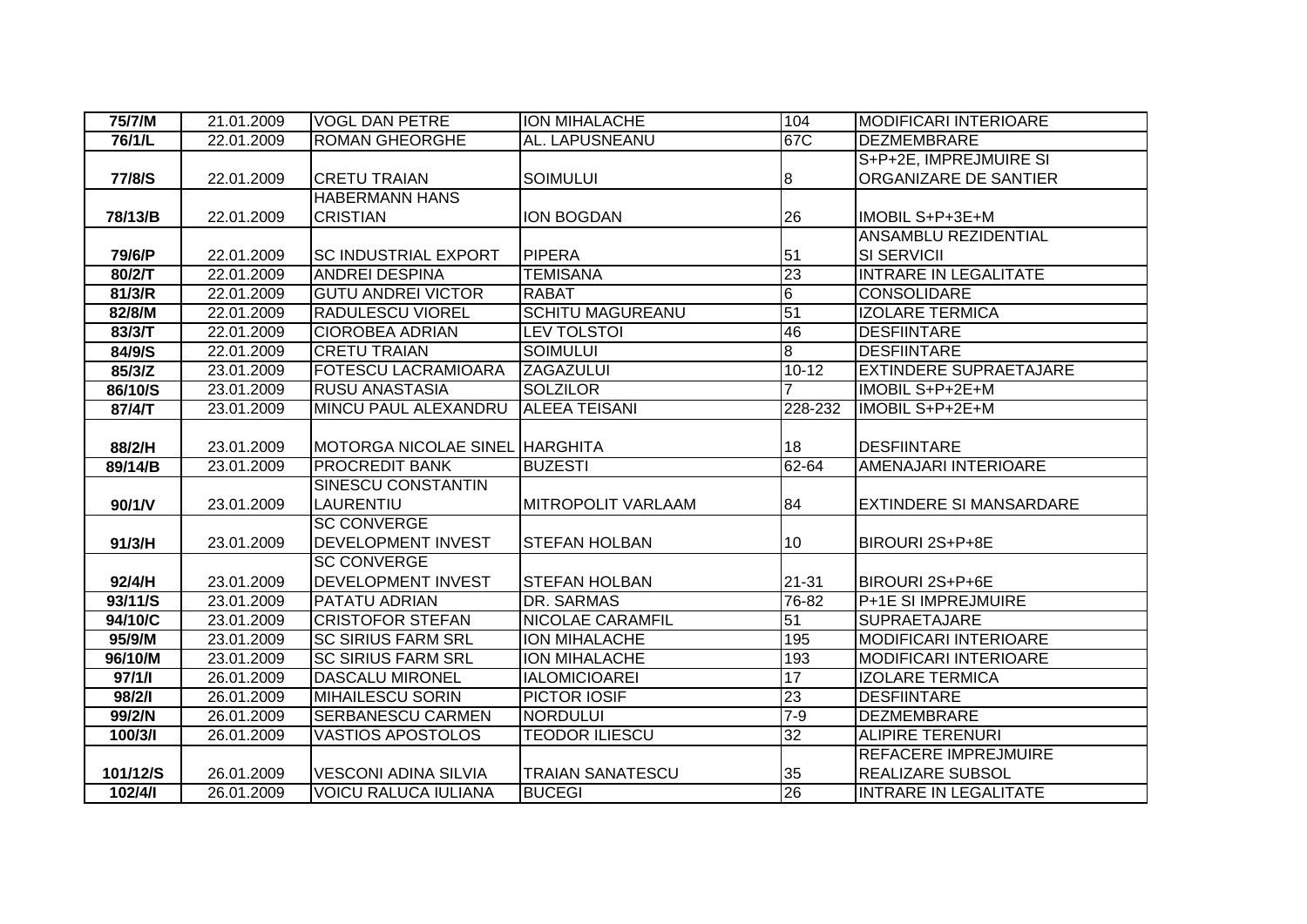| 103/11/C | 26.01.2009 | <b>VASILE DANIEL IONEL</b>               | <b>COTESTI</b>            | 62              | <b>EXTINDERE SI MANSARDARE</b>  |
|----------|------------|------------------------------------------|---------------------------|-----------------|---------------------------------|
| 104/1/J  | 26.01.2009 | <b>STAN PUIU</b>                         | <b>JIULUI</b>             | 15              | IMOBIL S+P+2E+M                 |
|          |            |                                          |                           |                 |                                 |
| 105/7/A  | 26.01.2009 | <b>SC BANEASA REZIDENTIAL AGRONOMIEI</b> |                           | $7 - 15$        | OPERATIUNI NOTARIALE            |
| 106/6/G  | 26.01.2009 | <b>MARTA CONSTANTA</b>                   | <b>CAL. GRIVITEI</b>      | 198             | MODIFICARI INTERIOARE           |
|          |            |                                          |                           |                 |                                 |
| 107/8/A  | 26.01.2009 | <b>SC BANEASA REZIDENTIAL AGRONOMIEI</b> |                           | $7 - 15$        | <b>OPERATIUNI NOTARIALE</b>     |
|          |            |                                          |                           |                 |                                 |
| 108/9/A  | 26.01.2009 | <b>SC BANEASA REZIDENTIAL AGRONOMIEI</b> |                           | $1 - 5$         | <b>OPERATIUNI NOTARIALE</b>     |
| 109/5/T  | 26.01.2009 | <b>SC CONIMOB COM SRL</b>                | <b>IONESCU SISESTI</b>    | 225C            | <b>DEZMEMBRARE</b>              |
| 110/10/A | 26.01.2009 | <b>COSOTRET EMILIA</b>                   | <b>ACADEMIEI</b>          | 35-37           | AMENAJARI INTERIOARE            |
| 111/5/D  | 26.01.2009 | <b>ARIESAN IULIU CRISTIAN</b>            | <b>CAL. DOROBANTILOR</b>  | 135-145         | AMENAJARI INTERIOARE            |
|          |            | <b>BC INTES SANPAOLO</b>                 |                           |                 |                                 |
| 112/7/G  | 26.01.2009 | <b>ROMANIA</b>                           | <b>CAL. GRIVITEI</b>      | 163             | AMENAJARI INTERIOARE            |
| 113/12/C | 26.01.2009 | <b>BODEANU MIHAELA</b>                   | <b>CHITILEI</b>           | 106             | <b>EXTINDERE</b>                |
| 114/11/M | 26.01.2009 | <b>DEATCU G. GHEORGHE</b>                | <b>MASLINULUI</b>         | $\overline{5}$  | <b>IMPREJMUIRE</b>              |
| 115/15/B | 27.01.2009 | <b>SC RUBIN GOLD 2004</b>                | <b>ERNEST BROSTEANU</b>   | $\overline{8}$  | <b>IMPREJMUIRE</b>              |
|          |            | <b>MOCANESCU ALEXANDRU</b>               |                           |                 |                                 |
| 116/12/M | 27.01.2009 | <b>CRISTIAN</b>                          | <b>MIERCANI</b>           | 125             | IMOBIL P+2E+M                   |
| 117/6/D  | 27.01.2009 | <b>ASE</b>                               | CAL. DOROBANTILOR         | $15 - 17$       | <b>REABILITARE SPATIU VERDE</b> |
| 118/5/1  | 27.01.2009 | <b>IVANOVICI MARIUS</b>                  | <b>IZBICENI</b>           | 97              | <b>DEZMEMBRARE</b>              |
|          |            | <b>SC IMOB BUSSINES</b>                  |                           |                 |                                 |
| 119/7/P  | 27.01.2009 | <b>TRADING SRL</b>                       | PETRE RARES               | $5-9$           | <b>INFORMATIV</b>               |
| 120/13/M | 27.01.2009 | <b>JUJATU CONSTANTIN</b>                 | <b>MUSETESTI</b>          | $\overline{4}$  | <b>INTRARE IN LEGALITATE</b>    |
| 121/13/C | 27.01.2009 | <b>IORDAN CRISTINA</b>                   | <b>CHITILEI</b>           | 172             | IMOBIL S+P+10E                  |
| 122/11/A | 28.01.2009 | <b>DINCA STANEL</b>                      | <b>ALEXANDRINA</b>        | $\overline{25}$ | <b>IMOBIL S+P+3E+4RETRAS</b>    |
| 123/14/C | 28.01.2009 | <b>NICOLAESCU MIHAELA</b>                | <b>OCTAV COCARESCU</b>    | 76              | <b>SUPRAETAJARE</b>             |
| 124/4/R  | 28.01.2009 | <b>TASULEA MIHAI</b>                     | <b>RAZELOR</b>            | 11              | <b>EXTINDERE P+M</b>            |
| 125/5/F  | 28.01.2009 | <b>SC MCM GRUP CAFÉ</b>                  | STR. FRANKLIN NR.16       | 16              | <b>COPERTINE</b>                |
| 126/13/S | 28.01.2009 | <b>TOMA CAMELIA</b>                      | <b>GH. SIMIONESCU</b>     | $\overline{4}$  | LOC. S+P+M SI ANEXE             |
|          |            | <b>SC FABULISTULUI</b>                   |                           |                 |                                 |
| 127/6/F  | 28.01.2009 | <b>HEIGHTS SRL</b>                       | <b>INTR. FABULISTULUI</b> | 10              | IMOBIL S+P+2E+3RETRAS           |
|          |            |                                          |                           |                 | <b>RECONFIGURARE HOTEL</b>      |
| 128/4/O  | 28.01.2009 | <b>SC TRIUMF CONSTRUCT</b>               | <b>ODAI</b>               | 441-443         | S+P+5E IMPREJMUIRE              |
|          |            | <b>CEC BANK SA</b>                       |                           |                 |                                 |
| 129/15/C | 29.01.2009 | <b>KAPUS STEFAN LUCIAN</b>               | <b>ION CAMPINEANU</b>     | 23              | AMENAJARI INTERIOARE            |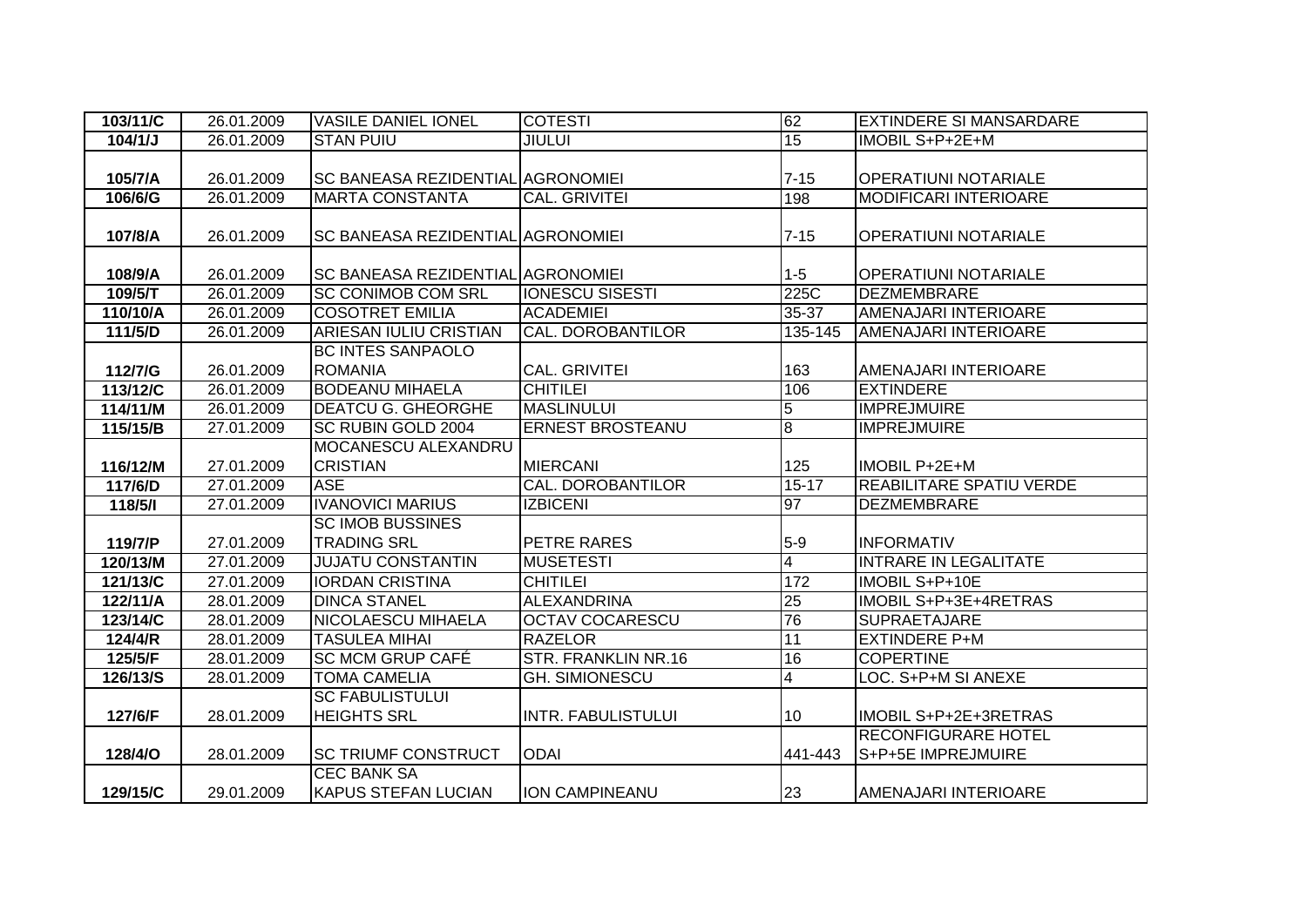| 130/8/P  | 29.01.2009 | <b>GHERGHICEANU MIRCEA</b>   | <b>PRODUCTIEI</b>           | 17K             | <b>CONSOLIDARE SI MANSARDARE</b> |
|----------|------------|------------------------------|-----------------------------|-----------------|----------------------------------|
|          |            |                              |                             |                 | CONSOLIDARE, EXTINDERE           |
| 131/14/S | 29.01.2009 | <b>CLAUDIUS EVA</b>          | ION SLATINEANU              | 14              | SUPRAETAJARE                     |
|          |            | <b>AKIROV LIDAN</b>          |                             |                 |                                  |
| 132/4/E  | 29.01.2009 | <b>PRIN LUNGU MARIA</b>      | <b>GEORGE ENESCU</b>        | 3               | <b>DESFIINTARE</b>               |
|          |            | <b>STOICA ION DAN</b>        |                             |                 |                                  |
| 133/16/C | 29.01.2009 | <b>ONUTA IGOR</b>            | <b>CHITILEI</b>             | 15              | <b>INFORMATIV</b>                |
|          |            |                              |                             |                 |                                  |
| 134/5/R  | 30.01.2009 | <b>RADET</b>                 | C. A. ROSETTI               | 15              | MODERNIZARE CENTRALA TERMICA     |
| 135/14/M | 30.01.2009 | <b>SC TRIUMF CONSTRUCT</b>   | <b>DR. PISCUL MOSULUI</b>   | $4-6$           | <b>DEZMEMBRARE</b>               |
|          |            | <b>DUMITRU NICOLAE</b>       |                             |                 |                                  |
| 136/3/N  | 30.01.2009 | <b>DUMITRU ELENA</b>         | <b>NEAGOE VODA</b>          | $3-5$           | <b>MODIFICARI INTERIOARE</b>     |
| 137/15/M | 02.02.2009 | <b>DAIP</b>                  | <b>MUNTENIEI</b>            | 32              | <b>CENTRALA TERMICA</b>          |
| 138/2/V  | 03.02.2009 | <b>LACATUS ARTEMIZA</b>      | <b>VIRGILIU</b>             | 53              | <b>CONSOLIDARE CORP A</b>        |
|          |            | <b>CLUBUL DIPLOMATIC</b>     |                             |                 |                                  |
| 139/16/B | 03.02.2009 | <b>BUCURESTI</b>             | <b>BUCURESTI - PLOIESTI</b> | 2B              | <b>EXTINDERE PARCAJ</b>          |
| 140/12/A | 03.02.2009 | <b>AMAREANU GHEORGHE</b>     | <b>AVIATIEI</b>             | $\overline{24}$ | <b>CONSTRUIRE BALCON</b>         |
|          |            | <b>INSITUTUL NATIONAL DE</b> |                             |                 |                                  |
|          |            | <b>RECUPERARE MEDICINA</b>   |                             |                 |                                  |
| 141/16/M | 03.02.2009 | <b>FIZICA</b>                | <b>ION MIHALACHE</b>        | 11A             | <b>CONSOLIDARE</b>               |
| 142/17/C | 03.02.2009 | <b>CORELLO MIRELA</b>        | <b>CAINENI</b>              | 2A              | <b>DESFIINTARE</b>               |
| 143/4/Z  | 03.02.2009 | <b>CAPATANA ELENA</b>        | <b>MIRCEA ZORILEANU</b>     | 34              | <b>INTRARE IN LEGALITATE</b>     |
| 144/25/K | 03.02.2009 | <b>CHERECHES LUCIA</b>       | <b>KISELEFF</b>             | 45              | IMOBIL S+P+3E+4RETRAS            |
|          |            | <b>HS KIRMAN LAND</b>        |                             |                 |                                  |
| 145/15/S | 03.02.2009 | <b>DEVELOPMENT SRL</b>       | <b>STRAULESTI</b>           | 57-61           | <b>INFORMATIV</b>                |
| 146/17/B | 03.02.2009 | <b>SC GENCOTRADE SRL</b>     | <b>BIHARIA</b>              | $67 - 77$       | <b>CONSTRUIRE</b>                |
| 147/3/V  | 03.02.2009 | <b>STOICA BOGDAN</b>         | INTR. GH. VALCEANU          | 17              | <b>INFORMATIV</b>                |
| 148/16/S | 03.02.2009 | <b>SC TOTAL CONFORT SRL</b>  | <b>SEVASTOPOL</b>           | 9               | ORGANIZARE DE SANTIER            |
|          |            |                              |                             |                 |                                  |
| 149/9/P  | 03.02.2009 | OLAREANU ALEXANDRINA PARIS   |                             | 17              | <b>EXTINDERE</b>                 |
| 150/17/M | 03.02.2009 | <b>DUMITRESCU IULIAN</b>     | <b>SFANTA MARIA</b>         | 78              | <b>DESFIINTARE</b>               |
|          |            |                              |                             |                 | 2S+P+2E+3E+7,9 PARTIAL           |
| 151/18/M | 03.02.2009 | <b>SC RONATURSTEIN SRL</b>   | <b>ION MIHALACHE</b>        | 67              | <b>LOCUINTE SI BIROURI</b>       |
|          |            |                              |                             |                 | CONSOLIDARE, MODIFICARE          |
| 152/2/L  | 03.02.2009 | <b>IVANOIU ION</b>           | <b>LIMANULUI</b>            | 1B              | <b>EXTINDERE</b>                 |
| 153/7/D  | 03.02.2009 | <b>IVAN STEFAN JERAIL</b>    | <b>DORNEI</b>               | 68              | <b>INFORMATIV</b>                |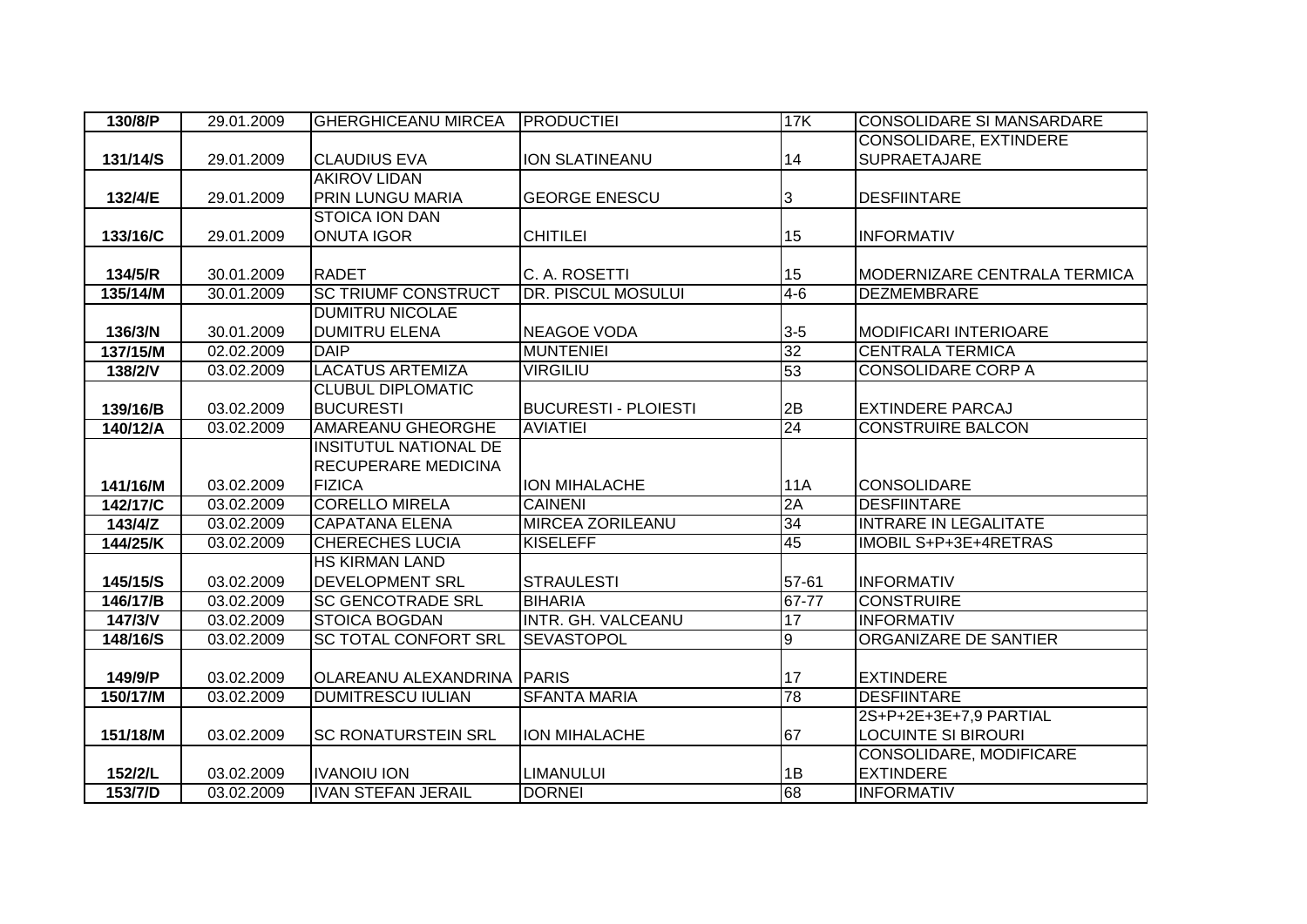| $154/4N$       | 03.02.2009              | <b>MIHAILA CLAUDIA</b>       | <b>TUDOR VIANU</b>             | 33                      | AMENAJARI INTERIOARE               |
|----------------|-------------------------|------------------------------|--------------------------------|-------------------------|------------------------------------|
|                |                         |                              |                                |                         | S+D+P+4E+5RETRAS                   |
| 155/7/F        | 03.02.2009              | <b>SC VICTORY INVEST SRL</b> | <b>G-RAL GHEORGHE MANU</b>     |                         | 25, 27, 29 IMPREJMUIRE             |
|                |                         | <b>SC METEO BUSINESS</b>     |                                |                         |                                    |
| 156/2/J        | 03.02.2009              | <b>PARK</b>                  | <b>JANDARMERIEI</b>            | $5-9$                   | MODIFICARE AC 341/3/J/2007         |
| <b>157/5/0</b> | 03.02.2009              | <b>DUMITRU NICOLAE</b>       | <b>OCNA MURES</b>              | 3                       | <b>DESFIINTARE</b>                 |
| 158/17/S       | 03.02.2009              | <b>CETERCHI LIANA</b>        | <b>SOFIA</b>                   | 26                      | <b>MONTARE CENTRALA TERMICA</b>    |
| 159/19/M       | 03.02.2009              | <b>IONESCU VALENTIN</b>      | P-TA VALTER MARACINEANU        | $1 - 3$                 | AMENAJARI INTERIOARE               |
| 160/8/D        | 03.02.2009              | <b>APOSTOL RADU</b>          | <b>DARMANESTI</b>              | 4B                      | LOCUINTE DS+P+1E, IMPREJMUIRE      |
| 161/9/D        | 03.02.2009              | <b>APOSTOL RADU</b>          | <b>DARMANESTI</b>              | $\overline{\mathbf{4}}$ | LOCUINTE DS+P+1E, IMPREJMUIRE      |
|                |                         | <b>SC GLOBE HENRY</b>        |                                |                         |                                    |
| 162/18/S       | 03.02.2009              | <b>PROD CORP SRL</b>         | <b>STRAULESTI</b>              | 76-86                   | <b>SUPRAETAJARE</b>                |
|                |                         | <b>SC DIATRANS</b>           |                                |                         |                                    |
| 163/6/T        | 03.02.2009              | <b>CONSTRUCT SRL</b>         | <b>TROTUSULUI</b>              | 25                      | EXTINDERE SI SUPRAINALTARE         |
| 164/06/X       | 03.02.2009              | <b>SOARE GABRIEL</b>         | <b>XENOPOL</b>                 | $\overline{3}$          | <b>CONSOLIDARE</b>                 |
| 165/8/G        | 03.02.2009              | <b>PARVU ANGELICA</b>        | <b>G-RAL EREMIA GRIGORESCU</b> | $\overline{6}$          | <b>CONSTRUIRE BALCON</b>           |
| 166/6/1        | 03.02.2009              | <b>ALECU FELICIAN</b>        | <b>INFRATIRII</b>              | 38                      | LOCUINTA S+P+2E+M                  |
| 167/19/S       | 03.02.2009              | <b>LAZAR MAGDALENA</b>       | <b>SOIMULUI</b>                | $\overline{21}$         | CONSOLIDARE SUPRAETAJARE           |
| 168/7/T        | 03.02.2009              | <b>ZAMFIR NICOLAE</b>        | <b>TURDA</b>                   | 125                     | AMENAJARI INTERIOARE               |
|                |                         | <b>CARAUS ADRIANA</b>        |                                |                         |                                    |
| 169/10/P       | 03.02.2009              | <b>PRIN CLAUDIA EXIM SRL</b> | <b>PODGORIA</b>                | 2A                      | LOCUINTA P+1E+M                    |
| 170/18/C       | 03.02.2009              | <b>AL HUSEIN ALI</b>         | <b>CHITILEI</b>                | 174                     | <b>LOCUINTA</b>                    |
| 171/18/B       | 03.02.2009              | <b>BRICEAG STEFAN</b>        | <b>BETONIEREI</b>              | 5                       | <b>CONCESIONARE</b>                |
|                |                         | <b>SC AQUA THERM CO SRL</b>  |                                |                         |                                    |
| <b>172/6/O</b> | 03.02.2009              | <b>PRIN BADICI CLAUDIU</b>   | <b>ODAI</b>                    | 407                     | <b>CONSTRUIRE BIROURI</b>          |
| 173/19/B       | 03.02.2009              | <b>SC TEL AVIV</b>           | <b>BARAJUL ARGES</b>           | 8A                      | <b>ALIPIRE TERENURI</b>            |
| 174/19/C       | 03.02.2009              | <b>DOGARU ELVIRA</b>         | CONSTANTIN GODEANU             | 42A                     | <b>EXTINDERE SI SUPRAETAJARE</b>   |
| 175/4/N        | 03.02.2009              | <b>COSMI MIHAELA</b>         | <b>NORDULUI</b>                | 7A                      | <b>INFORMATIV</b>                  |
| 176/11/P       | $\overline{03.02.2009}$ | <b>NICOLAESCU DANIELA</b>    | <b>PRODUCTIEI</b>              | 17F                     | <b>CONSOLIDARE SI SUPRAETAJARE</b> |
| <b>177/7/0</b> | 03.02.2009              | <b>SC IMSAT SA</b>           | <b>ORHIDEELOR</b>              | 27-29                   | <b>DESFIINTARE</b>                 |
|                |                         |                              |                                |                         |                                    |
|                |                         | <b>METIS CERNA PROPERTY</b>  |                                |                         |                                    |
| 178/9/G        | 03.02.2009              | <b>PRIN STAN SOFIA</b>       | <b>DINICU GOLESCU</b>          | 29                      | <b>RENOVARE FATADA</b>             |
| 179/20/M       | 03.02.2009              | <b>TAZLOANU GHEORGHE</b>     | <b>BANU MANTA</b>              | 1                       | <b>MODIFICARI INTERIOARE</b>       |
| 180/20/B       | 03.02.2009              | <b>BURINARU LILIANA</b>      | <b>BERVENI</b>                 | 20                      | LOCUINTA P+1E                      |
| 181/20/C       | 03.02.2009              | <b>SMADOIU EUGENIA</b>       | <b>CAMPUL CU MACI</b>          | 5B                      | <b>SUPRAETAJARE</b>                |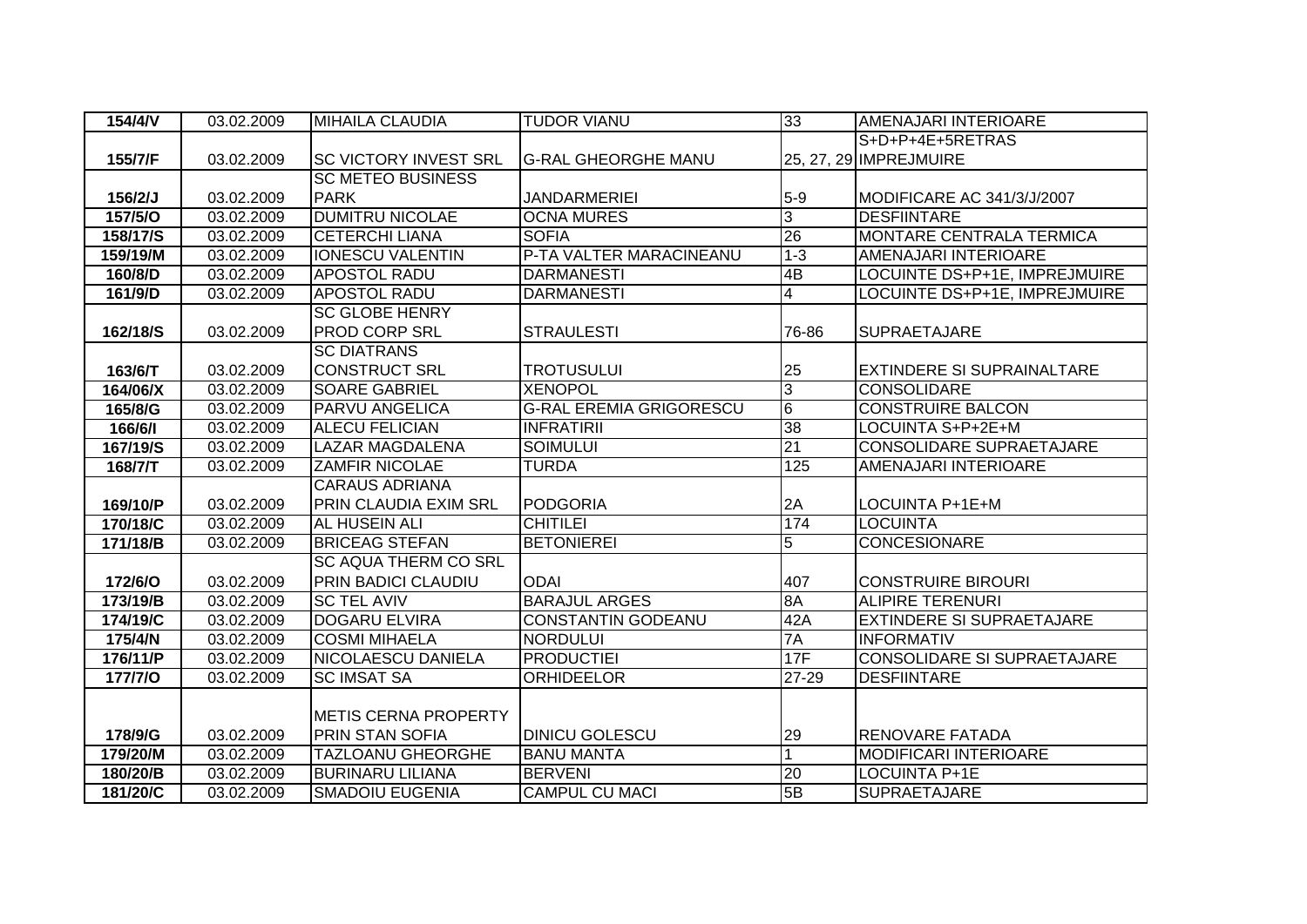| 182/3/L   | 04.02.2009 | <b>FECIOARA GHEORGHE</b>      | <b>LASTARISULUI</b>       | 6         | <b>DEZMEMBRARE</b>                 |
|-----------|------------|-------------------------------|---------------------------|-----------|------------------------------------|
| $183/1/K$ | 04.02.2009 | PATANGA CONSTANTIN            | <b>KISELEFF</b>           | 24        | <b>INCHIDERE TERASA</b>            |
|           |            | <b>CENTRUL</b>                |                           |           |                                    |
|           |            | <b>MULTIFUNCTIONAL</b>        |                           |           |                                    |
| 184/21/C  | 04.02.2009 | <b>CARAIMAN</b>               | <b>CARAIMAN</b>           | 33A       | IMOBIL D+P+4E                      |
| 185/8/T   | 04.02.2009 | <b>PETRISOR ANCA</b>          | <b>TURNU ROSU</b>         | 13        | <b>MODIFICARI INTERIOARE</b>       |
|           |            | <b>CRISTACHE STELIAN</b>      |                           |           |                                    |
| 186/10/D  | 04.02.2009 | <b>CRISTIN</b>                | <b>DURAU</b>              | 177       | <b>EXTINDERE SI SUPRAETAJARE</b>   |
|           |            | <b>SC ALSOM DEVELOPMENT</b>   |                           |           | CONSTRUIRE S+P+2E+ET3 RETRAS       |
| 187/9/T   | 04.02.2009 | <b>SRL</b>                    | AV. IULIU TETRAT          | 11        | SI IMPREJMUIRE                     |
|           |            | <b>UNIVERSITATEA</b>          |                           |           |                                    |
|           |            | <b>NATIONALA</b>              |                           |           |                                    |
| 188/21/B  | 04.02.2009 | DE ARTE                       | <b>G-RAL BUDISTEANU</b>   | 19        | IMOBIL S+P+3E+M                    |
|           |            | SFARAIALA ANDREI              |                           |           | <b>SUPRAETAJARE REGIM FINAL</b>    |
| 189/22/C  | 04.02.2009 | <b>VALENTIN</b>               | <b>CALCARULUI</b>         | 16        | S+P+3E+4RETRAS                     |
| 190/23/C  | 04.02.2009 | <b>ROBE CAMELIA</b>           | <b>CAPALNA</b>            | 20        | AMENAJARI INTERIOARE               |
|           |            | <b>GASPAR IULIANA</b>         |                           |           |                                    |
| 191/8/O   | 04.02.2009 | <b>SANZIANA</b>               | <b>OASTEI</b>             | 12        | <b>INTRARE IN LEGALITATE</b>       |
|           |            |                               |                           |           | <b>CONSTRUIRE HOTEL</b>            |
| 192/10/T  | 05.02.2009 | <b>DECU CONSTANTIN</b>        | AL. TEISANI               | 200-204   | 2S+P+8E+9RETRAS                    |
|           |            | <b>DIRECTIA REGIONALA DE</b>  |                           |           | REMODELARE FATADA AMENAJARE        |
| 193/22/B  | 05.02.2009 | <b>POSTA BUCURESTI</b>        | <b>BUCURESTII NOI</b>     | 64        | <b>ACCES</b>                       |
| 194/20/S  | 05.02.2009 | <b>LAZEA GICA</b>             | <b>COSTACHE SIBICEANU</b> | 16        | <b>CONSOLIDARE SI SUPRAETAJARE</b> |
| 195/11/D  | 05.02.2009 | <b>FLORESCU RODICA</b>        | <b>DOBROGEANU GHEREA</b>  | 80        | S+P+4E SI IMPREJMUIRE              |
|           |            | <b>FRALICH GABRIEL</b>        |                           |           |                                    |
| 196/23/B  | 05.02.2009 | <b>CATALIN</b>                | ION BREZOIANU             | 44        | AMENAJARI INTERIOARE               |
| 197/7/1   | 05.02.2009 | <b>PALAZ LUCIAN MIHAI</b>     | <b>IONESCU SISESTI</b>    | 66        | <b>DEZMEMBRARE</b>                 |
| 198/13/A  | 05.02.2009 | AFI PT CEC BANK SA            | P-TA AMZEI                | $10 - 22$ | AMENAJARI INTERIOARE               |
|           |            | <b>LOCIC MARIUS</b>           |                           |           |                                    |
|           |            | MIHAI CATALINA ALPHA          | ALEXANDRU                 |           |                                    |
| 199/24/C  | 05.02.2009 | <b>STUDIO</b>                 | <b>CAMPEANU</b>           | 4A, 6     | <b>DESFIINTARE</b>                 |
|           |            |                               |                           |           | S+P+1E+M PUT FORAT SI              |
| 200/24/B  | 05.02.2009 | <b>FOCSA MIHAI</b>            | <b>BISTRITA</b>           | 31        | <b>IMPREJMUIRE</b>                 |
|           |            |                               |                           |           |                                    |
|           |            | <b>COLEGIUL MEDICILOR DIN</b> |                           |           |                                    |
| 201/21/M  | 05.02.2009 | <b>ROMANIA</b>                | <b>IMADRIGALULUI</b>      | 62A       | ALIPIRE TERENURI                   |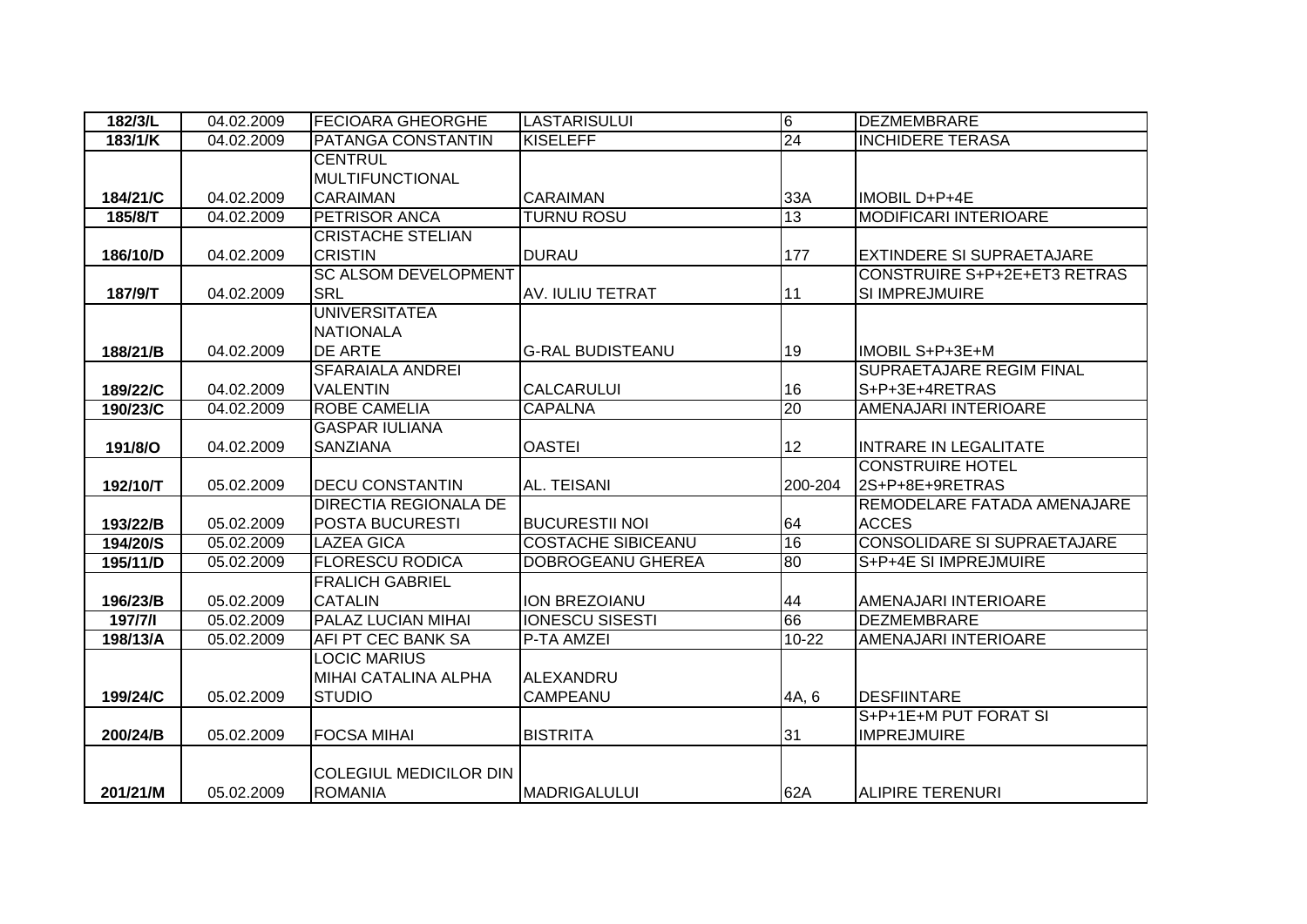| 202/10/G | 06.02.2009 | <b>SZEDLACSEK CORNELIA</b>   | <b>DINICU GOLESCU</b>     | 43                 | <b>RECOMPARTIMENTARE</b>        |
|----------|------------|------------------------------|---------------------------|--------------------|---------------------------------|
|          |            | <b>SC TRIUMF CONSTRUCT</b>   |                           |                    |                                 |
| 203/22/M | 06.02.2009 | <b>SA</b>                    | HORIA MACELARIU           | 59                 | <b>DEZMEMBRARE</b>              |
| 205/24/M | 09.02.2009 | <b>SC VOX FORTUNA SRL</b>    | <b>MENDELEEV</b>          | $\overline{21-25}$ | <b>INTRARE IN LEGALITATE</b>    |
| 206/6/R  | 09.02.2009 | <b>LUNGU SARA</b>            | <b>ROBANESTI</b>          | $\overline{16}$    | <b>CONSOLIDARE P+M</b>          |
| 207/11/T | 09.02.2009 | <b>ZAPIZESCU DAN STEFAN</b>  | <b>TIPOGRAFILOR</b>       | 29-31              | <b>INFORMATIV</b>               |
| 208/7/R  | 09.02.2009 | <b>STEFANESCU GEORGE</b>     | P-TA ROMANA               | 9                  | <b>INCHIDERE BALCON</b>         |
| 209/8/F  | 09.02.2009 | <b>ROMAERO SA</b>            | <b>FICUSULUI</b>          | 44                 | <b>INFORMATIV</b>               |
| 210/9/F  | 09.02.2009 | <b>ROMAERO SA</b>            | <b>FICUSULUI</b>          | 44                 | <b>INFORMATIV</b>               |
| 211/10/F | 09.02.2009 | <b>ROMAERO SA</b>            | <b>FICUSULUI</b>          | 44                 | <b>INFORMATIV</b>               |
| 212/11/G | 09.02.2009 | <b>ANDREI SORIN DRAGOS</b>   | <b>GARLEI</b>             | 92                 | <b>DESFIINTARE</b>              |
| 213/25/M | 09.02.2009 | <b>SC GENERAL COM SA</b>     | <b>MOLIERE</b>            | $12 - 14$          | IMOBIL 3S+P+3E+4,5,6E           |
| 214/26/M | 09.02.2009 | <b>SC CORNER AA 28SRL</b>    | AL. ALEXANDRU             | 28                 | 2S+P+4E+ET. 5 RETRAS            |
|          |            | <b>SC ENEL DISTRIBUTIE</b>   |                           |                    |                                 |
| 215/27/M | 09.02.2009 | <b>MUNTENIA SA</b>           | <b>ION MIHALACHE</b>      | 41-43              | AMENAJARI INTERIOARE            |
|          |            | <b>DARMANESCU MIHAI</b>      |                           |                    |                                 |
| 216/12/P | 10.02.2009 | <b>CRISTIAN</b>              | <b>PAHARNICULUI</b>       | 16                 | IMOBIL S+P+2E SI GARD           |
| 217/28/M | 10.02.2009 | <b>DIMA DUMTITRU</b>         | <b>VALEA MERILOR</b>      | $\overline{14}$    | IMOBIL S+P+2E SI GARD           |
| 218/29/M | 11.02.2009 | <b>STAN VIORICA</b>          | <b>MAICANESTI</b>         | 54                 | <b>DEZMEMBRARE</b>              |
| 219/30/M | 10.02.2009 | <b>STAN VIORICA</b>          | <b>MAICANESTI</b>         | 54                 | AMENAJARI INTERIOARE            |
| 220/25/C | 10.02.2009 | <b>VASILE ANGHEL</b>         | <b>CIRESOAIA</b>          | 9                  | <b>MODIFICARE ACOPERIS</b>      |
| 221/4/L  | 10.02.2009 | EFTENE SORIN CRISTIAN        | LOTRU                     | 26                 | <b>ALIPIRE TERENURI</b>         |
|          |            | UNIUNEA NATIOANAL A          |                           |                    |                                 |
|          |            | NOTARILOR PUBLICI DIN        |                           |                    |                                 |
| 222/26/C | 10.02.2009 | <b>ROMANIA</b>               | <b>LUIGI CAZZAVILLAN</b>  | 11                 | <b>CONSOLIDARE SI EXTINDERE</b> |
|          |            | <b>SC IRIDEX GROUP IMPEX</b> |                           |                    |                                 |
|          |            | <b>SRL</b>                   |                           |                    |                                 |
| 223/12/G | 10.02.2009 | PRIN CALCIU DAN              | DOBROGEANU GHEREA         | $10 - 12$          | <b>DESFIINTARE</b>              |
| 224/5/V  | 10.02.2009 | <b>SC ELTRIX SRL</b>         | <b>VALIUG</b>             | 3                  | IMOBIL S+P+4E+5RETRAS           |
| 225/31/M | 10.02.2009 | <b>BICSOK ELENA</b>          | <b>MIERCANI</b>           | 88                 | <b>DEZMEMBRARE</b>              |
|          |            | <b>TAODER FLORIAN</b>        |                           |                    |                                 |
| 226/25/B | 10.02.2009 | <b>CRISTIAN</b>              | <b>BUCURESTII NOI</b>     | 10A                | <b>INSTRAINARE</b>              |
| 227/26/B | 10.02.2009 | <b>TIMOFTE CARMEN</b>        | <b>BUCEGI</b>             | 112                | <b>ALIPIRE TERENURI</b>         |
|          |            | <b>NASTASE ALEXANDRU</b>     |                           |                    |                                 |
| 228/13/G | 10.02.2009 | <b>VASILE</b>                | <b>GRAUNTELUI</b>         | 24                 | LOCUINTA P+1E+M                 |
| 229/21/S | 10.02.2009 | <b>SC MEDROM</b>             | <b>COSTACHE SIBICEANU</b> | 20                 | MANSARDARE                      |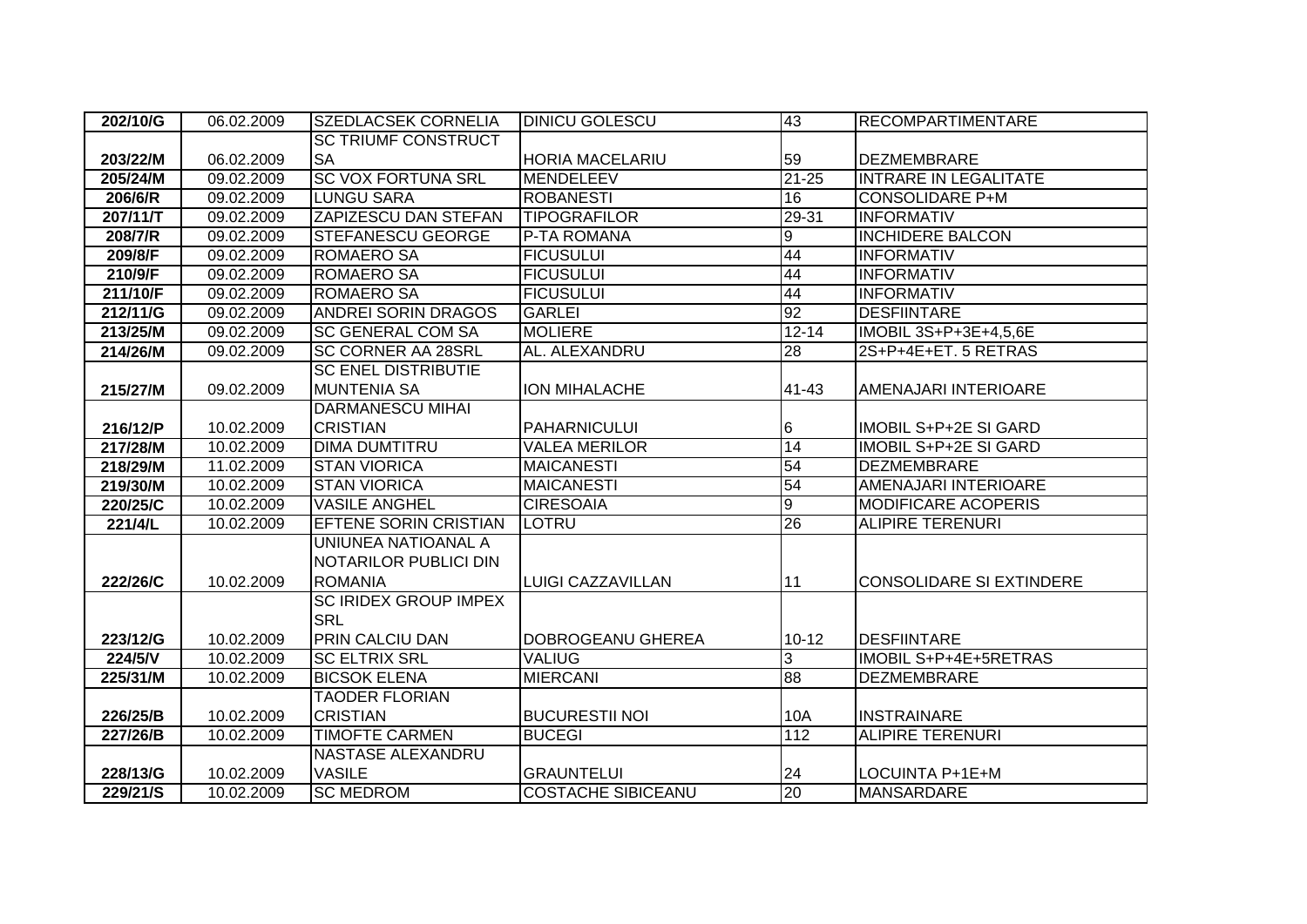| 230/27/B | 10.02.2009 | <b>SC ROMARTA SRL</b>                 | <b>BUCURESTI - PLOIESTI</b> | $24 - 28$       | <b>AMENAJARI INTERIOARE</b>          |
|----------|------------|---------------------------------------|-----------------------------|-----------------|--------------------------------------|
| 231/6/V  | 10.02.2009 | <b>TANASESCU JAYSON</b>               | <b>VISARION</b>             | 8               | <b>CONSOLIDARE SI EXTINDERE</b>      |
|          |            |                                       |                             |                 |                                      |
| 232/27/C | 10.02.2009 | <b>BARBUCEANU GEORGETA CALCARULUI</b> |                             | 17              | IMOBIL S+P+2E+M                      |
|          |            |                                       |                             |                 |                                      |
| 233/28/C | 10.02.2009 | <b>BARBUCEANU GEORGETA CALCARULUI</b> |                             | 17              | <b>DESFIINTARE</b>                   |
|          |            | <b>SCHWARTZENBERG</b>                 |                             | 113B,           |                                      |
| 234/22/S | 10.02.2009 | <b>FABIAN</b>                         | <b>IONESCU SISESTI</b>      | 121B            | IMOBIL S+P+4E                        |
| 235/29/C | 10.02.2009 | <b>RADULESCU VALENTIN</b>             | <b>ELENA CLUCEREASA</b>     | 6               | <b>EXTINDERE SI MANSARDARE</b>       |
|          |            |                                       |                             |                 | CONSOLIDARE, MANSARDARE              |
| 236/23/S | 10.02.2009 | <b>AVRAMESCU MARIN</b>                | <b>SURORILOR</b>            | 95A             | <b>AMENAJARE CORP A</b>              |
|          |            |                                       |                             |                 | CONSOLIDARE, REAMENAJARE             |
| 237/5/E  | 10.02.2009 | <b>ANCPI CNGCFT</b>                   | <b>EXPOZITIEI</b>           | 1A              | <b>TIPOGRAFIE</b>                    |
| 238/30/C | 10.02.2009 | SALITRAROVICI MARIANA                 | <b>COTNARI</b>              | 14              | <b>DESFIINTARE</b>                   |
| 239/5/N  | 10.02.2009 | <b>GHERGHE RITA IOANA</b>             | <b>NEAJLOVULUI</b>          | 92              | <b>INFORMATIV</b>                    |
| 240/24/S | 10.02.2009 | <b>PETROM SA</b>                      | <b>STRAULESTI</b>           | 69-71           | <b>ALIPIRE TERENURI</b>              |
| 241/13/P | 10.02.2009 | <b>PETREA COSTICA</b>                 | <b>PALISANDRULUI</b>        | $\overline{27}$ | <b>LOCUINTA P+M</b>                  |
| 242/31/C | 10.02.2009 | <b>SCITAL INOX SRL</b>                | <b>CHITILEI</b>             | 423-431         | <b>EXTINDERE</b>                     |
| 243/8/R  | 10.02.2009 | POPESCU OVIDIU                        | <b>NAUM RAMNICEANU</b>      | 45A             | <b>DEZMEMBRARE</b>                   |
| 244/14/A | 10.02.2009 | <b>RADU IOAN RARES</b>                | <b>ANKARA</b>               | 3               | <b>DESFIINTARE LOCUINTA SI GARAJ</b> |
| 245/32/M | 10.02.2009 | <b>DUMITRESCU IULIAN</b>              | <b>SF. MARIA</b>            | 78              | <b>DESFIINTARE</b>                   |
|          |            | <b>SC GRIVITA REZIDENTIAL</b>         |                             |                 |                                      |
| 246/28/B | 11.02.2009 | <b>SRL</b>                            | <b>EUGEN BROTE</b>          | 33-41           | IMOBIL S+P+3E+4RETRAS                |
|          |            | <b>MITRACHE GEORGICA</b>              |                             |                 |                                      |
| 247/7/V  | 11.02.2009 | <b>MITRACHE ANCA</b>                  | <b>VALEA MERILOR</b>        | 11              | IMOBIL P+2E+M                        |
|          |            | <b>STEFAN ROBERT</b>                  |                             |                 |                                      |
| 248/15/A | 11.02.2009 | ALEXANDRU                             | <b>COSTACHE ARISTITA</b>    | $1-3$           | <b>CONSOLIDARE SI EXTINDERE</b>      |
|          |            |                                       |                             |                 |                                      |
|          |            | <b>FUNDATIA SURORILOR DE</b>          |                             |                 |                                      |
| 249/6/N  | 13.02.2009 | <b>CARITATE IOANA ANTIDA</b>          | <b>NUVELEI</b>              | 25-27           | <b>ALIPIRE TERENURI</b>              |
| 250/6/E  | 13.02.2009 | <b>SC ASIBAN SA</b>                   | <b>MIHAI EMINESCU</b>       | 45              | <b>CONCESIONARE</b>                  |
| 251/32/C | 13.02.2009 | <b>SIMION LIDIA</b>                   | <b>CAPALNA</b>              | $\overline{5}$  | <b>IMPREJMUIRE</b>                   |
|          |            | <b>DRAGOMIR ALEXANDRU</b>             |                             |                 |                                      |
| 252/29/B | 13.02.2009 | <b>EMIL</b>                           | <b>BAHLUILUI</b>            | 34              | <b>IMOBIL D+P+M</b>                  |
|          |            |                                       |                             |                 |                                      |
| 253/14/P | 13.02.2009 | <b>LICEA ION</b>                      | PETRU SI PAVEL              | 74              | CONSOLIDARE, EXTINDERE P+1E+M        |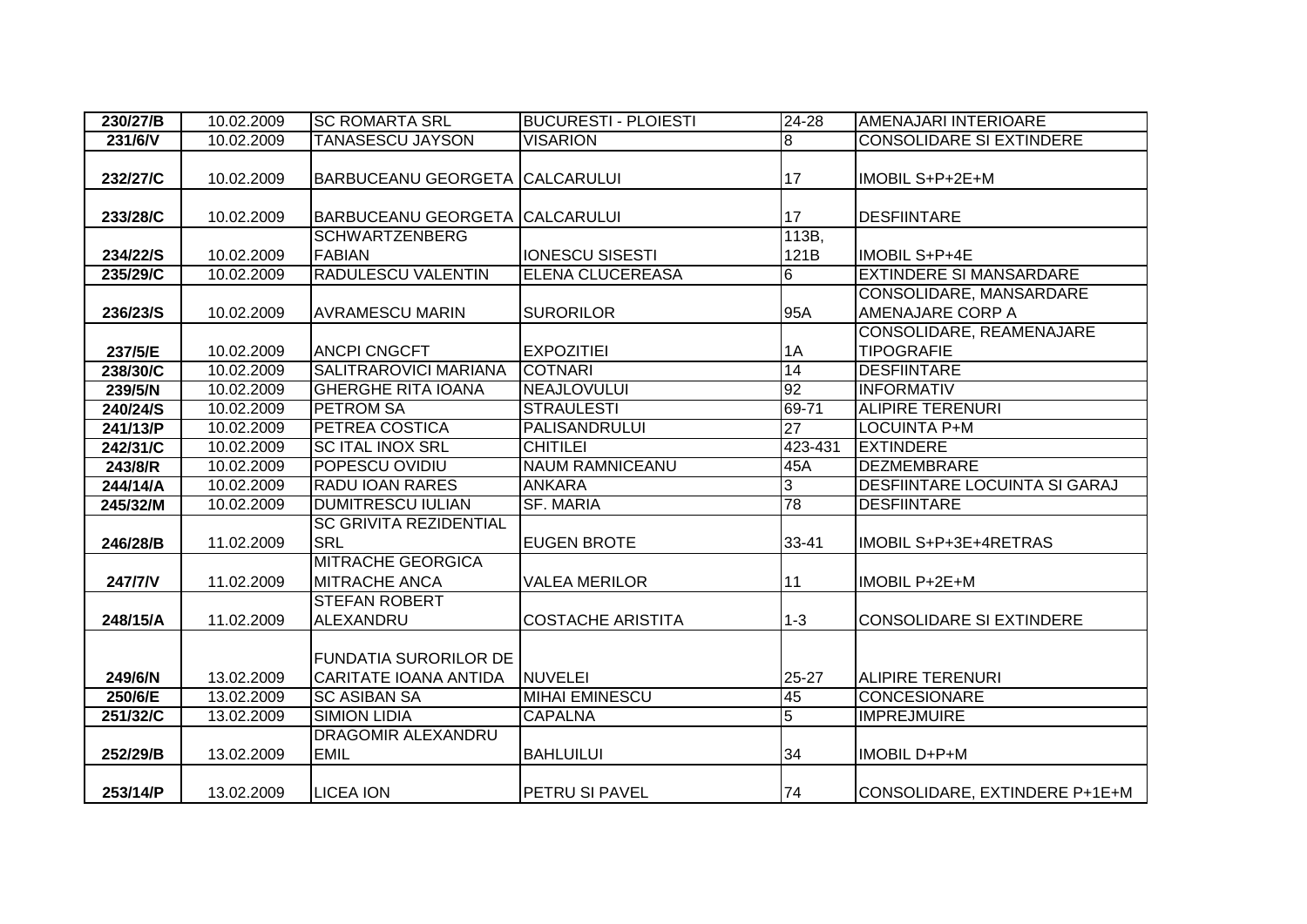|          |            | <b>SC COMPTOIR DES PAINS</b>           |                           |                |                                   |
|----------|------------|----------------------------------------|---------------------------|----------------|-----------------------------------|
| 254/11/F | 13.02.2009 | <b>SRL</b>                             | <b>CALEA FLOREASCA</b>    | 111-113        | <b>AMENAJARE SPATIU COMERCIAL</b> |
| 255/33/C | 16.02.2009 | <b>AL HUSSEN ALI</b>                   | <b>CHITILEI</b>           | 174            | <b>DESFIINTARE</b>                |
| 256/16/A | 16.02.2009 | <b>VELICU MARIUS TRAIAN</b>            | <b>ARGENTINA</b>          | 22             | IMOBIL S+DS+P+2E+3RETRAS          |
|          |            | <b>SPITALUL CLINIC DE</b>              |                           |                |                                   |
|          |            | <b>URGENTA</b>                         |                           |                |                                   |
| 257/15/P | 16.02.2009 | <b>CAROL DAVILA</b>                    | CAL. PLEVNEI              | 112-114        | <b>CONSTRUIRE</b>                 |
|          |            | <b>SC BYBLOS CONSTRUCT</b>             |                           |                |                                   |
| 258/34/C | 16.02.2009 | <b>SRL</b>                             | <b>AXINTE URICARIU</b>    | 8              | <b>DEZMEMBRARE</b>                |
| 259/12/T | 16.02.2009 | <b>MANTA SIMONA</b>                    | <b>TURDA</b>              | 129            | AMENAJARI INTERIOARE              |
| 260/5/Z  | 16.02.2009 | <b>BONEA DRAGOS</b>                    | <b>ZELETIN</b>            | ø              | <b>INFORMATIV</b>                 |
| 261/7/N  | 16.02.2009 | <b>ST COROIANU</b>                     | <b>NORDULUI</b>           | 82-92          | <b>MODIFICARI INTERIOARE</b>      |
| 262/9/R  | 16.02.2009 | <b>BARLADEANU MARIUS</b>               | <b>ROBANESTI</b>          | 50             | <b>IMOBIL S+P+2E</b>              |
|          |            |                                        |                           |                | <b>DESFIINTARE ANEXA</b>          |
| 263/30/B | 16.02.2009 | <b>BUNICILEA DANIELA</b>               | <b>BUCEGI</b>             | 28             | <b>GOSPODAREASCA</b>              |
|          |            |                                        |                           |                | CONSOLIDARE, EXTINDERE            |
| 264/31/B | 16.02.2009 | <b>BUNICILEA DANIELA</b>               | <b>BUCEGI</b>             | 28             | <b>SUPRAETAJARE</b>               |
| 265/12/D | 16.02.2009 | <b>CIUPULIGA IOSIF</b>                 | <b>DEMNITATII</b>         | $3 - 5$        | <b>INTRARE IN LEGALITATE</b>      |
|          |            | <b>SC DE SILVA</b>                     |                           |                |                                   |
| 266/8/N  | 16.02.2009 | <b>INTERNATIONAL</b>                   | <b>NUFERILOR</b>          | 38-48          | IMOBIL 2S+DS+P+3E                 |
|          |            |                                        |                           |                |                                   |
| 267/13/T | 16.02.2009 | POPESCU MANUELA ANCA NICOLAE TITULESCU |                           | 115-117        | <b>AMENAJARI INTERIOARE</b>       |
|          |            | <b>MANCIULEA MONA</b>                  |                           |                |                                   |
| 268/35/C | 16.02.2009 | <b>NICOLETA</b>                        | <b>CLUCERULUI</b>         | 33             | TRANSFORMARE POD IN MANSARDA      |
|          |            | <b>OPREA ALEXANDRU</b>                 |                           |                |                                   |
| 269/36/C | 16.02.2009 | <b>CORNELIU</b>                        | <b>INTR. CAPRIORILOR</b>  | 2              | <b>VANZARE TEREN</b>              |
| 270/9/N  | 16.02.2009 | <b>ISPAS ADRIAN</b>                    | <b>NORDULUI</b>           | $110 - 112$    | <b>MODIFICARI INTERIOARE</b>      |
| 271/13/D | 16.02.2009 | <b>APOSTOL RADU</b>                    | <b>DARMANESTI</b>         | 4              | <b>DESFIINTARE</b>                |
| 272/10/N | 16.02.2009 | <b>SC VOSCA SRL</b>                    | <b>NORDULUI</b>           | 82-92          | <b>MODIFICARI INTERIOARE</b>      |
| 273/33/M | 16.02.2009 | <b>COLTOIU MARIA</b>                   | <b>COSTACHE MARINESCU</b> | 13             | <b>DESFIINTARE 2 GARAJE</b>       |
| 274/17/A | 16.02.2009 | <b>STANGACIU VICTORIA</b>              | <b>ARTARULUI</b>          | 39             | <b>CONSOLIDARE SI EXTINDERE</b>   |
| 275/9/O  | 16.02.2009 | <b>DUMITRU NICOLAE</b>                 | <b>OCNA MURES</b>         | $\overline{3}$ | S+P+1E+M IMPREJMUIRE              |
| 276/37/C | 16.02.2009 | <b>BURCEA MARINELA</b>                 | <b>ION CAMPINEANU</b>     | 20A            | AMENAJARI INTERIOARE              |
|          |            | <b>BISERICA BOTEANU IGNII</b>          |                           |                |                                   |
|          |            | <b>PRIN PREOT VASILE</b>               |                           |                |                                   |
| 277/32/B | 16.02.2009 | <b>AXINIA</b>                          | <b>BOTEANU</b>            | 8              | CONSOLIDARE, RENOVARE             |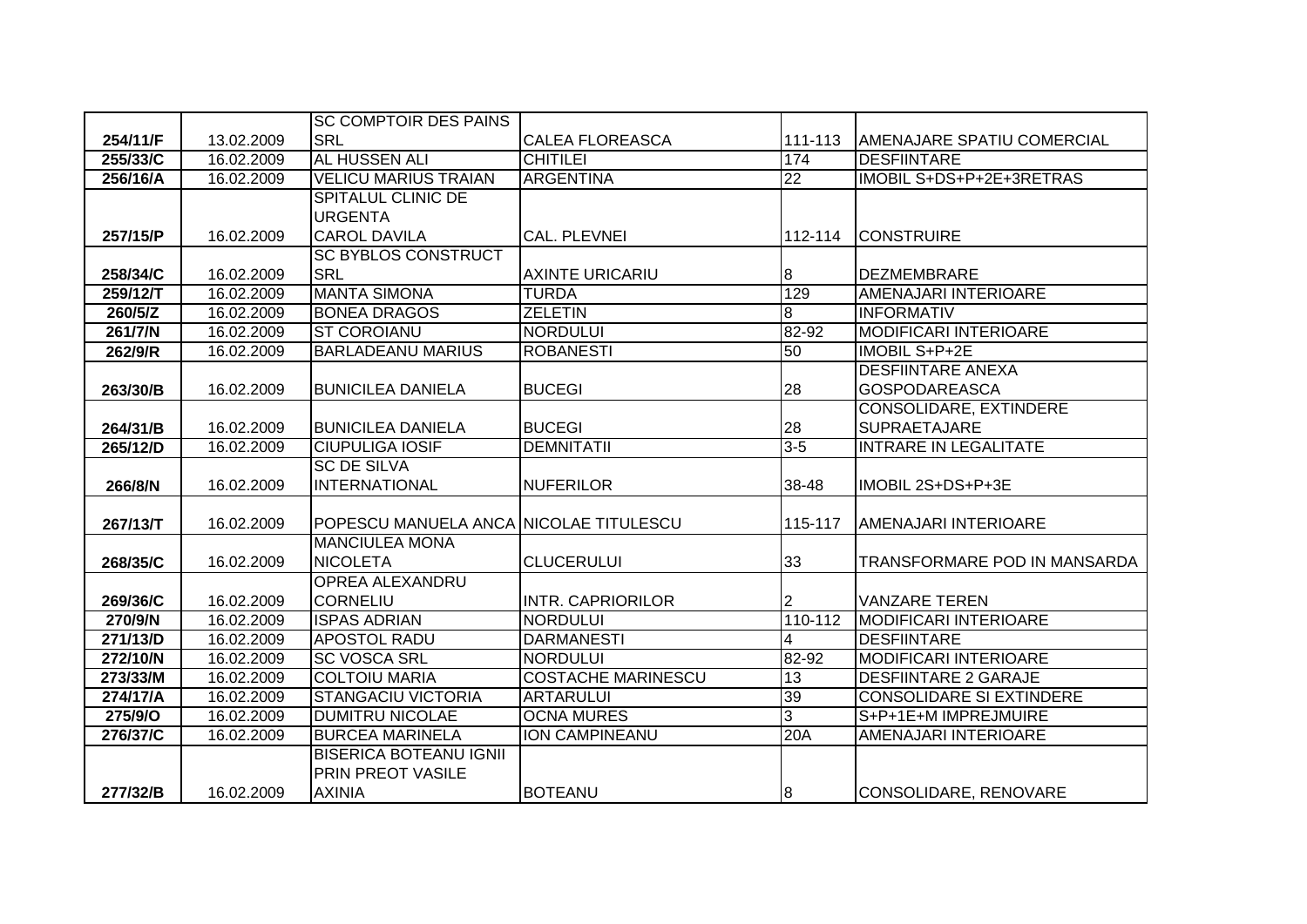| 278/11/N | 16.02.2009 | <b>DAN TOADER</b>            | <b>NAVIGATIEI</b>          | 54              | ASEZAMANT SOCIAL IMPREJMUIRE    |
|----------|------------|------------------------------|----------------------------|-----------------|---------------------------------|
|          |            | <b>CENTRUL</b>               |                            |                 |                                 |
|          |            | <b>MULTIFUNCTIONAL</b>       |                            |                 |                                 |
| 279/38/C | 17.02.2009 | <b>CARAIMAN</b>              | <b>CARAIMAN</b>            | 33A             | <b>IMOBIL S+P+2E</b>            |
| 280/3/J  | 17.02.2009 | <b>BCR SA</b>                | <b>JIULUI</b>              | 144             | AMENAJARI INTERIOARE            |
| 281/34/M | 17.02.2009 | <b>SC MAX BET SRL</b>        | ION MIHALACHE              | 111             | <b>SCHIMBARE TAMPLARIE</b>      |
| 282/16/P | 17.02.2009 | <b>ANTAL -PETER GABRIEL</b>  | <b>EMANOIL PORUMBARU</b>   | 28              | CONSOLIDARE, SUPRAETAJARE       |
| 283/17/P | 17.02.2009 | <b>TUDOR ADRIAN</b>          | ARH. ION MINCU             | 9               | S+D+P+6E SI IMPREJMUIRE         |
| 284/25/S | 17.02.2009 | <b>TONCU PETRE</b>           | <b>STUDINA</b>             | $\overline{5}$  | <b>EXTINDERE D+P+1E</b>         |
|          |            | PAROHIA "SFANTUL             |                            |                 |                                 |
|          |            | <b>STEFAN - CUIBUL CU</b>    |                            | 33              |                                 |
| 285/8/V  | 17.02.2009 | <b>BARZA"</b>                | <b>VIRGILIU</b>            |                 | IMOBIL S+P+3E+M                 |
|          |            | <b>PREOT AILOAIEI</b>        |                            |                 |                                 |
| 286/12/N | 17.02.2009 | <b>COSTINEL GHEORGHE</b>     | <b>NAZARCEA</b>            | 3               | <b>CONSOLIDARE BISERICA</b>     |
|          |            | <b>DIRECTIA REGIONALA DE</b> |                            |                 |                                 |
| 287/26/S | 17.02.2009 | POSTA BUCURESTI              | <b>STEFAN CEL MARE</b>     | 2               | <b>MODERNIZARE FATADA</b>       |
| 288/39/C | 17.02.2009 | <b>ALEXE CATALIN</b>         | <b>CAPRIORILOR</b>         | $6\overline{6}$ | SUPRAETAJARE S+P+5E             |
|          |            |                              |                            |                 |                                 |
| 289/40/C | 17.02.2009 | <b>GHEORGHE PARASCHIVA</b>   | <b>COBALCESCU</b>          | 41              | <b>SUPRAETAJARE CORP D</b>      |
| 290/8/1  | 18.02.2009 | <b>BUTUFEI TANIA</b>         | <b>IONESCU SISESTI</b>     | 107B            | MANSARDARE                      |
| 291/35/M | 18.02.2009 | <b>CIOFIAC ALEXANDRU</b>     | <b>MIRCESTI</b>            | 23              | AMENAJARI INTERIOARE            |
| 292/6/Z  | 18.02.2009 | <b>IERNOIU CRISTIAN</b>      | <b>DUMITRU ZOSSIMA</b>     | 37              | <b>INCHIDERE TERASA</b>         |
| 293/33/B | 18.02.2009 | <b>SERBAN CONSTANTIN</b>     | <b>BALDOVIN PARCALABUL</b> | 12              | <b>MANSARDARE CORP B</b>        |
| 294/14/G | 18.02.2009 | <b>GAITA GEORGE</b>          | P-TA CHARLES DE GAULLE     | $3 - 5$         | <b>CONSOLIDARE</b>              |
| 295/41/C | 18.02.2009 | <b>SPOIALA DANIEL</b>        | NICOLAE CARAMFIL           | 58-60           | <b>AMENAJARI INTERIOARE</b>     |
| 296/36/M | 18.02.2009 | <b>ANDRONACHE OVIDIU</b>     | <b>MARAMURES</b>           | 10              | <b>CONSOLIDARE SI EXTINDERE</b> |
| 297/37/M | 18.02.2009 | <b>TARSE ION</b>             | <b>MUSETESTI</b>           | 47              | <b>MODIFICARI INTERIOARE</b>    |
| 298/5/L  | 18.02.2009 | <b>GHELESEL TEODOR</b>       | ALEXANDRU LAPUSNEANU       | 43              | <b>CONSOLIDARE SI EXTINDERE</b> |
|          |            | <b>DIRECTIA DE POLITIE</b>   |                            |                 | <b>ADAPOST CAMIN SI</b>         |
| 299/10/O | 19.02.2009 | <b>COMUNITARA</b>            | <b>ODAI</b>                | $3-5$           | <b>IMPREJMUIRE TERENULUI</b>    |
|          |            | <b>COMPLEXUL</b>             |                            |                 |                                 |
|          |            | <b>MULTIFUNCTIONAL</b>       |                            |                 |                                 |
| 300/14/T | 19.02.2009 | <b>VICTORIA</b>              | NICOLAE TITULESCU          | $4 - 8$         | AMENAJARI INTERIOARE            |
|          |            | <b>SC BALDOG INSURANCE</b>   |                            |                 |                                 |
| 301/38/M | 19.02.2009 | <b>BROKER SRL</b>            | <b>ION MIHALACHE</b>       | 142             | AMENAJARI INTERIOARE            |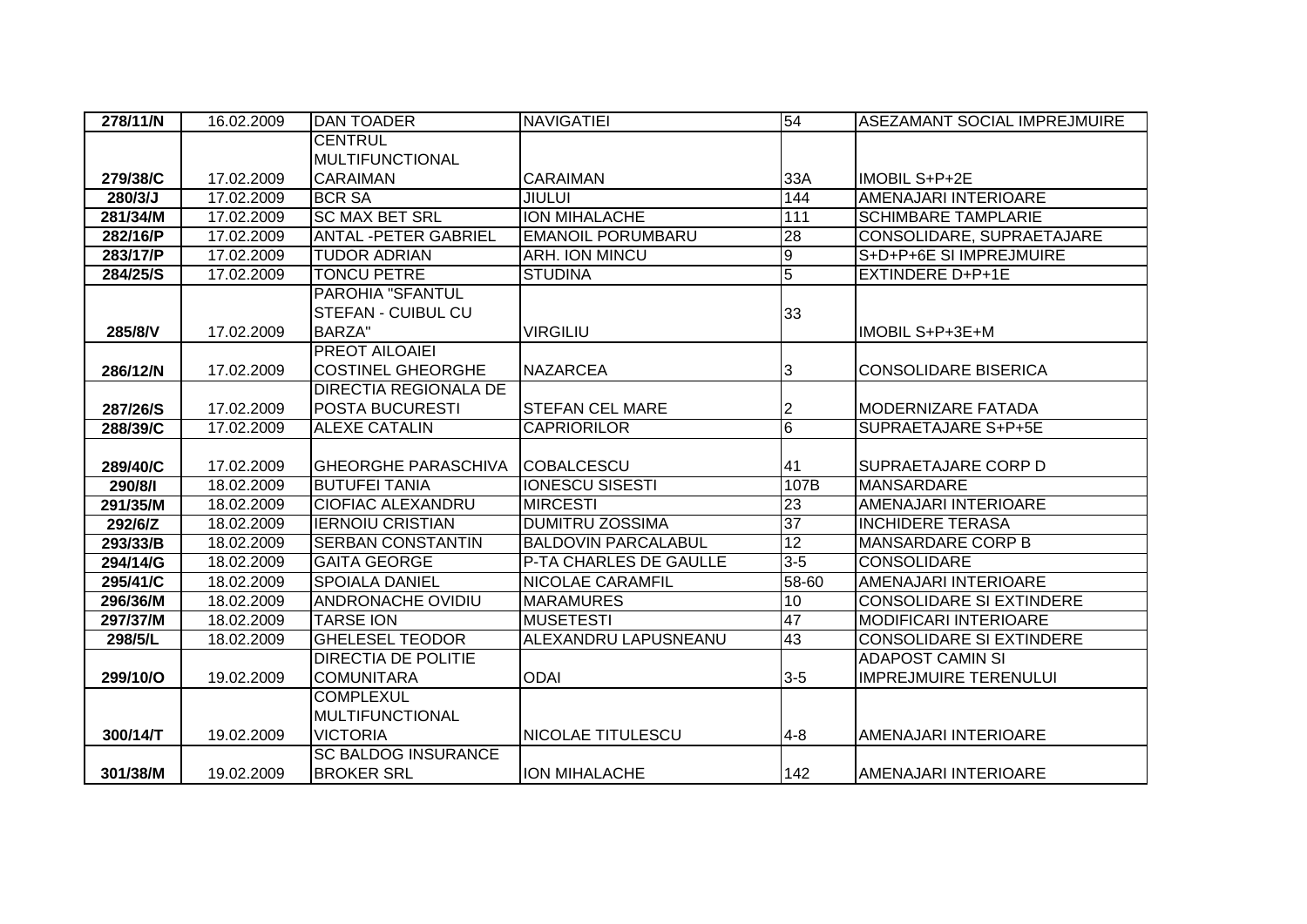|          |            | <b>TEODORESCU ROSINA</b>                     |                             |                 |                                  |
|----------|------------|----------------------------------------------|-----------------------------|-----------------|----------------------------------|
| 302/9/V  | 19.02.2009 | <b>GABRIEL</b>                               | <b>BARBU VLADOIANU</b>      | 4               | AMENAJARI INTERIOARE             |
| 303/4/J  | 19.02.2009 | <b>UM 0260</b>                               | <b>JANDARMERIEI</b>         | $9 - 11$        | <b>AMPLASARE MONUMENT</b>        |
|          |            | <b>SC WELLKEPT IMOBILIARE</b>                |                             |                 |                                  |
| 304/39/M | 19.02.2009 | <b>SA</b>                                    | <b>MIRCEA ELIADE</b>        | 17              | <b>INTOCMIRE PUZ</b>             |
| 305/42/C | 19.02.2009 | <b>NEGULESCU RADU</b>                        | <b>CAMPINITA</b>            | 55              | <b>DEZMEMBRARE</b>               |
|          |            | <b>SC FARVIEW</b>                            |                             |                 |                                  |
| 306/34/B | 19.02.2009 | <b>INVESTMENTS</b>                           | <b>NIKOLAI GOGOL</b>        | 2A              | MODIF. AC 2S+P+3E+ET. 4 RETRAS   |
|          |            | <b>AMERICAN</b>                              |                             |                 |                                  |
|          |            | <b>INTERNATIONAL</b>                         |                             |                 |                                  |
|          |            | <b>CONTRACTORS</b>                           |                             |                 |                                  |
| 307/35/B | 19.02.2009 | PRIN ARH. TEO STANCU                         | <b>BUCURESTI- PLOIESTI</b>  | 42-44           | ORGANIZARE DE SANTIER            |
| 308/14/D | 19.02.2009 | <b>SINDILAK ELENA</b>                        | DOBROGEANU GHEREA           | 32C             | <b>SUPRAETAJARE</b>              |
|          |            |                                              |                             |                 | S+P+2E LOCUINTA                  |
| 309/27/S | 19.02.2009 | ANTON MARIUS DORIN                           | <b>IONESCU SISESTI</b>      | 26-28           | SI SPATII COMERCIALE             |
| 310/15/D | 19.02.2009 | <b>ENCIU MARIANA</b>                         | <b>DEJ</b>                  | 35              | <b>DESFIINTARE</b>               |
| 311/43/C | 19.02.2009 | <b>BIANU MIHAI</b>                           | <b>COTESTI</b>              | 69              | <b>EXTINDERE</b>                 |
| 312/16/D | 19.02.2009 | <b>ENCIU MARIANA</b>                         | <b>DEJ</b>                  | $\overline{35}$ | LOCUINTA P+1E+POD                |
| 313/15/T | 19.02.2009 | <b>AXENIA MARIAN</b>                         | NICOLAE TITULESCU           | 14              | AMENAJARI INTERIOARE             |
| 314/18/P | 19.02.2009 | <b>SC ZUBLIN ROMANIA SRL</b>                 | P-TA PRESEI LIBERE          | $3 - 5$         | ORGANIZARE DE SANTIER            |
| 315/19/P | 20.02.2009 | PUPAZA LUCIA                                 | <b>RADU POPESCU</b>         | 13              | <b>DESFIINTARE PARTIALA</b>      |
|          |            |                                              |                             |                 | <b>EXTINDERE LOCUINTA P+1E+M</b> |
| 316/15/G | 20.02.2009 | <b>VOCHECI LAURENTIU</b>                     | <b>GEMENI</b>               | 46              | <b>GARAJ SI IMPREJMUIRE</b>      |
| 317/10/R | 20.02.2009 | <b>SC SFERA PROIECT SRL</b>                  | <b>RENASTERII</b>           | 55              | <b>DESFIINTARE</b>               |
| 318/20/P | 20.02.2009 | <b>GEORGETA SERBAN</b>                       | <b>PETRU SI PAVEL</b>       | 36A-36B         | <b>ALIPIRE TERENURI</b>          |
| 319/21/P | 20.02.2009 | <b>FUNDATIA PT TINERET</b>                   | <b>BUCURESTII NOI</b>       | 48              | <b>ALIPIRE TERENURI</b>          |
|          |            | UNIVERSITATEA BIOTERA                        |                             | 61-63           |                                  |
| 320/16/G | 20.02.2009 | <b>BUCURESTI</b>                             | <b>GARLEI</b>               |                 | <b>INTRARE IN LEGALITATE</b>     |
| 321/22/P | 20.02.2009 | <b>ORBU RAZVAN ILIE</b>                      | <b>ARISTOTEL PAPPIA</b>     | $14 - 16$       | <b>CONSOLIDARE</b>               |
| 322/9/1  | 20.02.2009 | <b>DOBRE ELENA</b>                           | <b>IZBICENI</b>             | 69              | <b>DESFIINTARE PARTIALA</b>      |
| 323/36/B | 20.02.2009 | <b>SC UNILEVER SRL</b>                       | <b>BUCURESTI - PLOIESTI</b> | 42-44           | <b>MODIFICARI INTERIOARE</b>     |
|          |            |                                              |                             |                 | <b>REMODELARE FATADA</b>         |
| 324/10/V | 23.02.2009 | <b>SC BUCURESTI TURISM SACCAL. VICTORIEI</b> |                             | 63-81           | <b>AMENAJARE ACCES</b>           |
|          |            | <b>SC ALESONOR</b>                           |                             |                 |                                  |
| 325/17/D | 23.02.2009 | <b>CONSTRUCTII</b>                           | <b>DUMITRU ZOSSIMA</b>      | 76              | <b>DESFIINTARE</b>               |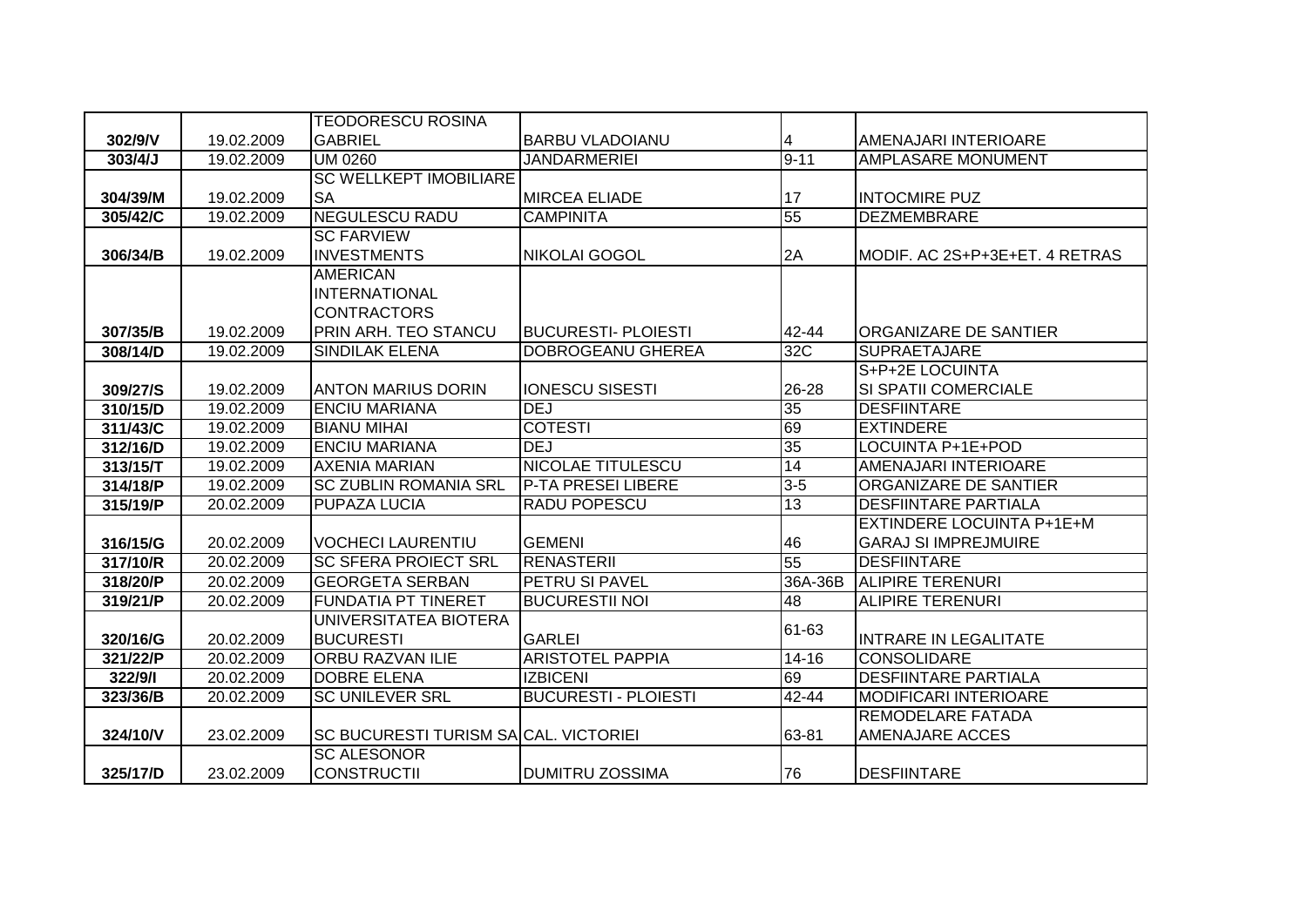| 326/12/F | 23.02.2009 | CATANA DENGEL NICOLAE FLORILOR |                        | 12              | <b>EXTINDERE MANSARDA</b>        |
|----------|------------|--------------------------------|------------------------|-----------------|----------------------------------|
|          |            | <b>BASICA GHEROGHE</b>         |                        |                 | <b>CONSOLIDARE, EXTINDERE SI</b> |
| 327/44/C | 23.02.2009 | <b>GABRIEL</b>                 | ELENA CLUCEREASA       | 15              | <b>SUPRAETAJARE</b>              |
| 328/28/S | 23.02.2009 | <b>MUNTEANU DAN</b>            | <b>STIRBEI VODA</b>    | 103             | AMENAJARI INTERIOARE             |
| 329/29/S | 23.02.2009 | <b>PMB</b>                     | <b>SURORILOR</b>       | $\overline{4}$  | <b>DESFIINTAREA CORPULUI C2</b>  |
| 330/23/P | 23.02.2009 | <b>SCDIGITAL TELECOM SRL</b>   | <b>PISCUL PIETREI</b>  | 108             | <b>EVALUARE BANCA</b>            |
|          |            | <b>IORGULESCU CATALIN</b>      |                        |                 |                                  |
| 331/16/T | 23.02.2009 | ALEXANDRU                      | <b>TINTASULUI</b>      | $5-7$           | <b>DESFIINTARE</b>               |
|          |            | <b>MOTROGAN GABRIELA</b>       |                        |                 | <b>EXTINDERE SI</b>              |
| 332/24/P | 23.02.2009 | <b>LENUTA</b>                  | <b>PARAPETULUI</b>     | 25              | <b>RECOMPARTIMENTARE</b>         |
|          |            | <b>SC GREENLAKE</b>            |                        |                 |                                  |
| 333/25/P | 23.02.2009 | <b>DEVELOPMENT SRL</b>         | PETRE AURELIAN         | 54              | DEZMEMBRARE IMOBIL SI TEREN      |
|          |            | <b>SC GREENLAKE</b>            |                        |                 |                                  |
| 334/26/P | 23.02.2009 | <b>DEVELOPMENT SRL</b>         | PETRE AURELIAN         | 60              | DEZMEMBRARE IMOBIL SI TEREN      |
|          |            | <b>SC GREENLAKE</b>            |                        |                 |                                  |
| 335/27/P | 23.02.2009 | <b>DEVELOPMENT SRL</b>         | PETRE AURELIAN         | 70              | DEZMEMBRARE IMOBIL SI TEREN      |
|          |            | <b>SC GREENLAKE</b>            |                        |                 |                                  |
| 336/28/P | 23.02.2009 | <b>DEVELOPMENT SRL</b>         | PETRE AURELIAN         | 42              | DEZMEMBRARE IMOBIL SI TEREN      |
|          |            | <b>SC GREENLAKE</b>            |                        |                 |                                  |
| 337/29/P | 23.02.2009 | <b>DEVELOPMENT SRL</b>         | PETRE AURELIAN         | 62              | DEZMEMBRARE IMOBIL SI TEREN      |
|          |            | <b>SC GREENLAKE</b>            |                        |                 |                                  |
| 338/30/P | 23.02.2009 | <b>DEVELOPMENT SRL</b>         | PETRE AURELIAN         | 52              | DEZMEMBRARE IMOBIL SI TEREN      |
| 339/37/B | 23.02.2009 | <b>LUPO IOAN</b>               | ION BOGDAN             | 23              | <b>ALIPIRE TERENURI</b>          |
| 340/38/B | 23.02.2009 | <b>LUPO IOAN</b>               | <b>ION BOGDAN</b>      | 23              | <b>ALIPIRE TERENURI</b>          |
|          |            |                                |                        | 54              | D+P+2E+M LOCUINTA SI             |
| 341/31/P | 23.02.2009 | <b>BLIDAR IOANA</b>            | POPA SAVU              |                 | <b>IMPREJMUIRE</b>               |
| 342/7/E  | 23.02.2009 | POSTOLACHI MIHAELA             | <b>ELIE CARAFOLI</b>   | 13              | S+P+2E LOCUINTA SI IMPREJMUIRE   |
|          |            | <b>MINISTERUL</b>              |                        |                 |                                  |
|          |            | <b>ADMINISTRATIEI</b>          |                        | KM 8,5          |                                  |
|          |            | <b>SI INTERNELOR</b>           |                        |                 |                                  |
| 343/39/B | 23.02.2009 | PRIN PORTAN MARIANA            | BUCURESTI - PLOIESTI   |                 | <b>DESFIINTARE</b>               |
| 344/8/E  | 23.02.2009 | <b>RADU STELIAN</b>            | <b>ELENA CARAGIANI</b> | 11              | <b>CONSTRUIRE BALCON</b>         |
| 345/45/C | 23.02.2009 | <b>MIHAI NICOLETA</b>          | C. A. ROSETTI          | $14 - 16$       | AMENAJARI INTERIOARE             |
| 346/11/V | 23.02.2009 | <b>ALBU STELA</b>              | <b>VIRGILIU</b>        | 53              | <b>CONSOLIDARE CORP B</b>        |
| 347/17/G | 24.02.2009 | <b>LAZAR CRISTINA</b>          | <b>INTR. GLIEI</b>     | $\overline{15}$ | $LOC. P+2E$                      |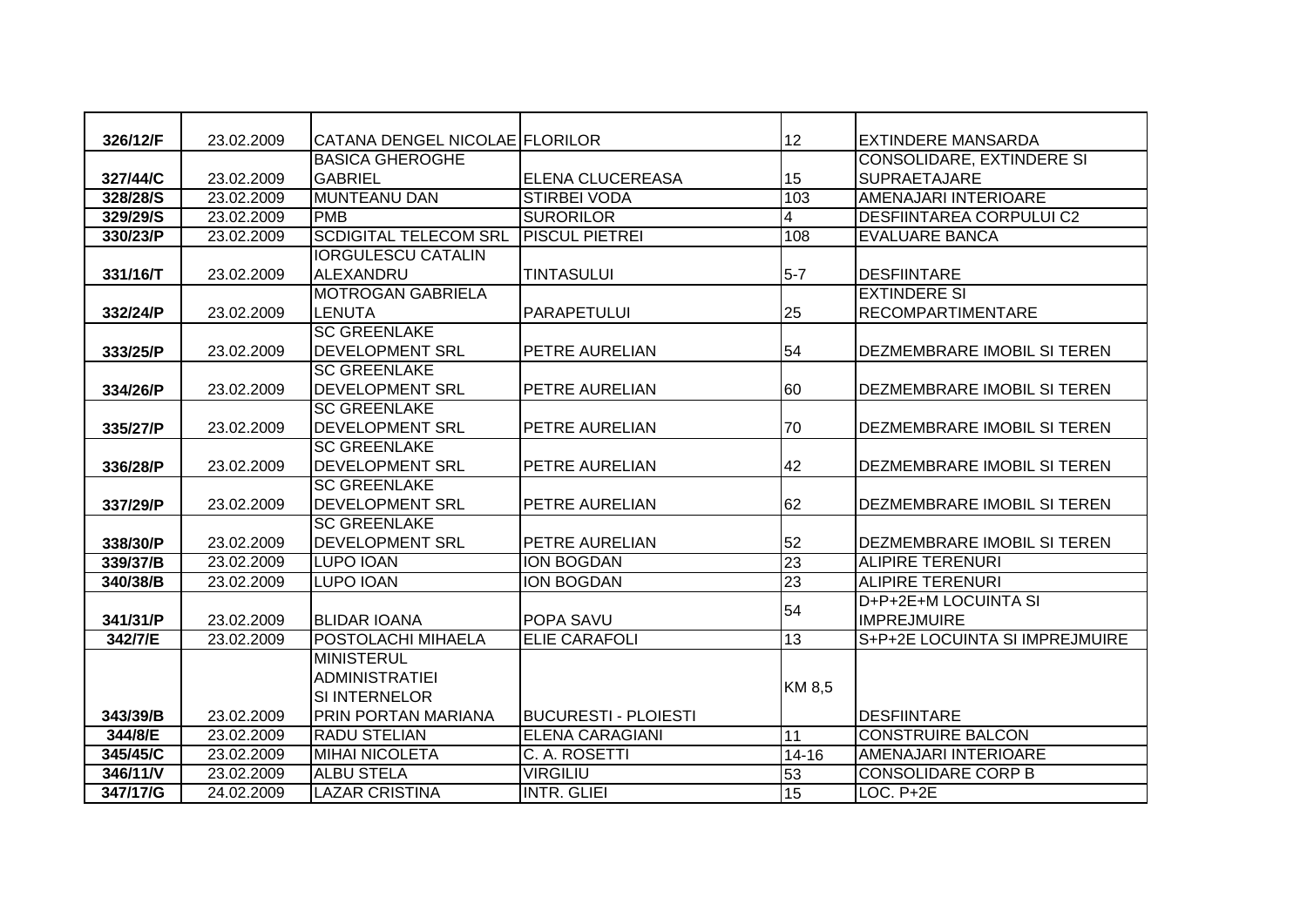| 348/18/G | 24.02.2009 | <b>LAZAR CRISTINA</b>                      | <b>INTR. GLIEI</b>      | 13             | <b>INFORMATIV</b>                  |
|----------|------------|--------------------------------------------|-------------------------|----------------|------------------------------------|
|          |            | <b>RADU COSMIN</b>                         |                         |                |                                    |
| 349/9/E  | 24.02.2009 | ALEXANDRU                                  | <b>AVIONULUI</b>        | 3              | AMENAJARI INTERIOARE               |
|          |            | <b>SC DAS INDUS- TRIAL</b>                 |                         | 17             |                                    |
| 350/10/l | 24.02.2009 | <b>GROUP SRL</b>                           | <b>IALOMICIOAREI</b>    |                | <b>AMENAJARI INTERIOARE</b>        |
|          |            | <b>ADMINISTRATIA</b>                       |                         |                |                                    |
|          |            | <b>MONUMENTELOR SI</b>                     |                         | <b>FN</b>      |                                    |
|          |            | <b>PATRIMONIULUI TURISTIC</b>              |                         |                |                                    |
| 351/18/D | 24.02.2009 | <b>ARH. CIVIDINO DINU</b>                  | P-TA 21 DECEMBRIE 1989  |                | <b>AMPLASARE MONUMENT</b>          |
| 352/46/C | 24.02.2009 | POSTOLACHI MIHAELA                         | <b>ELIE CARAFOLI</b>    | 13             | <b>DESFIINTARE</b>                 |
| 353/47/C | 24.02.2009 | <b>SIMION LIDIA</b>                        | <b>CAPALNA</b>          | $\overline{5}$ | <b>INFORMATIV</b>                  |
| 354/32/P | 24.02.2009 | <b>PALAMARU VERONA</b>                     | <b>AV. MIRCEA PETRE</b> | 29             | <b>DESFIINTARE</b>                 |
| 355/48/C | 24.02.2009 | <b>MATEI VASILE</b>                        | ALEXANDRU IOAN CUZA     | 97             | <b>CONCESIONARE SI EXTINDERE</b>   |
| 356/19/G | 24.02.2009 | <b>IORDACHE EUGENIA</b>                    | <b>MAXIM GORKI</b>      | 28-30          | <b>INFORMATIV</b>                  |
|          |            |                                            |                         |                |                                    |
|          |            | ADMINISTRATIA PIETELOR                     |                         | 128            | <b>MODERNIZARE CORP</b>            |
| 357/40/M | 24.02.2009 | <b>SECTOR 1</b>                            | ION MIHALACHE           |                | <b>ADMINISTRATIV</b>               |
| 358/30/S | 24.02.2009 | <b>PAVEL STEFAN</b>                        | <b>IONESCU SISESTI</b>  | 260B           | <b>EXTINDERE</b>                   |
|          |            |                                            |                         |                |                                    |
|          |            |                                            |                         |                |                                    |
|          |            |                                            |                         | 32-32B         | CONSTRUIRE IMOBIL CU FUNCTIUNE     |
| 359/19/D | 24.02.2009 | <b>BOTEZ LUCIA MARIA</b>                   | CAL. DOROBANTILOR       |                | <b>MIXTA</b>                       |
| 360/20/D | 24.02.2009 | <b>BOTEZ LUCIA MARIA</b>                   | CAL. DOROBANTILOR       | 32-32B         | <b>DESFIINTARE</b>                 |
|          |            | <b>CORCIOVEI MARILEN -</b>                 |                         |                |                                    |
| 361/41/M | 24.02.2009 | <b>ARTENIS</b>                             | <b>MAICA ALEXANDRA</b>  | 12             | <b>REABILITARE TERMICA</b>         |
| 362/6/L  | 24.02.2009 | <b>GEORGESCU ALICE</b>                     | <b>LEORDINA</b>         | $\overline{4}$ | <b>EXTINDERE P+1E</b>              |
|          |            |                                            |                         |                | <b>CONSOLIDARE, EXTINDERE</b>      |
| 363/20/G | 24.02.2009 | <b>INICOLAE ELENA</b>                      | <b>GODENI</b>           | 25             | <b>MOD. INTERIOARE</b>             |
|          |            |                                            |                         |                |                                    |
|          |            | <b>MARICA MARIANA</b>                      |                         | 17             | <b>DESFIINTARE ANEXA</b>           |
| 364/18/A | 25.02.2009 | <b>DANIELA</b>                             | <b>ATLASULUI</b>        |                | SI DESFIINTARE PARTIALA LOCUINTA   |
|          |            | <b>MARICA MARIANA</b>                      |                         |                | CONSOLIDARE, EXTINDERE             |
| 365/19/A | 25.02.2009 | <b>DANIELA</b>                             | <b>ATLASULUI</b>        | 17             | <b>SUPRAETAJARE SI IMPREJMUIRE</b> |
| 366/40/B | 25.02.2009 | <b>PETRE DANIELA</b>                       | <b>BRUXELLES</b>        | 12             | <b>DESFIINTARE</b>                 |
| 367/2/K  | 25.02.2009 | <b>VADUVA DANIEL COSMIN</b>                | <b>KISELEFF</b>         | 24             | AMENAJARI INTERIOARE               |
| 368/33/P |            | <b>CIOACA BEATRICE</b><br><b>MAGDALENA</b> | DR. PISCUL VECHI        | 19-21          |                                    |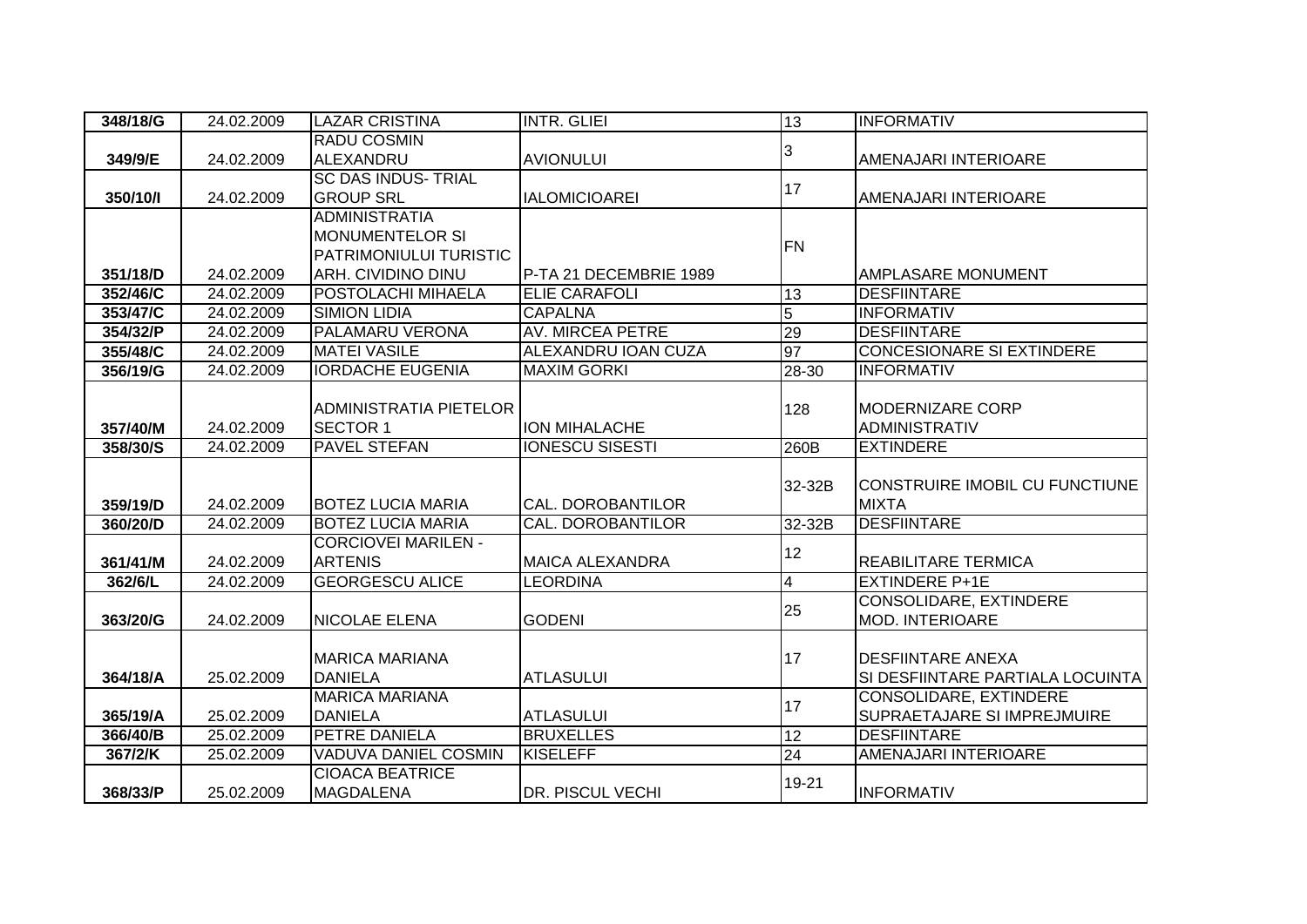|          |            | <b>SC ANCOR CORPORATION</b>     |                             |                 |                                 |
|----------|------------|---------------------------------|-----------------------------|-----------------|---------------------------------|
| 369/20/A | 25.02.2009 | <b>SRL</b>                      | <b>ACADEMIEI</b>            | 29              | ORGANIZARE DE SANTIER           |
| 370/11/R | 25.02.2009 | <b>GIULICA MIRCEA</b>           | <b>RETORTEI</b>             | 77              | CONSOLIDARE, SUPRAETAJARE       |
|          |            |                                 |                             |                 | CONSOLIDARE,                    |
| 371/34/P | 25.02.2009 | <b>PUPAZA LUCIA</b>             | RADU POPESCU                | 13              | <b>RECOMPARTIMENTARE</b>        |
| 372/49/C | 25.02.2009 | <b>BULUC OVIDIU</b>             | PETRE CRETU                 | $\overline{12}$ | <b>DESFIINTARE</b>              |
| 373/35/P | 25.02.2009 | <b>STOICESCU FLOAREA</b>        | <b>DR. PISCUL REGHIULUI</b> | 29-31           | <b>DEZMEMBRARE TEREN</b>        |
|          |            |                                 |                             | 31              | <b>DESFIINTARE CONSTRUCTII</b>  |
| 374/36/P | 25.02.2009 | <b>BANICA STEFAN</b>            | <b>EMANOIL PORUMBARU</b>    |                 | <b>EXISTENTE</b>                |
|          |            | <b>SC ROGER CONSTRUCT &amp;</b> |                             | 511-513         |                                 |
| 375/11/O | 25.02.2009 | <b>TRADE SRL</b>                | <b>ODAI</b>                 |                 | <b>REAMENAJARE ACCES RUTIER</b> |
| 376/41/B | 25.02.2009 | <b>SIMION DUMITRU</b>           | <b>BUCURESTI - PLOIESTI</b> | 36              | <b>CONSTRUIRE</b>               |
| 377/50/C | 25.02.2009 | <b>ABIL COMPANY SRL</b>         | <b>CIRESOAIA</b>            | 43              | LOCUINTA S+P+4E+5RETRAS         |
| 378/21/A | 25.02.2009 | <b>ZACIU ADRIAN</b>             | DR. AGATULUI                | 106             | DEZMEMBRARE                     |
| 379/7/L  | 25.02.2009 | <b>CALIN DOINA</b>              | LEORDINA                    | 8A              | <b>EXTINDERE LOCUINTA P+1E</b>  |
|          |            | <b>DAMIAN DRAGHICI</b>          |                             |                 |                                 |
|          |            | PAULA IOANA                     |                             | 100             |                                 |
| 380/12/V | 26.02.2009 | <b>ROSENBERG</b>                | <b>CAL. VICTORIEI</b>       |                 | AMENAJARI INTERIOARE            |
| 381/12/0 | 27.02.2009 | <b>SC ROMPOLYKEM SRL</b>        | <b>DUDESTI PANTELIMON</b>   | 42              | <b>INFORMATIV</b>               |
|          |            | <b>SC STONE CONSTRUCT</b>       |                             | 107B-109        |                                 |
| 382/31/S | 27.02.2009 | <b>SRL</b>                      | <b>SOVEJA</b>               |                 | <b>DEZMEMBRARE</b>              |
|          |            | <b>SC MASTERANGE</b>            |                             | 14              |                                 |
| 383/5/J  | 27.02.2009 | <b>ROMANIA</b>                  | <b>JANDARMERIEI</b>         |                 | IMOBIL S+P+3E+4RETRAS           |
|          |            |                                 | <b>TUDOR STEFAN / BANU</b>  | 62/21           |                                 |
| 384/17/T | 27.02.2009 | <b>BOGDAN TULBURE</b>           | <b>ANTONACHE</b>            |                 | <b>MODIFICARE ACOPERIS</b>      |
| 385/32/S | 27.02.2009 | <b>SAVATEEV PETRE</b>           | <b>STRAULESTI</b>           | 11F             | <b>INFORMATIV</b>               |
| 386/13/O | 02.03.2009 | <b>DRUTA NICOLETA</b>           | <b>OSTASILOR</b>            | $\overline{12}$ | <b>DESFIINTARE</b>              |
| 387/21/D | 02.03.2009 | <b>PRISACARU MARIN</b>          | <b>DARZA</b>                | 34              | LOC.S+P+1E+M                    |
| 388/22/D | 02.03.2009 | <b>PRISACARU MARIN</b>          | <b>DARZA</b>                | 34              | <b>DESFIINTARE</b>              |
| 389/23/D | 02.03.2009 | <b>MIU CATALIN</b>              | <b>VICTOR DAIMACA</b>       | $\overline{3}$  | <b>SUPRAETAJARE</b>             |
| 390/13/V | 02.03.2009 | <b>FILLET KINA MARIA</b>        | <b>VALIUG</b>               | $\overline{8}$  | <b>REFACERE IMPREJMUIRE</b>     |
| 391/7/Z  | 02.03.2009 | <b>SC PRECIZIA SA</b>           | <b>ZABLOVSCHI</b>           | 46              | <b>SCHIMBARE DE DESTINATIE</b>  |
| 392/14/V | 02.03.2009 | <b>FILLET KINA MARIA</b>        | <b>VALIUG</b>               | $\overline{8}$  | <b>DESFIINTARE LOCUINTA</b>     |
| 393/42/B | 02.03.2009 | <b>MARIN GHEORGHE</b>           | <b>BACULUI</b>              | 67              | <b>DESFIINTARE</b>              |
| 394/33/S | 02.03.2009 | DRAGOMIRESCU AURELIA SURORILOR  |                             | 18B             | LOC.S+P+2E                      |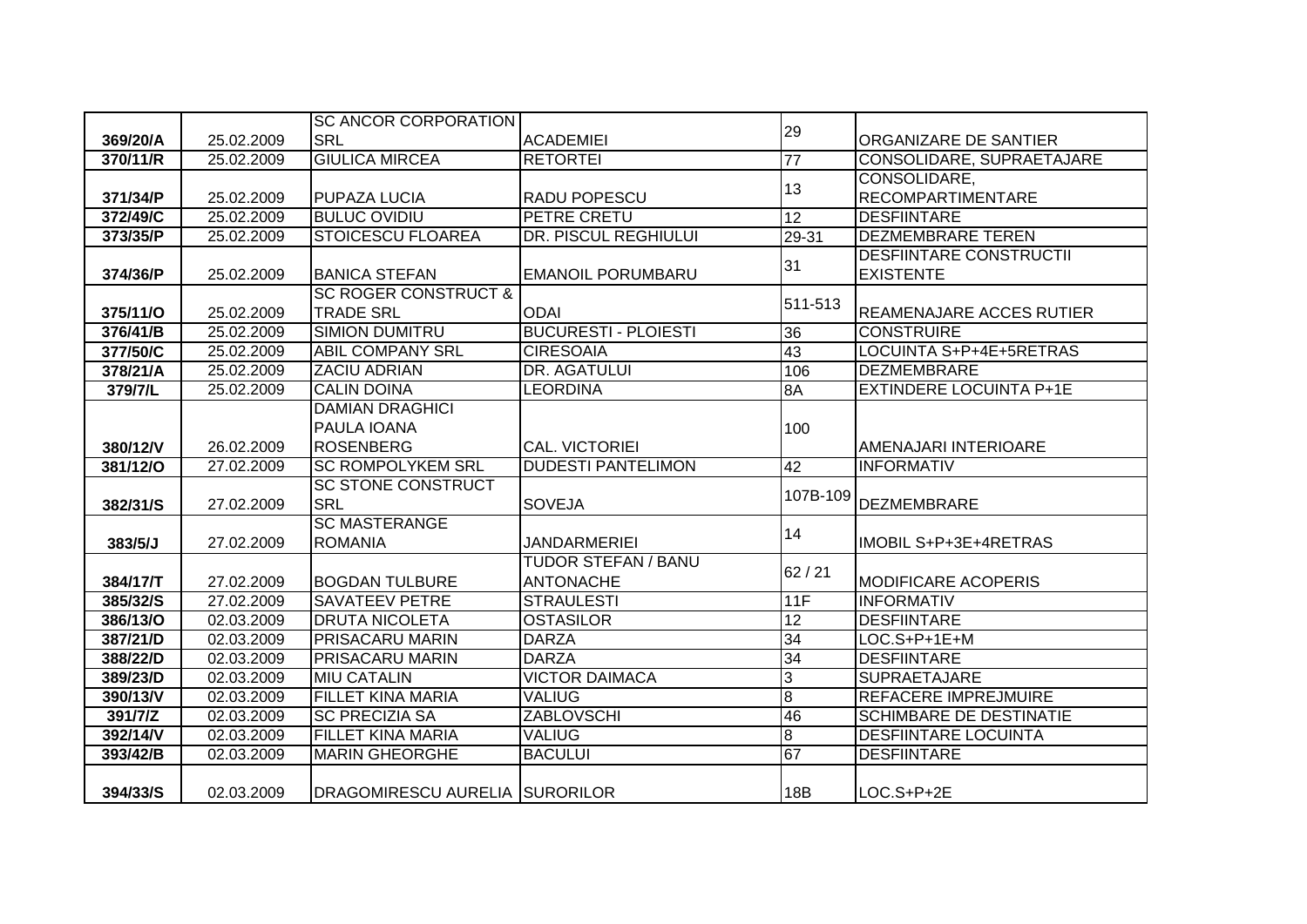| 395/18/T | 02.03.2009               | <b>BANUTA PETRE</b>                                        | <b>TUDOR STEFAN</b>                | 19              | AMENAJARI INTERIOARE                                           |
|----------|--------------------------|------------------------------------------------------------|------------------------------------|-----------------|----------------------------------------------------------------|
| 396/14/O | 02.03.2009               | <b>SC ROMPOLYKEM SRL</b>                                   | <b>ODAI</b>                        | 283             | <b>INFORMATIV</b>                                              |
| 397/43/B | $\overline{02.03.2009}$  | <b>IGNAT GHEORGHE</b>                                      | <b>BERVENI</b>                     | 65A             | <b>INTRARE IN LEGALITATE</b>                                   |
| 398/44/B | 02.03.2009               | <b>IGNAT VALENTIN</b>                                      | <b>BERVENI</b>                     | 65A             | <b>INTRARE IN LEGALITATE</b>                                   |
|          |                          | <b>SC I&amp;R BUSINESS</b>                                 |                                    |                 |                                                                |
| 399/37/P | 02.03.2009               | & SERVICES SRL                                             | POIANA NARCISELOR                  | 9               | IMOBIL 2S+P+6E+7,8 RETRAS                                      |
| 400/24/D | 02.03.2009               | <b>CHIRUTA SILVIAN</b>                                     | <b>DIRIJORULUI</b>                 | $26 - 28$       | <b>INFORMATIV</b>                                              |
| 401/21/G | 02.03.2009               | <b>CRISTEA PANDELE</b>                                     | SF. GHEORGE                        | 6               | <b>DEZMEMBRARE</b>                                             |
| 402/13/F | 02.03.2009               | <b>CULETU DANUT</b>                                        | <b>CAL. FLOREASCA</b>              | 71              | <b>ALIPIRE TERENURI</b>                                        |
| 403/25/D | 02.03.2009               | <b>AHMAD MOHAMMAD</b>                                      | DR. AGATULUI                       | 26A             | <b>DEZMEMBRARE</b>                                             |
| 404/12/R | 02.03.2009               | <b>CIUDIN IULIAN</b>                                       | <b>ROBANESTI</b>                   | 45-49           | ALIPIRE TERENURI                                               |
| 405/45/B | 02.03.2009               | <b>RADUCA ILIE</b>                                         | <b>BACULUI</b>                     | 91              | <b>SUPRAETAJARE</b>                                            |
|          |                          | <b>MARINESCU DUCA</b>                                      |                                    |                 |                                                                |
| 406/34/S | 02.03.2009               | ALEXANDRU                                                  | <b>SOIMARESTILOR</b>               | 14              | REFACERE IMPREJMUIRE                                           |
|          |                          |                                                            |                                    |                 | <b>TRANSFORMARE GARAJ IN</b>                                   |
| 407/22/G | 02.03.2009               | <b>TILICI VASILE</b>                                       | DOBROGEANU GHEREA                  | 40A             | <b>SPALATORIE</b>                                              |
| 408/26/D | $\overline{02.03.2009}$  | <b>CIULIN VASILE</b>                                       | <b>DURAU</b>                       | 124             | <b>DEZMEMBRARE PE APARTAMENTE</b>                              |
| 409/14/F | 02.03.2009               | <b>PRIMAVERII GARDENS</b>                                  | <b>CAL. FLOREASCA</b>              | 159             | <b>ALIPIRE TERENURI</b>                                        |
| 410/22/A | 02.03.2009               | <b>STANCIU SIMION</b>                                      | <b>ARCASILOR</b>                   | 14              | <b>DESFIINTARE</b>                                             |
|          |                          | <b>DOBRE OCTAVIAN</b>                                      |                                    |                 |                                                                |
| 411/23/A | 03.03.2009               | <b>CORNEA</b>                                              | <b>C-TIN ARICESCU</b>              | 11              | AMENAJARI INTERIOARE                                           |
| 412/46/B | 03.03.2009               | <b>NICA EMILIA</b>                                         | <b>BRUXELLES</b>                   | 2A              | <b>IMOBIL S+P+3E+4RETRAS</b>                                   |
| 413/24/A | 03.03.2009               | <b>DASCALU DANIEL</b>                                      | <b>AFLUENTULUI</b>                 | $\overline{23}$ | <b>INTRARE IN LEGALITATE</b>                                   |
| 414/25/A | 03.03.2009               | <b>SPIREA FLOAREA</b>                                      | <b>AFLUENTULUI</b>                 | 23              | <b>INTRARE IN LEGALITATE</b>                                   |
| 415/35/S | 03.03.2009               | <b>CIMPOEASU MIHAELA</b>                                   | <b>IONESCU SISESTI</b>             | 123L            | $LOC.P+1E+M$                                                   |
| 416/47/B | 03.03.2009               | <b>DUSCIUC JANA</b>                                        | <b>BIHOR</b>                       |                 | <b>SUPRAETAJARE</b>                                            |
| 417/26/A | 03.03.2009               | <b>CHELU CONSTANTIN</b>                                    | <b>AEROMODELULUI</b>               | 13A             | <b>CONSOLIDARE</b>                                             |
|          |                          |                                                            |                                    |                 |                                                                |
| 418/51/C |                          |                                                            |                                    |                 | PRELUNGIRE SISTEM LINII DE                                     |
|          | 03.03.2009               | <b>SC REMATHOLDING CO</b>                                  | <b>CHITILEI</b>                    | 499             | CALE FERATA INDUSTRIALA                                        |
| 419/23/G | 03.03.2009               | <b>SC ONO BANEASA SRL</b>                                  | <b>MUNTELE GAINA</b>               | $40 - 42$       | <b>LOCUINTE COLECTIVE</b>                                      |
| 420/42/M | 03.03.2009               | <b>NISTOR MARGARETA</b>                                    | ION MIHALACHE                      | 160B            | AMENAJARI INTERIOARE                                           |
| 421/52/C | 03.03.2009               | <b>ARABAGIU VASILE</b>                                     | <b>CRICOVULUI</b>                  | $\overline{72}$ | <b>CONSOLIDARE</b>                                             |
| 422/36/S | 03.03.2009               | PITICU FLORIN MIHAI                                        | <b>IONESCU SISESTI</b>             | T189/10         | LOC.S+P+2E SI IMPREJMUIRE                                      |
| 423/13/N | 03.03.2009               | <b>SC NORD TRADING RENT</b>                                | <b>NORDULUI</b>                    | 82-92           | AMENAJARI INTERIOARE IN AP.61B                                 |
| 424/14/N | 03.03.2009<br>03.03.2009 | <b>SC LD TOP CONSULTING</b><br><b>SC NORD INVEST GROUP</b> | <b>NORDULUI</b><br><b>NORDULUI</b> | 82-92<br>82-92  | AMENAJARI INTERIOARE IN AP.80<br>AMENAJARI INTERIOARE IN AP.61 |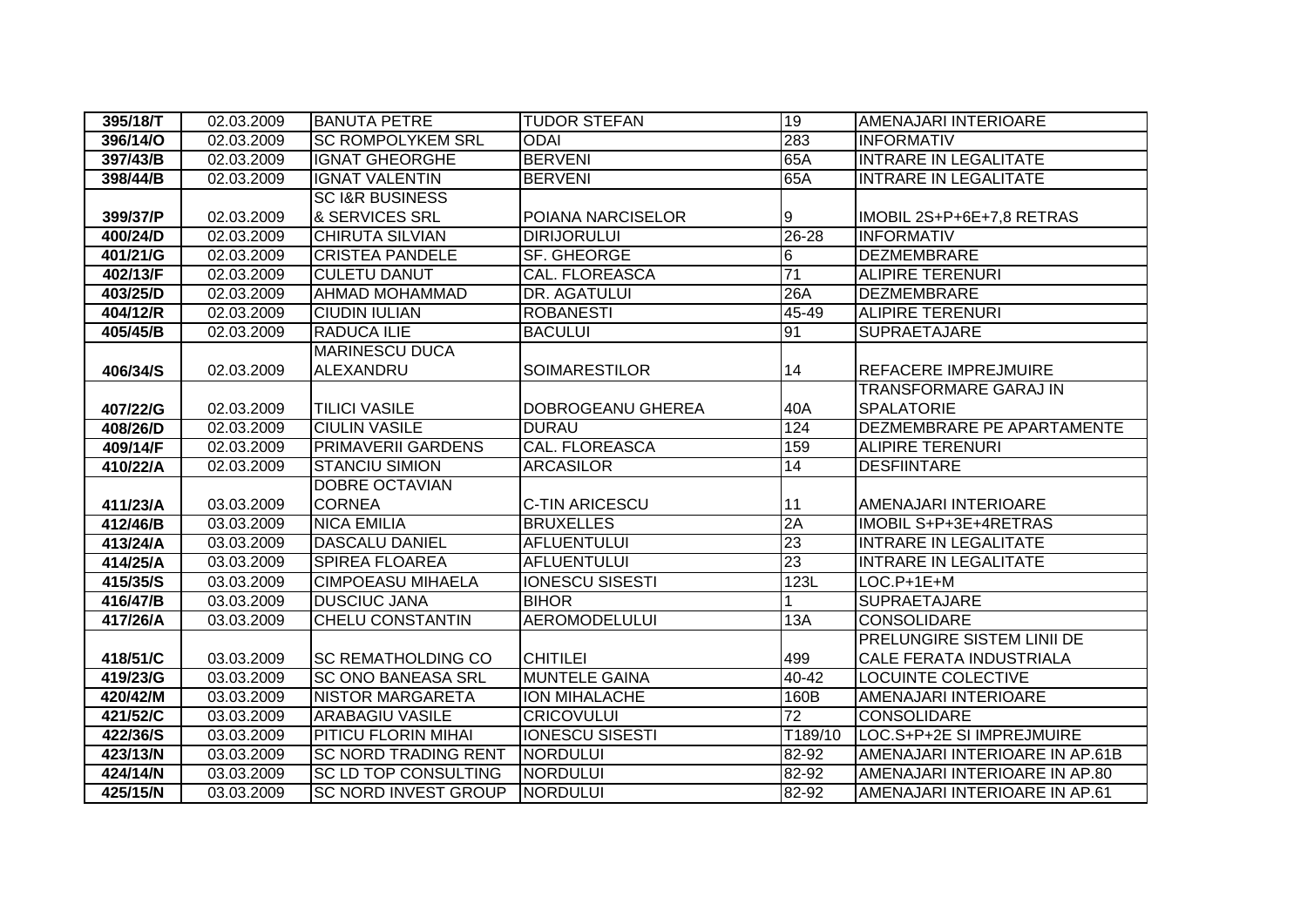| 426/16/N | 03.03.2009 | <b>SC NORD INVEST GROUP</b>      | NORDULUI                      | 82-92           | AMENAJARI INTERIOARE IN AP.28B       |
|----------|------------|----------------------------------|-------------------------------|-----------------|--------------------------------------|
| 427/27/D | 04.03.2009 | <b>TOTH ATTILA</b>               | <b>DR. LAPUS</b>              | 100B            | <b>DEZMEMBRARE</b>                   |
|          |            |                                  |                               |                 |                                      |
| 428/38/P | 04.03.2009 | <b>CARP GABRIELA PETRICA</b>     | <b>LACUL SARAT</b>            | 2A              | <b>CONSOLIDARE</b>                   |
| 429/37/S | 04.03.2009 | <b>GRAMA AURELIA</b>             | <b>STRABUNA</b>               | 21A             | <b>DESFIINTARE</b>                   |
| 430/43/M | 04.03.2009 | <b>EUROLUXIMOB SRL</b>           | <b>VIRGIL MADGEARU</b>        | $\overline{28}$ | <b>DEZMEMBRARE IMOBIL SI TEREN</b>   |
| 431/44/M | 04.03.2009 | <b>BAJESCU MANUEL</b>            | <b>HORIA MACELARIU</b>        | $14 - 16$       | <b>CONSTRUIRE BALCON</b>             |
| 432/28/D | 04.03.2009 | <b>ANL ARSENIE FLORIN</b>        | <b>DR. NISIPOASA</b>          | $123 - 155$     | <b>GARAJ</b>                         |
|          |            | <b>MAI</b>                       |                               |                 |                                      |
| 433/48/B | 04.03.2009 | PRIN NICOLAE ANA                 | <b>BUCURESTI - PLOIESTI</b>   | KM 8,5          | DOUA HANGARE, IMPREJMUIRE            |
| 434/15/V | 04.03.2009 | <b>MIGAS HOLDING SRL</b>         | <b>VALULUI</b>                | $\overline{8}$  | <b>DEZMEMBRARE</b>                   |
| 435/5/H  | 04.03.2009 | <b>NITU GHEORGHE</b>             | <b>HAGA</b>                   | $\overline{6}$  | <b>MODIFICARI INTERIOARE</b>         |
| 436/39/P | 05.03.2009 | <b>SC MERIDIAN SRL</b>           | <b>EMANOIL PORUMBARU</b>      | 17              | LOC.2S+P+4E                          |
| 437/53/C | 05.03.2009 | <b>BADICA ADRIAN</b>             | <b>CIRESOAIA</b>              | 160             | LOC.D+P+1E+M SI GARAJ                |
| 438/27/A | 05.03.2009 | RADU IULIANA                     | <b>CRINULUI</b>               | 73              | <b>DESFIINTARE</b>                   |
|          |            |                                  | <b>LASCAR CATARGIU/</b>       |                 |                                      |
| 439/54/C | 05.03.2009 | <b>AMPT</b>                      | <b>G-RAL GH. MANU</b>         |                 | AMPLASARE MONUMENT                   |
|          |            |                                  |                               |                 |                                      |
| 440/49/B | 05.03.2009 | SC ART ENGINEERING SRL BARLOGENI |                               | 108             | $LOC.D+P+2E$                         |
| 441/29/D | 05.03.2009 | <b>ULMEANU FLORENTIN</b>         | <b>DORNEI</b>                 | 47              | <b>DESFIINTARE LOCUINTA SI GARAJ</b> |
| 442/24/G | 05.03.2009 | <b>DUMITRU GEORGE</b>            | <b>GLORIEI</b>                | 17              | <b>DESFIINTARE</b>                   |
| 443/25/G | 05.03.2009 | <b>DUMITRU GEORGE</b>            | <b>GLORIEI</b>                | 17              | LOC.S+P+2E+POD                       |
| 443/50/B | 05.03.2009 | <b>URSACHE ADRIAN</b>            | <b>BUCURESTI - PLOIESTI</b>   | 137             | <b>INFORMATIV</b>                    |
|          |            |                                  |                               | 269-271-        |                                      |
| 444/15/O | 05.03.2009 | <b>NEMTOI IOAN</b>               | <b>ODAI</b>                   | 273             | <b>ALIPIRE TERENURI</b>              |
|          |            | <b>TURCILA RAZVAN</b>            |                               |                 |                                      |
| 445/26/G | 05.03.2009 | <b>CONSTANTIN</b>                | <b>HAGI GHITA</b>             | 4               | <b>DESFIINTARE</b>                   |
| 446/51/B | 05.03.2009 | POPA ELENA                       | <b>BUCURESTI - TARGOVISTE</b> | 9F              | <b>LOCUINTA</b>                      |
| 447/52/B | 05.03.2009 | <b>CASU SAFTA</b>                | G. V. BIBESCU                 | 36              | AMENAJARI INTERIOARE IN AP.1         |
|          |            |                                  |                               |                 | <b>DESFIINTARE ANEXA SI</b>          |
| 448/8/Z  | 05.03.2009 | <b>BATI DAN CRISTIAN</b>         | <b>DUMITRU ZOSSIMA</b>        | 97              | DESFIINTARE PARTIALA LOCUINTA        |
| 449/38/S | 05.03.2009 | <b>FUNDATIA CARITATEA</b>        | <b>SEVASTOPOL</b>             | 19A             | <b>INFORMATIV</b>                    |
| 450/55/C | 05.03.2009 | <b>ADAM MIRELA</b>               | <b>CAMPUL CU MACI</b>         | 16              | <b>DEZMEMBRARE</b>                   |
| 451/56/C | 05.03.2009 | <b>BADICA ADRIAN</b>             | <b>CIRESOAIA</b>              | 160             | <b>DESFIINTARE GARAJ</b>             |
|          |            | PAULA IOANA                      |                               |                 | CONSOLIDARE, SUPRAETAJARE            |
| 452/28/A | 05.03.2009 | <b>ROSENBERG</b>                 | <b>ARGENTINA</b>              | 29              | <b>IMPREJMUIRE</b>                   |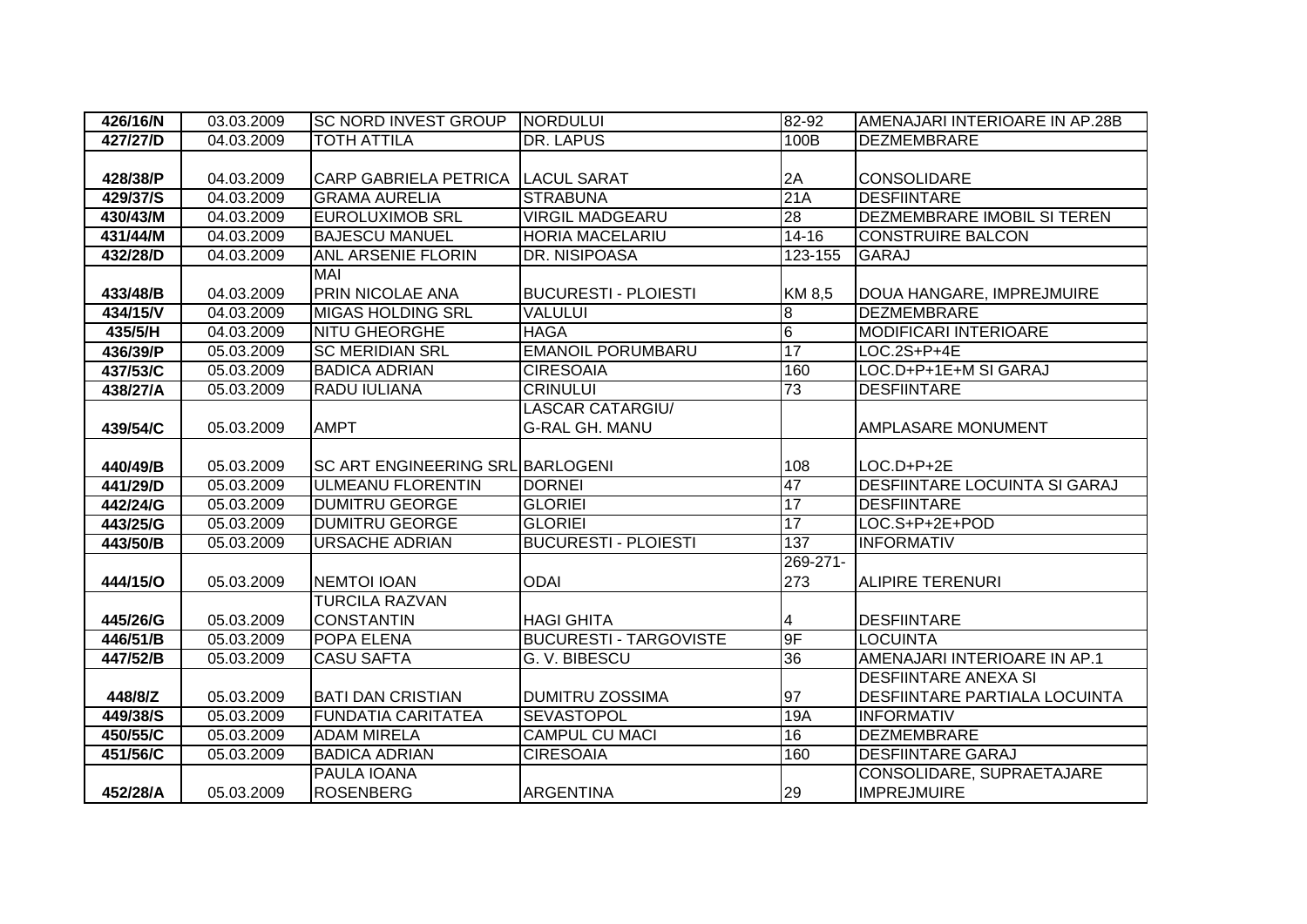|          |            |                                     | <b>LASCAR CATARGIU/</b>               |                 |                                   |
|----------|------------|-------------------------------------|---------------------------------------|-----------------|-----------------------------------|
| 453/57/C | 05.03.2009 | <b>AMPT</b>                         | <b>POVERNEI</b>                       |                 | <b>AMPLASRE MONUMENT</b>          |
| 454/29/A | 05.03.2009 | <b>POSTELNICU ELENA</b>             | <b>MARESAL AVERESCU</b>               | 13              | AMENAJARI INTERIOARE IN AP.2      |
| 455/45/M | 05.03.2009 | <b>CAPATANA MARIAN JEAN</b>         | MADRIGALULUI                          | 49              | <b>INFORMATIV</b>                 |
|          |            |                                     |                                       |                 | <b>CONSTRUIRE BALCON LA AP.3,</b> |
| 456/53/B | 06.03.2009 | NICULESCU P.                        | <b>BORSA</b>                          | 33              | <b>PARTER</b>                     |
| 457/58/C | 06.03.2009 | <b>SC COSMOTE SA</b>                | <b>NICOLAE CARAMFIL</b>               | 85C             | <b>AMPLASARE STATIE GSM</b>       |
|          |            | <b>DRAGOMIR ALEXANDRU</b>           |                                       |                 |                                   |
| 458/59/C | 06.03.2009 | <b>EMIL</b>                         | <b>COSTACHE MARINESCU</b>             | 15              | <b>DESFIINTARE PARTIALA</b>       |
| 459/40/P | 06.03.2009 | <b>UNGUREANU CRISTIAN</b>           | PALISANDRULUI                         | 72A             | <b>DESFIINTARE</b>                |
| 460/41/P | 06.03.2009 | <b>STAN ELIZA</b>                   | <b>PRIMAVERII</b>                     | 20A             | IMOBIL 2S+P+3E+ET. 4 RETRAS       |
|          |            | <b>SPACE OPERA SRL</b>              |                                       |                 | IMOBIL SP+P+2E+M                  |
| 461/15/F | 06.03.2009 | PRIN STEFAN STERIAN                 | CAL. FLOREASCA                        | 25              | CONSOLIDARE, SUPRAETAJARE         |
|          |            | <b>COMAN CONTINEANU</b>             |                                       |                 | CONSTRUIRE BALCON LA AP.37,       |
| 462/54/B | 06.03.2009 | <b>DANIELA CRISTINA</b>             | SMARANDA BRAESCU                      | 25              | <b>PARTER</b>                     |
| 463/55/B | 06.03.2009 | <b>SC PREMIER SOLUTIONS</b>         | <b>BUCURESTII NOI</b>                 | 166             | <b>ALIPIRE TERENURI</b>           |
| 464/17/N | 06.03.2009 | <b>SC RODRAG TRADE SRL</b>          | <b>NORDULUI</b>                       |                 | <b>OBTINERE AC</b>                |
| 465/60/C | 09.03.2009 | <b>SC FOCUS LAB PLUS</b>            | <b>COMANA</b>                         | 50              | <b>REAMENAJARE POLICLINICA</b>    |
|          |            | <b>SC LESONOR</b>                   |                                       |                 |                                   |
| 466/39/S | 09.03.2009 | <b>CONSTRUCTII</b>                  | <b>STRAULESTI</b>                     | 25A-25B         | IMOBIL 3S+P+5E+6RETRAS            |
| 467/16/O | 10.03.2009 | <b>JURUBITA DAN</b>                 | <b>OINEI</b>                          | $\overline{23}$ | $LOC.P+1E+M$                      |
| 468/17/O | 10.03.2009 | <b>JURUBITA DAN</b>                 | <b>OINEI</b>                          | 23              | <b>DESFIINTARE</b>                |
| 469/30/D | 10.03.2009 | <b>MIHAI FLOAREA</b>                | <b>INTR. ION DOBRE</b>                | $\overline{21}$ | <b>EXTINDERE</b>                  |
| 470/40/S | 10.03.2009 | <b>SC PETROM SA</b>                 | <b>STRAULESTI</b>                     | 69              | <b>DEZMEMBRARE LOTURI LOT 6</b>   |
| 471/61/C | 10.03.2009 | <b>SC ROTECH CONSTRUCT</b>          | <b>CECILIA CUTESCU STORK</b>          | 20              | <b>OPERATIUNI NOTARIALE</b>       |
| 472/42/P | 10.03.2009 | <b>IMPACT DEVELOPER</b>             | DR. PADUREA NEAGRA                    | 56              | AMENAJARI INTERIOARE CORP A       |
| 473/43/P | 10.03.2009 | <b>IMPACT DEVELOPER</b>             | DR. PADUREA NEAGRA                    | 56              | AMENAJARI INTERIOARE CORP B       |
| 474/8/L  | 10.03.2009 | <b>LAZARESCU SIMONA</b>             | <b>EUGEN LOVINESCU</b>                | 50              | <b>EXTINDERE</b>                  |
| 475/18/O | 10.03.2009 | <b>ANDREI FLORICA TITA</b>          | <b>ORHIDEELOR</b>                     | 1B              | LOC.P+1E SI IMPREJMUIRE           |
| 476/56/B | 10.03.2009 | PODGOREAN RADU                      | $\overline{8}$<br><b>GH. BUCIUMAT</b> |                 | <b>MANSARDARE</b>                 |
|          |            |                                     |                                       |                 |                                   |
| 477/57/B | 10.03.2009 | MALAIMARE MIHAI ADRIAN GH. BUCIUMAT |                                       | 10              | MANSARDARE                        |
| 478/45/P | 10.03.2009 | <b>PANDELE CORNELIA</b>             | <b>PUTUL LUI ZAMFIR</b>               | 43              | <b>INFORMATIV</b>                 |
|          |            | <b>SC PC MANAGEMENT &amp;</b>       |                                       |                 |                                   |
| 479/58/B | 11.03.2009 | <b>CONSULTING SRL</b>               | <b>BUCURESTI - PLOIESTI</b>           | $9 - 13$        | AMENAJARI INTERIOARE              |
| 480/16/V | 11.03.2009 | <b>ZANOAGA PETRU</b>                | <b>VALEA MERILOR</b>                  | 19              | MODIFICARE AC 252/24/M DIN 2008   |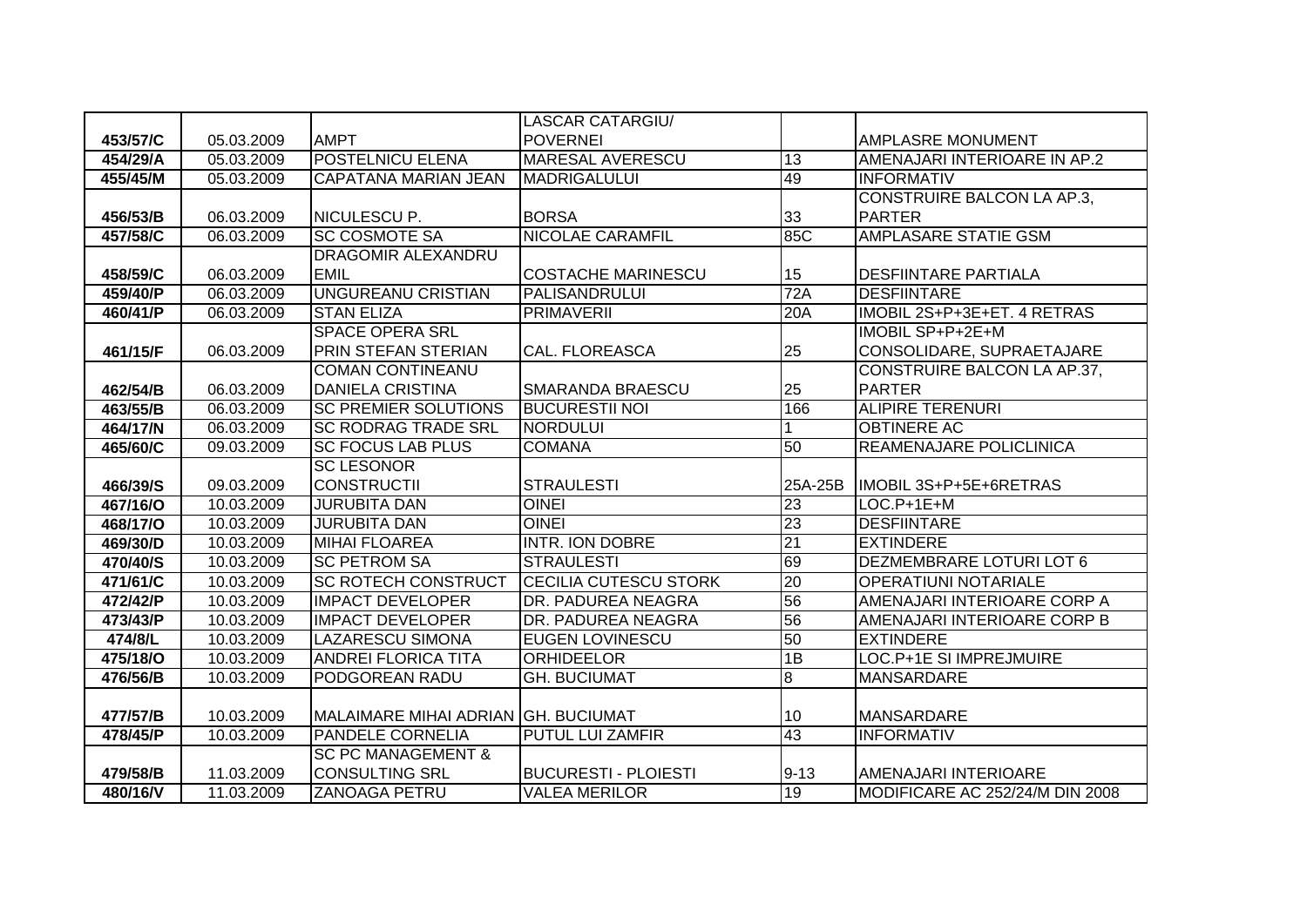| 481/9/L  | 11.03.2009 | <b>ORASTEANU VALENTINA</b>              | <b>LAMINORULUI</b>            | 69             | <b>INTRARE IN LEGALITATE</b>       |
|----------|------------|-----------------------------------------|-------------------------------|----------------|------------------------------------|
| 482/16/F | 11.03.2009 | <b>IMMOROM DELTA SRL</b>                | <b>DR. IACOB FELIX</b>        | 63-69          | AMENAJARI INTERIOARE               |
| 483/46/P | 11.03.2009 | <b>ION MIHAI</b>                        | <b>PIPERA</b>                 | 16             | <b>EXTINDERE</b>                   |
| 484/41/S | 11.03.2009 | <b>NEDELCU DAVID</b>                    | <b>STINDARDULUI</b>           | $\overline{5}$ | LOC.S+P+2E+POD SI IMPREJMUIRE      |
| 485/42/S | 11.03.2009 | <b>NEDELCU DAVID</b>                    | <b>STINDARDULUI</b>           | $\overline{5}$ | <b>DESFIINTARE</b>                 |
| 486/27/G | 11.03.2009 | <b>TUDOR RAZVAN</b>                     | <b>GARLEI</b>                 | 19             | LOC.S+P+1E+M                       |
| 487/47/P | 11.03.2009 | <b>POPA CRISTIAN</b>                    | <b>PAJUREI</b>                | 3B             | <b>CONSTRUIRE ASEZAMANT SOCIAL</b> |
| 488/59/B | 11.03.2009 | <b>SC WIZ CORPORATION</b>               | <b>BUCURESTI - TARGOVISTE</b> | 11A            | <b>INFORMATIV</b>                  |
|          |            | <b>SC GASTRO</b>                        |                               |                |                                    |
| 489/28/G | 11.03.2009 | INTERNATIONAL                           | CAL. GRIVITEI                 | 399            | AMENAJARI INTERIOARE               |
|          |            | <b>SC GLOBE HENRY</b>                   |                               |                |                                    |
| 490/43/S | 11.03.2009 | <b>PROD CORP SRL</b>                    | <b>STRAULESTI</b>             | 76-86          | <b>SUPRAETAJARE</b>                |
| 491/10/E | 11.03.2009 | <b>PALAMARU VERONA</b>                  | <b>EXPOZITIEI</b>             | $\overline{5}$ | <b>DESFIINTARE</b>                 |
|          |            |                                         |                               |                |                                    |
| 492/48/P | 11.03.2009 | <b>SC BILDEX DEVELOPMENT PRIMAVERII</b> |                               | 15             | LOC S+P+3E+4R                      |
|          |            |                                         |                               |                |                                    |
| 493/49/P | 11.03.2009 | <b>SC BILDEX DEVELOPMENT PRIMAVERII</b> |                               | 15             | <b>DESFIINTARE</b>                 |
| 494/50/P | 11.03.2009 | <b>SC PAZO GRUP SRL</b>                 | POLONA                        | 54             | <b>DESFIINTARE</b>                 |
| 495/30/A | 12.03.2009 | <b>STROE CRISTIEL</b>                   | <b>AMICITIEI</b>              | $\overline{6}$ | <b>INTRARE IN LEGALITATE</b>       |
|          |            | <b>SC REAL ESTATE</b>                   |                               |                |                                    |
| 496/31/D | 12.03.2009 | <b>SOLUTIONS</b>                        | DANIEL DANIELOPOLU            | 30-34          | AMENAJARI INTERIOARE               |
| 497/29/G | 12.03.2009 | <b>MAMULEA CONSTANTIN</b>               | <b>GARLEI</b>                 | 45             | <b>INFORMATIV</b>                  |
| 498/44/S | 12.03.2009 | <b>POPESCU CRISTINA</b>                 | <b>IONESCU SISESTI</b>        | 226            | <b>INFORMATIV</b>                  |
| 499/31/A | 12.03.2009 | <b>FLORIN ZAMFIRESCU</b>                | <b>AVIONULUI</b>              | <b>FN</b>      | <b>IMPREJMUIRE</b>                 |
| 500/60/B | 12.03.2009 | <b>MITESCU RAZVAN</b>                   | <b>BUZESTI</b>                | 62-64          | AMENAJARI INTERIOARE               |
| 501/45/S | 12.03.2009 | <b>GRAMA AURELIA</b>                    | <b>STRABUNA</b>               | 21A            | LOC.S+P+2E+M SI IMPREJMUIRE        |
| 502/61/B | 12.03.2009 | <b>BRATU TEODOR</b>                     | <b>BAUXITEI</b>               | 51             | <b>EXTINDERE</b>                   |
| 503/46/S | 12.03.2009 | <b>POP ION VIOREL</b>                   | <b>IONESCU SISESTI</b>        | 224            | <b>CONSTRUIRE</b>                  |
|          |            | <b>CLAUDIA MOARCAS</b>                  |                               |                |                                    |
| 504/51/P | 12.03.2009 | <b>COSTEA</b>                           | CAL. PLEVNEI                  | 100            | AMENAJARI INTERIOARE IN AP.13      |
| 505/46/M | 12.03.2009 | <b>SC RDS RCS SA</b>                    | MENDELEEV                     | $7 - 15$       | AMPLASARE STATIE GSM               |
| 506/11/1 | 12.03.2009 | <b>SC COSMOTE SA</b>                    | <b>NICOLAE IORGA</b>          | $\overline{5}$ | <b>AMPLASARE STATIE GSM</b>        |
|          |            | <b>TRANSCOM SA</b>                      |                               |                |                                    |
| 507/62/B | 12.03.2009 | <b>PRIN PARCALABOIU P</b>               | <b>BUZESTI</b>                | 44             | <b>IMPREJMUIRE</b>                 |
|          |            | <b>BASICA GHEROGHE</b>                  |                               |                |                                    |
| 508/62/C | 12.03.2009 | <b>GABRIEL</b>                          | ELENA CLUCEREASA              | 15             | <b>DESFIINTARE</b>                 |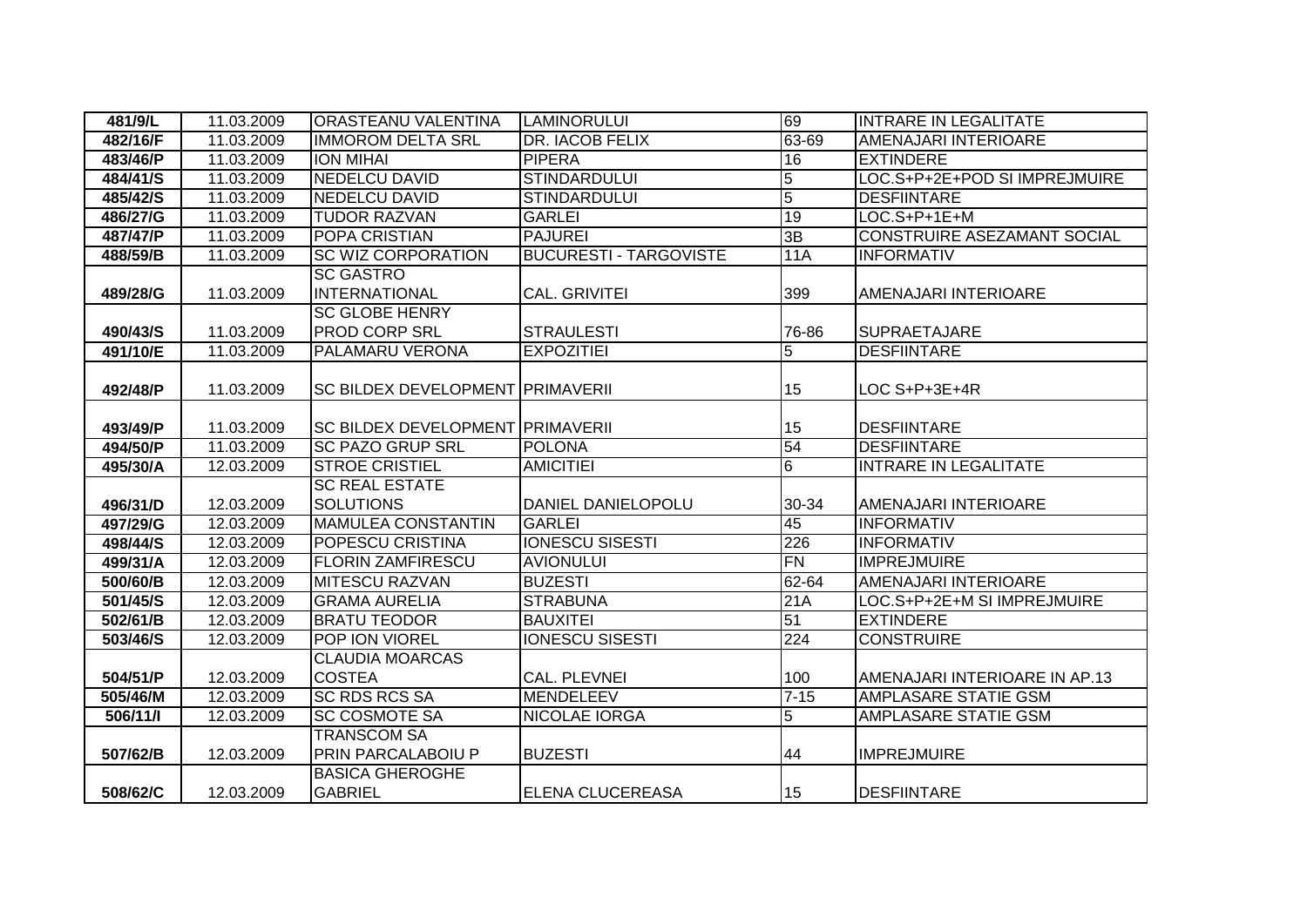| 509/19/T | 12.03.2009 | IONESCU ELENA VASILICA PANDELE TATARUSANU |                            | 6                | <b>EXTINDERE</b>                   |
|----------|------------|-------------------------------------------|----------------------------|------------------|------------------------------------|
| 510/63/C | 12.03.2009 | <b>DANAC GHERGHINA</b>                    | <b>MIRON COSTIN N</b>      | 12               | <b>CONCESIONARE SI EXTINDERE</b>   |
|          |            | <b>SAVULESCU STEFAN</b>                   |                            |                  |                                    |
| 511/63/B | 12.03.2009 | <b>CRISTIAN</b>                           | <b>G. BARITIU</b>          | 19               | <b>CONSOLIDARE SI MANSARDARE</b>   |
| 512/47/M | 12.03.2009 | <b>EPIFAN ARCADIE</b>                     | <b>MAICANESTI</b>          | 12               | <b>CONSOLIDARE SI SUPRAETAJARE</b> |
|          |            | <b>BANCU MARIA</b>                        |                            |                  |                                    |
| 513/52/P | 12.03.2009 | <b>DUMITRU GHORGHE</b>                    | <b>DR. PISCUL RUSULUI</b>  | LOT <sub>2</sub> | <b>OPERATIUNI NOTARIALE</b>        |
| 514/53/P | 12.03.2009 | <b>CRETU DEMETRA MARIA</b>                | <b>PISCUL LUNG</b>         | 135-137          | <b>INFORMATIV</b>                  |
|          |            | <b>TEODORESCU THEODOR</b>                 |                            |                  |                                    |
| 515/10/L | 12.03.2009 | <b>RAZVAN EMIL</b>                        | <b>LONEA</b>               | LOT B36          | <b>OPERATIUNI NOTARIALE</b>        |
| 516/64/C | 12.03.2009 | <b>CRISTAL PROPERTIES</b>                 | AL. I. CUZA                | 99               | <b>ALIPIRE TERENURI</b>            |
|          |            | <b>STRAULESTI EVOLUTION</b>               |                            |                  |                                    |
| 517/47/S | 12.03.2009 | <b>ONE</b>                                | <b>STRAULESTI</b>          | 69A              | <b>DEZMEMBRARE</b>                 |
|          |            | <b>STRAULESTI EVOLUTION</b>               |                            |                  |                                    |
| 518/48/S | 12.03.2009 | <b>ONE</b>                                | <b>STRAULESTI</b>          | 69D              | <b>DEZMEMBRARE</b>                 |
| 519/32/A | 12.03.2009 | <b>CRISTEA GETA</b>                       | <b>ACORDONULUI</b>         | 15               | MANSARDARE                         |
| 520/64/B | 12.03.2009 | <b>STOICA NINA</b>                        | <b>BUZIAS</b>              | $\boldsymbol{9}$ | LOCUINTA P+1E+M                    |
| 521/54/P | 12.03.2009 | <b>IONITA GHEORGHE</b>                    | <b>PIETEI</b>              | 56               | <b>REFACERE IMPREJMUIRE</b>        |
| 522/20/T | 12.03.2009 | <b>ELNAJEF LIGIA</b>                      | <b>ECATERINA TEODOROIU</b> | 1                | CONSOLIDARE, SUPRAETAJARE          |
| 523/11/L | 12.03.2009 | <b>VISAN IULIAN</b>                       | <b>LUGOJ</b>               | 15               | CONSOLIDARE, MANSARDARE            |
| 524/17/V | 12.03.2009 | <b>MATEJEZUK MIHAELA</b>                  | <b>VALIUG</b>              | 8BIS             | <b>MODIFICARE PANTA</b>            |
| 525/12/1 | 12.03.2009 | <b>DUMITRU FLORICA</b>                    | <b>PANAIT ISTRATI</b>      | $\overline{17}$  | CONSOLIDARE, SUPRAETAJARE          |
| 526/33/A | 12.03.2009 | <b>VITELARU IOAN</b>                      | <b>ARAD</b>                | 33               | MANSARDARE                         |
| 527/32/D | 12.03.2009 | <b>DADALAU ION</b>                        | <b>DEJ</b>                 | 69               | <b>EXTINDERE SI SUPRAETAJARE</b>   |
| 528/65/B | 12.03.2009 | <b>SC MCDONALD'S SRL</b>                  | <b>BUZESTI</b>             | 47-51            | <b>SUPRAETAJARE</b>                |
|          |            |                                           |                            |                  | CONSOLIDARE, EXTINDERE             |
| 529/34/A | 12.03.2009 | <b>TIBICHI VASILE</b>                     | ARDEALULUI                 | 58               | <b>SUPRAETAJARE</b>                |
|          |            |                                           |                            |                  | CONSOLIDARE, SUPRAETAJARE,         |
| 530/30/G | 12.03.2009 | <b>LIHANCEANU IOEL</b>                    | <b>GALA GALACTION</b>      | 84               | <b>CORP B</b>                      |
| 531/65/C | 12.03.2009 | <b>MIHAI FLOAREA</b>                      | <b>CHITILEI</b>            | 194              | <b>DESFIINTARE</b>                 |
| 532/66/C | 12.03.2009 | <b>MIHAI FLOAREA</b>                      | <b>CHITILEI</b>            | 194              | $LOC.D+P+1E$                       |
|          |            |                                           |                            |                  | IMOBIL S+D+P+1E+4,5,6              |
| 533/48/M | 12.03.2009 | <b>TUDOR ADRIAN</b>                       | ARH. ION MINCU             | 9                | <b>IMPREJMUIRE</b>                 |
|          |            |                                           |                            |                  |                                    |
| 534/31/G | 12.03.2009 | SC FAMILLY COMP IMPEXP CAL. GRIVITEI      |                            | 395              | AMENAJARI INTERIOARE               |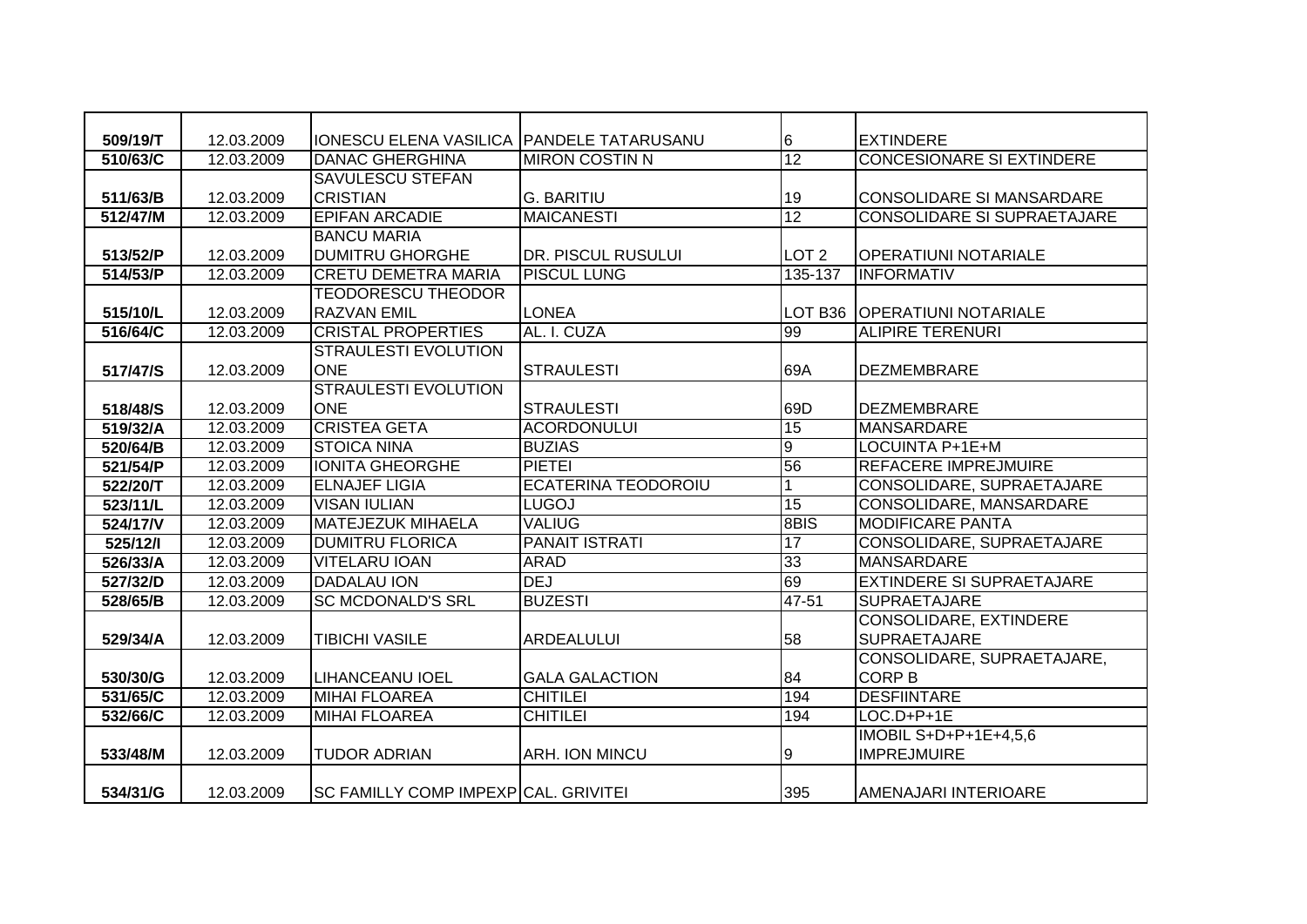|          |            | PLESCA OCTAVIAN              |                             | <b>LOT</b>      |                                   |
|----------|------------|------------------------------|-----------------------------|-----------------|-----------------------------------|
| 535/55/P | 12.03.2009 | <b>TRAIAN</b>                | <b>DR. PISCUL CORBULUI</b>  | 223/14          | <b>IMPREJMUIRE</b>                |
| 536/66/B | 12.03.2009 | SC ADAM'94 PROD COM          | <b>BUCURESTII NOI</b>       | 18              | <b>CONSOLIDARE, EXTINDERE</b>     |
| 537/33/D | 12.03.2009 | <b>SC KARPIA GRUP COM</b>    | <b>DIRIJORULUI</b>          | $22 - 24$       | IMOBIL 2S+P+4E                    |
| 538/34/D | 12.03.2009 | <b>PIUSCASU OTILIA</b>       | <b>GH. DUCA</b>             | 10              | AMENAJARI INTERIOARE IN AP.90     |
| 539/35/A | 12.03.2009 | <b>TANASE GHEORGHE</b>       | <b>ARGENTINA</b>            | 34              | LOC.D+P+1E                        |
| 540/18/V | 12.03.2009 | <b>GRIGORESCU IOANA</b>      | <b>VESTEI</b>               | 56              | <b>LOCUINTA P+1E</b>              |
| 541/49/S | 12.03.2009 | <b>VISOLOM CONSTANTIN</b>    | <b>SIRIULUI</b>             |                 | <b>CONSTRUIRE BALCON LA AP.20</b> |
| 542/17/F | 12.03.2009 | <b>GRIGORE GHEORGHE</b>      | <b>CAL. FLOREASCA</b>       | 42BIS           | LOC.S+P+1E+M                      |
| 543/32/G | 12.03.2009 | <b>CRACIUN ANDA</b>          | <b>GROHOTISULUI</b>         | 14              | <b>CONSOLIDARE EXTINDERE</b>      |
|          |            | <b>ANTHONY NICHOLAS</b>      |                             |                 |                                   |
| 544/11/E | 12.03.2009 | <b>BUSULEGAS</b>             | <b>GEORGE ENESCU</b>        | 33              | AMENAJARI INTERIOARE              |
|          |            | <b>CENTRUL DE</b>            |                             |                 |                                   |
|          |            | <b>CONSERVARE SI</b>         |                             |                 |                                   |
|          |            | <b>VALORIFICARE A</b>        |                             |                 |                                   |
|          |            | <b>TRADITIEI SI CREATIEI</b> |                             |                 | CONSOLIDARE, MANSARDARE POD       |
| 545/12/L | 12.03.2009 | <b>POPULARE</b>              | P-TA ALEXANDRU LAHOVARI     | 17              | <b>EXTINDERE</b>                  |
| 546/13/L | 12.03.2009 | <b>SC LUTERA TOP SRL</b>     | LUTERANA                    | $\overline{3}$  | AMENAJARI INTERIOARE              |
|          |            |                              | ALEXANDRU                   |                 |                                   |
| 547/67/C | 12.03.2009 | <b>VIOREL HURDUC</b>         | <b>CONSTANTINESCU</b>       | 59              | <b>DESFIINTARE</b>                |
| 548/67/B | 12.03.2009 | <b>TUDOR VASILE</b>          | <b>G-RAL BERTHELOT</b>      | 44              | <b>DEZMEMBRARE</b>                |
| 549/68/C | 12.03.2009 | <b>MIHAILESCU TIMUR</b>      | <b>CADEREA BASTILIEI</b>    | $\overline{20}$ | AMENAJARI INTERIOARE IN AP.1      |
|          |            |                              |                             |                 |                                   |
| 550/49/M | 12.03.2009 | <b>STEFAN ANCA CRISTINA</b>  | <b>MUNTELE GAINA</b>        | 20              | LOCUINTA D+P+2E, FOISOR, PISCINA  |
| 551/69/C | 12.03.2009 | <b>SERBAN DOINA</b>          | <b>COMANA</b>               | 33              | <b>MODIFICARE ACOPERIS</b>        |
| 552/19/O | 12.03.2009 | <b>CFR CALATORI SA</b>       | <b>ORHIDEELOR</b>           | 43              | <b>DESFIINTARE GARAJ</b>          |
| 553/50/M | 12.03.2009 | PENCEA VERONICA              | <b>MUNTENIEI</b>            | $\overline{20}$ | <b>GARAJ</b>                      |
| 554/35/D | 12.03.2009 | ANL MINCA ION                | <b>DR. NISIPOASA</b>        | 123-155         | <b>AMENAJARI INTERIOARE</b>       |
|          |            | <b>SC BANEASA</b>            |                             |                 |                                   |
| 555/68/B | 13.03.2009 | <b>DEVELOPMENT</b>           | <b>BUCURESTI - PLOIESTI</b> | 42D             | <b>EXTINDERE MALL</b>             |
| 556/19/V | 13.03.2009 | <b>PREDA STEFAN</b>          | <b>VALIUG</b>               | 1A              | <b>LOCUINTA S+P+2E</b>            |
| 557/18/N | 13.03.2009 | <b>BORODI ELENA</b>          | <b>NATATIEI</b>             | 79              | CONSOLIDARE, SUPRAETAJARE         |
| 558/51/M | 13.03.2009 | <b>CIOFIAC ALEXANDRU</b>     | <b>MIRCESTI</b>             | 23              | <b>DESFIINTARE</b>                |
|          |            | <b>DICONESCU BOGDAN</b>      |                             |                 |                                   |
| 559/70/C | 13.03.2009 | <b>MIHAI</b>                 | <b>CLABUCET</b>             | 49              | CONSOLIDARE, MANSARDARE           |
| 560/6/J  | 13.03.2009 | U.M. 0929                    | <b>JANDARMERIEI</b>         | $\overline{2}$  | <b>CONSTRUIRE SEDIU</b>           |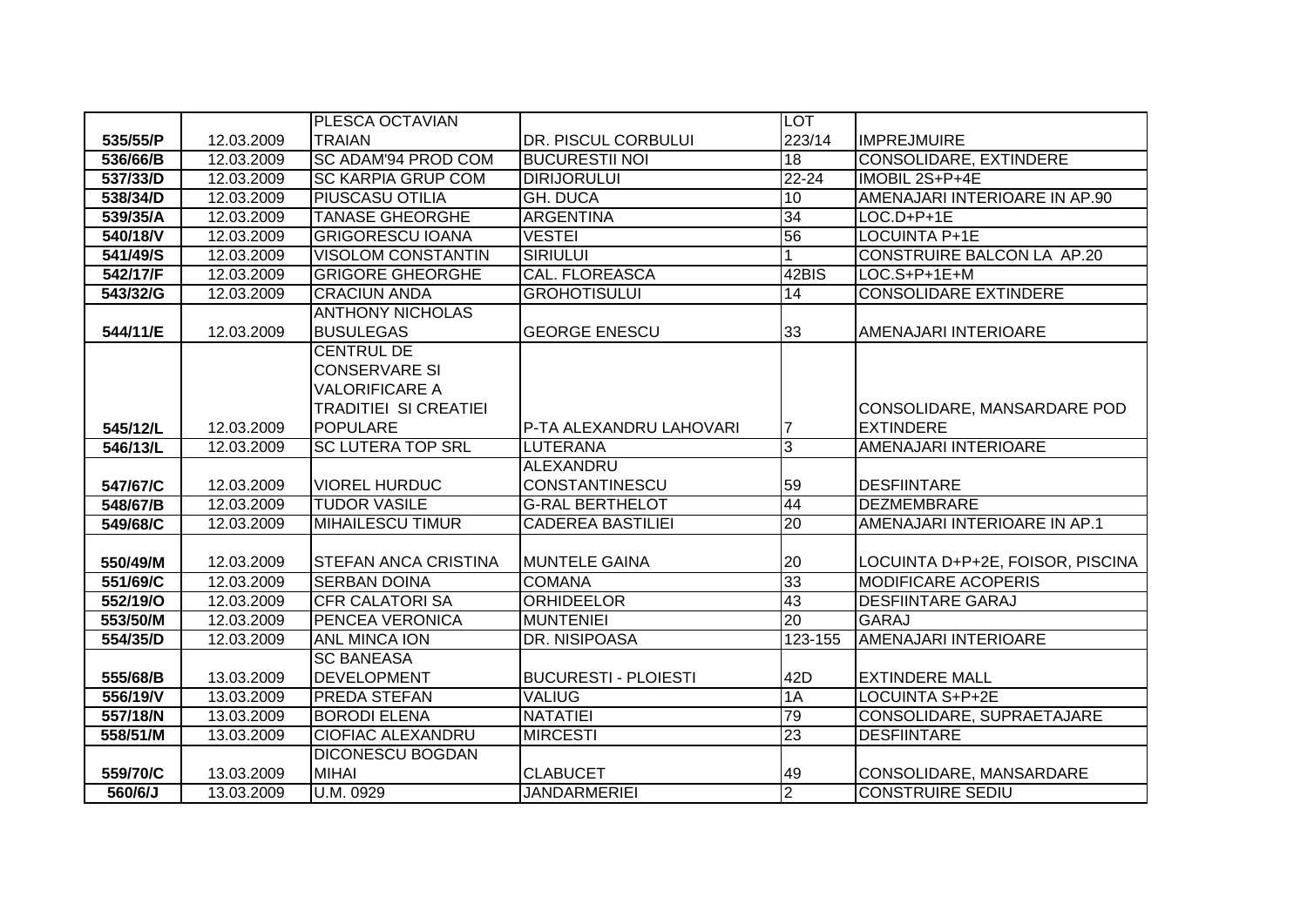| 561/69/B | 13.03.2009 | <b>DRAGHICI NICULAE DAN</b>         | <b>BERVENI</b>              | 22             | <b>ALIPIRE TERENURI</b>        |
|----------|------------|-------------------------------------|-----------------------------|----------------|--------------------------------|
| 562/52/M | 13.03.2009 | <b>VICOL CRISTIAN</b>               | <b>MENDELEEV</b>            | 37             | AMENAJARI INTERIOARE           |
| 563/71/C | 13.03.2009 | <b>CORELLO MIRELA</b>               | <b>CAINENI</b>              | 2A             | <b>CONSTRUIRE GARAJ</b>        |
|          |            | PARVANESCU CIPRIAN                  |                             |                |                                |
| 564/50/S | 13.03.2009 | <b>FLORIN</b>                       | <b>STEFAN CEL MARE</b>      | $1 - 3$        | AMENAJARI INTERIOARE IN AP. 82 |
| 565/56/P | 16.03.2009 | <b>RADA FLORIN DRAGOS</b>           | <b>INTR. POIANA</b>         | $\overline{3}$ | <b>INFORMATIV</b>              |
| 566/57/P | 16.03.2009 | <b>RADA FLORIN DRAGOS</b>           | <b>INTR. POIANA</b>         | $2 - 6$        | <b>INFORMATIV</b>              |
| 567/12/E | 17.03.2009 | <b>VASILACHE RALUCA</b>             | <b>ELOCINTEI</b>            | 65             | <b>DESFIINTARE</b>             |
| 568/13/E | 17.03.2009 | <b>VASILACHE RALUCA</b>             | <b>ELOCINTEI</b>            | 65             | D+P+1E+M SI IMPREJMUIRE        |
| 569/20/V | 17.03.2009 | <b>SC COSMOTE SA</b>                | <b>CAL. VICTORIEI</b>       | 166            | <b>AMPLASARE STATIE GSM</b>    |
| 570/70/B | 17.03.2009 | <b>ACARTA SRL</b>                   | <b>BUCURESTI - PLOIESTI</b> | 172-178        | <b>CONTINUARE LUCRARI</b>      |
| 571/36/A | 17.03.2009 | <b>GRADINITA NR.222</b>             | <b>ARAD</b>                 | 38             | $LOC.S+P+2E$                   |
|          |            |                                     |                             |                | 4S+P+4E+5,6 RETRAS             |
| 572/36/D | 17.03.2009 | ANTONESCU ION                       | CAL.DOROBANTILOR            | 50B, 52        | HOTEL SI IMPREJMUIRE           |
|          |            | <b>SC URBANESCAPES</b>              |                             |                |                                |
| 573/18/F | 17.03.2009 | <b>GROWTH THREE SRL</b>             | <b>FABRICA DE CARMIDA</b>   | 3H             | <b>CONSTRUIRE</b>              |
| 574/19/F | 17.03.2009 | <b>CRUDU VIORICA</b>                | <b>FAUREI</b>               | $\overline{5}$ | AMENAJARI INTERIOARE           |
|          |            | <b>LICEUL TEORETIC</b>              |                             |                |                                |
| 575/58/P | 17.03.2009 | <b>MIGUEL CERVANTES</b>             | <b>CAL. PLEVNEI</b>         | 38-40          | <b>MANSARDARE</b>              |
|          |            | <b>LICEUL TEORETIC</b>              |                             |                |                                |
|          |            | CONSTANTIN                          |                             |                |                                |
| 576/59/P | 17.03.2009 | <b>BRANCOVEANU</b>                  | <b>PAJUREI</b>              | 9              | <b>SUPRAETAJARE</b>            |
|          |            |                                     |                             |                |                                |
|          |            | <b>GRUP SCOLAR</b>                  |                             |                |                                |
|          |            | <b>INDUSTRIAL</b>                   |                             |                |                                |
| 577/60/P | 17.03.2009 | CONSTRUCTII CAI FERATE FEROVIARILOR |                             | 37B            | IMOBIL S+P+2E+M/3RETRAS        |
|          |            | <b>GRUP SCOLAR CAI</b>              |                             |                |                                |
| 578/71/B | 17.03.2009 | <b>FERATE</b>                       | <b>BUTUCENI</b>             | $2 - 10$       | <b>CONSTRUIRE BAZIN</b>        |
|          |            | <b>COLEGIUL ECONOMIC</b>            |                             |                |                                |
|          |            | <b>VIRGIL</b>                       |                             |                |                                |
| 579/37/D | 17.03.2009 | <b>MADGEARU</b>                     | <b>DACIA</b>                | 34             | <b>MANSARDARE</b>              |
| 579/51/S | 17.03.2009 | SCOALA NR.118                       | <b>STIRBEI VODA</b>         | 32             | <b>MANSARDARE</b>              |
| 580/53/M | 17.03.2009 | <b>GRADINITA NR.97</b>              | <b>MINERVEI</b>             | 31B            | <b>MANSARDARE</b>              |
| 581/72/B | 17.03.2009 | <b>CHISU DANUT FLORIN</b>           | <b>BARAJUL ARGES</b>        | 41             | AMENAJARI INTERIOARE IN AP.4   |
| 582/21/V | 18.03.2009 | <b>GRADINITA NR.47</b>              | <b>MITROPOLIT VARLAAM</b>   | 140            | <b>MANSARDARE</b>              |
| 583/52/S | 18.03.2009 | <b>GRADINITA NR.162</b>             | <b>SANGERULUI</b>           | $25 - 27$      | <b>MANSARDARE SI EXTINDERE</b> |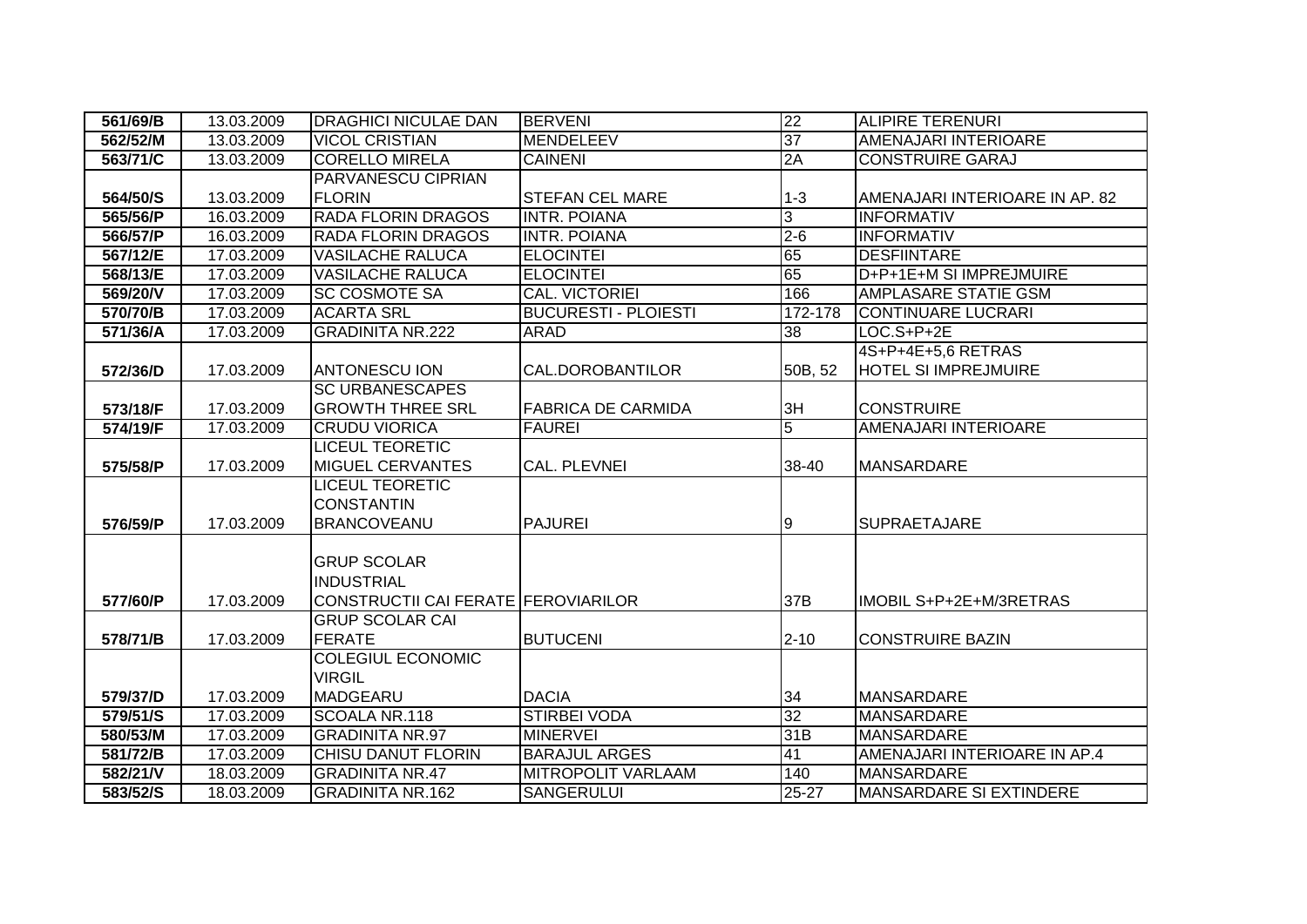| 584/22/V | 18.03.2009 | <b>GRADINITA NR.248</b>       | <b>ARTUR VARTEJANU</b>     | 15             | <b>MANSARDARE</b>             |
|----------|------------|-------------------------------|----------------------------|----------------|-------------------------------|
|          |            | <b>SCOALA GENERALA</b>        |                            |                |                               |
| 585/72/C | 18.03.2009 | NR.162                        | <b>COPSA MICA</b>          |                | <b>MANSARDARE</b>             |
|          |            | <b>SCOALA GENERALA</b>        |                            |                |                               |
| 586/37/A | 18.03.2009 | NR.179                        | <b>ARDEALULUI</b>          | 37A            | <b>EXTINDERE SALA SPORT</b>   |
| 587/53/S | 18.03.2009 | <b>GRADINITA NR.117</b>       | <b>PETOFFI SANDOR</b>      | 16             | <b>MANSARDARE</b>             |
| 588/73/B | 18.03.2009 | <b>GRADINITA NR.50</b>        | <b>CADEREA BASTILIEI</b>   | 13A            | <b>DESFIINTARE</b>            |
| 589/74/B | 18.03.2009 | <b>GRADINITA NR.50</b>        | <b>CADEREA BASTILIEI</b>   | 13A            | $LOC.D+P+1E+M$                |
|          |            | <b>LICEUL DE ARTA NICOLAE</b> |                            |                |                               |
| 590/13/1 | 18.03.2009 | <b>TONITZA</b>                | <b>IANCU DE HUNEDOARA</b>  | 25-27          | LOC.D+P+2E                    |
| 591/54/S | 18.03.2009 | <b>GRADINITA NR.285</b>       | <b>SF. CONSTANTIN</b>      | 6              | <b>MANSARDARE</b>             |
|          |            |                               |                            |                |                               |
| 592/33/G | 18.03.2009 | <b>GRADINITA NR.42</b>        | <b>GALA GALACTION</b>      | 2              | CONSTRUIRE GRADINITA S+P+2E+M |
| 593/34/G | 18.03.2009 | <b>GRADINITA NR.42</b>        | <b>GALA GALACTION</b>      | $\overline{2}$ | <b>DESFIINTARE</b>            |
| 594/14/  | 18.03.2009 | <b>GRADINITA NR.97</b>        | <b>ISLAZ</b>               | 13             | <b>MANSARDARE</b>             |
| 595/54/M | 18.03.2009 | <b>GRADINITA NR.46</b>        | <b>MARMUREI</b>            | $13 - 15$      | <b>MANSARDARE</b>             |
|          |            | <b>SCOALA GENERALA</b>        |                            |                |                               |
| 596/14/L | 18.03.2009 | <b>NR.175</b>                 | <b>LAINICI</b>             | $4 - 8$        | <b>EXTINDERE</b>              |
|          |            | <b>SCOALA GENERALA</b>        |                            |                |                               |
| 597/55/S | 18.03.2009 | NR.186                        | <b>STANISLAV CIHOVSCHI</b> | 15             | LOC.DS+P+2E                   |
| 598/38/A | 18.03.2009 | <b>DAIP</b>                   | <b>ATELIERULUI</b>         | 25             | <b>INCHIDERE TERASA</b>       |
| 599/56/S | 18.03.2009 | <b>DAIP</b>                   | <b>SCOALA FLOREASCA</b>    | $\overline{5}$ | <b>EXTINDERE SALA SPORT</b>   |
| 600/1/W  | 18.03.2009 | <b>DAIP</b>                   | <b>WITTING</b>             | 15             | <b>MANSARDARE</b>             |
| 601/35/G | 18.03.2009 | <b>GRADINITA NR.42</b>        | <b>GALA GALACTION</b>      |                | MODERNIZARE, SUPRAETAJARE     |
|          |            | <b>LICEUL TEORETIC GRECO</b>  |                            |                |                               |
| 602/75/B | 18.03.2009 | <b>CATOLIC</b>                | <b>BUCEGI</b>              | 97             | $LOC.D+P+1E$                  |
| 603/73/C | 18.03.2009 | <b>MARIN MARIUS MIHAI</b>     | <b>HENRY COANDA</b>        | 24             | AMENAJARI INTERIOARE IN AP.1  |
|          |            | <b>TEODORESCU RAZVAN</b>      |                            |                |                               |
| 604/15/L | 19.03.2009 | <b>EMIL</b>                   | <b>LONEA</b>               | $21 - 25$      | S+P+1E LOCUINTA               |
| 605/16/L | 19.03.2009 | <b>TRAISTARU FANEL</b>        | <b>LONEA</b>               | $21 - 25$      | S+P+1E LOCUINTA               |
| 606/14/E | 19.03.2009 | <b>MATEUTEANU MANU</b>        | <b>EXPOZITIEI</b>          | 22M            | <b>INFORMATIV</b>             |
|          |            | <b>DRAGOTEANU MARIA</b>       |                            |                |                               |
| 607/76/B | 19.03.2009 | <b>DANIELA</b>                | <b>BUZESTI</b>             | 57-59          | <b>AMENAJARE PARCARE</b>      |
| 608/57/S | 19.03.2009 | <b>CALIN GEORGE</b>           | <b>SFANTA MARIA</b>        | 6              | <b>CONSTRUIRE SPALATORIE</b>  |
| 609/77/B | 19.03.2009 | <b>OPRISAN MIKEALA</b>        | <b>ION BREZOIANU</b>       | $17 - 19$      | LOC.S+P+1E+M                  |
| 610/21/T | 19.03.2009 | <b>BARBU BOGDAN MIHAIL</b>    | NICOLAE TITULESCU          | 10             | AMENAJARI INTERIOARE IN AP.10 |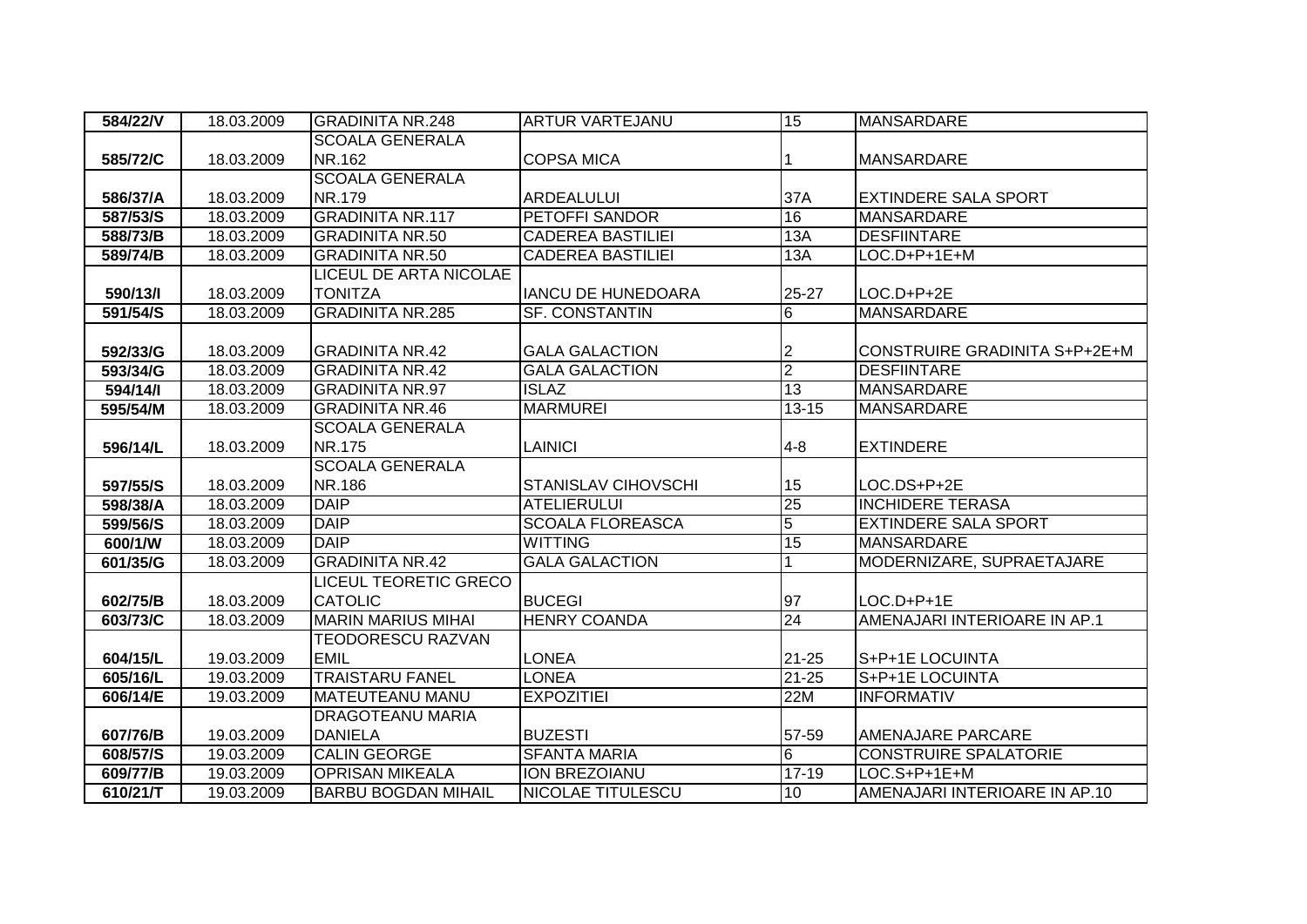| 611/61/P | 19.03.2009 | <b>TOMA ANUTA</b>                         | <b>PODULUI</b>            | 80               | <b>DESFIINTARE</b>                  |
|----------|------------|-------------------------------------------|---------------------------|------------------|-------------------------------------|
| 612/55/M | 19.03.2009 | <b>STAVROSITU STEFAN</b>                  | <b>MIERCANI</b>           | 113A             | <b>LOCUINTA P+2E SI IMPREJMUIRE</b> |
| 613/6/H  | 19.03.2009 | DAIP SECTOR 1                             | <b>HRISOVULUI</b>         | 24               | <b>EXTINDERE GRADINITA</b>          |
|          |            |                                           |                           |                  |                                     |
| 614/17/L | 19.03.2009 | <b>SALITRAROVICI EMANUEL</b>              | <b>LUPTATORILOR</b>       | $\boldsymbol{8}$ | <b>EXTINDERE LOCUINTA</b>           |
| 615/39/A | 19.03.2009 | POPESCU BOGDAN                            | <b>ALUNULUI</b>           | $\overline{21}$  | <b>LOCUINTA P+2E</b>                |
|          |            |                                           | <b>PICTOR CONSTANTIN</b>  |                  | <b>MASARDARE POD,</b>               |
| 616/58/S | 19.03.2009 | <b>TEODORESCU DAN</b>                     | <b>STAHI</b>              | 13               | AMENAJARI INTERIOARE IN AP.2        |
|          |            |                                           |                           |                  | CONSOLIDARE, REMODELARE             |
| 617/78/B | 19.03.2009 | <b>ROATESI JENICA</b>                     | <b>G-RAL BERTHELOT</b>    | 46               | <b>SUPRAETAJARE</b>                 |
| 618/38/D | 19.03.2009 | <b>ARTENE VALERICA</b>                    | <b>DIRIJORULUI</b>        | 12               | <b>LOCUINTA P+1E</b>                |
| 619/39/D | 19.03.2009 | <b>ARTENE VALERICA</b>                    | <b>DIRIJORULUI</b>        | 12               | <b>DESFIINTARE</b>                  |
| 620/36/G | 19.03.2009 | <b>IONESCU RODICA</b>                     | <b>GLORIEI</b>            | 13               | <b>EXTINDERE PARTER</b>             |
| 621/20/F | 19.03.2009 | <b>BADEA FLORIN</b>                       | <b>CAL.FLOREASCA</b>      | 169              | <b>DESFIINTARE</b>                  |
| 622/74/C | 19.03.2009 | <b>IOAN GHEORGHE</b>                      | <b>CAPALNA</b>            | 16               | <b>INCHIDERE BALCON</b>             |
| 623/56/M | 19.03.2009 | <b>CALIN CATALIN</b>                      | <b>MIMOZEI</b>            | 4                | $LOC.P+1E+M$                        |
| 624/59/S | 19.03.2009 | <b>BANICA PETRE</b>                       | <b>SOFIA</b>              | 19               | <b>INALTARE GARD</b>                |
|          |            |                                           |                           |                  | CONSTRUIRE BALCON LA AP.2,          |
| 625/23/V | 19.03.2009 | <b>DRAGA IOANA</b>                        | <b>EPISCOP VULCAN</b>     | 26               | <b>PARTER</b>                       |
|          |            |                                           |                           |                  | <b>SCHIMBAREA INVELITORII</b>       |
| 626/62/P | 19.03.2009 | <b>SC PICCOLO MONDO EXIM PAHARNICULUI</b> |                           | 15               | AMENAJARI INTERIOARE IN AP.2        |
|          |            |                                           |                           |                  | LOCUINTA P+1E, ORGANIZARE           |
| 627/79/B | 19.03.2009 | <b>VALCU PETRUTA</b>                      | <b>BISTRITA</b>           | 16               | <b>DE SANTIER</b>                   |
| 628/75/C | 19.03.2009 | <b>SC AUTOCOBALCESCU</b>                  | <b>GRIGORE COBALCESCU</b> | 39               | <b>INFORMARE</b>                    |
| 629/57/M | 19.03.2009 | <b>VANCA ADRIANA</b>                      | <b>GR. MANOLESCU</b>      | 19               | <b>LOCUINTA P+2E</b>                |
|          |            |                                           |                           |                  | CONSOLIDARE,                        |
| 630/58/M | 19.03.2009 | <b>IONESCU GABRIELA</b>                   | <b>GH. MISSAIL</b>        | 115              | <b>EXTINDERE SI SUPRAETAJARE</b>    |
| 631/40/A | 19.03.2009 | <b>CSAKI TIBERIU</b>                      | DR. AGATULUI              | 71B              | LOCUITA P+2E+M SI IMPREJMUIRE       |
| 632/19/N | 20.03.2009 | <b>RADU SORIN CAPROU</b>                  | <b>NORDULUI</b>           | 62               | AMENAJARI INTERIOARE                |
|          |            | <b>ANGHELUTA JULIEN -</b>                 |                           |                  |                                     |
| 633/18/L | 20.03.2009 | <b>LUCIAN</b>                             | <b>LAMINORULUI</b>        | 69               | <b>DESFIINTARE C3,C2,C4</b>         |
|          |            | <b>SC INTERNATIONAL</b>                   |                           |                  |                                     |
|          |            | <b>TEHNICAL</b>                           |                           |                  |                                     |
| 634/76/C | 20.03.2009 | & ENGINEERING                             | <b>COMANA</b>             | 19               | <b>DEZMEMBRARE</b>                  |
|          |            |                                           |                           |                  | CONSOLIDARE, EXTINDERE SI           |
| 635/20/N | 20.03.2009 | <b>BELET DOINA</b>                        | NATATIEI                  | 60               | <b>SUPRAETAJARE</b>                 |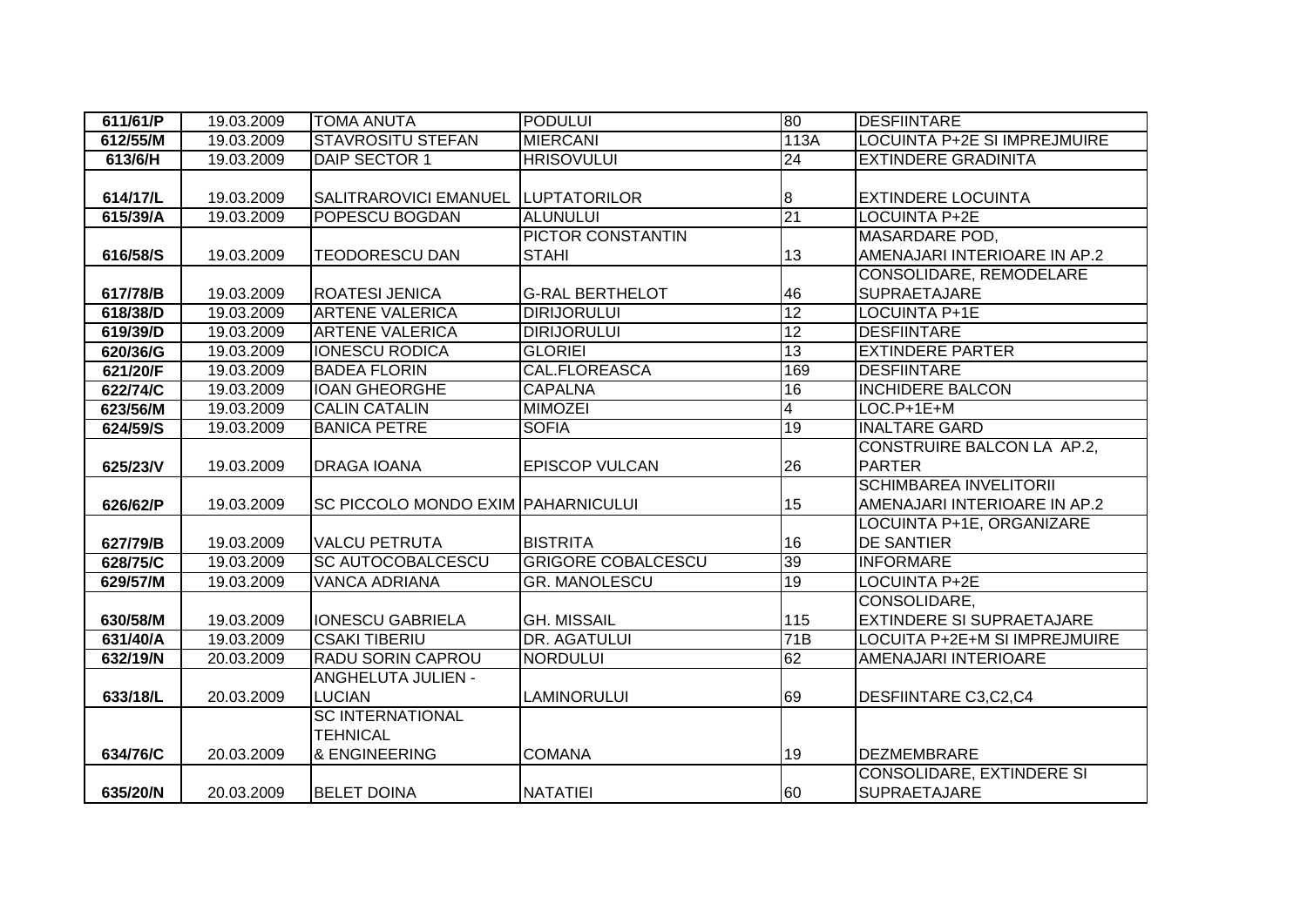| 636/41/A | 20.03.2009 | <b>NEDEA ION</b>           | <b>ALEXANDRU FACLIE</b> | 12                      | <b>DESFIINTARE</b>           |
|----------|------------|----------------------------|-------------------------|-------------------------|------------------------------|
|          |            | <b>SC TREI COCOSI</b>      |                         |                         |                              |
|          |            | <b>COMPLEX</b>             |                         |                         |                              |
| 637/21/N | 20.03.2009 | <b>INTERNATIONAL</b>       | <b>NORDULUI</b>         | $7 - 9$                 | <b>INFORMATIV</b>            |
|          |            | <b>SC TREI COCOSI</b>      |                         |                         |                              |
|          |            | <b>COMPLEX</b>             |                         |                         |                              |
| 638/22/N | 20.03.2009 | INTERNATIONAL              | <b>NORDULUI</b>         | $7-9$                   | <b>INFORMATIV</b>            |
| 640/24/V | 20.03.2009 | <b>VADUVA MARIUS</b>       | <b>LAMINORULUI</b>      | 38                      | <b>DEZMEMBRARE</b>           |
|          |            | <b>SC CONCNIX</b>          |                         |                         |                              |
| 641/42/A | 20.03.2009 | <b>DEVELOPMNET</b>         | <b>APICULTORILOR</b>    | 10                      | <b>DEZMEMBRARE</b>           |
| 642/43/A | 20.03.2009 | <b>ENCIU RADU</b>          | <b>C-TIN ARICESCU</b>   | $\overline{9}$          | <b>DESFIINTARE</b>           |
| 643/44/A | 20.03.2009 | <b>ENCIU RADU</b>          | <b>C-TIN ARICESCU</b>   | $\overline{5, 7, 9}$    | <b>OPERATIUNI NOTARIALE</b>  |
|          |            |                            |                         |                         | REMODELARE FATADA            |
| 644/40/D | 20.03.2009 | ANL IONASCU MARIN          | DR. NISIPOASA           | 123-155                 | <b>INCHIDERE TERASA</b>      |
| 645/45/A | 20.03.2009 | <b>DUMITRACHE DUMITRU</b>  | <b>APICULTORILOR</b>    | 66                      | <b>LOCUINTA PARTER</b>       |
| 646/21/F | 20.03.2009 | <b>SC ALIA NORD SRL</b>    | <b>CAL. FLOREASCA</b>   | 167B                    | <b>IMPREJMUIRE</b>           |
| 647/60/S | 20.03.2009 | <b>SLAV LIDIA</b>          | <b>SIRET</b>            | $\overline{13}$         | LOC.S+P+1E+2PARTIAL          |
| 648/80/B | 20.03.2009 | <b>NICA EMILIA</b>         | <b>BRUXELLES</b>        | $\overline{2}$          | <b>MANSARDARE</b>            |
| 649/19/L | 20.03.2009 | <b>PARVU ROMULUS</b>       | <b>EUGEN LOVINESCU</b>  | $\overline{5}$          | <b>INFORMATIV</b>            |
|          |            | <b>SC TRANSWORLD TRADE</b> |                         |                         | 2S+D+P+1E+EPARTIAL           |
| 650/41/D | 20.03.2009 | <b>SRL</b>                 | DOBROGEANU GHEREA       | 59A, 61                 | <b>SI IMPREJMUIRE</b>        |
| 651/37/G | 20.03.2009 | SC. GENERALA NR.171        | V. GHERGHEL             | $\overline{2}$          | <b>CONSTRUIRE SALA SPORT</b> |
| 652/81/B | 20.03.2009 | SC. GENERALA NR.170        | <b>BARBU LAUTARU</b>    | $\overline{\mathbf{4}}$ | <b>CONSTRUIRE SALA SPORT</b> |
|          |            | <b>SCOALA GENERALA</b>     |                         |                         |                              |
| 653/59/M | 20.03.2009 | NR.192                     | <b>MUNTENIEI</b>        | 32                      | <b>CONSTRUIRE SALA SPORT</b> |
| 654/77/C | 20.03.2009 | SC. GENERALA NR.177        | <b>CORALILOR</b>        |                         | <b>CONSTRUIRE SALA SPORT</b> |
| 655/60/M | 20.03.2009 | SC. GENERALA NR.181        | <b>STEFAN MAGHERI</b>   | 13                      | <b>CONSTRUIRE SALA SPORT</b> |
|          |            | <b>WEINHART OLIVIA</b>     |                         |                         |                              |
| 656/82/B | 20.03.2009 | POPA DANIEL                | PROF. ION BOGDAN        | $4 - 6$                 | <b>MANSARDARE</b>            |
|          |            |                            |                         |                         | CONSOLIDARE, EXTINDERE       |
| 657/61/M | 20.03.2009 | <b>IONESCU GABRIELA</b>    | <b>GH. MISSAIL</b>      | 115                     | SI SUPRAETAJARE              |
| 658/78/C | 20.03.2009 | <b>GAINA VIOREL</b>        | <b>CLUCERULUI</b>       | 62A                     | S+D+P+3E+4RETRAS             |
| 659/22/T | 20.03.2009 | <b>PANAIT ADRIAN</b>       | AL. TEISANI             | 357                     | <b>INFORMATIV</b>            |
| 660/63/P | 20.03.2009 | <b>SC RYKY STAR SRL</b>    | <b>PIATRA MORIL</b>     |                         | $LOC.P+2E$                   |
|          |            | <b>AXINOV CRISTIAN -</b>   |                         |                         |                              |
| 661/42/D | 23.03.2009 | <b>VALENTIN</b>            | DOBROGEANU GHEREA       | 157                     | LOCUINTA P+2E                |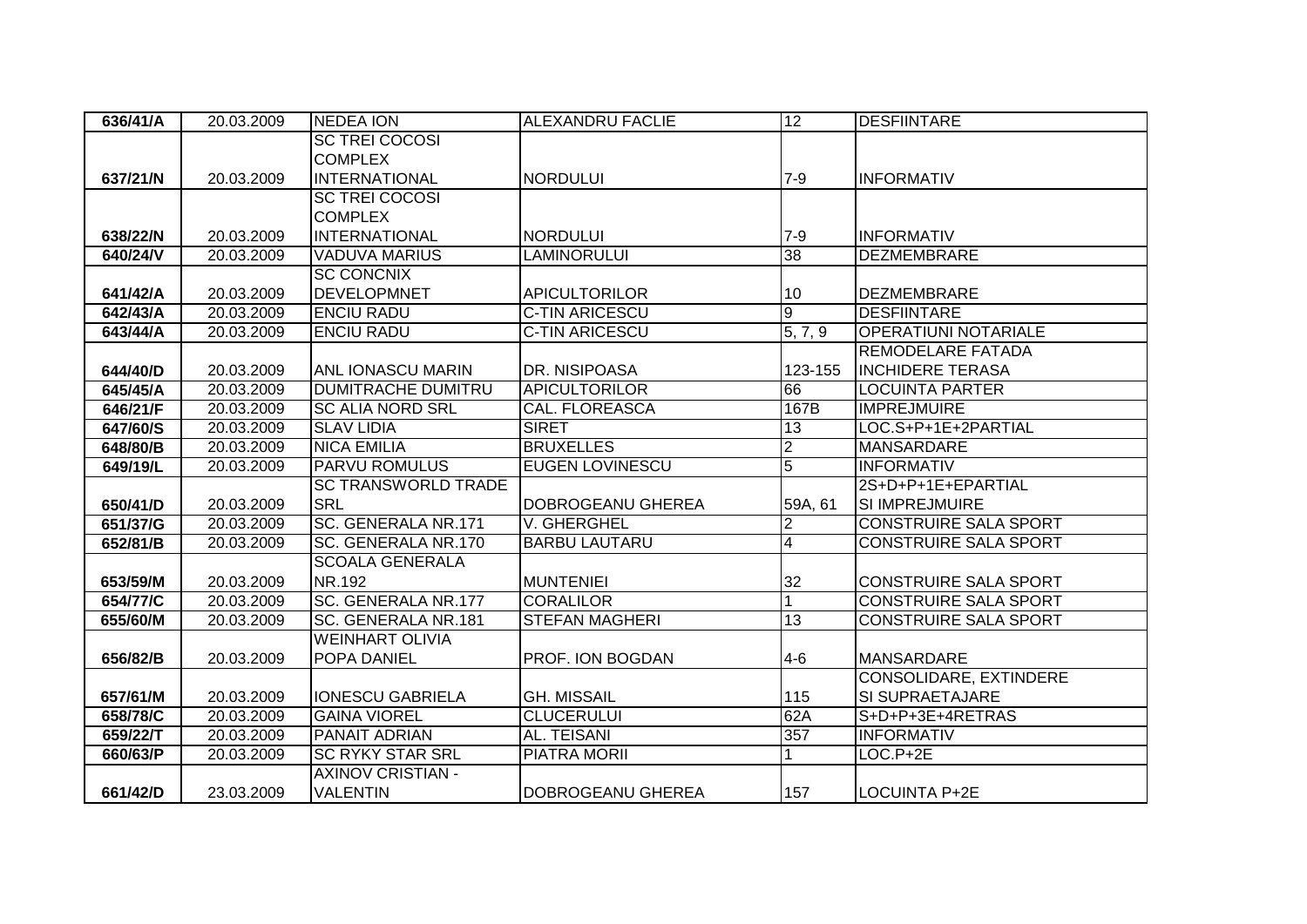|          |            | <b>ANTONESCU DRAGOS</b>        |                            |                 |                               |
|----------|------------|--------------------------------|----------------------------|-----------------|-------------------------------|
| 662/23/T | 23.03.2009 | <b>ALEX</b>                    | <b>TROTUSULUI</b>          | 88              | CONSOLIDARE, MANSARDARE       |
| 663/43/D | 23.03.2009 | <b>LUPU CATALIN</b>            | <b>DUETULUI</b>            | 75              | <b>EXTINDERE P+1E</b>         |
| 664/44/D | 23.03.2009 | <b>ANL GAMAN MIHAELA</b>       | <b>DR. NISIPOASA</b>       | 123-155         | <b>AMENAJARI INTERIOARE</b>   |
| 665/61/S | 23.03.2009 | <b>MATEI NICOLAE</b>           | <b>SALAJENI</b>            | 28              | <b>DESFIINTARE GARAJ</b>      |
| 666/62/M | 23.03.2009 | <b>BECAR GHEORGHE</b>          | <b>SF. MARIA</b>           | 23              | <b>INFORMATIV</b>             |
| 667/64/P | 23.03.2009 | <b>RUSU GHEORGHE</b>           | <b>SOLD. PRIPU GHORGHE</b> | $\overline{6}$  | <b>INFORMATIV</b>             |
| 668/46/A | 23.03.2009 | <b>CRISTIAN DUMITRESCU</b>     | <b>DR. AGATULUI</b>        | 64A             | <b>INFORMATIV</b>             |
|          |            |                                |                            | 115B-           |                               |
| 669/20/O | 23.03.2009 | <b>RADU DANIELA</b>            | <b>ODAI</b>                | 115C            | <b>ALIPIRE TERENURI</b>       |
| 670/7/J  | 23.03.2009 | <b>STANCIU GEORGETA</b>        | <b>JIULUI</b>              | 101             | <b>DEZMEMBRARE</b>            |
| 671/83/B | 23.03.2009 | <b>KERAMAT ABDULMAJID</b>      | <b>BERZEI</b>              | 92A             | CONSOLIDARE, EXTINDERE        |
|          |            |                                |                            |                 | <b>CONSTRUIRE ANSAMBLU</b>    |
|          |            |                                |                            |                 | <b>REZIDENTIAL</b>            |
| 672/63/M | 23.03.2009 | ISC FORADEX INVEST SRL_IMILCOV |                            | 5               | P+2E/2S+P+11E/3S+P+20E-25E    |
|          |            |                                |                            |                 | <b>CONSTRUIRE ANSAMBLU</b>    |
|          |            | <b>SC PRIMAVERII GARDENS</b>   |                            |                 | <b>REZIDENTIAL</b>            |
| 673/22/F | 23.03.2009 | <b>SRL</b>                     | <b>CAL. FLOREASCA</b>      | 159             | 3S+P+30E/3S+P+15E/P+1E        |
| 674/62/S | 23.03.2009 | <b>NEDELCU GHEORGHE</b>        | <b>SIMERIA</b>             | $\overline{36}$ | CONSOLIDARE, SUPRAETAJARE     |
| 675/7/H  | 23.03.2009 | <b>MANDICESCU OANA</b>         | <b>HATMANUL ARBORE</b>     | $3 - 7$         | AMENAJARI INTERIOARE IN AP.7  |
| 676/47/A | 23.03.2009 | <b>BARLEANU DUMITRU</b>        | <b>ACADEMIEI</b>           | 39-41           | AMENAJARI INTERIOARE IN AP.26 |
| 677/38/G | 23.03.2009 | <b>ATE BANK ROMANIA SA</b>     | CAL. GRIVITEI              | 24              | AMENAJARI INTERIOARE          |
| 678/48/A | 23.03.2009 | <b>URSARU PASCU</b>            | <b>MARCEL ANDREESCU</b>    | $\overline{7}$  | <b>DESFIINTARE</b>            |
| 679/79/C | 23.03.2009 | <b>IACOB IONEL</b>             | <b>CLUCERULUI</b>          | 33              | <b>INTRARE IN LEGALITATE</b>  |
| 680/65/P | 23.03.2009 | <b>CIOCARLAN ION</b>           | <b>PALISANDRULUI</b>       | $\overline{7}$  | <b>DESFIINTARE</b>            |
|          |            | POPESCU DOLJ FLORIAN           |                            | 4               |                               |
| 681/15/1 | 23.03.2009 | <b>MUGUREL</b>                 | <b>INFRATIRII</b>          |                 | LOCUINTA P+1E+M               |
| 682/23/N | 23.03.2009 | <b>LUPU MARIA</b>              | <b>NAVIGATIEI</b>          | <b>15A</b>      | <b>DESFIINTARE</b>            |
| 683/24/N | 23.03.2009 | <b>CERNEA CIPRIAN</b>          | PICTOR NEGULICI            | 3               | <b>DESFIINTARE</b>            |
| 684/39/G | 23.03.2009 | <b>GALGAU MARIANA</b>          | <b>DINICU GOLESCU</b>      | $\overline{37}$ | AMENAJARI INTERIOARE IN AP.17 |
| 685/80/C | 23.03.2009 | <b>VOICU DAN ANDREI</b>        | <b>CLABUCET</b>            | $\overline{26}$ | LOC.P+1E SI IMPREJMUIRE       |
| 686/81/C | 23.03.2009 | <b>VOICU DAN ANDREI</b>        | <b>CLABUCET</b>            | $\overline{26}$ | <b>DESFIINTARE</b>            |
|          |            |                                |                            | 23              | <b>CLADIRE BIROURI</b>        |
| 687/21/0 | 23.03.2009 | <b>SC IOANNINA IMPEX SRL</b>   | <b>ODAI</b>                |                 | SI IMPREJMUIRE                |
| 688/64/M | 23.03.2009 | <b>SC PIRAEUS BANK SA</b>      | <b>GH. MAGHERU</b>         |                 | AMENAJARI INTERIOARE          |
| 689/66/P | 23.03.2009 | <b>SC SIQUA SRL</b>            | CAL. PLEVNEI               | 59A             | <b>PAVILION</b>               |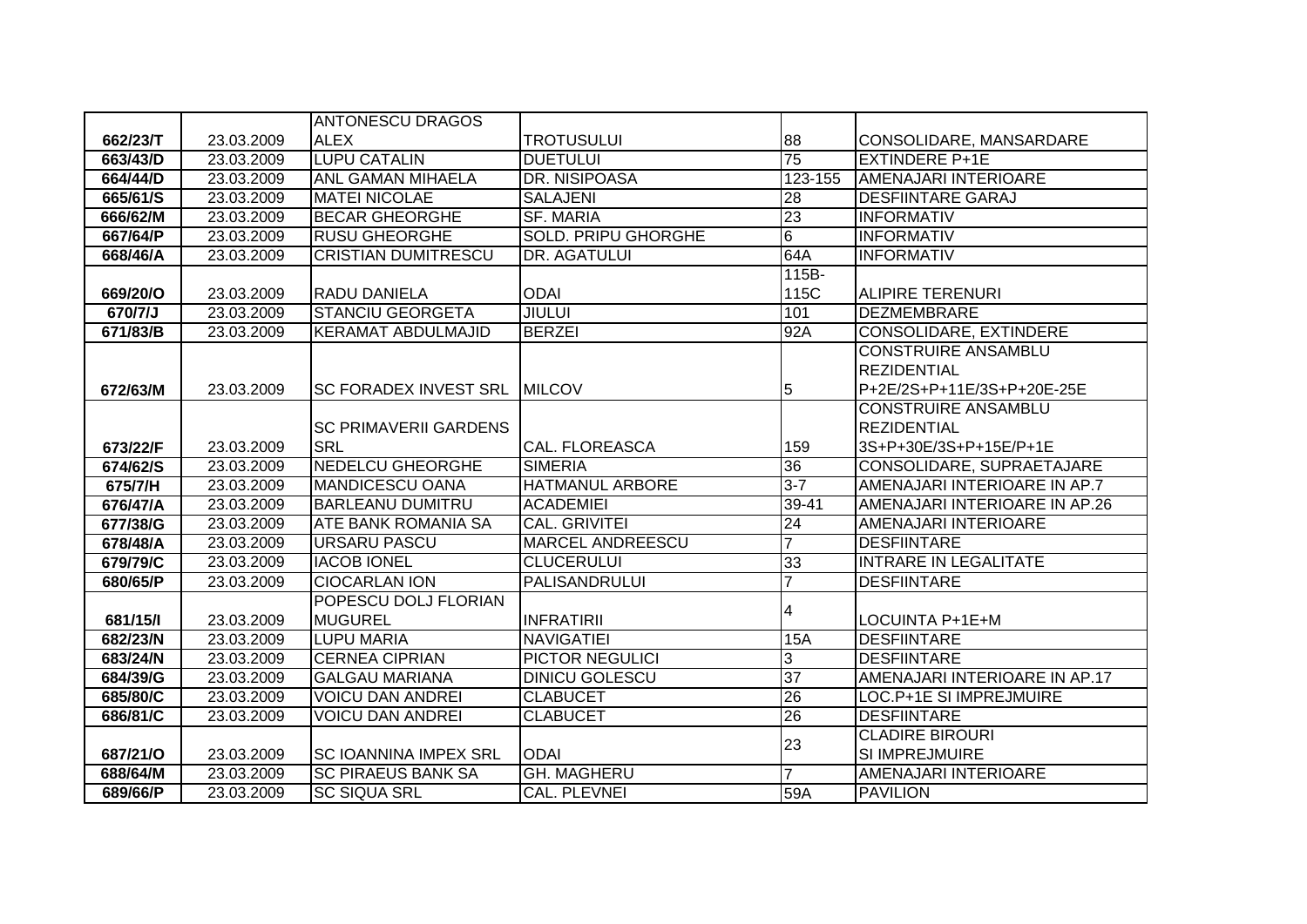| 670/40/G | 23.03.2009 | <b>ZULUF STEFAN</b>                      | <b>CONSTANTIN GODEANU</b>    | 34C             | LOCUINTA P+1E SI IMPREJMUIRE              |
|----------|------------|------------------------------------------|------------------------------|-----------------|-------------------------------------------|
| 671/41/G | 23.03.2009 | <b>SC DANUBIUS EXIM SRL</b>              | <b>VASILE GHERGHEL</b>       | 12              | <b>INCHIDERE TERASA</b>                   |
| 672/23/F | 23.03.2009 | <b>FRONEA FLORENTINA</b>                 | <b>16 FEBRUARIE</b>          | 8A              | <b>DESFIINTARE</b>                        |
| 673/84/B | 23.03.2009 | <b>MASALA AURICA</b>                     | <b>BERVENI</b>               | $\overline{26}$ | EXTINDERE, SUPRAETAJARE                   |
| 674/82/C | 23.03.2009 | <b>PALAMARU LUCRETIA</b>                 | <b>CADEREA BASTILIEI</b>     | $\overline{26}$ | <b>CONSOLIDARE SI EXTINDERE</b>           |
| 675/24/F | 23.03.2009 | <b>MIRICA RAZVAN</b>                     | <b>AV. VASILE FUICA</b>      | $\overline{9}$  | <b>CONSTRUIRE GARAJ</b>                   |
| 676/8/J  | 23.03.2009 | <b>IONESCU DANIEL</b>                    | <b>JIULUI</b>                | 133             | <b>LOCUINTA S+P+5E</b>                    |
|          |            | <b>UNIVERSITATEA</b><br><b>NATIONALA</b> |                              |                 |                                           |
|          |            |                                          |                              | 19              |                                           |
| 677/85/B | 23.03.2009 | DE ARTE                                  | <b>G-RAL BUDISTEANU</b>      |                 | <b>DESFIINTARE</b><br><b>IMPREJMUIRE,</b> |
| 678/20/L | 23.03.2009 | <b>FLORIAN ENACHE</b>                    | <b>LAMINORULUI</b>           | 67A             | ORGANIZARE DE SANTIER                     |
| 679/42/G | 23.03.2009 | <b>MARIN TOMITA</b>                      | <b>GR. GAFENCU</b>           | 27-29           | <b>CONSTRUIRE ANEXA</b>                   |
|          |            |                                          |                              |                 | <b>CONSOLIDARE, SUPRAETAJARE SI</b>       |
| 680/24/T | 23.03.2009 | <b>GRAVU IONEL</b>                       | <b>TRANSILVANIEI</b>         | 66              | <b>REAMENAJARE</b>                        |
| 681/83/C | 23.03.2009 | <b>BEJANARU GHEORGHE</b>                 | <b>CHITILEI</b>              | 222A            | <b>SUPRAETAJARE</b>                       |
| 682/63/S | 23.03.2009 | <b>MARINESCU MARIA</b>                   | <b>SALAJENI</b>              | 48              | <b>DESFIINTARE</b>                        |
| 683/13/R | 23.03.2009 | <b>DUMITRACHE ANISOARA</b>               | PETRU RARES                  | 3A              | <b>CONCESIONARE SI EXTINDERE</b>          |
|          |            | NICOLAIDE DUMITRU                        |                              | <b>FN</b>       |                                           |
| 684/21/L | 23.03.2009 | <b>CONSTANTIN</b>                        | <b>LONEA</b>                 |                 | <b>DEZMEMBRARE</b>                        |
| 685/64/S | 23.03.2009 | <b>APOSTOL OLGA</b>                      | <b>GH. IONESCU SISESTI</b>   | 257-259         | <b>INFORMATIV</b>                         |
|          |            | <b>SC TRATORIA CORTILES</b>              |                              | 75              |                                           |
| 686/25/F | 23.03.2009 | <b>SRL</b>                               | <b>DR. IACOB FELIX</b>       |                 | <b>CONSTRUIRE PERGOLA</b>                 |
| 687/45/D | 23.03.2009 | <b>SC EUSMA ROM</b>                      | <b>DOCENTILOR</b>            | 2, 4, 2A        | <b>ALIPIRE TERENURI</b>                   |
| 688/86/B | 23.03.2009 | <b>CRETU ILIE ADRIAN</b>                 | <b>BUZIAS</b>                | 10              | <b>DEZMEMBRARE</b>                        |
|          |            | <b>STOICA NGULESCU</b>                   |                              | 16              |                                           |
| 689/65/M | 23.03.2009 | <b>NICOLAE</b>                           | <b>INTR. MAGURCICEA NOUA</b> |                 | <b>ALIPIRE TERENURI</b>                   |
| 690/87/B | 23.03.2009 | <b>IRINA COMAN</b>                       | <b>RADU BOIANGIU</b>         | 8               | AMENAJARI INTERIOARE                      |
|          |            | <b>SCACTUAL AB</b>                       |                              | $21 - 23$       |                                           |
| 691/46/D | 23.03.2009 | <b>INVESTMENT</b>                        | <b>DAENI</b>                 |                 | <b>ALIPIRE TERENURI</b>                   |
|          |            | <b>IACOMI CLAUDIU</b>                    |                              | 50              |                                           |
| 692/49/A | 23.03.2009 | <b>CONSTANTIN</b>                        | <b>GRIGORE ALEXANDRESCU</b>  |                 | <b>INFORMATIV</b>                         |
|          |            | SC CASA OLD MAESTRO                      |                              |                 |                                           |
|          |            | <b>SRL</b>                               |                              | $4 - 6$         |                                           |
| 693/65/S | 23.03.2009 | PT CEC BANK SA                           | <b>STEFAN CEL MARE</b>       |                 | AMENAJARI INTERIOARE                      |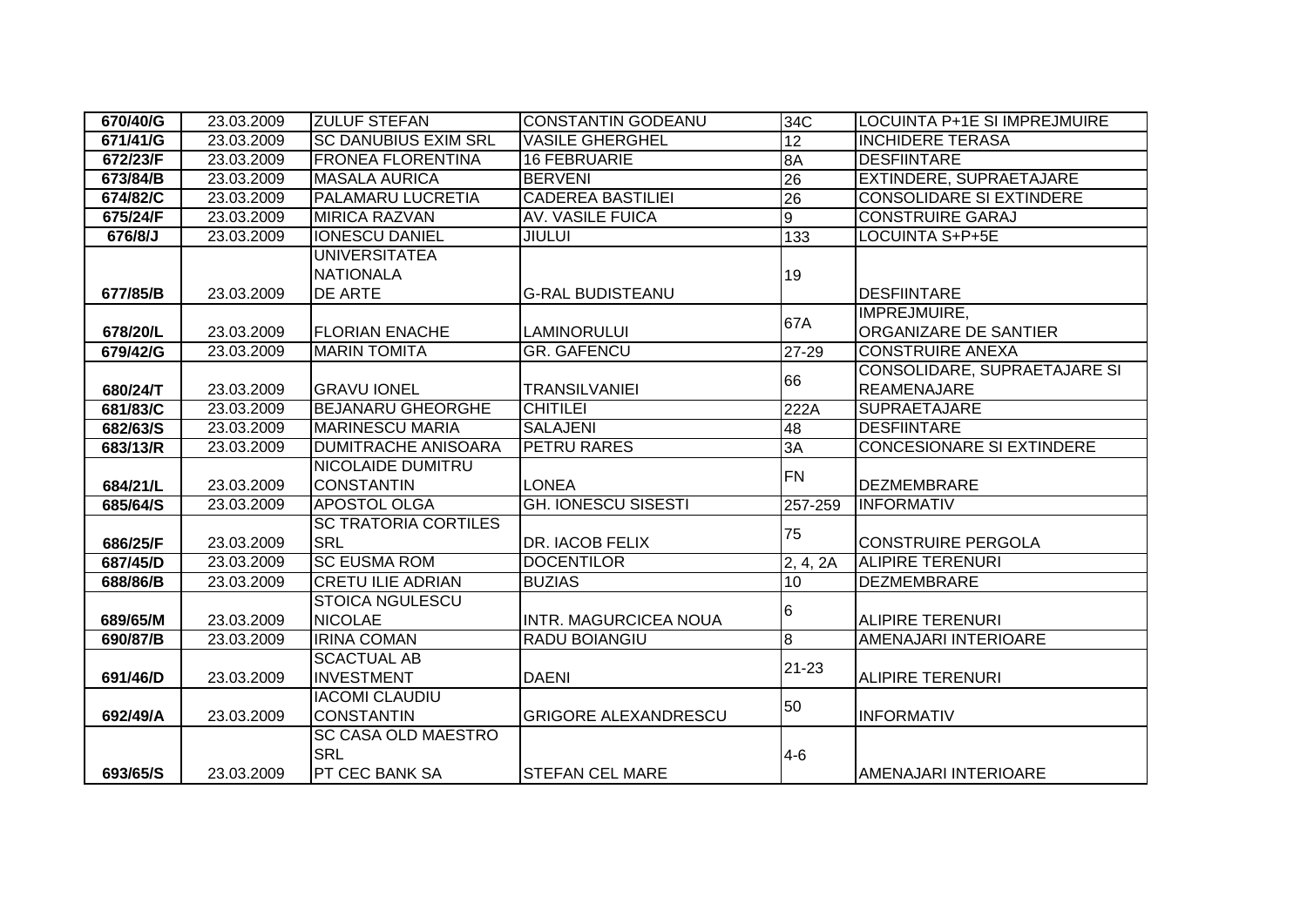|          |            |                             |                             |                         | <b>CERERI IN JUSTITIE PENTRU CALE</b> |
|----------|------------|-----------------------------|-----------------------------|-------------------------|---------------------------------------|
| 694/43/G | 23.03.2009 | <b>HUDITA DECEBAL</b>       | <b>GARLEI</b>               |                         | <b>DE ACCES</b>                       |
|          |            |                             | <b>MARCEL</b>               |                         |                                       |
| 695/50/A | 23.03.2009 | <b>URSARU PASCU</b>         | ANDREESCU                   | 7                       | LOCUINTA S+P+2E+M                     |
| 696/8/H  | 23.03.2009 | <b>DOGARU DUMITRU</b>       | <b>G-RAL STEFAN HOLBAN</b>  | 40A                     | <b>DEYMEMBRARE IN 4 LOTURI</b>        |
| 697/66/M | 23.03.2009 | <b>DUMITRU DOINA</b>        | DR. MUNTELE GAINA           | 116-136                 | <b>INCHIDERE TERASA</b>               |
| 698/84/C | 23.03.2009 | <b>GAINA VIOREL</b>         | <b>CLUCERULUI</b>           | 62A                     | <b>DESFIINTARE</b>                    |
| 699/25/T | 23.03.2009 | <b>GEORGETA MARIETA</b>     | <b>AL. TEISAI</b>           | 133-137                 | <b>INFORMARE</b>                      |
| 700/85/C | 23.03.2009 | <b>GANEA KOSTA ALINA</b>    | <b>CIRESOAIA</b>            | 32                      | <b>DESFIINTARE</b>                    |
| 701/86/C | 23.03.2009 | <b>GANEA KOSTA ALINA</b>    | <b>CIRESOAIA</b>            | 32                      | LOCUITA P+1E                          |
| 702/47/D | 23.03.2009 | <b>SC VELVET CAFÉ</b>       | <b>CAL.DOROBANTILOR</b>     | 152                     | AMENAJARI INTERIOARE                  |
| 703/9/H  | 23.03.2009 | <b>ENACHE MIRCEA</b>        | <b>DR. HULUBITEI</b>        | 24-28                   | LOCUINTA S+P+2E+M                     |
| 704/66/S | 23.03.2009 | <b>DUMITRASCU MIHAI</b>     | <b>SINCA</b>                | 11                      | <b>EXTINDERE P+M</b>                  |
| 705/67/S | 23.03.2009 | <b>BERCA MIHAI</b>          | <b>SIMERIA</b>              | $\overline{27}$         | LOCUINTA D+P+1E                       |
| 706/67/P | 23.03.2009 | <b>MIHAILESCU ALINA</b>     | <b>PLUTASILOR</b>           | 23                      | LOCUINTA S+P+2E                       |
| 707/9/Z  | 23.03.2009 | <b>PARIS VASILE PIRID</b>   | ING. ZABLOVSCHI             | $\overline{15}$         | <b>EXTINDERE</b>                      |
| 708/22/L | 23.03.2009 | <b>LAZARESCU SIMONA</b>     | <b>EUGEN LOVINESCU</b>      | 50                      | <b>DESFIINTARE</b>                    |
| 709/14/R | 23.03.2009 | <b>VLAD MIRELA CORNELIA</b> | <b>RAZELOR</b>              | 13                      | <b>INTRARE IN LEGALITATE</b>          |
|          |            |                             |                             | 58                      | <b>EXTINDERE SI SUPRAETAJARE</b>      |
| 710/25/N | 23.03.2009 | <b>GUSITA GEORGE</b>        | <b>NEAGOE VODA</b>          |                         | LOCUINTA D+P+1E+M                     |
|          |            |                             |                             | 5                       |                                       |
| 711/26/F | 23.03.2009 | <b>TURCANU VIDA</b>         | <b>FINLANDA</b>             |                         | TRANSFORMARE POD IN MANSARDA          |
| 712/16/1 | 23.03.2009 | <b>ALECU FELICIAN</b>       | <b>INFRATIRII</b>           | 38                      | <b>DESFIINTARE</b>                    |
|          |            | <b>SC SILVER ICE SRL</b>    |                             |                         |                                       |
|          |            | <b>PRIN REPREZENTANT</b>    |                             | 52                      |                                       |
| 713/87/C | 23.03.2009 | <b>IMARINAS EMILIA</b>      | <b>GRIGORE COBALCESCU</b>   |                         | AMENAJARI INTERIOARE                  |
| 714/68/P | 23.03.2009 | <b>PETCU MIHAIL</b>         | <b>PECETEI</b>              | $\overline{\mathbf{4}}$ | AMENAJARI INTERIOARE IN AP.12         |
| 715/88/C | 23.03.2009 | <b>COTOC SANDA</b>          | <b>CARPENULUI</b>           | 66                      | <b>DESFIINTARE</b>                    |
| 716/89/C | 23.03.2009 | <b>COTOC SANDA</b>          | <b>CARPENULUI</b>           | 66                      | S+P+2E+M SI IMPREJMUIRE               |
| 717/67/M | 23.03.2009 | <b>FORGACIU AURELIAN</b>    | MENDELEEV                   | $21 - 25$               | <b>CONSOLIDARE</b>                    |
| 718/15/R | 23.03.2009 | <b>SMANTANA VITALIE</b>     | <b>RODULUI</b>              | 13B-15                  | <b>ALIPIRE TERENURI</b>               |
| 719/88/B | 23.03.2009 | <b>LINCAR ERIK AUGUSTIN</b> | <b>CONSTANTIN BALASESCU</b> | 16                      | LOC.2S+P+2E+M                         |
| 720/68/M | 23.03.2009 | <b>CRANTEA ELENA ALINA</b>  | <b>ION MIHALACHE</b>        | 174                     | AMENAJARI INTERIOARE IN AP.44         |
| 721/2/W  | 23.03.2009 | <b>COMAN ELENA</b>          | <b>WASHINGTON</b>           | 39                      | <b>AMENAJARI INTERIOARE</b>           |
| 722/25/V | 23.03.2009 | <b>VATAU ADRIAN</b>         | <b>AV. TRAIAN VASILE</b>    | 56                      | <b>EXTINDERE SI SUPRAETAJARE</b>      |
| 723/48/D | 23.03.2009 | <b>NESTORESCU CARMEN</b>    | <b>CAL. DOROBANTI</b>       | 132                     | <b>IMPREJMUIRE</b>                    |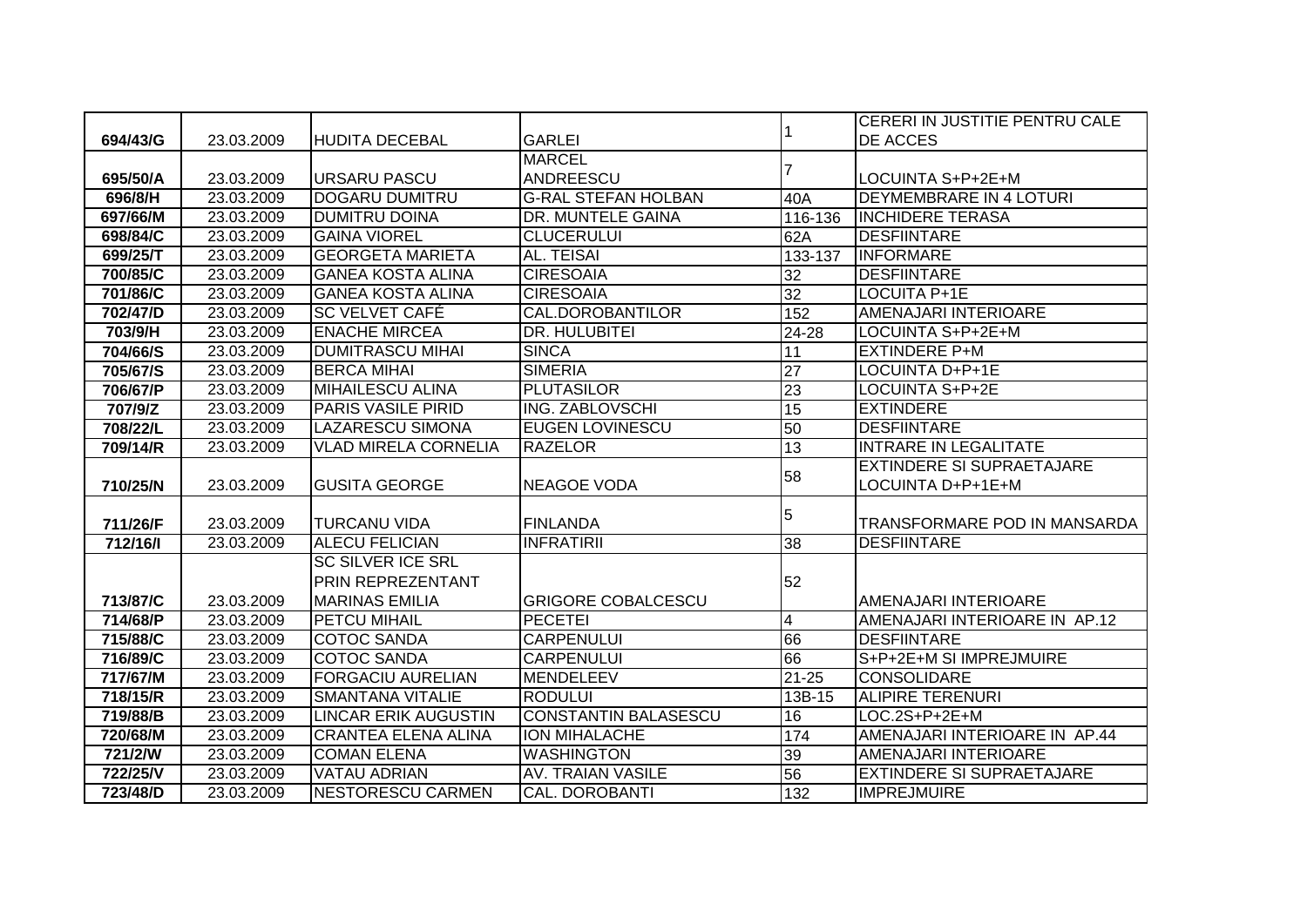|          |            | <b>VISINESCU DRAGOS</b>                  |                                 |                 |                                    |
|----------|------------|------------------------------------------|---------------------------------|-----------------|------------------------------------|
| 724/89/B | 23.03.2009 | <b>MIHAIL</b>                            | <b>BAICULESTI</b>               | 17              | AMENAJARI INTERIOARE IN AP.10      |
| 725/49/D | 23.03.2009 | <b>MARGEAN IONEL ADRIAN</b>              | <b>CAL.DOROBANTILOR</b>         | 134-138         | AMENAJARI INTERIOARE IN AP.133     |
| 726/69/P | 23.03.2009 | <b>TANASE GABRIELA</b>                   | <b>VASILE PARVAN</b>            | $2 - 4$         | AMENAJARI INTERIOARE IN AP.12      |
|          |            | <b>ALEXANDRESCU CRISTINA</b>             |                                 |                 |                                    |
| 727/90/B | 23.03.2009 | <b>VICTORIA</b>                          | <b>BERVENI</b>                  | 2A              | CONSOLIDARE SI SUPRAETAJARE        |
| 728/90/C | 23.03.2009 | <b>BARBU HORIA MIHAIL</b>                | ALEXANDRU CONSTANTINESCU        | $\overline{5}$  | AMENAJARI INTERIOARE IN AP.1       |
|          |            | <b>URLEANU VIOREL</b>                    |                                 | 198             |                                    |
| 729/91/C | 23.03.2009 | <b>CRISTIAN</b>                          | <b>CHITILEI</b>                 |                 | <b>SPALATORIE AUTO</b>             |
| 730/22/0 | 23.03.2009 | <b>IONESCU ELENA</b>                     | <b>OCCIDENTULUI</b>             | $8 - 10$        | <b>REFACERE ACOPERIS</b>           |
|          |            | <b>SC EUROM CONSTRUCT</b>                |                                 | 82              | <b>DESFIINTARE CONSTRUCTII</b>     |
| 731/50/D | 23.03.2009 | <b>SRL</b>                               | <b>DEMNITATII</b>               |                 | <b>EXISTENTE</b>                   |
| 732/68/S | 23.03.2009 | <b>CODREANU MIHAIL LIVIU</b>             | <b>SALATRUC</b>                 | $\overline{3}$  | AMENAJARI INTERIOARE               |
| 733/92/C | 23.03.2009 | <b>ABIL COMPANY SRL</b>                  | <b>CIRESOAIA</b>                | 43              | LOCUINTA S+P+4E+5RETRAS            |
|          |            | MEHEDINTEANU                             |                                 | 68              |                                    |
| 734/69/M | 23.03.2009 | <b>FLORENTIN DAN</b>                     | <b>MITROPOLIT ANDREI SAGUNA</b> |                 | <b>DEZMEMBRARE</b>                 |
| 735/44/G | 23.03.2009 | <b>DICK AURA CRISTINA</b>                | <b>GROHOTISULUI</b>             | 14              | <b>CONSOLIDARE SI EXTINDERE</b>    |
|          |            |                                          |                                 | 10              |                                    |
| 736/26/V | 23.03.2009 | BONDAR CATALIN VINTILA VACANTEI          |                                 |                 | LOCUINTA S+P+1E+M                  |
|          |            |                                          |                                 | 68              |                                    |
| 737/27/F | 23.03.2009 | <b>ROSCA RAZVAN GEORGE</b>               | <b>FEROVIARILOR</b>             |                 | <b>IMPREJMUIRE</b>                 |
| 738/10/Z | 23.03.2009 | <b>CORINA UNGUREANU</b>                  | ING. DUMITRU ZOSSIMA            | 76              | <b>IMOBIL S+P+4E</b>               |
| 739/91/B | 23.03.2009 | <b>MOSNEAG RAZVAN</b>                    | <b>ION BIANU</b>                | 31              | CONSOLIDARE, EXTINDERE P+2E        |
| 740/92/B | 23.03.2009 | <b>SC CAFÉ BARAKA SRL</b>                | <b>BANAT</b>                    | 5               | <b>DESFIINTARE</b>                 |
| 741/28/F | 23.03.2009 | <b>COMANA VALERIA</b>                    | <b>FRUMOASA</b>                 | $\overline{20}$ | <b>CONSOLIDARE SI MANSARDARE</b>   |
| 742/70/M | 24.03.2009 | <b>MINCULESCU ECATERINA</b>              | <b>N.CONSTANTINESCU</b>         | 49              | <b>INFORMATIV</b>                  |
| 743/93/B | 24.03.2009 | <b>IVAN ION</b>                          | <b>BUCEGI</b>                   | 112             | AMENAJARI INTERIOARE IN AP.14      |
|          | 25.03.2009 |                                          |                                 | 80              | MODIFICARE AC 1179/109/P           |
| 744/70/P |            | <b>SC TREI RANDUNELE SRL</b>             | AL.PRIVIGHETORILOR              |                 | SP+P+5E                            |
| 745/93/C | 25.03.2009 | <b>IONESCU DELIA</b>                     | <b>CONSTANTIN CARACAS</b>       | 24              | <b>INFORMATIV</b>                  |
|          |            |                                          |                                 | 104             |                                    |
| 746/51/A | 25.03.2009 | <b>SC ASIT REAL ESTATE SRL AEROGARII</b> |                                 |                 | <b>DESFIINTAREA CONSTRUCTIILOR</b> |
|          | 25.03.2009 |                                          |                                 | 15              |                                    |
| 747/29/F |            | OPROIU MIRELA STEFANIA FLUVIULUI         |                                 |                 | <b>DESFIINTARE PARTIALA</b>        |
|          | 25.03.2009 | <b>SC METROPOLITAN</b>                   |                                 | 20-23           |                                    |
| 748/51/D |            | <b>LEASING</b>                           | CAL.DOROBANTILOR                |                 | <b>INTRARE IN LEGALITATE</b>       |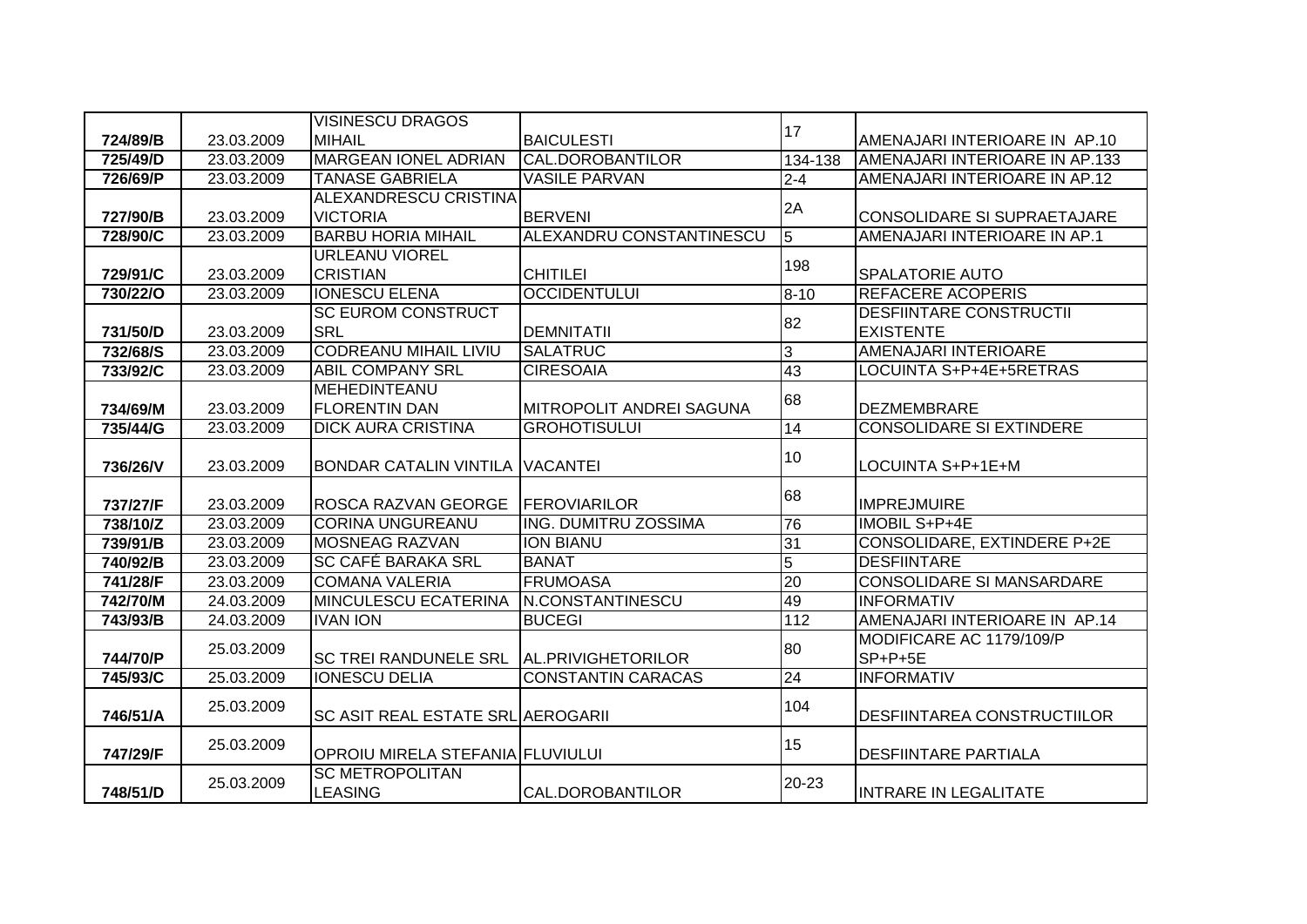|                      |            | <b>CAPRARESCU RAZVAN</b>                       |                        |                 |                                                                          |
|----------------------|------------|------------------------------------------------|------------------------|-----------------|--------------------------------------------------------------------------|
| 749/17/1             | 25.03.2009 | <b>PETRE</b>                                   | <b>PANAIT ISTRATI</b>  | 16              | <b>INFORMATIV</b>                                                        |
| 750/27/V             | 25.03.2009 | <b>GRIGORESCU IOANA</b>                        | <b>VESTEI</b>          | 56              | <b>DESFIINTARE</b>                                                       |
|                      | 25.03.2009 | <b>TIMOFTE RAZVAN</b>                          |                        | 98              |                                                                          |
| 751/69/S             |            | ALEXANDRU                                      | <b>SUBCETATE</b>       |                 | <b>ALIPIRE TERENURI</b>                                                  |
| 752/94/C             | 25.03.2009 | SC. GENERALA NR.183                            | <b>DUNEI</b>           |                 | <b>CONSTRUIRE SALA SPORT</b>                                             |
| 753/70/S             | 25.03.2009 | <b>SC. GENERALA NR.6</b>                       | <b>SOMESUL RECE</b>    | 55              | <b>CONSTRUIRE SALA SPORT</b>                                             |
|                      | 25.03.2009 |                                                |                        | 10              |                                                                          |
| 754/45/G             |            | LICEUL MATERIAL RULANT CAL.GIULESTI            |                        |                 | <b>CONSTRUIRE SALA SPORT</b>                                             |
| 755/26/N             | 25.03.2009 | SC. GENERALA NR.181                            | <b>NAZARCEA</b>        | $\overline{30}$ | <b>CONSTRUIRE SALA SPORT</b>                                             |
| 756/28/V             | 25.03.2009 | SC. GENERALA NR.152                            | <b>VIRGILIU</b>        | 40              | <b>CONSTRUIRE SALA SPORT</b>                                             |
| 757/46/G             | 25.03.2009 | <b>LICEUL BULGAR</b>                           | <b>CAL. GRIVITEI</b>   | 56              | <b>CONSTRUIRE GRADINITA</b>                                              |
|                      | 25.03.2009 | <b>STOICESCU GEORGE</b>                        |                        | 37              |                                                                          |
| 758/29/V             |            | <b>RAZVAN</b>                                  | <b>VERBINELOR</b>      |                 | <b>CONCESIONARE SI EXTINDERE</b>                                         |
|                      | 26.03.2009 | <b>SC MEDA PROD</b>                            |                        | $1 - 3$         |                                                                          |
| 759/26/T             |            | <b>DISTRIBUTION SRL</b>                        | <b>CRISTIAN TELL</b>   |                 | AMENAJARI INTERIOARE                                                     |
| 760/52/A             | 26.03.2009 | <b>MAGDAN LAURA</b>                            | <b>ARAD</b>            | 27A             | <b>IMPREJMUIRE</b>                                                       |
|                      | 26.03.2009 |                                                |                        | 61              | <b>CONSOLIDARE SI MODIFICARE</b>                                         |
| 761/95/C             |            | <b>MORARU DUMITRU</b>                          | <b>CRINULUI</b>        |                 | <b>ACOPERIS</b>                                                          |
|                      | 26.03.2009 |                                                |                        | 53              |                                                                          |
| 762/30/V             |            | <b>STEFANESCU MARIA</b><br><b>RAAPPS SAIFI</b> | <b>VIRGILIU</b>        |                 | CONSOLIDARE, REFACERE FATADE                                             |
|                      |            | <b>PRIN MANTULEASA</b>                         |                        |                 |                                                                          |
| 763/30/F             | 26.03.2009 | <b>CONSTANTA</b>                               | <b>CAL. FLOREASCA</b>  | 202             | AMENAJARI INTERIOARE                                                     |
| 764/47/G             | 27.03.2009 | <b>CEC BANK SA</b>                             | <b>CAL. GRIVITEI</b>   | 164             | AMENAJARI INTERIOARE                                                     |
| 765/94/B             | 27.03.2009 | <b>BANCA TRANSILVANIA</b>                      | <b>BUCURESTII NOI</b>  | 68              | AMENAJARI INTERIOARE                                                     |
| 766/71/M             | 27.03.2009 | <b>ASE</b>                                     | <b>MIHAIL MOXA</b>     | $5-7$           | <b>CONSOLIDARE CLUB STUDENTI</b>                                         |
|                      |            |                                                |                        |                 | <b>CONSOLIDARE, EXTINDERE SI</b>                                         |
| 767/95/B             | 31.03.2009 | <b>ROATES JENICA</b>                           | <b>G-RAL BERTHELOT</b> | 46              | SUPRAETJARE S+P+2E+M                                                     |
|                      |            |                                                |                        |                 | <b>EXTINDERE LOCUINTA CU</b>                                             |
| 768/48/G             | 31.03.2009 | <b>DECU GHEORGHE</b>                           | <b>GLORIEI</b>         | 49              | <b>SPATIU COMERCIAL</b>                                                  |
|                      |            | <b>CUSAI MARIA</b>                             |                        |                 |                                                                          |
|                      | 31.03.2009 | <b>PRIN CONSTANTIN</b>                         |                        | 31              |                                                                          |
|                      |            |                                                | <b>ION CAMPINEANU</b>  |                 |                                                                          |
|                      |            |                                                |                        |                 |                                                                          |
|                      |            |                                                |                        |                 |                                                                          |
| 769/96/C<br>770/72/M | 31.03.2009 | <b>CLAUDIU</b><br><b>DANAC GHERGHINA</b>       | <b>MIRON COSTIN</b>    | 12              | <b>INTRARE IN LEGALITATE</b><br>CONSOLIDARE,<br><b>RECOMPARTIMENTARE</b> |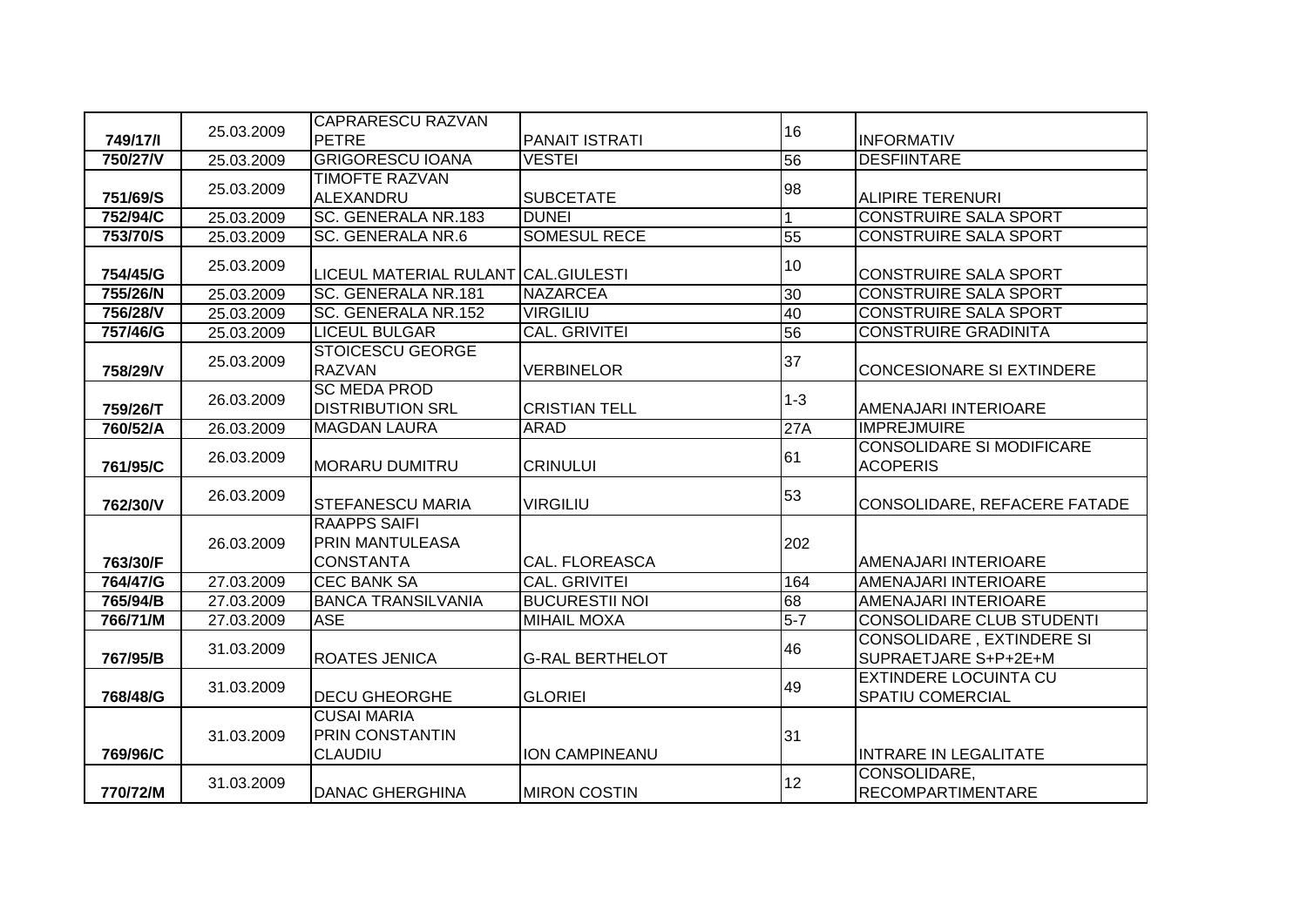|          | 31.03.2009 |                                           |                            | 24             | <b>REFACERE IMPREJMUIRE</b>      |
|----------|------------|-------------------------------------------|----------------------------|----------------|----------------------------------|
| 771/16/R |            | <b>BOAMBES NICOLAE</b>                    | PICTOR DANIEL ROSENTHAL    |                |                                  |
| 772/17/R | 31.03.2009 | <b>CIUPERCA TIMOTEI</b>                   | AV. ROMEO POPESCU          | 67             | <b>LOCUINTA P+1E</b>             |
| 773/96/B | 31.03.2009 | <b>IANCEA BUNESCU OVIDIU</b>              | <b>SMARANDA BRAESCU</b>    | 39             | <b>EXTINDERE APARTAMENT</b>      |
| 774/71/S | 31.03.2009 | <b>TARUS ADRIAN ROLAND</b>                | <b>STRAULESTI</b>          | 104A,<br>106   | LOCUINTA S+DS+P+3E+M             |
| 775/53/A | 31.03.2009 | <b>EMIL JUGARU</b>                        | <b>ALMAS</b>               | 52             | <b>MODIFICARE ACOPERIS</b>       |
| 776/27/T | 31.03.2009 | <b>KAMINSKI MARGARETA</b>                 | <b>TELESCOPULUI</b>        | 16             | <b>MANSARDARE</b>                |
| 777/28/T | 31.03.2009 | <b>FOTIADE BRADU</b><br><b>CONSTANTIN</b> | AV. JEAN TEXIER            | 17             | AMENAJARI INTERIOARE             |
|          |            |                                           |                            |                | <b>DEZMEMBRARE TEREN SI</b>      |
| 778/97/C | 01.04.2009 | <b>COSTESCU SILVIA</b>                    | <b>CADREA BASTILIEI</b>    | 43             | <b>CONSTRUCTII</b>               |
| 779/29/T | 01.04.2009 | <b>DINU MARIAN</b>                        | NICOLAE TITULESCU          | 95-103         | AMENAJARI INTERIOARE IN AP.72    |
| 780/31/V | 01.04.2009 | <b>RADICA MIHAI</b>                       | <b>VACANTEI</b>            | 50             | $S+P+1E+M$                       |
| 781/49/G | 01.04.2009 | <b>CARAMIDA MARINELA</b>                  | <b>G-RAL BERTHELOT</b>     | 44             | <b>SCHIMBARE DE DESTINATIE</b>   |
| 782/18/1 | 01.04.2009 | <b>MERTIS LILIANA</b>                     | <b>IONESCU SISESTI</b>     | $75-91$        | <b>CONSTRUIRE 2 IMOBILE</b>      |
| 783/31/F | 01.04.2009 | <b>SC GRAND OFFICE SRL</b>                | <b>CAL. FLOREASCA</b>      | 55             | <b>LOCUINTA DE SERVICI</b>       |
| 784/97/B | 01.04.2009 | <b>PETRE MARIA</b>                        | <b>BACULUI</b>             | 74             | <b>REFACERE GARD</b>             |
|          |            | <b>SENDREA BOGDAN</b>                     |                            |                |                                  |
| 785/50/G | 01.04.2009 | <b>SERBAN</b>                             | <b>VASILE GHERGHEL</b>     | 76             | <b>INTRARE IN LEGALITATE</b>     |
| 786/73/M | 01.04.2009 | <b>STOIAN MARCELA</b>                     | <b>MUNTENIEI</b>           | 78A            | <b>IDEZMEMBRARE</b>              |
| 787/54/A | 01.04.2009 | <b>BANU DUMITRU</b>                       | <b>CONSTANTIN ARICESCU</b> | 65A            | CONSOLIDARE, SUPRAETAJARE        |
| 788/55/A | 01.04.2009 | <b>TUFAN EMIL MIHAI</b>                   | AL. ALEXANDRU              | 4              | <b>CONSTRUIRE PISCINA</b>        |
| 789/11/Z | 01.04.2009 | <b>NICOLAESCU CATALIN</b>                 | <b>ZELETIN</b>             |                | <b>DESFIINTARE</b>               |
|          |            |                                           |                            |                | MONTAJ STATIE EMISIE RECEPTIE PE |
| 790/9/J  | 01.04.2009 | U.M. 0461                                 | JANDARMERIEI               | $\overline{2}$ | <b>TERASA CONSTRUCTIEI</b>       |
|          |            |                                           |                            |                | <b>CONSTRUIRE BALCON,</b>        |
|          |            |                                           |                            |                | REAMENAJARE APARTAMENTE AP.48-   |
| 791/32/F | 01.04.2009 | <b>MARIN MARIA</b>                        | ION DRAGALINA              | 31             | 49                               |
| 792/98/C | 01.04.2009 | <b>GRIGORE DUMITRU</b>                    | <b>MATEI CORVIN</b>        | 10             | <b>DESFIINTARE</b>               |
| 793/98/B | 01.04.2009 | PETRE DAN ADRIAN                          | <b>SMARANDA BRAESCU</b>    | $\overline{7}$ | REAMENAJARE APARTAMENT NR.1      |
|          |            |                                           |                            |                | REAMENJARE, EXTINDERE,           |
| 794/74/M | 01.04.2009 | <b>IONITA STEFAN</b>                      | <b>GHEORGHE MISSAIL</b>    | 98             | SUPRAETAJARE LOC.P+1E            |
|          |            | <b>SC AVIATORILOR</b>                     |                            |                | CONSTRUIRE 3S+P+4E+5ER,          |
| 795/56/A | 02.04.2009 | <b>DEVELOPMENT</b>                        | <b>AVIATORILOR</b>         | 47             | <b>BIROURI, IMPREJMUIRE</b>      |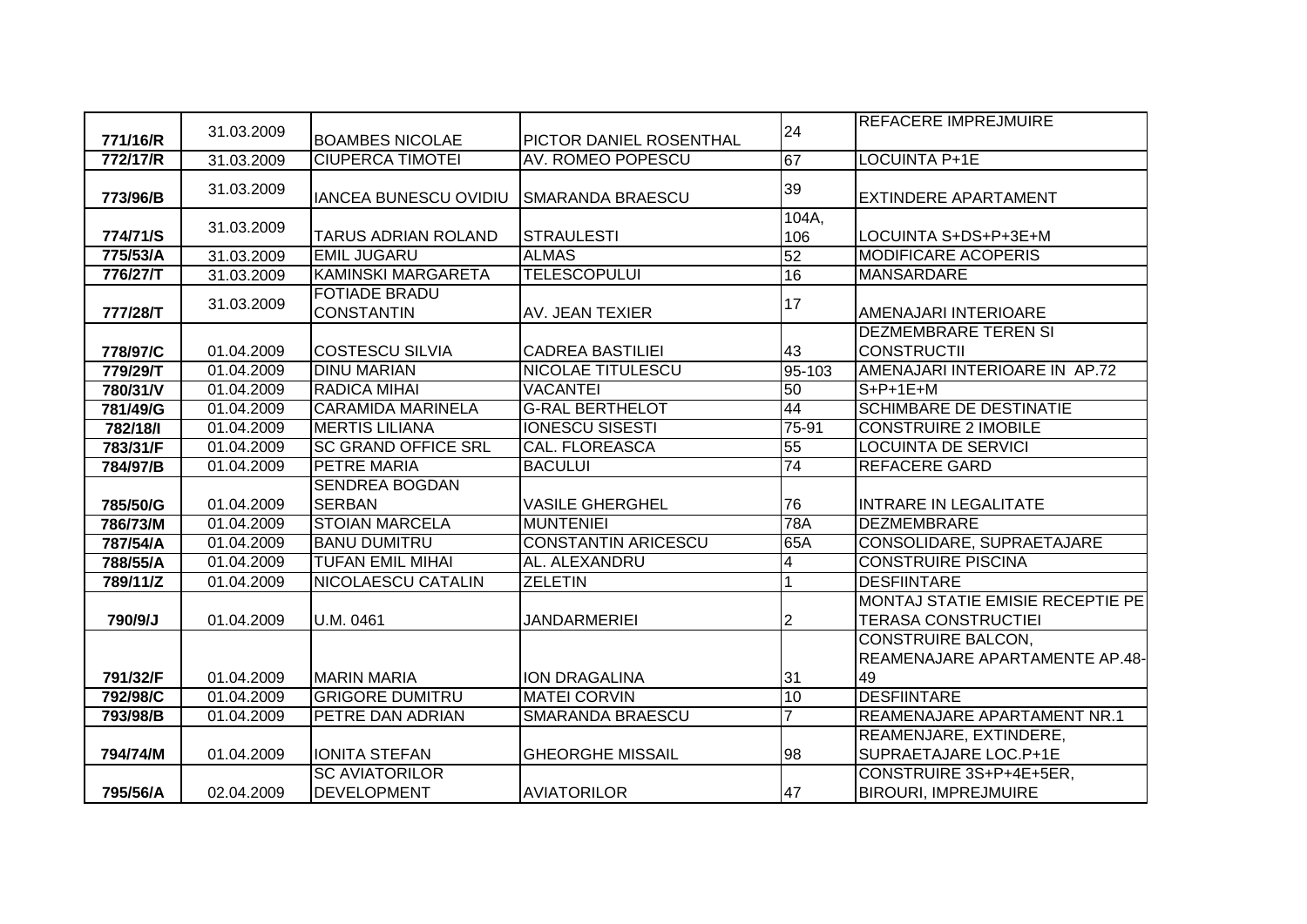|                 |            |                             |                           |           | MOD.INT, REALIZARE ACCES,       |
|-----------------|------------|-----------------------------|---------------------------|-----------|---------------------------------|
| <b>796/23/0</b> | 02.04.2009 | <b>ISC GRIL IMPEX SRL</b>   | <b>ORHIDEELOR</b>         | 23A       | <b>SCHIMBARE FUNCTIUNE</b>      |
|                 |            |                             |                           |           | <b>CONSOLIDARE, ETAJARE</b>     |
| 797/99/C        | 02.04.2009 | <b>FOCSA MIHAI OVIDIU</b>   | <b>CARPATI</b>            | 98        | $LOC.S+P+2E$                    |
|                 |            |                             |                           |           | <b>INTRARE IN LEGALITATE</b>    |
|                 |            | <b>BADOI GEORGIANA</b>      |                           |           | TRANSFORMARE POD IN SP.         |
| 798/57/A        | 02.04.2009 | <b>RALUCA</b>               | AL.I.CUZA                 | 101       | <b>LOCUIBIL</b>                 |
|                 |            |                             |                           |           | INTRARE IN LEGALITATE AMENAJARE |
| 799/99/B        | 02.04.2009 | <b>PROCREDIT BANK</b>       | <b>BUZESTI</b>            | 62-64     | <b>FATADA</b>                   |
| 800/75/M        | 02.04.2009 | <b>SC TRIUMF CONSTRUCT</b>  | <b>HORIA MACELARIU</b>    | 59        | <b>DEZMEMBRARE LOT 8</b>        |
|                 |            | <b>OPREA STELIAN</b>        |                           |           | EXTINDERE, SUPRAETAJARE         |
| 801/58/A        | 02.04.2009 | <b>OPREA SANDICA</b>        | <b>AVIONULUI</b>          | 26        | $S+P+1E+M$                      |
|                 |            |                             |                           |           | CONSOLIDARE, SUPRAETAJARE       |
| 802/32/V        | 02.04.2009 | <b>GOTZINGER ANA</b>        | <b>VASILE ALECSANDRI</b>  | 10        | $S+P+2E$                        |
| 803/100/B       | 02.04.2009 | <b>GHEORGHE STELA</b>       | <b>BUCURESTI-PLOIESTI</b> | 29        | <b>MODIFICARI INTERIOARE</b>    |
|                 |            |                             |                           |           | EXTINDERE, CONSOLIDARE,         |
| 804/101/B       | 02.04.2009 | <b>MURGOCI ADRIAN</b>       | <b>BUCEGI</b>             | 63        | <b>MANSARDARE</b>               |
| 806/71/P        | 06.04.2009 | <b>PETCU MIHAELA</b>        | <b>DR.PISCUL PIETREI</b>  | 84-90     | <b>INFORMATIV</b>               |
| 807/72/P        | 06.04.2009 | <b>ENACHE MARIA</b>         | <b>PARCULUI</b>           | 67-79     | <b>CONSTRUIRE SERA</b>          |
| 808/72/S        | 06.04.2009 | <b>GRADINARU VICA</b>       | <b>SMOCHINULUI</b>        | 47        | LOC.P+1E, IMPREJMUIRE           |
| 809/33/V        | 06.04.2009 | <b>CERNAIANU STEFANIA</b>   | <b>VALEA MERILOR</b>      | 14        | <b>DESFIINTARE</b>              |
|                 |            |                             |                           | 47D, 47,  |                                 |
|                 |            |                             |                           | 47A, 49,  |                                 |
| 810/23/L        | 06.04.2009 | <b>SOARE GABRIELA</b>       | <b>LILIACULUI</b>         | 49B       | <b>ALIPIRE TERENURI</b>         |
|                 |            | <b>TEATRUL NATIONAL</b>     |                           |           |                                 |
|                 |            | <b>BUCURESTI</b>            |                           |           |                                 |
| 811/102/B       | 06.04.2009 | PRIN ION CARAMTIRU          | <b>NICOLAE BALCESCU</b>   | 2A        | <b>EXTINDERE S+P+4E</b>         |
|                 |            | <b>SC UNO INTERNATIONAL</b> |                           |           |                                 |
| 812/73/P        | 06.04.2009 | <b>EXIMP SRL</b>            | <b>POLIGRAFIEI</b>        | 1B        | AMENAJARI INTERIOARE            |
|                 |            |                             |                           |           | <b>LOCUINTE SI BIROURI</b>      |
|                 |            |                             |                           |           | S+P+3E4RETRAS, REFACERE         |
| 813/101/C       | 06.04.2009 | <b>MIREA EMIL</b>           | ALEXANDRU CONSTANTINESCU  | $11 - 13$ | <b>IMPREJMUIRE</b>              |
| 814/30/T        | 07.04.2009 | <b>BARBU RODICA SI ION</b>  | <b>TRIFESTI</b>           | 5A        | <b>SUPRAETAJARE</b>             |
| 815/59/A        | 07.04.2009 | <b>IONICA GHEORGHE</b>      | <b>AUTOMATIZARII</b>      | 24        | <b>P+1E LOCUINTA</b>            |
| 816/102/C       | 07.04.2009 | <b>IGRAUR VERONICA</b>      | <b>COMANA</b>             | 9B        | <b>CONSOLIDARE SI EXTINDERE</b> |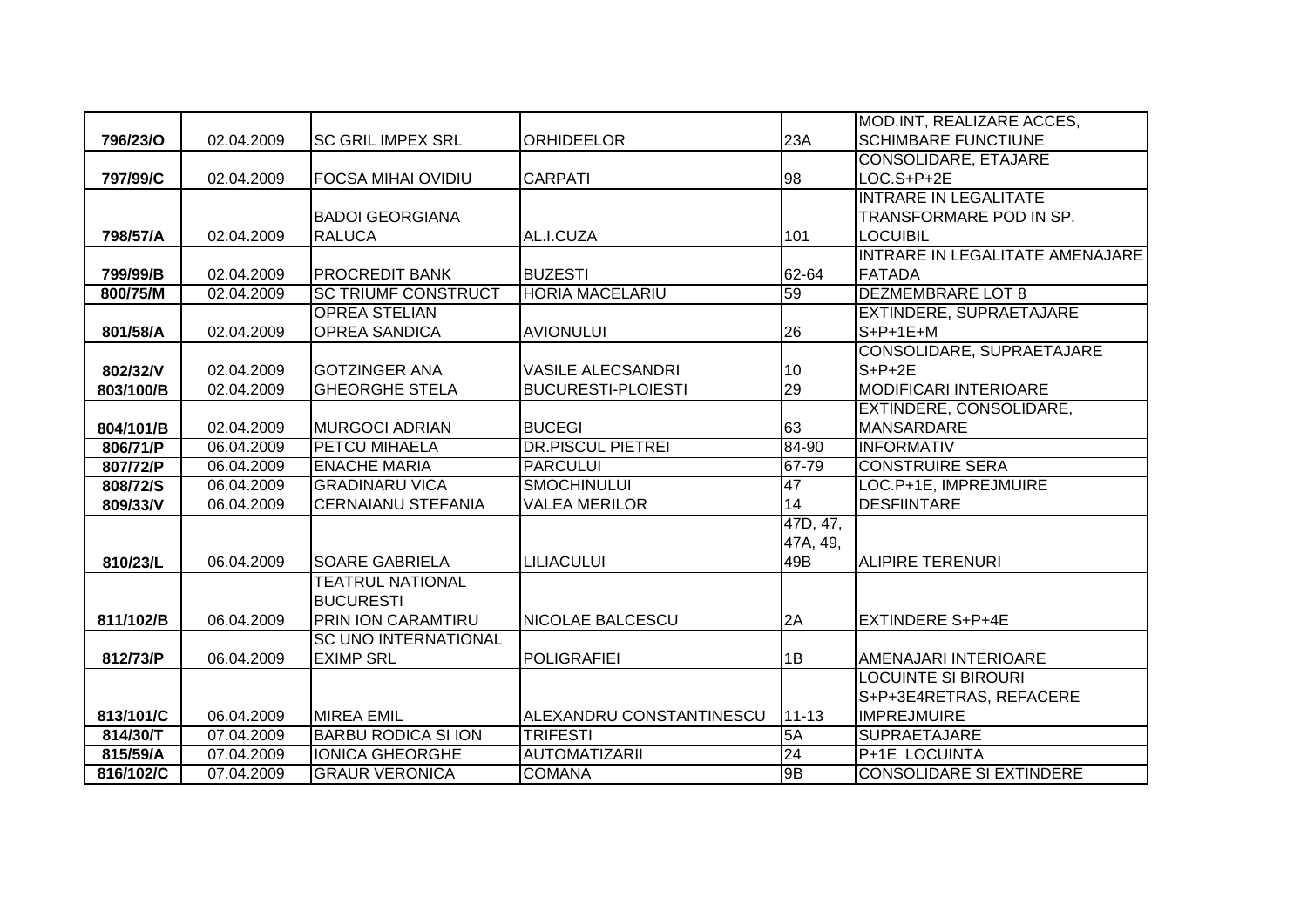|           |            |                                            |                           |                 | S+P+3E+4RETRAS SI REFACERE         |
|-----------|------------|--------------------------------------------|---------------------------|-----------------|------------------------------------|
| 817/74/P  | 07.04.2009 | <b>SC ELECTRIC METSAM</b>                  | <b>PUSKIN</b>             | 11              | <b>IMPREJMUIRE</b>                 |
| 818/33/F  | 07.04.2009 | <b>LULAU GHEORGHE</b>                      | DR. FELIX                 | 32              | AMENAJARI INTERIOARE               |
|           |            | <b>CABINET MEDICAL</b>                     |                           |                 |                                    |
|           |            | <b>INDIVIDUAL</b>                          |                           |                 |                                    |
| 819/103/B | 07.04.2009 | <b>PINITILE ELENA</b>                      | <b>BANUL MANTA</b>        | 18              | <b>INCHIDERE BALCON</b>            |
| 820/60/A  | 07.04.2009 | <b>ZAMFIR FLORICA</b>                      | <b>ACORDEONULUI</b>       | $\overline{21}$ | <b>DESFIINATRE LOCUINTA PARTER</b> |
| 821/73/S  | 08.04.2009 | RADU ALEXANDRU                             | <b>IONESCU SISESTI</b>    | 256-260         | <b>DEZMEMBRARE LOT 5</b>           |
| 822/76/M  | 08.04.2009 | <b>CHICHEANU NICOLAE</b>                   | <b>ION MIHALACHE</b>      | 285-287         | <b>DESFIINATARE LOCUINTA</b>       |
|           |            |                                            |                           |                 | CONSOLIDARE, EXTINDERE,            |
| 823/103/C | 08.04.2009 | <b>NEAGU IOANA</b>                         | <b>CHITILEI</b>           | 186             | SUPRAETAJARE P+1E                  |
| 824/51/G  | 08.04.2009 | <b>TUDOR DUMITRU</b>                       | <b>GRIGORE GAFENCU</b>    | 35              | <b>INFORMATIV</b>                  |
|           |            |                                            |                           |                 | REMODELARE FATADA,                 |
|           |            | <b>SC TOTAL CORPORATE</b>                  |                           |                 | REAMENAJARI INTERIOARE, PISCINA,   |
| 825/52/G  | 08.04.2009 | <b>INVESTMENT GRUP SRL</b>                 | P-TA CHARLES DE GAULLE    | $4 - 6$         | <b>AMENAJARE HOTEL</b>             |
|           |            | <b>STAN IONELA</b>                         |                           |                 | EXTINDERE, CONSOLIDARE,            |
| 826/77/M  | 08.04.2009 | <b>STAN CATALIN IULIAN</b>                 | <b>STEFAN MAGHERI</b>     | 22              | <b>SUPRAETAJARE</b>                |
|           |            |                                            |                           |                 | <b>EXTINDERE BIROURI P+1E,</b>     |
| 827/74/S  | 08.04.2009 | SC RO TECH CONSTRUCT CECILIA CUTESCU-STORK |                           | 20              | <b>IMPREJMUIRE</b>                 |
|           |            |                                            |                           |                 | CONSOLIDARE, EXTINDERE,            |
|           |            |                                            |                           |                 | SUPRAETAJARE, MOD.INT,             |
| 828/61/A  | 08.04.2009 | <b>STOICA MARIANA</b>                      | <b>ARCASILOR</b>          | 10              | <b>REFACERE IMPREJMUIRE</b>        |
| 829/104/B | 08.04.2009 | <b>SC EMPORIKI BANK</b>                    | <b>BERZEI</b>             | 19              | REAMENAJARE BANCA - BIROURI        |
| 830/105/B | 08.04.2009 | LUPO IOAN                                  | <b>PROF.ION BOGDAN</b>    | 23              | <b>ALIPIRE</b>                     |
| 831/52/D  | 08.04.2009 | <b>SC C&amp;B OIL TOTAL SRL</b>            | <b>DOBROGEANU GHEREA</b>  | 86              | <b>INFORMATIV</b>                  |
| 832/78/M  | 08.04.2009 | <b>AHARON EZRA</b>                         | <b>COSTACHE MARINESCU</b> | 30              | <b>DEZMEMBRARE</b>                 |
| 833/27/N  | 08.04.2009 | <b>BUZATU TILICA</b>                       | <b>ATLASULUI</b>          | $\overline{27}$ | <b>INFORMATIV</b>                  |
| 834/12/Z  | 08.04.2009 | ZICHIL JANA                                | TARLA 21-26, PARCELA 84   |                 | <b>INFORMATIV</b>                  |
| 835/79/M  | 08.04.2009 | <b>OLARU MIHAELA</b>                       | <b>VIRGIL MADGEARU</b>    | $\overline{22}$ | ALIPIRE 2 APARTAMENTE              |
| 836/53/D  | 08.04.2009 | <b>STAN GHEORGHE</b>                       | <b>DURAU</b>              | 156             | DEZMEMBRARE                        |
| 837/28/N  | 08.04.2009 | <b>BALDOVIN ION</b>                        | <b>IACOB NEGRUZZI</b>     | $\overline{11}$ | <b>DEZMEMBRARE</b>                 |
|           |            |                                            |                           |                 |                                    |
| 838/24/L  | 08.04.2009 | <b>NISTOR CRISTINA</b>                     | <b>LEMNARILOR</b>         | 106-108         | LOC.P+1E+M, GARAJ, IMPREJMUIRE     |
| 838/31/T  | 08.04.2009 | <b>VINTILA SORIN EUGEN</b>                 | <b>TOPRAISAR</b>          | 5A              | <b>DEZMEMBRARE</b>                 |
| 839/53/G  | 08.04.2009 | <b>ARVATU CRISTIAN</b>                     | <b>HAGI GHITA</b>         | 89              | <b>DESFIINATARE LOCUINTA</b>       |
| 840/54/G  | 08.04.2009 | <b>ARVATU CRISTIAN</b>                     | <b>HAGI GHITA</b>         | 91              | DESFIINTARE LOC.S+P+2E+M           |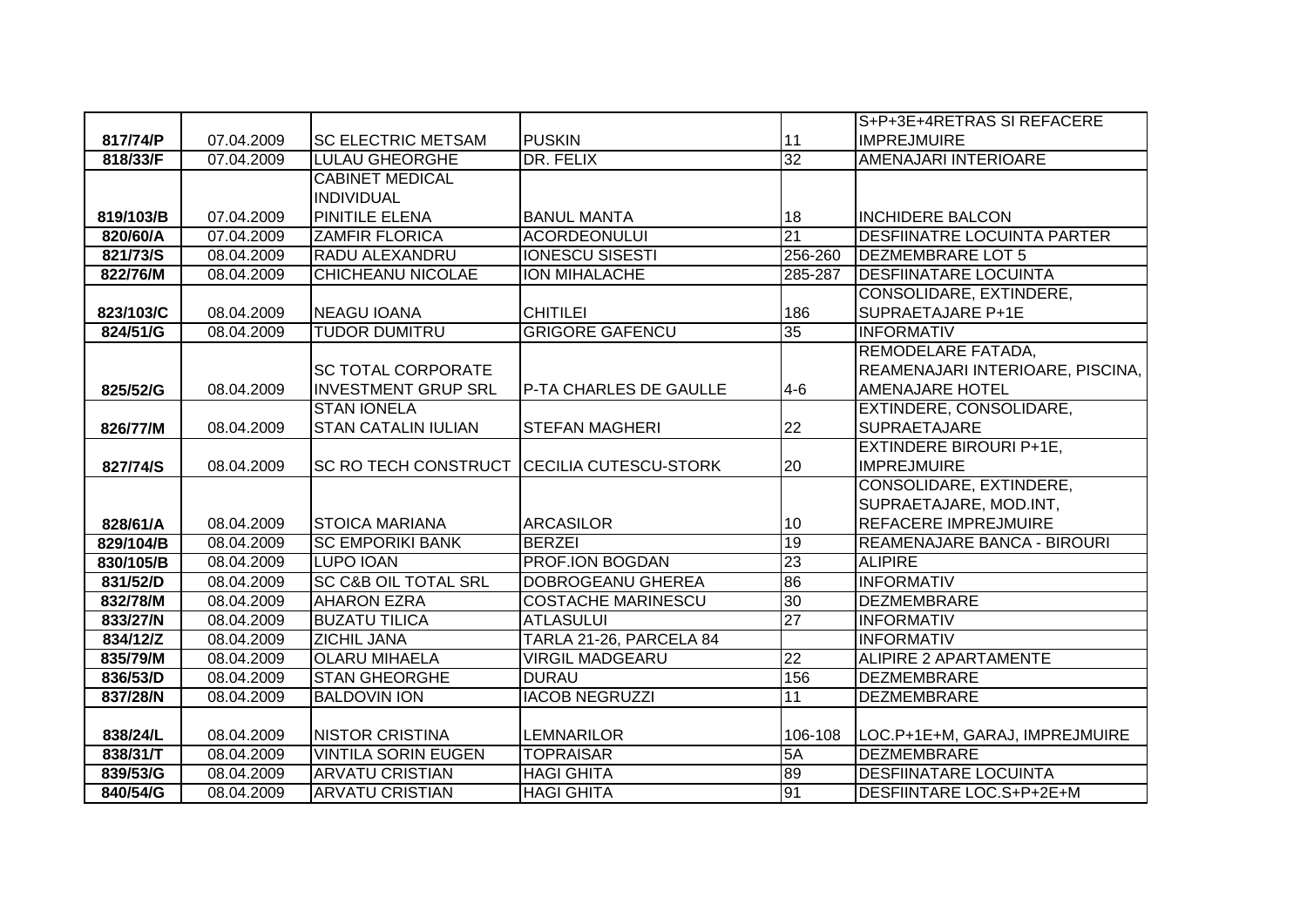|           |            |                              |                             |                  | EXTINDERE, SUPARETAJARE,              |
|-----------|------------|------------------------------|-----------------------------|------------------|---------------------------------------|
| 841/75/P  | 08.04.2009 | <b>SANDA LAUREL DUMITRU</b>  | <b>PACURARU AVRAM</b>       | 15               | <b>INTRARE IN LEGALITATE</b>          |
| 842/19/1  | 08.04.2009 | <b>IMUNTIANU DUMITRA</b>     | <b>IEZERU</b>               | 50               | <b>DESFIINTARE CONSTRUCTII</b>        |
| 843/34/F  | 08.04.2009 | <b>CULETU DANUT</b>          | <b>CALEA FLOREASCA</b>      | 71               | <b>DESFIINTARE CONSTRUCTII</b>        |
|           |            | <b>GRUBER CRISTINA</b>       |                             |                  |                                       |
| 844/55/G  | 09.04.2009 | <b>MIRANCEA ELISABETA</b>    | <b>GHEORGHE MISSAIL</b>     | 66-68            | <b>DESFIINTARE CONSTRUCTII</b>        |
| 845/18/R  | 09.04.2009 | <b>GHIMIS LUPEA CRISTIAN</b> | <b>RADU DRAGOS</b>          | 57               | <b>DESFIINTARE CONSTRUCTII</b>        |
| 846/29/N  | 09.04.2009 | <b>GELERIU RODICA ELVIRA</b> | <b>NICOLAE NICOLEANU</b>    | 28               | <b>IMPREJMUIRE</b>                    |
|           |            |                              |                             |                  | <b>CONTINUARE LUCRARI CONSTRUCTII</b> |
| 847/54/D  | 09.04.2009 | <b>SC GEMINI CAPITAL SRL</b> | CAL.DOROBANTILOR            | 140A             | <b>PENTRU COMERT</b>                  |
|           |            | <b>DESPA GEORGETA</b>        |                             |                  |                                       |
| 848/76/P  | 09.04.2009 | <b>MERET SERGHEI</b>         | DR.PADUREA PUSTNICU         | 47-51            | LOCUINTE P+2E+M, IMPREJMUIRE          |
| 849/106/B | 09.04.2009 | <b>SC REVA ROMANIA SRL</b>   | <b>BUCURESTII NOI</b>       | 53               | <b>IMOBIL FUNCTIUNE MIXTA S+P+3E</b>  |
| 850/77/P  | 09.04.2009 | <b>OLTEANU DUMITRU IOAN</b>  | <b>VALEA MERILOR</b>        | 5A               | VANZARE                               |
| 851/75/S  | 10.04.2009 | <b>MIU VASILE VIOREL</b>     | <b>STRABUNA</b>             | 43               | VANZARE                               |
|           |            | <b>SC EUROPA GROUP</b>       |                             |                  |                                       |
| 852/78/P  | 10.04.2009 | <b>INVESTMENT SRL</b>        | POPA TATU                   | 62A              | DEZMEMBRARE PE APARTAMENTE            |
| 853/25/L  | 10.04.2009 | <b>DRAGOS DAN</b>            | <b>DRUMUL LAPUS</b>         | 52-54            | <b>IMPREJMUIRE</b>                    |
| 854/55/D  | 10.04.2009 | <b>CARAMFIL VASILE</b>       | <b>DOBROGEANU GHEREA 38</b> | $\overline{38}$  | REFACERE ACOPERIS CORP A              |
|           |            |                              |                             |                  | <b>INTRARE IN LEGALITATE PT</b>       |
|           |            | <b>SOLOMON MIHAELA</b>       |                             |                  | <b>MODIFICARI INTERIOARE SI</b>       |
| 855/80/M  | 10.04.2009 | <b>SOLOMON IOAN</b>          | ION MIHALACHE               | 126              | <b>INCHIDERE LOGGIE</b>               |
|           |            | <b>IONESCU SPERANTA</b>      |                             |                  | CONSTRUIRE DOUA BALCOANE IN           |
| 856/56/G  | 13.04.2009 | MARIANA VALENTINA            | <b>DINICU GOLESCU</b>       | 19               | EXTINDEREA APARTAMENTULUI             |
| 857/32/T  | 13.04.2009 | <b>BADEA GHEORGHE</b>        | <b>TOPRAISAR</b>            | $\overline{5}$   | <b>DEZMEMBRARE</b>                    |
| 858/26/L  | 13.04.2009 | <b>GHITA GHEORGHE</b>        | <b>LOTRU</b>                | 18               | <b>ALIPIRE</b>                        |
| 859/76/S  | 13.04.2009 | <b>MARINESCU MARIEA</b>      | <b>SALAJENI</b>             | 48               | LOC.S+P+1E, IMPREJMUIRE               |
|           |            |                              |                             |                  |                                       |
| 860/19/R  | 13.04.2009 | POPESCU OVIDIU               | <b>NAUM RAMNICEANU</b>      | 45A              | MODIFICARI DE FATADA SI ACOPERIS      |
| 861/77/S  | 13.04.2009 | <b>DUMITRU VIOREL</b>        | <b>IONESCU SISESTI</b>      | 455-465          | <b>ALIPIRE LOTURI</b>                 |
| 862/78/S  | 13.04.2009 | <b>SC ANIPOS COMP SRL</b>    | <b>IONESCU SISESTI</b>      | $\overline{73A}$ | DEZMEMBRARE PE APARTAMENTE            |
| 863/20/1  | 13.04.2009 | <b>BRIA ION</b>              | <b>CRINULUI</b>             | 73               | <b>DESFIINATRE</b>                    |
| 864/62/A  | 13.04.2009 | <b>STROE CRISTINEL</b>       | <b>AMICITIEI</b>            | $6\overline{6}$  | <b>DESFIINTARE</b>                    |
|           |            |                              |                             |                  | CONSTRUIRE SPALATORIE AUTO,           |
| 865/21/1  | 13.04.2009 | <b>BUNEI SORIN PETRU</b>     | I.I. DE LA BRAD             | 2                | <b>BAR - PARTER</b>                   |
| 866/79/S  | 13.04.2009 | <b>SC INTERCAR SRL</b>       | <b>INTR. STRAULESTI</b>     |                  | <b>CONSTRUIRE HALA</b>                |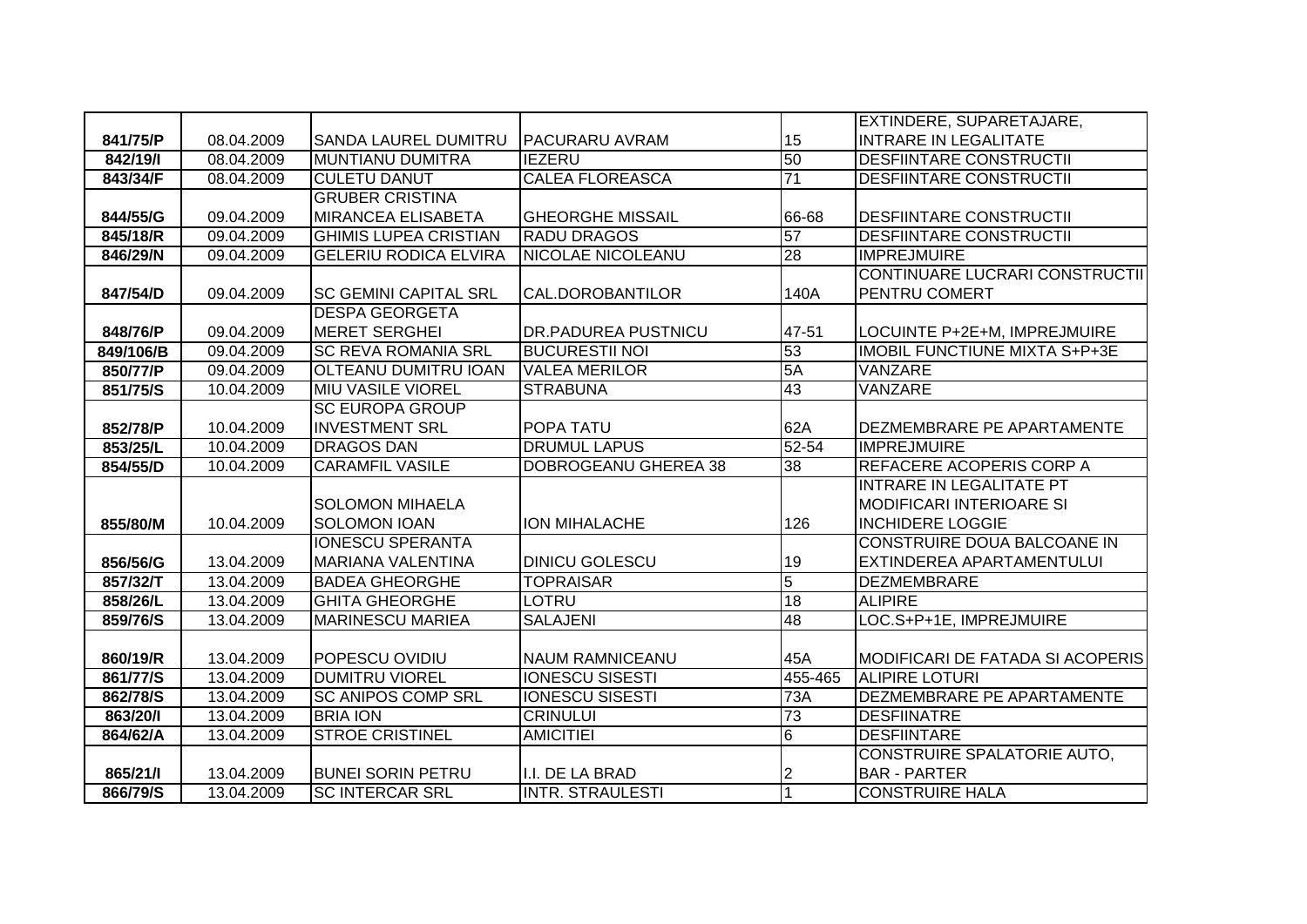|           |            |                                |                                 |                 | COMPARTIMENTARI, AMENAJARE          |
|-----------|------------|--------------------------------|---------------------------------|-----------------|-------------------------------------|
|           |            |                                |                                 |                 | <b>ACCESE, INCHIDERE BALCON,</b>    |
| 867/107/B | 13.04.2009 | <b>SC PC MANAGEMENT</b>        | <b>BUCURESTI-PLOIESTI</b>       | $9 - 13$        | <b>EXTINDERE ET.8</b>               |
|           |            | <b>DRAGULANESCU NICOLAE</b>    |                                 |                 |                                     |
| 868/104/C | 13.04.2009 | <b>GEORGE</b>                  | <b>CRISANA</b>                  | 6               | <b>DESFIINTARE LOCUINTA</b>         |
|           |            |                                |                                 |                 | REAMENAJRE, REPARARE                |
|           |            |                                |                                 |                 | CHIOSCURI, TERASE EXISTENTE -       |
|           |            |                                | <b>PARC CISMIGIU - ANSAMBLU</b> |                 | <b>FUNCTIUNE AGREMENT SI</b>        |
| 869/105/C | 14.04.2009 | <b>ISC OCCASION 2002 IMPEX</b> | <b>IDEBARCADER</b>              |                 | <b>ALIMENTATIE PUBLICA</b>          |
|           |            |                                |                                 |                 | <b>SUPRAETAJARE SI CONCESIONARE</b> |
| 870/57/G  | 14.04.2009 | <b>DE L'ETANCHE IOANA</b>      | <b>GALILIEEA</b>                | 3               | <b>TEREN</b>                        |
|           |            |                                |                                 |                 |                                     |
| 871/79/P  | 14.04.2009 | <b>NICOLESCU DANIELA</b>       | <b>PRODUCTIEI</b>               | <b>17F</b>      | LOCUINTA P+1E+M SI IMPREJMUIRE      |
| 872/80/S  | 14.04.2009 | <b>DUMITROF PETRE</b>          | <b>SURORILOR</b>                | 55              | <b>CONSTRUIRE GARAJ</b>             |
| 873/80/P  | 14.04.2009 | <b>NICOLAESCU RADU ION</b>     | <b>PRODUCTIEI</b>               | 17F             | <b>DESFIINTARE</b>                  |
| 874/13/Z  | 14.04.2009 | <b>ILIESCU MARTHA</b>          | <b>ING. ZABLOVSCHI</b>          | 61              | <b>SUPRAETAJARE</b>                 |
|           |            | <b>SC GENERAL COM SA</b>       |                                 |                 |                                     |
| 875/56/D  | 15.04.2009 | <b>PRIN OLTEANU COSTICA</b>    | CAL.DOROBANTILOR                | 126-130         | AMENAJARI INTERIOARE                |
|           |            | <b>ANGHELESCU CRISTINA</b>     |                                 |                 |                                     |
| 876/81/S  | 15.04.2009 | <b>MARIANTI</b>                | <b>STANILESTI</b>               | 28              | <b>EXTINDERE LOCUINTA</b>           |
| 877/22/1  | 08.04.2008 | <b>TEAU ANCA</b>               | <b>IRESTI</b>                   | 10              | <b>LOCUINTE</b>                     |
| 878/57/D  | 08.04.2008 | <b>GRIGORESCU SORIN</b>        | <b>DORNEI</b>                   | $\overline{14}$ | SP+2S+DS+P+4E+5RETRAS               |
| 879/24/O  | 09.04.2008 | <b>SC AUTOKLASS CENTER</b>     | <b>ODAI</b>                     | 373-375         | <b>SUPRATEJARE P+3E</b>             |
| 880/81/P  | 09.04.2008 | <b>RADULESCU MIHAELA</b>       | DR. POAIANA PIETREI             | $10 - 12$       | <b>ALIPIRE LOTURI</b>               |
| 881/10/J  | 16.04.2009 | <b>STOICA DANUT</b>            | <b>JIULUI</b>                   |                 | <b>ALIPIRE APARTAMENTE</b>          |
|           |            |                                |                                 |                 | <b>LOCUINTA DS+P+POD</b>            |
| 882/27/L  | 16.04.2009 | <b>IONITA DUMITRU</b>          | <b>LINISTEI</b>                 | 59              | <b>SI IMPREJMUIRE</b>               |
| 883/58/D  | 16.04.2009 | <b>BONCIOG DAN EMILIAN</b>     | INTR. SOLD. DOBRE D. IOAN       | 29              | <b>DESFIINTARE CONSTRUCTII</b>      |
| 884/59/D  | 16.04.2009 | <b>BONCIOG DAN EMILIAN</b>     | INTR. SOLD. DOBRE D. IOAN       | 27              | <b>DESFIINTARE CONSTRUCTII</b>      |
|           |            | <b>DRAGULANESCU NICOLAE</b>    |                                 |                 | <b>LOCUINTA SP+P+2E SI REFACERE</b> |
| 885/106/C | 16.04.2009 | <b>GEORGE</b>                  | <b>CRISANA</b>                  | 6               | <b>IMPREJMUIRE</b>                  |
| 886/82/P  | 16.04.2009 | <b>TALMACIU NICOLAE</b>        | PARCULUI / TALMACIU NICOLAE     | 20              | <b>INFORMATIV</b>                   |
| 887/107/C | 16.04.2009 | <b> CORELLA MIRELA</b>         | <b>CAINENI</b>                  | 2A              | <b>CONSOLIDARE SI SUPRAETAJARE</b>  |
|           |            | <b>BUZAIANU NICOLAE</b>        |                                 |                 | <b>CONSOLIDARE SI AMENAJARI</b>     |
| 888/20/R  | 21.04.2009 | <b>BOGDAN</b>                  | <b>RABAT</b>                    | 19              | <b>INTERIOARE CORP C2</b>           |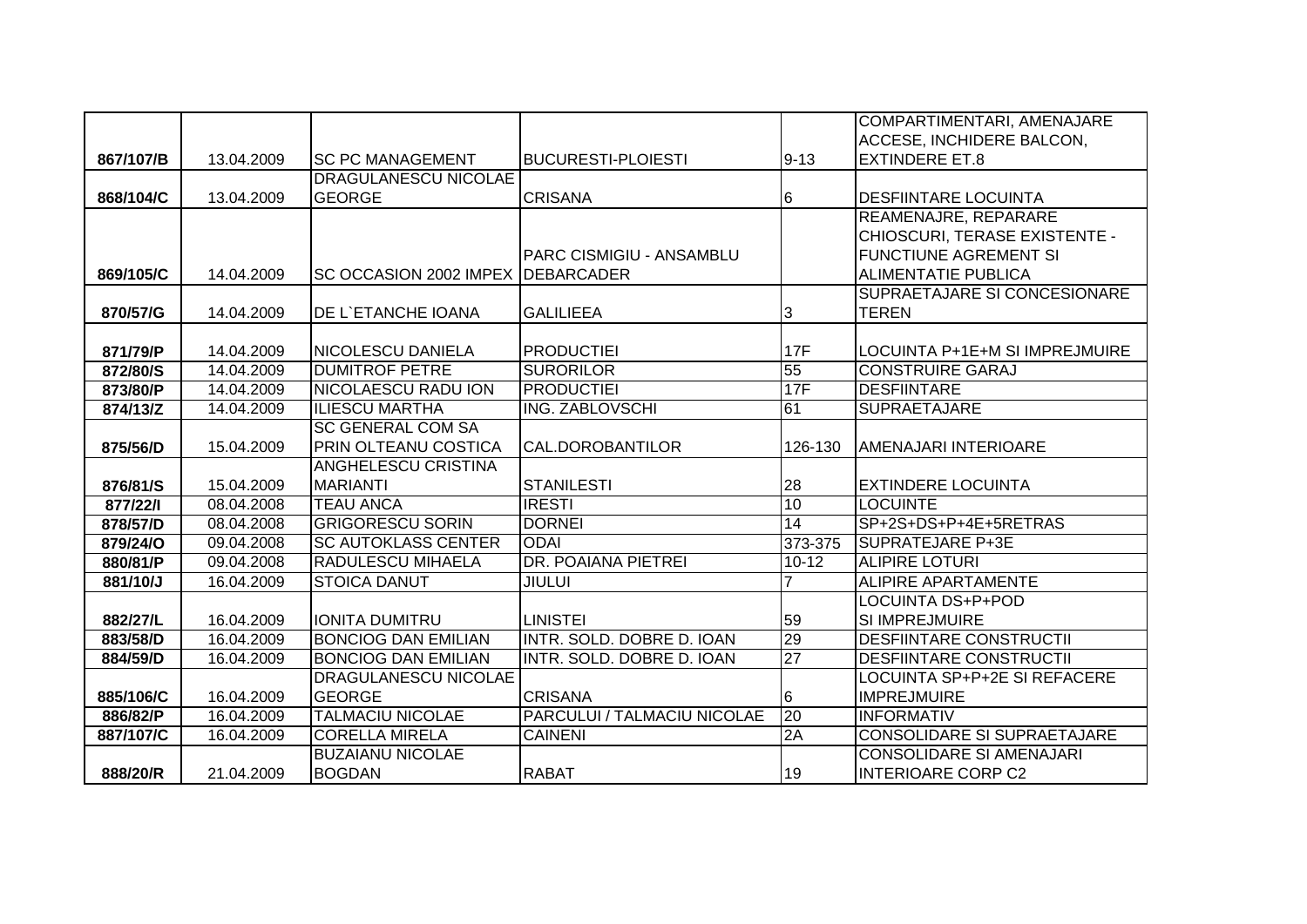|           |            | PAPACOCEA IOANA                             |                                   |                 | <b>LOCUINTA S+P+2E</b>          |
|-----------|------------|---------------------------------------------|-----------------------------------|-----------------|---------------------------------|
| 889/33/T  | 21.04.2009 | <b>RALUCA</b>                               | <b>TOPRAISAR</b>                  | 23              | SI IMPREJMUIRE                  |
|           |            | PAPACOCEA IOANA                             |                                   |                 |                                 |
| 890/34/T  | 21.04.2009 | <b>RALUCA</b>                               | <b>TOPRAISAR</b>                  | 23              | <b>DESFIINTARE</b>              |
|           |            | <b>DIRECTIA GENERALA DE</b>                 |                                   |                 | <b>CONSOLIDARE SI AMENAJARI</b> |
| 891/35/F  | 21.04.2009 | PASAPOARTE                                  | CAL. FLOREASCA                    | 202             | <b>INTERIOARE CORP C2</b>       |
|           |            | UNIVERSITATEA ROMANO                        |                                   |                 |                                 |
| 892/15/E  | 21.04.2009 | <b>AMERICANA</b>                            | <b>BD. EXPOZITIEI</b>             | 1B              | AMENAJARI INTERIOARE            |
| 893/108/C | 21.04.2009 | <b>ART DESIGN</b>                           | <b>GH.SIMIONESCU / N.CARAMFIL</b> | $71 - 73$       | <b>ALIPIRE TERENURI</b>         |
| 894/60/D  | 22.04.2009 | <b>SC TALSI INVEST SRL</b>                  | <b>DORBANTI</b>                   | 10              | <b>AMENAJARE TERASA</b>         |
|           |            | <b>FUNDATIA PENTRU</b>                      |                                   |                 |                                 |
| 895/108/B | 22.04.2009 | <b>TINERET</b>                              | <b>BUCURESTII NOI</b>             | 48              | <b>REFUNCTIONALIZARE</b>        |
|           |            | <b>CIOCOIU DANUT</b>                        |                                   |                 |                                 |
| 896/16/E  | 22.04.2009 | <b>CIOCOIU RODICA</b>                       | <b>ELOCINTEI</b>                  | 29-31           | LOCUINTA S+DS+P+2E+M            |
| 897/34/V  | 22.04.2009 | <b>BOCIOACA MIHAIL</b>                      | <b>SFINTII VOIEVOZI</b>           | $\overline{8}$  | <b>DESFIINTARE</b>              |
|           |            | LUCESCU ANA MARIA                           |                                   |                 | EXTINDERE, SUPRAETAJARE         |
| 898/109/C | 22.04.2009 | LUCESCU RAZVAN                              | <b>ARON COTRUS</b>                | 5B              | SI IMPREJMUIRE                  |
|           |            | <b>SC TOTAL CORPORATE</b>                   |                                   |                 |                                 |
| 899/63/A  | 22.04.2009 | <b>INVESTMENT GRUP SRL</b>                  | <b>AVIATORILOR</b>                | 48              | AMENAJARI INTERIOARE            |
|           |            |                                             |                                   | 137E-           |                                 |
| 900/109/B | 22.04.2009 | PISCOCIU STELIAN TUDOR BUCURESTI - PLOIESTI |                                   | 137M            | <b>ALIPIRE LOTURI</b>           |
| 901/110/B | 22.04.2009 | <b>BUZESCU &amp;CO SRL</b>                  | <b>BERZEI</b>                     | 42              | <b>INFORMATIV</b>               |
|           |            |                                             |                                   |                 |                                 |
| 902/110/C | 22.04.2009 | <b>HEADQUARTERS CENTER</b>                  | <b>CAMPUL CU MACI</b>             | 9A              | LOCUINTE SI BIROURI S+P+5E      |
| 903/23/1  | 23.04.2009 | <b>STANCIU VICTOR</b>                       | <b>INSULEI</b>                    |                 | <b>LOCUINTA P+1E</b>            |
| 904/24/1  | 23.04.2009 | <b>STANCIU VICTOR</b>                       | <b>INSULEI</b>                    |                 | <b>DESFIINTARE</b>              |
| 905/64/A  | 23.04.2009 | <b>CIOBANU VICTOR</b>                       | <b>ATLASULUI</b>                  | $\overline{15}$ | CONSOLIDARE SI MANSARDARE       |
|           |            |                                             |                                   |                 |                                 |
| 906/65/A  | 24.04.2009 | <b>VARGA CRISTIAN GILFRED AEROGARII</b>     |                                   | 25              | $S+P+5E$                        |
| 907/28/L  | 27.04.2009 | <b>DINCA VASILE</b>                         | <b>LAMINORULUI</b>                | 53              | <b>LOCUINTA S+P+1E</b>          |
| 908/36/F  | 27.04.2009 | <b>DUMITRU MARIN</b>                        | <b>MAGURA FLORILOR</b>            | $18 - 20$       | <b>ALIPIRE LOTURI</b>           |
| 909/81/M  | 27.04.2009 | <b>CERNIU MIRCEA</b>                        | <b>MADRIGALULUI</b>               | 48              | <b>DEZMEMBRARE</b>              |
| 910/30/N  | 27.04.2009 | <b>BALDOVIN ION</b>                         | <b>IACOB NEGRUZZI</b>             | 11              | <b>DEZMEMBRARE</b>              |
| 911/21/R  | 27.04.2009 | <b>MIHAESCU MARTA PIA</b>                   | DR. REGIMENTULUI                  | 22L             | <b>ALIPIRE TERENURI</b>         |
| 912/35/T  | 27.04.2009 | <b>SC UNIVERSAL SA</b>                      | NICOLAE TITULESCU                 | 121             | <b>REFACERE FATADA</b>          |
| 913/82/S  | 27.04.2009 | <b>BALAN SIMONA CLAUDIA</b>                 | <b>IONESCU SISESTI</b>            | 38              | <b>INFORMATIV</b>               |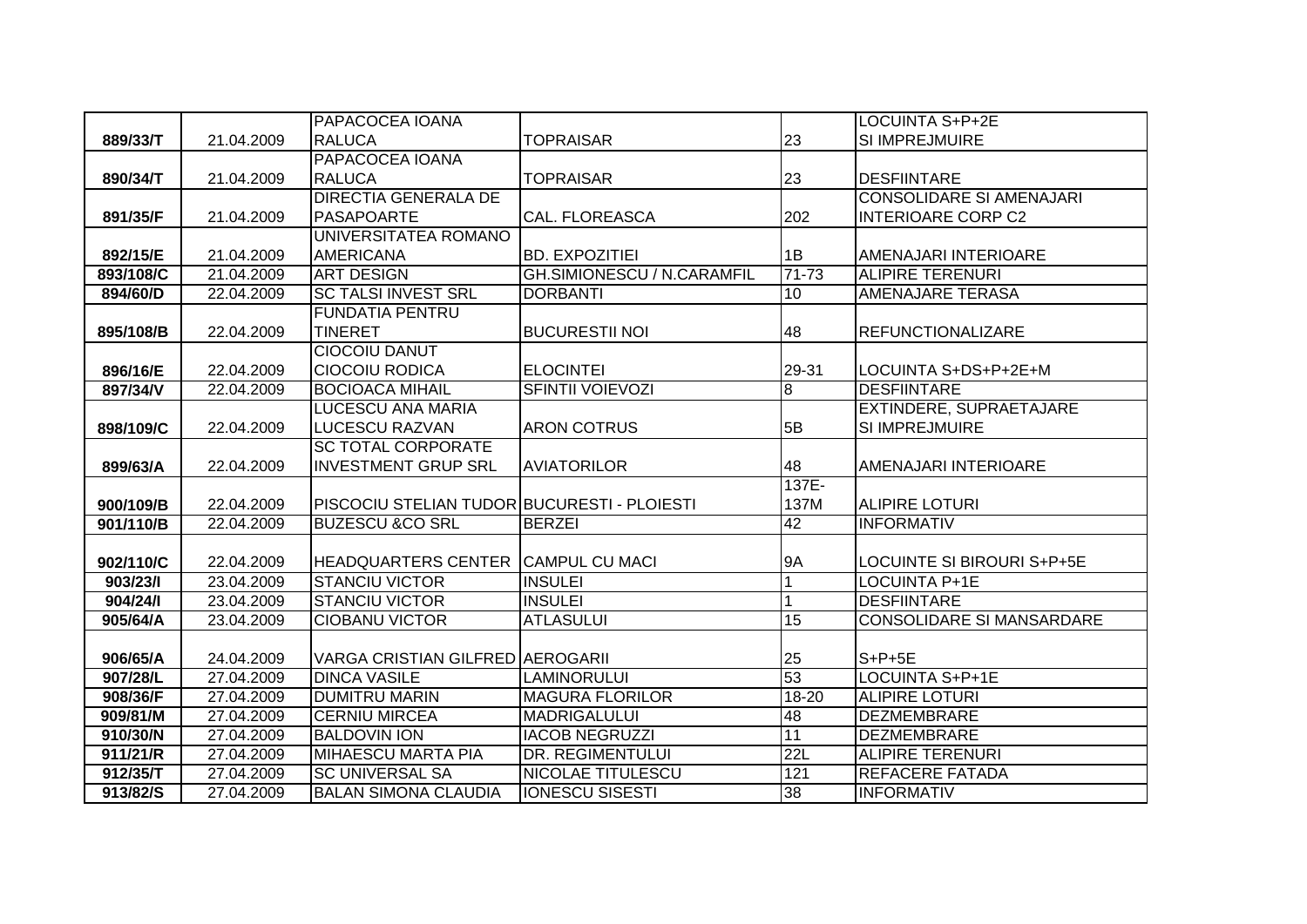| 914/82/M  | 27.04.2009 | <b>SCOARTA DUMITRU</b>               | DR. MUNTELE GAINA       | 40-42     | <b>DEZMEMBRARE TEREN</b>     |
|-----------|------------|--------------------------------------|-------------------------|-----------|------------------------------|
| 915/35/V  | 27.04.2009 | <b>DINCA FLORIN</b>                  | <b>VASILE LUPU</b>      | 8         | <b>DEZMEMBRARE TEREN</b>     |
|           |            | <b>SC TREND'S PRIN</b>               |                         |           |                              |
| 916/25/1  | 27.04.2009 | <b>BARTONI ELISABETA</b>             | <b>IEZERULUI</b>        | 30A       | DEZMEMBRARE TEREN            |
|           |            |                                      |                         |           | SCOATEREA TERENULUI DIN      |
| 917/83/P  | 27.04.2009 | <b>CIOBANU GHEORGHE</b>              | <b>EUGEN BROTE</b>      | 52        | <b>CIRCUITUL AGRICOL</b>     |
|           |            | <b>IONESCU RADU</b>                  |                         |           | <b>OPERATIUNI NOTARIALE</b>  |
| 918/66/A  | 27.04.2009 | ALEXANDRU                            | <b>AEROPORTULUI</b>     | 78        | <b>DEZMEMBRARE IMOBIL</b>    |
| 919/17/E  | 27.04.2009 | <b>NASTASE GHEORGHE</b>              | <b>ERNEST BROSTEANU</b> | 13        | <b>ALIPIRE</b>               |
|           |            | <b>DINCULESCU MANUELA</b>            |                         |           |                              |
| 920/83/M  | 27.04.2009 | <b>DOINA</b>                         | <b>MIRCEA ZORILEANU</b> | 47A       | <b>DESFIINTARE</b>           |
| 921/84/P  | 27.04.2009 | <b>STOICESCU FLOAREA</b>             | DR. PISCUL REGHINULUI   | $29 - 31$ | <b>DEZMEMBRARE</b>           |
| 922/83/S  | 27.04.2009 | <b>TOPOLOIU MARCEL</b>               | <b>DR. SARMAS</b>       | 76-82     | <b>INFORMATIV</b>            |
| 923/14/Z  | 27.04.2009 | <b>DINCA VASILE</b>                  | <b>ZABLOVSCHI</b>       | 71        | AMENAJARI INTERIOARE         |
| 933/85/P  | 27.04.2009 | <b>MILUTA TIGHEAN</b>                | <b>PODULUI</b>          |           | <b>DESFIINTARE</b>           |
| 934/111/C | 27.04.2009 | <b>ZAMFIR MANUELA</b>                | <b>COSTACHE ARISTIA</b> | 33        | SUPRAETAJARE SP+P+2E+M       |
| 935/3/K   | 28.04.2009 | TOSA ION                             | <b>CAROL KNAPPE</b>     | 40        | LOCUINTA S+P+3E+4RETRAS      |
|           |            |                                      |                         |           | <b>EXTINDERE MANSARDARE</b>  |
| 936/86/P  | 28.04.2009 | <b>AFIUSP S1</b>                     | CAL. PLEVENI            | $17 - 21$ | <b>CONSOLIDARE</b>           |
| 937/112/C | 28.04.2009 | LUPAS MARIE ANNA                     | <b>G. CALINESCU</b>     | 42A       | <b>INFORMATIV</b>            |
|           |            |                                      |                         |           | EXTINDERE +SUPRAETAJARE      |
| 938/84/S  | 28.04.2009 | IORDACHE VIRGIL COSTEL AV. SANATESCU |                         | 60        | + PUD                        |
|           |            |                                      |                         |           | $P+1E+M$                     |
| 939/36/V  | 28.04.2009 | <b>BOCIOACA MIHAIL</b>               | <b>SFINTII VOIEVOZI</b> | 8         | SI IMPREJMUIRE               |
|           |            |                                      |                         |           | CONSOLIDARE,                 |
| 940/58/G  | 28.04.2009 | <b>DUMITRACHE ION</b>                | <b>G. MANOLESCU</b>     | $15 - 17$ | <b>RECOMPARTIMENTARE</b>     |
| 941/113/C | 28.04.2009 | <b>SOTIR EMANUEL</b>                 | <b>CIRESOAIA</b>        | 106B      | <b>ALIPIRE TERENURI</b>      |
|           |            | <b>DARMANESCU MIHAI -</b>            |                         |           |                              |
| 942/87/P  | 28.04.2009 | <b>CRISTIAN</b>                      | <b>PAHARNICULUI</b>     | 6         | <b>DESFIINTARE</b>           |
| 943/84/M  | 28.04.2009 | <b>MANEA FLORIN</b>                  | <b>ION MIHALACHE</b>    | 68        | AMENAJARI INTERIOARE IN AP.2 |
|           |            |                                      |                         |           |                              |
| 944/111/B | 28.04.2009 | <b>IANCEA BUNESCU OVIDIU</b>         | <b>SMARANDA BRAESCU</b> | 39        | <b>CONSTRUIRE BALCON</b>     |
| 945/114/C | 28.04.2009 | <b>TUDOSIE VLAD MIRCEA</b>           | <b>CARAIMAN</b>         | 51        | CONSOLIDARE, MODERNIZARE     |
|           |            | <b>SC BLUEROSE RO</b>                |                         |           |                              |
| 946/115/C | 28.04.2009 | <b>CORPORATION</b>                   | <b>CLABUCET</b>         | 68        | DESFIINTARE C12, C63,C65     |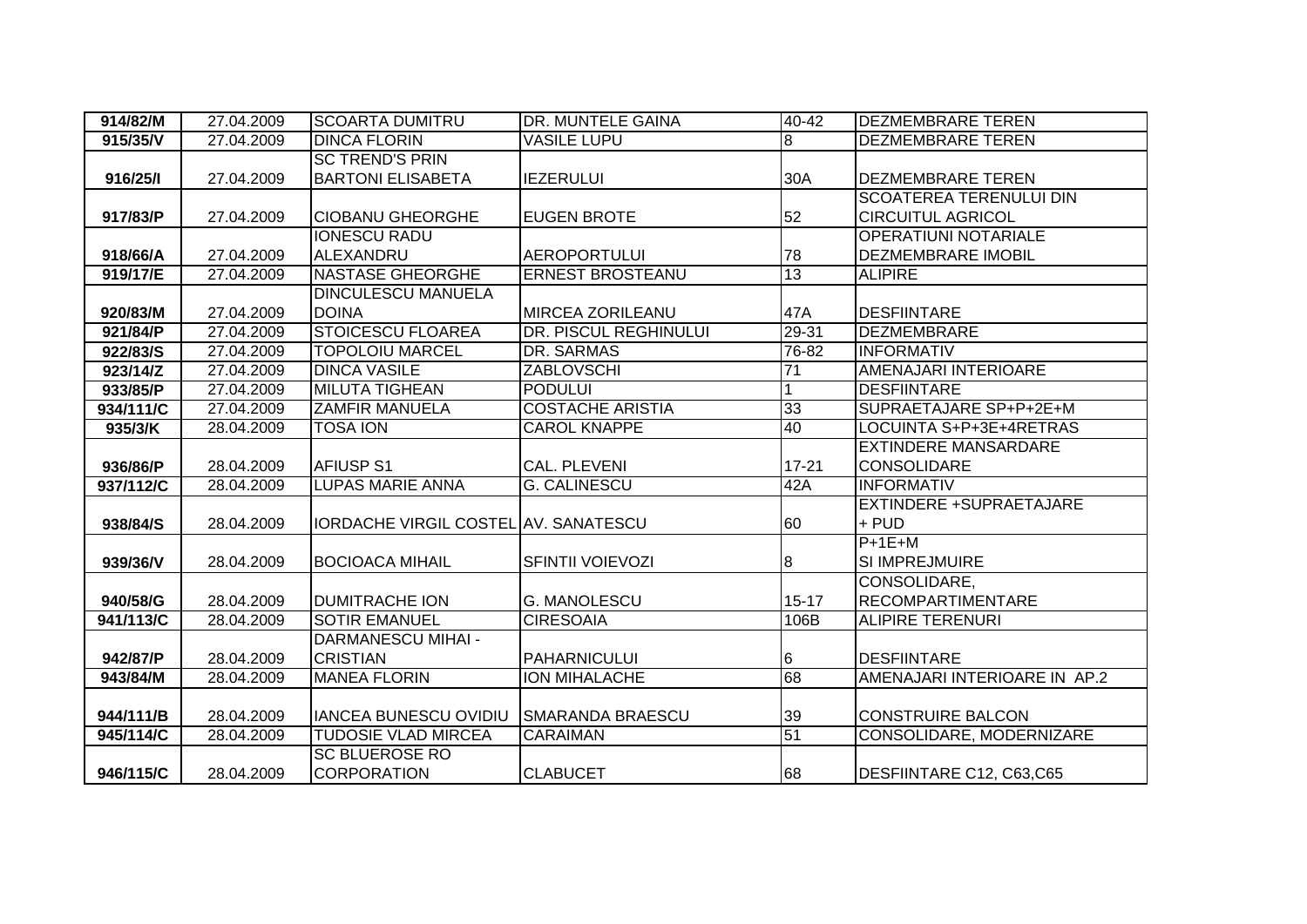|           |            |                            |                           |                 | <b>SCHIMBARE FUNCTIUNE,</b>    |
|-----------|------------|----------------------------|---------------------------|-----------------|--------------------------------|
|           |            |                            |                           |                 | EXTINDERE, MANSARDARE,         |
| 947/31/N  | 28.04.2009 | <b>IDGASPC SECTOR 1</b>    | <b>NAZARCEA</b>           | 24-28           | REF.ACOPERIS                   |
|           |            |                            |                           |                 | <b>SCOATEREA TERENULUI</b>     |
| 948/59/G  | 28.04.2009 | <b>CIOBANU GHEORGHE</b>    | <b>AURELIAN</b>           | 20              | <b>DIN CIRCUITUL AGRICOL</b>   |
|           |            | MURARIU MAGUREANU          |                           |                 |                                |
| 949/67/A  | 28.04.2009 | <b>MIHAIL</b>              | <b>AMAN</b>               | 20              | DEZMEMBRARE PE APARTAMENTE     |
|           |            |                            |                           |                 |                                |
| 950/11/J  | 28.04.2009 | <b>NITU CONSTANTIN</b>     | <b>JIMBOLIA</b>           | 73              | CONS, SUPRAETAJARE LOC P+1E+M  |
| 951/112/B | 28.04.2009 | <b>NITU CONSTANTIN</b>     | <b>BARLOGENI</b>          | 73              | LOC S+P+2E+M                   |
|           |            |                            |                           |                 | AMENAJARE PISCINA              |
| 952/32/N  | 29.04.2009 | <b>VALEAN SIMONA ELENA</b> | <b>ION NECULCE</b>        | 73              | SI INCHIDERE BALCON            |
| 953/88/P  | 29.04.2009 | <b>IOESCU MARIANA</b>      | <b>PECHEA</b>             | 11              | <b>INFORMATIV</b>              |
| 954/116/C | 30.04.2009 | <b>VORNIC TIRNA</b>        | AL. IOAN CUZA             | 95              | <b>SUPRAETAJARE</b>            |
|           |            | <b>FAZOLONIE CIPRIA</b>    |                           |                 | <b>OPERATIUNI NOTARIALE</b>    |
| 955/12/J  | 30.04.2009 | <b>TEODOR</b>              | <b>JIMBOLIA</b>           | 38A             | <b>DEZMEMBRARE IMOBIL</b>      |
|           |            | <b>SC TEL AVIV</b>         |                           |                 |                                |
| 956/33/N  | 30.04.2009 | <b>INVESTMENTS</b>         | <b>NORDULUI</b>           | 94-96           | <b>ALIPIRE 2 LOTURI</b>        |
| 957/68/A  | 30.04.2009 | <b>TUDOR DUMITRU</b>       | <b>ARON COTRUS</b>        | $9 - 11$        | <b>INFORMATIV</b>              |
| 958/85/M  | 30.04.2009 | <b>SC VODAFONE SA</b>      | <b>ION MIHALACHE</b>      | 323             | DESFIINTARE STATIE TEL MOBILA  |
|           |            |                            |                           |                 |                                |
| 959/10/H  | 30.04.2009 | <b>AFIUSP S1</b>           | <b>IANCU DE HUNEDOARA</b> | 30-32           | 2S+P+6 CLINICA CARDIOVASCULARA |
|           |            | <b>VOICU ALEXANDRA</b>     |                           |                 |                                |
| 960/26/1  | 30.04.2009 | <b>LUCICA</b>              | <b>IALOMICIOAREI</b>      | 36              | <b>DESFIINTARE</b>             |
| 961/29/L  | 30.04.2009 | <b>DINCA VASILE</b>        | <b>LAMINORULUI</b>        | 53              | <b>DESFIINTARE</b>             |
| 962/69/A  | 30.04.2009 | <b>TUDOR DUMITRU</b>       | <b>ARON COTRUS</b>        | $7 - 17$        | <b>INFORMATIV</b>              |
| 963/89/P  | 30.04.2009 | <b>PARVU CRISTIAN</b>      | <b>PLUTASILOR</b>         | $\overline{73}$ | P+1E+2E PARTIAL                |
| 964/117/C | 30.04.2009 | <b>BIRO DANIELA IOANA</b>  | <b>MATEI CORVIN</b>       | 4               | AMENAJARI INTERIOARE           |
|           |            | <b>DRAGHICI MARIUS</b>     |                           |                 |                                |
| 965/34/N  | 30.04.2009 | <b>CONSTANTIN</b>          | <b>NAVIGATIEI</b>         | 101             | DS+P+1E+M SI GARAJ             |
| 966/60/G  | 30.04.2009 | <b>BCR SA</b>              | <b>CAL. GRIVITEI</b>      | 397             | AMENAJARI INTERIOARE           |
| 967/36/T  | 03.05.2009 | <b>ANDREI ROMULUS</b>      | <b>TELESCOPULUI</b>       | 28A             | <b>IMPREJMUIRE TEREN</b>       |
| 968/86/M  | 05.05.2009 | SEMNE'94 SRL               | <b>MANASTIREA NEAMT</b>   | 13              | <b>DESFIINTARE</b>             |
| 969/37/T  | 05.05.2009 | <b>STANESCU ELENA</b>      | <b>TUDOR STEFAN</b>       | $\overline{6}$  | <b>LOCUINTA S+P+2E</b>         |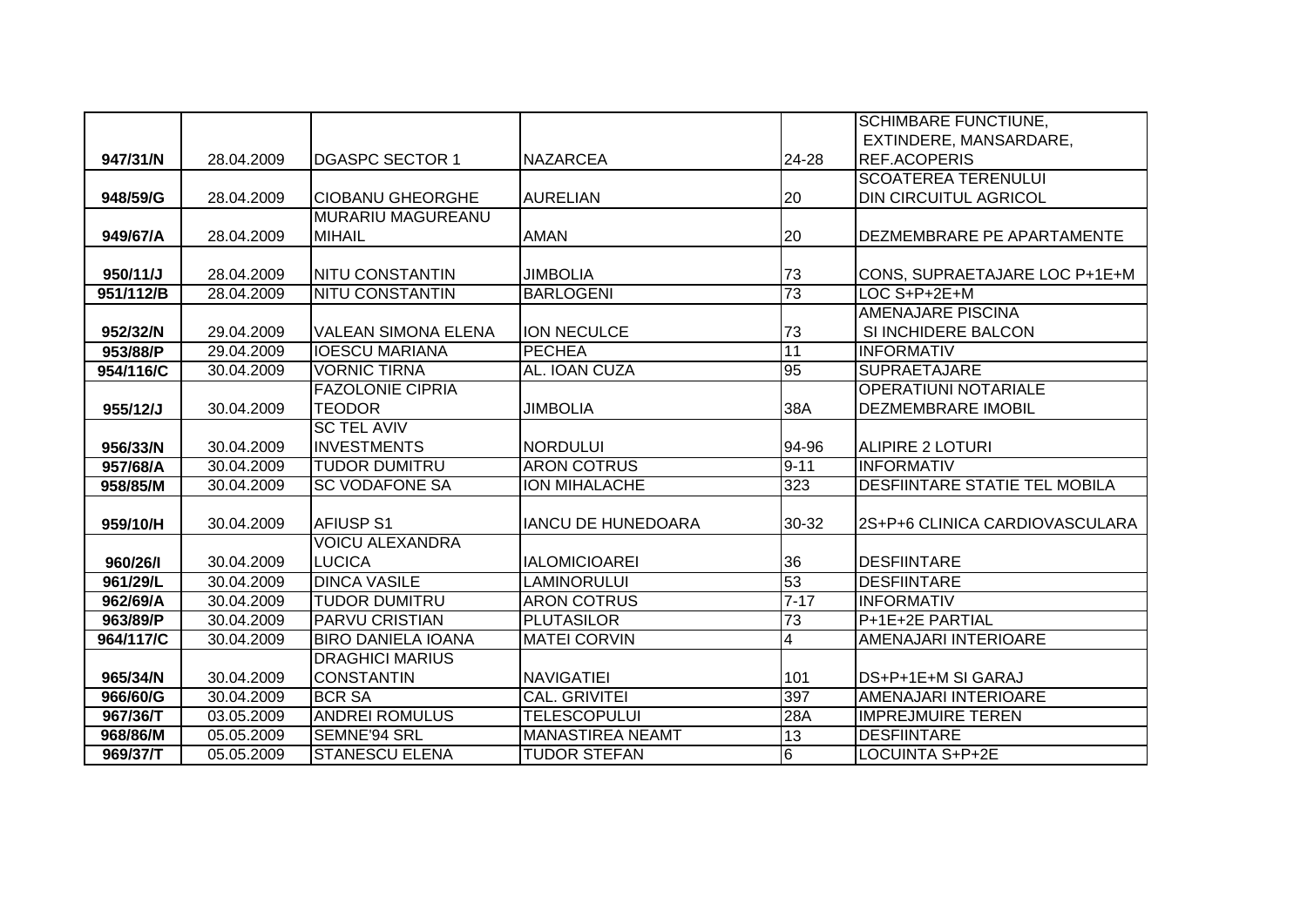|           |            |                             |                             |                 | REALIZARE STATII SUBTERANE DE       |
|-----------|------------|-----------------------------|-----------------------------|-----------------|-------------------------------------|
|           |            |                             |                             |                 | EPURARE APE UZATE IN INCINTA        |
| 970/37/F  | 06.05.2009 | <b>AFIUSP S1</b>            | CAL. FLOREASCA              | 8               | <b>SPITALULUI CLINIC DE URGENTA</b> |
|           |            |                             |                             |                 | REALIZARE STATII SUBTERANE DE       |
|           |            |                             |                             |                 | EPURARE APE UZATE IN INCINTA        |
| 971/90/P  | 06.05.2009 | <b>AFIUSP S1</b>            | CAL. PLEVNEI                | 17, 21          | SPITALULUI CLINIC DE URGENTA        |
|           |            |                             |                             |                 | REALIZARE STATII SUBTERANE DE       |
|           |            |                             |                             |                 | <b>EPURARE APE UZATE IN INCINTA</b> |
| 972/87/M  | 06.05.2009 | <b>AFIUSP S1</b>            | ION MIHALACHE               | 37-39           | SPITALULUI CLINIC DE URGENTA        |
|           |            |                             |                             |                 | <b>CONSTRUIRE STATIE SUBTERANA</b>  |
| 973/61/G  | 06.05.2009 | <b>AFIUSP S1</b>            | <b>CAL. GRIVITEI</b>        | 218             | DE EPURARE A APELOR UZATE           |
|           |            |                             |                             |                 | REALIZARE STATII SUBTERANE DE       |
|           |            |                             |                             |                 | EPURARE APE UZATE IN INCINTA        |
| 974/11/H  | 06.05.2009 | <b>AFIUSP S1</b>            | <b>IANCU DE HUNEDOARA</b>   | 33-35           | SPITALULUI CLINIC DE URGENTA        |
|           |            |                             |                             |                 | REALIZARE STATII SUBTERANE DE       |
|           |            |                             |                             |                 | <b>EPURARE APE UZATE IN INCINTA</b> |
| 975/88/M  | 06.05.2009 | <b>AFIUSP S1</b>            | ION MIHALACHE               | $11 - 13$       | SPITALULUI CLINIC DE URGENTA        |
| 976/85/S  | 06.05.2009 | <b>SOLOMON HAI</b>          | <b>STRAULESTI</b>           | $\overline{FN}$ | <b>INFORMATIV</b>                   |
|           |            | <b>DELTA ELECTRONIC</b>     |                             |                 | HALE SI ANEXE AFERENTE SERVICE      |
| 977/89/M  | 07.05.2009 | <b>SERVICE</b>              | <b>MARASTI</b>              | 59              | <b>AUTO</b>                         |
|           |            |                             |                             | 23, 23B,        |                                     |
| 978/38/F  | 07.05.2009 | <b>SC RO NATURSTEIN SRL</b> | <b>FRUMOASA</b>             | 25              | 3 LOC.S+P+4E+5ER                    |
| 979/91/P  | 07.05.2009 | ISC SCADA CONSULT SRL       | <b>PANAIT ISTRATI</b>       | 12              | LOC.DS+P+2E                         |
| 980/70/A  | 07.05.2009 | <b>NECULA FLORINA</b>       | <b>AVANTULUI</b>            | 35              | LOC.S+P+1E                          |
| 981/113/B | 07.05.2009 | <b>CEC BANK SA</b>          | <b>BANU MANTA</b>           | 83              | <b>AMENAJARE SEDIU BANCA</b>        |
| 982/22/R  | 07.05.2009 | <b>TUDOR MARIN</b>          | <b>RUCAR</b>                | 26A             | <b>DESFIINTARE PARTIALA</b>         |
|           |            |                             |                             |                 |                                     |
|           |            | <b>SC SONMEZ MARKT 5</b>    |                             |                 | EXTINDERE, RECOMPARTIMENTARE,       |
| 983/114/B | 07.05.2009 | <b>IMPEX SRL</b>            | <b>BARLOGENI</b>            | 32              | ETAJARE IMOBIL S+P+2E               |
| 984/90/M  | 07.05.2009 | <b>LOGHIN IOANA</b>         | <b>MADRIGALULUI</b>         | 46              | <b>DESFIINTARE PARTIALA</b>         |
| 985/91/M  | 07.05.2009 | <b>LOGHIN IOANA</b>         | <b>MADRIGALULUI</b>         | 46              | LOC.P+M                             |
| 986/71/A  | 07.05.2009 | <b>SC MEDICOVER SRL</b>     | <b>GRIGORE ALEXANDRESCU</b> | $16 - 20$       | AMENAJARI INTERIOARE                |
|           |            |                             |                             |                 | CONSOLIDARE, EXTINDERE CU           |
|           |            |                             |                             |                 | TERASA LA PARTER SI BALCON LA       |
|           |            | IAMANDREI IOANA /           |                             |                 | MANSARDA, AMENAJARE POD IN          |
| 987/115/B | 07.05.2009 | <b>ROMEO</b>                | <b>BAUXITEI</b>             | 30              | <b>SP.LOCUIBIL</b>                  |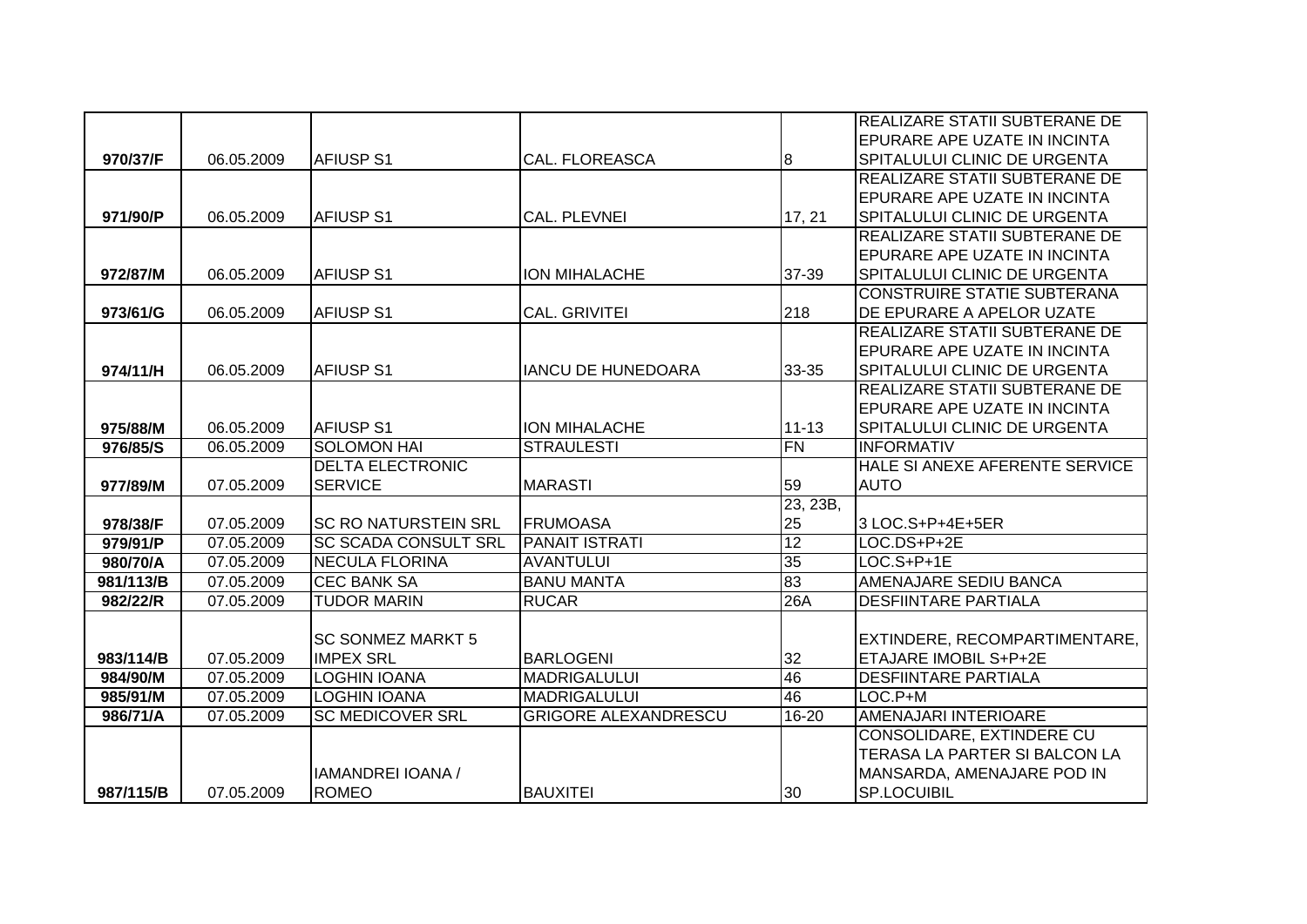| 988/92/P   | 07.05.2009 | <b>RUTA PETRICA</b>           | <b>DR.PISCUL CERBULUI</b> | 19C        | LOC.P+2E, IMPREJMUIRE           |
|------------|------------|-------------------------------|---------------------------|------------|---------------------------------|
| 989/30/L   | 07.05.2009 | <b>TOTH ATTILA / CRISTINA</b> | <b>DRUMUL LAPUS</b>       | 100B       | <b>IMPREJMUIRE TEREN</b>        |
| 990/92/M   | 07.05.2009 | <b>SC IOVI CLASSTUR SRL</b>   | <b>GHEORGHE MISSAIL</b>   | 124        | <b>MODIFICARI INTERIOARE</b>    |
|            |            | <b>COSTACHE ROMULUS</b>       |                           |            | LOCUINTE SI BIROURI S+P+2E+M,   |
| 991/118/C  | 07.05.2009 | <b>MARIAN</b>                 | <b>ELIE CARAFOLI</b>      |            | <b>REFACERE IMPREJMUIRE</b>     |
|            |            | <b>COSTACHE ROMULUS</b>       |                           |            | <b>DESFIINTARE CONSTRUCTII</b>  |
| 992/119/C  | 07.05.2009 | <b>MARIAN</b>                 | <b>ELIE CARAFOLI</b>      |            | <b>EXISTENTE</b>                |
|            |            | PANSIPROD MEDICAL             |                           |            |                                 |
|            |            | PRIN CLAUDIA DESIGN           |                           |            | <b>RECOMPARTIMENTARE HALA</b>   |
| 993/116/B  | 07.05.2009 | <b>ART</b>                    | <b>BRAZILIA</b>           |            | <b>EXISTENTA</b>                |
|            |            | <b>SC DIPLOMATIC</b>          |                           |            |                                 |
| 994/37/V   | 07.05.2009 | <b>ROMIMPEX SRL</b>           | CAL.VICTORIEI             | 68-70      | REAMENAJARE SPATIU COMERCIAL    |
| 995/72/A   | 08.05.2009 | <b>CRISTEA ALEXANDRU</b>      | <b>AMFOREI</b>            |            | <b>DEZMEMBRARE</b>              |
|            |            |                               |                           |            | RECOMPARTIMENTARE SPATIU,       |
|            |            | <b>SC BTT-ACT SRL PRIN SC</b> |                           |            | MODIFICARE SI REFACERE FATADE,  |
| 996/18/E   | 08.05.2009 | <b>VERKA TEXTIL SRL</b>       | <b>GEORGE ENESCU</b>      | 21         | <b>SCHIMBARE DESTINATIE</b>     |
|            |            | <b>BRD GROUPE SOCIETE</b>     |                           |            | AMENAJARI INTERIOARE SI         |
| 997/38/V   | 08.05.2009 | <b>GENERAL</b>                | <b>CAL.VICTORIEI</b>      | 224        | <b>INCHIDERE BALCON</b>         |
|            |            |                               |                           |            | AMPLASARE STATIE TELEFONIE      |
| 998/93/M   | 08.05.2009 | <b>SC VODAFONE SA</b>         | <b>ION MIHALACHE</b>      | 335        | <b>MOBILA</b>                   |
|            |            |                               |                           |            | RECOMPARTIMETARE,               |
|            |            | <b>SC NOI SRL PRIN SC</b>     |                           |            | <b>MODERNIZARE SI SCHIMBARE</b> |
| 999/120/C  | 08.05.2009 | <b>FOCUS LAB SRL</b>          | <b>COMANA</b>             | 50         | <b>FUNCTIUNE IN POLICLINICA</b> |
|            |            |                               |                           |            |                                 |
| 1000/12/H  | 08.05.2009 | <b>STANESCU SERBAN</b>        | <b>HAGI GHITA</b>         | <b>75A</b> | TRANSFORMARE POD IN MANSARDA    |
| 1001/121/C | 08.05.2009 | <b>SC RIFF PROINVEST SRL</b>  | <b>SF.CONSTANTIN</b>      | 10B        | <b>OBTINERE AVIZ MEDIU</b>      |
| 1002/117/B | 08.05.2009 | <b>IFTIME PASPARAN IONEL</b>  | <b>BUCEGI</b>             | 112        | <b>MODIFICARI INTERIOARE</b>    |
|            |            |                               |                           |            | AMPLASARE STATIE TELEFONIE      |
| 1003/118/B | 08.05.2009 | <b>SC VODAFONE SA</b>         | <b>BUCURESTI-PLOIESTI</b> | KM 10,5    | <b>MOBILA</b>                   |
|            |            | <b>ANGELESCU IONUT</b>        |                           |            |                                 |
| 1004/35/N  | 08.05.2009 | <b>MARIAN</b>                 | <b>ION NECULCE</b>        | 16         | <b>CONSTRUIRE S+P+2E+M</b>      |
|            |            | <b>BIVOLARU CORNEL</b>        |                           |            |                                 |
| 1005/93/P  | 08.05.2009 | <b>CRISTIAN</b>               | <b>POLIGRAFIEI</b>        | 69-71      | <b>MODIFICARI INTERIOARE</b>    |
|            |            | <b>ADRIAN LAURENTIU</b>       |                           |            |                                 |
| 1006/122/C | 08.05.2009 | MIHAILESCU                    | <b>OCTAV COCARASCU</b>    | 68         | LOC.SP+P+1E+M                   |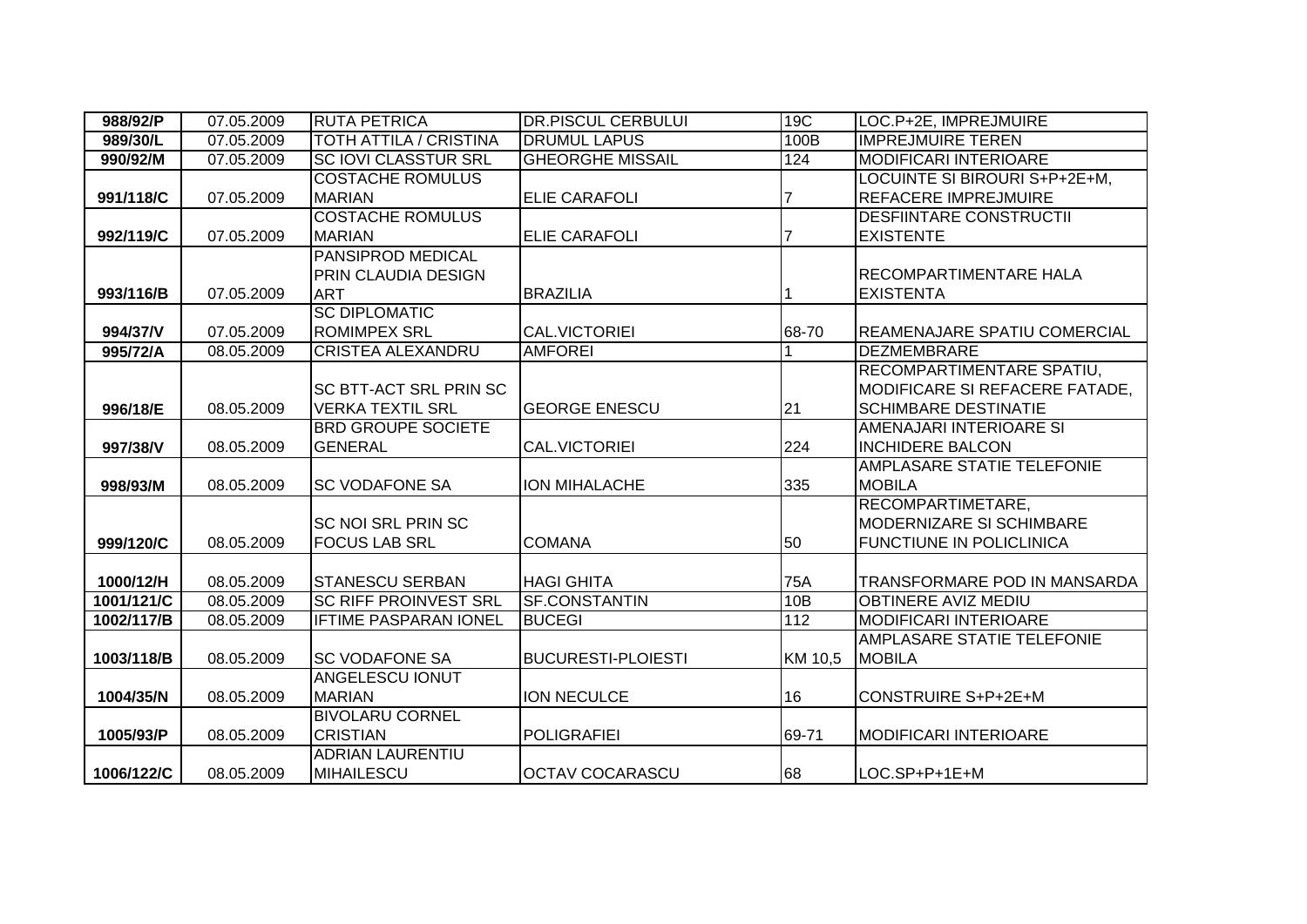|            |            |                                        |                              |                  | <b>CONSOLIDARE SI MODIFICARI</b>      |
|------------|------------|----------------------------------------|------------------------------|------------------|---------------------------------------|
| 1007/86/S  | 11.05.2009 | <b>ICOSTACHE RAZVAN</b>                | <b>STEFAN SANATESCU</b>      | 17A              | <b>INTERIOARE</b>                     |
| 1008/39/V  | 11.05.2009 | <b>CRETOIU IOANA MARIA</b>             | <b>VARSOVIA</b>              | 4                | <b>DESFIINTARE</b>                    |
|            |            |                                        |                              |                  |                                       |
| 1009/13/J  | 11.05.2009 | <b>IORDACHE CORNEL</b>                 | <b>WASHINGTON</b>            | 43               | TRANSFORMARE MAGAZIE IN GARAJ         |
|            |            |                                        | <b>GRIVITEI</b>              |                  |                                       |
| 1010/62/G  | 11.05.2009 | <b>MATACHE VASILE</b>                  | <b>CIMITIR SFANTA VINERI</b> | <b>FN</b>        | <b>CONSTRUIRE CAPELA</b>              |
|            |            | <b>SC EEC INVEST</b>                   |                              |                  |                                       |
| 1011/94/P  | 11.05.2009 | <b>IMOBILIARE SRL</b>                  | <b>POLONA</b>                | 68-72            | MODIFICARE AC                         |
| 1012/123/C | 11.05.2009 | <b>SAEED YELMAZ</b>                    | <b>CHITILEI</b>              | 16               | <b>DEZMEMBRARE</b>                    |
|            |            | <b>ASOCIATIA DE</b>                    |                              |                  |                                       |
| 1013/87/S  | 12.05.2009 | <b>PROPRIETARI</b>                     | <b>STIRBEI VODA</b>          | 92               | REPARATII SI CONSOLIDARE IMOBIL       |
|            |            | <b>DRAGNEA ELENA</b>                   |                              |                  |                                       |
| 1014/73/A  | 12.05.2009 | <b>OPREA DIDINA</b>                    | <b>AFLUENTULUI</b>           | $\overline{2}$   | <b>SPALATORIE AUTO SI IMPREJMUIRE</b> |
|            |            |                                        |                              |                  | CONSOLID., EXT. P+1E+M,               |
| 1015/27/1  | 12.05.2009 | <b>MALDAIANU STEFAN</b>                | <b>INSULEI</b>               | 4                | <b>IMPREJMUIRE</b>                    |
| 1016/63/G  | 12.05.2009 | <b>SUSU AURELIAN</b>                   | <b>CAL.GRIVITEI</b>          | 188A             | <b>IMPREJMUIRE</b>                    |
|            |            |                                        |                              |                  | REPARARE/REFACERE FATADE,             |
| 1017/15/Z  | 12.05.2009 | <b>CERNAHOSCHI AUREL</b>               | <b>MUZEUL ZAMBACCIAN</b>     | 23               | <b>ACOPERIS SI IMPREJMUIRE</b>        |
|            |            |                                        |                              |                  | EXTINDERE, CONSOLIDARE,               |
| 1018/25/O  | 12.05.2009 | POPESCU ION                            | <b>OASTEI</b>                | 8                | <b>SUPRAETAJARE P+1E</b>              |
| 1019/38/T  | 12.05.2009 | <b>IORGULESCU CATALIN</b>              | <b>TINTASULUI</b>            | $5 - 7$          | <b>IMOBIL LOCUINTE S+P+4E</b>         |
|            |            | <b>SC ATENA DEVELOPMENT</b>            |                              |                  |                                       |
| 1020/94/M  | 12.05.2009 | <b>SRL</b>                             | <b>ION MINCU</b>             | 3                | 2S+P+5E-6E                            |
| 1021/61/D  | 12.05.2009 | <b>DUTA NICODIM TOMA</b>               | <b>DIRIJORULUI</b>           | 57               | <b>CONSTRUIRE SERVICE AUTO</b>        |
| 1022/124/C | 12.05.2009 | <b>SC CITYRING SRL</b>                 | <b>CHITILEI</b>              | $\overline{242}$ | P+3E HALA COMERT                      |
|            |            |                                        |                              |                  |                                       |
|            |            |                                        |                              |                  | MODIFICARI INTERIOARE, INCHIDERE      |
| 1023/39/F  | 13.05.2009 | <b>MERLA OCTAVIAN</b>                  | <b>DR.IACOB FELIX</b>        | 101              | <b>BALCON, SSCHIMB. TAMPLARIE</b>     |
|            |            |                                        |                              |                  |                                       |
| 1024/88/S  | 13.05.2009 | <b>RADET</b>                           | <b>STIRBEI VODA</b>          | 2                | MODERNIZARE CENTRALA TERMICA          |
| 1025/74/A  | 13.05.2009 | <b>SC ALIA IMOBILIARIA SA</b>          | <b>ALEX.AVERESCU</b>         | 7A               | <b>ORGANIZARE SANTIER</b>             |
|            |            | <b>SC AA MARKETING AND</b>             |                              |                  |                                       |
| 1026/95/M  | 13.05.2009 | <b>MANAGEMENT SRL</b>                  | <b>CONSTANTIN MILLE</b>      | 12               | 2S+P+4E+5/6 RETRAS, IMPREJMUIRE       |
|            |            |                                        |                              |                  | <b>EXTINDERE APARTAMENT IN</b>        |
| 1027/96/M  | 13.05.2009 | PASCARIU CORNELIU DAN PICTOR G.D.MIREA |                              | 3                | SPATIUL PODULUI - LOC.P+1E+M          |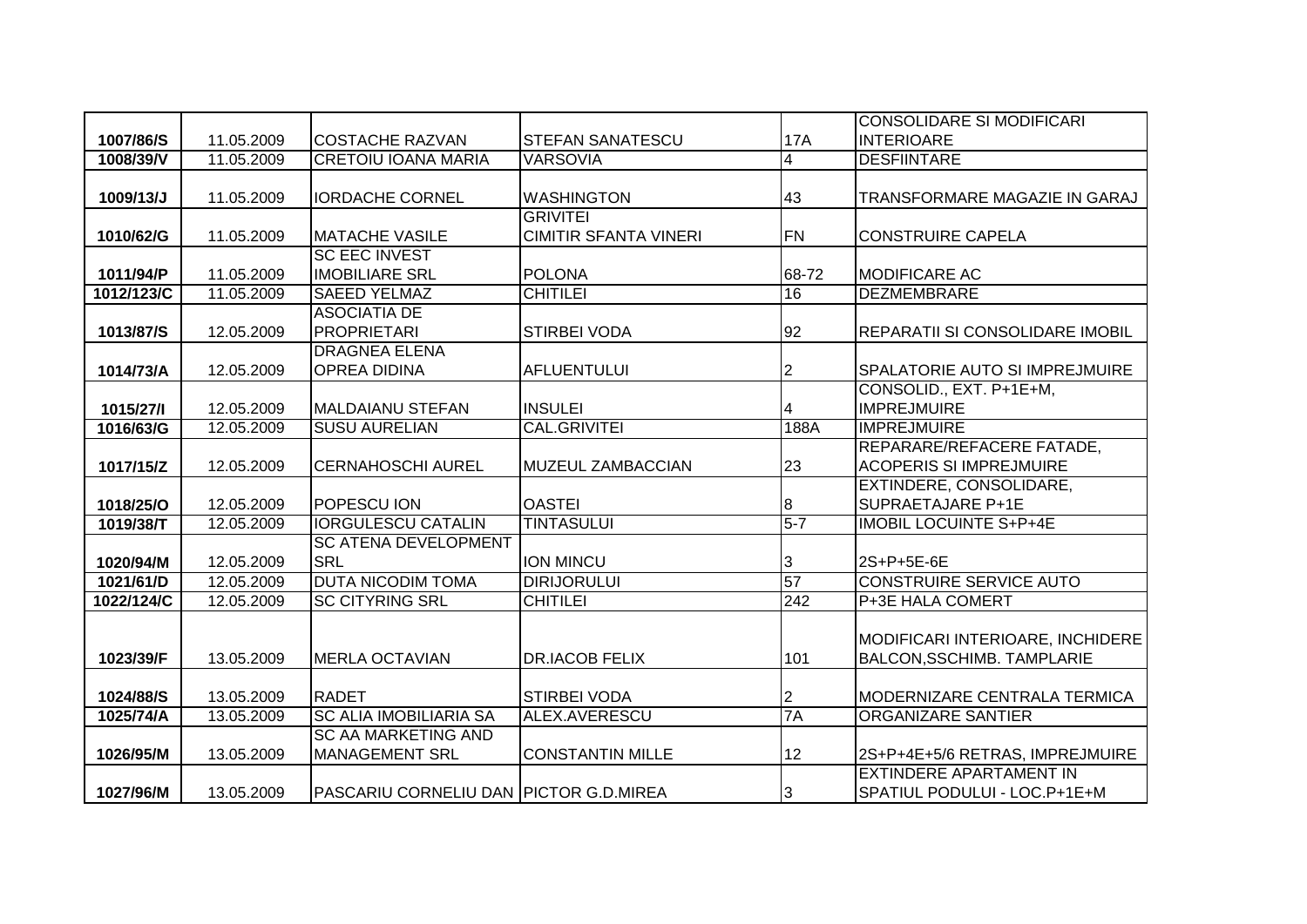|            |            | <b>BASILESCU NICOLLE</b>        |                         |                |                                   |
|------------|------------|---------------------------------|-------------------------|----------------|-----------------------------------|
| 1028/14/J  | 14.05.2009 | <b>CATHERINE MARIE LYDIA</b>    | <b>JIMBOLIA</b>         | 103            | <b>INFORMATIV</b>                 |
| 1029/64/G  | 14.05.2009 | <b>IORDACHE CATALINA</b>        | <b>CAL.GRIVITEI</b>     | 190            | <b>MODIFICARI INTERIOARE</b>      |
| 1030/62/D  | 14.05.2009 | <b>SC ATE BANK ROMANIA</b>      | <b>CAL.DOROBANTILOR</b> | 102-110        | <b>AMENAJARE SEDIU BANCA</b>      |
|            |            |                                 |                         |                |                                   |
| 1031/125/C | 14.05.2009 | <b>VASILE DANIEL IONEL</b>      | <b>COTESTI</b>          | 62             | EXTINDERE SI SUPRAETAJARE P+1E    |
| 1032/13/H  | 14.05.2009 | <b>BRATILA STAN</b>             | <b>HOTIN</b>            | 21             | <b>EXTINDERE</b>                  |
|            |            | <b>INSTITUTUL DE</b>            |                         |                | CONSOLIDARE, REABILITARE, EXT.,   |
|            |            | <b>ENDOCRINOLOGIE</b>           |                         |                | SCHIMBARE DESTINATIE ANEXE IN     |
| 1033/75/A  | 14.05.2009 | <b>C.I.PARHON</b>               | <b>AVIATORILOR</b>      | 34-36          | <b>BIROURI</b>                    |
|            |            | <b>CULACOV NICOLAE</b>          |                         | 1A, 1B,        |                                   |
| 1034/95/P  | 14.05.2009 | <b>CONSTANTIN DAN</b>           | <b>PODGORIA</b>         | <b>11A</b>     | LOC.S+P+3E+4R, IMPREJMUIRE        |
| 1035/65/G  | 14.05.2009 | <b>COMANOIU ION</b>             | <b>DIMITRIE GUSTI</b>   | 15             | <b>DESFIINTARE GARAJ</b>          |
|            |            |                                 |                         |                |                                   |
|            |            |                                 |                         |                | CONSOLIDARE, REAMENAJ.,           |
| 1036/97/M  | 14.05.2009 | <b>SC MBL COMPUTERS</b>         | <b>JULES MICHELET</b>   | 8              | COMPART., REFACERE IMPREJMUIRE    |
| 1037/96/P  | 14.05.2009 | <b>SC ROMTELECOM</b>            | <b>PAJUREI</b>          | $\overline{2}$ | MODIFICARI INTERIOARE             |
|            |            |                                 |                         |                |                                   |
| 1038/119/B | 15.05.2009 | CVASA DORINA FLORENTA BRUXELLES |                         | 12             | <b>IMOBIL LOCUINTE S+P+3E-4ER</b> |
|            |            | <b>ACADEMIA DE POLITIE</b>      |                         |                |                                   |
| 1039/97/P  | 15.05.2009 | AL. I. CUZA                     | AL.PRIVIGHETORILOR      | 1A             | <b>SALA DE SPORT</b>              |
|            |            |                                 |                         |                | CONSOLIDARE, MODIFICARI           |
| 1040/66/G  | 15.05.2009 | <b>UM 0929</b>                  | <b>GRATIOASA</b>        | 15             | <b>INTERIOARE</b>                 |
| 1041/67/G  | 15.05.2009 | <b>UM 0929</b>                  | <b>GRATIOASA</b>        | 15             | <b>DESFIINTARE</b>                |
|            |            | <b>SC COTROCENI</b>             |                         |                |                                   |
| 1042/126/C | 18.05.2009 | <b>RESIDENTIAL SRL</b>          | AL. CAMPEANU            | 4,6,8,8A       | <b>CONSTRUIRE</b>                 |
|            |            |                                 |                         |                | MODIFCARE ACOPERIS.               |
| 1043/36/N  | 19.05.2009 | <b>HASEGAN MARIA</b>            | NORDULUI                | 50A            | <b>CONSTRUIRE ANEXA</b>           |
| 1044/19/E  | 19.05.2009 | <b>PANTEZESCU MARIAN</b>        | <b>ELOCINTEI</b>        | 80-82          | $LOG. S+P+2E$                     |
| 1045/127/C | 19.05.2009 | <b>CRISTINA DUMITRESCU</b>      | <b>ION CAMPINEANU</b>   | 5              | AMENAJARE BRASERIE                |
|            |            |                                 |                         |                | AMPLASARE STATIE TELEFONIE        |
| 1046/89/S  | 19.05.2009 | <b>SC RDS-RCS SA</b>            | <b>SURORILOR</b>        | $9 - 15$       | <b>MOBILA</b>                     |
|            |            |                                 |                         |                | REAMENAJARE SI REMODERNIZARE      |
| 1047/128/C | 19.05.2009 | SORIN NEGREANU                  | <b>COPILULUI</b>        | 20A            | <b>HALA S+P</b>                   |
|            |            | <b>ANASTASE - RUSANU</b>        |                         |                |                                   |
| 1048/98/P  | 19.05.2009 | <b>DANA</b>                     | PANGRATTI               | 35             | INCHIDERE BALCON, AMENAJARI INT.  |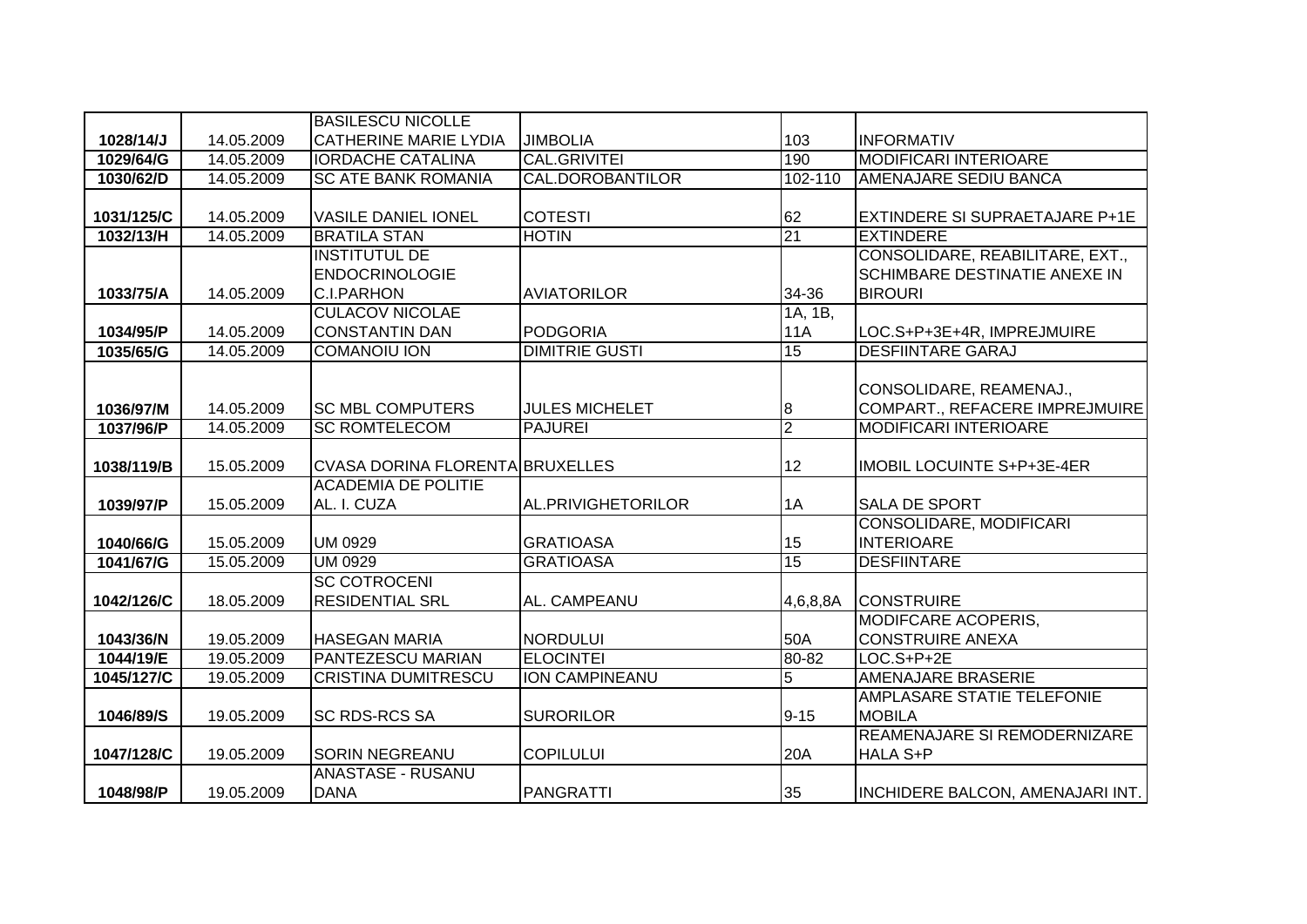| 1049/99/P               | 19.05.2009               | RUSANU ANA RUCSANDRA PANGRATTI             |                                            | 35              | RECOMPART., INCHIDERE PERGOLA                          |
|-------------------------|--------------------------|--------------------------------------------|--------------------------------------------|-----------------|--------------------------------------------------------|
| 1050/39/T               | 19.05.2009               | NICOLAIDE DUMITRU<br><b>CONSTANTIN</b>     | <b>BUCURESTI-PLOIESTI</b>                  |                 | <b>INFORMATIV</b>                                      |
|                         |                          |                                            |                                            | T 14, 15        | <b>SCHIMBARE FUNCTIUNE,</b>                            |
|                         |                          | <b>GRADINITA DE COPII</b>                  |                                            |                 | EXTINDERE, MANSARDARE,                                 |
| 1051/40/F               | 19.05.2009               | NR.283                                     | <b>FICUSULUI</b>                           | 25              | <b>REF.ACOPERIS</b>                                    |
|                         |                          |                                            |                                            |                 | SUPRAETAJARE LOC. CU 2 NIVELURI                        |
| 1052/68/G               | 20.05.2009               | <b>COMANOIU ION</b>                        | <b>DIMITRIE GUSTI</b>                      | 15              | $P+1E+M/E$                                             |
|                         |                          | <b>LICEUL TEORETIC</b>                     |                                            |                 |                                                        |
|                         |                          | <b>CONSTANTIN</b>                          |                                            |                 | SUPRAET. SALA FESTIVITATI SI CORPI                     |
| 1053/100/P              | 20.05.2009               | <b>BRANCOVEANU</b>                         | <b>PAJUREI</b>                             | Ι9              | NOU S+P+3E CAMIN SI SALA MESE                          |
|                         |                          |                                            |                                            |                 |                                                        |
| 1054/98/M<br>1055/101/P | 20.05.2009<br>21.05.2009 | <b>VANCA ADRIANA</b><br>AL AKEL EVA MATILD | <b>GRIGORE MANOLESCU</b><br>PETRU SI PAVEL | 19              | LOCUINTA SI BIROURI, IMPREJMUIRE<br><b>DESFIINTARE</b> |
| 1056/69/G               | 21.05.2009               | <b>SC ANGST RO SA</b>                      | <b>CAL.GRIVITEI</b>                        | 4<br>238        | AMENAJARE SP.COMERCIAL                                 |
|                         |                          |                                            |                                            |                 |                                                        |
|                         |                          | <b>GRADINITA DE COPII</b>                  |                                            |                 | MANSARDARE, SCHIMB.DESTINATIE,                         |
| 1057/90/S               | 21.05.2009               | <b>NR.97</b>                               | <b>IONESCU SISESTI</b>                     | 68              | <b>EXTINDERE CORP NOU PARTER</b>                       |
|                         |                          | <b>SC EUSAMA ROM</b>                       |                                            |                 |                                                        |
| 1058/63/D               | 21.05.2009               | <b>BUILDING</b>                            | <b>DOCENTILOR</b>                          | 2, 2A, 4        | $2S+P+4E$                                              |
| 1059/91/S               | 21.05.2009               | <b>IORDAN DAVID</b>                        | <b>SOVEJA</b>                              | $\overline{27}$ | <b>DEZMEMBRARE PE ETAJE</b>                            |
|                         |                          | <b>SC CAROL DAVILA</b>                     |                                            |                 |                                                        |
| 1060/99/M               | 21.05.2009               | <b>IMOBILIARE SRL</b>                      | <b>PITAR MOS</b>                           | 6               | <b>DEZMEMBRARE IN 2 LOTURI</b>                         |
| 1061/76/A               | 21.05.2009               | <b>NECULA FLORINA</b>                      | <b>AVANTULUI</b>                           | 35              | <b>DESFIINTARE LOCUINTA</b>                            |
| 1062/120/B              | 21.05.2009               | SC ADAM 94 PROD COM                        | <b>BUCURESTII NOI</b>                      | 18              | LOCUINTA P+1E+M                                        |
|                         |                          | <b>SC CENTRUL MEDICAL</b>                  |                                            |                 | <b>REAMENAJRE SPATIU PENTRU</b>                        |
| 1063/70/G               | 21.05.2009               | <b>NICOMED SA</b>                          | <b>CAL.GRIVITEI</b>                        | 198-200         | <b>DESTINATIE CLINICA MEDICALA</b>                     |
|                         |                          | <b>SC RADIAL DESIGN SRL</b>                |                                            |                 |                                                        |
|                         |                          | <b>PRIN DUMITRESCU</b>                     |                                            |                 |                                                        |
| 1064/102/P              | 21.05.2009               | <b>ANDREI</b>                              | <b>PRODUCTIEI</b>                          | 12              | LOC.D+P+1E+M SI IMPREJMUIRE                            |
|                         |                          |                                            |                                            | 269, 271,       |                                                        |
| 1065/26/O               | 21.05.2009               | <b>NEMTOI IOAN</b>                         | <b>ODAI</b><br><b>OMULUI</b>               | 273             | <b>ALIPIRE TERENURI</b>                                |
| 1066/27/0               | 21.05.2009               | POPA NICOLAE                               |                                            | 2A              | <b>MANSARDARE</b><br><b>CONSTRUIRE LOC.P+1E+2ER SI</b> |
|                         | 21.05.2009               | <b>HANDRA CATALIN</b>                      | <b>BACULUI</b>                             | 33              | <b>IMPREJMUIRE</b>                                     |
| 1067/121/B              |                          |                                            |                                            |                 |                                                        |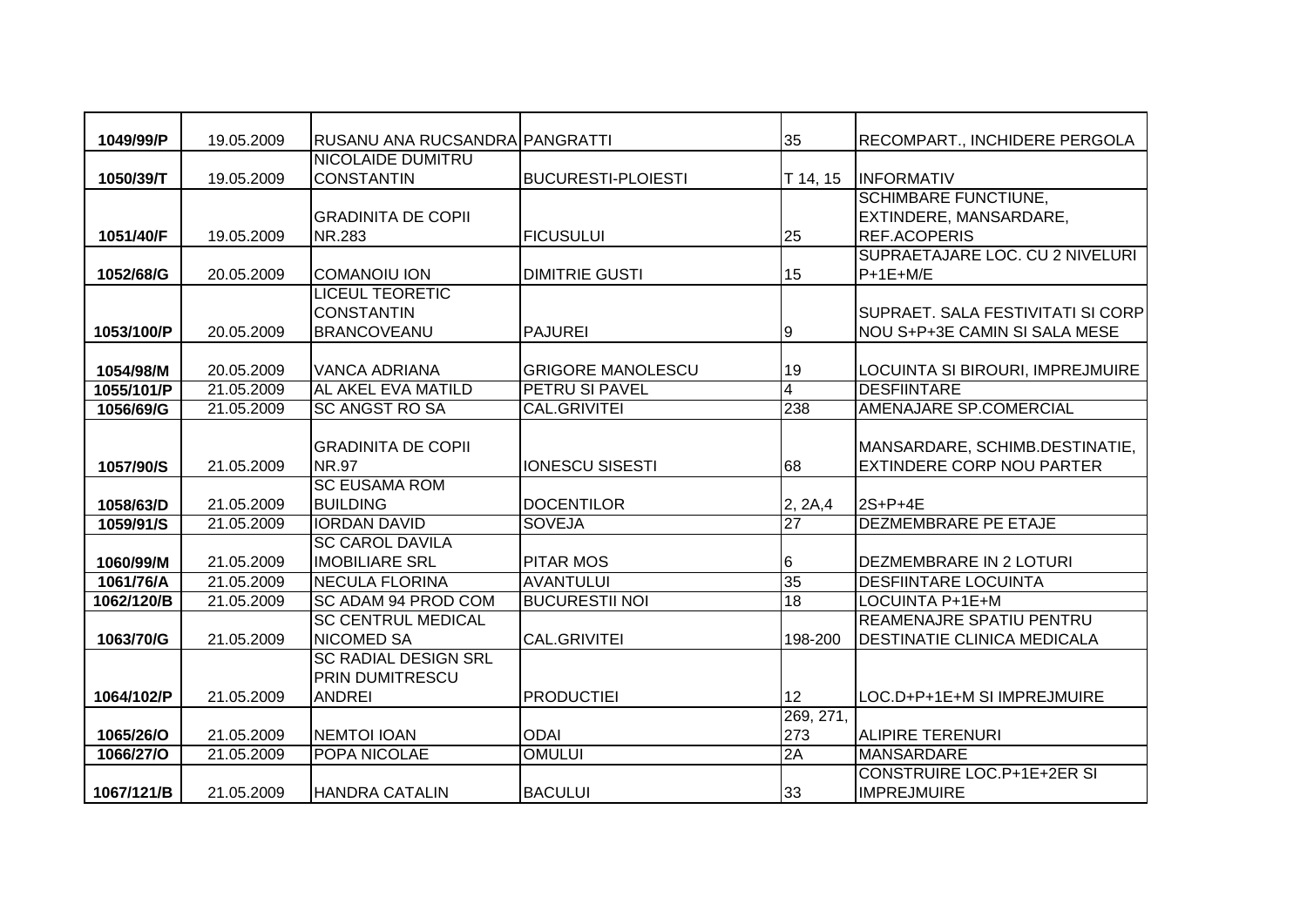| 1068/41/F  | 21.05.2009 | <b>BACANU ELENA-VIOLETA</b>   | <b>FROSA SARANDY</b>      | $\overline{1}$ | AMENAJARI INTERIOARE                |
|------------|------------|-------------------------------|---------------------------|----------------|-------------------------------------|
|            |            |                               |                           |                |                                     |
| 1069/64/D  | 21.05.2009 | <b>DRAGOI ANGHELINA</b>       | DOBROGEANU GHEREA         | 53             | DESFIINTARE CORPURI C2, C3 SI C4    |
| 1070/92/S  | 21.05.2009 | <b>VENCU GABRIEL</b>          | <b>SOMESUL RECE</b>       | 17             | <b>MODIFICARI INTERIOARE</b>        |
|            |            |                               |                           | 51             | <b>OPERATIUNI NOTARIALE</b>         |
| 1071/100/M | 21.05.2009 | <b>POPESCU GEORGETA</b>       | <b>MACULUI</b>            |                | <b>DEZMEMBRARE IMOBIL</b>           |
|            |            |                               |                           |                | <b>MODIFICARI LA CONSTRUCTIE IN</b> |
| 1072/103/P | 21.05.2009 | <b>SC POLONA CONSTRUCT</b>    | <b>POLONA</b>             | 91             | <b>CURS DE EXECUTIE S+P+3E+4ER</b>  |
| 1073/42/F  | 21.05.2009 | <b>SURSILOV CONSTANTIN</b>    | <b>FORTUNEI</b>           | 86             | <b>INFORMATIV</b>                   |
| 1074/104/P | 21.05.2009 | <b>NICULESCU IONITA</b>       | <b>PAJUREI</b>            | 19             | <b>MODIFICARI INTERIOARE</b>        |
| 1075/122/B | 21.05.2009 | <b>GIURGIU EMIL</b>           | <b>BUCURESTI-PLOIESTI</b> | $36 - 40$      | <b>MODIFICARI INTERIOARE</b>        |
|            |            |                               |                           |                |                                     |
|            |            |                               |                           |                | REABILITARE CONSTRUCTIE BIROURI     |
| 1076/129/C | 21.05.2009 | <b>DELTA INT ENGINEERING</b>  | <b>COPSA MICA</b>         | 25             | SI EXTINDERE HALA INDUSTRIALA       |
|            |            |                               |                           |                | <b>CONSTRUIRE IMOBIL BIROURI SI</b> |
| 1077/101/M | 21.05.2009 | <b>SC AS LOCAV SRL</b>        | <b>MALTOPOL</b>           | $\overline{8}$ | <b>IMPREJMUIRE</b>                  |
|            |            |                               |                           |                | <b>CONSTRUIRE IMOBIL BIROURI SI</b> |
| 1078/102/M | 21.05.2009 | <b>SC AS LOCAV SRL</b>        | MALTOPOL / AL.I.CUZA      | 4/34           | <b>IMPREJMUIRE</b>                  |
|            |            |                               |                           |                | MOD.INT. SP.COMERCIAL,              |
|            |            |                               |                           |                | <b>SCHIMBARE DESTINATIE IN</b>      |
| 1079/123/B | 21.05.2009 | <b>ABDURAMAN REDIN</b>        | <b>BUCURESTI-PLOIESTI</b> | 10             | <b>POLICLINICA</b>                  |
|            |            | <b>SC TEOMOD STYLE</b>        |                           |                |                                     |
| 1080/77/A  | 21.05.2009 | <b>TRADING SRL</b>            | <b>ALMAS</b>              | $2 - 8$        | AM. INT. SP. COM.                   |
|            |            | <b>SC TEOMOD STYLE</b>        |                           |                |                                     |
| 1081/78/A  | 21.05.2009 | <b>TRADING SRL</b>            | <b>ALMAS</b>              | $2 - 8$        | <b>ACOPERIRE RAMPA</b>              |
|            |            | <b>SC TEOMOD STYLE</b>        |                           |                |                                     |
| 1082/79/A  | 21.05.2009 | <b>TRADING SRL</b>            | <b>ALMAS</b>              | $2 - 8$        | AM. INT. SP. COM.                   |
|            |            | <b>SC TEOMOD STYLE</b>        |                           |                |                                     |
| 1083/103/M | 21.05.2009 | <b>TRADING SRL</b>            | <b>MUNTENIEI</b>          | 41-45          | <b>IMPREJMUIRE</b>                  |
| 1084/105/P | 22.05.2009 | <b>IONESCU MARIANA</b>        | <b>PECHEA</b>             | 11             | <b>INFORMATIV</b>                   |
|            |            | <b>SC ARHITECT DAN</b>        |                           |                |                                     |
| 1085/106/P | 22.05.2009 | <b>HANGANU SRL</b>            | <b>EMANOIL PORUMBARU</b>  | 3              | <b>REAMENAJARI INTERIOARE</b>       |
| 1086/93/S  | 22.05.2009 | <b>MARCU ION</b>              | <b>STRAULESTI</b>         | 73-77          | <b>IMPREJMUIRE, SPALATORIE AUTO</b> |
|            |            |                               |                           |                |                                     |
| 1087/37/N  | 22.05.2009 | POPESCU AUREL RAZVAN NAZARCEA |                           | 20             | LOC.P+1E+M, GARAJ                   |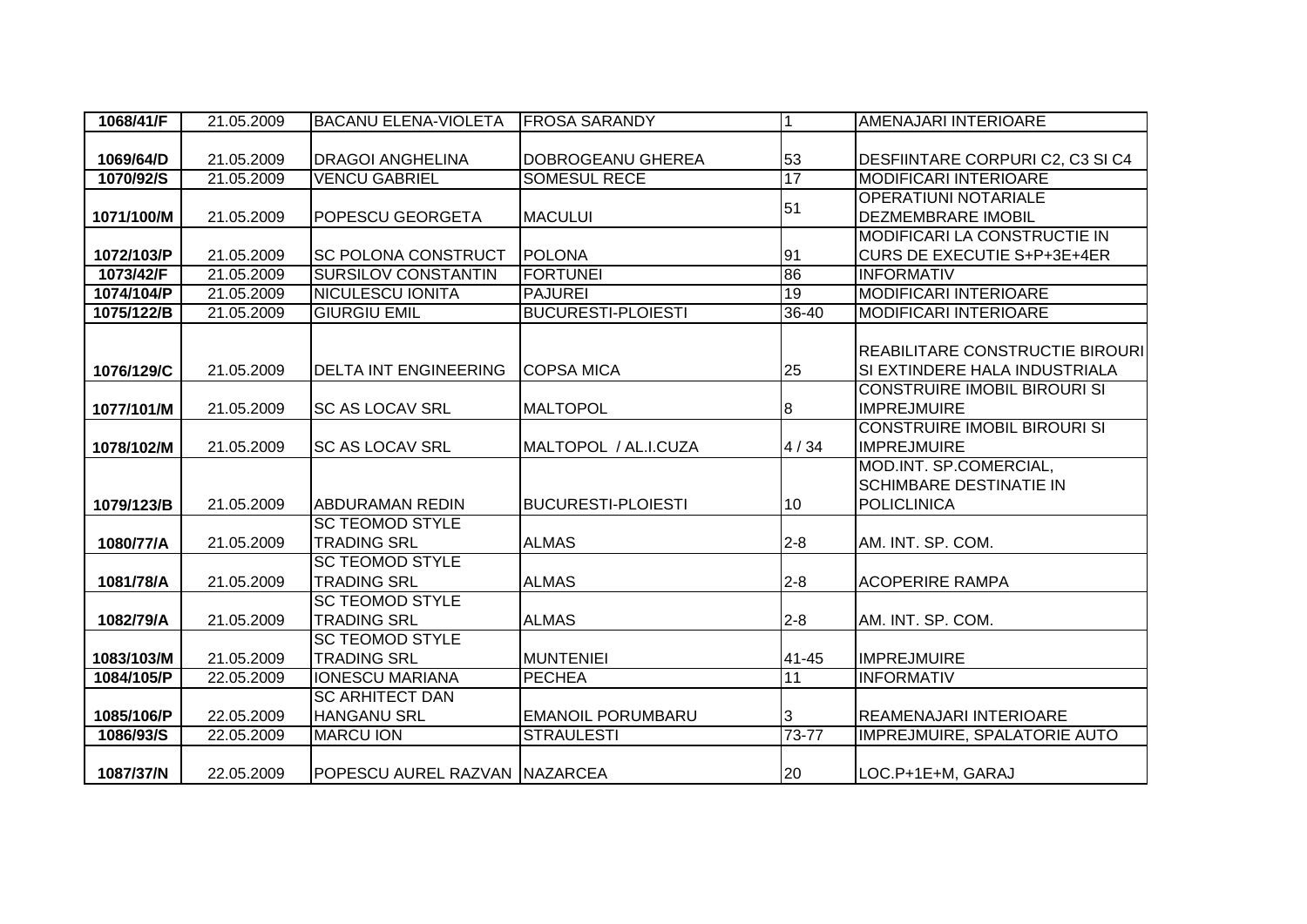|            |            | <b>STANCIU STANCIULESCU</b> |                           |                 |                                       |
|------------|------------|-----------------------------|---------------------------|-----------------|---------------------------------------|
| 1088/124/B | 22.05.2009 | <b>ION</b>                  | <b>BERZEI</b>             | 12              | <b>DESFIINTARE CORP C</b>             |
| 1089/104/M | 22.05.2009 | <b>SAON MARINA</b>          | <b>DR.MUNTELE GAINA</b>   | 178             | <b>INFORMATIV</b>                     |
| 1090/105/M | 22.05.2009 | <b>SC AS LOCAV SRL</b>      | MALTOPOL / AL.I.CUZA      | 4/34            | <b>DESFIINTARE</b>                    |
| 1091/106/M | 22.05.2009 | <b>SC AS LOCAV SRL</b>      | <b>MALTOPOL</b>           | œ               | <b>DESFIINTARE</b>                    |
|            |            |                             |                           |                 | CONSTRUIRE LOCUINTA COLECTIVA         |
| 1092/107/P | 22.05.2009 | <b>SC NAGA IMOB SRL</b>     | <b>EMANOIL PORUMBARU</b>  | 29              | 2S+P+3-4E                             |
| 1093/80/A  | 22.05.2009 | <b>BARZON MIRCEA</b>        | ALEX.AVERESCU             | σ               | AMENAJARI INTERIOARE                  |
| 1094/125/B | 22.05.2009 | <b>RAIFFEISEN BANK SA</b>   | <b>BUCURESTII NOI</b>     | 56              | <b>AMENAJARE BANCA</b>                |
| 1095/108/P | 22.05.2009 | <b>RADU FLORIN</b>          | <b>PIATRA MORII</b>       | $\overline{3}$  | <b>IMOBIL P+1+M</b>                   |
|            |            |                             |                           |                 |                                       |
| 1096/71/G  | 22.05.2009 | <b>PMB - DGISP</b>          | PASAJ BASARAB             |                 | <b>DESFIINTAREA PASARELEI BASARAB</b> |
|            |            |                             |                           |                 | EXTINDERE, SUPRAETAJARE               |
| 1097/31/L  | 25.05.2009 | <b>EOL SRL</b>              | GHE.LAZAR                 | 8               | $S+P+3E+4R$                           |
|            |            |                             |                           |                 | <b>CONSOLIDARE, EXTINDERE,</b>        |
| 1098/28/O  | 25.05.2009 | <b>ISAVESCU FLORIN</b>      | <b>OINEI</b>              | 33              | MANSARDARE, IMPREJMUIRE               |
| 1099/40/V  | 25.05.2009 | <b>VASILE CORNEL</b>        | <b>TUDOR VIANU</b>        | 29              | <b>DEZMEMBRARE</b>                    |
|            |            | <b>SC BART TRADE</b>        |                           |                 |                                       |
| 1100/107/M | 25.05.2009 | <b>CONSULTING SRL</b>       | ANDREI MURESANU           | 14              | CONSOLIDARE, REAMENAJARE              |
|            |            | <b>ADRIAN LAURENTIU</b>     |                           |                 |                                       |
| 1101/130/C | 26.05.2009 | <b>MIHAILESCU</b>           | <b>OCTAV COCARASCU</b>    | 68              | DESFIINTARE CORP C1, C2, C3           |
|            |            |                             |                           |                 | <b>CLINICA DE CARDIOLOGIE</b>         |
| 1102/14/H  | 26.05.2009 | <b>AFIUSP S1</b>            | <b>IANCU DE HUNEDOARA</b> | 30-32           | PEDIATRICA 2S+P+3-4R                  |
|            |            | <b>CHIRILESCU ANDREI</b>    |                           |                 | MODIFICARI INTERIOARE, MONTARE        |
| 1103/38/N  | 26.05.2009 | <b>CHIRILESCU MIHAELA</b>   | <b>ION NEGULICI</b>       | $6\phantom{.}6$ | <b>ASCENSOR</b>                       |
| 1104/72/G  | 26.05.2009 | <b>KING VIOLETA-ALINA</b>   | <b>VASILE GHERGHEL</b>    | 33              | <b>IMPREJMUIRE TEREN</b>              |
| 1105/81/A  | 26.05.2009 | <b>RADU IULIANA</b>         | <b>CRINULUI</b>           | 73              | <b>REFACERE GARAJ</b>                 |
|            |            | <b>SCOALA GENERALA</b>      |                           |                 |                                       |
| 1106/65/D  | 26.05.2009 | NR.183                      | <b>DUNEI</b>              |                 | <b>CONSTRUIRE SALA SPORT</b>          |
| 1107/15/H  | 26.05.2009 | <b>FEIG CAROL</b>           | <b>HELIULUI</b>           |                 | SUPRAETAJARE 2S+P+MZ+4-5E             |
| 1108/94/S  | 26.05.2009 | <b>SCOALA GENERALA NR.6</b> | <b>SOMESUL RECE</b>       | 55              | <b>CONSTRUIRE SALA SPORT</b>          |
|            |            |                             |                           |                 | CONSOLIDARE, EXTINDERE SUBSOL,        |
|            |            |                             |                           |                 | REFACERE FATADE, AMENAJARE            |
|            |            | <b>DIACONESCU CRISTIAN</b>  |                           |                 | POD IN SP.LOCUIBIL, REFACERE          |
| 1109/131/C | 26.05.2009 | <b>DAN</b>                  | <b>CRANGULUI</b>          | 17              | <b>IMPREJMUIRE</b>                    |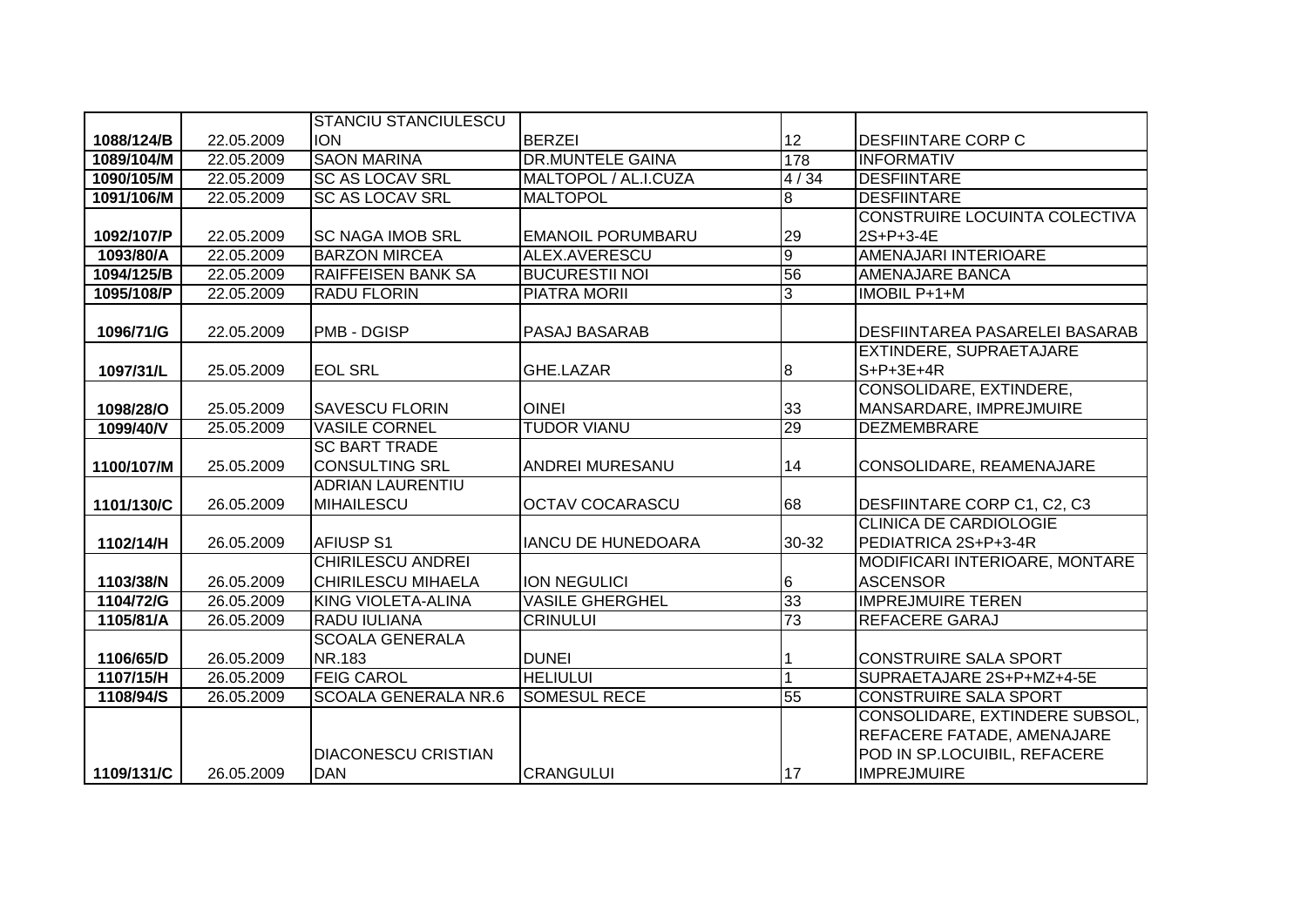|            |            |                                        |                          |                | REALIZARE EXTINDERE CORP -            |
|------------|------------|----------------------------------------|--------------------------|----------------|---------------------------------------|
| 1110/108/M | 26.05.2009 | <b>RAUTA CATALIN</b>                   | <b>MARMUREI</b>          |                | <b>GARAJ SI ATELIER AUTO</b>          |
| 1111/109/M | 26.05.2009 | <b>RAUTA CATALIN</b>                   | <b>MARMUREI</b>          | $\overline{7}$ | <b>DESFIINTARE PARTIALA</b>           |
| 1112/29/O  | 26.05.2009 | <b>SAVESCU FLORIN</b>                  | <b>OINEI</b>             | 33             | <b>DESFIINTARE</b>                    |
| 1113/43/F  | 27.05.2009 | <b>IMMOROM DELTA SRL</b>               | <b>DR.FELIX</b>          | 63-69          | <b>AMENAJARI INTERIOARE</b>           |
|            |            |                                        |                          |                | CONSOLIDARE, SUPRAETAJARE             |
| 1114/132/C | 27.05.2009 | <b>BALASZ EUGENIA DANIELA COMANA</b>   |                          | 40             | LOC.P+1E+M                            |
| 1115/110/M | 27.05.2009 | <b>GEMANAR CATALIN</b>                 | <b>GHE.MARASOIU</b>      | $13 - 15$      | SURAETAJARE P+2E+3ERETRAS             |
| 1116/20/E  | 27.05.2009 | DE SILVA INTERMED                      | <b>INTR.EPOCII</b>       | 26             | LOCUINTE SI BIROURI S+P+4E-5E         |
|            |            |                                        |                          |                | MODIFICARE AC => $S+P+2E+M$           |
| 1117/108/P | 27.05.2009 | <b>ROMAN NICULAE</b>                   | <b>ANDREI POPOVICI</b>   | 5B             | <b>DUPLEX</b>                         |
| 1118/30/O  | 27.05.2009 | <b>SC VITAN CENTER</b>                 | <b>OCCIDENTULUI</b>      | $53 - 55$      | IMOBIL 2S+P+4E+5,6RETRAS              |
|            |            |                                        |                          |                | MODOFICARE FATADA, POARTA             |
| 1119/109/P | 27.05.2009 | <b>RADULESCU LIVIA</b>                 | PETRU MAIOR              | 16             | <b>AUTO</b>                           |
| 1120/110/P | 27.05.2009 | <b>IONESCU MARIANA</b>                 | <b>PECHEA</b>            | 11, 11C        | <b>ALIPIRE TERENURI</b>               |
| 1121/31/0  | 27.05.2009 | <b>SC AQUATHERM SRL</b>                | <b>ODAI</b>              | 407            | <b>CONSTRUIRE CLADIRE BIROURI</b>     |
|            |            |                                        |                          |                | CONSOLIDARE, SUPRAETAJARE,            |
| 1122/21/ E | 27.05.2009 | <b>ROTARU STANCA</b>                   | <b>EMANOIL PORUMBARU</b> | 50             | <b>IMPREJMUIRE</b>                    |
|            |            |                                        |                          |                | CONSOLIDARE, SUPRAETAJARE             |
| 1123/66/D  | 28.05.2009 | <b>MIHAI VICTORIA</b>                  | DOBROGEANU GHEREA        | 60             | $P + 2E$                              |
| 1124/126/B | 28.05.2009 | PETRESCU MARILENA                      | <b>RADU BELLER</b>       | 31             | RECOMPARTIMENTARI INTERIOARE          |
|            |            | <b>DUMITRESCU BOGDAN</b>               |                          |                |                                       |
| 1125/111/P | 28.05.2009 | <b>GABRIEL</b>                         | PETRU MAIOR              | 66             | SUPRAETAJARE LOC.S+P+2E               |
|            |            |                                        |                          |                |                                       |
| 1126/28/1  | 28.05.2009 | <b>PAHONTU LUCIAN SILVIAN IZBICENI</b> |                          | 38             | <b>REFACERE IMPREJMUIRE</b>           |
|            |            | <b>DIACONESCU</b>                      |                          |                |                                       |
| 1127/127/B | 28.05.2009 | <b>CONSTANTIN</b>                      | <b>GHE.BARITIU</b>       | 11             | CONSOLIDARE                           |
|            |            |                                        |                          |                | CONSOLIDARE,                          |
| 1128/82/A  | 28.05.2009 | <b>FRANCU ALEXANDRU</b>                | <b>ALBAC</b>             | 4              | <b>RECOMPARTIMENTARE</b>              |
|            |            | <b>SC VICTORIEI BUSINESS</b>           |                          |                |                                       |
| 1129/41/V  | 28.05.2009 | <b>PLAZZA SA</b>                       | <b>CAL.VITORIEI</b>      | 37             | REFACERE SCARA ACCES SUBSOL           |
| 1130/111/M | 28.05.2009 | <b>MANOLE MIHAELA</b>                  | <b>MESTEACANULUI</b>     | 10             | <b>DESFIINTARE CONSTRUCTIE</b>        |
| 1131/95/S  | 28.05.2009 | <b>IONITA ROZA</b>                     | <b>IONESCU SISESTI</b>   | 98             | <b>INFORMATIV</b>                     |
|            |            | <b>TOLSTOBRACH EMILIAN</b>             |                          |                |                                       |
| 1132/73/G  | 28.05.2009 | ALEXANDRU                              | <b>IONESCU SISESTI</b>   | 113B           | <b>SCOATERE DIN CIRCUITUL AGRICOL</b> |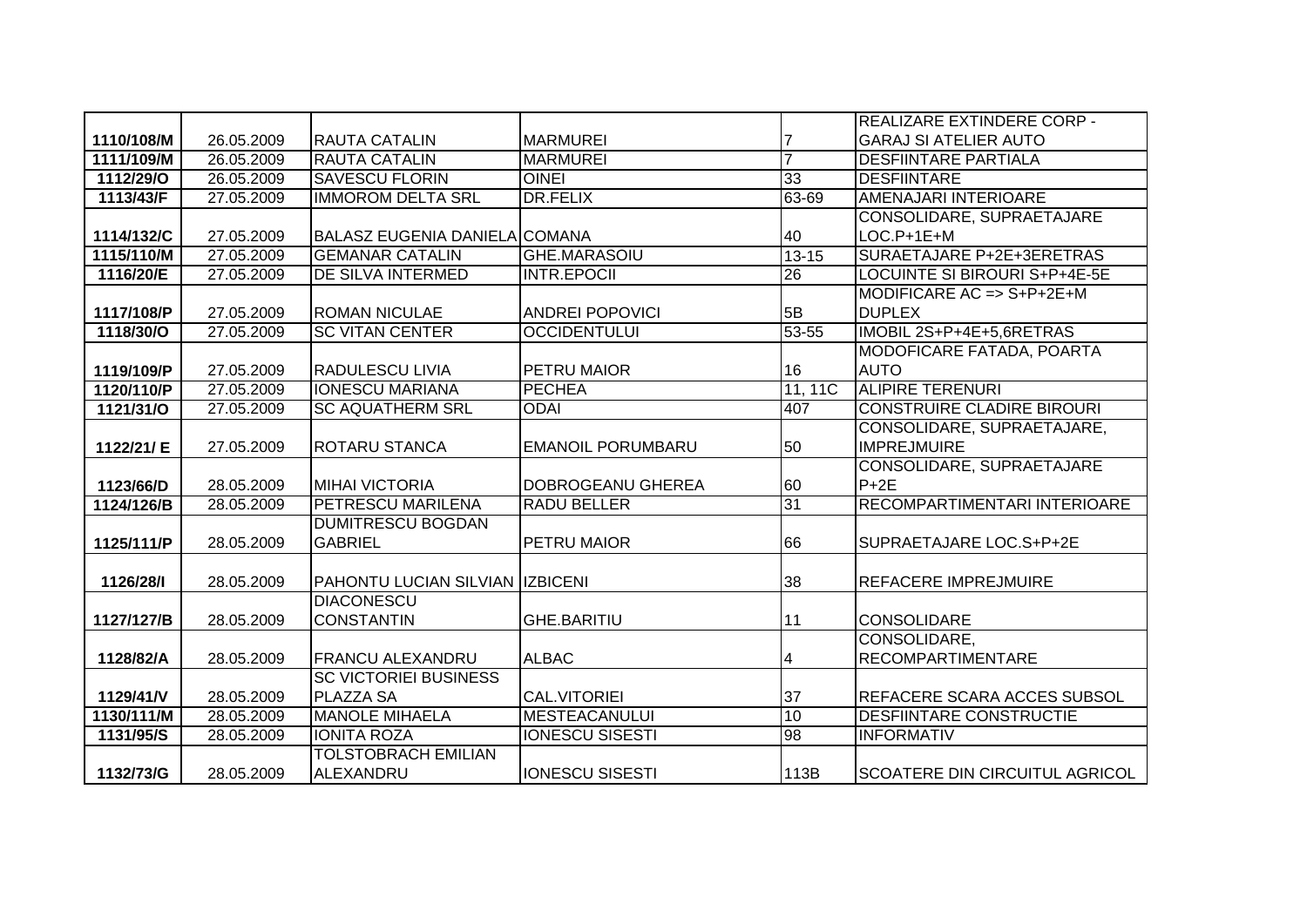|            |            | <b>TOLSTOBRACH EMILIAN</b>              |                          |                 |                                   |
|------------|------------|-----------------------------------------|--------------------------|-----------------|-----------------------------------|
| 1133/74/G  | 28.05.2009 | ALEXANDRU                               | <b>IONESCU SISESTI</b>   | 113B            | <b>DEZMEMBRARE SI INSTRAINARE</b> |
| 1134/128/B | 28.05.2009 | <b>SERBAN DOREL</b>                     | <b>C-TIN BOGHIU</b>      | $\overline{11}$ | <b>INFORMATIV</b>                 |
| 1135/112/M | 28.05.2009 | <b>CENTROCOOP</b>                       | D.I.MENDELEEV            | 28-30           | <b>INFORMATIV</b>                 |
| 1136/32/0  | 28.05.2009 | <b>OPREA DUCU FLORIN</b>                | <b>OINEI</b>             | 36              | <b>INFORMATIV</b>                 |
| 1137/96/S  | 28.05.2009 | <b>HARITON MIHAELA IOANA</b>            | <b>SFINTII VOIEVOZI</b>  | $\overline{27}$ | <b>DEZMEMBRARE IMOBIL</b>         |
|            |            | <b>SC IMPACT DEVELOPER &amp;</b>        |                          |                 |                                   |
| 1138/112/P | 28.05.2009 | CONTRACTOR S.A.                         | <b>DR.PADUREA NEAGRA</b> | 22-28           | <b>INSTRAINARE TEREN</b>          |
| 1139/97/S  | 28.05.2009 | <b>KLAUS BIRTHLER</b>                   | <b>STRAULESTI</b>        | 93-199          | LOC.D+P+2E+M                      |
| 1140/29/1  | 28.05.2009 | <b>TEODORESCU SANDA</b>                 | <b>DR.IACOB FELIX</b>    | $\overline{95}$ | <b>MODIFICARI INTERIOARE</b>      |
|            |            | <b>SC HIPOCRATE 2002 SERV</b>           |                          |                 |                                   |
| 1141/113/P | 28.05.2009 | <b>SRL</b>                              | <b>PRAHOVA</b>           | $6\phantom{.}6$ | <b>COMASARE TERENURI</b>          |
|            |            | <b>SC IMPACT DEVELOPER &amp;</b>        |                          |                 |                                   |
| 1142/114/P | 28.05.2009 | CONTRACTOR S.A.                         | <b>DR.PADUREA NEAGRA</b> | 56              | ALIPIRE APARTAMENTE SI MOD.INT    |
| 1143/42/V  | 28.05.2009 | <b>IONITA ION</b>                       | <b>VARNITA</b>           | 16              | LOC.P+2E, IMPREJMUIRE             |
| 1144/67/D  | 28.05.2009 | <b>GHEORGHE BEBE</b>                    | <b>DUETULUI</b>          |                 | LOCUINTE D+P+2E+M                 |
|            |            | <b>MODORAN MARIANA</b>                  |                          |                 |                                   |
| 1145/83/A  | 28.05.2009 | <b>NICOLETA</b>                         | <b>AVIATIEI</b>          | 17              | <b>CONSTRUIRE BALCON</b>          |
| 1146/15/J  | 28.05.2009 | <b>NECSA ION</b>                        | <b>JIMBOLIA</b>          | 156             | <b>DEZMEMBRARE</b>                |
|            |            |                                         |                          | 36              | EXTINDERE, REAMENAJARE,           |
| 1147/98/S  | 28.05.2009 | <b>NICOLAE COSTACHE</b>                 | <b>SALAJENI</b>          |                 | <b>MANSARDARE</b>                 |
|            |            |                                         |                          |                 | <b>CONSTRUIRE TERASA SI</b>       |
| 1148/133/C | 28.05.2009 | <b>SC TORNADO INVEST SRL CLUCERULUI</b> |                          | 86              | <b>TRANSFORMARE GARAJ</b>         |
| 1149/84/A  | 28.05.2009 | <b>SC IPSO SERV SRL</b>                 | <b>AEROGARII</b>         | l9              | <b>INFORMATIV</b>                 |
|            |            |                                         |                          | 168, 170-       |                                   |
|            |            |                                         | PISCUL LUNG /            | 174 / 116,      |                                   |
| 1150/115/P | 28.05.2009 | <b>MARCU ION</b>                        | <b>ODAI</b>              | 325             | <b>ALIPIRE LOTURI</b>             |
|            |            |                                         |                          | 22-26, 26-      |                                   |
| 1151/116/P | 28.05.2009 | <b>MARCU ION</b>                        | <b>DR.PONOARELE</b>      | 32              | <b>ALIPIRE LOTURI</b>             |
|            |            |                                         |                          |                 |                                   |
|            |            | <b>SC DRN DEZVOLTARE</b>                |                          |                 |                                   |
| 1152/99/S  | 28.05.2009 | <b>RESURSE NATURALE SRL</b>             | <b>INTR.STRAULESTI</b>   | 2E              | <b>INFORMATIV</b>                 |
| 1153/117/P | 28.05.2009 | PARVU CRISTIAN                          | <b>PLUTASILOR</b>        | 73              | LOC.P+1E+2ER                      |
| 1154/43/V  | 29.05.2009 | <b>GHERASIM GABRIEL</b>                 | <b>VESPASIAN</b>         | 56              | <b>OBTINERE AVIZ MEDIU</b>        |
| 1155/30/   | 29.05.2009 | <b>SARAJ ABDUL SALAM</b>                | PICTOR B.ISCOVESCU       | 14              | <b>INFORMATIV</b>                 |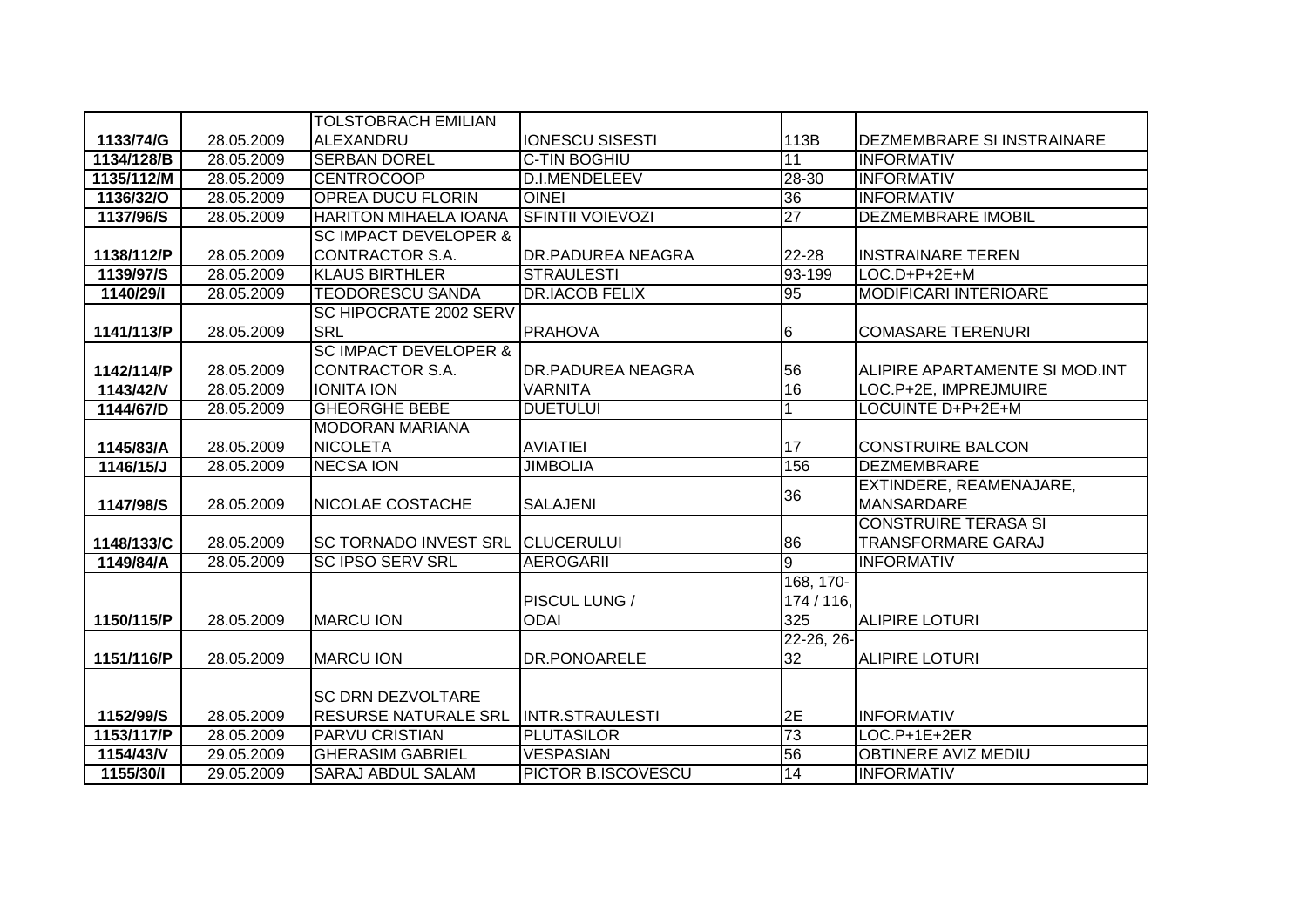|            |            | <b>DEMETRESCU EMIL</b>       |                              |          |                                     |
|------------|------------|------------------------------|------------------------------|----------|-------------------------------------|
| 1156/134/C | 29.05.2009 | <b>DEMETRESCU GLORIA</b>     | <b>CAMPINITA</b>             | 39A      | LOC.P+M, IMPREJMUIRE                |
|            |            |                              |                              |          |                                     |
|            |            |                              |                              |          | <b>REAMENAJARE SUBSOL SI PARTER</b> |
| 1157/113/M | 01.06.2009 | <b>SC KI-LIFE NATURAL</b>    | <b>MENDELEEV</b>             | 21-25    | LA SP.COMERCIAL EXISTENT            |
| 1158/114/M | 01.06.2009 | <b>MANOLE MIHAELA</b>        | <b>MESTEACANULUI</b>         | 10       | <b>LOCUINTA PARTER SI ETAJ</b>      |
| 1159/85/A  | 01.06.2009 | <b>RADULESCU DAN</b>         | <b>GRIGORE ALEXANDRESCU</b>  | 4A       | AMENAJARI INTERIOARE                |
|            |            |                              |                              | 44, 42E, |                                     |
| 1160/23/R  | 01.06.2009 | <b>GHITA MARIA</b>           | <b>RENASTERII</b>            | 46       | <b>ALIPIRE LOTURI</b>               |
| 1161/68/D  | 02.06.2009 | <b>MANESCU NICOLAE</b>       | <b>DUMITRU RADUCU DURBAC</b> | 48       | <b>IMPREJMUIRE</b>                  |
|            |            |                              |                              |          | <b>CONSOLIDARE, EXTINDERE SI</b>    |
| 1162/22/E  | 02.06.2009 | <b>PANTIRU MARIA</b>         | ELENA DOAMNA                 | 21       | <b>SUPRAETJARE</b>                  |
| 1163/75/G  | 02.06.2009 | <b>OPRISAN MIHAELA</b>       | <b>DINICU GOLESCU</b>        | 41       | <b>DESFIINTARE PARTIALA</b>         |
| 1164/135/C | 04.06.2009 | <b>BIANU MIHAI</b>           | <b>COTESTI</b>               | 69       | <b>ANEXA PARTER</b>                 |
| 1165/44/V  | 05.06.2009 | <b>AXITE SORIN</b>           | <b>CAL.VICTORIEI</b>         | 40-46    | AMENAJARI INTERIOARE                |
| 1166/45/V  | 05.06.2009 | <b>CIOLACOV GHEORGHE</b>     | <b>VISARION</b>              | 9        | <b>MODIFICARE FATADA</b>            |
|            |            | <b>SC MASTERANGE</b>         |                              |          |                                     |
| 1167/16/J  | 05.06.2009 | <b>ROMANIA SRL</b>           | <b>JANDARMERIEI</b>          | 14       | MODIFICARI LA AC 08/01/J/2007       |
| 1168/129/B | 05.06.2009 | <b>SC EOE URBAN ARCH</b>     | <b>BUCURESTI- PLOIESTI</b>   | 40       | <b>PLATFORMA PARCARE</b>            |
|            |            |                              |                              |          |                                     |
| 1169/115/M | 05.06.2009 | <b>MIHOCI NICOLAE</b>        | <b>ION MIHALACHE</b>         | 181      | LOCUINTA S+P+2E+M                   |
| 1170/136/C | 05.06.2009 | <b>DRAGHICI ILIE</b>         | <b>CAPRIORILOR</b>           | 5        | LOC.P+1E+2E PARTIAL                 |
| 1171/23/E  | 05.06.2009 | <b>SC UNITED MEDIA SRL</b>   | <b>ATHANASIE ENESCU</b>      | 12       | DEZMEMBRARE PE APARTAMENTE          |
| 1172/118/P | 05.06.2009 | <b>IONESCU MARIANA</b>       | <b>PLAIUL NUCULUI</b>        | 56-58    | LOCUINTA S+P+2E+M                   |
|            |            |                              | <b>GR. ALEXANDRESCU</b>      |          |                                     |
| 1173/86/A  | 05.06.2009 | <b>NANU CORNELIA</b>         | / I. DE HUNEDOARA            | 57/38    | <b>ALIPIRE LOTURI</b>               |
| 1174/119/P | 05.06.2009 | <b>IONESCU MARIANA</b>       | <b>PECHEA</b>                | 11, 11C  | <b>ALIPIRE TERENURI</b>             |
|            |            | <b>FLOREASCA BUSSINES</b>    |                              |          |                                     |
| 1175/44/F  | 05.06.2009 | <b>PARK SRL</b>              | <b>CAL. FLOREASCA</b>        | 169A     | <b>DEZMEMBRARE TEREN</b>            |
| 1176/76/G  | 05.06.2009 | <b>C&amp;B OIL TOTAL SRL</b> | <b>DOBROGEANU GHEREA</b>     | 86       | <b>INFORMATIV</b>                   |
|            |            | <b>BRD GROUPE SOCIETE</b>    |                              |          |                                     |
| 1177/77/G  | 05.06.2009 | <b>GENERAL</b>               | <b>CAL. GRIVITEI</b>         | 210      | AMENAJARI INTERIOARE                |
| 1178/100/S | 05.06.2009 | <b>NEAGOE ION</b>            | <b>FAGULUI</b>               | 29       | <b>CONSOLIDARE SI EXTINDERE</b>     |
| 1179/130/B | 05.06.2009 | <b>HERA RALUCA</b>           | <b>BUCURESTI NOI</b>         | 47       | <b>INFORMATIV</b>                   |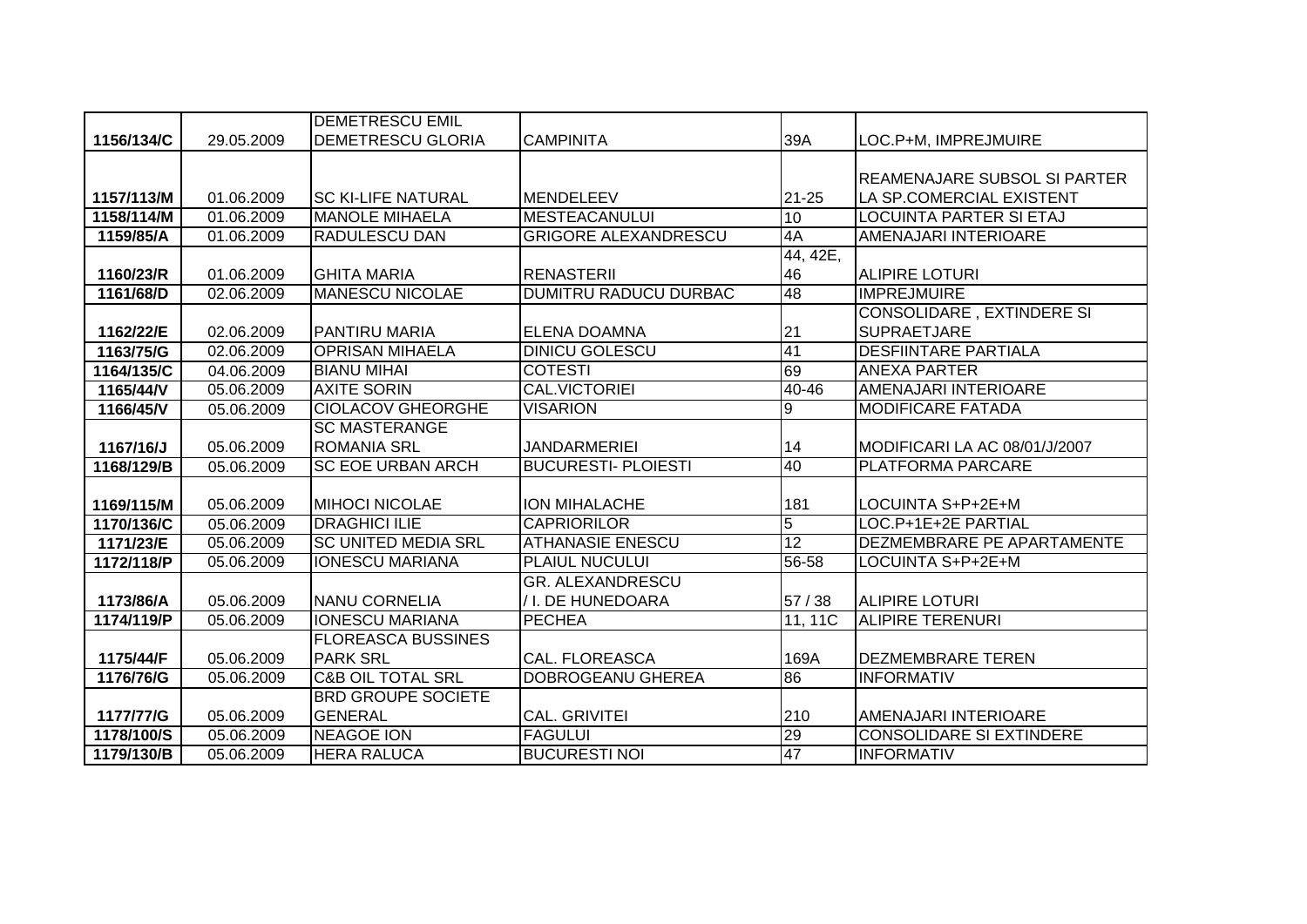|            |            | <b>SC GRAND BUSSINES</b>         |                         |                 | MODIFICARE FATADA EDIFICABIL CU      |
|------------|------------|----------------------------------|-------------------------|-----------------|--------------------------------------|
| 1180/78/G  | 05.06.2009 | <b>CENTER SRL</b>                | <b>GHETARILOR</b>       | 15              | <b>RESPECTARE PUZ APROBAT</b>        |
|            |            | <b>SC CASTRUM</b>                |                         |                 | <b>MODIFICARE LA CORP B</b>          |
| 1181/101/S | 05.06.2009 | <b>CORPORATIO SRL</b>            | SEVASTOPOL              | 9               | SI AMENAJARI INTERIOARE              |
| 1182/87/A  | 05.06.2009 | <b>SC ALIA IMOBILIARIA SRL</b>   | <b>MARESAL AVERESCU</b> | 17A             | <b>IMPREJMUIRE</b>                   |
| 1183/137/C | 05.06.2009 | <b>CRACIUN IOANA</b>             | <b>COSMESTI</b>         | $\overline{24}$ | <b>CONSTRUIRE P+M</b>                |
|            |            |                                  |                         |                 | CONSOLIDARE, SUPRAETAJARE            |
| 1184/131/B | 05.06.2009 | <b>VIOREL PASCALE</b>            | <b>INTR. BLAJ</b>       | 3               | $P+2E+M$                             |
| 1185/116/M | 09.06.2009 | <b>STOICA VIRGIL</b>             | <b>GEMENI</b>           | 90              | <b>CONSTRUIRE MAGAZIN</b>            |
| 1186/120/P | 09.06.2009 | <b>PETRESCU ANCA</b>             | <b>PARANGULUI</b>       | 15              | <b>REALIZARE IMPREJMUIRE</b>         |
| 1186/120/P | 09.06.2009 | <b>PARVU CRISTIAN</b>            | <b>PLUTASILOR</b>       | 73              | <b>DESFIINTARE INTEGRALA</b>         |
| 1187/132/B | 09.06.2009 | <b>MOSNEAG RAZVAN</b>            | <b>PANAIT ISTRATI</b>   | $\overline{9}$  | <b>DESFIINTARE</b>                   |
| 1188/69/D  | 09.06.2009 | <b>MANTA NIKOLAUS ALWIN</b>      | CAL. DORBANTI           | 244             | <b>REAMENAJARE</b>                   |
| 1189/121/P | 09.06.2009 | <b>TOBESCU GEORGE</b>            | <b>PIETEI</b>           | 60              | <b>DEZMEMBRARE</b>                   |
|            |            | LICEUL "MATERIAL                 |                         |                 |                                      |
| 1190/79/G  | 09.06.2009 | <b>RULANT</b> "                  | <b>CAL. GIULESTI</b>    | 10              | <b>SALA SPORT</b>                    |
| 1191/39/N  | 09.06.2009 | SC. GENERALA NR.181              | <b>NAZARCEA</b>         | $\overline{30}$ | <b>SALA SPORT</b>                    |
| 1192/46/V  | 10.06.2009 | <b>SC ENERGY HOLDING</b>         | <b>ELENA VACARESCU</b>  | 98U, X, V       | AMENAJARI INTERIOARE CORP B          |
| 1193/4/K   | 10.06.2009 | <b>SC CASA DOINA SRL</b>         | PAVEL D. KISELEFF       | 4               | AMENAJARI INTERIOARE                 |
| 1194/117/M | 10.06.2009 | <b>VIDIS SORIN</b>               | <b>ION MIHALACHE</b>    | 106             | <b>DESFIINTARE</b>                   |
| 1195/70/D  | 10.06.2009 | <b>ANL - PARIZA CARMEN</b>       | DR. NISIPOASA           | 123-155         | <b>MODIFICARE PROIECT PT LOC C32</b> |
| 1196/71/D  | 10.06.2009 | <b>ANL - BARBUS NICOLETA</b>     | DR. NISIPOASA           | 123-155         | <b>RECOMPARTIMENTARE</b>             |
|            |            | <b>SC IMPACT DEVELOPER &amp;</b> |                         |                 |                                      |
| 1197/133/B | 10.06.2009 | <b>CONTRACTOR S.A.</b>           | DR. PADUREA NEAGRA      | 56-54           | <b>ORGANIZARE SANTIER</b>            |
| 1198/122/P | 10.06.2009 | PETA FLORINA                     | <b>POPASULUI</b>        | $\infty$        | LOCUINTA S+P+2E                      |
| 1199/24/R  | 10.06.2009 | <b>SC SFERA PROIECT</b>          | <b>RENASTERII</b>       | 55              | LOCUINTA DS+P+1E+M                   |
| 1200/47/V  | 10.06.2009 | <b>MARIN CONSTANTIN</b>          | <b>CAL. VICTORIEI</b>   | 224             | AMENAJARI INTERIOARE                 |
| 1201/48/V  | 10.06.2009 | <b>BILIGA GHEORGHE</b>           | <b>ELENA VACARESCU</b>  | 98K             | <b>AMENAJARE POD</b>                 |
| 1202/123/P | 10.06.2009 | NADOLU IOANA                     | <b>PUTUL LUI ZAMFIR</b> | 4               | <b>IMPREJMUIRE</b>                   |
| 1203/88/A  | 10.06.2009 | <b>DUMITRU IONEL</b>             | <b>ABRUD</b>            | 128A            | <b>MANSARDARE</b>                    |
| 1204/134/B | 10.06.2009 | <b>HRISTACHE PETRUTA</b>         | <b>ERNEST BROSTEANU</b> | $\overline{27}$ | LOC.S+P+4E                           |
| 1205/102/S | 10.06.2009 | PIPOI CORNELIA                   | SOVEJA                  | 99              | LOC.S+P+1E                           |
|            |            | <b>SC BUJORENI SA</b>            |                         |                 | <b>CONSTRUIRE SPALATORIE AUTO</b>    |
| 1206/31/   | 10.06.2009 | PRIN BUNEI SORIN                 | I. IONESCU DE LA BRAD   | 2               | $P+1E$                               |
| 1207/118/M | 10.06.2009 | <b>TRAILA CATALIN ADRIAN</b>     | <b>MAICA TEOFANA</b>    | 26              | LOCUINTA P+1E+M                      |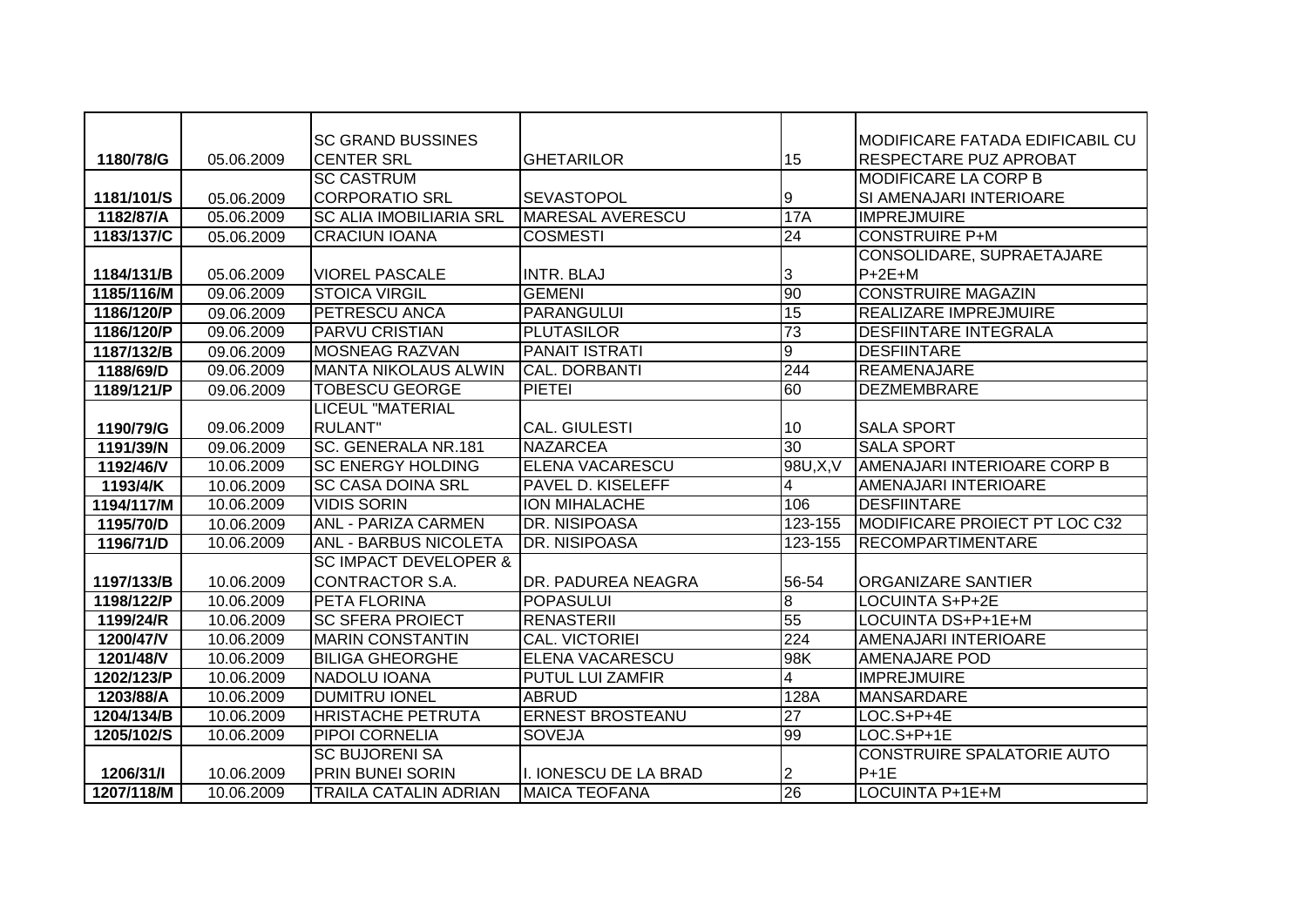|            |            | <b>SC ROMCONSULTING</b>      |                            |                |                                  |
|------------|------------|------------------------------|----------------------------|----------------|----------------------------------|
| 1208/80/G  | 10.06.2009 | <b>INVESTMENTS GROUP</b>     | <b>GRIGORE GAFENCU</b>     | 22-24          | AMENAJARI INTERIOARE             |
|            |            | <b>UNIUNEA</b>               |                            |                |                                  |
|            |            | <b>COMPOZITORILOR SI</b>     |                            |                |                                  |
| 1209/33/O  | 10.06.2009 | <b>MUZICOLOGILOR</b>         | <b>OSTASILOR</b>           | 12             | LOCUINTA S+P+3E+4RETRAS          |
| 1210/16/H  | 10.06.2009 | <b>SC SERICAROM SA</b>       | <b>STEFAN HOLBAN</b>       | 40             | <b>CONSOLIDARE SI MANSARDARE</b> |
|            |            |                              |                            |                |                                  |
| 1211/124/P | 10.06.2009 | <b>STOICA ROXANA</b>         | <b>PIETEI</b>              | 27             | DEZMEMBRARE IN 7 APARTAMENTE     |
|            |            |                              |                            |                | <b>CONSOLIDARE, EXTINDERE SI</b> |
| 1212/103/S | 10.06.2009 | <b>BUZOIANU SILVIU</b>       | <b>SUBCETATE</b>           | 84             | <b>SUPRAETAJARE</b>              |
| 1213/104/S | 10.06.2009 | <b>VELICU MARIUS</b>         | <b>SIRIULUI</b>            | 19E            | AMENAJARI INTERIOARE IN AP.28    |
| 1214/45/F  | 10.06.2009 | <b>NEDELCU GABRIEL</b>       | <b>FORTUNEI</b>            | 53             | <b>EXTINDERE SUPRAETAJARE</b>    |
| 1215/32/L  | 10.06.2009 | <b>CARAIAN MARIAN</b>        | LEANDRULUI                 | 29A            | DEZMEMBRARE                      |
|            |            | <b>SC BANEASA</b>            |                            |                |                                  |
| 1216/135/B | 10.06.2009 | <b>DEVELOPMETS SA</b>        | <b>BUCURESTI- PLOIESTI</b> | 42D            | SPATII PARCARE, SP. PIETONALE    |
|            |            | <b>SERBAN DORU</b>           |                            |                | <b>EXTINDERE, CONSOLIDARE</b>    |
| 1217/49/V  | 10.06.2009 | <b>SERBAN FLORINA</b>        | <b>VIZANTEA</b>            | 10             | SI MANSARDARE                    |
| 1218/136/B | 10.06.2009 | <b>AZOITEI ADRIAN</b>        | <b>BETONIEREI</b>          | 16             | LOCUINTA P+1E                    |
|            |            | <b>COSTESCU CORA</b>         |                            |                |                                  |
| 1219/50/V  | 10.06.2009 | <b>GEORGIANA</b>             | <b>GH. VALCEANU</b>        | 10             | LOCUINTA DS+P+M                  |
| 1220/137/B | 10.06.2009 | <b>STIER JOSEPH</b>          | NICOLAE BALCESCU           | 27-33          | AMENAJARI INTERIOARE IN AP.14    |
| 1221/138/B | 10.06.2009 | <b>STIER JOSEPH</b>          | NICOLAE BALCESCU           | 27-33          | AMENAJARI INTERIOARE IN AP.34    |
|            |            |                              |                            |                | <b>IZOLARE TERMICA SI</b>        |
| 1222/72/D  | 10.06.2009 | <b>MIRU IOAN</b>             | DOBROGEANU GHEREA          | 72             | <b>REFECERE IMPREJMUIRE</b>      |
|            |            | <b>CORCAN GHEORGHE</b>       |                            |                | LOCUINTA P+1E+POD GARAJ          |
| 1223/25/R  | 10.06.2009 | <b>DANIEL</b>                | <b>RETORTEI</b>            | 54             | SI IMPREJMUIRE                   |
|            |            |                              |                            |                |                                  |
| 1224/73/D  | 10.06.2009 | <b>COSTACHE LUCICA</b>       | SOLDAT DOBRE ION           | 2BIS           | LOCUINTA S+P+2E+M                |
| 1225/74/D  | 10.06.2009 | <b>MARINESCU CORNELIU</b>    | <b>DIRIJORULUI</b>         | 35             | <b>LOCUINTA P+M</b>              |
| 1226/119/M | 10.06.2009 | <b>ASAN CONSTANTIN</b>       | <b>MINERVEI</b>            | 66             | <b>EXTINDERE LOCUINTA</b>        |
| 1227/40/T  | 10.06.2009 | <b>VERBITCHI VLAD MIHNEA</b> | <b>TROTUSULUI</b>          | 104            | <b>CONSTRUIRE GARAJ</b>          |
| 1228/41/T  | 10.06.2009 | <b>VERBITCHI VLAD MIHNEA</b> | <b>TROTUSULUI</b>          | 104            | <b>DESFIINTARE</b>               |
| 1229/105/S | 10.06.2009 | <b>PANAITESCU ROMULUS</b>    | <b>SALCUTEI</b>            | $\overline{4}$ | <b>CONSOLIDARE, EXTINDERE</b>    |
|            |            | PARASCHIVESCU                |                            |                | CONSOLIDARE, EXTINDERE,          |
| 1230/33/L  | 10.06.2009 | ALEXANDRU                    | <b>BD. LUPTATORILOR</b>    | 57A            | AMENAJARI INTERIOARE             |
| 1231/34/L  | 10.06.2009 | POLOSANU COSTANTIN           | <b>LAMAIULUI</b>           | 46             | ANEXA GOSPODAREASCA              |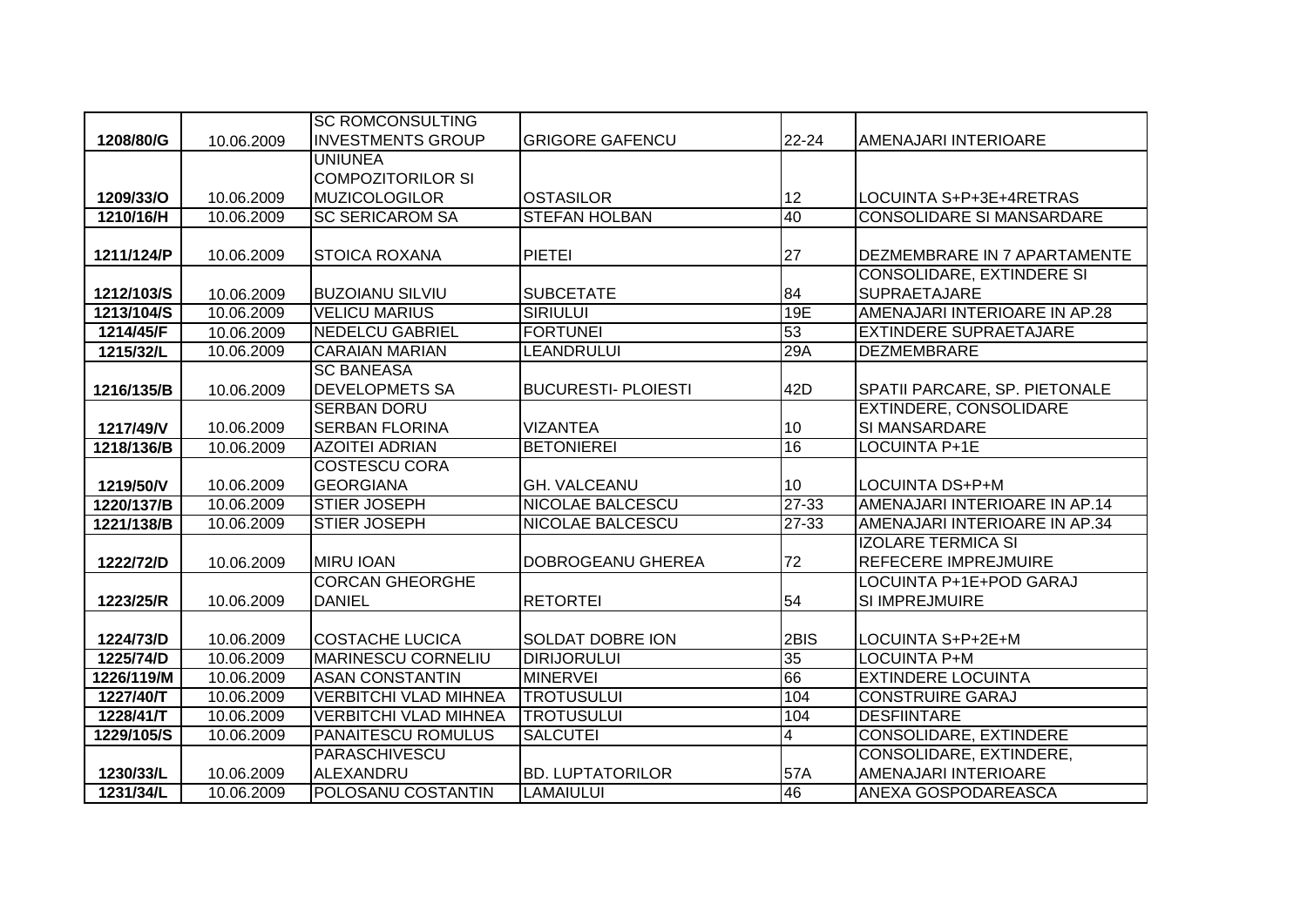| 1232/139/B | 11.06.2009 | <b>BANEASA INVESTMENTS</b>   | <b>BUCURESTI - PLOIESTI</b> | $42 - 44$      | <b>IMPREJMUIRE</b>                 |
|------------|------------|------------------------------|-----------------------------|----------------|------------------------------------|
|            |            | <b>SC BUTAN GAZ</b>          |                             |                |                                    |
| 1233/120/M | 11.06.2009 | <b>INTERNATIONAL</b>         | <b>INTR. MURMURULUI</b>     | $2 - 4$        | <b>MODIFICARE PUZ</b>              |
|            |            | <b>IMPACT DEVELOPER</b>      |                             |                |                                    |
| 1234/125/P | 11.06.2009 | & CONTRACTOR                 | DR. PADUREA NEAGRA          | 58A            | AMENAJARI INTERIOARE               |
|            |            | <b>IMPACT DEVELOPER</b>      |                             |                |                                    |
| 1235/126/P | 11.06.2009 | & CONTRACTOR                 | DR. PADUREA NEAGRA          | 56             | AMENAJARI INTERIOARE               |
| 1236/46/F  | 11.06.2009 | <b>MEZEI STELA</b>           | <b>FEROVIARILOR</b>         | 76             | <b>REFACERE IMPREJMUIRE</b>        |
|            |            |                              |                             |                | <b>CONSOLIDARE, EXTINDERE</b>      |
| 1237/127/P | 11.06.2009 | POENARU VLAD MARIAN          | <b>PLAIUL MUNTELUI</b>      | 81             | <b>SUPRAETAJARE</b>                |
|            |            | <b>SC CENTRAL AH PIONEER</b> |                             |                |                                    |
| 1238/89/A  | 11.06.2009 | <b>SRL</b>                   | <b>AVIATORILOR</b>          | 8, 8A          | <b>IMPREJMUIRE</b>                 |
| 1239/121/M | 11.06.2009 | <b>LUNGUTESCU ANTONETA</b>   | <b>MOLIERE</b>              | 29A            | <b>IMPREJMUIRE</b>                 |
|            |            | <b>SC PRIMAVERII</b>         |                             |                |                                    |
| 1240/128/P | 11.06.2009 | <b>APARTAMENTE DE LUX</b>    | <b>PRIMAVERII</b>           | 32             | <b>DESFIINTARE</b>                 |
|            |            |                              |                             |                | <b>INCHIDERE BALCON, AMENAJARI</b> |
| 1241/32/1  | 11.06.2009 | <b>BOERIU CRISTINA</b>       | <b>IANCU DE HUNEDOARA</b>   | 35             | <b>INTERIOARE IN AP.36</b>         |
| 1242/138/C | 11.06.2009 | <b>RADU ELENA</b>            | OCTAVIAN COCARASCU          | 98             | <b>CONSOLIDARE SI MANSARDARE</b>   |
| 1243/47/F  | 11.06.2009 | <b>NICA VALENTIN</b>         | <b>FRUMOASA</b>             | 18             | <b>CONSOLIDARE SI IMPREJMUIRE</b>  |
| 1244/106/S | 11.06.2009 | <b>GHIDANAC GHEORGHE</b>     | <b>SF. MARIA</b>            | 30             | CONSOLIDARE, REMODELARE            |
| 1245/75/D  | 11.06.2009 | <b>NICOLAE MARIA</b>         | <b>DAVID EMANUEL</b>        | $\overline{9}$ | AMENAJARI INTERIOARE IN AP.1, 2    |
| 1246/40/N  | 11.06.2009 | <b>NEAGOE ION</b>            | <b>NAVIGATIEI</b>           | 15             | <b>CONSOLIDARE SI EXTINDERE</b>    |
| 1247/90/A  | 11.06.2009 | <b>PASLARU ION</b>           | <b>CONSTANTIN ARICESCU</b>  | 27A            | <b>GARAJ</b>                       |
| 1248/122/M | 11.06.2009 | <b>BROTEA DUMITRU</b>        | <b>MASLINULUI</b>           | $\overline{3}$ | <b>IMPREJMUIRE</b>                 |
| 1249/140/B | 11.06.2009 | <b>IVAN DANIEL</b>           | <b>BRODINA</b>              | 5A             | <b>DESFIINTARE</b>                 |
| 1250/123/M | 11.06.2009 | <b>BADILA CHIRAN</b>         | <b>MOLDOVEI</b>             | 33A            | <b>EXTINDERE CU SCARA METALICA</b> |
| 1251/91/A  | 11.06.2009 | <b>NITOI MARIN</b>           | <b>AMFOREI</b>              | 10             | <b>EXTINDERE SI MANSARDARE</b>     |
| 1252/139/C | 11.06.2009 | <b>MANCONE ANTONIO</b>       | <b>ION CAMPINEANU</b>       | 33             | AMENAJARI INTERIOARE               |
|            |            |                              |                             |                | <b>SUPRAETAJARE SI</b>             |
| 1253/26/R  | 11.06.2009 | <b>MATEESCU ELENA</b>        | <b>TEODOSIE RUDEANU</b>     | 36             | <b>RECOMPARTIMENTARE</b>           |
|            |            | <b>LICEUL TEORETIC G.</b>    |                             |                |                                    |
| 1254/42/T  | 11.06.2009 | <b>CALINESCU</b>             | NICOLAE TITULESCU           | 79             | GRADINITA 5S+P+3E                  |
|            |            | <b>DIACONESCU CRISTIAN</b>   |                             |                |                                    |
| 1255/33/l  | 11.06.2009 | <b>DAN</b>                   | <b>IEZERU</b>               | 57             | CONSOLIDARE, SUPRAETAJARE          |
|            |            | POMINEATA AURA               |                             |                |                                    |
| 1256/141/B | 11.06.2009 | <b>CLAUDIA</b>               | <b>BAICULESTI</b>           | 15             | AMENAJARI INTERIOARE IN AP.46      |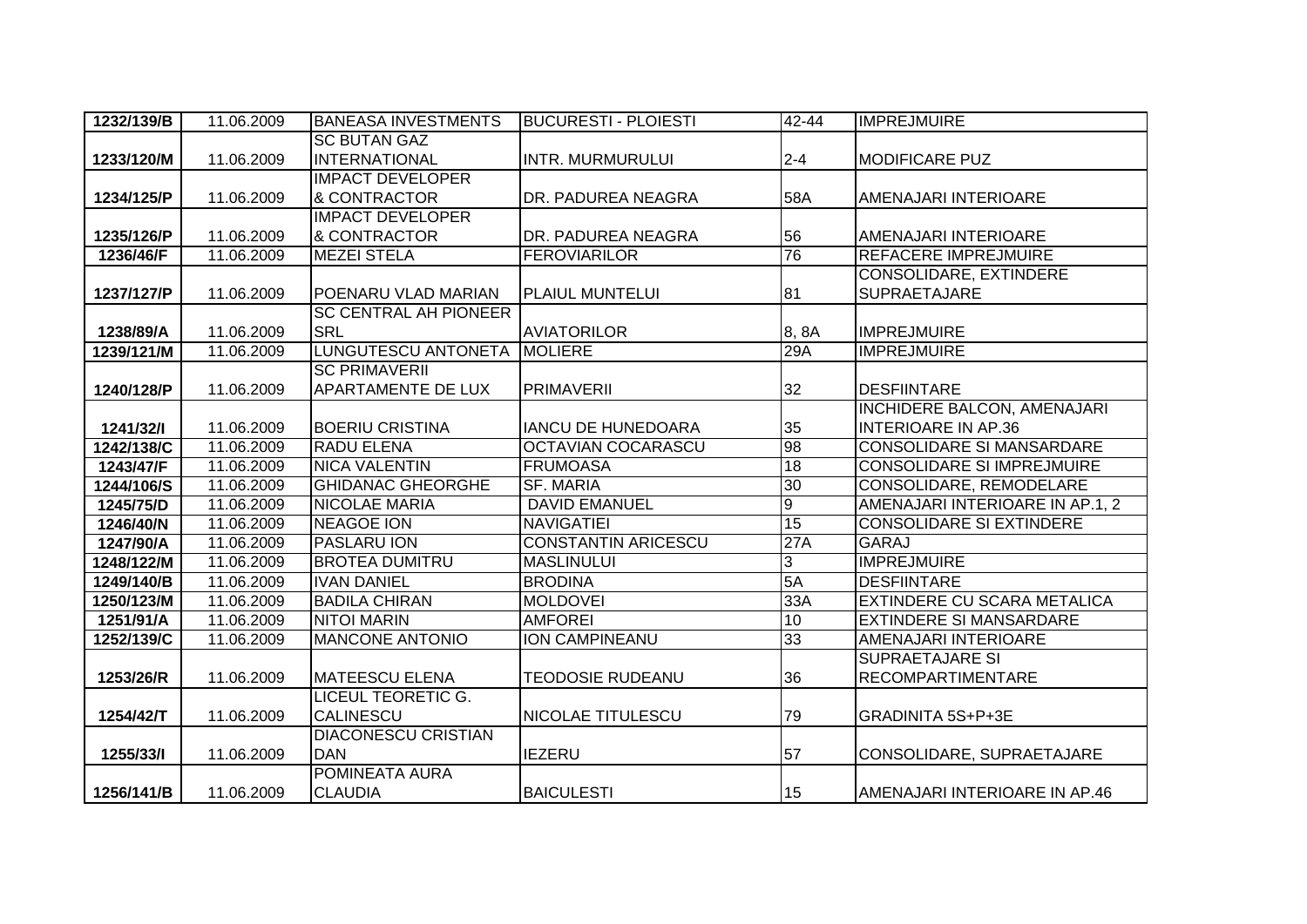|            |            | <b>INST.NATIONAL DE</b>       |                             |                |                               |
|------------|------------|-------------------------------|-----------------------------|----------------|-------------------------------|
|            |            | <b>HIDROLOGIE SI</b>          |                             |                |                               |
| 1257/142/B | 11.06.2009 | <b>GOSPODARIE COMUNALA</b>    | <b>BUCURESTI - PLOIESTI</b> | 97             | <b>CONSOLIDARE</b>            |
| 1258/130/P | 11.06.2009 | <b>AL AKIL EVA</b>            | PETRU SI PAVEL              | $\overline{4}$ | <b>EXTINDERE P+M SI GARAJ</b> |
| 1259/76/D  | 11.06.2009 | <b>SEMEN MARIA</b>            | <b>DOBROGEANU GHEREA</b>    | 19             | <b>ALIPIRE</b>                |
| 1260/77/D  | 11.06.2009 | <b>TILICI VASILE GABRIEL</b>  | <b>DOBROGEANU GHEREA</b>    | 40A            | <b>CONSTRUIRE COPERTINA</b>   |
| 1261/140/C | 11.06.2009 | <b>GRIGORE DUMITRU</b>        | <b>MATEI CORVIN</b>         | 10             | <b>LOCUINTA P+1E</b>          |
| 1262/141/C | 11.06.2009 | <b>GRIGORE DUMITRU</b>        | <b>MATEI CORVIN</b>         | 10             | <b>DESFIINTARE INTEGRALA</b>  |
| 1263/107/S | 11.06.2009 | <b>VLAD MIMI</b>              | <b>SUTASULUI</b>            | 35             | <b>CONSOLIDARE EXTINDERE</b>  |
|            |            |                               |                             |                | CONSOLIDARE, EXTINDERE        |
| 1264/108/S | 11.06.2009 | <b>CUZINO VALE STELA</b>      | <b>SIRET</b>                | 49             | <b>SI SUPRAETAJARE</b>        |
| 1265/48/F  | 11.06.2009 | <b>MEZEI STELA</b>            | <b>FEROVIARILOR</b>         | 76             | <b>MANSARDARE</b>             |
| 1266/131/P | 11.06.2009 | <b>COSTEA DANIEL</b>          | DR. PLAIUL SARULUI          | 61-63          | 2S+P+5E SI IMPREJMUIRE        |
| 1267/132/P | 11.06.2009 | <b>BULACU ROBERT</b>          | DR. PLAIUL SARULUI          | 61-63          | 2S+P+8E SI IMPREJMUIRE        |
|            |            |                               | SOS. BUCURESTI - PLOIESTI   |                |                               |
|            |            | <b>SC BANEASA</b>             | NR.42-44                    |                |                               |
| 1268/143/B | 11.06.2009 | <b>INVESTMENTS SA</b>         | CORP B ET.4                 | 42-44          | <b>ORGANIZARE SANTIER</b>     |
|            |            | <b>VADEANU EUGENIU</b>        |                             |                |                               |
| 1269/144/B | 11.06.2009 | <b>MIHAIL</b>                 | C. BUDISTEANU               | 20             | LOCUINTA S+P+1E+M             |
|            |            | <b>SC AGROM SRL</b>           |                             |                |                               |
|            |            | <b>PRIN SC CLAUDIA DESIGN</b> |                             |                | <b>SUPRAETAJARE SI</b>        |
| 1270/49/F  | 11.06.2009 | <b>ART SRL</b>                | <b>FLUVIULUI</b>            | $\overline{3}$ | <b>RECOMPARTIMENTARE</b>      |
| 1271/92/A  | 11.06.2009 | <b>SC AYLEX TRADING SRL</b>   | <b>DANTE ALIGHIERI</b>      | $6 - 10$       | <b>CONSTRUIRE ANEXA</b>       |
| 1272/27/R  | 11.06.2009 | <b>GROSU FLORIN SEVER</b>     | <b>DR. REGIMENTULUI</b>     | 87             | <b>INFORMATIV</b>             |
| 1273/133/P | 11.06.2009 | <b>PETA FLORINA</b>           | <b>POPASULUI</b>            | $\overline{8}$ | <b>DESFIINTARE</b>            |
| 1274/78/D  | 11.06.2009 | <b>BARBU NICOLETA</b>         | <b>IEZERU</b>               | 32             | <b>INTRARE IN LEGALITATE</b>  |
|            |            | <b>SC IDM KENNEDY GROUP</b>   |                             |                |                               |
| 1275/34/O  | 12.06.2009 | <b>CO SRL</b>                 | <b>ORHIDEELOR</b>           | 31-33          | <b>CONSOLIDARE</b>            |
| 1276/145/B | 12.06.2009 | <b>BALASOIU DUMITRU</b>       | <b>BUCEGI</b>               | 33             | <b>EXTINDERE</b>              |
|            |            |                               |                             |                | CONSOLIDARE,                  |
| 1277/35/L  | 12.06.2009 | <b>IANCU ILIE</b>             | LAMAIULUI                   | 19             | REMODELARE LOCUINTA           |
|            |            | <b>SC LABOREX 2000</b>        |                             |                |                               |
|            |            | <b>SRL PRIN STANOIU</b>       |                             |                | CONSOLIDARE,                  |
| 1278/142/C | 12.06.2009 | <b>CRISTIAN</b>               | <b>C-TIN DISESCU</b>        | 27A            | <b>RECOMPARTIMENTARE</b>      |
| 1279/50/F  | 12.06.2009 | <b>NEDEA ION</b>              | ALEX. FACLIE                | 12             | <b>EXTINDERE</b>              |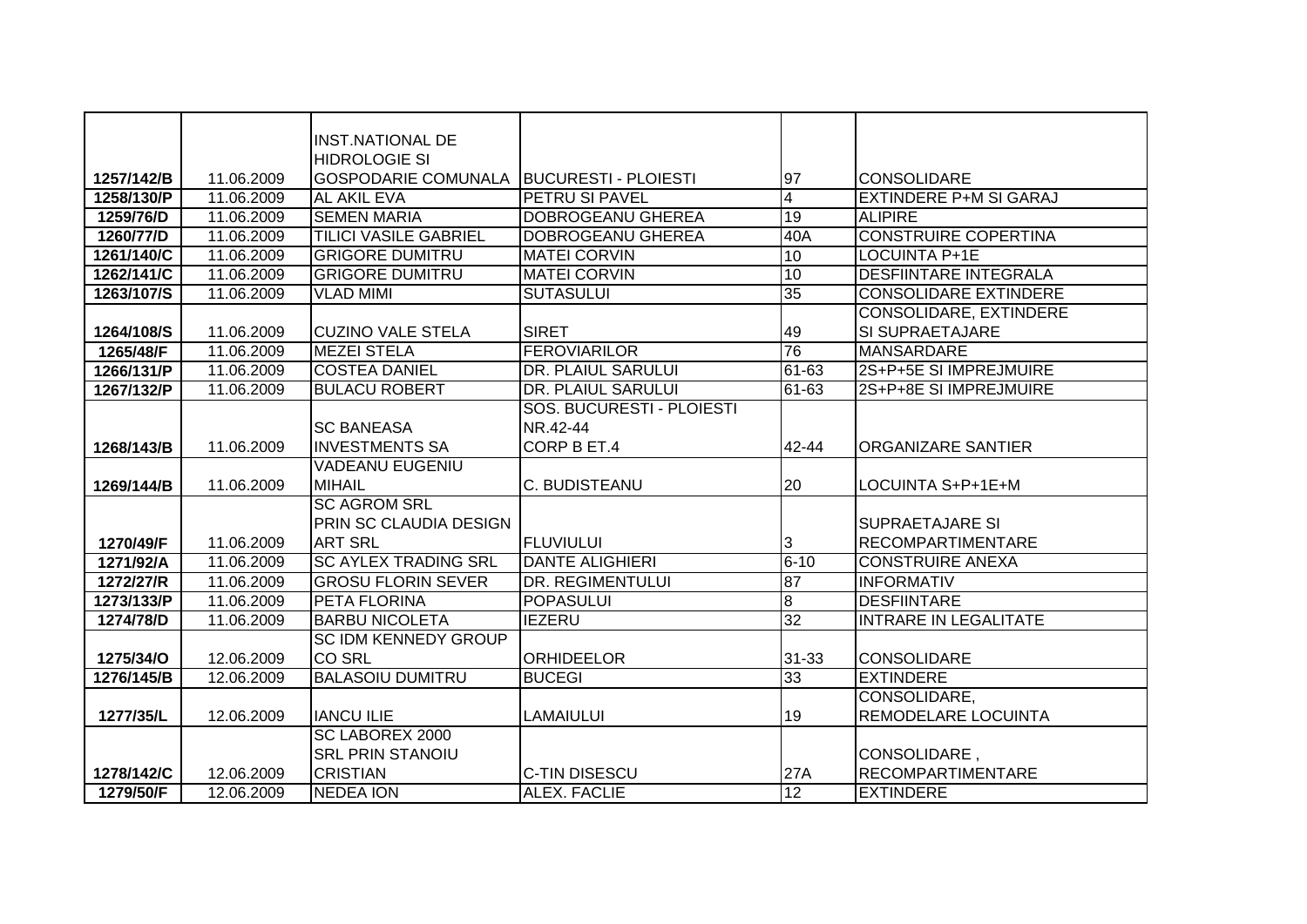|            |            | <b>ANTONESCU DRAGOS</b>              |                           |                |                                       |
|------------|------------|--------------------------------------|---------------------------|----------------|---------------------------------------|
| 1280/43/T  | 12.06.2009 | <b>ALEX</b>                          | <b>TROTUSULUI</b>         | 88             | <b>CONSOLIDARE</b>                    |
| 1281/146/B | 12.06.2009 | <b>DINCA MARIAN</b>                  | <b>BARLOGENI</b>          | 86             | <b>CONSOLIDARE SI EXTINDERE</b>       |
| 1282/134/P | 12.06.2009 | <b>ISTRATE LAURA</b>                 | <b>PROLETARULUI</b>       | 39             | <b>CONSOLIDARE SI EXTINDERE</b>       |
| 1283/135/P | 12.06.2009 | <b>ISTRATE LAURA</b>                 | <b>PROLETARULUI</b>       | 39             | <b>DESFIINTARE</b>                    |
|            |            | <b>SC APARTAMENTE DE LUX</b>         |                           |                |                                       |
| 1284/136/P | 12.06.2009 | <b>SRL</b>                           | <b>PRIMAVERII</b>         | 32             | <b>LOCUINTE</b>                       |
|            |            |                                      |                           |                | <b>OPERATIUNI NOTARIALE</b>           |
| 1285/3/W   | 12.06.2009 | <b>BRATU ANDREEA</b>                 | <b>WITTING</b>            | 29             | <b>DEZMEMBRARE IMOBIL</b>             |
| 1286/137/P | 12.06.2009 | <b>CRETU GHEORGHE</b>                | <b>PERFECTIONARII</b>     | $\overline{4}$ | <b>DESFIINTARE</b>                    |
| 1287/16/Z  | 12.06.2009 | <b>STAN AUREL</b>                    | ZAGAZULUI                 | $\overline{8}$ | <b>VANZARE</b>                        |
|            |            |                                      |                           |                | <b>CONSOLIDARE, MANSARDARE CORP</b>   |
| 1288/143/C | 12.06.2009 | <b>CATALIN AVRAM</b>                 | AL. CONSTANTINESCU        | 67             | B                                     |
| 1289/51/F  | 12.06.2009 | <b>STEFAN ANDREI LIVIU</b>           | <b>FABRICA DE CARMIDA</b> | 38             | <b>CONSOLIDARE SI SUPRAETAJARE</b>    |
| 1290/124/M | 12.06.2009 | <b>GRUBER CRISTINA</b>               | <b>GH. MISSAIL</b>        | 66             | LOCUINTA D+P+1E SI IMPREJMUIRE        |
| 1291/144/C | 12.06.2009 | <b>SC PETRO STAL COM</b>             | <b>CHITILEI</b>           | 431B           | <b>IMPREJMUIRE</b>                    |
|            |            | <b>SABAGORSCHI</b>                   |                           |                | <b>CONSOLIDARE</b>                    |
| 1292/41/N  | 12.06.2009 | <b>DIACONESCU</b>                    | <b>STEFAN NEGULESCU</b>   | 55             | SI MODIFICARI INTERIOARE              |
|            |            | <b>VALCEANU DANIELA</b>              |                           |                | <b>CONSOLIDARE</b>                    |
| 1293/138/P | 12.06.2009 | <b>LUMINITA</b>                      | <b>PLUTASILOR</b>         | 3              | SI AMENAJARI INTERIOARE               |
| 1294/125/M | 12.06.2009 | <b>IPETCU ELIZA</b>                  | <b>MATEI CORVIN</b>       | 26             | <b>LOCUINTA P+1E</b>                  |
|            |            | <b>PALIGORA CONSTANTIN</b>           |                           |                |                                       |
| 1295/34/1  | 12.06.2009 | <b>MIHAI</b>                         | <b>IZBICENI</b>           | 113            | <b>IMPREJMUIRE</b>                    |
|            |            |                                      |                           |                |                                       |
| 1296/51/V  | 12.06.2009 | <b>TUDOR GABRIEL BOGDAN VIZANTEA</b> |                           | 26             | <b>DESFIINTARE</b>                    |
|            |            |                                      |                           |                |                                       |
| 1297/52/V  | 12.06.2009 | TUDOR GABRIEL BOGDAN VIZANTEA        |                           | 26             | LOCUINTA S+P+1E                       |
| 1298/93/A  | 15.06.2009 | <b>CANDEA NICA VIOREL</b>            | <b>AEROMODELULUI</b>      | 72             | <b>IMPREJMUIRE</b>                    |
| 1299/109/S | 15.06.2009 | <b>CHIRICA ANTON</b>                 | <b>SANGERULUI</b>         | 3              | <b>DESFIINTARE</b>                    |
|            |            |                                      |                           |                | EXTINDERE, CONSOLIDARE,               |
| 1300/110/S | 15.06.2009 | <b>CHIRICA ANTON</b>                 | SANGERULUI                | 3              | <b>ETAJARE</b>                        |
|            |            | <b>SC PROFESIONAL</b>                |                           |                |                                       |
|            |            | <b>CONSTRUCT</b>                     |                           |                |                                       |
| 1301/35/1  | 15.06.2009 | PROIECTOARE                          | <b>IZBICENI</b>           | 117-119        | <b>IMODIFICARE AC</b>                 |
| 1302/94/A  | 15.06.2009 | <b>NEGRU DANIELA</b>                 | <b>ARDEALULUI</b>         | 52             | <b>MODIFICARE CLADIRE IN EXECUTIE</b> |
| 1303/145/C | 15.06.2009 | <b>ILIE FLORIN SI MARIA</b>          | <b>CHITILEI</b>           | 212            | LOCUINTA SI BIROURI 2S+P+5E           |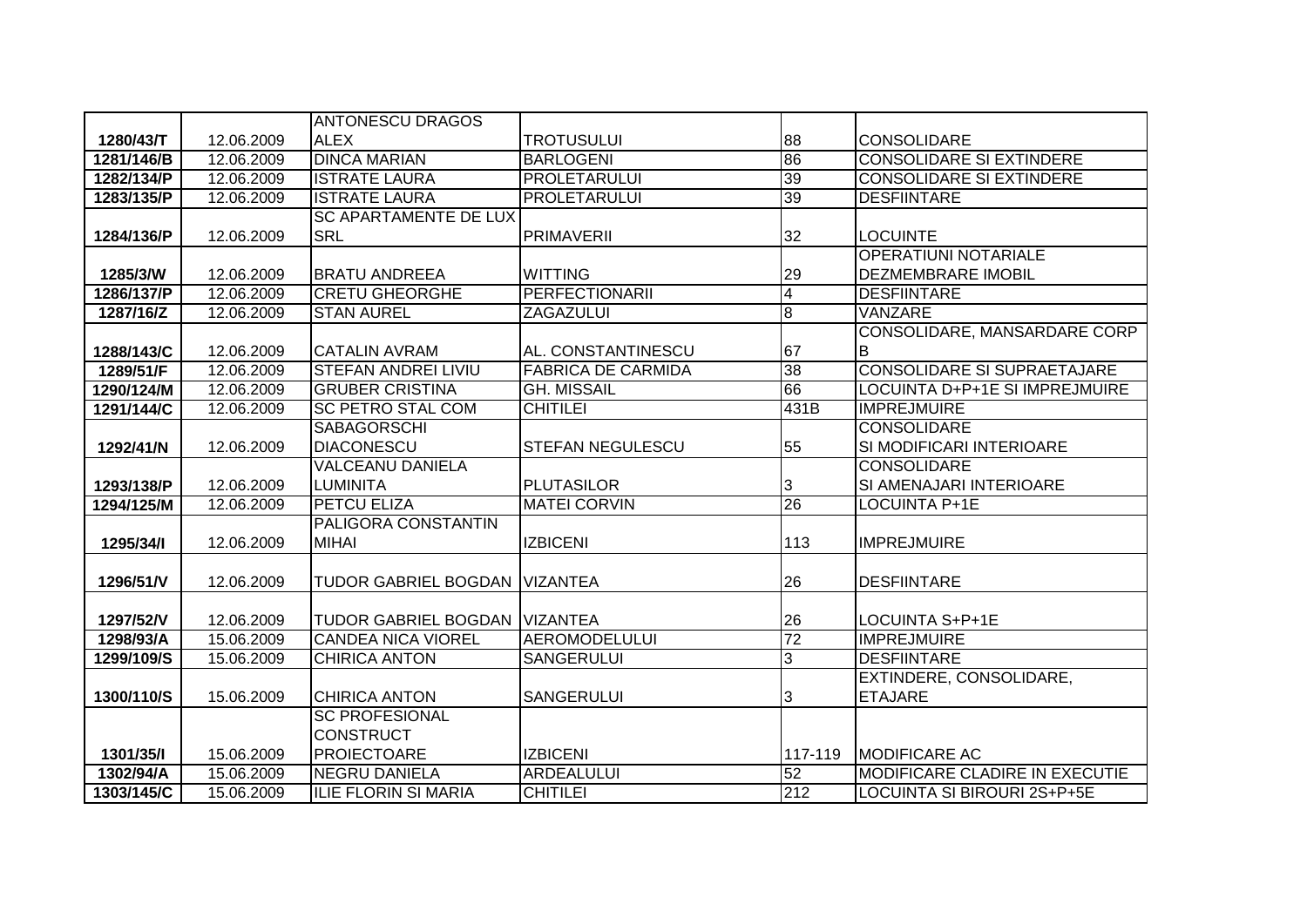|            |            | <b>GHIMIS LUPEA CRISTIAN</b>   |                            |                  |                                   |
|------------|------------|--------------------------------|----------------------------|------------------|-----------------------------------|
| 1304/79/D  | 15.06.2009 | <b>CATALIN</b>                 | RADU DRAGOS                | 57               | LOCUINTA P+1E+M                   |
| 1305/147/B | 15.06.2009 | <b>SC IPSO SERV SRL</b>        | <b>BUCURESTI- PLOIESTI</b> | $\overline{145}$ | <b>INFORMATIV</b>                 |
|            |            | <b>SC COMPANIA DE LIBRARII</b> |                            |                  |                                   |
| 1306/24/E  | 15.06.2009 | <b>BUCURESTI SA</b>            | <b>EDGAR QUINET</b>        | 10               | <b>MODIFICARE FATADA</b>          |
| 1307/146/C | 15.06.2009 | <b>NECULAI GHEORGHE</b>        | <b>CARPENULUI</b>          | 35               | <b>DESFIINTARE PARTIALA</b>       |
| 1308/148/B | 15.06.2009 | <b>PALAMARU VERONA</b>         | <b>G-RAL BERTHELOT</b>     | 83-85            | LOCUINTE S+P+2E+3D                |
| 1309/95/A  | 15.06.2009 | POPESCU BOGDAN                 | <b>ALUNULUI</b>            | 28               | <b>DESFIINTARE</b>                |
|            |            | <b>BALTAC VASILE</b>           |                            |                  |                                   |
| 1310/44/T  | 16.06.2009 | <b>LUMINITA MICAELA</b>        | <b>GARLEI</b>              | 110              | AMENAJARI INTERIOARE              |
|            |            | <b>BUZILA MIHAELA</b>          |                            |                  |                                   |
| 1311/36/L  | 16.06.2009 | <b>BONDOC LUCIAN</b>           | LOTRU                      | 32               | $S+P+1E+M$                        |
|            |            | <b>BRD PRIN TOTAL</b>          |                            |                  |                                   |
| 1312/149/B | 16.06.2009 | <b>CONSULTING</b>              | <b>BUCURESTI- PLOIESTI</b> | 24-28            | AMENAJARI INTERIOARE              |
| 1313/45/T  | 16.06.2009 | <b>CIOBOTARU MARICELA</b>      | <b>TRIFESTI</b>            | 12               | <b>LOCUINTE COLECTIVE</b>         |
| 1314/126/M | 16.06.2009 | <b>SC TRIUMF CONSTRUCT</b>     | <b>HORIA MACELARIU</b>     | 59               | AMENAJARI INTERIOARE              |
| 1315/96/A  | 16.06.2009 | <b>DOBRE ENE</b>               | ARAD                       | 47               | <b>IMPREJMUIRE</b>                |
| 1316/46/T  | 16.06.2009 | <b>BIA CAPTARI LILIANA</b>     | <b>TIPOGRAFILOR</b>        | <b>15A</b>       | <b>INFORMATIV</b>                 |
| 1317/127/M | 17.06.2009 | <b>DIKA STYLE</b>              | <b>GH. MAGHERU</b>         | $\overline{34}$  | <b>AMENAJARI INTERIOARE</b>       |
| 1318/37/L  | 18.06.2009 | <b>TUDOR MICUTA</b>            | <b>BARBU LAUTARU</b>       | $\overline{8}$   | AMENAJARI INTERIOARE IN AP.44     |
| 1319/128/M | 18.06.2009 | <b>BUTNARIU TEREZIA</b>        | <b>GH. MISSAIL</b>         | $\overline{72}$  | LOCUINTA S+P+2E SI IMPREJMUIRE    |
| 1320/147/C | 18.06.2009 | <b>TANASE DANIELA</b>          | <b>CRUSOVAT</b>            | 19               | <b>CONSOLIDARE</b>                |
|            |            | <b>COLTEANU GEORGE</b>         |                            |                  |                                   |
| 1321/150/B | 18.06.2009 | <b>SOORIN</b>                  | <b>BELIZARIE</b>           | $22 - 24$        | <b>CONSTRUIRE BALCON IN AP.25</b> |
|            |            |                                |                            |                  |                                   |
| 1322/151/B | 18.06.2009 | <b>STOIAN MARIUS ROMEO</b>     | <b>BARLOGENI</b>           | 115              | EXTINDERE, AMENAJARI INTERIOARE   |
| 1323/81/G  | 18.06.2009 | <b>GARJALIU ION</b>            | <b>GARLEI</b>              | 56               | <b>DESFIINTARE CORP C2</b>        |
|            |            |                                |                            |                  | <b>IMPREJMUIRE SI CONSTRUIRE</b>  |
| 1324/111/S | 18.06.2009 | <b>TARAZE CRISTIAN</b>         | <b>DR. STEGARULUI</b>      | 395              | <b>PISCINA</b>                    |
|            |            |                                |                            |                  | <b>IMPREJMUIRE SI CONSTRUIRE</b>  |
| 1325/112/S | 18.06.2009 | <b>TARAZE CRISTIAN</b>         | <b>DR. STEGARULUI</b>      | 393              | <b>PISCINA</b>                    |
| 1326/97/A  | 22.06.2009 | POPESCU BOGDAN                 | <b>ALUNULUI</b>            | 28               | <b>LOCUINTA P+1E</b>              |
|            |            |                                |                            |                  |                                   |
| 1327/98/A  | 22.06.2009 | <b>DRAGU ROMEO EMILIAN</b>     | <b>ACILIU</b>              |                  | MANSARDARE, REFACERE ACOPERIS     |
|            |            | <b>GRADINITA, LICEUL</b>       |                            |                  |                                   |
| 1328/82/G  | 22.06.2009 | <b>BULGAR</b>                  | <b>CAL. GRIVITEI</b>       | 56               | LOC. D+P+1E+M                     |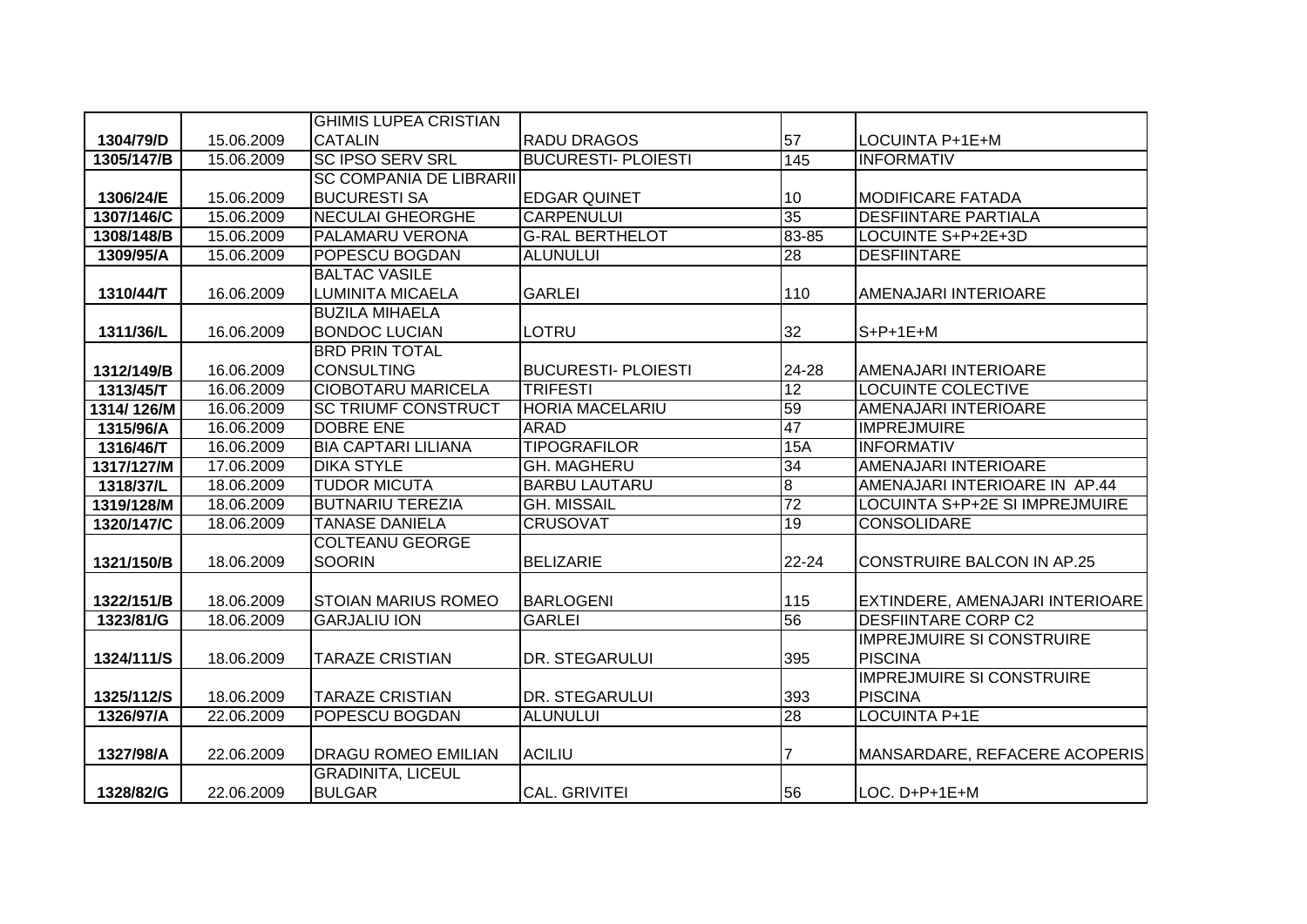| 1329/99/A  | 22.06.2009 | <b>GRADINITA NR.222</b>      | <b>ARAD</b>                 | 38              | LOC. S+P+2E                      |
|------------|------------|------------------------------|-----------------------------|-----------------|----------------------------------|
|            |            | <b>SN AEROPORTUL</b>         |                             |                 |                                  |
|            |            | <b>INTERNATIONAL</b>         |                             |                 | <b>DEZMEMBRARE TEREN</b>         |
| 1330/152/B | 22.06.2009 | <b>BANEASA</b>               | <b>BUCURESTI - PLOIESTI</b> | 40              |                                  |
|            |            |                              |                             |                 | REFACERE IMPREJMUIRE,            |
|            |            |                              |                             |                 | EXTINDERE CU CORP GARAJ          |
| 1331/129/M | 22.06.2009 | <b>RAUTA CATALIN</b>         | <b>MARMUREI</b>             |                 | <b>ATELIER AUTO MANSARDARE</b>   |
| 1332/80/D  | 22.06.2009 | <b>FEIG SANDU</b>            | DOBROGEANU GHEREA           | 121             | LOCUINTE COLECTIVE               |
|            |            | <b>MATEESCU LUCIAN</b>       |                             |                 |                                  |
| 1333/42/N  | 22.06.2009 | <b>CLAUDIU</b>               | <b>NORDULUI</b>             | 140B            | <b>LOCUINTE SI BIROURI</b>       |
|            |            |                              |                             |                 |                                  |
| 1334/153/B | 22.06.2009 | <b>OANCEA TRAIAN</b>         | <b>CONSTANTIN BOGHIU</b>    |                 | 17, 19, 21 IMPREJMUIRE           |
|            |            |                              |                             |                 | LOCUINTA P+1E+POD SI             |
| 1335/43/N  | 22.06.2009 | <b>COSTACHE ANISOARA</b>     | DR. NISIPOASA               | 59              | <b>IMPREJMUIRE</b>               |
|            |            |                              |                             |                 |                                  |
| 1336/113/S | 22.06.2009 | <b>RADUCANU ION</b>          | AV. MAIOR STEFAN SANATESCU  | 37              | <b>DESFIINTARE</b>               |
| 1337/100/A | 22.06.2009 | <b>FETINCA VIOREL GAVRIL</b> | <b>ARGENTINA</b>            | 43              | <b>EXTINDERE</b>                 |
| 1338/139/P | 22.06.2009 | <b>SERBAN MARIAN</b>         | <b>PETRU SI PAVEL</b>       | $\overline{22}$ | LOCUINTA DS+P+1E+M               |
| 1339/154/B | 22.06.2009 | <b>SAVULESCU STEFAN</b>      | <b>G. BARITIU</b>           | 19              | CONSOLIDARE SI SUPRAETAJARE      |
|            |            | <b>GURGHEAN ADRIANA</b>      |                             |                 |                                  |
| 1340/17/Z  | 22.06.2009 | <b>LUMINITA</b>              | ING. D-TRU ZOSIMA           | 5               | <b>DESFIINTARE</b>               |
|            |            | <b>SC GMP DEVELOPMENT</b>    |                             |                 |                                  |
| 1341/52/F  | 22.06.2009 | & CONSULTING SRL             | <b>CAL. FLOREASCA</b>       | 212             | <b>DEZMEMBRARE</b>               |
| 1342/101/A | 22.06.2009 | <b>MAZILU STELIAN</b>        | <b>GR. ALEXANDRESCU</b>     | $\overline{9}$  | <b>REFACERE ACOPERIS</b>         |
| 1343/83/G  | 22.06.2009 | <b>SC RECIPTIA SRL</b>       | <b>IONESCU SISESTI</b>      | 8A              | <b>IMPREJMUIRE TEREN</b>         |
| 1344/130/M | 22.06.2009 | <b>SC ROMEXPO SA</b>         | <b>MARASTI</b>              | 65-67           | <b>DESFIINTARE BARACA</b>        |
| 1345/102/A | 22.06.2009 | <b>IRIMESCU HAMIDOU</b>      | <b>AL. PUSKIN</b>           | $\overline{22}$ | AMENAJARI INTERIOARE IN AP.13    |
|            |            |                              |                             |                 | CONSOLIDARE, EXTINDERE           |
| 1346/140/P | 22.06.2009 | <b>PETRACHE PETRE</b>        | <b>PARANGULUI</b>           | 38              | <b>SUPRAETAJARE</b>              |
|            |            |                              |                             |                 | CONSOLIDARE,                     |
| 1347/114/S | 22.06.2009 | <b>POP SEVER</b>             | <b>SALATRUC</b>             | 4               | <b>RECOMPARTIMENTARE</b>         |
| 1348/44/N  | 22.06.2009 | <b>OPREA RAZVAN</b>          | <b>NISIPARI</b>             | 15              | <b>DESFIINTARE</b>               |
| 1349/84/G  | 22.06.2009 | <b>POPA RODICA</b>           | <b>GLORIEI</b>              | 61              | <b>EXTINDERE SI SUPRAETAJARE</b> |
|            |            |                              |                             |                 | CONSOLIDARE, EXTINDERE,          |
| 1350/131/M | 22.06.2009 | <b>IMUSAT STEFAN</b>         | <b>MIERCANI</b>             | 118             | SUPRAINALTARE                    |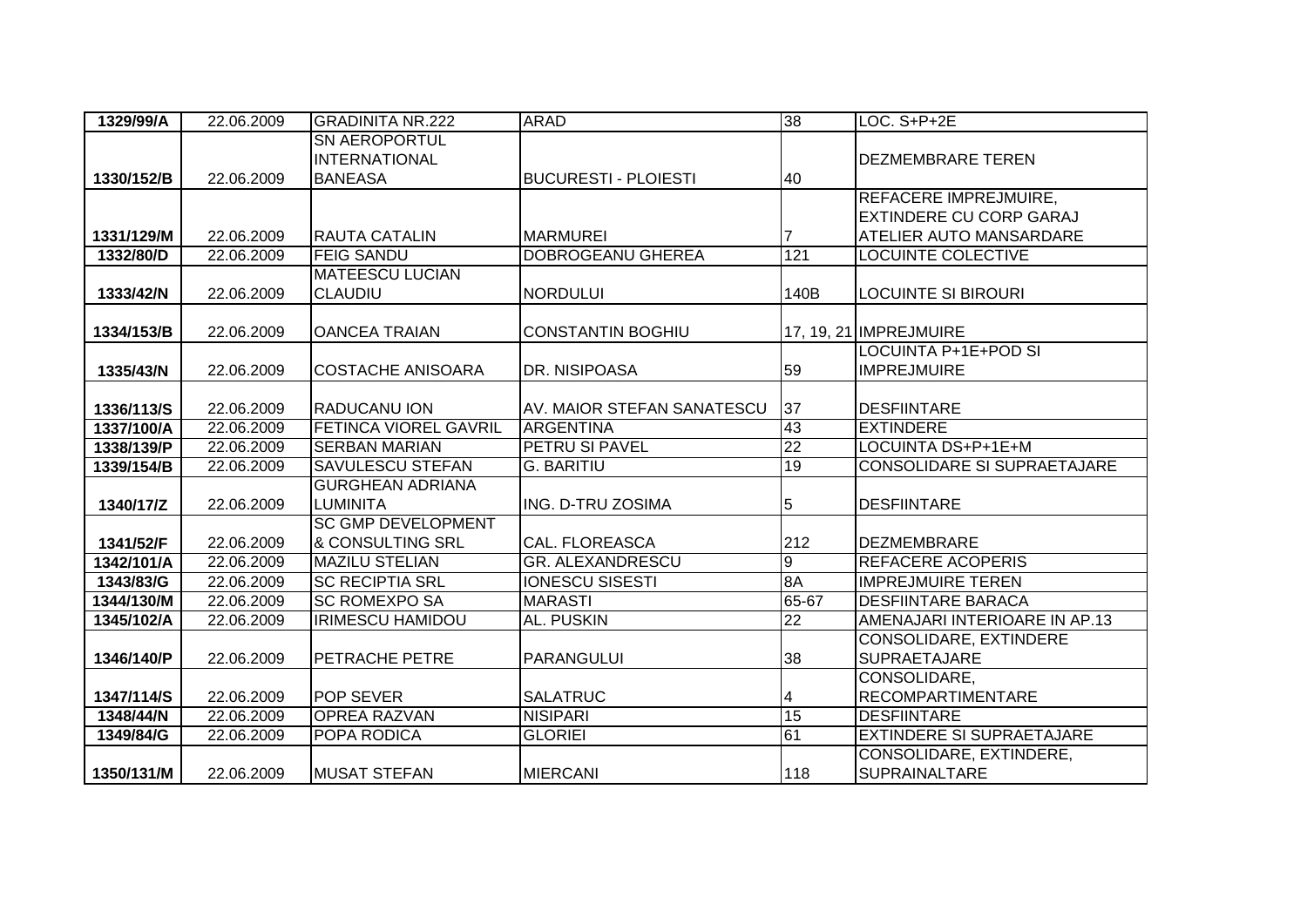|            |            |                             |                          |                | <b>AMPLASARE LIFT</b>                           |
|------------|------------|-----------------------------|--------------------------|----------------|-------------------------------------------------|
| 1351/47/T  | 22.06.2009 | <b>ROBERT ILLE</b>          | <b>JEAN TEXIER</b>       | 27             | SI AMENAJARI INTERIOARE                         |
|            |            | <b>GRADINITA DE COPII</b>   |                          |                |                                                 |
| 1352/53/V  | 22.06.2009 | NR.252                      | <b>EPISCOP VULCAN</b>    | 47A            | REABILITARE, REFACERE ACOPERIS                  |
|            |            | <b>GRADINITA DE COPII</b>   |                          |                |                                                 |
| 1353/36/1  | 22.06.2009 | <b>NR.44</b>                | <b>IZBICENI</b>          | $1 - 3$        | REABILITARE, REFACERE ACOPERIS                  |
|            |            |                             |                          |                | MANSARDARE, AMENAJARI                           |
| 1354/155/B | 22.06.2009 | SCOALA GENERALA NR.12 BORSA |                          | 27             | <b>INTERIOARE</b>                               |
| 1355/148/C | 22.06.2009 | <b>BLEJNAR SORIN</b>        | <b>AV. PETRE CRETU</b>   | 10             | <b>AMENAJARI INTERIOARE</b>                     |
| 1356/115/S | 22.06.2009 | <b>DOBRE ELENA CORINA</b>   | <b>SALAJENI</b>          | 20             | <b>CONSTRUIRE CORP P+M</b>                      |
| 1357/45/N  | 22.06.2009 | <b>SURUGIU MIHAI</b>        | <b>INTR. NICORESTI</b>   | 6              | CONSOLIDARE, SUPRAETAJARE                       |
|            |            |                             |                          |                | <b>SUPRAETAJARE SI</b>                          |
| 1358/17/J  | 22.06.2009 | <b>IONESCU ANDREI</b>       | <b>JIMBOLIA</b>          | 65             | <b>RECOMPARTIMENTARE</b>                        |
| 1359/132/M | 22.06.2009 | <b>GEORGELY VALERIU</b>     | <b>MESTEACANULUI</b>     | 21             | LOC. S+P+1E+M                                   |
| 1360/54/V  | 22.06.2009 | <b>SC EXCLUSIV SRL</b>      | <b>CAL. VICTORIEI</b>    | 83-85          | AMENAJARI INTERIOARE                            |
| 1361/116/S | 22.06.2009 | <b>DUMITROF PETRE</b>       | <b>SURORILOR</b>         | 55             | <b>EXTINDERE SI ETAJARE</b>                     |
|            |            |                             |                          | 66A            | $S+P+1E+M$                                      |
| 1362/149/C | 22.06.2009 | <b>TANCU ANDREI</b>         | <b>COTESTI</b>           |                | <b>SI IMPREJMUIRE</b>                           |
| 1363/150/C | 22.06.2009 | <b>TANCU ANDREI</b>         | <b>COTESTI</b>           | 66A            | <b>DESFIINTARE</b>                              |
| 1364/53/F  | 22.06.2009 | <b>SC MALS 95 EXIM SRL</b>  | <b>CAL. FLOREASCA</b>    | 196            | <b>SPALATORIE AUTO</b>                          |
| 1365/156/B | 22.06.2009 | <b>PASCANU MIHAI</b>        | <b>INTR. BUCIUMENI</b>   | $\overline{7}$ | $P+2E+M$                                        |
| 1366/141/P | 22.06.2009 | <b>HAGHIGHAT HASSAN</b>     | <b>PUTUL LUI CRACIUN</b> | 35             | CONSOLIDARE, SUPRAETAJARE<br><b>IMPREJMUIRE</b> |
|            |            |                             |                          |                | LOCUINTA P+1E+M                                 |
| 1367/157/B | 22.06.2009 | <b>RUSE COSTEL</b>          | <b>BUTUCENI</b>          | <b>17A</b>     | SI IMPREJMUIRE                                  |
| 1368/81/D  | 22.06.2009 | <b>DANCIU PETRU</b>         | <b>DOBROGEANU GHEREA</b> | <b>70A</b>     | <b>IMPREJMUIRE</b>                              |
| 1369/151/C | 23.06.2009 | <b>BALABAN CONSTANTIN</b>   | <b>COSMESTI</b>          | 20             | <b>CONSOLIDARE SI SUPRAETAJARE</b>              |
|            |            |                             |                          |                |                                                 |
| 1370/55/V  | 23.06.2009 | <b>DRAGAN RADU</b>          | <b>GH. VALCEANU</b>      |                | IMPREJMUIRE, CONSTRUIRE CHIOSC                  |
|            |            | SC AL MONTAVAR I.H.A.       |                          | 37             |                                                 |
| 1371/82/D  | 23.06.2009 | <b>IMPEX SRL</b>            | <b>DARMANESTI</b>        |                | LOCUINTA P+1E+M                                 |
|            |            | <b>SC GENERAL CONSTRUCT</b> |                          | 20             |                                                 |
| 1372/83/D  | 23.06.2009 | <b>SA</b>                   | <b>DACIA</b>             |                | <b>ORGANIZARE SANTIER</b>                       |
|            |            | <b>SC IDM KENNEDY GROUP</b> |                          | 35             |                                                 |
| 1373/35/O  | 23.06.2009 | <b>CO SRL</b>               | <b>ORHIDEELOR</b>        |                | <b>COPERTINA METALICA</b>                       |
| 1374/48/T  | 23.06.2009 | <b>MANGUTA DANIEL</b>       | <b>TRUSESTI</b>          | 39             | AMENAJARI INTERIOARE                            |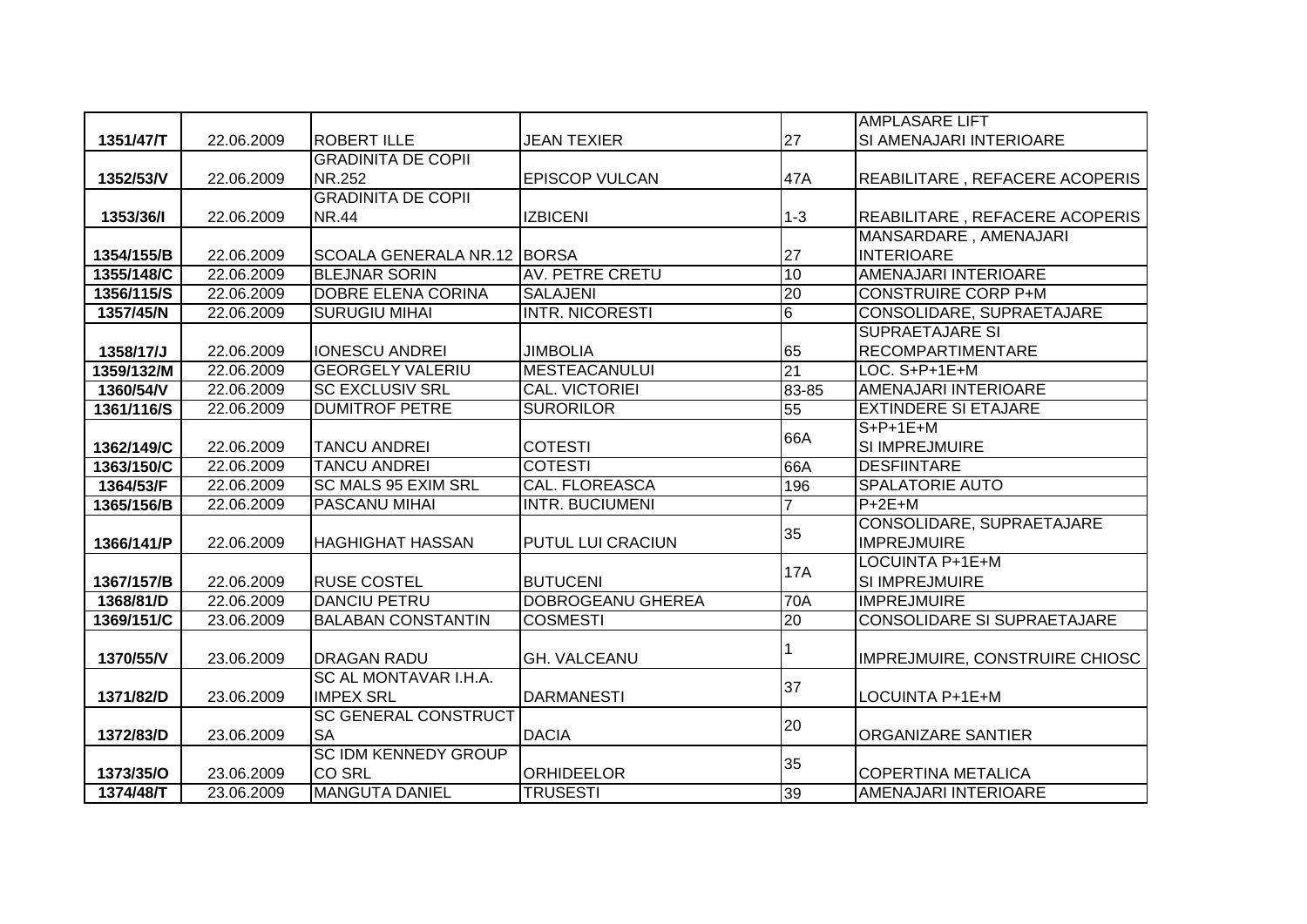| 1375/142/P | 23.06.2009 | <b>DIACONESCU IOANA</b>      | <b>POLONA</b>               | 40              | <b>DESFIINTARE</b>                |
|------------|------------|------------------------------|-----------------------------|-----------------|-----------------------------------|
|            |            | CENTRUL NATIONAL DE          |                             |                 |                                   |
|            |            | <b>GEODEZIE SI</b>           |                             | 1A              |                                   |
| 1376/25/E  | 23.06.2009 | <b>CARTOGRAFIE</b>           | <b>BD. EXPOZITIEI</b>       |                 | <b>DESFIINTARE C2</b>             |
|            |            |                              |                             | 156             | CONSOLIDARE, AMENAJARI            |
| 1377/18/J  | 23.06.2009 | NEACSA ALEXANDRU             | <b>JIMBOLIA</b>             |                 | <b>INTERIOARE</b>                 |
|            |            |                              |                             | 22              | <b>EXTINDERE GARAJ SI</b>         |
| 1378/133/M | 23.06.2009 | <b>STAN CATALIN IULIAN</b>   | <b>STEFAN MAGHERI</b>       |                 | REFACERE IMPREJMUIRE              |
|            |            |                              |                             | 46              | LOCUINTA S+P+1E+M                 |
| 1379/143/P | 23.06.2009 | <b>PIDRONI CLAUDIO</b>       | <b>PODULUI</b>              |                 | <b>IMPREJMUIRE</b>                |
| 1380/117/S | 23.06.2009 | <b>COSTACHE RAZVAN</b>       | <b>STEFAN SANATESCU</b>     | <b>17A</b>      | <b>CONSOLIDARE SI REAMENAJARE</b> |
| 1381/85/G  | 23.06.2009 | <b>SANDULESCU VICTOR</b>     | <b>CAL. GRIVITEI</b>        | 193B            | CONSTRUIRE SPALATORIE AUTO        |
| 1382/158/B | 23.06.2009 | <b>FLOREA GICU</b>           | <b>PICTOR AUREL BAIESU</b>  |                 | <b>CONSOLIDARE SI EXTINDERE</b>   |
|            |            |                              |                             | 16              |                                   |
| 1383/159/B | 23.06.2009 | <b>CIRESARU ADELINA ELEA</b> | <b>C-TIN BUDISTEANU</b>     |                 | <b>DESFIINTARE GARAJ</b>          |
|            |            | <b>SC EEI IMOBILIARA</b>     |                             | 85A             |                                   |
| 1384/160/B | 23.06.2009 | <b>INVESTMENTS SRL</b>       | <b>BUZESTI</b>              |                 | <b>INTRARE IN LEGALITATE</b>      |
| 1385/103/A | 23.06.2009 | <b>CALMUS AUREL</b>          | <b>AVRAMENI</b>             | 2B              | <b>SUPRAETAJARE</b>               |
|            |            |                              |                             | 59A-61          | <b>CONSTRUIRE S+D+P+3E</b>        |
| 1386/84/D  | 23.06.2009 | <b>SC TRANSWORLD TRADE</b>   | DOBROGEANU GHEREA           |                 | <b>LOCUINTA SI IMPREJMUIRE</b>    |
| 1387/5/K   | 23.06.2009 | <b>DEUTSCH ROBERT</b>        | <b>KISELEFF</b>             | 24              | AMENAJARI INTERIOARE IN AP.6      |
| 1388/56/V  | 23.06.2009 | <b>DRAGAN IOANA</b>          | <b>EPISCOP VULCAN</b>       | $\overline{26}$ | <b>CONSTRUIRE BALCON</b>          |
| 1389/134/M | 23.06.2009 | <b>GURGU MARIN</b>           | <b>HORIA MACELARIU</b>      | $1 - 3$         | AMENAJARI INTERIOARE AP.25        |
| 1390/144/P | 23.06.2009 | <b>CIUPERCA MARIA</b>        | ROMEO POPESCU               | 67              | <b>DESFIINTARE</b>                |
|            |            | <b>COSOSCHI MIHAIL</b>       |                             | 53A             |                                   |
| 1391/152/C | 23.06.2009 | EUGENIU                      | <b>CAMPINITA</b>            |                 | <b>CONSTRUIRE ANEXA</b>           |
|            |            | <b>BRD GROUPE SOCIETE</b>    |                             | 60              |                                   |
| 1392/161/B | 23.06.2009 | <b>GENERAL</b>               | <b>BANU BANTA</b>           |                 | AMENAJARI INTERIOARE              |
| 1393/38/L  | 23.06.2009 | <b>EPURAN IONUT</b>          | <b>LEANDRULUI</b>           | 55              | <b>DESFIINTARE</b>                |
|            |            | SC AL MONTAVAR I.H.A.        |                             | 37              |                                   |
| 1394/85/D  | 23.06.2009 | <b>IMPEX SRL</b>             | <b>DARMANESTI</b>           |                 | <b>DESFIINTARE</b>                |
| 1395/118/S | 23.06.2009 | <b>SC RIFF PROINVEST SRL</b> | <b>SFANTUL CONSTANTIN</b>   | 10B, 12         | <b>COMASARE TERENURI</b>          |
| 1396/162/B | 23.06.2009 | <b>CEPI SILVIA</b>           | <b>CAL. BUZESTI</b>         | 34              | <b>SPALATORIE AUTO</b>            |
| 1397/163/B | 23.06.2009 | <b>BLUE AIR</b>              | <b>BUCURESTI - PLOIESTI</b> | 40              | <b>DESFIINTARE MAGAZII</b>        |
| 1398/164/B | 23.06.2009 | <b>SC TD MACI TRADING</b>    | <b>BUCURESTI - PLOIESTI</b> | 40              | <b>SUPRAINALTARE</b>              |
| 1399/135/M | 23.06.2009 | <b>STEFANESCU DANIEL</b>     | <b>MODESTIEI</b>            | 36              | <b>DESFIINTARE</b>                |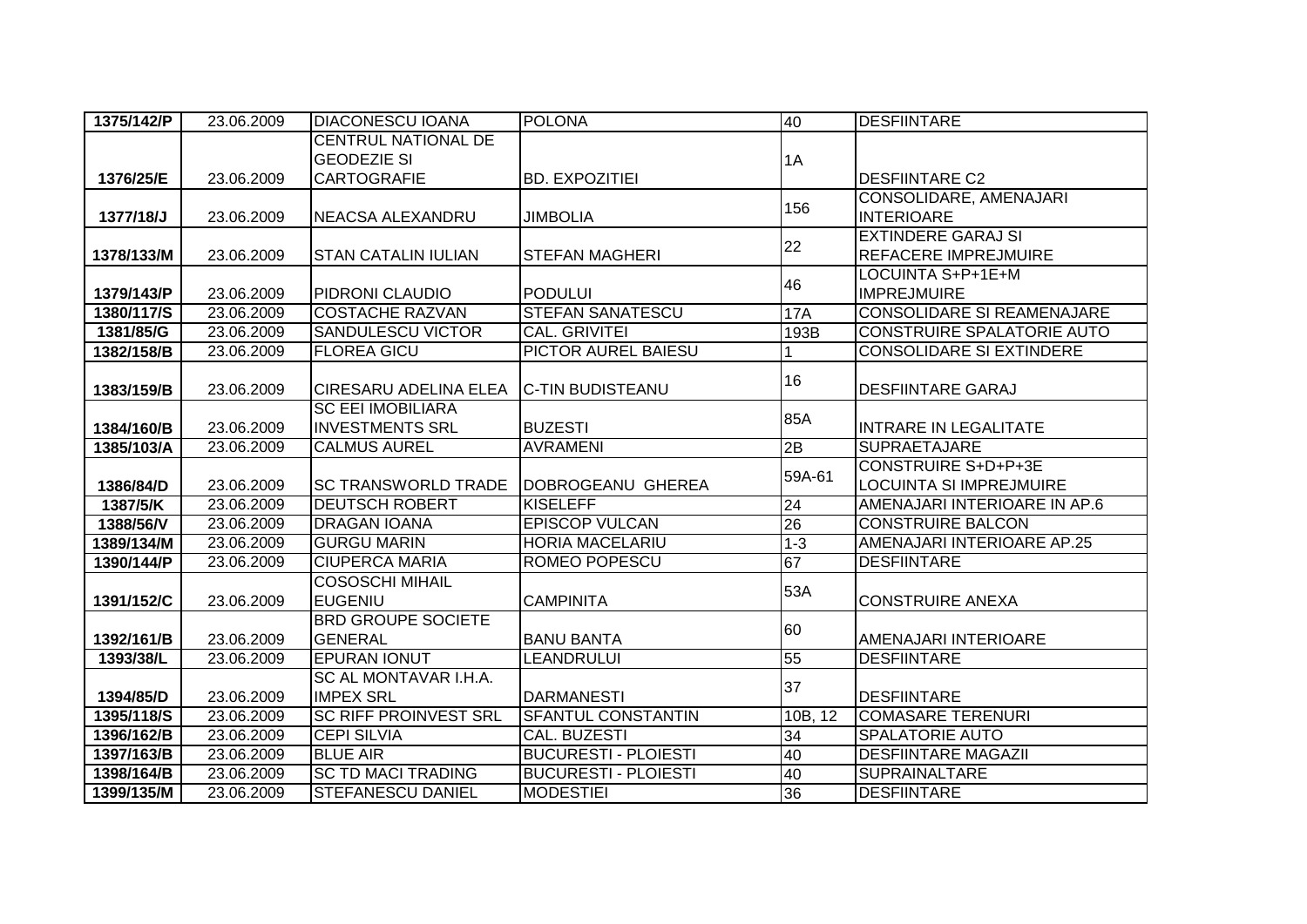| 1400/136/M | 23.06.2009 | <b>STEFANESCU DANIEL</b>    | <b>MODESTIEI</b>        | 16       | $S+P++1E+M$                     |
|------------|------------|-----------------------------|-------------------------|----------|---------------------------------|
|            |            |                             |                         | 16       | CONSOLIDARE, EXTINDERE,         |
| 1401/145/P | 24.06.2009 | <b>DOBRE DUMITRU</b>        | <b>PLAURULUI</b>        |          | <b>SUPRAINALTARE</b>            |
|            |            |                             |                         | 240-242  | <b>LOCUINTA P+1E</b>            |
| 1402/119/S | 24.06.2009 | <b>BAJAN MIRELA</b>         | <b>IONESCU SISESTI</b>  |          | <b>SI IMPREJMUIRE</b>           |
|            |            | <b>SC CESION</b>            |                         | 30A      |                                 |
| 1403/86/G  | 24.06.2009 | <b>INTERNATIONAL SRL</b>    | <b>GARLEI</b>           |          | AMENAJARI INTERIOARE            |
| 1404/153/C | 24.06.2009 | <b>COJOCARU NICOLAE</b>     | <b>COTESTI</b>          | 66B      | <b>DESFIINTARE</b>              |
| 1405/18/Z  | 24.06.2009 | <b>TRIFANESCU RALUCA</b>    | <b>MIRCEA ZORILEANU</b> | 29       | <b>REFACERE IMPREJMUIRE</b>     |
| 1406/154/C | 24.06.2009 | <b>COJOCARU MARIAN</b>      | <b>COTESTI</b>          | 66A      | <b>LOCUINTA P+1E</b>            |
|            |            | <b>IANCHIEVICI ANDRA</b>    |                         | 32-34    |                                 |
| 1407/57/V  | 24.06.2009 | <b>MIHAELA</b>              | CAL. VICTORIEI          |          | AMENAJARI INTERIOARE IN AP.41   |
| 1408/104/A | 24.06.2009 | <b>CIONCU PUENEA</b>        | <b>AEROMODELULUI</b>    | 2C       | <b>MANSARDARE</b>               |
| 1409/146/P | 24.06.2009 | <b>BUNEA BOGDAN</b>         | <b>PROPASIRII</b>       | o        | LOCUINTA S+P+1E+M               |
|            |            |                             |                         |          | <b>REFACERE GRADENE</b>         |
| 1410/46/N  | 24.06.2009 | <b>SC SPECIAL AGREMENT</b>  | <b>NORDULUI</b>         | $7-9$    | <b>SUPRAETAJARE</b>             |
| 1411/39/L  | 24.06.2009 | <b>TANASESCU ANA</b>        | <b>LAMINORULUI</b>      | 14A      | <b>SPALATORIE AUTO</b>          |
| 1412/165/B | 24.06.2009 | <b>MARIN CRISTIAN</b>       | <b>BANEASA</b>          | 15       | <b>ANEXA GOSPODAREASCA</b>      |
| 1413/155/C | 24.06.2009 | <b>ION RODION</b>           | <b>CASTANULUI</b>       | 20A      | <b>IMPREJMUIRE</b>              |
| 1414/120/S | 24.06.2009 | <b>SABO VATASESCU</b>       | ALEX. SERBANESCU        | 44       | <b>CONSTRUIRE BALCON</b>        |
|            |            | <b>SC RESTAURANT</b>        |                         |          |                                 |
| 1415/28/R  | 24.06.2009 | <b>MANAGEMENT SRL</b>       | RADU BELLER             | 11       | PODINA DE LEMN SI COPERTINA     |
| 1416/26/E  | 24.06.2009 | <b>BUCIU MARIAN</b>         | <b>MIRCEA ELIADE</b>    | $5 - 13$ | LOCUINTA 2S+P+4E+5RETRAS        |
| 1417/49/T  | 24.06.2009 | <b>BOTA IOAN</b>            | <b>TRAIAN VASILE</b>    | 19       | <b>DESFIINTARE ANEXE</b>        |
| 1418/147/P | 24.06.2009 | <b>TATU TUDORA</b>          | <b>PADURII</b>          | 24       | <b>OPERATIUNI NOTARIALE</b>     |
| 1419/148/P | 24.06.2009 | <b>TATU TUDORA</b>          | <b>PADURII</b>          | 26       | <b>OPERATIUNI NOTARIALE</b>     |
|            |            | <b>DIACONESCU CRISTIAN</b>  |                         |          |                                 |
| 1420/137/M | 24.06.2009 | <b>DAN</b>                  | <b>GRIGORE MORA</b>     | 36       | AMENAJAREA INTERIOARA           |
|            |            | <b>RADULESCU MARIA</b>      |                         |          | <b>CONSOLIDARE SI AMENAJARI</b> |
| 1421/50/T  | 24.06.2009 | RADUELSCU MARIUS            | <b>TRIUMFULUI</b>       | 39       | <b>INTERIOARE</b>               |
|            |            |                             |                         | 22A      | RECOMPARTIMENTARI,              |
| 1422/17/H  | 24.06.2009 | <b>MIHAILESCU ROXANA</b>    | <b>HELESTEULUI</b>      |          | REAMENAJARE GARAJ, PISCINA      |
|            |            |                             |                         |          | <b>TRANSFORMARE SUBSOL IN</b>   |
|            |            | <b>DOLINSKI LUDOVIC</b>     |                         | 16       | LOCUINTA SI REFACERE            |
| 1423/156/C | 24.06.2009 | ALEXANDRU                   | <b>CARAGEA VODA</b>     |          | <b>IMPREJMUIRE</b>              |
| 1424/121/S | 25.06.2009 | <b>CRISTEA OCTAVIAN DAN</b> | <b>STERE CONSTANTIN</b> | 14       | REFACERE IMPREJMUIRE            |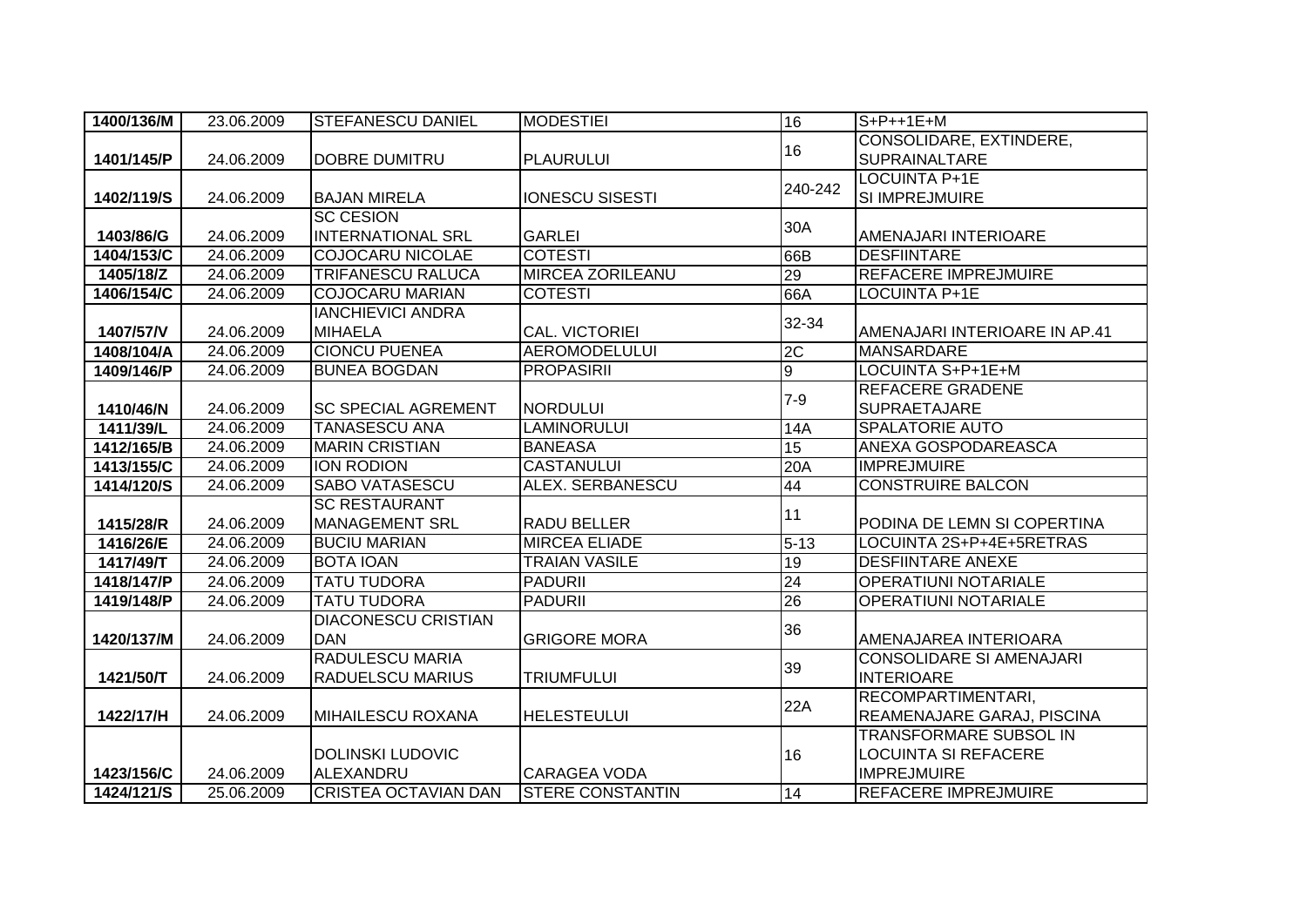|            |            |                             |                          |                 | <b>CONSOLIDARE, EXTINDERE SI</b> |
|------------|------------|-----------------------------|--------------------------|-----------------|----------------------------------|
| 1425/149/P | 25.06.2009 | <b>INITA NICOLAE</b>        | <b>PAUNILOR</b>          | 3               | <b>SUPRAETAJARE</b>              |
| 1426/87/G  | 25.06.2009 | <b>SC CLAIM EXPERT GIE</b>  | <b>CAL. GRIVITEI</b>     | 355-357         | <b>AMENAJARI INTERIOARE</b>      |
| 1427/122/S | 25.06.2009 | <b>SC EVB INVESTMENTS</b>   | DR. MUNTELE GAINA        | 29-37           | <b>DEZMEMBRARE IN 3 LOTURI</b>   |
| 1428/58/V  | 25.06.2009 | <b>SC STARDA 50 SRL</b>     | <b>VADUL MOLDOVEI</b>    | 17              | <b>RESTAURANT S+P</b>            |
|            |            | <b>CONSTANTINESCU</b>       |                          | 68              | SUPRAETAJARE LOCUINTA            |
| 1429/150/P | 25.06.2009 | <b>LILIANA</b>              | PETRU SI PAVEL           |                 | SI EXTINDERE                     |
| 1430/51/T  | 25.06.2009 | <b>SC E&amp;O</b>           | <b>TIMISULUI</b>         | 44              | <b>SPALATORIE AUTO</b>           |
|            |            | <b>SC MASTERANGE</b>        |                          | 14              |                                  |
| 1430/19/J  | 25.06.2009 | <b>ROMANIA SRL</b>          | <b>JANDARMERIEI</b>      |                 | AMENAJARI INTERIOARE             |
| 1431/123/S | 25.06.2009 | <b>CIUREL STEFAN</b>        | <b>SOVEJA</b>            | 37              | <b>ETAJARE LOCUINTA</b>          |
| 1432/151/P | 25.06.2009 | <b>DRAGHESCU CORNEL</b>     | <b>PALISANDRULUI</b>     | 64              | <b>REFACERE IMPREJMUIRE</b>      |
| 1433/86/D  | 25.06.2009 | <b>FOTA ELENA</b>           | DOBROGEANU GHEREA        | 63              | <b>DEZMEMBRARE LOURI</b>         |
|            |            |                             | <b>BARBU STEFANESCU</b>  | 2B              |                                  |
| 1434/124/S | 25.06.2009 | <b>BALABAN TANIA JENICA</b> | <b>DELAVRANCCEA</b>      |                 | AMENAJARI INTERIOARE IN AP.18    |
| 1435/152/P | 25.06.2009 | <b>VOINEA EMIL</b>          | <b>POETULUI</b>          | 3B              | <b>INFORMATIV</b>                |
|            |            | POPI DAN GHEORGHE           |                          | 59              |                                  |
| 1436/37/1  | 25.06.2009 | POPI SIMONA                 | <b>PANAIT ISTRATI</b>    |                 | <b>DESFIINTARE</b>               |
| 1437/105/A | 25.06.2009 | <b>MIHAI GHEORGHE</b>       | <b>AVRAMENI</b>          |                 | LOCUINTA S+P+2E                  |
| 1438/18/H  | 25.06.2009 | <b>ION MARIN FLORIAN</b>    | <b>HORATIU</b>           | 13              | S+P+2E+3RETRAS SI IMPREJMUIRE    |
|            |            | ORGANIZATIA SALVATI         |                          | 3               | <b>SUPRAETAJARE, REGIM FINAL</b> |
| 1439/54/F  | 25.06.2009 | <b>COPII</b>                | <b>STEFAN FURTUNA</b>    |                 | $SP+P+2E+M$                      |
| 1440/125/S | 25.06.2009 | <b>DUMITRESCU RADU</b>      | <b>ANDREI SAGUNA</b>     | 111             | <b>GARAJ</b>                     |
| 1441/157/C | 25.06.2009 | <b>DINCA CLAUDIU</b>        | <b>CONSTANTIN COANDA</b> | 11              | INTRARE IN LEGALITATE S+P+1E+M   |
| 1442/126/S | 25.06.2009 | <b>TOMA CAMELIA</b>         | <b>GH. SIMIONESCU</b>    | 4               | ANEXA S+P                        |
|            |            | <b>STAVARACHE CRISTIAN</b>  |                          | 8               |                                  |
| 1443/158/C | 25.06.2009 | <b>PETRE</b>                | <b>IACOB NEGRUZII</b>    |                 | <b>INTRARE IN LEGALITATE</b>     |
| 1444/159/C | 25.06.2009 | <b>CIOBOATA ION LIVIU</b>   | <b>PETRE CRETU</b>       | 47              | <b>INCHIDERE TERASA</b>          |
| 1445/87/D  | 25.06.2009 | <b>NISTOR DANIEL</b>        | <b>DIACONU CORESI</b>    | 47              | LOCUINTA S+P+1E+M                |
|            |            | <b>STANCA CRISTINA</b>      |                          | 42              |                                  |
| 1446/138/M | 25.06.2009 | <b>CARMEN</b>               | <b>SF. MARIA</b>         |                 | <b>DESFIINTARE</b>               |
| 1447/160/C | 25.06.2009 | <b>IONESCU MIRCEA</b>       | <b>CARPATI</b>           | 38              | <b>IMPREJMUIRE</b>               |
| 1448/127/S | 25.06.2009 | <b>IORDAN DAVID</b>         | <b>SOVEJA</b>            | $\overline{27}$ | <b>DEZMEMBRARE</b>               |
| 1449/55/F  | 25.06.2009 | <b>IANCU MARTA</b>          | <b>FAGARAS</b>           | 34A             | <b>DESFIINTARE ANEXA</b>         |
| 1450/59/V  | 25.06.2009 | <b>PANAIT MARIA</b>         | <b>VERBINELOR</b>        | 27              | REFACERE IMPREJMUIRE             |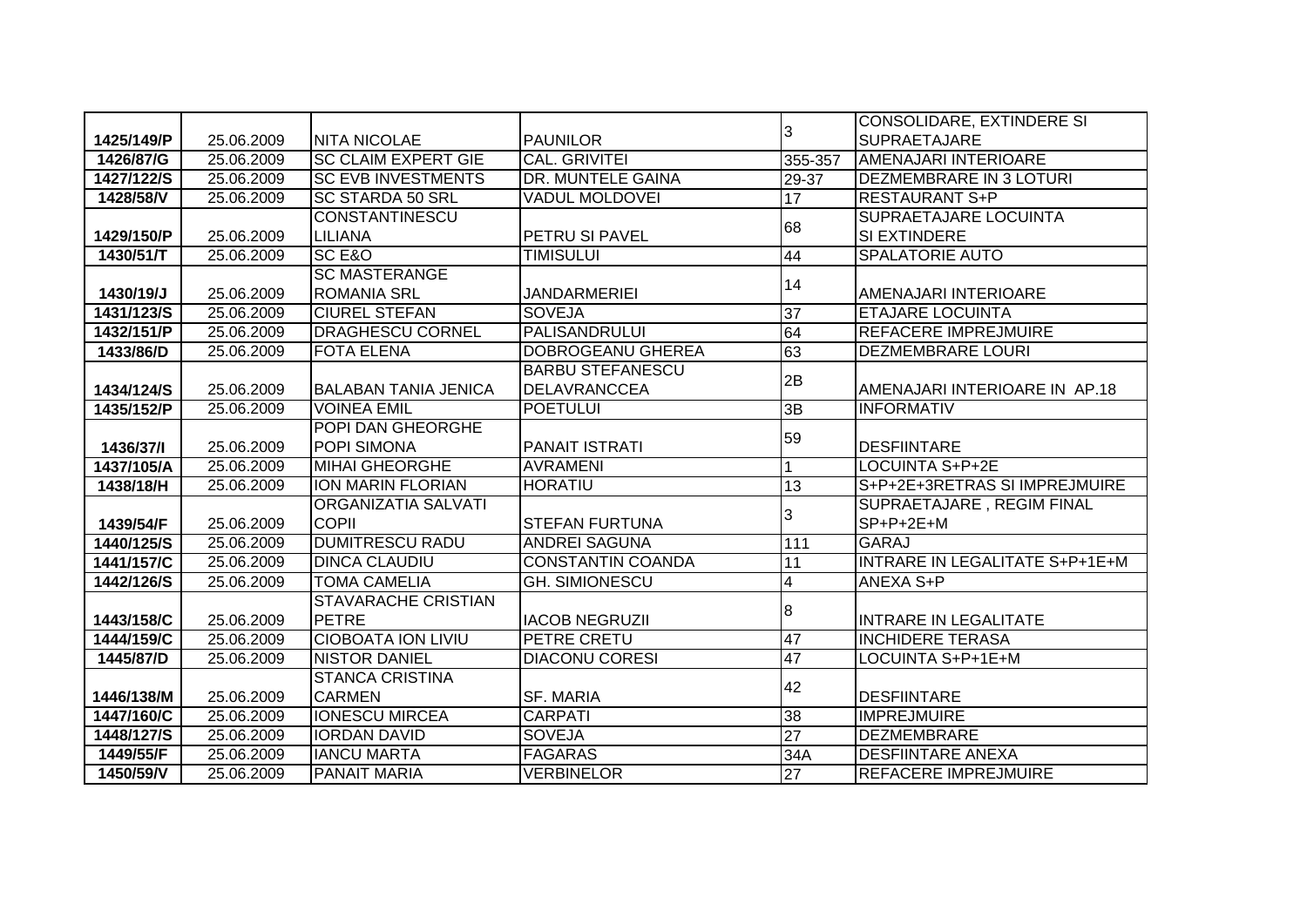|            |                          | <b>SC MATRIX</b>                        |                                                 |                |                                                               |
|------------|--------------------------|-----------------------------------------|-------------------------------------------------|----------------|---------------------------------------------------------------|
| 1451/106/A | 25.06.2009               | <b>DEVELOPMENT SRL</b>                  | <b>DAN AUGUSTIN</b>                             | 8              | <b>DESFIINTARE PARTIALA</b>                                   |
| 1452/107/A | 25.06.2009               | <b>BANCA TRANSILVANIA</b>               | <b>AEROGARII</b>                                | 34             | AMENAJARI INTERIOARE                                          |
| 1453/128/S | 25.06.2009               | <b>POPA LUMINITA</b>                    | <b>SURORILOR</b>                                | 65             | <b>DESFIINTARE</b>                                            |
|            |                          | <b>BASILESCU NICOLAE</b>                |                                                 |                |                                                               |
| 1454/20/J  | 25.06.2009               | <b>CATHERINE MARIE LYDIA</b>            | <b>JIMBOLIA</b>                                 | 103            | <b>DESFIINTARE PARTIALA</b>                                   |
| 1455/88/D  | 25.06.2009               | <b>SC EUROM CONSTRUCT</b>               | <b>DEMNITATII</b>                               | $\overline{9}$ | <b>DESFIINTARE ANEXE</b>                                      |
| 1456/89/D  | 25.06.2009               | <b>SC EUROM CONSTRUCT</b>               | <b>DEMNITATII</b>                               | Θ              | <b>CONSOLIDARE</b>                                            |
|            |                          |                                         |                                                 | 9              | <b>SCHIMBARE ACOPERIS</b>                                     |
| 1457/40/L  | 25.06.2009               | <b>IONESCU ALBERT</b>                   | <b>LUIGGI CAZAVILAN</b>                         |                | <b>REAMENAJARE MANSARDA</b>                                   |
| 1458/153/P | 26.06.2009               | PENGHIS DANUT                           | <b>PETRU SI PAVEL</b>                           | 61A            | LOCUINTA P+1E+M                                               |
|            |                          | <b>MEHEDENITU BLIDAR</b>                |                                                 | 49             |                                                               |
| 1459/154/P | 26.06.2009               | <b>MIHAELA</b>                          | POPA SAVU                                       |                | D+P+2E SI IMPREJMUIRE                                         |
|            |                          | <b>MEHEDENITU BLIDAR</b>                |                                                 | 49             |                                                               |
| 1460/155/P | 26.06.2009               | <b>MIHAELA</b>                          | POPA SAVU                                       |                | <b>DESFIINTARE</b>                                            |
| 1461/129/S | 26.06.2009               | <b>BASESCU RADU</b>                     | <b>SURORILOR</b>                                | 59             | <b>CONSOLIDARE SI SUPRAETAJARE</b>                            |
| 1462/130/S | 26.06.2009               | <b>IORDACHE DAVID</b>                   | <b>SIPOTUL FANTANILOR</b>                       | $\overline{3}$ | <b>INCHIDERE BALCOANE</b>                                     |
| 1463/131/S | 26.06.2009               | UNGUREANU VERONA                        | <b>SALAJENI</b>                                 | 59             | CONSOLIDARE, REAMENJARE                                       |
|            |                          |                                         |                                                 |                |                                                               |
|            |                          |                                         |                                                 | 30-34          | <b>INLOCUIRE BALUSTRADA EXISTENTA</b>                         |
| 1464/90/D  | 26.06.2009               | <b>MIHAI SANDU FILOFTEIA</b>            | DANIEL DANIELOPOLU                              |                |                                                               |
| 1465/161/C | 26.06.2009               | <b>SC GALERIE VENDOME</b>               | <b>G. CLEMENCEAU</b>                            | $8 - 10$       | 2S+P+4E+5RETRAS                                               |
| 1466/29/R  | 26.06.2009               | <b>CSILLAG JULIANNA</b>                 | <b>INTR. RIGAS</b>                              | 29             | REAMENAJARE APARTAMENT                                        |
|            |                          | POPI DAN GHEORGHE                       |                                                 | 61             |                                                               |
| 1467/38/1  | 26.06.2009<br>29.06.2009 | POPI SIMONA<br><b>BALASA ALEXANDRU</b>  | <b>PANAIT ISTRATI</b><br><b>CRUSOVAT</b>        |                | <b>CONSOLIDARE SI SUPRAETAJARE</b><br><b>ETAJARE LOCUINTA</b> |
| 1468/162/C | 29.06.2009               | <b>SEGARCEANU FLORIN</b>                | <b>STOLNICULUI</b>                              | 36             | <b>IMPREJMUIRE</b>                                            |
| 1469/132/S |                          | <b>BRAD 85-87</b>                       | <b>BUCURESTI - PLOIESTI</b>                     | $6 - 10$       | BIROURI 3S+P+6E                                               |
| 1470/166/B | 29.06.2009               |                                         |                                                 | 83             |                                                               |
| 1471/167/B | 29.06.2009               | <b>DORUK CONSTRUCT CO</b><br><b>PMB</b> | <b>BUCURESTI - PLOESTI</b><br><b>ORHIDEELOR</b> | 85-87          | BIROURI 3S+P+6E<br><b>DESFIINTARE</b>                         |
| 1472/36/O  | 29.06.2009               |                                         |                                                 | 50             |                                                               |
| 1473/37/O  | 29.06.2009               | <b>PMB</b>                              | <b>ORHIDEELOR</b>                               | 36             | <b>DESFIINTARE</b>                                            |
| 1474/38/O  | 29.06.2009               | <b>PMB</b>                              | <b>ORHIDEELOR</b>                               | 54             | <b>DESFIINTARE</b>                                            |
| 1475/39/O  | 29.06.2009               | <b>PMB</b>                              | <b>ORHIDEELOR</b>                               | 52             | <b>DESFIINTARE</b>                                            |
| 1476/40/O  | 29.06.2009               | <b>PMB</b>                              | <b>ORHIDEELOR</b>                               | 27-29          | <b>DESFIINTARE</b>                                            |
| 1477/108/A | 29.06.2009               | <b>VOICU GEORGETA</b>                   | <b>ALUNULUI</b>                                 | 286            | CONSOLIDARE, EXTINDERE<br><b>LOCUINTA</b>                     |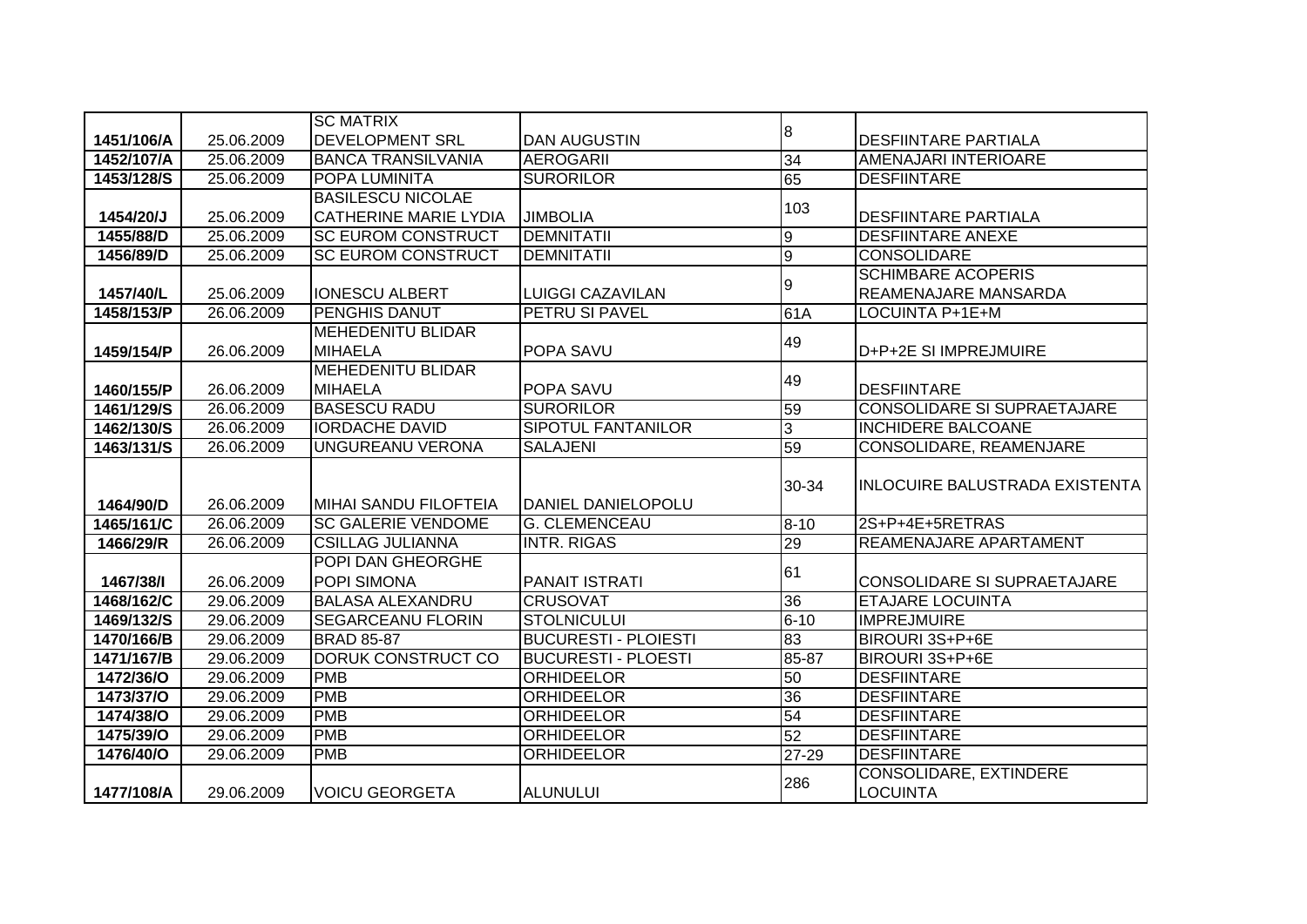| 1478/39/1  | 29.06.2009 | VATAMANU BOGDAN             | <b>STRAULESTI</b>         | 187/86          | <b>LOCUINTA S+P+E</b>             |
|------------|------------|-----------------------------|---------------------------|-----------------|-----------------------------------|
| 1479/40/1  | 29.06.2009 | VATAMANU BOGDAN             | <b>IONESCU SISESTI</b>    | P 1256          | <b>LOCUINTE S+P+8E</b>            |
|            |            |                             |                           |                 | <b>DESFIINTARE IMOBIL P+1E</b>    |
| 1480/19/H  | 29.06.2009 | <b>DOBRE LUCICA</b>         | <b>IANCU DE HUNEDOARA</b> | 50A             |                                   |
|            |            | <b>SC MASTERANGE</b>        |                           | 14              |                                   |
| 1481/21/J  | 29.06.2009 | <b>ROMANIA SRL</b>          | <b>JANDARMERIEI</b>       |                 | <b>DEZMEMBRARE</b>                |
| 1482/163/C | 29.06.2009 | <b>PETCU ELIZA</b>          | <b>MATEI CORVIN</b>       | 26              | <b>DESFIINTARE</b>                |
|            |            |                             |                           | 85A             | TRANSFORMARE ET. 4 IN ET. 5       |
| 1483/156/P | 29.06.2009 | <b>SC CORDIA RESIDENCE</b>  | AL. PRIVIGHETORILOR       |                 | <b>RETRAS</b>                     |
|            |            |                             |                           | 85              | TRANSFORMARE ET. 4 IN ET. 5       |
| 1484/157/P | 29.06.2009 | <b>ISC CORDIA RESIDENCE</b> | AL. PRIVIGHETORILOR       |                 | <b>RETRAS</b>                     |
| 1485/20/H  | 29.06.2009 | <b>SC KLATSIAI ESTATES</b>  | <b>IANCU DE HUNEDOARA</b> | 46              | <b>DESFIINTARE</b>                |
| 1486/91/D  | 29.06.2009 | <b>STAN GHEORGHE</b>        | <b>DURAU</b>              | 56              | <b>DEZMEMBRARE</b>                |
|            |            |                             |                           | 41              | <b>REFACERE FATADE</b>            |
| 1487/164/C | 30.06.2009 | IMIRON MIHAITA              | LASCAR CATARGIU           |                 | SI REABILITARE TERMICA            |
| 1488/158/P | 30.06.2009 | <b>IONUT CARMEN</b>         | PARAUL RECE               | $\overline{2}$  | <b>REFACERE GARD</b>              |
| 1489/159/P | 30.06.2009 | <b>HRISTACHE CARMEN</b>     | <b>ERNEST BROSTEANU</b>   | $\overline{27}$ | S+P+3E+4RETRAS                    |
| 1490/160/P | 30.06.2009 | <b>CONSTANTIN IONUT</b>     | <b>POETULUI</b>           | 25              | <b>DESFIINTARE</b>                |
| 1491/165/C | 30.06.2009 | <b>MEC</b>                  | <b>CARANSEBES</b>         |                 | <b>AMENAJARI INTERIOARE</b>       |
| 1492/161/P | 30.06.2009 | <b>CONSTANTIN IONUT</b>     | <b>POETULUI</b>           | 25              | LOCUINTA S+P+2E SI IMPREJMUIRE    |
| 1493/92/D  | 30.06.2009 | <b>BADESCU VIORICA</b>      | <b>DOROBANTILOR</b>       | 235             | <b>CONCESIONARE TEREN</b>         |
| 1494/109/A | 30.06.2009 | <b>PIRUSCA VIOREL</b>       | <b>AEROMODELULUI</b>      | 39A             | MANSARDARE                        |
| 1495/166/C | 30.06.2009 | <b>SC MHM COMIMPEX SRL</b>  | <b>CHITILEI</b>           | 425             | LOCUINTA P+1E+M                   |
| 1496/167/C | 30.06.2009 | <b>GRIGORE DUMITRU</b>      | <b>MATEI CORVIN</b>       | 10              | <b>DESFIINTARE</b>                |
| 1497/162/P | 30.06.2009 | <b>CIURTEI TEODOR</b>       | <b>CAL. PLEVNEI</b>       | 11              | AMENAJARI INTERIOARE              |
| 1498/168/C | 30.06.2009 | <b>GAFITA VIOREL</b>        | <b>C-TIN CARACAS</b>      | 26              | <b>PISCINA</b>                    |
| 1499/30/R  | 30.06.2009 | <b>GHITA GEORGE CATALIN</b> | <b>RETORTEI</b>           | 20A             | <b>AMENAJARE POD</b>              |
| 1500/60/V  | 30.06.2009 | <b>OPREA CONSTANTA</b>      | <b>VOLGA</b>              | $8 - 10$        | <b>CONSOLIDARE SI REAMENAJARE</b> |
|            |            | <b>AXINOV CRISTIAN</b>      |                           | 157             |                                   |
| 1501/93/D  | 30.06.2009 | <b>VALENTIN</b>             | DOBROGEANU GHEREA         |                 | LOCUINTA D+P+2E                   |
| 1502/139/M | 30.06.2009 | <b>DIACONU MIRCEA</b>       | <b>MAICA ALEXANDRA</b>    | 23              | <b>REFACERE ACOPERIS</b>          |
| 1503/168/B | 30.06.2009 | <b>BULIBASESCU ILIE</b>     | <b>IANI BUZOIANI</b>      | 22              | <b>CONSOLIDARE</b>                |
| 1504/21/H  | 30.06.2009 | <b>DASOVEANU ANCUTA</b>     | <b>IANCU DE HUNEDOARA</b> | 8A              | <b>EXTINDERE P+4E</b>             |
| 1505/163/P | 30.06.2009 | <b>SC SIQUA SRL</b>         | CAL. PLEVNEI              | 59A             | AMENAJARI INTERIOARE              |
| 1506/133/S | 30.06.2009 | PARTEA ION MIHAI            | <b>OCNA SIBIULUI</b>      | 37A             | LOCUITA S+P+2E                    |
| 1507/22/J  | 30.06.2009 | <b>STOIAN STEFAN</b>        | <b>JANDARMERIEI</b>       | 381B            | <b>IMPREJMUIRE</b>                |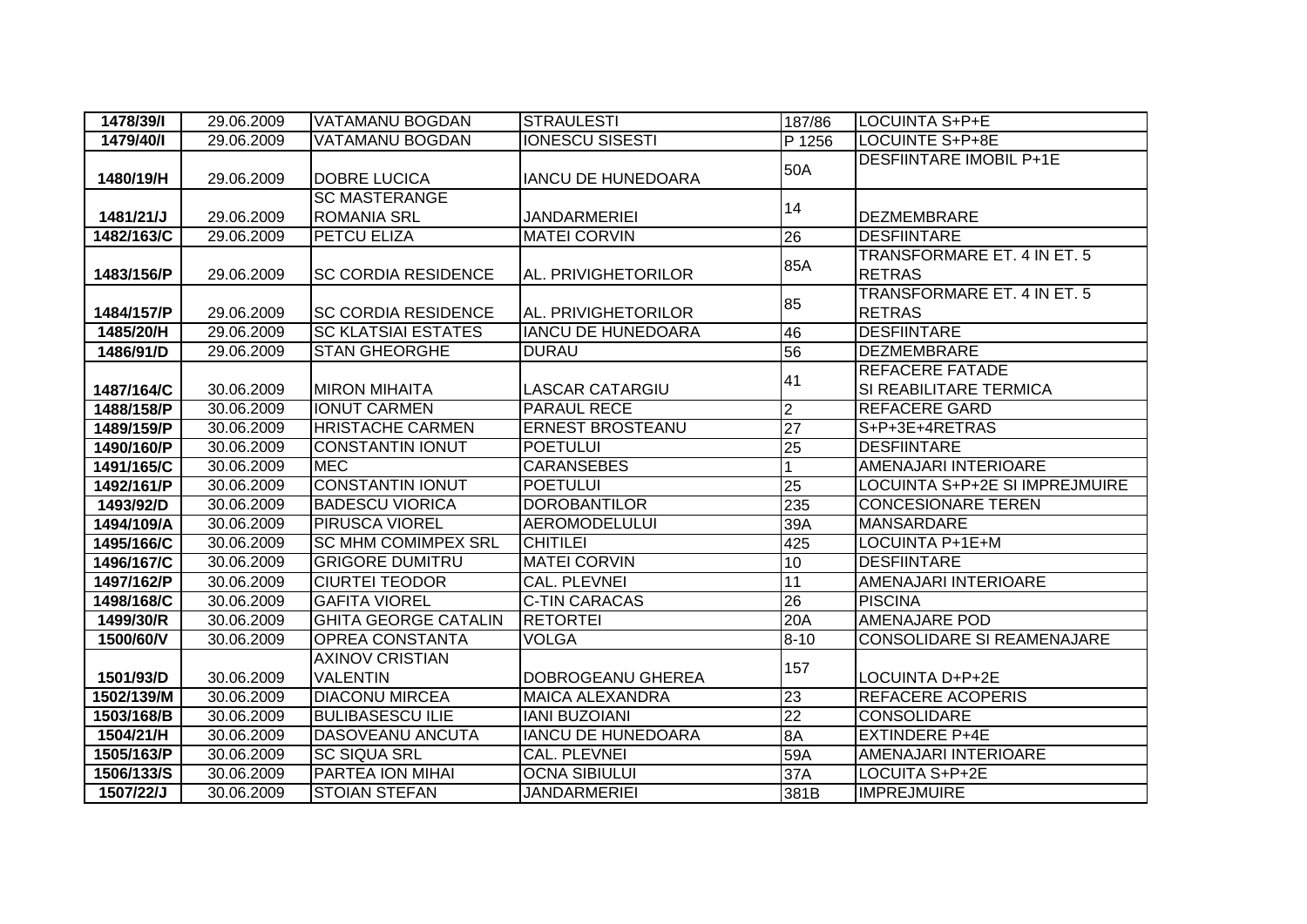| 1508/88/G  | 30.06.2009 | <b>STOIAN STEFAN</b>      | <b>IONESCU SISESTI</b>    | 88              | <b>IMPREJMUIRE</b>                |
|------------|------------|---------------------------|---------------------------|-----------------|-----------------------------------|
| 1509/134/S | 30.06.2009 | <b>OPREA DUCU FLORIN</b>  | DR. STEGARULUI            | 66              | <b>INFORMATIV</b>                 |
|            |            | <b>STANOEVCI VLADIMIR</b> |                           |                 |                                   |
| 1510/94/D  | 30.06.2009 | <b>GABRIEL</b>            | <b>DOCENTILOR</b>         | 6               | <b>INFORMATIV</b>                 |
| 1511/23/J  | 30.06.2009 | <b>STOIAN STEFAN</b>      | <b>JANDARMERIEI</b>       | 381             | <b>IMPREJMUIRE</b>                |
| 1512/135/S | 30.06.2009 | <b>STEFAN MARCEL</b>      | <b>SEVASTOPOL</b>         | <b>17C</b>      | <b>DEZMEMBRARE</b>                |
| 1513/169/C | 30.06.2009 | <b>ALBU STEFAN MIRCEA</b> | <b>CANTARULUI</b>         | 5               | <b>DEZMEMBRARE</b>                |
| 1514/24/J  | 30.06.2009 | <b>STOIAN STEFAN</b>      | <b>JANDARMERIEI</b>       | 381A            | <b>IMPREJMUIRE</b>                |
|            |            | <b>SC GLOBAL ENERGY</b>   |                           |                 |                                   |
| 1515/31/R  | 30.06.2009 | <b>INVESTMENTS</b>        | PICTOR DANIEL ROSENTHAL   |                 | AMENAJARI INTERIOARE              |
| 1516/136/S | 30.06.2009 | <b>TUDOR GEORGE</b>       | <b>IONESCU SISESTI</b>    | 325             | <b>DEZMEMBRARE</b>                |
|            |            | EFTENOIU MADALINA         |                           | 127             |                                   |
| 1517/140/M | 30.06.2009 | <b>OFELIA</b>             | ION MIHALACHE             |                 | AMENAJARI INTERIOARE IN AP.3      |
| 1518/141/M | 30.06.2009 | <b>SORESCU ION</b>        | <b>MIHAI VITEAZUL</b>     | 3               | <b>MANSARDARE</b>                 |
| 1519/164/P | 30.06.2009 | <b>OLARU T. MIRCEA</b>    | <b>PARAPETULUI</b>        | 26              | <b>EXTINDERE LOCUINTA</b>         |
| 1520/27/E  | 30.06.2009 | <b>BRTV GROUP SRL</b>     | <b>EPISCOPIEI</b>         | $6\overline{6}$ | <b>AMENAJARI INTERIOARE</b>       |
| 1521/47/N  | 30.06.2009 | <b>SC BLACK WOODS SRL</b> | <b>NORDULUI</b>           | 60              | <b>INCHIDERE BALCON</b>           |
|            |            |                           |                           | 60              | <b>REALIZARE TERASA</b>           |
| 1522/48/N  | 30.06.2009 | <b>SC BLACK WOODS SRL</b> | <b>NORDULUI</b>           |                 | SI REFACERE IMPREJMUIRE           |
| 1523/165/P | 30.06.2009 | <b>SC IMAGIC COMP SRL</b> | <b>PRAGA</b>              |                 | AMENAJARI INTERIOARE IN AP.3      |
|            |            | PMB DIRECTIA              |                           | $33-39,$        |                                   |
|            |            | ADMINISTRARE              |                           | 39A             | <b>INFORMATIV IN VEDEREA</b>      |
| 1524/41/1  | 30.06.2009 | PATRIMONIU                | DR. IACOB FELIX           |                 | <b>CONCESIONARII</b>              |
|            |            |                           |                           | 63              | <b>REAMENAJARE SI SUPRAETJARE</b> |
| 1525/110/A | 30.06.2009 | <b>VINTILA VALERIU</b>    | <b>AMINTIRII</b>          |                 |                                   |
| 1526/89/G  | 30.06.2009 | <b>STOIAN STEFAN</b>      | <b>IONESCU SISESTI</b>    | 86              | <b>IMPREJMUIRE</b>                |
| 1527/137/S | 30.06.2009 | <b>ANDREI ROMULUS</b>     | <b>IONESCU SISESTI</b>    | 48              | <b>IMPREJMUIRE</b>                |
| 1528/142/M | 30.06.2009 | <b>TILICI ADRIAN IOAN</b> | <b>MIHAI VITEAZUL</b>     | 55              | <b>CONSOLIDARE SI SUPRAETJARE</b> |
|            |            |                           |                           | 21              | LOCUITA P+1E+M                    |
| 1529/143/M | 30.06.2009 | <b>GERGELY VALERIU</b>    | <b>MESTEACANULUI</b>      |                 | SI IMPREJMUIRE                    |
| 1530/49/N  | 30.06.2009 | <b>HASEGAN MARIA</b>      | <b>NORDULUI</b>           | 50A             | <b>IMPREJMUIRE</b>                |
| 1531/95/D  | 30.06.2009 | <b>DONE ROXANA</b>        | <b>DIRIJORULUI</b>        | 63-65           | <b>LOCUINTA P+2E</b>              |
| 1532/42/1  | 30.06.2009 | LICEUL DE ARTA TONITZA    | <b>IANCU DE HUNEDOARA</b> | 25-27           | <b>CONSOLIDARE</b>                |
|            |            | PIZZINI DANIELA           |                           | 100             |                                   |
| 1533/61/V  | 30.06.2009 | <b>MARGARETA</b>          | <b>CAL. VICTORIEI</b>     |                 | <b>INTRARE IN LEGALITATE</b>      |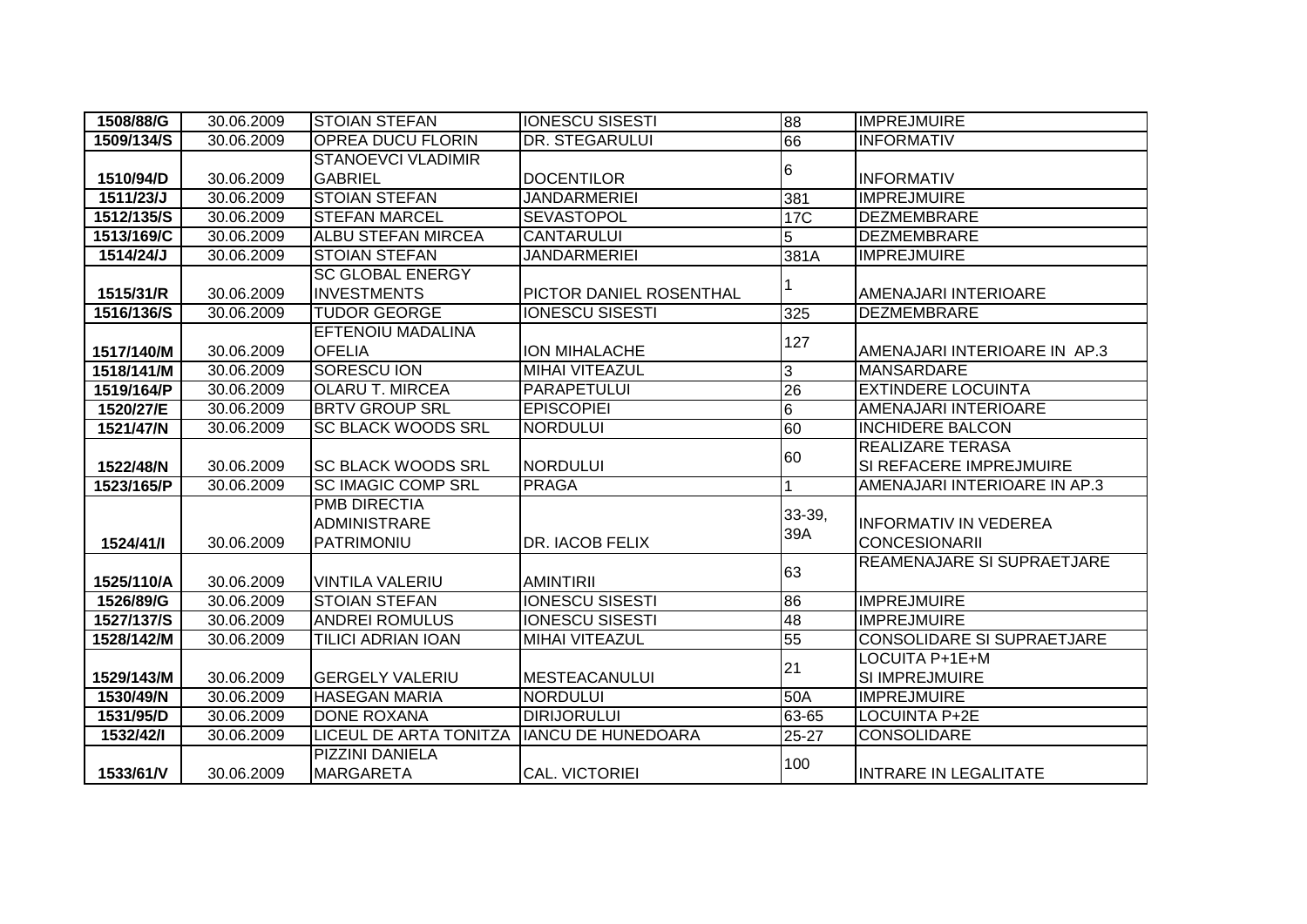|            |            |                               |                             |                 | <b>BIROURI SI SPATII COMERCIALE</b> |
|------------|------------|-------------------------------|-----------------------------|-----------------|-------------------------------------|
|            |            | <b>SC IMOBILIARE BUCAREST</b> |                             | 33              | 2S+P+14E                            |
| 1534/111/A | 30.06.2009 | <b>SRL</b>                    | <b>BD. AEROGARII</b>        |                 |                                     |
| 1535/50/N  | 30.06.2009 | <b>SOFRON ADRIAN</b>          | <b>NORDULUI</b>             | 96E             | <b>DEZMEMBRARE</b>                  |
|            |            | <b>VALCU PETRUTA</b>          |                             |                 |                                     |
| 1536/169/B | 30.06.2009 | <b>VALCU MARIAN</b>           | <b>BISTRITA</b>             | 16              | <b>DESFIINTARE</b>                  |
| 1537/138/S | 30.06.2009 | <b>MATEI NICULAE</b>          | <b>SALAJENI</b>             | $\overline{28}$ | <b>GARAJ SI IMPREJMUIRE STRADA</b>  |
|            |            |                               |                             | 35              | LOCUINTA S+P+1E                     |
| 1538/112/A | 30.06.2009 | <b>NECULA FLORINA</b>         | <b>AVANTULUI</b>            |                 | SI IMPREJMUIRE                      |
|            |            |                               |                             | 67-69           | LOCUINTA S+P+3E+ET4RETRAS           |
| 1539/139/S | 30.06.2009 | <b>BERBEC ALEX</b>            | <b>IONESCU SISESTI</b>      |                 | SI IMPREJMUIRE                      |
|            |            | <b>SC QUASAR PROPERTY</b>     |                             |                 |                                     |
| 1996/227/B | 01.09.2009 | <b>MANAG. SRL</b>             | <b>BUCURESTI - PLOIESTI</b> | 42-44           | <b>CONSTRUIRE CLADIRE BIROURI</b>   |
| 1997/228/B | 01.09.2009 | <b>SC IBM ROMANIA SRL</b>     | <b>BUCURESTI - PLOIESTI</b> | 1A              | REAMENAJARE SPATIU                  |
|            |            | <b>TEODOROVICI</b>            |                             |                 |                                     |
| 1998/212/C | 01.09.2009 | <b>FLORENTINA</b>             | <b>CRISANA</b>              | 21              | <b>ALIPIRE IMOBILE</b>              |
|            |            | <b>PMB - DGDI - DIRECTIA</b>  |                             |                 |                                     |
| 1999/229/B | 01.09.2009 | <b>INSPECTII</b>              | <b>BISERICA ENEI</b>        | 14              | CONSOLIDARE IMOBIL S+P+5E           |
|            |            |                               |                             |                 | CONSOLIDARE, EXTINDERE,             |
|            |            |                               |                             |                 | RECOMPARTIMENTARE,                  |
| 2000/72/T  | 01.09.2009 | <b>IONESCU NICOLAE</b>        | <b>MUNTII TATRA</b>         | 23              | <b>MANSARDARE</b>                   |
|            |            | <b>SN AEROPORTUL</b>          |                             |                 |                                     |
|            |            | <b>INTERNATIONAL</b>          |                             |                 |                                     |
| 2001/230/B | 01.09.2009 | <b>BANEASA</b>                | <b>BUCURESTI-PLOIESTI</b>   | 40              | <b>IMPREJMUIER PERIMETRALA</b>      |
|            |            |                               |                             |                 |                                     |
|            |            |                               |                             |                 | CONSOLIDARE, EXTINDERE,             |
| 2002/28/J  | 01.09.2009 | <b>DUMITRU PETRE</b>          | <b>JIMBOLIA</b>             | 155             | SUPRAETAJARE P+1E, IMPREJMUIRE      |
| 2003/231/B | 01.09.2009 | <b>PMB</b>                    | <b>BALDOVIN PARCALAB</b>    | 7B              | <b>DESFIINTARE</b>                  |
| 2004/232/B | 01.09.2009 | <b>PMB</b>                    | <b>BUZESTI</b>              | 19              | <b>DESFIINTARE</b>                  |
| 2005/138/A | 01.09.2009 | <b>VELICU MARIUS</b>          | <b>ARGENTINA</b>            | $\overline{22}$ | AMENAJARI INTERIOARE                |
| 2006/192/M | 01.09.2009 | <b>SORESCU ION</b>            | <b>MIHAI VITEAZUL</b>       | 3               | <b>MANSARDARE SI EXTINDERE</b>      |
|            |            |                               |                             |                 | ANSAMBLU LOCUINTE SI BIROURI        |
|            |            |                               |                             |                 | <b>COMERT SI SERVICII S+P+5E</b>    |
| 2006/81/V  | 01.09.2009 | <b>ISC ARO CONSTRUCT SA</b>   | SF. VOIEVOZI                | 20,22,24        | $S+P+6E$                            |
| 2007/206/P | 01.09.2009 | <b>SC ART OPERA SRL</b>       | <b>EMANOIL PORUMBARU</b>    | 21              | AMENAJARI INTERIOARE                |
| 2008/233/B | 01.09.2009 | <b>BODAN GABRIEL IONUT</b>    | <b>BAUXITEI</b>             | 45A             | EXTINDERE CU UN CORP NOU P+1E       |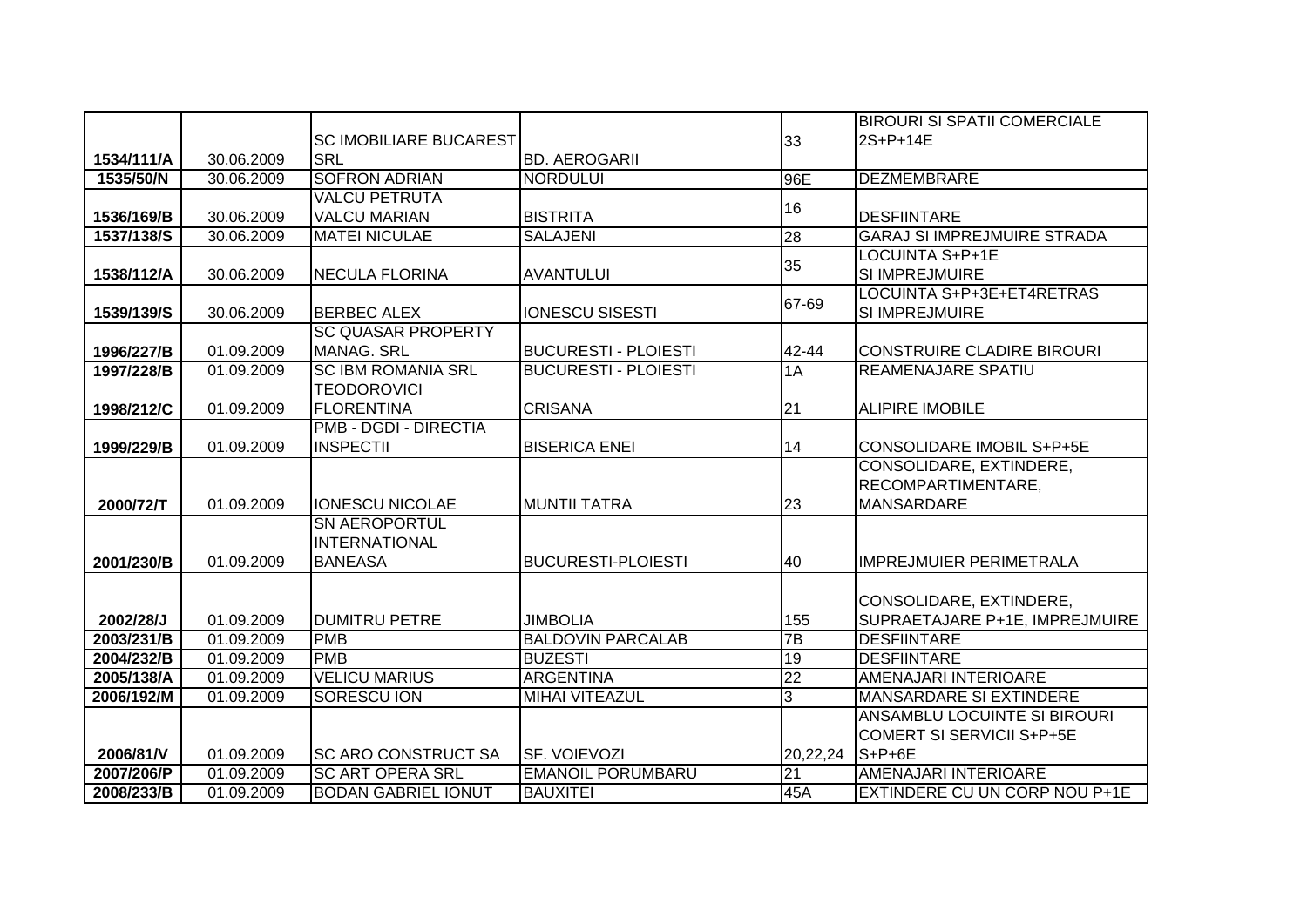|                         |            |                                       |                             |           | <b>CONSOLIDARE, EXTINDERE SI</b>                           |
|-------------------------|------------|---------------------------------------|-----------------------------|-----------|------------------------------------------------------------|
| 2009/28/Z               | 01.09.2009 | <b>FILIMON MADALINA</b>               | <b>DUMITRU ZOSSIMA</b>      | 13        | SUPRAETAJARE SP+P+1E+M                                     |
| 2010/115/D              | 01.09.2009 | <b>ALECU GIGI</b>                     | <b>CALEA DOROBANTILOR</b>   | 102-110   | <b>MODIFICARE VITRINA</b>                                  |
|                         |            |                                       |                             |           | REBILITARE TERMICA, SCHIMBARE                              |
|                         |            |                                       |                             |           | <b>INVELITOARE, REFACERE</b>                               |
| 2010/213/C              | 01.09.2009 | <b>COSTACHE IOANA</b>                 | PETRE CRETU                 | 67        | <b>IMPREJMUIRE</b>                                         |
| 2012/185/S              | 01.09.2009 | <b>DAN MAGHETIU</b>                   | <b>ALEX. SERBANESCU</b>     | $79 - 81$ | <b>SPALATORIE AUTO</b>                                     |
|                         |            | <b>GHITA NICOLAE</b>                  |                             |           |                                                            |
| 2013/82/V               | 01.09.2009 | KUTTEL ALEXANDRINA                    | <b>MIRCEA VULCANESCU</b>    | 43        | <b>CONSTRUIRE LOC.P+1E+M</b>                               |
| 2014/214/C              | 01.09.2009 | <b>SC LADY IMPEX SRL</b>              | <b>CHITILEI</b>             | 238-240   | <b>INFORMATIV</b>                                          |
|                         |            |                                       |                             |           | <b>EXTINDERE LOCUINTA - CORP</b>                           |
| 2015/193/M              | 02.09.2009 | <b>NICU CONSTANTIN</b>                | <b>STEFAN MAGHERI</b>       | 24        | <b>PARTER</b>                                              |
|                         |            |                                       |                             |           |                                                            |
| 2016/234/B              | 02.09.2009 | BANCA ROMANEASCA SA                   | <b>RADU BELLER</b>          | 22        | AMENAJARE AGENTIE BANCARA                                  |
|                         |            |                                       |                             |           |                                                            |
| 2017/122/G              | 02.09.2009 | SC DELORIAN GROUP SRL IONESCU SISESTI |                             | 175       | <b>IMPREJMUIRE TEREN</b>                                   |
|                         |            |                                       |                             |           | CONSOLIDARE,                                               |
|                         |            |                                       |                             |           | RECOMPARTIMENTARE IMOBIL                                   |
| 2018/235/B              | 02.09.2009 | <b>ISC SYDUS CONSULTING</b>           | <b>LOUIS BLANK</b>          |           | <b>BIROURI S+P+7E</b>                                      |
|                         |            |                                       |                             |           | HALA MICROPRODUCTIE SI BIROURI                             |
| 2019/55/1               | 02.09.2009 | <b>SC MAIRA MONTAJ SRL</b>            | <b>INOVATORILOR</b>         | 38A       | $P$ SI P+1E                                                |
|                         |            | <b>BC INTESA SANPAOLO</b>             |                             |           |                                                            |
| 2020/83/V               | 02.09.2009 | <b>ROMANIA SA</b>                     | <b>CALEA VICTORIEI</b>      | 155       | <b>REAMENAJARE SEDIU BANCA</b>                             |
|                         |            |                                       |                             |           | RECOMPARTIMENTARE,                                         |
|                         |            |                                       |                             |           | CONSOLIDARE SI SUPRAETAJARE RH                             |
| 2021/60/L               | 02.09.2009 | <b>MARINESCU GRIGORE</b>              | ALEXANDRU LAPUSNEANU        | 27        | FINAL P+1E                                                 |
|                         |            | <b>ORGANIZATIA SALVATI</b>            |                             |           | <b>CONSOLIDARE, MODIFICARI</b><br>INTERIOARE, SUPRAETAJARE |
|                         | 02.09.2009 | <b>COPII</b>                          | <b>INTR. STEFAN FURTUNA</b> | 3         | $SP+P+1E+M$                                                |
| 2022/70/F<br>2023/123/G | 02.09.2009 | <b>CIOBANU CATALIN</b>                | <b>GRIVITEI</b>             | 188       | MODIFICARI INTERIOARE IN AP.31                             |
|                         |            |                                       |                             |           | <b>DESFIINTARE CONSTRUCTII</b>                             |
| 2024/84/V               | 02.09.2009 | <b>CERBU MARIANA</b>                  | <b>VORNICENI</b>            | 45        | <b>EXISTENTE</b>                                           |
|                         |            | <b>ASOCIATIA DE</b>                   |                             |           |                                                            |
| 2025/1/Q                | 02.09.2009 | <b>PROPRIETARI</b>                    | <b>EDGAR QUINET</b>         | 3         | MODIFICARE IN SUBSOLUL CLADIRII                            |
|                         |            | <b>TANASE PETRICA -</b>               |                             |           |                                                            |
| 2026/207/P              | 02.09.2009 | <b>BOGDAN</b>                         | <b>PRUNARU</b>              |           | AMENAJARI INTERIOARE                                       |
|                         |            |                                       |                             |           |                                                            |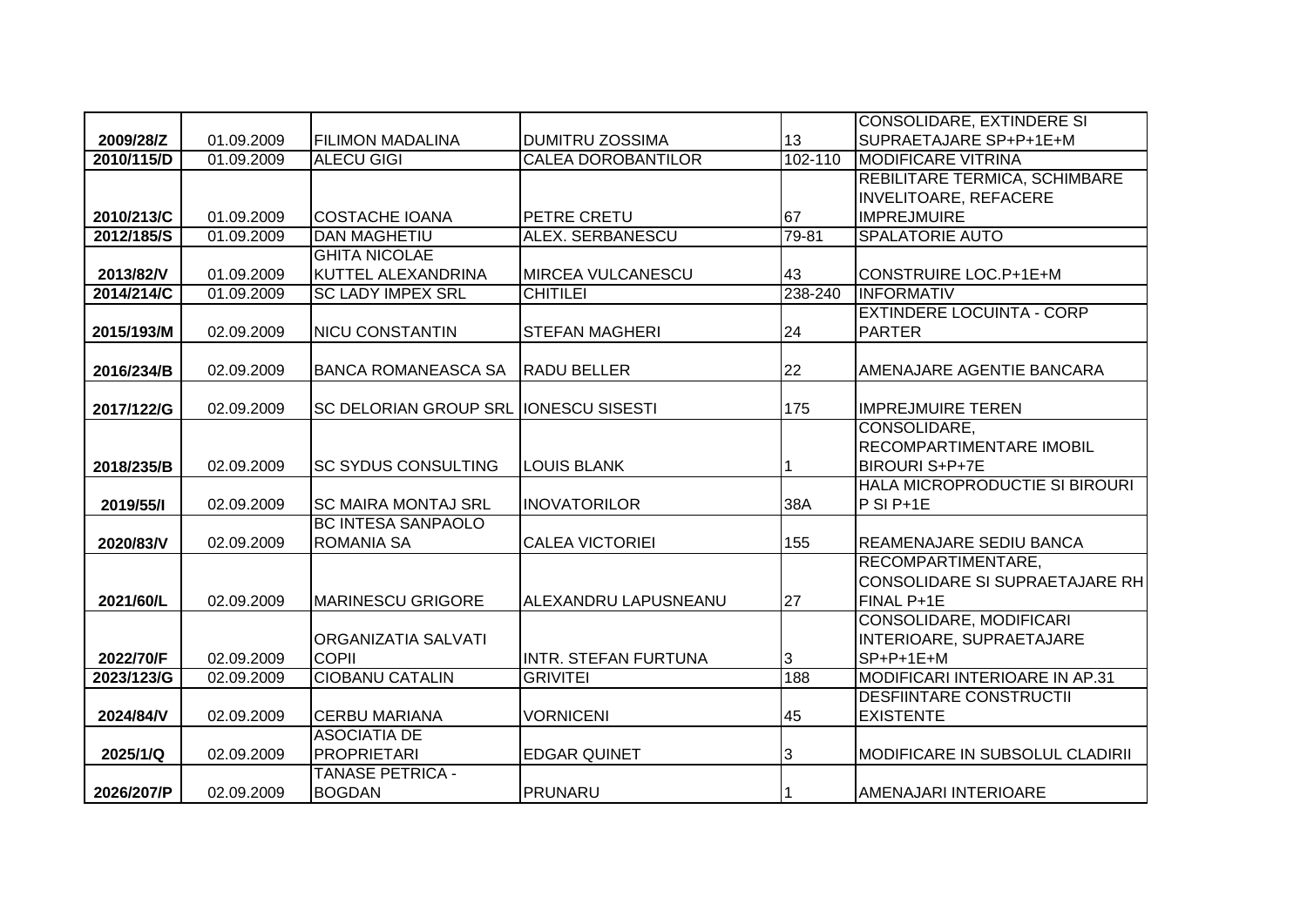| 2027/116/D               | 02.09.2009 | <b>STEFAN ANCA CRISTINA</b>                                | DRUMUL MUNTELE GAINA      | 200             | LOC.P+1E+M, PISCINA, IMPREJMUIRE                                 |
|--------------------------|------------|------------------------------------------------------------|---------------------------|-----------------|------------------------------------------------------------------|
|                          |            |                                                            |                           |                 |                                                                  |
|                          | 02.09.2009 | <b>STOIAN AURELIA</b>                                      | <b>MITROPOLIT VARLAAM</b> | 89              | EXTINDERE, CONSOLIDARE,<br>REAMENAJARE, ETAJARE LOC.P+1E         |
| 2028/194/M<br>2029/208/P | 02.09.2009 | <b>GHEORGHE MARIAN</b>                                     | <b>PIETEI</b>             | 16C             | <b>MODIFICARE ACOPERIS</b>                                       |
|                          |            | <b>SC ASTRA ZENECA</b>                                     |                           |                 | <b>MODIFICARE COMPARTIMENTARI</b>                                |
| 2030/195/M               | 02.09.2009 | <b>PHARMA</b>                                              | <b>MENUETULUI</b>         | 12              | <b>INTERIOARE BIROURI</b>                                        |
|                          |            |                                                            |                           |                 |                                                                  |
| 2031/215/C               | 02.09.2009 | <b>COJOCARU GEORGETA</b>                                   | <b>CHITILEI</b>           |                 | 219A-219 OPERATIUNI NOTARIALE - ALIPIRE                          |
| 2032/124/G               | 02.09.2009 | <b>DUMITRACHE VICTOR</b>                                   | <b>MAXIM GORKI</b>        | $\overline{22}$ | <b>ALIPIRE</b>                                                   |
|                          |            |                                                            |                           |                 |                                                                  |
| 2033/85/V                | 02.09.2009 | SC BUCURESTI TURISM SA CALEA VICTORIEI                     |                           | 35-81           | <b>OPERATIUNI NOTARIALE - ALIPIRE</b>                            |
|                          |            |                                                            |                           |                 | <b>CONSOLIDARE, EXTINDERE,</b>                                   |
| 2034/86/V                | 02.09.2009 | LIPOVEANU ILEANA                                           | <b>TUDOR VIANU</b>        | 50              | SUPRAETAJARE LOC.P+2E+M                                          |
|                          |            |                                                            |                           |                 | CONSOLIDARE, REAMENAJARE,                                        |
|                          |            |                                                            |                           |                 | <b>SUPRAETAJARE</b>                                              |
| 2035/196/M               | 02.09.2009 | <b>GIURGEA GEORGETA</b><br><b>I &amp; R BUSINESS &amp;</b> | <b>ION MIHALACHE</b>      | 195             | LOC.+SP.COMERCIAL SP+P+1E+M<br>MODIFICARI LA IMOBIL 2S+P+5-6R IN |
| 2036/209/P               | 02.09.2009 | <b>SERVICES SRL</b>                                        | POIANA NARCISELOR         | 9               | <b>CURS DE EXECUTIE</b>                                          |
|                          |            | <b>DOCHIAN ELENA FLORICA</b>                               |                           |                 |                                                                  |
| 2037/117/D               | 02.09.2009 | / CONSTANTIN                                               | <b>DUNACESTI</b>          | 16              | LOC.P+1E, IMPREJMUIRE                                            |
|                          |            |                                                            |                           |                 |                                                                  |
| 2038/125/G               | 02.09.2009 | <b>CIOLAN CRISTIAN</b>                                     | PARASCHIVA GHERGHEL       | 4               | MANSARDARE LOCUINTA S+P+1E+M                                     |
| 2039/139/A               | 02.09.2009 | <b>SC OMNIASIG SA</b>                                      | ALEEA ALEXANDRU           | 48              | AMENAJARE FATADE                                                 |
|                          |            |                                                            |                           |                 | MODIFICARI INTERIOARE, ETAJARE                                   |
| 2040/236/B               | 02.09.2009 | <b>CIUBUC GEORGETA</b>                                     | <b>BALSAMULUI</b>         | 23              | <b>LOCUINTA</b>                                                  |
|                          |            |                                                            |                           |                 | <b>DESFIINTARE CONSTRUCTII</b>                                   |
| 2041/71/F                | 02.09.2009 | <b>NECULCEA GORICA</b>                                     | <b>CALEA FLOREASCA</b>    | 35              | <b>EXISTENTE</b>                                                 |
|                          |            |                                                            |                           |                 | <b>EXTINDERE, MODIFICARI</b>                                     |
|                          |            |                                                            |                           |                 | <b>INTERIOARE, REFACERE</b>                                      |
| 2042/72/F                | 02.09.2009 | <b>PUSCASU ELENA</b>                                       | <b>CALEA FLOREASCA</b>    | 68              | <b>IMPREJMUIRE</b>                                               |
|                          |            | <b>SC REEF REAL ESTATE</b>                                 |                           |                 | CONSOLIDARE,                                                     |
| 2043/126/G               | 02.09.2009 | <b>DEVELOPMENT SRL</b>                                     | <b>GLORIEI</b>            | 33              | <b>RECOMPARTIMENTARE</b>                                         |
| 2044/186/S               | 02.09.2009 | <b>PRODAN MARIANA</b>                                      | <b>SUBCETATE</b>          | 36              | <b>DESFIINTARE LOCUINTA SI ANEXE</b>                             |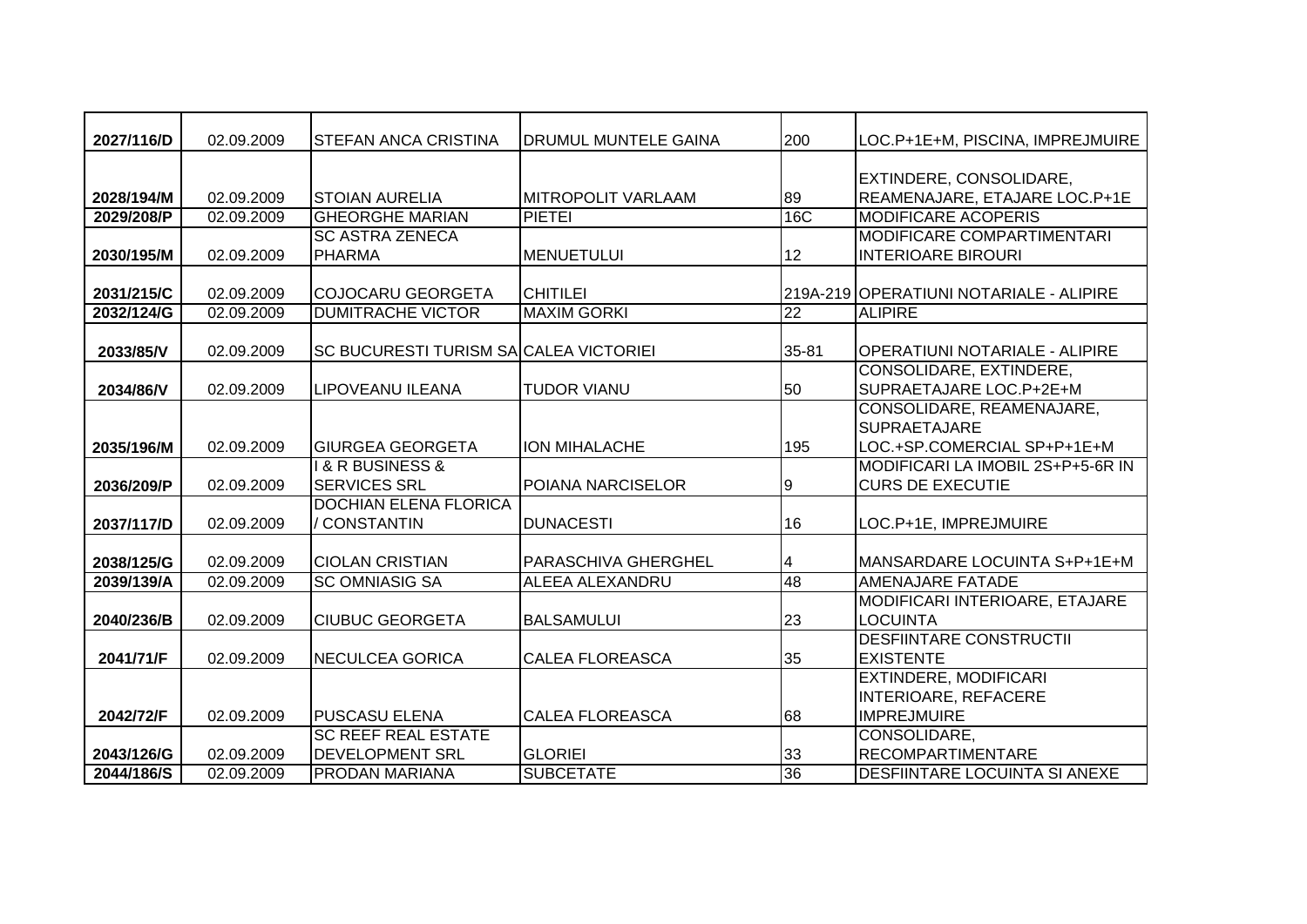|            |            | PARAPANCEA MARIAN                          |                           |                  | <b>DESFIINTARE PARTIALA</b>          |
|------------|------------|--------------------------------------------|---------------------------|------------------|--------------------------------------|
| 2045/210/P | 02.09.2009 | <b>NICOLAE</b>                             | RADU POPESCU              |                  | <b>CONSTRUCTII</b>                   |
|            |            |                                            |                           |                  |                                      |
| 2046/87/V  | 02.09.2009 | <b>ANGHEL GEANINA</b>                      | MIRCEA VULCANESCU, CORP B | 115              | CONSOLIDARE, ETAJARE LOC.P+1E        |
| 2047/197/M | 02.09.2009 | <b>PETCU VIRGIL MIHAI</b>                  | <b>MURES</b>              | 55               | <b>REFACERE IMPREJMUIRE</b>          |
| 2048/198/M | 02.09.2009 | <b>PETCU VIRGIL MIHAI</b>                  | <b>MURES</b>              | 57               | <b>REFACERE IMPREJMUIRE</b>          |
| 2049/199/M | 02.09.2009 | <b>DUMITRU IULIANA</b>                     | <b>MOLDOVEI</b>           | 11C              | <b>IMPREJMUIRE TEREN</b>             |
| 2050/140/A | 02.09.2009 | <b>DIMA CATALIN GEORGE</b>                 | <b>ATHANASIE ENESCU</b>   | $\boldsymbol{9}$ | <b>DESFIINTARE LOCUINTA SI ANEXE</b> |
| 2051/141/A | 02.09.2009 | <b>CORNILA GHEORGHE</b>                    | <b>ABRUD</b>              | 29               | CONSOLIDARE APARTAMENT NR.3          |
| 2052/66/N  | 02.09.2009 | <b>HASSOUN GHASSAN</b>                     | <b>NORDULUI</b>           | 142              | SUPRAETAJARE LOC.S+P+5E+6R           |
| 2053/237/B | 02.09.2009 | <b>DUMITRESCU RADU</b>                     | <b>BARBU DELAVRANCEA</b>  | 63               | <b>IMPREJMUIRE</b>                   |
| 2054/216/C | 02.09.2009 | <b>STAMATE CATALIN</b>                     | <b>CRISANA</b>            | $20 - 22$        | AMENAJARI INTERIOARE INAP.16         |
| 2055/200/M | 02.09.2009 | <b>CUCU ILEANA</b>                         | PETRU MAIOR               | 4                | <b>IMPREJMUIRE</b>                   |
|            |            |                                            |                           |                  | REAMENAJARE AP.1, SCHIMBARE          |
|            |            |                                            |                           |                  | <b>FUNCTIUNE IN CABINET MEDICINA</b> |
| 2056/187/S | 02.09.2009 | <b>SC CERISDENT ACTIV SRL STIRBEI VODA</b> |                           | 38               | <b>DENTARA</b>                       |
|            |            | <b>ANDREI ELISABETA</b>                    |                           |                  |                                      |
| 2057/211/P | 02.09.2009 | <b>RODICA</b>                              | <b>PARCULUI</b>           | 81C              | AMENAJARE MANSARDA                   |
|            |            |                                            |                           |                  |                                      |
| 2058/188/S | 02.09.2009 | <b>VOLKSBANK ROMANIA SA</b>                | <b>IONESCU SISESTI</b>    | 303-309          | BIROURI S+P+2-6E                     |
| 2059/29/H  | 02.09.2009 | <b>MARINESCU CAMELIA</b>                   | <b>HORIA MACELARIU</b>    | 23-25            | <b>CONSTRUIRE BALCOANE</b>           |
|            |            | <b>COSTACHE SERGIU</b>                     |                           |                  |                                      |
| 2060/30/H  | 02.09.2009 | LAURENTIU                                  | <b>HORIA MACELARIU</b>    | 23-25            | <b>CONSTRUIRE BALCON</b>             |
|            |            |                                            |                           |                  | RECOMPARTIMENTARE SPATIU             |
|            |            |                                            |                           |                  | PARTER TRONSON A, MODIFICARE         |
|            |            | <b>SC ASTRA VAGOANE</b>                    |                           |                  | <b>GOLURI FATADA, SCHIMBARE</b>      |
| 2061/212/P | 03.09.2009 | <b>CALATORI SA</b>                         | POPA TATU                 | 62A              | DESTINATIE IN SEDIU BANCA            |
|            |            | <b>AL MISHEHDANI</b>                       |                           |                  | COMPLEX PENSIUNE, SPALATORIE,        |
| 2062/217/C | 03.09.2009 | <b>MOHAMMED</b>                            | <b>CORALILOR</b>          | 105A             | <b>LOCUINTA</b>                      |
| 2063/218/C | 03.09.2009 | <b>SOARE STEFANIA</b>                      | <b>CADEREA BASTILIEI</b>  | 21               | <b>DESFIINTARE ANEXE</b>             |
| 2064/142/A | 03.09.2009 | <b>STANCU TITUS MIHAI</b>                  | <b>ALMAS</b>              | 21B              | <b>DESFIINTARE ANEXE</b>             |
|            |            | <b>PANA ALEXANDRA</b>                      |                           |                  |                                      |
| 2065/67/N  | 03.09.2009 | <b>CERASELA</b>                            | <b>NIAGARA</b>            | 42A              | <b>INFORMATIV</b>                    |
| 2066/41/R  | 03.09.2009 | <b>MANDRESCU MIHAI</b>                     | <b>ROMA</b>               | 33               | <b>MANSARDARE</b>                    |
| 2067/88/V  | 03.09.2009 | <b>PETRACHE COSTINEL</b>                   | <b>VIZANTEA</b>           | 30               | <b>INTRARE IN LEGALITATE</b>         |
| 2068/213/P | 03.09.2009 | <b>NICOLAE VALENTIN</b>                    | <b>RADU POPESCU</b>       | 18               | <b>IMPREJMUIRE</b>                   |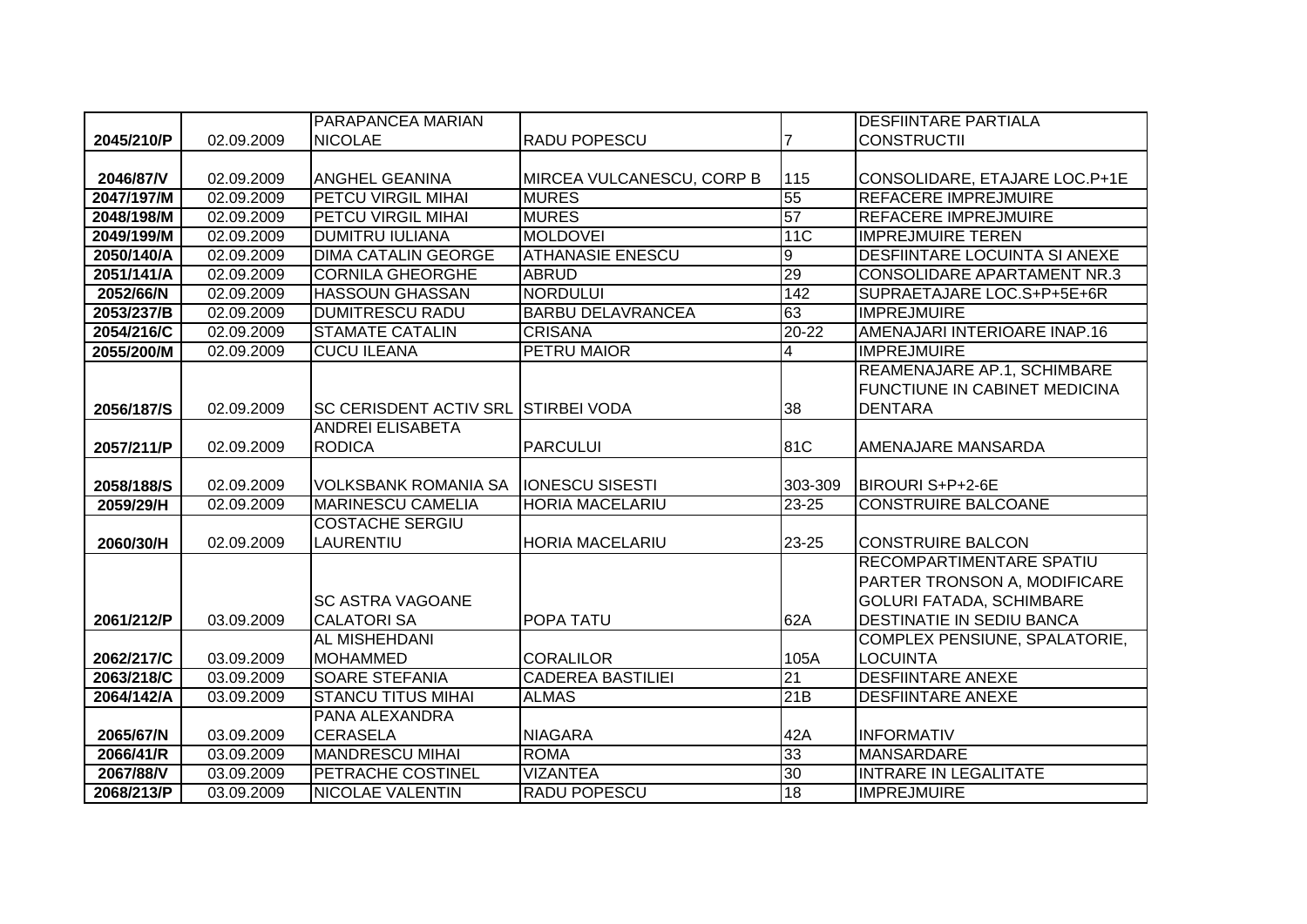| 2069/214/P | 03.09.2009 | POENARU IOANA                         | CALEA PLEVNEI, CORP A       | 62              | <b>EXTINDERE LOCUINTA</b>               |
|------------|------------|---------------------------------------|-----------------------------|-----------------|-----------------------------------------|
|            |            |                                       |                             |                 |                                         |
| 2070/68/N  | 03.09.2009 | <b>MIHALACHE FLORINA</b>              | NEAJLOVULUI                 | 27              | CONSTRUIRE GARAJ, IMPREJMUIRE           |
| 2071/189/S | 03.09.2009 | <b>DRAGOTEANU MARIA</b>               | DR. SERGIU                  | $10 - 18$       | <b>PARCARE AUTO</b>                     |
|            |            | <b>GAMAN LUPULESCU</b>                |                             |                 |                                         |
| 2072/238/B | 03.09.2009 | <b>STELA</b>                          | <b>BERTHELOT</b>            | 42              | AMENAJARI INTERIOARE                    |
|            |            |                                       |                             |                 | <b>CONSOLIDARE, EXTINDERE</b>           |
| 2073/219/C | 03.09.2009 | <b>ANDRONACHE GABRIEL</b>             | <b>CRINULUI</b>             | 109             | SUPRAETAJARE P+M                        |
| 2074/118/D | 03.09.2009 | <b>VARGOLICI MARIAN</b>               | <b>DINICU GOLESCU</b>       | 31              | <b>DESFIINTARE</b>                      |
|            |            | <b>CHELSOI MARIA</b>                  |                             |                 |                                         |
| 2075/143/A | 03.09.2009 | <b>MAGDALENA</b>                      | <b>AVIATORILOR</b>          | 78              | <b>INSTRAINARE TEREN</b>                |
|            |            | <b>SC MARMURA SERVICE</b>             |                             |                 |                                         |
| 2076/239/B | 03.09.2009 | <b>SRL</b>                            | <b>BUCURESTII NOI</b>       | 25B             | <b>IMPREJMUIRE TEREN</b>                |
|            |            | <b>EDITURA SI TIPOGRAFIA</b>          |                             |                 |                                         |
| 2077/215/P | 03.09.2009 | <b>ALCRIS</b>                         | <b>PANAIT ISTRATI</b>       | 60              | <b>IMPREJMUIRE LA STRADA</b>            |
|            |            |                                       |                             |                 | INTRARE IN LEGALITATE PENTRU            |
| 2078/127/G | 03.09.2009 | <b>TRANECI ION</b>                    | <b>GALICENI</b>             | 19              | <b>EXTINDERE LOC.S+P+1E</b>             |
|            |            |                                       |                             |                 | <b>MODIFICARI INTERIOARE SI</b>         |
| 2079/119/D | 03.09.2009 | PLESI FLORENTINA - IULIA DEALUL NEGRU |                             | 31A             | <b>EXTERIOARE LOC.P+1E+M</b>            |
| 2080/29/Z  | 03.09.2009 | <b>CATANICIU TEODORA</b>              | <b>AV.MIRCEA ZORILEANU</b>  | 72              | <b>IMPREJMUIRE</b>                      |
|            |            |                                       |                             |                 | <b>DESFIINTARE PARTIALA LOCUINTA SI</b> |
| 2081/73/F  | 03.09.2009 | ACHIM CORNELIU / MARIA                | <b>FORTUNEI</b>             | 10              | <b>DESFIINTARE MAGAZIE</b>              |
|            |            | <b>BEIU PAPANASASOIU</b>              |                             |                 |                                         |
| 2082/216/P | 03.09.2009 | ADELA-NICOLETA                        | AV. MIRCEA PETRE            | 5               | LOCUINTA S+P1E, IMPREJMUIRE             |
|            |            |                                       |                             |                 | LUCRARI DE PROTEJARE A UNOR             |
|            |            | <b>ACADEMIA DE STUDII</b>             | POET. ALEXANDRU             |                 | <b>INSTALATII PRIN IMREJMUIREA SI</b>   |
| 2084/201/M | 03.09.2009 | <b>ECONOMICE</b>                      | <b>MACEDONSCKI</b>          | $\overline{2}$  | <b>ACOPERIREA LOR</b>                   |
|            |            |                                       |                             |                 | <b>CONSTRUIRE RESTAURANT SI</b>         |
| 2085/220/C | 03.09.2009 | <b>MINCA CUPAR</b>                    | <b>CHITILEI</b>             | 421A            | <b>HOTEL</b>                            |
|            |            | DANILA ANISOARA /                     |                             |                 |                                         |
| 2086/240/B | 03.09.2009 | <b>DUMITRU</b>                        | <b>G.V.BIBESCU</b>          | $1-3$           | RECOMPARTIMENTARI INTERIOARE            |
| 2087/221/C | 03.09.2009 | <b>MARDALE NICU</b>                   | <b>BELIZARIE</b>            | $17 - 19$       | <b>CONSTRUIRE BALCON</b>                |
| 2088/190/S | 03.09.2009 | <b>CHETEA IRINA MARIA</b>             | <b>ALEXANDRU SERBANESCU</b> | $\overline{34}$ | AMENAJARI INTERIOARE                    |
|            |            |                                       |                             |                 | MODIFICARE AC INITIAL - MODIFICARI      |
|            |            |                                       |                             |                 | INTERIOARE SI EXTERIOARE,               |
| 2089/73/T  | 03.09.2009 | KAMINSKI MARGARETA                    | <b>TELESCOPULUI</b>         | 16              | <b>IMPREJMUIRE</b>                      |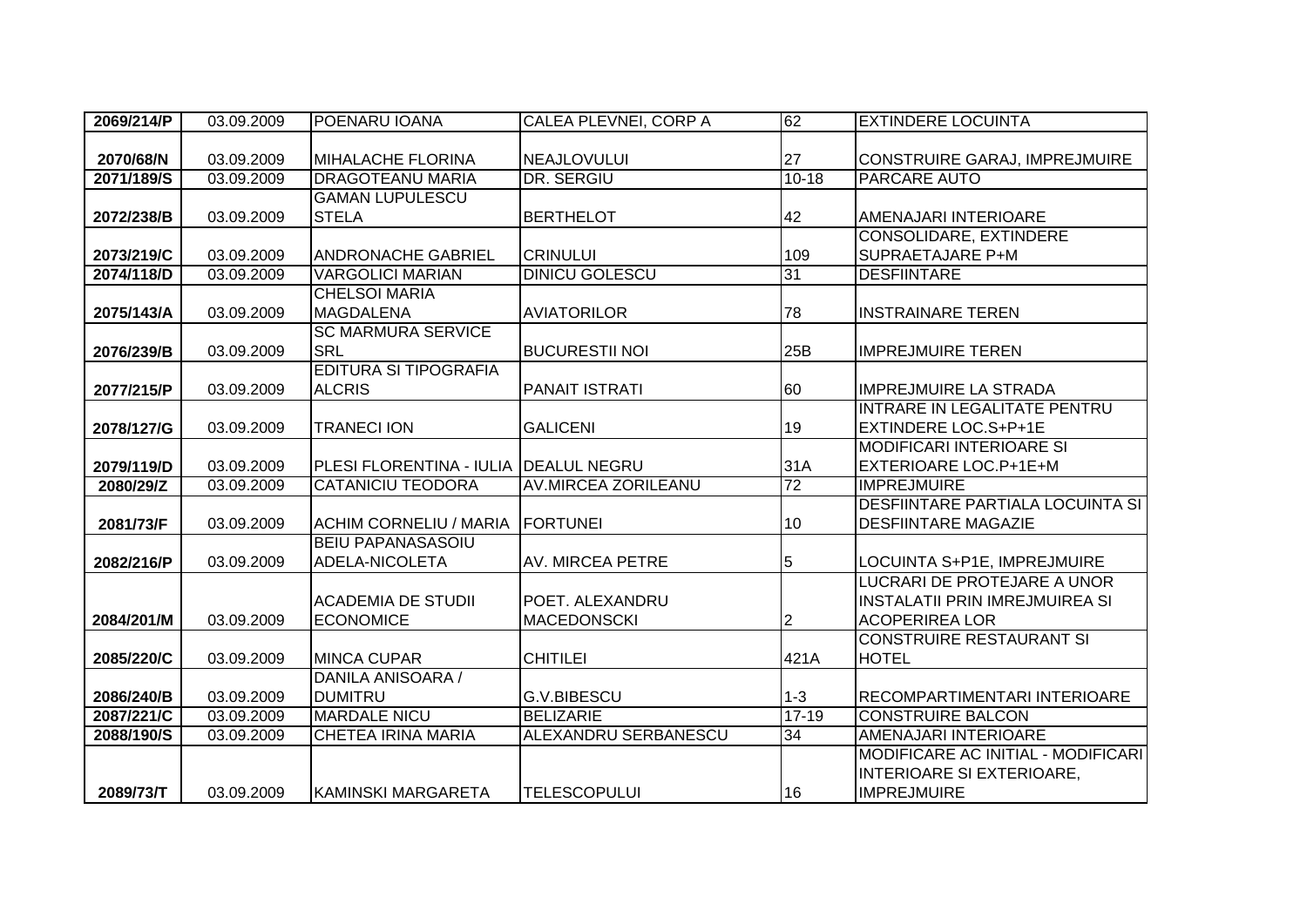| 2090/69/N  | 03.09.2009 | <b>TUDORACHE IOAN</b>                 | <b>NAVIGATIEI</b>           | 17               | <b>CONSOLIDARE, MANSARDARE</b>     |
|------------|------------|---------------------------------------|-----------------------------|------------------|------------------------------------|
|            |            | <b>SC INSTAL COST</b>                 |                             |                  | <b>EXTINDERE, SUPRAETAJARE</b>     |
| 2091/128/G | 03.09.2009 | <b>CONSTRUCT SRL</b>                  | <b>GODENI</b>               |                  | LOC.SP+P+1E+M                      |
|            |            |                                       |                             |                  | EXTINDERE LOCUINTA, REFACERE       |
| 2092/191/S | 03.09.2009 | ISAMOILA CONSTANTIN                   | <b>SERBAN NICOLAE</b>       | 19               | <b>IMPREJMUIRE</b>                 |
| 2093/241/B | 03.09.2009 | <b>ISSA CRISTINA</b>                  | <b>BUCURESTI-TARGOVISTE</b> | 16A              | <b>INCHIDERE BALCON</b>            |
| 2094/202/M | 03.09.2009 | <b>LEGENDI OANA</b>                   | <b>ION MIHALACHE</b>        | 317              | <b>IMPREJMUIRE</b>                 |
| 2095/31/H  | 03.09.2009 | <b>NECHITA IOANA</b>                  | <b>STEFAN HOLBAN</b>        | 20A              | <b>IMPREJMUIRE</b>                 |
|            |            |                                       |                             |                  | <b>EXTINDERE, SUPRAETAJARE</b>     |
| 2096/120/D | 03.09.2009 | <b>CIURTIN NICUSOR</b>                | <b>DURAU</b>                | 71               | $LOC.P+1E+M$                       |
| 2097/144/A | 03.09.2009 | <b>SAMPETRU MIRELA</b>                | <b>BARAJUL ARGES</b>        | $\overline{4}$   | <b>DESFIINTARE</b>                 |
| 2098/89/V  | 03.09.2009 | <b>PORUMBITA ANDREI</b>               | <b>MIHAI VEITEAZUL</b>      | $\overline{9}$   | <b>DESFIINTARE LOCUINTA PARTER</b> |
| 2099/145/A | 03.09.2009 | <b>HENTES PAULA</b>                   | <b>AVIATORILOR</b>          | 31               | <b>CONSTRUIRE GARAJ</b>            |
|            |            | <b>CHIRILA ELENA</b>                  |                             | 128              | <b>EXTINDERE SI SUPRAETAJARE</b>   |
| 2100/42/R  | 03.09.2009 | <b>DEACONESCU DANIELA</b>             | <b>RENASTERII</b>           |                  | $LOC.P+2E+M$                       |
| 2101/121/D | 03.09.2009 | <b>RAUTU SOFICA / JENICA</b>          | <b>DOAMNA STANCA</b>        | 27               | <b>DESFIINTARE PARTIALA</b>        |
| 2102/146/A | 03.09.2009 | <b>SC OMNIASIG SRL</b>                | <b>AVIATORILOR</b>          | 28               | <b>MODIFICARE FATADE</b>           |
| 2103/242/B | 03.09.2009 | <b>GHERMAN IULIAN OSTAP</b>           | <b>BERVENI</b>              | $\boldsymbol{9}$ | LOC.D+P+1E+M SI IMPREJMUIRE        |
| 2104/222/C | 03.09.2009 | <b>VOICU FLORIN</b>                   | <b>CIRESOAIA</b>            | 64               | SUPRAETAJARE, IMPREJMUIRE          |
| 2105/223/C | 03.09.2009 | <b>MIROIU IOANA</b>                   | <b>CAIERULUI</b>            |                  | <b>CONSTRUIRE IMOBIL</b>           |
|            |            | <b>DINCULESCU MANUELA</b>             |                             |                  |                                    |
| 2106/192/S | 03.09.2009 | <b>DOINA</b>                          | AL. SCROVISTEA              | $15 - 17$        | DEZMEMBRARE                        |
| 2107/74/T  | 03.09.2009 | <b>DINESCU GH. PAUL</b>               | <b>TRIUMFULUI</b>           | 8                | <b>DESFIINTARE PARTIALA</b>        |
| 2108/224/C | 03.09.2009 | <b>GHINEA ALEXANDRU</b>               | <b>CAIUTI</b>               | $\overline{8}$   | <b>DESFIINTARE INTERGRALA</b>      |
| 2109/225/C | 03.09.2009 | <b>GHINEA ALEXANDRU</b>               | <b>CAIUTI</b>               | $\overline{8}$   | $LOC.P+1E+M$                       |
|            |            | <b>OLARU RAZVAN</b>                   |                             |                  |                                    |
| 2110/193/S | 03.09.2009 | <b>CONSTANTIN</b>                     | <b>SFANTA MARIA</b>         | 79               | ETAJARE, CONSOLIDARE P+1E          |
|            |            |                                       |                             |                  | <b>MODIFICARI INTERIOARE SI LA</b> |
| 2111/75/T  | 03.09.2009 | <b>ATE BANK ROMANIA SA</b>            | <b>NICOLAE TITULESCU</b>    | 56               | <b>FATADA</b>                      |
|            |            |                                       |                             |                  |                                    |
| 2112/70/N  | 04.09.2009 | DIACONESCU ALEXANDRU STEFAN NEGULESCU |                             | 35               | <b>ACOPERIRE TERASA ETAJ 1</b>     |
| 2113/226/C | 04.09.2009 | <b>SC OCRAM TELEVIZIUNE</b>           | <b>ICAPRIORILOR</b>         | $2 - 4$          | <b>HALA</b>                        |
| 2114/122/D | 04.09.2009 | <b>SC EV. B. INVESTMENTS</b>          | <b>DR. MUNTELE GAINA</b>    | $29 - 37$        | <b>OPERATIUNI NOTARIALE</b>        |
| 2115/227/C | 07.09.2009 | <b>MINDA IOAN</b>                     | <b>CARPENULUI</b>           | 5                | <b>MANSARDARE LOCUINTA</b>         |
|            |            | <b>SAMER VALENTIN</b>                 |                             |                  |                                    |
| 2116/74/F  | 07.09.2009 | <b>NICOLAE</b>                        | <b>PANCIU</b>               | 41               | <b>INFORMATIV</b>                  |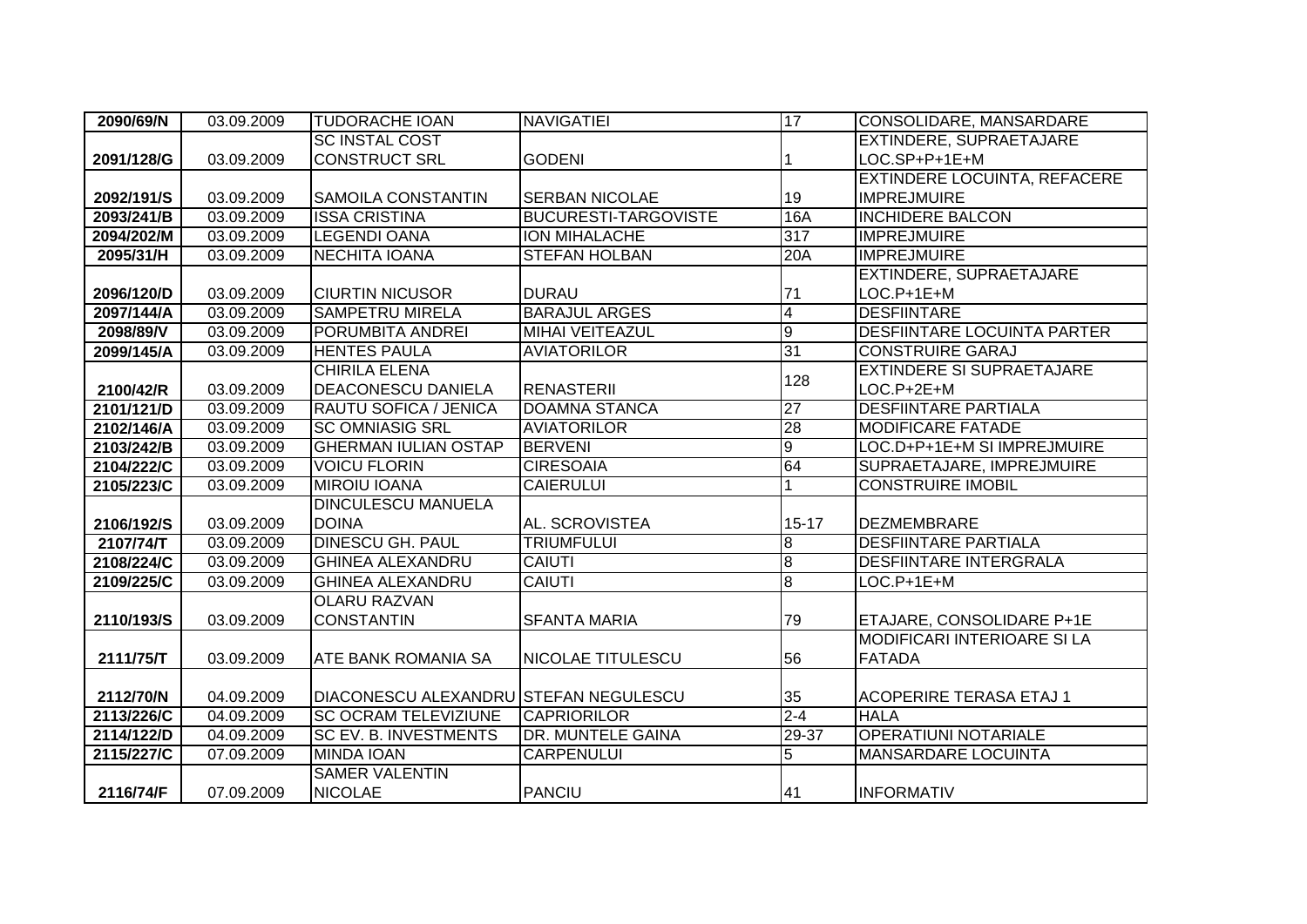| 2117/71/N  | 07.09.2009 | <b>GUSITA NICOLAE</b>       | <b>NEAGOE VODA</b>        | 58              | <b>ALIPIRE</b>                                        |
|------------|------------|-----------------------------|---------------------------|-----------------|-------------------------------------------------------|
| 2118/228/C | 07.09.2009 | <b>BURTEA MIRCEA</b>        | <b>CARAGEA VODA</b>       | 26              | <b>ALIPIRE</b>                                        |
| 2119/76/T  | 07.09.2009 | <b>SC REST FOOD SRL</b>     | TARLAUA LD, PARCELA 2     |                 | <b>INFORMATIV</b>                                     |
|            |            | <b>BERCEANU DANIEL</b>      |                           |                 | CONSOLIDARE, EXTINDERE,                               |
| 2120/129/G | 07.09.2009 | <b>MARIAN</b>               | <b>GROHOTISULUI</b>       | 19              | MANSARDARE LOC.P+M                                    |
| 2121/90/V  | 07.09.2009 | <b>BOTA IOAN</b>            | <b>TRAIAN VASILE</b>      | 19              | $LOC.S+P+1E+2R$                                       |
|            |            | <b>SC M&amp;C ESTATE</b>    |                           |                 |                                                       |
| 2122/229/C | 07.09.2009 | <b>INTERNATIONAL</b>        | <b>ARON COTRUS</b>        | 55              | <b>PUZ ARON COTRUS</b>                                |
| 2123/230/C | 07.09.2009 | <b>POP EMIL</b>             | N. CARAMFIL               | 87              | <b>PUZ</b>                                            |
|            |            |                             |                           |                 | REAMENAJARE SI TRANSFORMARE                           |
|            |            |                             |                           |                 | POD IN MANSARDA RH FINAL                              |
| 2124/75/F  | 07.09.2009 | <b>IKERESTELY JOLT</b>      | <b>CALEA FLOREASCA</b>    | 24              | $S+P+1E+M$                                            |
| 2125/76/F  | 07.09.2009 | <b>ACHIM CORNELIU</b>       | <b>FORTUNEI</b>           | 10              | <b>EXTINDERE CU LOC.P+1E</b>                          |
| 2126/72/N  | 07.09.2009 | <b>GIRGEA CORNELIU</b>      | <b>NADES</b>              | 44E             | <b>CONSTRUIRE GARAJ</b>                               |
|            |            | <b>SC CASTILLEJO INVEST</b> |                           |                 |                                                       |
| 2127/77/F  | 07.09.2009 | <b>SRL</b>                  | <b>CALEA FLORESCA</b>     | 141             | AMENAJARE BAR SI TERASA                               |
|            |            |                             |                           |                 | SUPRAETAJARE, SCHIMBARE                               |
| 2128/194/S | 07.09.2009 | <b>VLADU PAUL</b>           | <b>SFANTA MARIA</b>       | 16BIS           | <b>DESTINATIE</b>                                     |
|            |            |                             |                           |                 |                                                       |
| 2129/203/M | 07.09.2009 | <b>CIORTEA IORGU</b>        | <b>MARGINEI</b>           | 56              | LOC.P+2E, IMPREJMUIRE                                 |
|            |            |                             |                           |                 | LIFT EXTERIOR, REFACERE FATADE,                       |
| 2130/77/T  | 07.09.2009 | <b>ROBERT ILLE</b>          | <b>JEAN TEXIER</b>        | 27              | <b>CONSOLIDARE</b>                                    |
|            |            |                             |                           |                 | CONSOLIDARE, RENOVARE,                                |
| 2131/204/M | 07.09.2009 | <b>SC BSB FASHION SRL</b>   | <b>MAGHERU</b>            | 11              | <b>MODERNIZARE</b>                                    |
|            |            |                             |                           |                 | <b>CONSOLIDARE PAVILION,</b>                          |
| 2132/218/P | 07.09.2009 | <b>UM 0929</b>              | <b>HRISOVULUI</b>         | 18A             | <b>MODIFICARI INTERIOARE</b>                          |
| 2133/32/H  | 07.09.2009 | <b>BRUMA ION</b>            | <b>PICTOR SAVA HENTIA</b> | $\overline{12}$ | <b>MANSARDARE</b>                                     |
|            |            | <b>CORVINUS</b>             |                           |                 |                                                       |
| 2134/33/H  | 07.09.2009 | <b>INTERNATIONAL</b>        | <b>IANCU DE HUNEDOARA</b> | 54              | PROMOVARE PUZ                                         |
|            |            |                             |                           |                 | <b>IMOBIL FUNCTIUNE MIXTA</b>                         |
| 2135/147/A | 07.09.2009 | <b>IMMOBILIARE BUCAREST</b> | <b>AEROGARII</b>          | 33              | 3S+D+P+14E                                            |
| 2136/231/C | 07.09.2009 | PRUNDEA MUGUREL             | <b>DRUMUL CAVNIC</b>      | 33              | LOC.DS+P+1E+M                                         |
|            |            |                             |                           |                 | AMENAJARE CONSTRUCTIE                                 |
| 2137/130/G | 07.09.2009 | <b>FETEANU CONSTANTIN</b>   | CAL.GRIVITEI              | 202             | <b>FUNERARA</b>                                       |
| 2138/61/L  | 07.09.2009 | <b>MIHALE MARIUS</b>        | <b>LIMANULUI</b>          | $\overline{4}$  | EXTINDERE CU UN CORP NOU P+1E                         |
|            |            |                             |                           | 28              | CONSTRUIRE IMOBIL 2S+P+4E+5R,<br>REFACERE IMPREJMUIRE |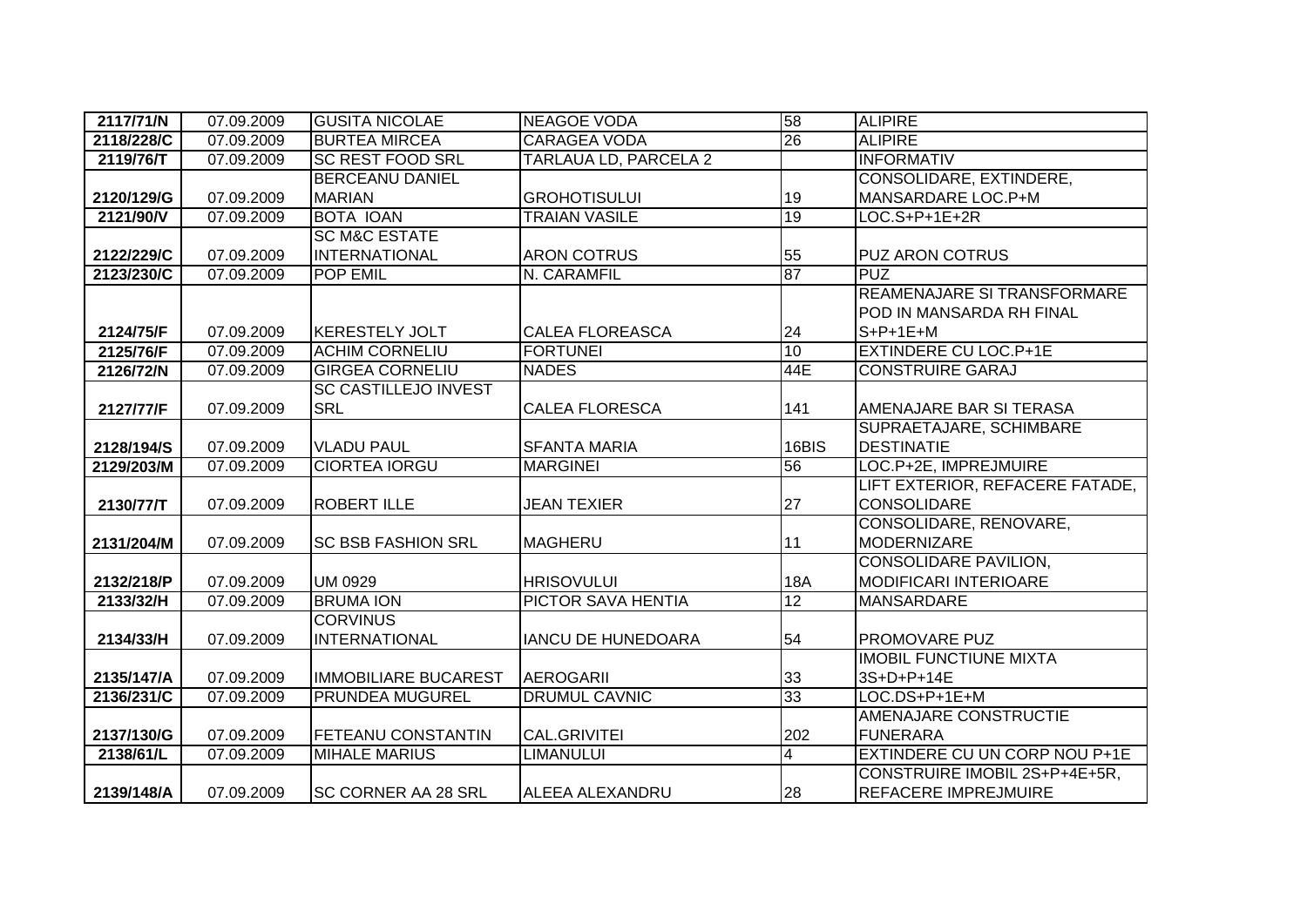|            |            | <b>SC LESONOR</b>             |                                  |                |                                         |
|------------|------------|-------------------------------|----------------------------------|----------------|-----------------------------------------|
| 2140/195/S | 07.09.2009 | <b>CONSTRUCTII</b>            | <b>STRAULESTI</b>                | 25A, 25B       | BIROURI SI SERVICII 3S+P+6E             |
|            |            | <b>MOHOR BOGDAN</b>           |                                  |                | <b>SCHIMBARE FUNCTIUNE IN BIROURI</b>   |
| 2141/78/T  | 08.09.2009 | <b>DUMITRA</b>                | <b>TURDA</b>                     | 122            | <b>SI CONSTRUIRE BALCON</b>             |
|            |            |                               |                                  |                | AMENAJARI INTERIOARE,                   |
|            |            |                               |                                  |                | <b>RECOMPARTIMENTARE, INCHIDERE</b>     |
| 2142/43/R  | 08.09.2009 | <b>BAY MIHAELA-LIDIA</b>      | <b>NICOLAE RACOTA</b>            | 17             | <b>BALCOANE</b>                         |
| 2143/62/L  | 08.09.2009 | <b>PAUN ION</b>               | <b>LUPTATORILOR</b>              | 19A            | <b>DESFIINTARE GARAJ</b>                |
| 2144/243/B | 08.09.2009 | <b>CIUREA SABINA</b>          | <b>CADEREA BASTILIEI, CORP B</b> | 60             | <b>INFORMATIV</b>                       |
| 2146/219/P | 08.09.2009 | PIDRONI CLAUDIO               | <b>PODULUI</b>                   | 46             | <b>DESFIINTARE</b>                      |
| 2147/79/T  | 08.09.2009 | <b>ZARAFIU MIHAI</b>          | <b>TURNUL ROSU</b>               | g              | <b>IMPREJMUIRE TEREN</b>                |
| 2148/131/G | 08.09.2009 | <b>PMB - ACATRINEI IULIAN</b> | <b>VASILE GHERGHEL</b>           | 55             | <b>DEZMEMBRARE TEREN</b>                |
|            |            | <b>ACADEMIA DE STUDII</b>     |                                  |                | REABILITARE, CONSOLIDARE SI             |
| 2149/123/D | 08.09.2009 | <b>ECONOMICE</b>              | <b>MIHAI EMINESCU</b>            | $13 - 15$      | MODERNIZARE S+P+6E                      |
|            |            | PARAPANCEA MARIAN             |                                  |                |                                         |
| 2150/220/P | 08.09.2009 | <b>NICOLAE</b>                | <b>RADU POPESCU</b>              |                | MANSARDARE, CONSOLIDARE P+M             |
| 2151/124/D | 09.09.2009 | <b>DIMCEA FLOAREA</b>         | <b>INTR. VICTOR DAIMACA</b>      | $\overline{3}$ | MODERNIZARE, MANSARDARE                 |
|            |            |                               |                                  |                | <b>DESFIINTARE INTEGRALA CORP C SI</b>  |
| 2152/63/L  | 09.09.2009 | <b>BUNESCU AURICA</b>         | <b>LEBEDEI</b>                   | 13             | <b>PARTIAL CORP C1</b>                  |
|            |            |                               |                                  |                | CONSTRUTIE ANEXA CU FUNCTIUNE           |
|            |            |                               |                                  |                | <b>LABORATOR ANALIZE MEDICALE SI</b>    |
| 2153/91/V  | 09.09.2009 | UNGUREANU ROXANA              | <b>VOLGA</b>                     | 44             | <b>RECEPTIE</b>                         |
| 2154/80/T  | 09.09.2009 | <b>RUSAN ROMULUS</b>          | <b>TRANSILVANIEI</b>             | 60             | CONSOLIDARE, REAMENAJARE                |
|            |            | UNGUREANU GHEORGHE            |                                  |                | <b>DESFIINTARE PARTIALA LOCUINTA SI</b> |
| 2155/221/P | 09.09.2009 | <b>ZAMFIR</b>                 | <b>PINULUI</b>                   | 10             | <b>DESFIINTARE ANEXE</b>                |
|            |            |                               |                                  |                | <b>EXTINDERE LOCUINTA,</b>              |
| 2156/222/P | 09.09.2009 | <b>CHIS MADALINA</b>          | <b>PINULUI</b>                   | 10             | SUPRAETAJARE LA SP+P+1E                 |
| 2157/64/L  | 09.09.2009 | <b>VODAFONE ROMANIA SA</b>    | <b>LAMAIULUI</b>                 | 71             | AMPLASARE TURN ANTENE H=30M             |
| 2158/78/F  | 09.09.2009 | <b>NICOARA RALUCA</b>         | <b>FEROVIARILOR</b>              | 70             | <b>EXTINDERE SI SUPRAETAJARE</b>        |
|            |            | <b>SC RATLIS KAVONRAS</b>     |                                  |                | DEZMEMBRARE IMOBIL TEREN /              |
| 2159/205/M | 09.09.2009 | <b>SRL</b>                    | <b>J.B.MOLIERE</b>               | 17-19          | <b>CONSTRUCTII</b>                      |
| 2160/226/C | 10.09.2009 | <b>MUSAT ANCA</b>             | <b>AV. PETRE CRETU</b>           | 66             | <b>EXTINDERE LOCUINTA S+P+2E</b>        |
|            |            |                               |                                  |                | EXTTINDERE, CONSOLIDARE                 |
| 2161/203/M | 10.09.2009 | <b>CIOBANU MARIUS</b>         | <b>MIERCANI</b>                  | 113            | LOC.P+1E MANSARDAT                      |
|            |            | <b>TARAZE CRISTIAN / OANA</b> |                                  |                |                                         |
| 2162/217/P | 10.09.2009 | <b>ILEANA</b>                 | <b>DR. PISCUL NOU</b>            | 43             | <b>INFORMATIV</b>                       |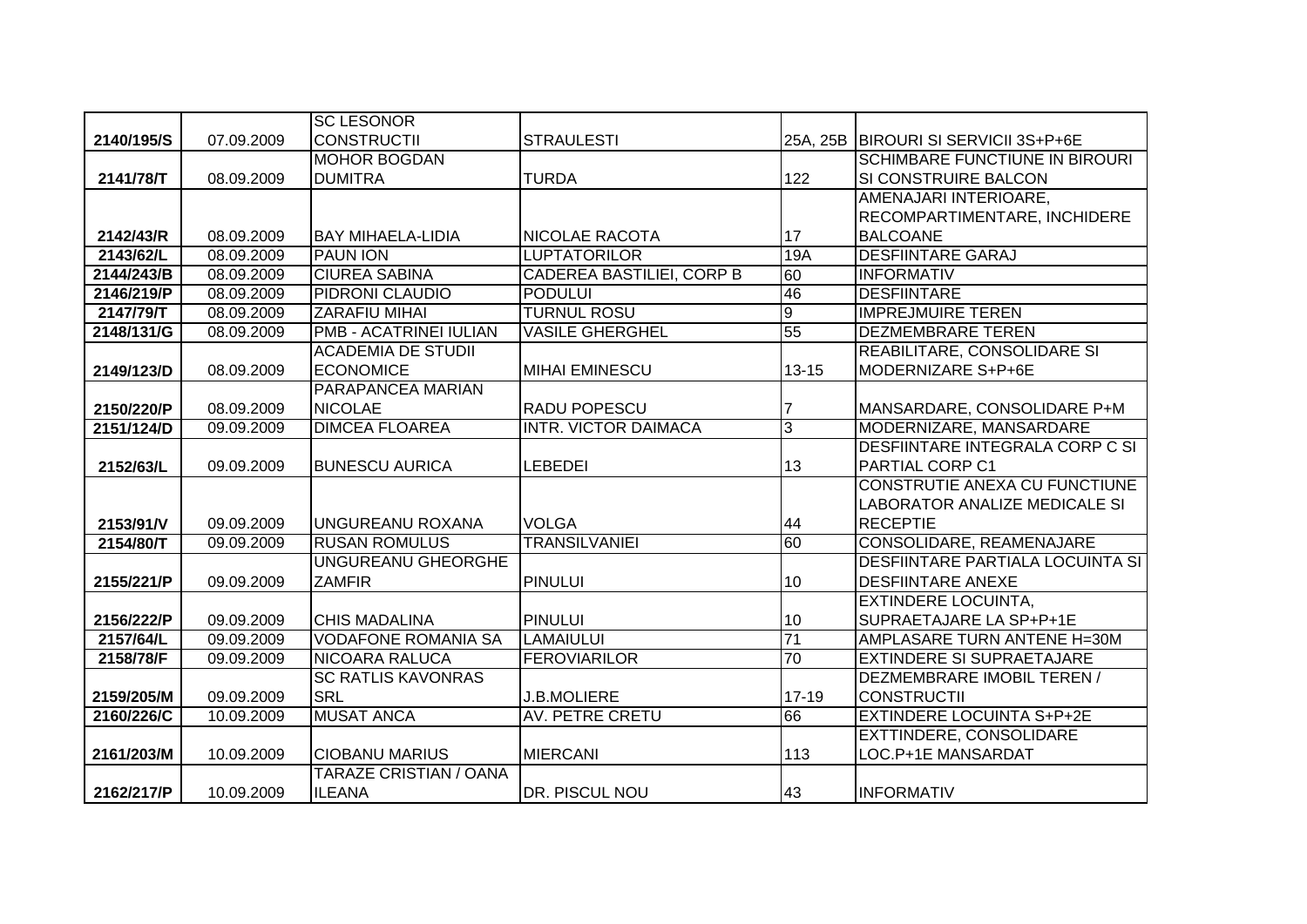|            |            |                                          |                          | 58-70 /        |                                     |
|------------|------------|------------------------------------------|--------------------------|----------------|-------------------------------------|
| 2163/147/A | 10.09.2009 | <b>RED SEA ROM SRL</b>                   | <b>AVIONULUI</b>         | 52-56          | <b>ALIPIRE LOTURI</b>               |
| 2163/90/V  | 10.09.2009 | <b>PETRE NICULINA</b>                    | <b>MIRCEA VULCANESCU</b> | 103B           | <b>MODIFICARE LOCUINTA</b>          |
|            |            |                                          |                          |                | <b>CONSTRUIRE BALCON SI</b>         |
|            |            | <b>SOARE SIMONA -</b>                    |                          |                | INCHIDEREA ACESTUIA, MODIFICARI     |
| 2164/194/S | 10.09.2009 | <b>GABRIELA</b>                          | ALEEA SOMESUL RECE       | $4 - 12$       | <b>INTERIOARE</b>                   |
|            |            |                                          |                          |                | CONSOLIDARE,                        |
| 2165/91/V  | 10.09.2009 | <b>DUSCIUC JANA</b>                      | <b>VESPASIAN</b>         | 53             | <b>RECOMPARTIMENTARE</b>            |
| 2166/204/M | 11.09.2009 | <b>MONICA CONSTANTIN</b>                 | <b>P-TA MONTREAL</b>     | 10             | MODIFICARE AC, EXTINDERE ET.5       |
|            |            | <b>SC EVB INVESTMENTS</b>                |                          |                | <b>CLADIRE SPATII COMERCIALE LA</b> |
| 2167/129/G | 11.09.2009 | <b>SRL</b>                               | <b>MUNTELE GAINA</b>     | 29-37          | PARTER 2S+P+4E                      |
|            |            | <b>SC EVB INVESTMENTS</b>                |                          |                | <b>CLADIRE SPATII COMERCIALE LA</b> |
| 2168/130/G | 11.09.2009 | <b>SRL</b>                               | <b>MUNTELE GAINA</b>     | 29-37          | PARTER 2S+P+4E                      |
|            |            |                                          |                          |                | AMENAJARI INTERIOARE SI             |
| 2169/76/T  | 11.09.2009 | <b>RUSEV EDGAR SANDOR</b>                | N. TITULESCU             | 92             | <b>REABILITARE TERMICA</b>          |
|            |            |                                          |                          |                | REAMENAJARE, MASARDARE              |
| 2170/227/C | 11.09.2009 | <b>SOARE STEFANIA</b>                    | <b>CADEREA BASTILIEI</b> | 21             | LOCUINTA, REGIM FINAL S+P+M         |
| 2171/218/P | 11.09.2009 | <b>TANASE CRISTIAN</b>                   | DR. PISCUL NOU           | 33             | <b>INFORMATIV</b>                   |
| 2172/228/C | 11.09.2009 | <b>PETROM SA</b>                         | <b>CORALILOR</b>         | 20A            | <b>DESFIINTARE C19</b>              |
|            |            | <b>PMB - CENTRUL DE</b>                  |                          |                |                                     |
| 2173/243/B | 11.09.2009 | <b>AFACERI</b>                           | <b>BERZEI</b>            | 59-61          | <b>DESFIINTARE</b>                  |
|            |            | <b>PMB - CENTRUL DE</b>                  |                          |                |                                     |
| 2174/244/B | 11.09.2009 | <b>AFACERI</b>                           | <b>BERZEI</b>            | 28             | <b>DESFIINTARE</b>                  |
|            |            | <b>PMB - CENTRUL DE</b>                  |                          |                |                                     |
| 2175/245/B | 11.09.2009 | <b>AFACERI</b>                           | <b>BERZEI</b>            | 63             | <b>DESFIINTARE</b>                  |
|            |            |                                          |                          |                | MANSARDARE, REGIM FINAL             |
| 2176/122/D | 11.09.2009 | <b>PAVEL MIRCEA</b>                      | <b>DUETULUI</b>          | 88             | $P+M$                               |
|            |            |                                          |                          |                |                                     |
| 2177/92/V  | 11.09.2009 | <b>IMRE PETRE LUDOVIC</b>                | <b>VARSOVIA</b>          | $1 - 3$        | TRANSFORMARE POD IN MANSARDA        |
| 2178/131/G | 11.09.2009 | <b>VOICU OANA MARIA</b>                  | <b>GRIVITEI</b>          | 222            | <b>INCHIDERE BALCON</b>             |
|            |            | <b>SC PETROM SA</b>                      |                          |                |                                     |
| 2179/229/C | 11.09.2009 | <b>PT SC PROSPECTIUNI SA</b>             | <b>CORALILOR</b>         | 20A            | <b>DESFIINTARE C9</b>               |
| 2180/218/P | 11.09.2009 | <b>SC VICTOR CO SRL</b>                  | <b>PADURII</b>           | $\overline{5}$ | AMENAJARI INTERIOARE                |
|            |            |                                          |                          |                | AMENAJARI INTERIOARE SI             |
| 2181/219/P | 14.09.2009 | SC ASIT REAL ESTATE SRLIGR. ALEXANDRESCU |                          | 74             | <b>EXTERIOARE</b>                   |
| 2182/77/T  | 14.09.2009 | <b>ASPROIU DUMITRU</b>                   | <b>TURDA</b>             | 116            | <b>CONSTRUIRE A 2 BALCOANE</b>      |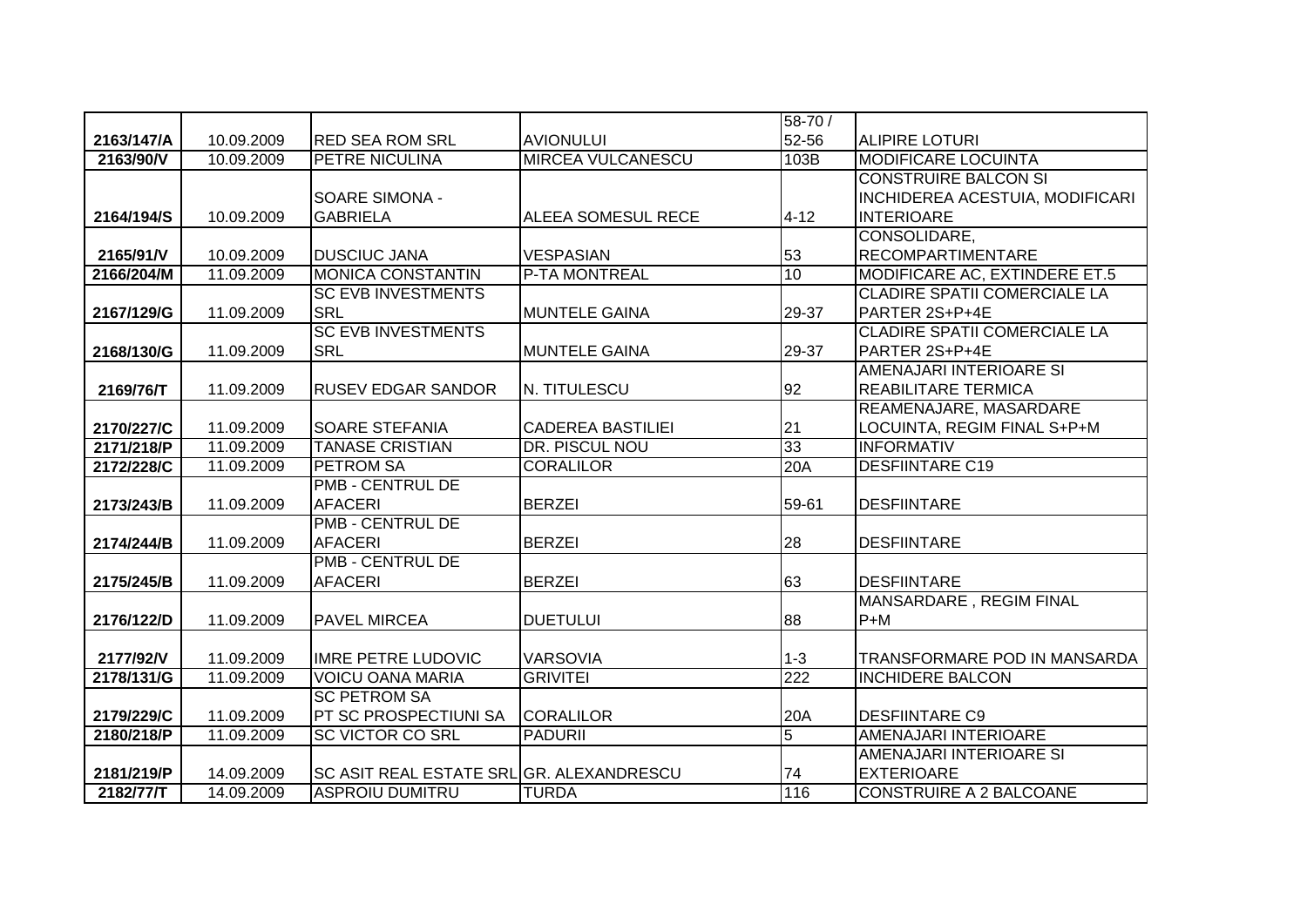|            |            |                                    |                          |                 | LUCRARI DE CONSOLIDARE SI        |
|------------|------------|------------------------------------|--------------------------|-----------------|----------------------------------|
| 2183/205/M | 14.09.2009 | IMOTREANU CONSTANTIN IMIRON COSTIN |                          | 12              | <b>REAMENAJARE</b>               |
|            |            |                                    |                          |                 | CONSOLIDARE,                     |
|            |            |                                    |                          |                 | RECOMPARTIMENTARE,               |
|            |            |                                    |                          |                 | REMODELARE, EXTINDERE,           |
| 2184/30/Z  | 14.09.2009 | <b>IACOBAN CONSTANTIN</b>          | <b>MUZEUL ZAMBACCIAN</b> | 10              | <b>SUPRAETAJARE</b>              |
|            |            |                                    |                          |                 | CONSOLIDARE, EXTINDERE,          |
| 2185/61/L  | 14.09.2009 | <b>MIHAILESCU RAZVAN</b>           | <b>GHEORGHE LAZAR</b>    | 6               | SUPRAETAJARE LA D+P+2E+M         |
| 2186/71/N  | 14.09.2009 | <b>ENACHE FLORIN</b>               | <b>NORDULUI</b>          | 54B             | POARTA AUTO                      |
| 2187/74/F  | 14.09.2009 | <b>ANGHEL GHEORGHE</b>             | <b>FAUREI</b>            | $\overline{3}$  | <b>CONSTRUIRE BALCON</b>         |
|            |            | <b>SC NESETIN INNOVATIN</b>        |                          |                 |                                  |
| 2188/40/E  | 14.09.2009 | <b>SRL</b>                         | <b>GEORGE ENESCU</b>     |                 | MODIFICARI INTERIOARE IN AP.37   |
|            |            | <b>STANESCU SORIN</b>              |                          |                 | <b>DESFIINTARE CONSTRUCTIE</b>   |
| 2189/220/P | 14.09.2009 | <b>BERINDE VASILE</b>              | <b>PANCIU</b>            | 42B             | <b>EXISTENTA</b>                 |
|            |            | <b>STANESCU SORIN</b>              |                          |                 |                                  |
| 2190/221/P | 14.09.2009 | <b>BERINDE VASILE</b>              | <b>PANCIU</b>            | 42B             | $LOC.P+1E+M$                     |
| 2191/62/L  | 14.09.2009 | <b>CALIN LUCRETIA</b>              | AL. LAPUSNEANU           |                 | <b>IMPREJMUIRE</b>               |
|            |            |                                    |                          |                 | <b>EXTINDERE LOCUINTA</b>        |
|            |            |                                    |                          |                 | IREZULTAND DS+P+2E+M             |
| 2192/132/G | 14.09.2009 | NASTAC CONSTANTIN                  | <b>GAROFITEI</b>         | 16              | <b>SI PISCINA</b>                |
|            |            |                                    |                          |                 | <b>DESFIINTARE CONSTRUCTII</b>   |
| 2193/246/B | 14.09.2009 | PMB                                | <b>BERZEI</b>            | 70              | <b>EXISTENTE</b>                 |
|            |            |                                    |                          |                 | <b>DESFIINTARE CONSTRUCTII</b>   |
| 2194/247/B | 14.09.2009 | <b>PMB</b>                         | <b>BERZEI</b>            | 69              | <b>EXISTENTE</b>                 |
|            |            |                                    |                          |                 | <b>MODIFICARI INTERIOARE SI</b>  |
| 2195/148/A | 14.09.2009 | <b>POPOESCU LAURA DIANA</b>        | <b>P-TA AMZEI</b>        | $10 - 12$       | <b>INCHIDERE BALCON</b>          |
|            |            |                                    |                          |                 | <b>DESFIINTARE CONSTRUCTII</b>   |
| 2196/248/B | 14.09.2009 | <b>PMB</b>                         | <b>BERZEI</b>            | 74              | <b>EXISTENTE</b>                 |
| 2197/52/0  | 15.09.2009 | <b>DRAGOMIR IONEL</b>              | <b>OASTEI</b>            | $\overline{32}$ | ANEXA P+1E                       |
| 2198/149/A | 15.09.2009 | <b>DINU CRISTIAN</b>               | <b>AVIATORILOR</b>       | 78              | <b>MODIFICARI INTERIOARE</b>     |
| 2199/222/P | 15.09.2009 | PETA FLORINA                       | <b>POPASULUI</b>         | ø               | LOCUINTA S+P+2E+M                |
| 2200/41/E  | 15.09.2009 | POPESCU DORIN                      | <b>EPISCOP VULCAN</b>    | 51              | CONSOLIDARE, EXTINERE LA P+1E    |
|            |            |                                    |                          | 85C             | <b>REAMENAJARE INTERIOARE SI</b> |
| 2201/230/C | 15.09.2009 | <b>SC DIET PLUS</b>                | <b>NICOLAE CARAMFIL</b>  |                 | <b>EXTERIOARE SCOALA NR.3</b>    |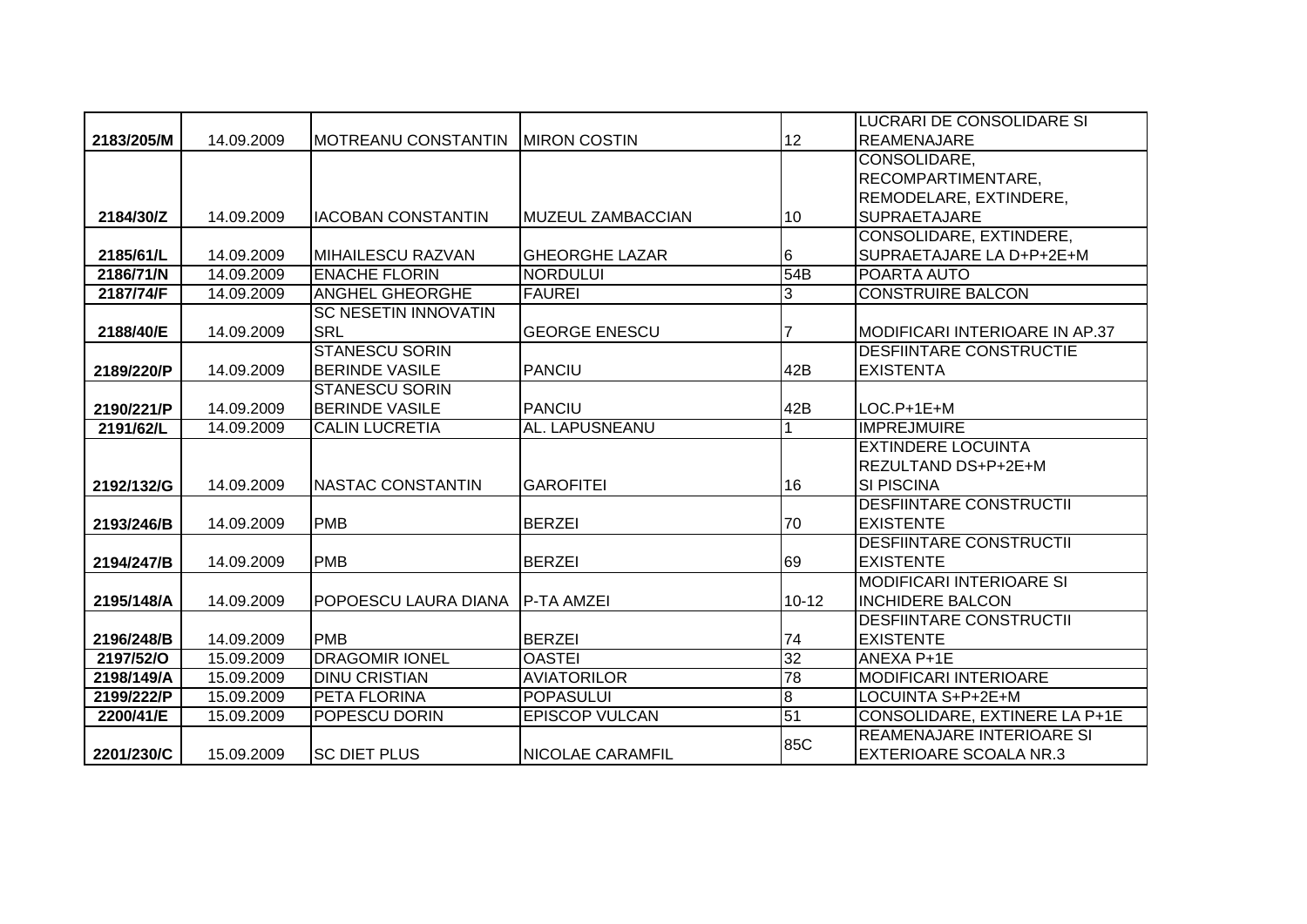|            |            |                                  |                           |                 | ANSAMBLU APARTAMENTE,                |
|------------|------------|----------------------------------|---------------------------|-----------------|--------------------------------------|
|            |            | <b>SC IMPACT DEVELOPER &amp;</b> |                           | 69              | GRADINITA, SERVICII, COMERT,         |
| 2202/223/P | 15.09.2009 | CONTRACTOR S.A.                  | DR. PADUREA NEAGRA        |                 | <b>SPATII TEHNICE S+P+5E-6E</b>      |
| 2202/249/B | 15.09.2009 | <b>BUCUR MARIA-ELENA</b>         | <b>ION BREZOIANU</b>      | 47-49           | <b>ALIPIRE NUMERE CADASTRALE</b>     |
| 2203/56/1  | 15.09.2009 | <b>BUZA MARIA</b>                | <b>NICOLAE IORGA</b>      | $\overline{20}$ | <b>ETAJARE CORP 2</b>                |
| 2204/250/B | 15.09.2009 | <b>CHIRITA MARIANA</b>           | <b>BUCURESTI-PLOIESTI</b> | 162-164         | <b>DESFIINTARE PARTIALA C1 SI C2</b> |
|            |            |                                  |                           |                 | CONSOLIDARE, SUPRAETAJARE LA         |
| 2205/63/L  | 15.09.2009 | MIREA MIHAELA-CARMEN             | <b>LUPTATORILOR</b>       | 48              | P+1E, MODIFICARI INTERIOARE          |
| 2206/32/H  | 15.09.2009 | <b>DRAGAN MIHAI ADRIAN</b>       | PICTOR SAVA HENTIA        | $\overline{30}$ | <b>IMPREJMUIRE PARTIALA TEREN</b>    |
|            |            | <b>STEFANESCU ALEXANDRU</b>      |                           |                 |                                      |
| 2207/251/B | 15.09.2009 | <b>GEORGE</b>                    | <b>BANUL MANTA</b>        | 39              | <b>MODIFICARI INTERIOARE</b>         |
| 2208/75/F  | 15.09.2009 | <b>BODAN GABRIEL IONUT</b>       | <b>BAUXITEI</b>           | 45A             | EXTINDERE CU UN CORP NOU P+1E        |
| 2209/76/F  | 15.09.2009 | <b>GARJOABA CORNEL</b>           | <b>FAGARAS</b>            | 30-32           | <b>INFORMATIV</b>                    |
| 2210/93/V  | 16.09.2009 | <b>DRAGAN MIHAI ADRIAN</b>       | <b>VESPASIAN</b>          | 3               | <b>DESFIINTARE ANEXA MAGAZIE</b>     |
|            |            |                                  |                           |                 |                                      |
|            |            |                                  |                           | 3               | EXTINDERE LOC.S+P+1E,                |
| 2211/94/V  | 16.09.2009 | <b>DRAGAN MIHAI ADRIAN</b>       | <b>VESPASIAN</b>          |                 | RECOMPARTIMENTARE, RENOVARE          |
|            |            |                                  |                           |                 | CONSOLIDARE, MODIFICARI              |
|            |            |                                  |                           | 19              | <b>INTERIOARE SI</b>                 |
|            |            |                                  |                           |                 | EXTERIOARE, RECONFIGURARE            |
| 2212/133/G | 16.09.2009 | <b>RAIU MARIAN</b>               | <b>DIMITRIE GUSTI</b>     |                 | ACOPERIS P+M, DS+P+1E+M              |
|            |            |                                  |                           |                 | REAMENAJARE INTERIOARA,              |
| 2213/123/D | 16.09.2009 | <b>CARJE PETRICA</b>             | <b>INTR.DRIDU</b>         |                 | <b>CONSTRUIRE BALCON</b>             |
|            |            | <b>BOGDAN MIRON</b>              |                           | 93-199          |                                      |
| 2214/195/S | 16.09.2009 | ALEXANDRU                        | <b>STRAULESTI</b>         |                 | LOC.S+P+1E+2ER                       |
| 2215/231/C | 16.09.2009 | <b>AL HUSSEN ALI</b>             | <b>CHITILEI</b>           | 335             | <b>DESFIINTARE ANEXA</b>             |
| 2216/232/C | 17.09.2009 | <b>VASILESCU SEVER</b>           | <b>GRIGORE COBALCESCU</b> | 41              | <b>IMPREJMUIRE</b>                   |
| 2217/95/V  | 17.09.2009 | <b>LAZARESCU CALIN MIHAI</b>     | <b>TUDOR VIANU</b>        | 38              | LOC.S+P+2E+M                         |
| 2218/72/N  | 17.09.2009 | <b>DUMBRAVA SORIN</b>            | <b>NADES</b>              | 41-43           | LOC.S+P+1E+M, IMPREJMUIRE            |
|            |            | <b>PMB - SP CENTRU DE</b>        |                           |                 |                                      |
|            |            | <b>CONSULTANTA IN</b>            |                           | 53              |                                      |
| 2219/252/B | 17.09.2009 | <b>AFACERI</b>                   | <b>GRIGORE COBALCESCU</b> |                 | <b>DESFIINTARE CONSTRUCTII</b>       |
|            |            | <b>PMB - SP CENTRU DE</b>        |                           |                 |                                      |
|            |            | <b>CONSULTANTA IN</b>            |                           | 55              |                                      |
| 2220/253/B | 17.09.2009 | <b>AFACERI</b>                   | <b>GRIGORE COBALCESCU</b> |                 | <b>DESFIINTARE CONSTRUCTII</b>       |
| 2221/254/B | 17.09.2009 | <b>TUDORACHE VIOREL</b>          | <b>BUCURESTI-PLOIESTI</b> | 49A             | <b>INFORMATIV</b>                    |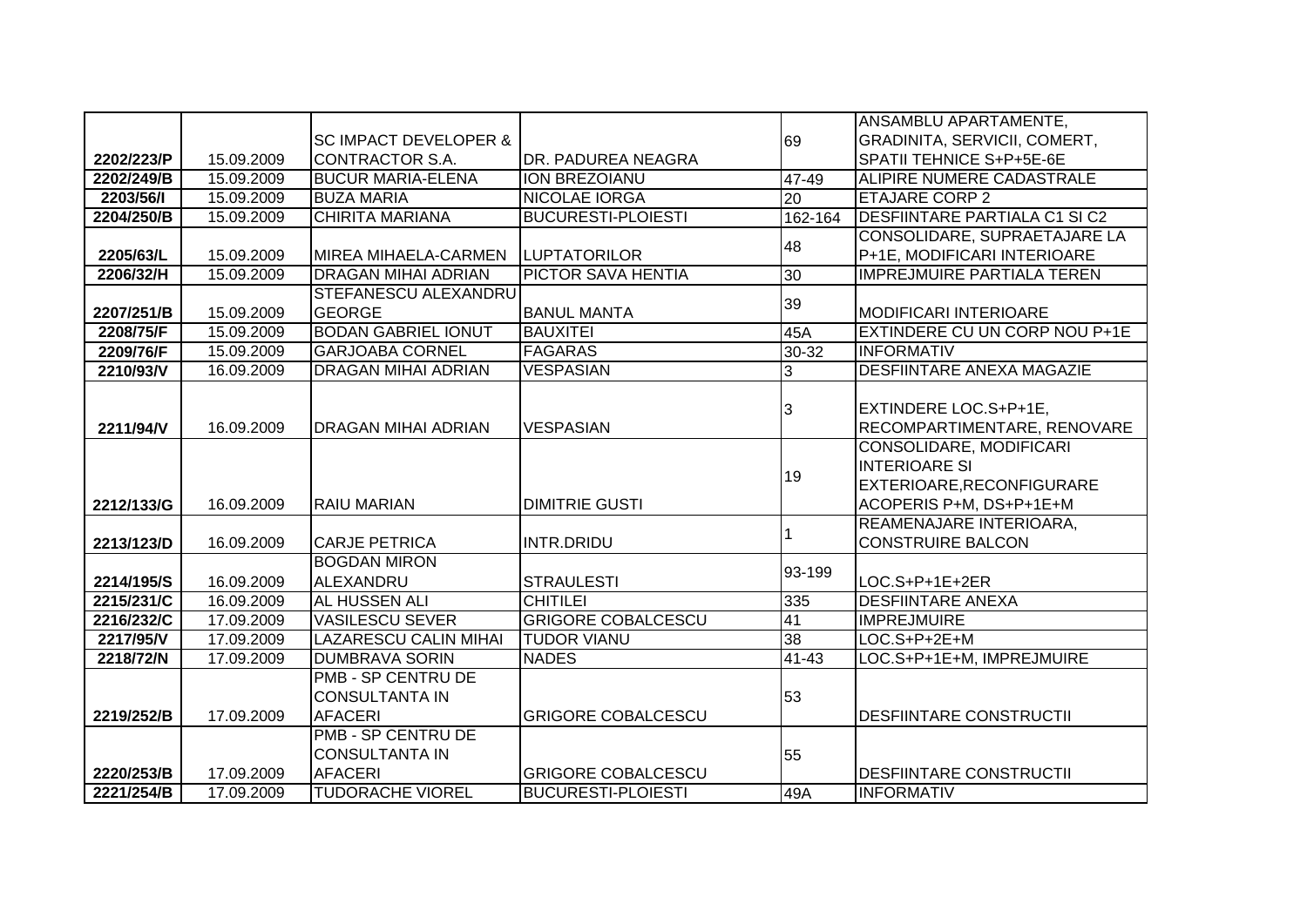|            |            |                             |                          | 19              | REAMENAJARE, MANSARDARE           |
|------------|------------|-----------------------------|--------------------------|-----------------|-----------------------------------|
| 2222/233/C | 17.09.2009 | <b>MARIN GABRIELA</b>       | <b>DANIEL CIUGUREANU</b> |                 | $SP + P + M$                      |
|            |            | <b>SERBAN STEFANITA</b>     |                          | 17              | REAMENAJARE, MANSARDARE           |
| 2223/234/C | 17.09.2009 | <b>CODRUT</b>               | <b>DANIEL CIUGUREANU</b> |                 | $SP + P + M$                      |
|            |            |                             |                          |                 | SUPRAETAJARE LA S+P+2E,           |
|            |            | <b>POPESCU SERGIU</b>       |                          | 68A             | MOIFICARI INTERIOARE, REFACERE    |
| 2224/77/F  | 17.09.2009 | <b>MARCEL</b>               | <b>CAL.FLOREASCA</b>     |                 | <b>IMPREJMUIRE</b>                |
|            |            |                             |                          | 77              | <b>CONSTRUIRE HOTEL, BIROURI</b>  |
| 2225/78/F  | 17.09.2009 | <b>SC ARMAX SRL</b>         | <b>IACOB FELIX</b>       |                 | 2S+P+3E+4ER                       |
|            |            | <b>SC MATRIX</b>            |                          | 5               |                                   |
| 2226/79/F  | 17.09.2009 | <b>DEVELOPMENT</b>          | <b>INTR. FRUMOASA</b>    |                 | LOC.2S+P+5E+6ER                   |
|            |            |                             |                          | 26              |                                   |
| 2227/255/B | 17.09.2009 | <b>CIUREA IOAN</b>          | <b>LOUIS BLANK</b>       |                 | TRANSFORMARE POD IN MANSARDA      |
| 2228/196/S | 17.09.2009 | <b>MIU FLOREA</b>           | <b>SOVEJA</b>            | 108             | <b>DESFIINTARE CONSTRUCTII</b>    |
|            |            |                             |                          |                 | <b>IMPREJMURE SPRE STRADA SI</b>  |
|            |            |                             |                          | 50              | PARTIAL SPRE LIMITA LATERALA      |
| 2229/224/P | 17.09.2009 | <b>SIMA MARIA</b>           | PETRU SI PAVEL           |                 | <b>STANGA</b>                     |
|            |            |                             |                          | 39              | <b>DESFIINTARE CONSTRUCTII</b>    |
| 2230/64/L  | 17.09.2009 | MURARU STEFAN ANDREI        | <b>ILEANDRULUI</b>       |                 | <b>EXISTENTE</b>                  |
| 2231/256/B | 17.09.2009 | <b>PREDA ION</b>            | <b>BORSA</b>             | 54              | <b>CONSTRUIRE BALCON</b>          |
|            |            | <b>SC DESIGNYARD DESIGN</b> |                          | 23              |                                   |
| 2232/150/A | 17.09.2009 | SI ARHITECTURA SRL          | <b>AVIATIEI</b>          |                 | <b>MANSARDARE</b>                 |
| 2233/225/P | 17.09.2009 | <b>ANTAL GABRIEL</b>        | <b>EREMIA GRIGORESCU</b> | 3               | <b>REFACERE FATADE</b>            |
| 2234/33/H  | 18.09.2009 | <b>NICA IULIU VIOREL</b>    | <b>STEFAN HOLBAN</b>     | 53K             | <b>IMPREJMUIRE TEREN</b>          |
| 2235/34/H  | 18.09.2009 | <b>NICA IULIU VIOREL</b>    | <b>STEFAN HOLBAN</b>     | 53N             | <b>IMPREJMUIRE TEREN</b>          |
| 2236/78/T  | 18.09.2009 | <b>RACHITAN CRISTIAN</b>    | <b>TUDOR STEFAN</b>      | 17              | <b>SUPRAETAJARE</b>               |
| 2237/35/H  | 18.09.2009 | <b>CGMB - AMPT</b>          | PTA. CHARLES DE GAULLES  | $\overline{FN}$ | MONUMENT DE FOR PUBLIC            |
| 2238/206/M | 18.09.2009 | <b>SERAFIM CLARA</b>        | <b>ION MIHALACHE</b>     | 158             | <b>MODIFICARI INTERIOARE</b>      |
|            |            |                             |                          | 14              | MODIFICARI INTERIOARE,            |
| 2239/226/P | 21.09.2009 | <b>SPERANTA BUDEANU</b>     | <b>PRIMAVERII</b>        |                 | CONSOLIDARE, SUPRAETAJARE         |
|            |            |                             |                          | 40              | CONSOLIDARE, EXTINDERE SI         |
| 2240/227/P | 21.09.2009 | ISERBAN IOANA               | <b>ARISTOTEL PAPIA</b>   |                 | <b>SUPRAETAJARE</b>               |
| 2241/96/V  | 21.09.2009 | POP TEODOR                  | <b>CAL.VICTORIEI</b>     | 155             | MODIFICARI INTERIOARE IN AP.71    |
|            |            | <b>SC DUAL CONSTRUCT</b>    |                          |                 |                                   |
|            |            | PRIN                        |                          | 82-98           |                                   |
| 2242/134/G | 21.09.2009 | <b>RENE CUERTEN</b>         | <b>GRIVITEI</b>          |                 | <b>IMPREJMUIRE PARTIALA TEREN</b> |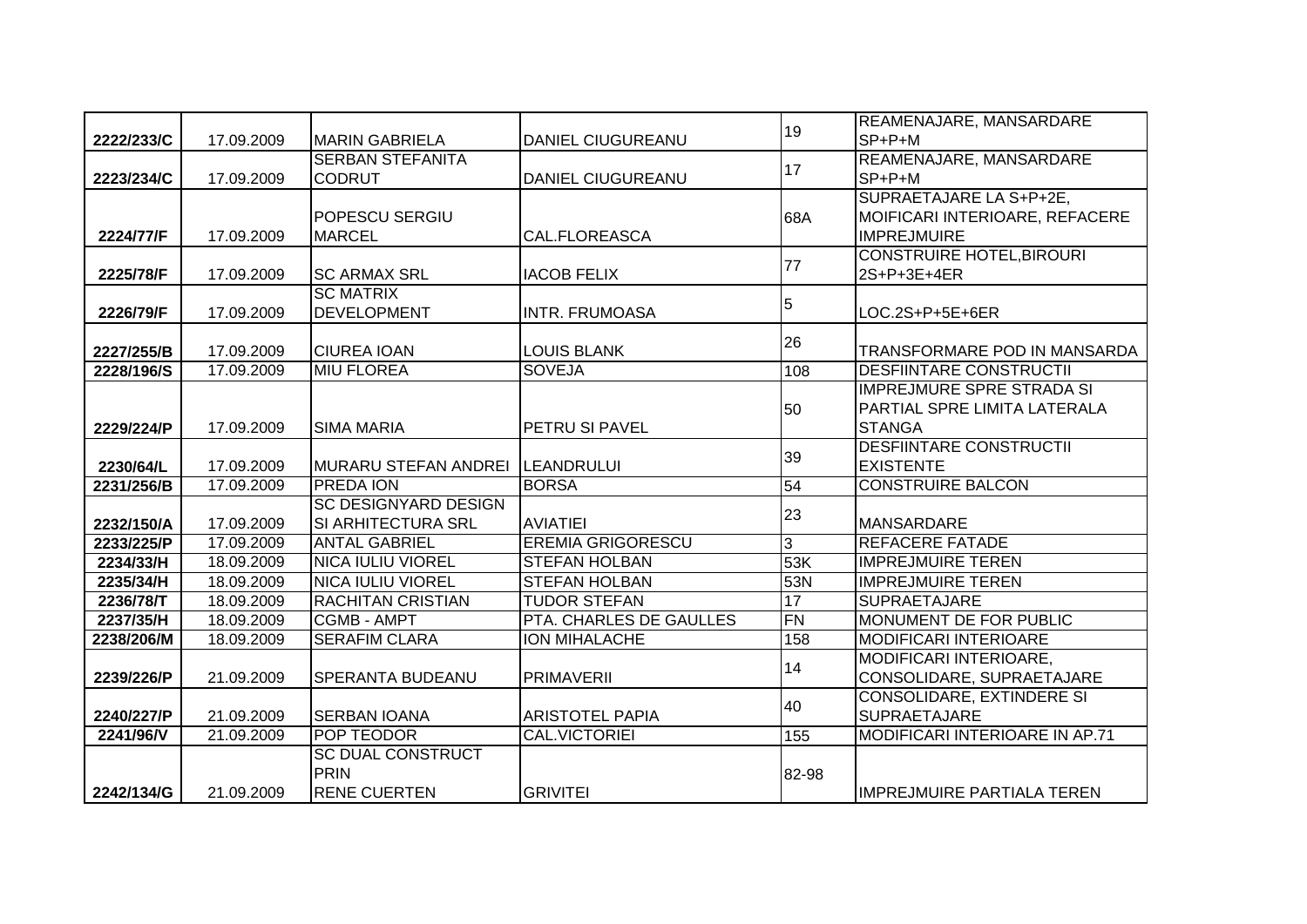|            |            | <b>NADIR HANDREAN</b>                |                           |                |                                                            |
|------------|------------|--------------------------------------|---------------------------|----------------|------------------------------------------------------------|
| 2243/65/L  | 21.09.2009 | <b>CATALIN</b>                       | LUTERANA                  | 5              | REAMENAJARE SPATIU COMERCIAL                               |
| 2244/31/Z  | 21.09.2009 | <b>IACOBAN CONSTANTIN</b>            | MUZEUL ZAMBACCIAN         | 10             | <b>ALIPIRE APARTAMENTE</b>                                 |
|            |            |                                      |                           | $18 - 20$      | <b>LOCUINTE SI BIROURI</b>                                 |
| 2245/97/V  | 21.09.2009 | <b>GINGA ADRIAN-MIHAI</b>            | MIRCEA VULCANESCU         |                | 2S+P+MZ+2E+3ER                                             |
|            |            | <b>MIHAI IONUT</b>                   |                           | 32             | AMENAJARI INTERIOARE,                                      |
| 2246/228/P | 21.09.2009 | <b>BRATILOVEANU</b>                  | <b>EMANOIL PORUMBARU</b>  |                | <b>MODIFICARE FATADE</b>                                   |
|            |            | <b>SINCA BOGDANA</b>                 |                           | 101            |                                                            |
| 2247/98/V  | 21.09.2009 | <b>CATALINA</b>                      | <b>CAL. VICTORIEI</b>     |                | AMENAJARI INTERIOARE                                       |
|            |            |                                      |                           | 65-67          | <b>CONSTRUIRE STUDIORI DE</b>                              |
| 2248/207/M | 22.09.2009 | <b>SC INTACT PRODUCTION</b>          | <b>BD. MARASTI</b>        |                | <b>TELEVIZIUNE</b>                                         |
|            |            |                                      |                           |                | <b>REAMENAJARE APARTAMENT SI</b>                           |
| 2249/229/P | 22.09.2009 | <b>DINU LUCIAN</b>                   | PRESEI NR.1, AP.4         |                | <b>CONSTRUIRE BALCON</b>                                   |
|            |            |                                      | <b>BUCURESTI-PLOIESTI</b> |                |                                                            |
| 2249/257/B | 22.09.2009 | <b>DOBRE GHEORGHE MARIN</b>          |                           |                |                                                            |
| 2250/230/P | 22.09.2009 | <b>MARIN AUREL</b>                   | DR. PADUREA PUSTNICU      | 47-51          | <b>ALIPIRE LOTURI</b>                                      |
| 2251/235/C | 22.09.2009 | <b>APOSTOIU CONSTANTIN</b>           | <b>ELENA CARAGIANI</b>    | 11             | <b>AMENAJARE APARTAMENT</b>                                |
| 2252/208/M | 22.09.2009 | FRINTU AURORA-FLORICA INTR.BOGDANITA |                           | $\overline{9}$ | <b>DESFIINTARE CONSTRUCTII</b>                             |
|            |            |                                      |                           | 27             | EXTINDERE, CONSOLIDARE,                                    |
| 2253/236/C | 22.09.2009 | <b>SC DG PETROL SRL</b>              | ELENA CLUCEREASA          |                | <b>SUPRAETAJARE</b>                                        |
| 2254/29/J  | 23.09.2009 | <b>IONESCU BOGDAN</b>                | <b>JIMBOLIA</b>           | 65             | <b>MANSARDARE</b>                                          |
|            |            | RADUCANU CONSTANTIN                  |                           |                |                                                            |
| 2255/6/W   | 23.09.2009 | <b>BRADUT</b>                        | <b>WASHINGTON</b>         |                | SUPRAETAJARE LOC.SP+P+3E+4R                                |
| 2256/30/J  | 23.09.2009 | <b>CORINA TOMESCU</b>                | <b>JIULUI</b>             | 144            | <b>INCHIDERE BALCON</b>                                    |
| 2257/258/B | 23.09.2009 | <b>PMB</b>                           | <b>BERZEI</b>             | 26             | <b>DESFIINTARE</b>                                         |
| 2258/259/B | 23.09.2009 | <b>PMB</b>                           | <b>BERZEI</b>             | 65             | <b>DESFIINTARE</b>                                         |
| 2259/151/A | 23.09.2009 | <b>DUMITRACHE DUMITRU</b>            | <b>APICULTORILOR</b>      | 66             | <b>DESFIINTARE CONSTRUCTII</b>                             |
|            |            | <b>SANDULESCU DOINA</b>              |                           | $7 - 15$       | <b>MODIFICARI INTERIOARE SI</b>                            |
| 2260/209/M | 23.09.2009 | <b>VICTORIA</b>                      | I.D.MENDELEEV             |                | <b>INCHIDERE BALCON</b>                                    |
|            |            |                                      |                           | $7 - 15$       | <b>MODIFICARI INTERIOARE SI</b>                            |
| 2261/210/M | 23.09.2009 | <b>JUDIANU ELENA</b>                 | I.D.MENDELEEV             |                | <b>INCHIDERE BALCON</b>                                    |
| 2262/197/S | 23.09.2009 | <b>DOBREA VASILE</b>                 | <b>SOVEJA</b>             | 106            | <b>DESFIINTARE 2 CORPURI ANEXA</b><br><b>GARAJ SI BAIE</b> |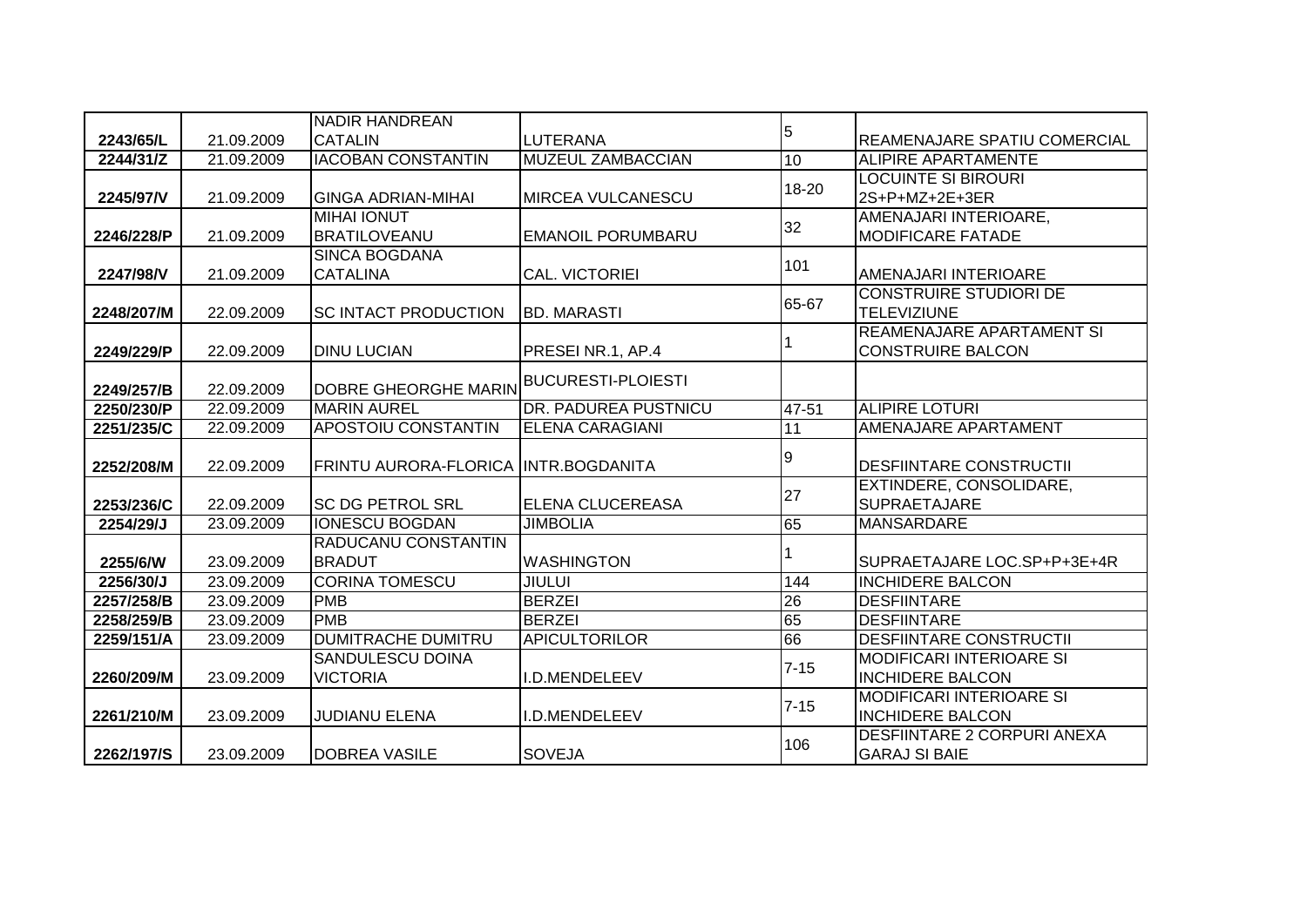|            |            | <b>URLUGEANU VIOREL</b>                      |                         | 172     | <b>CONSTRUIRE STATIE INTRETINERE</b>                                      |
|------------|------------|----------------------------------------------|-------------------------|---------|---------------------------------------------------------------------------|
| 2263/237/C | 23.09.2009 | <b>CRISTIAN</b>                              | <b>CHITILEI</b>         |         | AUTO/SPALATORIE AUTO (4 MASINI)                                           |
| 2264/53/O  | 23.09.2009 | <b>SC ROMSTAL IMEX SRL</b>                   | <b>ODAI</b>             | 377     | <b>INFORMATIV</b>                                                         |
| 2265/231/P | 23.09.2009 | <b>SC MC UNINSTAL SRL</b>                    | <b>IANI BUZOIANI</b>    | 3       | LOC.D+P+1E+2ER, IMPREJMUIRE                                               |
| 2266/57/1  | 24.09.2009 | <b>IANCU IOAN</b>                            | <b>IZBANDA</b>          | 63      | <b>EXTINDERE LOCUINTA</b>                                                 |
| 2267/260/B | 24.09.2009 | <b>DAN STEFAN</b>                            | <b>BUZESTI</b>          | 92, 92A | REAMPLASARE PRIZA DE VENTILATIE<br><b>METROU</b>                          |
| 2268/152/A | 24.09.2009 | <b>HARJANU GHEORGHE</b>                      | <b>ATENA</b>            |         | TRANSFOMARE GARAJ IN LOCUINTA                                             |
| 2269/135/G | 24.09.2009 | <b>CIOBOTARIU ELENA</b>                      | <b>SF.GHEORGHE</b>      | 17      | LOC.P+1E+M, IMPREJMUIRE                                                   |
| 2270/136/G | 24.09.2009 | <b>SC PROCEUD SRL</b>                        | CAL.GRIVITEI            | 371     | MODIFICARE, REAMENAJARE HALA<br><b>PRODUCTIE</b>                          |
|            |            |                                              |                         | $T$ 165 |                                                                           |
| 2271/198/S | 24.09.2009 | <b>MOSTENESCU DRAGOS</b>                     | <b>STRAULESTI</b>       | $P_3$   | <b>INFORMATIV</b>                                                         |
| 2272/99/V  | 24.09.2009 | <b>SC VANDALAY</b><br><b>INDUSTRIES</b>      | <b>CAL.VICTORIEI</b>    | 136     | AMENAJARE SPATIU COMERCIAL                                                |
| 2273/137/G | 24.09.2009 | <b>MUSAT VASILE</b>                          | <b>GRIVITEI</b>         | 236     | <b>MODIFICARI INTERIOARE</b>                                              |
| 2274/261/B | 24.09.2009 | <b>NECHITA DRAGOS</b><br><b>CONSTANTIN</b>   | <b>BACULUI</b>          | 69      | EXTINDERE, MANSARDARE,<br>TRANSFORMARE ANEXA IN SPATIU<br><b>LOCUIBIL</b> |
| 2275/36/H  | 24.09.2009 | <b>CORNEA FELICIA</b>                        | PICTOR SAVA HENTIA      | 10      | SUPLIMENTARE IMPREJMUIRE                                                  |
| 2276/232/P | 24.09.2009 | <b>RADULESCU GHEORGHE</b>                    | <b>PRAHOVA</b>          | 43      | <b>CONSTRUIRE GARAJ</b>                                                   |
| 2277/100/V | 28.09.2009 | <b>SECHELARIDE PAN-CORIN TUDOR VIANU</b>     |                         | 4       | <b>SPALATORIE AUTO</b>                                                    |
| 2278/66/L  | 28.09.2009 | <b>ROMAN MARIAN /</b><br><b>ELISABETA</b>    | <b>LUPTATORILOR</b>     | 22      | LOC.S+P+2E+M, REFACERE<br><b>IMPREJMUIRE</b>                              |
| 2779/73/N  | 28.09.2009 | <b>ODEA CATALIN EDUARD</b>                   | <b>STEFAN NEGULESCU</b> | 32A     | <b>DEZMEMBRARE IMOBIL</b>                                                 |
| 2780/43/R  | 28.09.2009 | <b>ALBU RAZVAN MARIAN</b>                    | NAUM RAMNICEANU         | 47      | CONSOLIDARE, MODERNIZARE<br>IMOBIL LOCUINTE S+P+1E+POD                    |
| 2781/238/C | 28.09.2009 | <b>VASILOGIU MIRCEA</b><br>PARASCHIV         | ALEX. CONSTANTINESCU    | 8       | <b>PROMOVARE PUZ</b>                                                      |
| 2782/211/M | 28.09.2009 | <b>DEMETRA REALTY</b><br><b>DEVELOPMENTS</b> | <b>METEOROLOGIEI</b>    | 30      | <b>DEZMEMBRARE</b>                                                        |
| 2783/233/P | 28.09.2009 | <b>MACOVEI VALENTIN</b>                      | <b>VASILE PARVAN</b>    | $2 - 4$ | <b>MODIFICARI INTERIOARE</b>                                              |
| 2784/234/P | 28.09.2009 | <b>AZOITEI LUCIAN</b>                        | <b>POLONA</b>           | 25A     | <b>AMENAJARI INTERIOARE</b>                                               |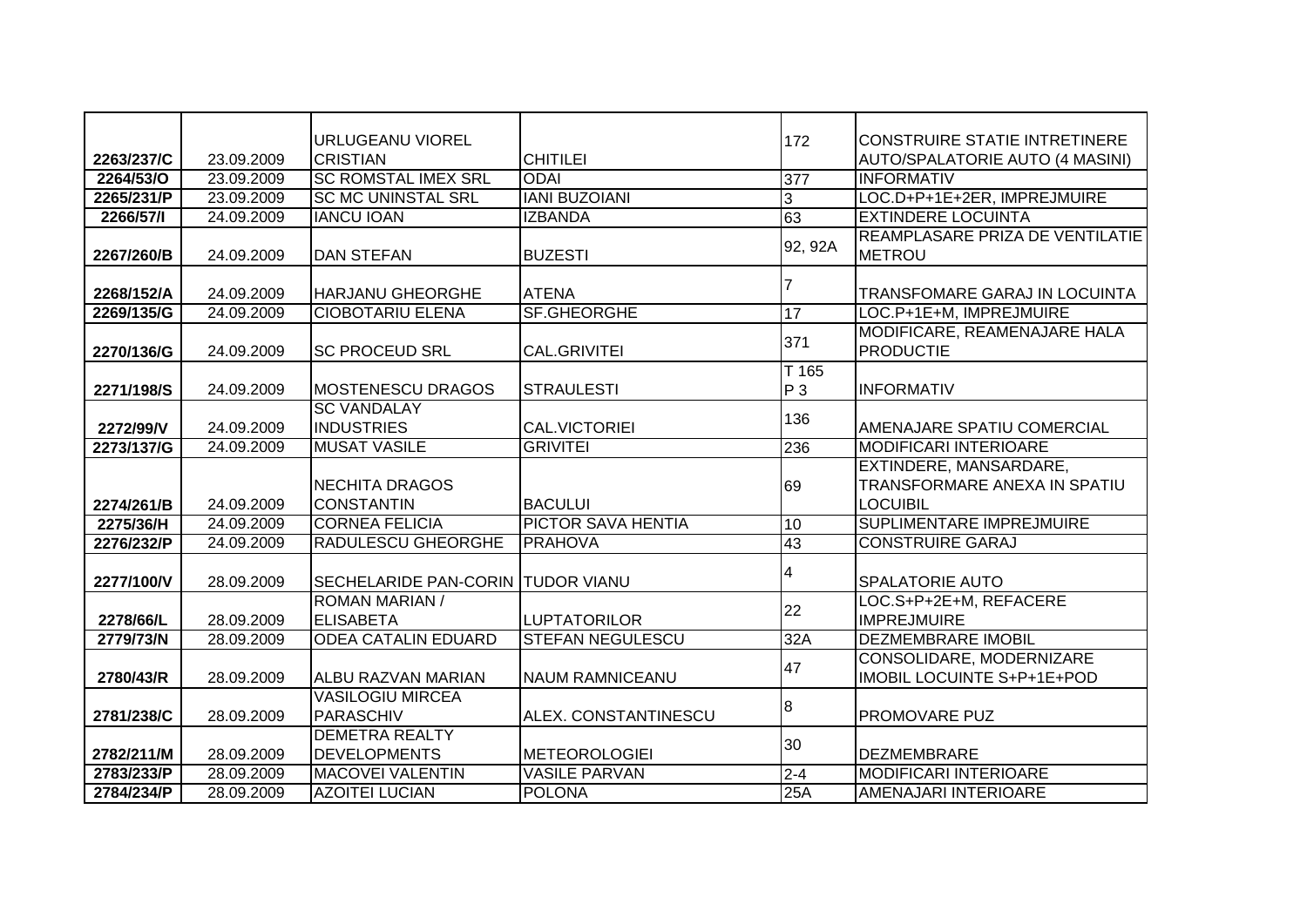|            |            | <b>DUMITRESCU CRISTINA</b>                     |                           |                         |                                                           |
|------------|------------|------------------------------------------------|---------------------------|-------------------------|-----------------------------------------------------------|
| 2785/67/L  | 28.09.2009 | <b>MIHAELA</b>                                 | LAINICI                   | 52                      | <b>DESFIINTARE</b>                                        |
| 2786/262/B | 28.09.2009 | <b>PANDELUS TRAIENICA</b>                      | <b>BUCURESTII NOI</b>     | 134                     | <b>DESFIINTARE CONSTRUCTII</b>                            |
| 2787/124/D | 28.09.2009 | <b>OANA ELENA</b>                              | <b>DURAU</b>              | 68                      | $LOC.P+1E+M$                                              |
| 2788/101/V | 28.09.2009 | <b>BUDAU SERGIU</b>                            | <b>CAL.VICTORIEI</b>      | 145                     | <b>REAMENAJARE SPATIU BIROURI</b>                         |
| 2789/102/V | 28.09.2009 | <b>BUDAU SERGIU</b>                            | <b>CAL.VICTORIEI</b>      | 145                     | <b>REAMENAJARE SPATIU BIROURI</b>                         |
| 2790/44/R  | 28.09.2009 | <b>RADUCAN LUMINITA</b>                        | <b>RADU DRAGOS</b>        | 40                      | <b>EXTINDERE LOCUINTA LA P+1E</b>                         |
|            |            | <b>SC NICOLAI LA CANTINE</b>                   |                           | $15 - 17$               | AMENAJARE PARTER SI TERASA IN                             |
| 2791/235/P | 28.09.2009 | <b>SRL</b>                                     | <b>POVERNEI</b>           |                         | <b>CAFENEA SI ERSTAURANT</b>                              |
| 2792/236/P | 28.09.2009 | <b>CHILIMAN ANDREI IOAN</b>                    | <b>PARIS</b>              | 43                      | <b>DESFIINTARE CONSTRUCTIE FARA</b><br><b>AUTORIZATIE</b> |
|            |            |                                                |                           |                         |                                                           |
|            |            |                                                |                           | 43                      | IZOLARE TERMICA, CONSOLIDARE,                             |
| 2793/237/P | 28.09.2009 | CHILIMAN ANDREI IOAN                           | <b>PARIS</b>              |                         | TRANSFORMARE POD IN MANSARDA                              |
| 2794/79/T  | 28.09.2009 | <b>CHILIMAN ANDREI-IOAN</b>                    | <b>TUDOR STEFAN</b>       | $\overline{\mathbf{4}}$ | <b>CONSOLIDARE</b>                                        |
|            |            | CHILIMAN - JUVARA                              | <b>CRISTOFOR COLUMB</b>   |                         |                                                           |
| 2795/239/C | 28.09.2009 | <b>ALEXANDRA</b>                               |                           | 4                       | <b>CONSOLIDARE</b>                                        |
| 2796/103/V | 29.09.2009 | <b>DEWOR GEORGINE</b>                          | <b>CAL.VICTORIEI</b>      | $\overline{97}$         | <b>MODIFICARI INTERIOARE</b>                              |
| 2797/153/A | 29.09.2009 | <b>SC ALECSANDRI ESTATES VASILE ALECSANDRI</b> |                           | 4                       | BIROURI 3S+P+6E                                           |
|            | 29.09.2009 |                                                |                           | 41                      | REMODELARE, CONSOLIDARE,                                  |
| 2798/240/C |            | <b>DELEANU RUSLAN</b>                          | CADEREA BASTILIEI, CORP A |                         | ETAJARE LA S+P+2E                                         |
| 2799/263/B | 28.09.2009 | <b>SC TRIUMF CONSTRUCT</b><br><b>SA</b>        | <b>BUCURESTII NOI</b>     | 241-243                 | <b>SPALATORIE AUTO</b>                                    |
|            |            |                                                |                           |                         | MODIFICARI INTERIOARE,                                    |
|            | 29.09.2009 | PAUNESCU LAVINIA-                              |                           | 31                      | <b>REFUNCTIONALIZARE SPATII,</b>                          |
| 2800/138/G |            | <b>MIHAELA</b>                                 | <b>DINICU GOLESCU</b>     |                         | <b>INCHIDERE BALCON</b>                                   |
| 2801/241/C | 30.09.2009 | <b>BARAITARU EMIL</b>                          | <b>STR. CRIVESTI</b>      | 3                       | CONSOLIDARE, SUPRAETAJARE                                 |
| 2802/45/R  | 30.09.2009 | <b>POPESCU GHEORGHE</b>                        | <b>TEODOSIE RUDEANU</b>   | 10                      | <b>DESFIINTARE</b>                                        |
|            |            | SC D'AMI & CO                                  |                           |                         |                                                           |
|            | 30.09.2009 | <b>INTERNATIONAL</b>                           |                           | 35                      |                                                           |
| 2803/32/Z  |            | <b>CONSTRUCT SRL</b>                           | SOLD.ZAHARIA              |                         | CONSOLIDARE, SUPRAETAJARE                                 |
| 2804/199/S | 30.09.2009 | <b>CRESTIN VASILE</b>                          | <b>ION SLATINE ANU</b>    | 28                      | <b>IMPREJMUIRE TEREN</b>                                  |
| 2805/212/M | 30.09.2009 | <b>SC SHAORMANIA FOODS</b>                     | <b>ION MIHALACHE</b>      | 343                     | MODERNIZARE SPATIU COMERCIAL                              |
| 2806/242/C | 30.09.2009 | <b>ENCIULESCU VICTORIA-</b><br>LAVINIA         | <b>CONSTANTIN CARACAS</b> | 29                      | <b>OPERATIUNI NOTARIALE - VANZARE</b>                     |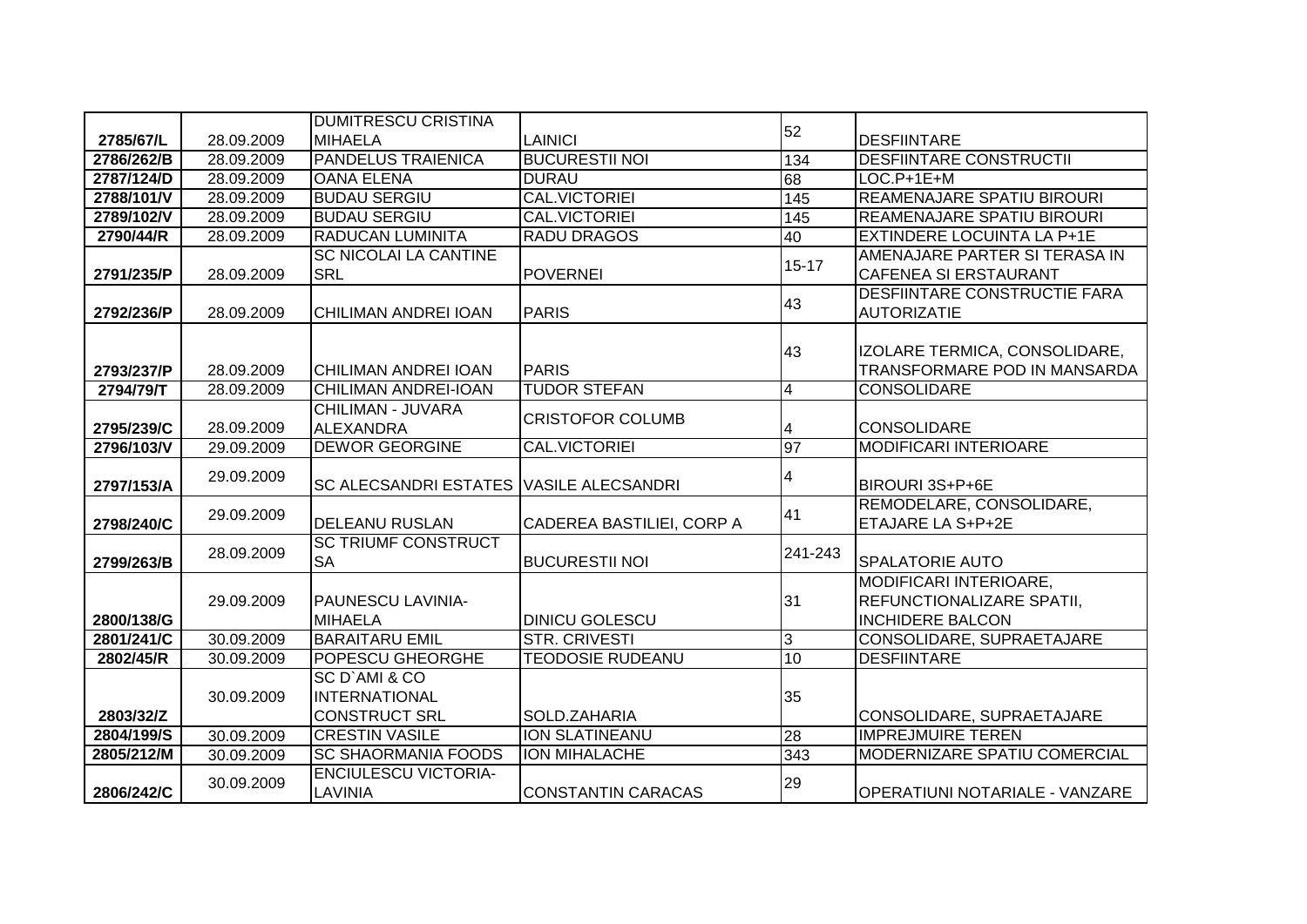|            |            | <b>CENTRUL DE DIAGNOSTIC</b>                                         |                           |                 |                                                                              |
|------------|------------|----------------------------------------------------------------------|---------------------------|-----------------|------------------------------------------------------------------------------|
|            | 30.09.2009 | <b>SI TRATAMENT</b>                                                  |                           | 32A             |                                                                              |
| 2807/125/D |            | <b>DOROBANTI</b>                                                     | CAL.DOROBANTI             |                 | <b>CONSOLIDARE IMOBIL</b>                                                    |
|            | 30.09.2009 | <b>SC VODAFONE ROMANIA</b>                                           |                           | 4               |                                                                              |
| 2808/200/S |            | <b>SA</b>                                                            | <b>ST. CEL MARE</b>       |                 | MODIFICARI INTERIOARE                                                        |
| 2809/80/T  | 30.09.2009 | NECULCEA ALEXANDRA<br><b>ILEANA</b><br>NECULCEA VLAD BOGDAN TEMISANA |                           | 20              | RECOMPARTIMENTARE ET.4<br>(MANSARDA), MODIFICARE GOLURI,<br>PRELUNGIRE SCARA |
| 2810/213/M | 30.09.2009 | <b>PUIU NICOLAE</b>                                                  | <b>MAICA TEOFANA</b>      | 14              | <b>DESFIINTARE PARTIALA</b>                                                  |
| 2811/201/S | 30.09.2009 | <b>BOTEZATU TEODOR</b>                                               | ALEEA SOMESUL RECE        | 26              | CONSTRUIRE SI INCHIDERE BALCON                                               |
| 2812/264/B | 30.09.2009 | POPESCU ANDA MIRUNA                                                  | <b>BACULUI</b>            | $\overline{77}$ | <b>DESFIINTARE PARTIALA</b>                                                  |
| 2813/126/D | 30.09.2009 | <b>MIHALCEA FLORIN</b>                                               | I.GH.DUCA                 | $10 - 22$       | <b>MODIFICARI INTERIOARE SI</b><br>AMENAJARE APARTAMENT                      |
| 2814/127/D | 30.09.2009 | <b>MIHALCEA FLORIN</b>                                               | I.GH.DUCA                 | $10 - 22$       | <b>MODIFICARI INTERIOARE SI</b><br>AMENAJARE APARTAMENT                      |
| 2815/68/L  | 30.09.2009 | <b>TUDOR LAURENTIU DAN</b>                                           | <b>LAMINORULUI</b>        | 156             | DESFIINTARE CONSTRUCTII                                                      |
| 2816/238/P | 30.09.2009 | <b>CRISTESCU HORIA</b>                                               | <b>CAL.PLEVNEI</b>        | $\overline{15}$ | <b>REAMENAJARE INTERIOARA</b>                                                |
| 2817/128/D | 30.09.2009 | <b>ONORIU COSTEL</b>                                                 | <b>DOROBANTILOR</b>       | 109             | <b>REFACERE ACOPERIS</b>                                                     |
| 2818/265/B | 30.09.2009 | SC MADCOM D.L.S.<br>PRIN ALEXESCU DINU                               | <b>BERZEI</b>             | 109             | <b>INFORMATIV</b>                                                            |
| 2819/214/M | 30.09.2009 | <b>MIRU IOAN</b>                                                     | <b>MARINARILOR</b>        | $13 - 15$       | <b>CONSTRUIRE 2 BALCOANE</b>                                                 |
| 2820/37/H  | 30.09.2009 | <b>CONEA ELENA</b>                                                   | I. DE HUNEDOARA           | 37A             | <b>IMPREJMUIRE</b>                                                           |
| 2821/129/D | 30.09.2009 | <b>CITIBANK EUROPE PLC</b><br><b>DUBLIN</b>                          | <b>DOROBANTILOR</b>       | 134             | AMENAJARE SEDIU BANCA                                                        |
| 2822/80/F  | 30.09.2009 | <b>GRIGORE GHEORGHE</b>                                              | <b>CAL.FLOREASCA</b>      | 42BIS           | <b>DESFIINTARE CONSTRUCTII</b>                                               |
| 2823/239/P | 01.10.2009 | MICROSOFT ROMANIA SRL P-TA PRESEI LIBERE                             |                           | 5               | AMENAJARE SEDIU FIRMA                                                        |
| 2824/215/M | 01.10.2009 | <b>IVAN RADU MIHAI</b>                                               | <b>MITROPOLIT VARLAAM</b> | $6\phantom{1}$  | <b>DESFIINTARE LOCUINTA</b>                                                  |
| 2825/139/G | 01.10.2009 | <b>MIRU NICOLAE BOGDAN</b>                                           | <b>GROHOTISULUI</b>       | $\overline{27}$ | <b>DEZMEMBRARE IMOBIL</b>                                                    |
| 2826/69/L  | 05.10.2009 | I. NAHMAHI                                                           | <b>LASCAR CATARGIU</b>    | 42              | CONSOLIDARE, EXTINDERE,<br><b>IMPREJMUIRE</b>                                |
| 2827/243/C | 05.10.2009 | SALITRALOVICI MARIANA                                                | <b>COTNARI</b>            | 14              | LOC.S+P+4E, IMPREJMUIRE                                                      |
| 2828/244/C | 05.10.2009 | <b>STAMATOGIANNIS</b><br><b>ADRIANO</b>                              | <b>CLABUCET</b>           | 2A              | <b>IMPREJMUIRE</b>                                                           |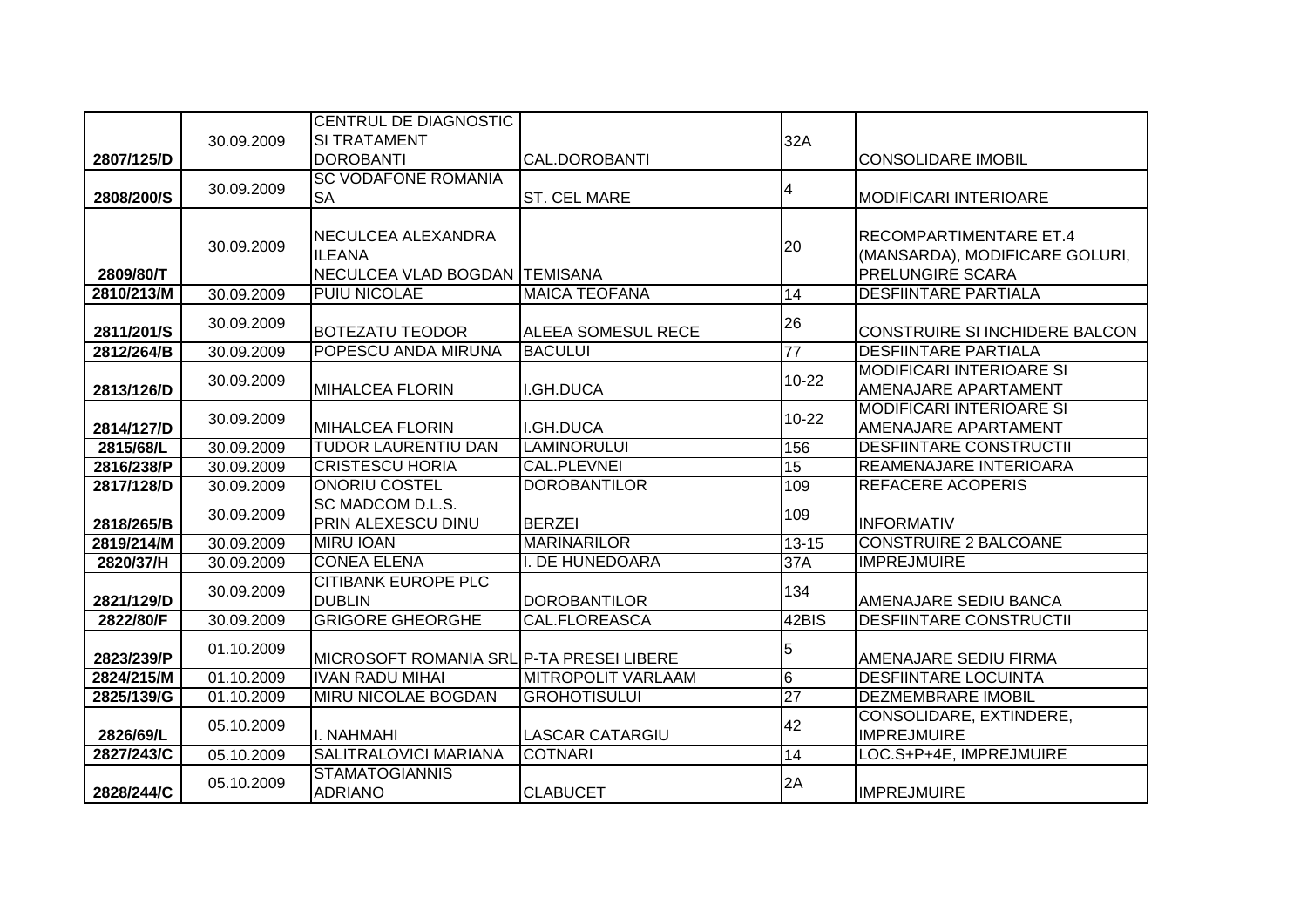|            |            | <b>STAMATOGIANNIS</b>         |                                |                         | <b>CONSTRUIRE IMOBIL CU FUNCTIUNE</b> |
|------------|------------|-------------------------------|--------------------------------|-------------------------|---------------------------------------|
| 2829/245/C | 05.10.2009 | <b>ADRIANO</b>                | <b>CLABUCET</b>                | 2A                      | <b>MIXTA</b>                          |
|            |            | <b>SC ARCOM SA</b>            |                                | 55-57                   |                                       |
| 2830/104/V | 05.10.2009 | PRIN HAMZA CRISTINA           | <b>VIRGILIU</b>                |                         | BLOC DE LOCUINTE S+P+7E               |
| 2831/105/V | 05.10.2009 | POPESCU MARIA LUIZA           | <b>VICTORIEI</b>               | 200                     | <b>INFORMATIV</b>                     |
| 2832/240/P | 05.10.2009 | <b>ANTON RALUCA</b>           | <b>PAJURA</b>                  | $\overline{20}$         | AMENAJARI INTERIOARE IN AP.40         |
| 2833/266/B | 06.10.2009 | <b>PMB</b>                    | <b>BERZEI</b>                  | 57B                     | <b>DESFIINTARE</b>                    |
| 2834/267/B | 06.10.2009 | <b>PMB</b>                    | <b>BERZEI</b>                  | 57                      | <b>DESFIINTARE</b>                    |
| 2835/268/B | 06.10.2009 | <b>PMB</b>                    | <b>BALDOVIN PARCALAB</b>       | $\overline{9}$          | <b>DESFIINTARE</b>                    |
| 2836/269/B | 06.10.2009 | <b>PMB</b>                    | <b>BALDOVIN PARCALAB</b>       | $\overline{7}$          | <b>DESFIINTARE</b>                    |
|            |            |                               |                                | $\overline{\mathsf{P}}$ |                                       |
|            | 06.10.2009 | DAMIAN PINTEA SILVIU          |                                | A114/12/                |                                       |
| 2837/54/O  |            | <b>MIHAI</b>                  | <b>ODAI</b>                    |                         | <b>INFORMATIV</b>                     |
|            |            |                               |                                |                         | <b>MODIFICARE FATADA SI</b>           |
|            | 06.10.2009 |                               |                                | 9                       | COMPARTIMENTARI INTERIOARE,           |
| 2838/216/M |            | <b>BOBOC LIDIA</b>            | <b>MAGHERU</b>                 |                         | <b>SCHIMBARE FUNCTIUNE</b>            |
| 2839/246/C | 06.10.2009 | <b>SC DA VINCI IMOBILIARE</b> | NICOLAE CARAMFIL               |                         | 85C, 85D ORGANIZARE SANTIER           |
|            | 06.10.2009 |                               |                                | 12                      | SUPRAETAJARE CONSTRUCTIE              |
| 2840/270/B |            | NITA-ERDELY BEATRICE          | <b>GEORGE VALENTIN BIBESCU</b> |                         | D+P+4E, IMPREJMUIRE                   |
|            |            |                               |                                |                         | CONSOLIDARE, EXTINDERE,               |
|            | 06.10.2009 |                               |                                | 3                       | RECOMPARTIMENTARE,                    |
| 2841/202/S |            | <b>BELCIOI COSTEL</b>         | <b>DR.SERGIU DUMITRU</b>       |                         | <b>SUPRAETAJARE P+5E</b>              |
| 2842/271/B | 07.10.2009 | <b>SC METAV SA</b>            | <b>BIHARIA</b>                 | 67-77                   | <b>PROMOVARE PUZ</b>                  |
| 2843/81/T  | 07.10.2009 | <b>NASTASE ANDREI</b>         | <b>JEAN TEXIER</b>             | 4                       | <b>DESFIINTARE CONSTRUCTII</b>        |
| 2844/82/T  | 07.10.2009 | <b>NASTASE ANDREI</b>         | <b>JEAN TEXIER</b>             | 4                       | <b>IMPREJMUIRE TEREN</b>              |
|            | 07.10.2009 |                               |                                | 23, 23A                 | <b>IMPREJMUIRE SI AMENAJARE</b>       |
| 2845/241/P |            | <b>SANDU MICLESCU</b>         | PECHEA                         |                         | <b>PARCARE</b>                        |
| 2846/272/B | 07.10.2009 | <b>ENE MIHAI</b>              | <b>BUCURESTI-TARGOVISTE</b>    | 22B                     | <b>INCHIDERE BALCOANE</b>             |
|            | 07.10.2009 |                               |                                | $6\phantom{.}6$         |                                       |
| 2847/217/M |            | <b>IVAN RADU MIHAI</b>        | <b>MITROPOLIT VARLAAM</b>      |                         | LOCUINTA S+P+2E+M, IMPREJMUIRE        |
|            | 07.10.2009 | <b>SC EMILIANO MANSO</b>      |                                | 72                      |                                       |
| 2848/154/A |            | <b>INVEST</b>                 | <b>AVIATIEI</b>                |                         | <b>DESFIINTARE CONSTRUCTIE</b>        |
|            | 07.10.2009 |                               |                                | 42                      |                                       |
| 2849/242/P |            | MARINESCU CONSTANTIN POLONA   |                                |                         | <b>IMPREJMUIRE</b>                    |
| 2850/58/1  | 07.10.2009 | <b>PETROVICI CRISTINA</b>     | <b>NICOLAE IORGA</b>           | 35                      | <b>REFACERE ACOPERIS</b>              |
| 2851/140/G | 07.10.2009 | <b>ALEXANDRU ELENA</b>        | CAL.GRIVITEI                   | 395                     | <b>INTRARE IN LEGALITATE</b>          |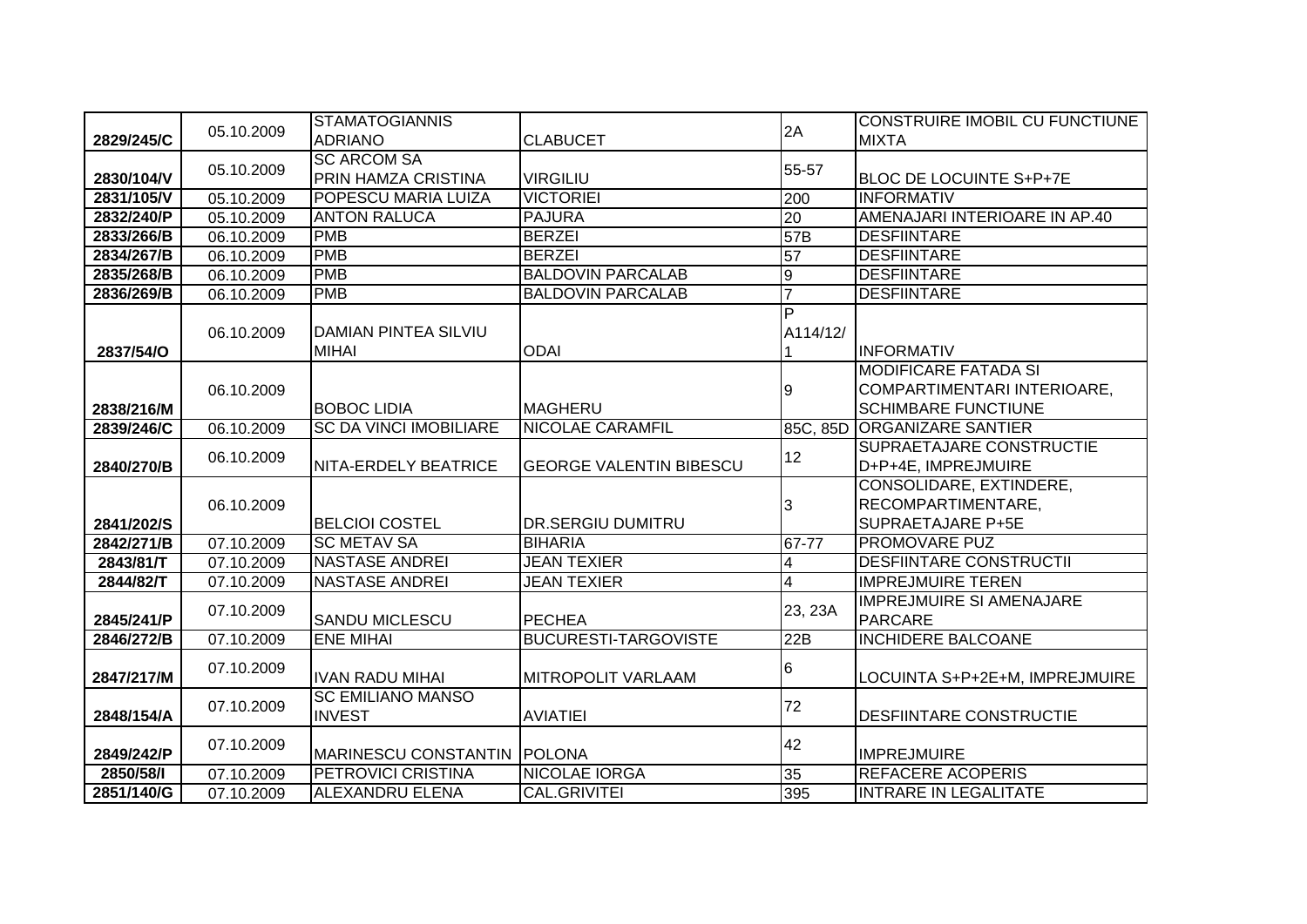| 2852/155/A | 07.10.2009 | <b>FETINCA VIOREL</b>       | <b>ARGENTINA</b>         | 43              | <b>MODIFICARE FATADE</b>               |
|------------|------------|-----------------------------|--------------------------|-----------------|----------------------------------------|
|            |            | <b>SC AA MARKETING AND</b>  |                          |                 |                                        |
| 2853/156/A | 07.10.2009 | <b>MANAGEMENT SRL</b>       | ALEEA ALEXANDRU          | 42              | <b>IMOBIL LOCUINTE S+P+4E</b>          |
| 2854/218/M | 07.10.2009 | RAZVAN FURTUNA              | <b>MUNTELE GAINA</b>     | 182A            | <b>INFORMATIV</b>                      |
| 2855/245/P | 07.10.2009 | <b>BANICA STEFAN</b>        | <b>EMANOIL PORUMBARU</b> | 31              | LOCUINTE S+P+3E+4R                     |
|            | 07.10.2009 | <b>PMB - S.P.CENTRUL DE</b> |                          | 11              |                                        |
| 2856/273/B |            | <b>AFACERI</b>              | INTR. BALDOVIN PARCALAB  |                 | DESFIINTARE CONSTRUCTII                |
|            | 07.10.2009 | <b>ALEXANDRU HERBERT</b>    |                          | 140             | CONSOLIDARE, MODERNIZARE,              |
| 2857/130/D |            | <b>BEATRICE-LUCIA</b>       | <b>DURAU</b>             |                 | REFACERE SARPANTA CORP C1              |
| 2858/74/N  | 07.10.2009 | <b>ISPAS ADRIAN</b>         | <b>NORDULUI</b>          | 110-112         | MODIFICARI INTERIOARE IN AP.B36        |
| 2859/75/N  | 07.10.2009 | <b>SC NORD INVEST GROUP</b> | <b>NORDULUI</b>          | 82-92           | <b>MODIFICARI INTERIOARE IN AP.61B</b> |
| 2860/246/P | 07.10.2009 | <b>MOLDOVAN MIHAI</b>       | <b>CAL. PLEVNEI</b>      | 68-70           | <b>DESFIINTARE CONSTRUCTII</b>         |
| 2861/106/V | 07.10.2009 | <b>BURLOI CRISTINEL</b>     | ING.GHE.VALCEANU         | 16              | LOC.P+2E+M, IMPREJMUIRE                |
| 2862/247/P | 07.10.2009 | <b>STOICA DUMITRU</b>       | PALISANDRULUI            | 35              | LOC.P+2E+M, IMPREJMUIRE                |
| 2863/248/P | 07.10.2009 | <b>STOICA DUMITRU</b>       | <b>PALISANDRULUI</b>     | 35              | <b>DESFIINTARE LOCUINTA</b>            |
| 2864/249/P | 07.10.2009 | <b>ALI A ALI</b>            | INTR. SOLZILOR           | 10              | <b>DESFIINTARE LOCUINTA</b>            |
| 2865/157/A | 07.10.2009 | <b>GAUBE RAZVAN</b>         | <b>ACETILENEI</b>        | $\overline{34}$ | $LOC.P+1E$                             |
| 2866/158/A | 07.10.2009 | <b>GAUBE RAZVAN</b>         | <b>ACETILENEI</b>        | 34              | <b>DESFIINTARE LOCUINTA</b>            |
| 2867/76/N  | 07.10.2009 | <b>SC VOSCA SRL</b>         | <b>NORDULUI</b>          | 82-92           | MODIFICARI INTERIOARE IN AP.28         |
| 2868/77/N  | 07.10.2009 | <b>SC NORD INVEST GROUP</b> | <b>NORDULUI</b>          | 82-92           | MODIFICARI INTERIOARE IN AP.28B        |
| 2869/78/N  | 07.10.2009 | <b>SC LD TPO CONSULTING</b> | <b>NORDULUI</b>          | 82-92           | MODIFICARI INTERIOARE IN AP.80         |
| 2870/79/N  | 07.10.2009 | <b>SC NORD TRADING RENT</b> | <b>NORDULUI</b>          | 82-92           | <b>MODIFICARI INTERIOARE IN AP.61B</b> |
| 2871/70/L  | 07.10.2009 | <b>MAHAMMADI SHAHRAM</b>    | ALEX.LAPUSNEANU          | 23              | DEZMEMBRARE IMOBIL PE ETAJE            |
|            | 08.10.2009 | <b>DIN ROBERT-VENUS-</b>    |                          | 32C             | SUPRAETAJARE SI REFACERE               |
| 2872/131/D |            | <b>COSMIN</b>               | DOBROGEANU GHEREA        |                 | <b>IMPREJMUIRE</b>                     |
| 2873/71/L  | 08.10.2009 | <b>NITA VICTORIA</b>        | <b>LUDUS</b>             | 45              | <b>EXTINDERE LOC.P+1E</b>              |
| 2874/274/B | 08.10.2009 | <b>IGNAT GHEORGHE</b>       | <b>BERVENI</b>           | 65A             | <b>ALIPIRE</b>                         |
|            | 08.10.2009 | COYNE DAVID-NICOLAS-        |                          | $1 - 3$         | <b>RECOMPARTIMENTARE SI</b>            |
| 2875/83/T  |            | <b>JOSEPH</b>               | POPA TATU                |                 | AMENAJARE AP.5                         |
|            | 08.10.2009 |                             |                          | 5               | <b>INCHIDERE LOGGIE, MODIFICARI</b>    |
| 2876/81/F  |            | <b>ZAMFIRESCU IOANA</b>     | <b>FAUREI</b>            |                 | <b>INTERIOARE</b>                      |
| 2877/250/P | 08.10.2009 | <b>TARAZE CRISTIAN</b>      | <b>DR.PISCUL NOU</b>     | 37              | <b>INFORMATIV</b>                      |
| 2878/251/P | 08.10.2009 | <b>TARAZE CRISTIAN</b>      | <b>DR.PISCUL NOU</b>     | 39              | <b>INFORMATIV</b>                      |
| 2879/252/P | 08.10.2009 | <b>TARAZE CRISTIAN</b>      | <b>DR.PISCUL NOU</b>     | 35              | <b>INFORMATIV</b>                      |
| 2880/253/P | 08.10.2009 | <b>TARAZE CRISTIAN</b>      | <b>DR.PISCUL NOU</b>     | 39-39A          | <b>INFORMATIV</b>                      |
| 2881/247/C | 08.10.2009 | <b>MARCU ION</b>            | NICOLAE CARAMFIL         | 53              | <b>DEZMEMBRARE</b>                     |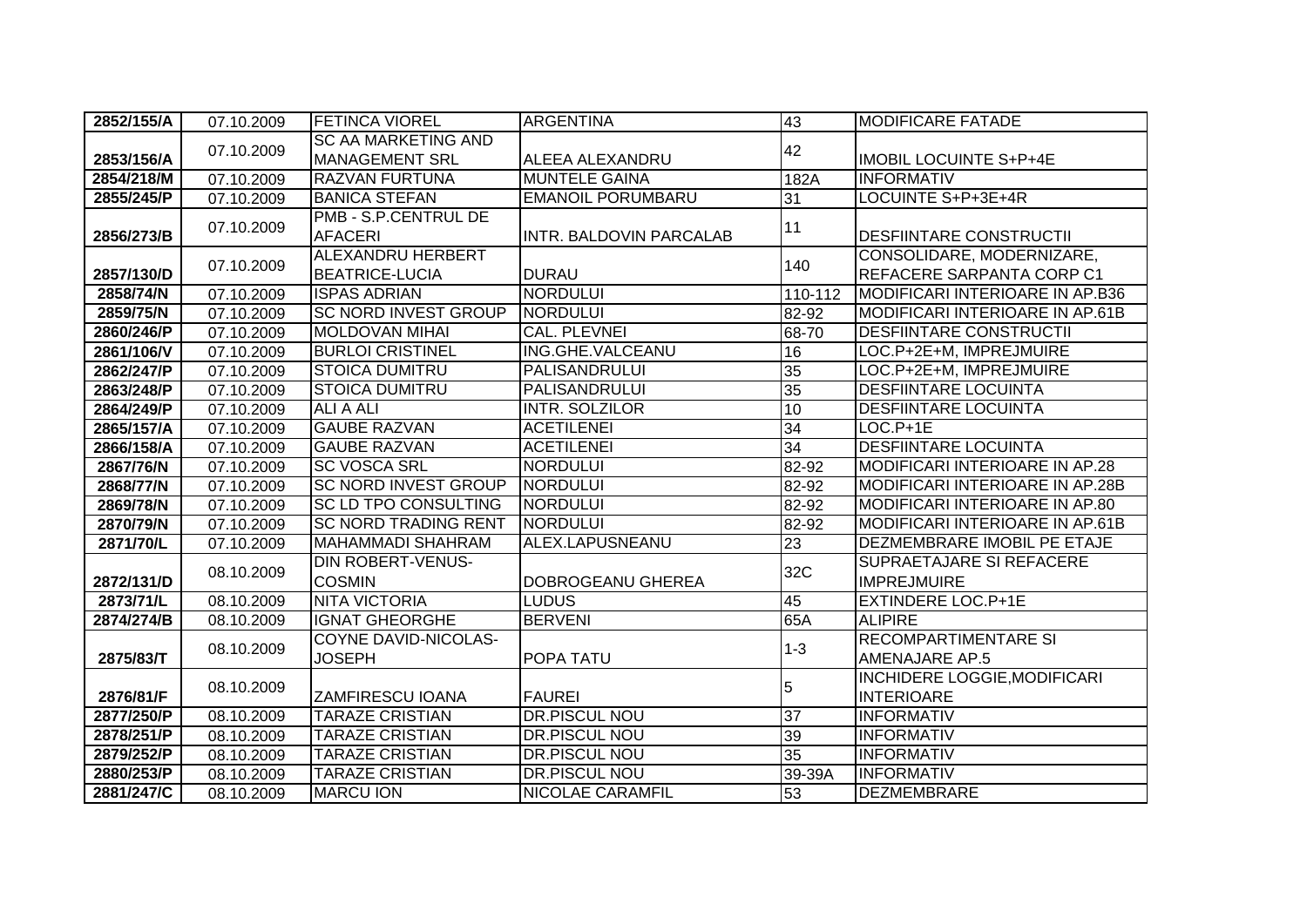| 2882/141/G | 08.10.2009 | SIMIONESCU CATALIN                                               | <b>GARLEI</b>                                                       | 130A           | <b>DESFIINTARE CONSTRUCTII</b>                                |
|------------|------------|------------------------------------------------------------------|---------------------------------------------------------------------|----------------|---------------------------------------------------------------|
| 2883/80/N  | 08.10.2009 | <b>BAULESCU ANETA</b>                                            | <b>INTR. NEATARNARII</b>                                            | $\overline{2}$ | <b>INFORMATIV</b>                                             |
| 2886/132/D | 12.10.2009 | <b>ZAHARIA CORNELIU</b>                                          | <b>CAL.DOROBANTILOR</b>                                             | 212            | <b>DESFIINTARE CONSTRUCTII</b>                                |
| 2887/109/V | 12.10.2009 | ZAHARIA CORNELIU                                                 | AV. NICOLAE VELESCU                                                 | 3              | <b>DESFIINTARE CONSTRUCTII</b>                                |
| 2888/203/S | 12.10.2009 | <b>SC COMPLEX</b><br><b>REZIDENTIAL STRAULESTI</b><br><b>SRL</b> | <b>STRAULESTI</b>                                                   | 93-199         | LOCUINTE SEMICOLECTIVE S+P+3E,<br><b>IMPREJMUIRE TEREN</b>    |
| 2889/275/B | 12.10.2009 | <b>BALASOIU DUMITRU</b>                                          | <b>BUCURESTII NOI</b>                                               | 30             | <b>IMOBIL LOCUINTE S+P+4</b>                                  |
| 2890/159/A | 12.10.2009 | <b>BARCA MIRCEA</b>                                              | <b>ALUNULUI</b>                                                     | 37             | <b>DESFIINTARE CONSTRUCTII</b>                                |
| 2891/82/F  | 12.10.2009 | <b>NITU ANTOANETA</b>                                            | <b>FRUNTASULUI</b>                                                  | 6              | <b>MODIFICARI INTERIOARE SI</b><br><b>MANSARDARE LOCUINTA</b> |
| 2892/248/C | 12.10.2009 | <b>SC CIOPLEA INVEST</b>                                         | <b>GEORGE CALINESCU</b>                                             | 55-55A         | <b>ALIPIRE LOTURI</b>                                         |
| 2893/204/S | 13.10.2009 | ROGOJINA ANDI CATALIN                                            | <b>IONESCU SISESTI</b>                                              | 224            | $LOC.P+1E$                                                    |
| 2894/84/T  | 13.10.2009 | <b>SC MINIBLU SRL</b>                                            | NICOLAE TITULESCU                                                   | 61-71          | REAMENAJARE SPATIU COMERCIAL                                  |
| 2895/249/C | 13.10.2009 | <b>PARVU POMPILIU</b><br><b>OCTAVIAN</b>                         | <b>CADEREA BASTILIEI</b>                                            | 18             | <b>MODIFICARI INTERIOARE</b>                                  |
| 2896/59/1  | 13.10.2009 | <b>POMPOIU RADU ADRIAN</b>                                       | <b>HENRI COANDA</b>                                                 | 19             | <b>CONSOLIDARE SI REAMENAJARE</b><br>LOC.D+P+M                |
| 2897/276/B | 13.10.2009 | <b>DANDAL DIANA</b>                                              | <b>BREZOIANU</b>                                                    | 51             | RECOMPARTIMENTARE SI<br>AREAMENAJARE APARTAMENT               |
| 2898/133/D | 13.10.2009 | <b>SC CELEBRITY CAFÉ</b>                                         | DACIA /<br>N.IORGA                                                  | 19/32          | AMENAJARI INTERIOARE, REFACERE<br><b>SARPANTA SI FATADE</b>   |
| 2899/277/B | 13.10.2009 | T.N. - I.L.CARAGIALE                                             | <b>NICOLAE BALCESCU</b>                                             | $\overline{2}$ | <b>DESFIINTARE ANEXE</b>                                      |
| 2900/160/A | 13.10.2009 | <b>STAN TUDOR</b>                                                | <b>ABRUD</b>                                                        | $\frac{88}{5}$ | DEZMEMBRARE PE APARTAMENTE                                    |
| 2901/254/P | 13.10.2009 | <b>SC RAM SET</b><br><b>DEVELOPMENT SRL</b>                      | DR.PISCUL NOU                                                       | 38             | <b>INFORMATIV</b>                                             |
| 2902/205/S | 13.10.2009 | <b>DUMITRESCU CLAUDIA</b>                                        | <b>OCNA SIBIULUI</b>                                                | 49             | <b>INFORMATIV</b>                                             |
| 2903/142/G | 13.10.2009 | <b>ANDRONIC ANA STEFANIA</b>                                     | <b>VASILE GHERGHEL</b>                                              | 87A            | <b>CONSTRUIRE COPERTINA</b>                                   |
| 2904/255/P | 13.10.2009 | ZAHARIA CORNELIU                                                 | NICOLAE VELESCU                                                     | 3              | <b>REFACERE IMPREJMUIRE</b>                                   |
| 2905/256/P | 13.10.2009 | <b>ZAHARIA CORNELIU</b>                                          | <b>CALEA DOROBANTILOR</b>                                           | 212            | <b>REFACERE IMPREJMUIRE</b>                                   |
| 2906/134/D | 13.10.2009 | <b>DOROBANTI RESIDENCE</b>                                       | JEAN TEXIER / NICOLAE VELECU / 4; 3; 212,<br><b>CAL.OROBANTILOR</b> | 214            | <b>ALIPIRE LOTURI</b>                                         |
| 2907/135/D | 13.10.2009 | <b>DOROBANTI RESIDENCE</b>                                       | JEAN TEXIER / NICOLAE VELECU / 4; 3; 212,<br><b>CAL.OROBANTILOR</b> | 214            | <b>LOCUINTE SI SPATIU COMERCIAL</b><br>3S+P+9E                |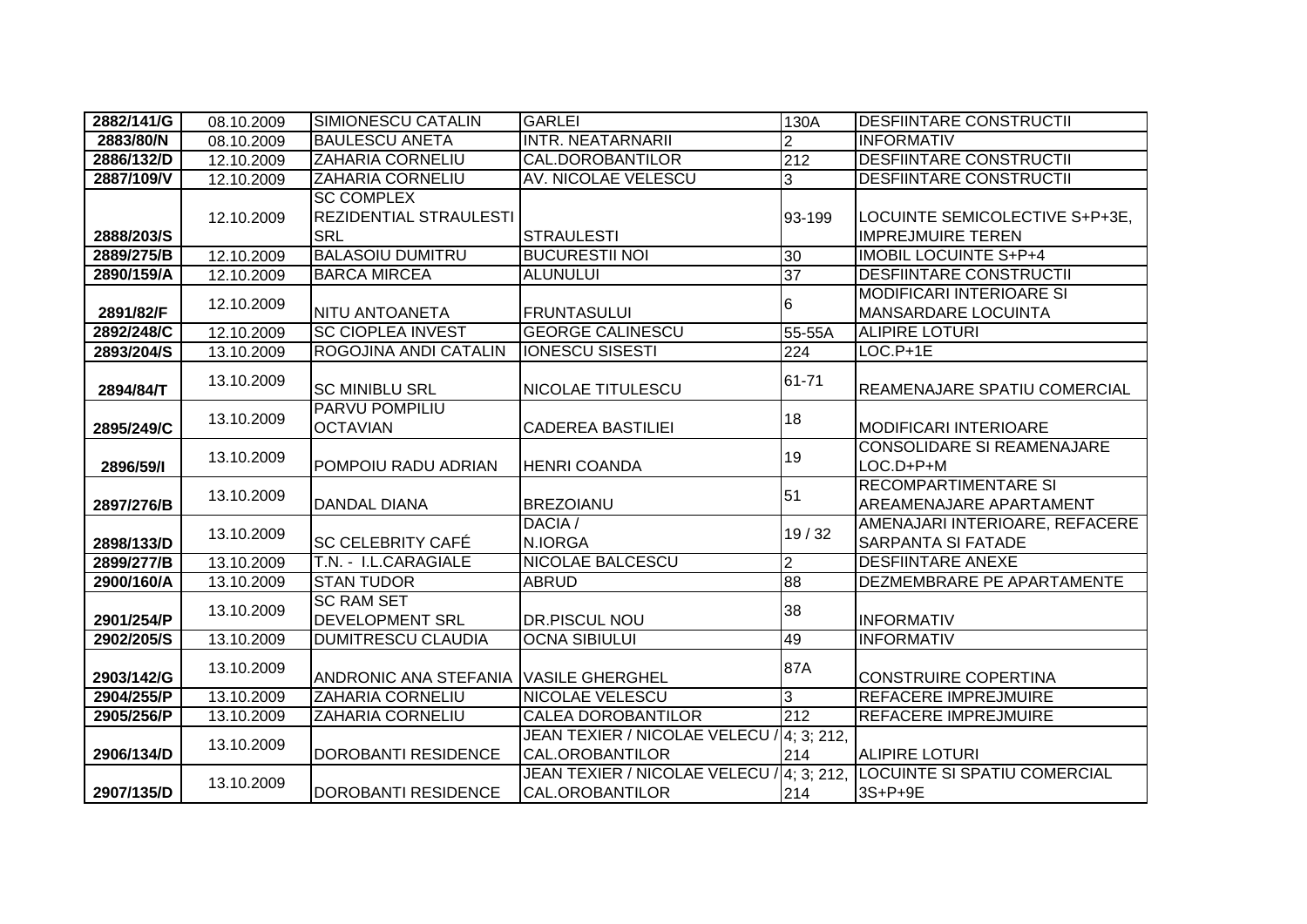|            |            |                               | JEAN TEXIER / NICOLAE VELECU / 4; 3; 212, |                | <b>LOCUINTE SI SPATIU COMERCIAL</b>  |
|------------|------------|-------------------------------|-------------------------------------------|----------------|--------------------------------------|
| 2908/136/D | 13.10.2009 | <b>DOROBANTI RESIDENCE</b>    | <b>CAL.OROBANTILOR</b>                    | 214            | l2S+D+P+2E+3ER                       |
|            |            |                               |                                           |                | AMPLASRE MONUMENT DE FOR             |
|            | 13.10.2009 | <b>ADM.MONUMENTELOR SI</b>    |                                           | FN             | PUBLIC "CARUTA CU POIATA" -          |
| 2909/137/D |            | <b>PATRIMONIULUI TURISTIC</b> | P-TA 21 DECEMBRIE                         |                | I.L.CARAGIALE                        |
|            | 13.10.2009 | <b>IONESCU MIHAI -</b>        |                                           | 18             |                                      |
| 2910/219/M |            | ALEXANDRU                     | <b>MUSETESTI</b>                          |                | <b>IMOBIL DE LOCUINTE S+P+3E+4ER</b> |
|            | 13.10.2009 |                               |                                           | 5A             | SUPRAETAJARE PARTIALA SI             |
| 2911/257/P |            | <b>COTANESCU CORNELIA</b>     | <b>POPA SAVU</b>                          |                | <b>EXTINDERE SUBSOL</b>              |
|            |            | <b>SC GRUPUL EDITORILOR</b>   |                                           |                |                                      |
|            | 13.10.2009 | SI DIFUZORILOR DE             | P-TA ROMANA - BD. DACIA*                  |                |                                      |
| 2912/46/R  |            | <b>PRESA</b>                  | <b>CADEREA BASTILIEI</b>                  |                | <b>INSTALARE CHIOSC PRESA</b>        |
|            |            | <b>SC GRUPUL EDITORILOR</b>   |                                           |                |                                      |
|            | 13.10.2009 | SI DIFUZORILOR DE             |                                           |                |                                      |
| 2913/47/R  |            | <b>PRESA</b>                  | ROMANA * DACIA                            |                | <b>INSTALARE CHIOSC PRESA</b>        |
|            |            |                               |                                           |                |                                      |
|            | 13.10.2009 | <b>ISC GRUPUL EDITORILOR</b>  |                                           | <b>IND 336</b> | AMPLASARE CHIOSC PRESA/CARTE,        |
|            |            | SI DIFUZORILOR DE             | <b>BD.MAGHERU - METROU</b>                |                | FARA FUNDATII, BRANSAT LA            |
| 2914/220/M |            | <b>PRESA</b>                  | <b>ROMANA</b>                             |                | RETEAUA DE ENERGIE ELECTRICA         |
|            |            |                               |                                           |                |                                      |
|            | 13.10.2009 | <b>SC GRUPUL EDITORILOR</b>   |                                           | <b>IND.334</b> | AMPLASARE CHIOSC PRESA/CARTE,        |
|            |            | SI DIFUZORILOR DE             | <b>BD.MAGHERU - METROU</b>                |                | FARA FUNDATII, BRANSAT LA            |
| 2915/221/M |            | <b>PRESA</b>                  | <b>ROMANA</b>                             |                | RETEAUA DE ENERGIE ELECTRICA         |
|            |            |                               |                                           |                |                                      |
|            | 13.10.2009 | <b>SC GRUPUL EDITORILOR</b>   |                                           | <b>IND.346</b> | AMPLASARE CHIOSC PRESA/CARTE,        |
|            |            | SI DIFUZORILOR DE             | N.BALCESCU - EDGAR QUINET -               |                | FARA FUNDATII, BRANSAT LA            |
| 2916/278/B |            | <b>PRESA</b>                  | <b>RATB</b>                               |                | RETEAUA DE ENERGIE ELECTRICA         |
|            |            |                               |                                           |                |                                      |
|            | 13.10.2009 | <b>ISC GRUPUL EDITORILOR</b>  |                                           | <b>IND.443</b> | AMPLASARE CHIOSC PRESA/CARTE,        |
|            |            | SI DIFUZORILOR DE             | <b>DINICU GOLESCU - V.WITING -</b>        |                | FARA FUNDATII, BRANSAT LA            |
| 2917/143/G |            | <b>PRESA</b>                  | <b>RATB</b>                               |                | RETEAUA DE ENERGIE ELECTRICA         |
|            |            |                               |                                           |                |                                      |
|            | 13.10.2009 | <b>SC GRUPUL EDITORILOR</b>   |                                           | <b>IND.106</b> | AMPLASARE CHIOSC PRESA/CARTE,        |
|            |            | SI DIFUZORILOR DE             | CAL.GRIVITEI - NICOLAE                    |                | FARA FUNDATII, BRANSAT LA            |
| 2918/144/G |            | <b>PRESA</b>                  | <b>TITULESCU</b>                          |                | RETEAUA DE ENERGIE ELECTRICA         |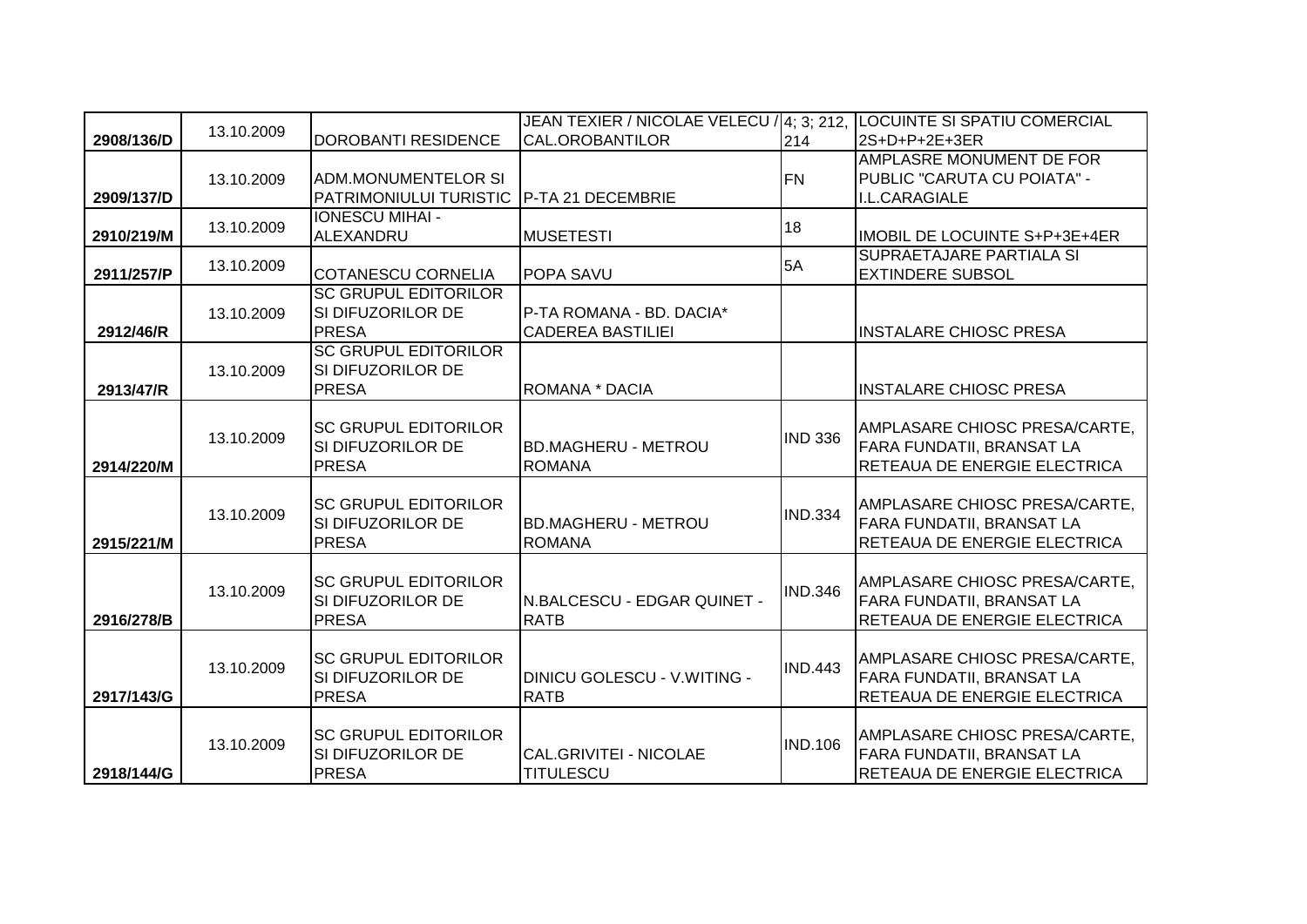| 2919/279/B | 13.10.2009 | <b>ISC GRUPUL EDITORILOR</b><br>SI DIFUZORILOR DE<br><b>PRESA</b>  | ALEX.SERBANESCU -<br><b>ST.BURILEANU</b>                  | <b>IND.374</b> | AMPLASARE CHIOSC PRESA/CARTE,<br><b>FARA FUNDATII, BRANSAT LA</b><br>RETEAUA DE ENERGIE ELECTRICA |
|------------|------------|--------------------------------------------------------------------|-----------------------------------------------------------|----------------|---------------------------------------------------------------------------------------------------|
| 2920/222/M | 13.10.2009 | ISC GRUPUL EDITORILOR<br>ISI DIFUZORILOR DE<br><b>PRESA</b>        | ION MIHALACHE - ION MINCU                                 | <b>IND.20</b>  | AMPLASARE CHIOSC PRESA/CARTE,<br>FARA FUNDATII, BRANSAT LA<br>RETEAUA DE ENERGIE ELECTRICA        |
| 2921/138/D | 13.10.2009 | <b>ISC GRUPUL EDITORILOR</b><br>SI DIFUZORILOR DE<br><b>PRESA</b>  | CAL.DOROBANTILOR - IANCU DE<br><b>HUNEDOARA</b>           | <b>IND.356</b> | AMPLASARE CHIOSC PRESA/CARTE,<br><b>FARA FUNDATII, BRANSAT LA</b><br>RETEAUA DE ENERGIE ELECTRICA |
| 2922/280/B | 13.10.2009 | <b>SC GRUPUL EDITORILOR</b><br>SI DIFUZORILOR DE<br><b>PRESA</b>   | <b>RADU BELLER</b>                                        | IND.27         | AMPLASARE CHIOSC PRESA/CARTE,<br><b>FARA FUNDATII, BRANSAT LA</b><br>RETEAUA DE ENERGIE ELECTRICA |
| 2923/281/B | 13.10.2009 | <b>ISC GRUPUL EDITORILOR</b><br>ISI DIFUZORILOR DE<br><b>PRESA</b> | DEM I.DOBRESCU - N.BALCESCU -<br><b>GALERIILE ORIZONT</b> | <b>IND.41</b>  | AMPLASARE CHIOSC PRESA/CARTE,<br>FARA FUNDATII, BRANSAT LA<br>RETEAUA DE ENERGIE ELECTRICA        |
| 2924/110/V | 13.10.2009 | <b>ISC GRUPUL EDITORILOR</b><br>SI DIFUZORILOR DE<br><b>PRESA</b>  | <b>PIATA VICTORIEI</b>                                    | <b>IND.24</b>  | AMPLASARE CHIOSC PRESA/CARTE,<br><b>FARA FUNDATII, BRANSAT LA</b><br>RETEAUA DE ENERGIE ELECTRICA |
| 2925/223/M | 13.10.2009 | <b>SC GRUPUL EDITORILOR</b><br>SI DIFUZORILOR DE<br><b>PRESA</b>   | ION MIHALACHE - BANU MANTA                                | <b>IND.21</b>  | AMPLASARE CHIOSC PRESA/CARTE,<br>FARA FUNDATII, BRANSAT LA<br>RETEAUA DE ENERGIE ELECTRICA        |
| 2926/139/D | 13.10.2009 | <b>ISC GRUPUL EDITORILOR</b><br>SI DIFUZORILOR DE<br><b>PRESA</b>  | CAL.DOROBANTI - STEFAN CEL<br><b>MARE</b>                 | <b>IND.28</b>  | AMPLASARE CHIOSC PRESA/CARTE,<br><b>FARA FUNDATII, BRANSAT LA</b><br>RETEAUA DE ENERGIE ELECTRICA |
| 2927/282/B | 13.10.2009 | <b>ISC GRUPUL EDITORILOR</b><br>SI DIFUZORILOR DE<br><b>PRESA</b>  | NICOLAE BALCESCU - TRAIAN<br><b>VUIA</b>                  | <b>IND.343</b> | AMPLASARE CHIOSC PRESA/CARTE,<br>FARA FUNDATII, BRANSAT LA<br>RETEAUA DE ENERGIE ELECTRICA        |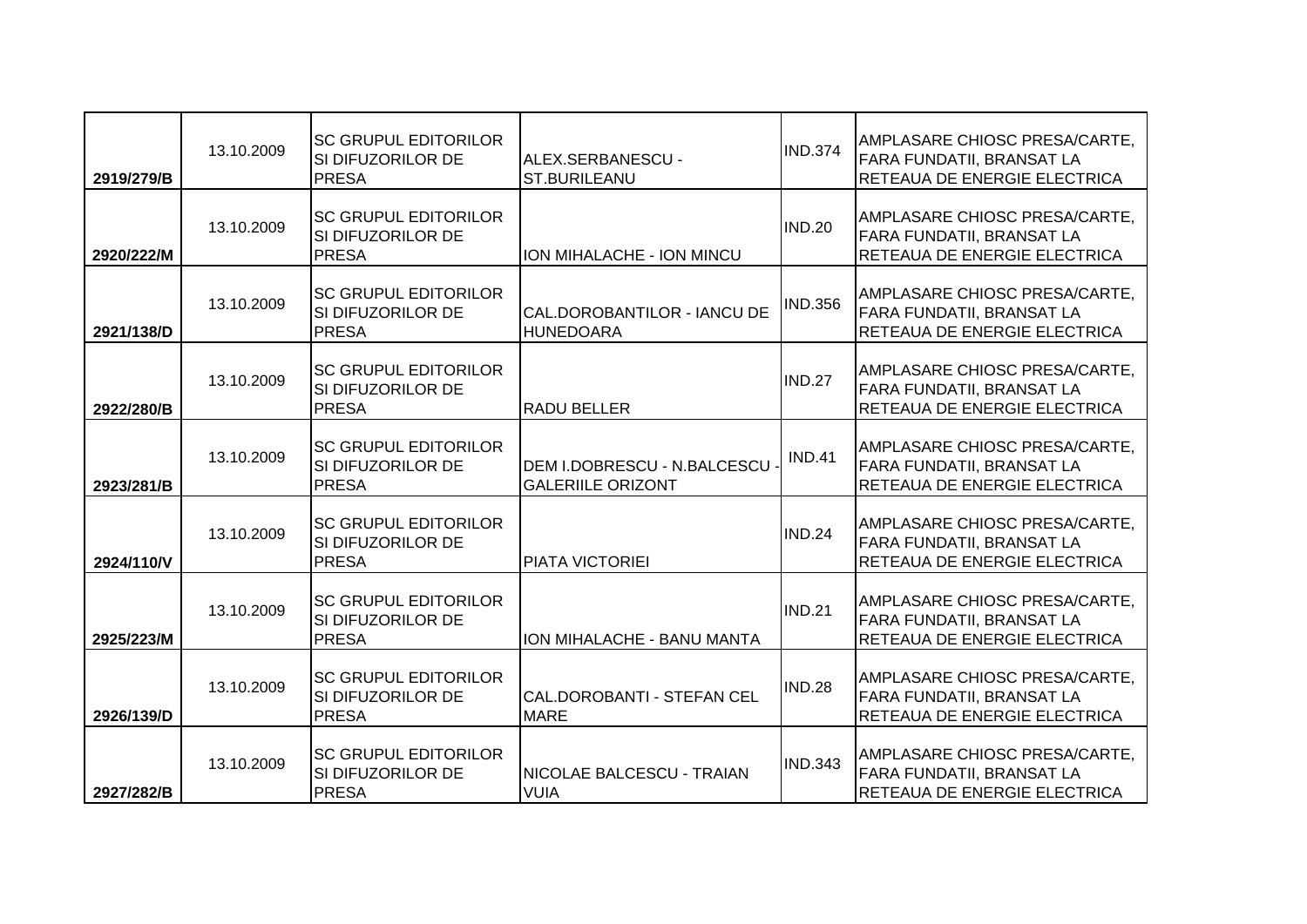| 2928/250/C | 13.10.2009 | <b>ISC GRUPUL EDITORILOR</b><br>SI DIFUZORILOR DE<br><b>PRESA</b> | ION CAMPINEANU - RATB TURN                         | <b>IND.434</b> | AMPLASARE CHIOSC PRESA/CARTE,<br>FARA FUNDATII, BRANSAT LA<br>RETEAUA DE ENERGIE ELECTRICA        |
|------------|------------|-------------------------------------------------------------------|----------------------------------------------------|----------------|---------------------------------------------------------------------------------------------------|
| 2929/48/R  | 13.10.2009 | <b>ISC GRUPUL EDITORILOR</b><br>SI DIFUZORILOR DE<br><b>PRESA</b> | P-TA ROMANA - DACIA - RATB                         | <b>IND.325</b> | AMPLASARE CHIOSC PRESA/CARTE,<br>FARA FUNDATII, BRANSAT LA<br>RETEAUA DE ENERGIE ELECTRICA        |
| 2930/42/E  | 13.10.2009 | <b>SC GRUPUL EDITORILOR</b><br>SI DIFUZORILOR DE<br><b>PRESA</b>  | <b>B-DUL ELISABETA -</b><br><b>CAL.VICTORIEI</b>   | <b>IND.204</b> | AMPLASARE CHIOSC PRESA/CARTE,<br>FARA FUNDATII, BRANSAT LA<br>RETEAUA DE ENERGIE ELECTRICA        |
| 2931/49/R  | 13.10.2009 | <b>SC GRUPUL EDITORILOR</b><br>SI DIFUZORILOR DE<br><b>PRESA</b>  | P-TA ROMANA - SUD DACIA - EST<br><b>MAGHERU</b>    | <b>IND.96</b>  | AMPLASARE CHIOSC PRESA/CARTE,<br><b>FARA FUNDATII, BRANSAT LA</b><br>RETEAUA DE ENERGIE ELECTRICA |
| 2932/224/M | 13.10.2009 | <b>SC GRUPUL EDITORILOR</b><br>SI DIFUZORILOR DE<br><b>PRESA</b>  | <b>BD.MAGHERU - METROU</b><br><b>ROMANA - RATB</b> | <b>IND.337</b> | AMPLASARE CHIOSC PRESA/CARTE,<br>FARA FUNDATII, BRANSAT LA<br>RETEAUA DE ENERGIE ELECTRICA        |
| 2933/83/F  | 13.10.2009 | <b>SC GRUPUL EDITORILOR</b><br>SI DIFUZORILOR DE<br><b>PRESA</b>  | <b>CALEA FLOREASCA</b>                             | <b>IND.33</b>  | AMPLASARE CHIOSC PRESA/CARTE,<br><b>FARA FUNDATII, BRANSAT LA</b><br>RETEAUA DE ENERGIE ELECTRICA |
| 2934/50/R  | 13.10.2009 | <b>SC GRUPUL EDITORILOR</b><br>SI DIFUZORILOR DE<br><b>PRESA</b>  | P-TA ROMANA - BD. DACIA -<br><b>INTRAREA ASE</b>   |                | AMPLASARE CHIOSC PRESA/CARTE,<br>FARA FUNDATII, BRANSAT LA<br>RETEAUA DE ENERGIE ELECTRICA        |
| 2935/225/M | 13.10.2009 | <b>ISC GRUPUL EDITORILOR</b><br>SI DIFUZORILOR DE<br><b>PRESA</b> | <b>BD.MAGHERU - C.A.ROSETTI</b>                    | <b>IND.121</b> | AMPLASARE CHIOSC PRESA/CARTE,<br>FARA FUNDATII, BRANSAT LA<br>RETEAUA DE ENERGIE ELECTRICA        |
| 2936/226/M | 13.10.2009 | <b>SC GRUPUL EDITORILOR</b><br>SI DIFUZORILOR DE<br><b>PRESA</b>  | <b>BD.MAGHERU - METROU</b><br>ROMANA (CASATA)      | <b>IND.335</b> | AMPLASARE CHIOSC PRESA/CARTE,<br>FARA FUNDATII, BRANSAT LA<br>RETEAUA DE ENERGIE ELECTRICA        |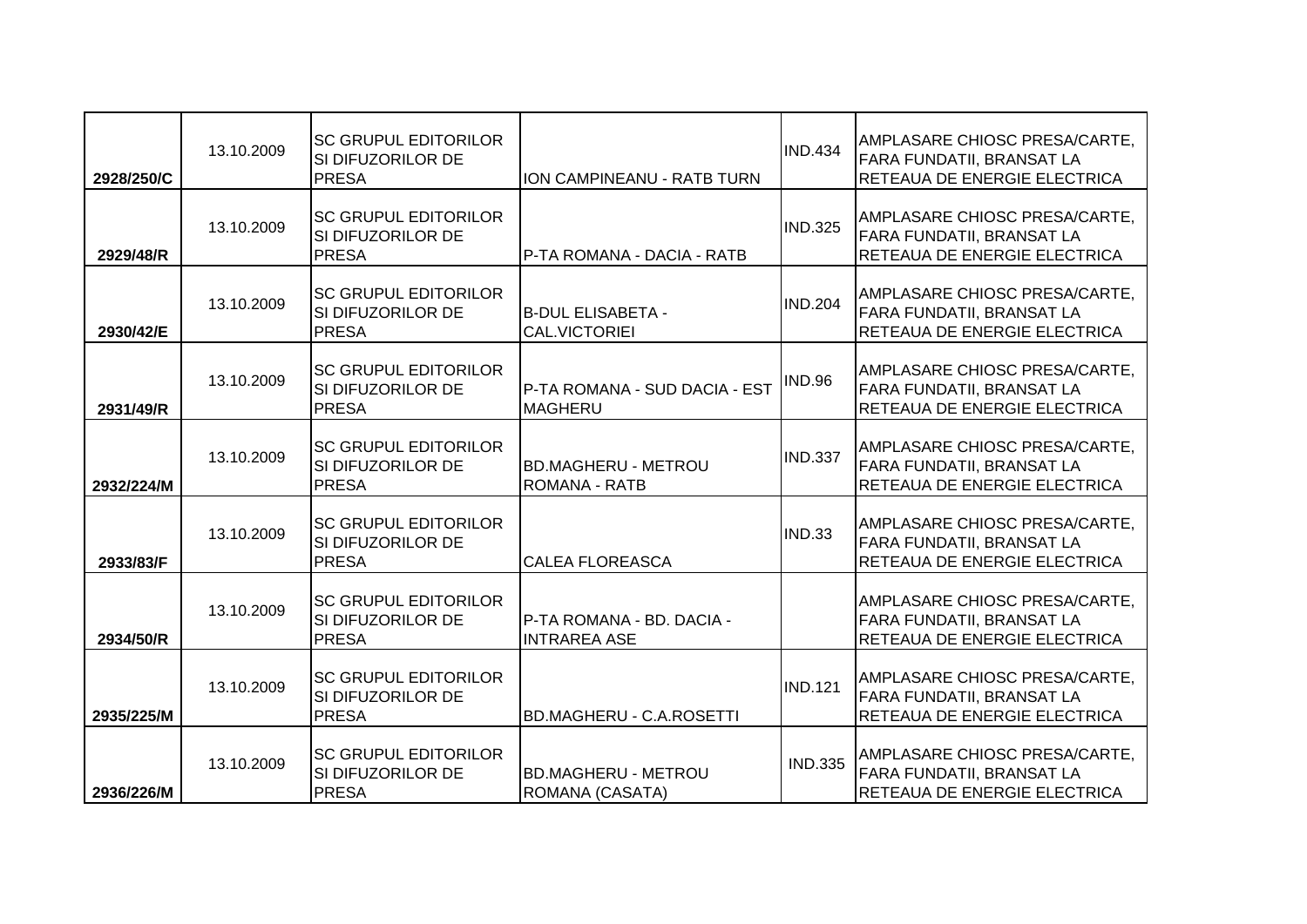|            | 14.10.2009 | <b>SAMPETRU MIRELA</b>                                             |                             | $\overline{4}$ |                                                                      |
|------------|------------|--------------------------------------------------------------------|-----------------------------|----------------|----------------------------------------------------------------------|
| 2937/161/A |            | <b>FILOMENA</b>                                                    | <b>BARAJUL ARGES</b>        |                | LOC.S+P+1E                                                           |
| 2938/206/S | 14.10.2009 | <b>CONSTANTINESCU</b><br><b>STEFANIA</b>                           | <b>STEFAN CEL MARE</b>      | 1A             | MODIFICARI INTERIOARE ET.6                                           |
| 2939/145/G | 14.10.2009 | <b>PIRVU ANGELICA</b>                                              | <b>EREMIA GRIGORESCU</b>    | 16             | <b>CONCESIONARE TEREN,</b><br><b>CONSTRUIRE BALCON</b>               |
| 2940/227/M | 14.10.2009 | PAROHIA BISERICII "SF.<br><b>STEFAN" CUIBUL CU</b><br><b>BARZA</b> | <b>MACEDONIEI</b>           | 23             | CONSOLIDARE, REAMENAJARE,<br><b>EXTINDERE CORP C2 SI C3</b>          |
| 2941/207/S | 14.10.2009 | <b>BEBI ECATERINA</b>                                              | <b>SIRIULUI</b>             | $25 - 27$      | <b>CONSTRUIRE BALCON</b>                                             |
| 2942/208/S | 14.10.2009 | <b>RAZVAN POPESCU</b><br><b>ANDREI</b>                             | <b>STIRBEI VODA</b>         | 17             | <b>MODIFICARI INTERIOARE</b>                                         |
| 2943/258/P | 14.10.2009 | <b>TRIPA VALENTINA</b>                                             | PACURARU AVRAM              | 13             | EXTINDERE, RECOMPARTIMENTARE,<br>CONSOLIDARE, SUPRAETAJARE           |
| 2944/111/V | 14.10.2009 | <b>DEMETRIU DANIELA</b>                                            | <b>CAL.VICTORIEI</b>        | 214            | <b>SCHIMBARE DESTINATIE SI</b><br><b>AMENAJARE BISTRO</b>            |
| 2945/112/V | 14.10.2009 | <b>GHITA ELENA</b>                                                 | ELENA VACARESCU             | 19             | <b>CONSTRUIRE BALCON</b>                                             |
| 2946/140/D | 14.10.2009 | <b>DOPP ELENA</b>                                                  | <b>DUNEI</b>                | 34             | $\overline{LOC.P+1E}$                                                |
| 2947/72/L  | 14.10.2009 | <b>MURARU STEFAN</b>                                               | <b>LEANDRULUI</b>           | 39             | $LOC.S+P+2E$                                                         |
| 2948/259/P | 14.10.2009 | <b>TUDOR FLORIN</b>                                                | <b>DR.PLAIUL CAMPINEI</b>   | 22-84          | LOC.P+2E, IMPREJMUIRE                                                |
| 2949/283/B | 14.10.2009 | <b>PMB</b>                                                         | <b>BERZEI</b>               | 34             | <b>DESFIINTARE</b>                                                   |
| 2950/260/P | 14.10.2009 | <b>TURCAN OCTAVIAN</b>                                             | <b>POLONA</b>               | 9              | CONSOLIDARE, SUPRAETAJARE<br><b>GARAJ</b>                            |
| 2951/228/M | 14.10.2009 | <b>SC EMICO SERV SRL</b>                                           | <b>MAGHERU</b>              | 7              | AMENAJARE SPATIU COMERCIAL                                           |
| 2952/162/A | 14.10.2009 | <b>NICOLAE CRISTINA</b><br><b>LUMINITA</b>                         | <b>ALDENI</b>               | 24             | <b>ALIPIRE 2 LOTURI</b>                                              |
| 2953/146/G | 14.10.2009 | <b>SC EXPERT INVEST SRL</b>                                        | <b>GRIGORE GAFENCU</b>      | 41-43          | <b>IMOBILE PENTRU COMERT, SEDIU</b><br>FIRMA SI LOCUINTE 2S+P+5E-10E |
| 2954/284/B | 14.10.2009 | <b>PMB</b>                                                         | <b>BERZEI</b>               | 71             | <b>DESFIINTARE</b>                                                   |
| 2955/285/B | 14.10.2009 | <b>PMB</b>                                                         | <b>BERZEI</b>               | 32             | <b>DESFIINTARE</b>                                                   |
| 2956/163/A | 14.10.2009 | <b>NEACSU CIPRIAN</b>                                              | <b>GRIGORE ALEXANDRESCU</b> | 98             | <b>MODIFICARI INTERIOARE SI</b><br><b>EXTERIOARE</b>                 |
| 2957/164/A | 14.10.2009 | <b>SAMBON CONSTANTINA</b>                                          | <b>ARDEALULUI</b>           | 37             | <b>DESFIINTARE LOCUINTA</b>                                          |
| 2958/141/D | 14.10.2009 | <b>ARTENE DIANA ANCA</b>                                           | I.G.DUCA                    | $3 - 11$       | AMENAJARI INTERIOARE                                                 |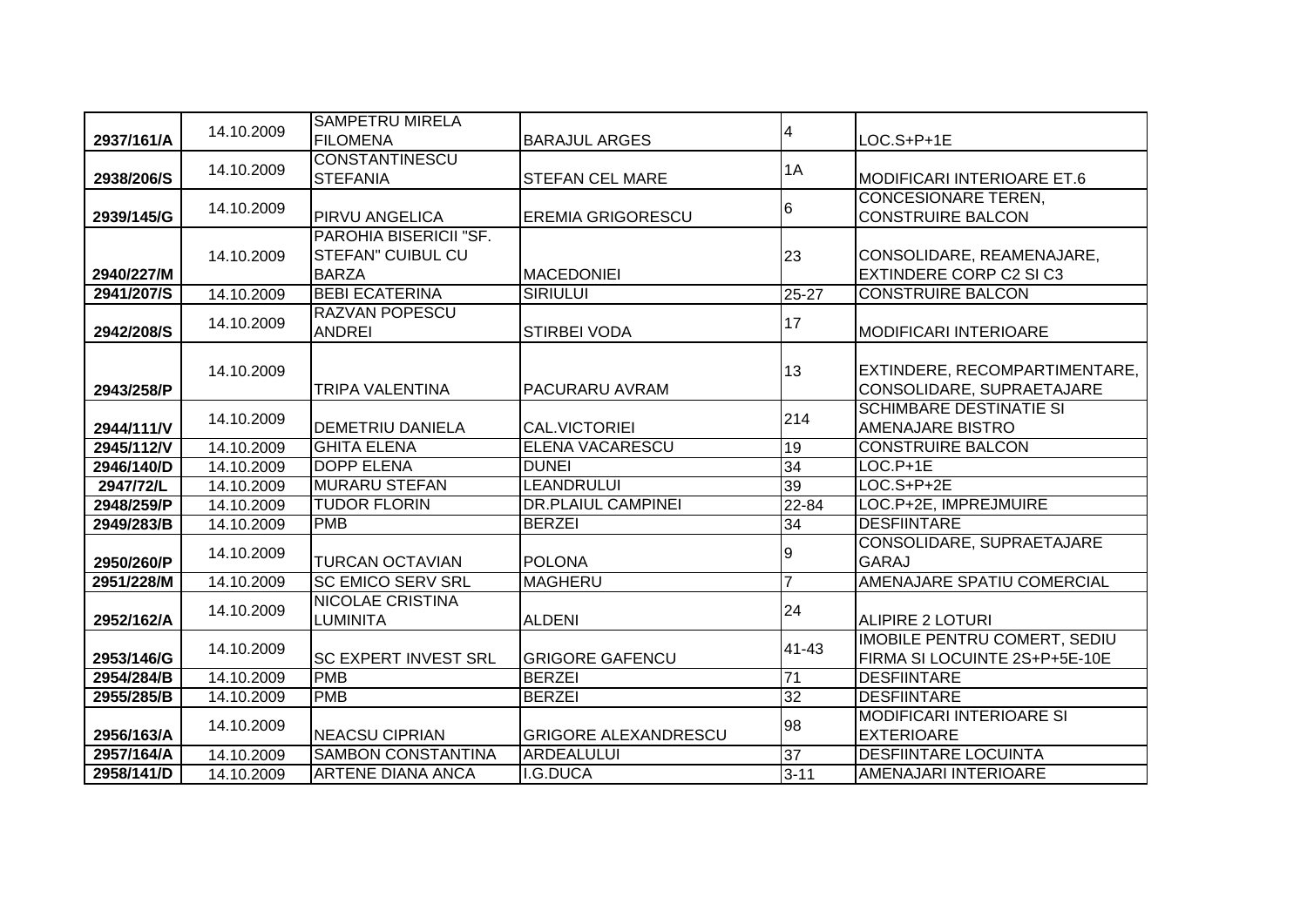|            |            |                                                        |                             |                | IMOBIL DS+P+1E-2E+M, LOCUINTA,                              |
|------------|------------|--------------------------------------------------------|-----------------------------|----------------|-------------------------------------------------------------|
| 2959/43/E  | 14.10.2009 | <b>NICULITA PETRU</b>                                  | <b>INTR.EPISTOLEI</b>       |                | <b>BIROURI SI SERVICII</b>                                  |
| 2960/147/G | 14.10.2009 | <b>SIMIONESCU CATALIN</b>                              | <b>GARLEI</b>               | 130A           | $LOC.P+1E$                                                  |
| 2961/142/D | 14.10.2009 | <b>RADULESCU DAN</b>                                   | <b>DORNEI</b>               | 115            | LOC.S+P+2E, GARAJ                                           |
| 2962/143/D | 14.10.2009 | <b>DUMITRU CONSTANTIN</b>                              | <b>DOBROGEANU GHEREA</b>    | 32B            | LOC.S+P+2E, IMPREJMUIRE                                     |
| 2963/144/D | 14.10.2009 | <b>DUMITRU CONSTANTIN</b>                              | <b>DOBROGEANU GHEREA</b>    | 32B            | <b>DESFIINTARE CONSTRUCTII</b>                              |
| 2964/165/A | 14.10.2009 | <b>SC CENTRAL AH PIONIEER AVIATORILOR</b>              |                             | 8A             | <b>IMPREJMUIRE</b>                                          |
| 2965/286/B | 14.10.2009 | <b>DOBRONAUTEANU</b><br>CORNELIU                       | <b>BITOLIA</b>              | 28             | <b>DESFIINTARE GARAJ</b>                                    |
| 2966/229/M | 14.10.2009 | <b>PENTELEI MARIUS</b>                                 | <b>MUNTENIEI</b>            | 78             | LOC.S+P+2E+M                                                |
| 2967/230/M | 14.10.2009 | <b>SC PETROM SA</b>                                    | <b>ION MINCU</b>            | 18             | <b>DESFIINTARE CONSTRUCTII</b>                              |
| 2968/166/A | 14.10.2009 | <b>ASOCIATIA</b><br><b>MUNCITORILOR LUI ISUS</b>       | <b>ARAD</b>                 | 63             | <b>LOCUINTE, BIROURI SI CAPELA</b><br>$D+P+2E$              |
| 2969/85/T  | 14.10.2009 | <b>OPREA CONSTANTIN</b>                                | <b>TURDA</b>                | 104            | <b>RECOMPARTIMENTARE SI</b><br>AREAMENAJARE APARTAMENT      |
| 2970/167/A | 14.10.2009 | <b>NICU SAMUEL</b>                                     | <b>ALEX. CONSTANTINESCU</b> | <b>17A</b>     | <b>DEZMEMBRARE IMOBIL</b>                                   |
| 2971/287/B | 14.10.2009 | S.I.E                                                  | <b>BUCURESTI-PLOIESTI</b>   | 280-284        | <b>EXTINDERE CLADIRE BIROURI</b><br>2S+P+MZ+5E, IMPREJMUIRE |
| 2972/251/C | 14.10.2009 | <b>SC VODYLAS SRL</b>                                  | ALEX. CONSTANTINESCU        | 22             | <b>MODIFICARE AC</b><br>NR.882/86/C/03,09,2009              |
| 2973/168/A | 14.10.2009 | <b>SC MUNTENIA</b><br><b>INTERNATIONAL SRL</b>         | <b>ACADEMIEI</b>            | 19-21          | CONSOLIDARE IMOBIL S+P+4-5E                                 |
| 2974/81/N  | 14.10.2009 | <b>TALPEANU GHEORGHE</b>                               | <b>STEFAN NEGULESCU</b>     | 8              | LOCUINTA D+P+1E, REFACERE<br><b>IMPREJMUIRE</b>             |
| 2975/82/N  | 14.10.2009 | <b>TALPEANU GHEORGHE</b>                               | <b>STEFAN NEGULESCU</b>     | 8              | <b>DESFIINTARE CONSTRUCTII</b>                              |
| 2976/60/1  | 14.10.2009 | <b>COJOCARU PETRUT</b>                                 | <b>IALOMICIOAREI</b>        | $\overline{6}$ | <b>EXTINDERE LOCUINTA</b>                                   |
| 2977/261/P | 14.10.2009 | <b>SC DAAT CONSULTING</b><br><b>SRL</b>                | <b>DR.PADUREA PUSNICU</b>   | 141            | MODIFICARI INTERIOARE, UNIFICARE<br>AP.7 CU AP.8            |
| 2978/144/D | 14.10.2009 | <b>SC MESTESUGAREASCA</b><br><b>IGIENA</b>             | CAL.DOROBANTILOR            | 111-131        | REAMENAJARE SPATIU COMERCIAL -<br><b>CENTRU SPA</b>         |
| 2979/231/M | 14.10.2009 | <b>SC SENSIBLU SRL</b>                                 | <b>ION MIHALACHE</b>        | 60             | REAMENAJARE SPATIU COMERCIAL -<br><b>FARMACIE</b>           |
| 2980/288/B | 14.10.2009 | <b>SC PC MANAGEMENT &amp;</b><br><b>CONSULTING SRL</b> | <b>BUCURESTI-PLOIESTI</b>   | 7, 9A          | <b>BIROURI P+6-8E</b>                                       |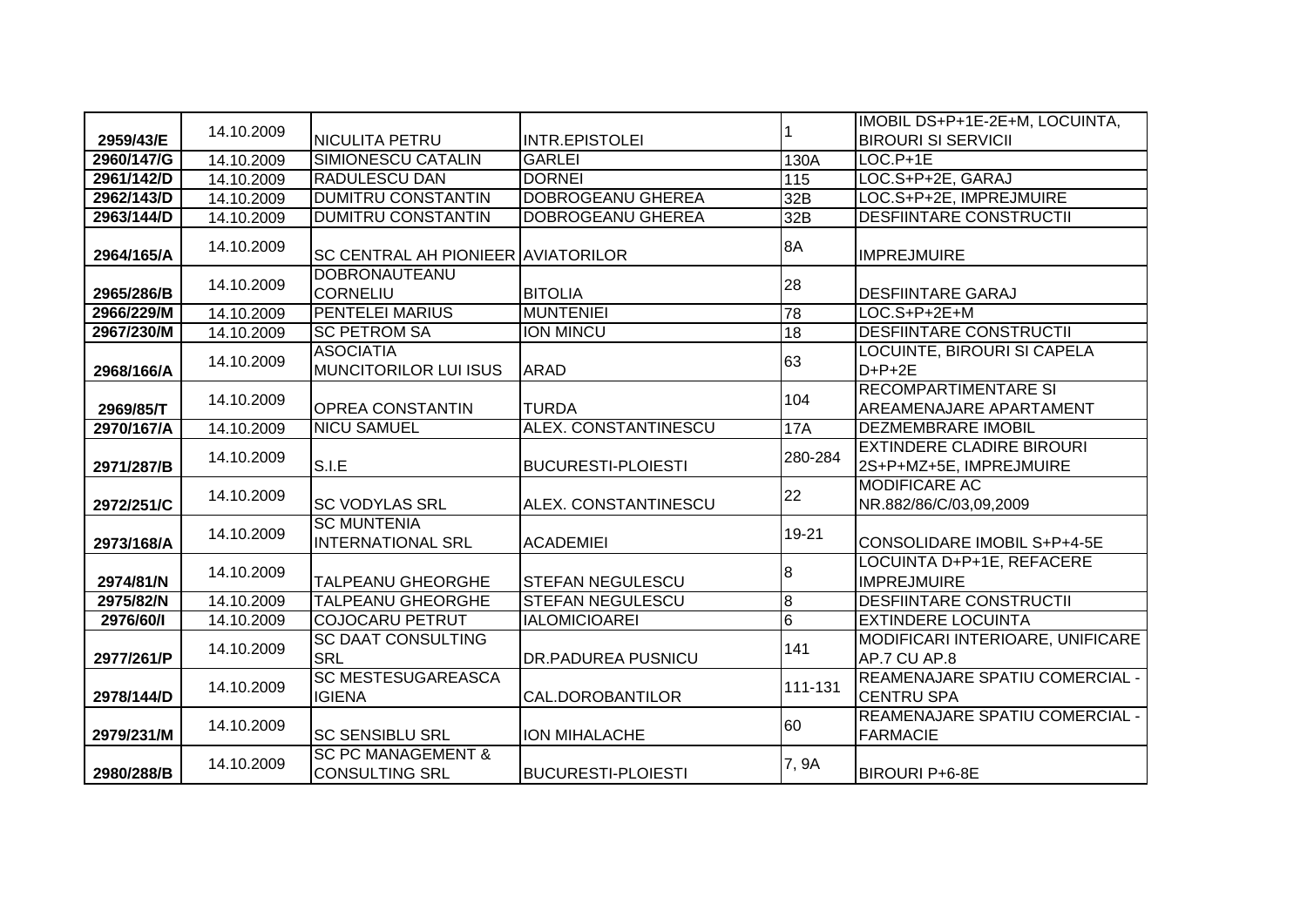|            | 14.10.2009 | ISC FOYLE DAMBOVITA                    |                       | 51-55          | ANSAMBLU REZIDENTIAL,               |
|------------|------------|----------------------------------------|-----------------------|----------------|-------------------------------------|
| 2981/169/A |            | <b>VENTURES SRL</b>                    | PETRE AURELIAN        |                | IMPREJMUIRE, AMENAJARE INCINTA      |
|            | 14.10.2009 |                                        |                       | 76A            | REAMENAJARE, CONSOLIDARE,           |
| 2982/289/B |            | <b>RUPA LIXANDRU</b>                   | <b>BARLOGENI</b>      |                | <b>SCHIMBARE ACOPERIS, GARAJ</b>    |
|            |            |                                        |                       |                |                                     |
|            | 14.10.2009 |                                        |                       | 14             | REPARATII SI CONSOLIDARE            |
|            |            |                                        |                       |                | LOCUINTA PARTER SI REAMENAJARI      |
| 2983/51/R  |            | <b>GRIGORESCU PAULINA</b>              | <b>RAMURELE</b>       |                | <b>INTERIOARE SI EXTERIOARE</b>     |
| 2984/61/1  | 14.10.2009 | <b>NEACSU GHEORGHE</b>                 | <b>IEZERU</b>         | 28             | LOC.P+1E                            |
| 2985/290/B | 14.10.2009 | <b>LUNGU ADRIAN</b>                    | <b>SIMON BOLIVAR</b>  | $\overline{9}$ | <b>MODIFICARE ACOPERIS</b>          |
|            | 14.10.2009 | <b>SC SCALA</b>                        |                       | $14 - 16$      | COMPARTIMENTARI INTERIOARE,         |
| 2986/232/M |            | <b>INTERNATIONAL COM</b>               | C.A.ROSETTI           |                | <b>ACCES EXTERIOR</b>               |
|            | 14.10.2009 | <b>IMPACT DEVELOPER &amp;</b>          |                       | 127C           |                                     |
| 2987/262/P |            | <b>CONTRACTOR</b>                      | DR.PADUREA PUSNICU    |                | MODIFICARI INTERIOARE CORP A        |
|            |            | <b>ARVATU CRISTIAN</b>                 |                       |                |                                     |
|            | 14.10.2009 | PENTRU ARION IMPORT -                  |                       | 89-91          | IMOBIL LOCUINTE SI BIROURI 2S+P+4-  |
| 2988/148/G |            | <b>EXPORT</b>                          | <b>HAGI GHITA</b>     |                | 5E                                  |
|            |            |                                        |                       |                | PENTRU COMPLETARE                   |
|            |            |                                        |                       |                | <b>DOCUMENTATIE PUZ IMOBIL</b>      |
|            | 14.10.2009 |                                        |                       | 30             | <b>APARTAMENTE S+P+4E FUNCTIUNE</b> |
| 2989/209/S |            | <b>SC MIBE REAL INVEST SRL SIMERIA</b> |                       |                | <b>MIXTA</b>                        |
|            |            | <b>FRUNZA VASILICA</b>                 |                       |                | <b>TERMOIZOLARE, INCHIDERE</b>      |
| 2990/170/A | 14.10.2009 | <b>CARMEN</b>                          | <b>AVIATORILOR</b>    | 70             | TERASE, COMPARTIMENTARE POD         |
|            |            |                                        |                       |                | CONSOLIDARE, EXTINDERE,             |
| 2991/86/T  | 14.10.2009 | <b>STEFANCIUC VIORICA</b>              | <b>IMAICA TEOFANA</b> | 4              | <b>SUPRAETAJARE</b>                 |
|            | 14.10.2009 |                                        |                       | 17             | REAMENAJARE, MODIFICARE ACCES       |
| 2992/44/E  |            | <b>SOTROPA CRISTIAN</b>                | <b>MIHAI EMINESCU</b> |                | <b>BOXA</b>                         |
|            |            |                                        |                       |                | REABILITARE TERMICA, CONSTRUIRE     |
| 2993/171/A | 14.10.2009 | <b>BREAZU CONSTANTIN</b>               | <b>AGAPIA</b>         |                | <b>ANEXA</b>                        |
| 2994/31/J  | 14.10.2009 | <b>CAROL LISOFSCHI</b>                 | <b>JIMBOLIA</b>       | 35             | <b>CONSOLIDARE, EXTINDERE</b>       |
| 2995/87/T  | 14.10.2009 | <b>POPA LILIANA</b>                    | <b>TRIUMFULUI</b>     | 74             | LOC.P+1E                            |
|            |            | <b>COLEA ANTOANETA /</b>               |                       |                |                                     |
| 2996/145/D | 14.10.2009 | <b>ALEXE OVIDIU CATALIN</b>            | DOBROGEANU GHEREA     | 27B            | $LOC.P+1E$                          |
|            |            |                                        |                       |                | EXTINDERE, REAMENAJARE,             |
| 2997/146/D | 14.10.2009 | RAUTU SOFICA / JENICA                  | <b>DOAMNA STANCA</b>  | 27             | <b>SUPRAETAJARE LA P+MP</b>         |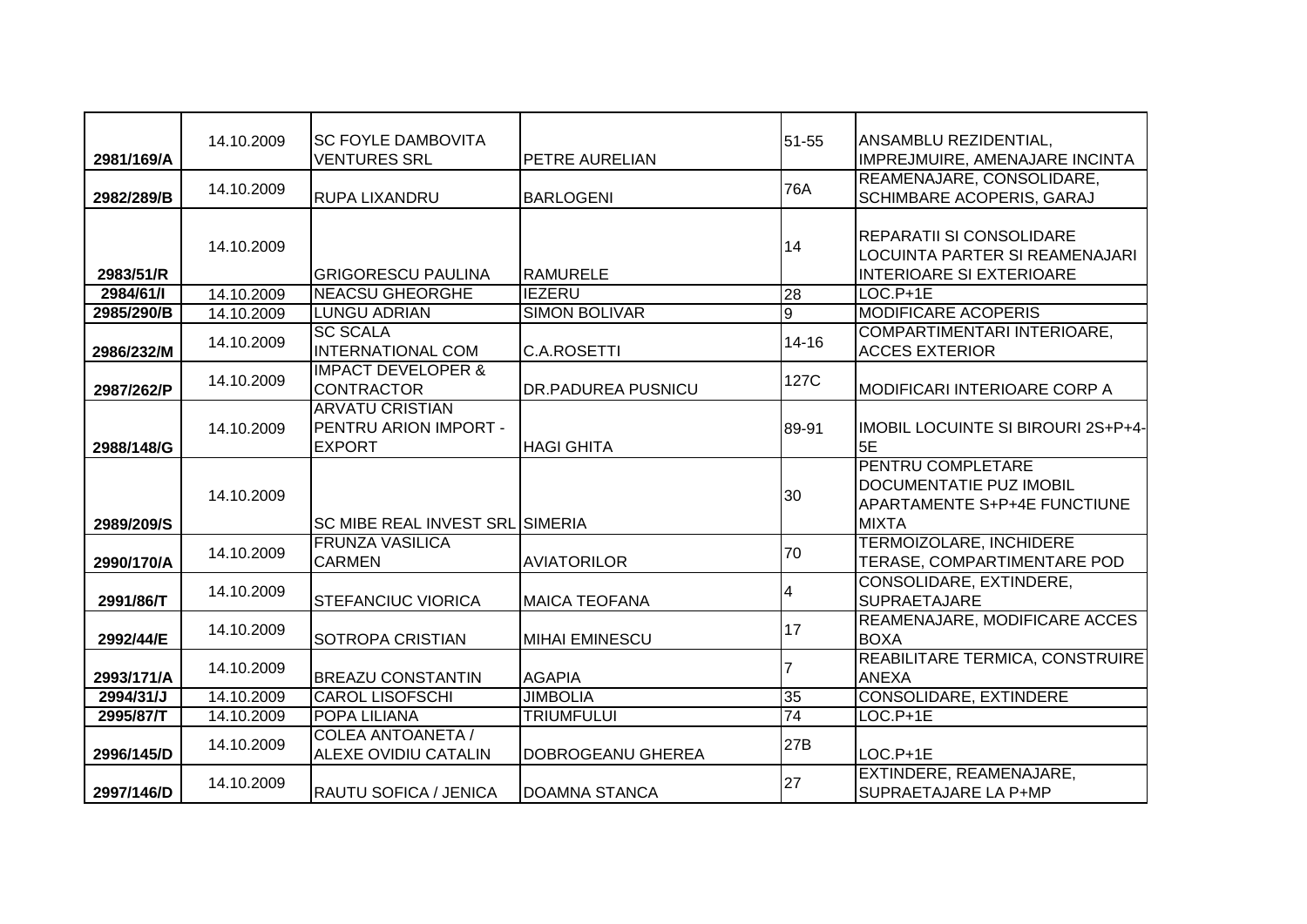|                        | 14.10.2009 |                                                   |                                       | 9       | <b>REFACERE TAMPLARIE, MONTARE</b>                            |
|------------------------|------------|---------------------------------------------------|---------------------------------------|---------|---------------------------------------------------------------|
| 2998/84/F<br>2999/73/L | 14.10.2009 | IILIESCU ION RAZVAN<br><b>TUDOR LAURENTIU DAN</b> | <b>FRANKLIN</b><br><b>LAMINORULUI</b> | 156     | COS<br>LOC.P+1E+M, IMPREJMUIRE                                |
|                        |            |                                                   |                                       |         | REFACERE MAGAZII SI REFACERE                                  |
| 3000/233/M             | 14.10.2009 | <b>POPA MARIA</b>                                 | <b>BAUXITEI</b>                       | 59B     | <b>IMPREJMUIRE</b>                                            |
| 3001/88/T              | 14.10.2009 | <b>VALEANU SIMONA ELENA</b>                       | <b>TINTASULUI</b>                     | 9       | $LOC.P+2E$                                                    |
| 3002/234/M             | 14.10.2009 | <b>SC ROMEXPO SA</b>                              | <b>MARASTI</b>                        | 65-67   | <b>DESFIINTARE CONSTRUCTII</b>                                |
| 3003/45/E              | 14.10.2009 | <b>PANA FILOMICA</b>                              | <b>EPISCOP VULCAN</b>                 | 19      | MANSARDARE, MODIFICARI<br><b>INTERIOARE</b>                   |
| 3004/252/C             | 14.10.2009 | <b>BALASA ALEXANDRU</b>                           | <b>CRUSOVAT</b>                       | 36      | CONSOLIDARE, EXTINDERE LA P+1E                                |
| 3005/253/C             | 14.10.2009 | <b>CHIREA NICOLAE</b>                             | <b>CORALILOR</b>                      | 17      | $LOC.P+1E$                                                    |
| 3006/149/G             | 14.10.2009 | <b>BANCA COMERCIALA</b><br><b>ROMANA</b>          | <b>CAL.GRIVITEI</b>                   | 160     | <b>RECONFIGURARE SEDIU BANCA</b>                              |
| 3007/145/D             | 14.10.2009 | <b>GRUICI CONSTANTIN /</b><br><b>MARIA</b>        | CAL.DOROBANTILOR                      | 102-110 | MODIFICARI INTERIOARE                                         |
| 3008/291/B             | 14.10.2009 | <b>GLUFCIOS MARIUS</b><br><b>STAVROS</b>          | <b>BAICULESTI</b>                     | 17      | <b>MODIFICARI INTERIOARE</b>                                  |
| 3009/254/C             | 14.10.2009 | <b>GEORGESCU CARMEN</b>                           | <b>COTESTI</b>                        | 54      | LOCUINTA SI CABINET DS+P+1E+POD                               |
| 3010/255/C             | 14.10.2009 | <b>GEORGESCU CARMEN</b>                           | <b>COTESTI</b>                        | 54      | <b>DESFIINTARE</b>                                            |
| 3011/210/S             | 14.10.2009 | <b>BLAZON TRADING '94 SRL</b>                     | ALEX.SERBANESCU                       | 63      | <b>IMOBIL CU FUNCTIUNE MIXTA</b><br>2S+P+M+11E, IMPREJMUIRE   |
| 3012/292/B             | 14.10.2009 | <b>CRINU SILVIA</b>                               | <b>GEORGE VALENTIN BIBESCU</b>        | 25      | <b>MANSARDARE LOCUINTA SI</b><br><b>REFACERE IMPREJMUIRE</b>  |
| 3013/211/S             | 14.10.2009 | <b>SC MASTER COMPUTERS</b>                        | <b>IONESCU SISESTI</b>                | 67-69   | LOCUINTE S+P+4E                                               |
| 3014/263/P             | 14.10.2009 | <b>EL TAYEB EUGENIA</b>                           | <b>ANDREI POPOVICI</b>                | 71      | LOCUINTE, BIROURI SI SERVICII<br>S+P+4-5E, CONCESIONARE TEREN |
| 3015/146/D             | 14.10.2009 | <b>ZACIU ADRIAN</b>                               | <b>DRUMUL AGATULUI</b>                | 106     | $LOC.S+P+1E$                                                  |
| 3016/293/B             | 14.10.2009 | RADU WIDAKOWICH<br><b>ROZALIA</b>                 | <b>COSTACHE BALACESCU</b>             | 30      | <b>TERASA ACOPERITA SI DEMISOL</b><br><b>AFERENT</b>          |
| 3017/73/L              | 14.10.2009 | <b>PUSCAS SILVIA</b>                              | <b>LINISTEI</b>                       | 43      | <b>DESFIINTARE CORP C1</b>                                    |
| 3018/256/C             | 14.10.2009 | <b>CALESCU BOGDAN</b>                             | <b>CONSTANTIN CARACAS</b>             | 51      | <b>ALIPIRE</b>                                                |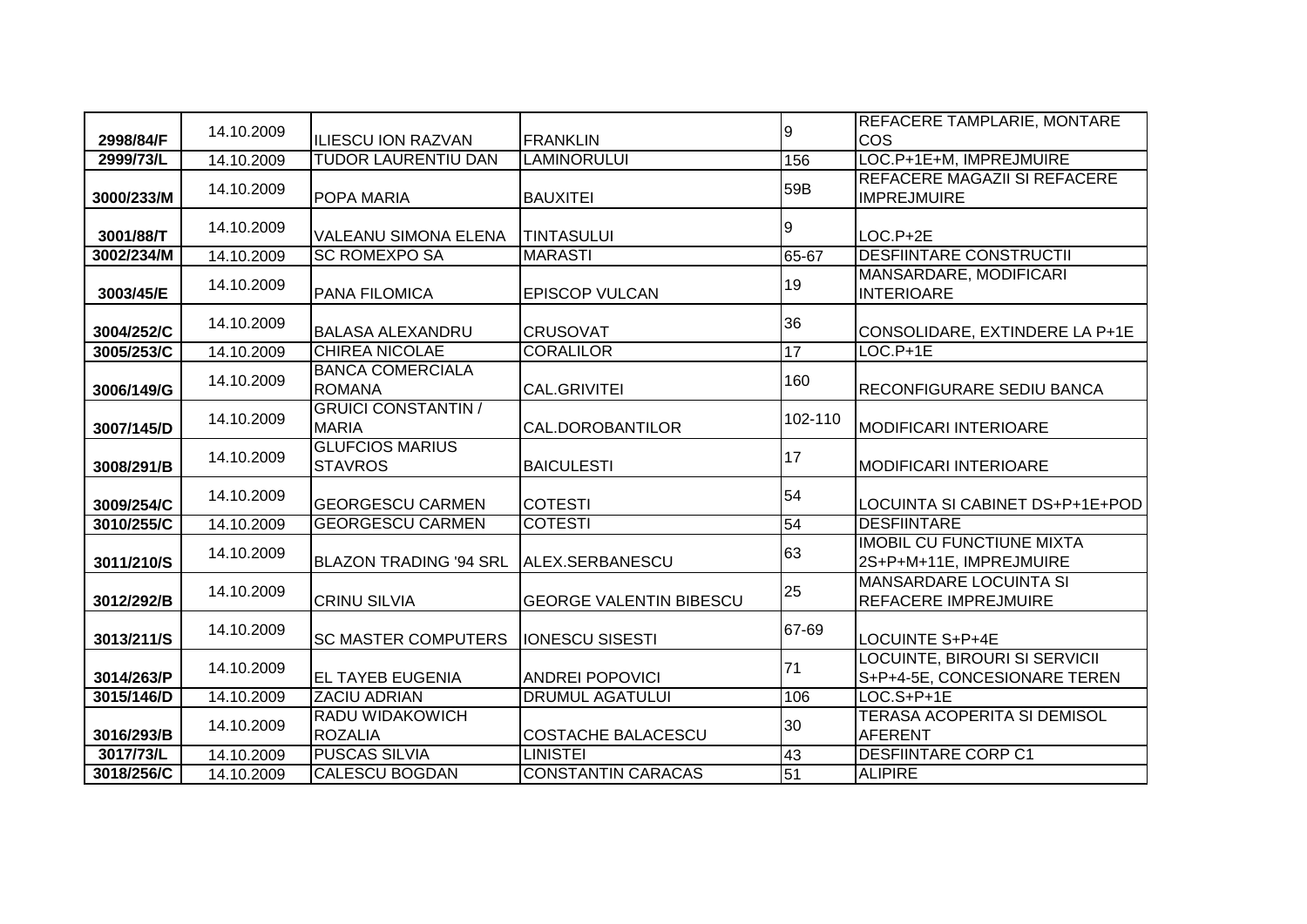|            |            | <b>SC ESTETIK MEDIA</b> |                           |         |                                        |
|------------|------------|-------------------------|---------------------------|---------|----------------------------------------|
| 3019/88/T  | 14.10.2009 | <b>INTERNATIONAL</b>    | <b>TRIUMFULUI</b>         | 17      | <b>IMOBIL FUNCTIUNE MIXTA S+P+2E+M</b> |
|            |            |                         |                           |         | CONSOLIDARE, SUPRAETAJARE LA           |
|            | 14.10.2009 |                         |                           | 20      | P+1, RECOMPARTIMENTARE CORP            |
| 3020/257/C |            | <b>RAULESCU STEFAN</b>  | <b>INTR.MIHAI CRACIUN</b> |         | C <sub>1</sub>                         |
| 3021/83/N  | 14.10.2009 | <b>HASEGAN MARIA</b>    | <b>NORDULUI</b>           | 50      | <b>CONSTRUIRE GARAJ</b>                |
| 3022/233/M | 14.10.2009 | <b>PENTELEI MARIUS</b>  | <b>MUNTENIEI</b>          | 78      | <b>DESFIINTARE CONSTRUCTII</b>         |
|            |            |                         |                           |         | CONSOLIDARE, SUPRAETAJARE LA           |
| 3023/84/N  | 14.10.2009 | <b>LAZAR LUCIAN</b>     | <b>IACOB NEGRUZZI</b>     | 29      | P+1, ACCES STRADAL                     |
|            |            |                         |                           |         | AMENAJARE SALON COSMETICA -            |
| 3024/264/P | 14.10.2009 | <b>SC M IGIENA</b>      | CAL.DOROBANTI             | 111-113 | <b>CENTRU SPA</b>                      |
| 3025/258/C | 14.10.2009 | <b>CEC BANK - SA</b>    | <b>NICOLAE CRAMFIL</b>    | 42      | <b>AMENAJARE SEDIU BANCA</b>           |
|            | 14.10.2009 |                         |                           | 25      | CONSOLIDARE, MODIFICARE,               |
| 3026/52/R  |            | <b>RUSU AURELIAN</b>    | <b>INSULEI</b>            |         | <b>EXTINDERE SI ETAJARE</b>            |
| 3027/265/P | 14.10.2009 | POPESCU ANTONIA         | <b>PROMETEU</b>           | 28-30   | <b>CONSTRUIRE 2 BALCOANE</b>           |
| 3028/234/M | 14.10.2009 | <b>CROITORU FLORIN</b>  | <b>MODESTIEI</b>          | 11      | CONSTRUIRE CORP NOU LOC.P+1E           |
|            | 14.10.2009 | POPESCU DUMITRU /       |                           | 7A      |                                        |
| 3029/294/B |            | <b>GEORGETA</b>         | <b>BANEASA</b>            |         | <b>IMPREJMUIRE</b>                     |
|            |            | <b>ASOCIATI DE</b>      |                           |         |                                        |
|            | 14.10.2009 | <b>PROPRIETARIA</b>     |                           | 2       |                                        |
| 3030/266/P |            | <b>IMOBILULUI</b>       | <b>PUTUL CU PLOPI</b>     |         | REFACERE FATADE, TERMOIZOLARE          |
|            | 14.10.2009 |                         |                           | 53      | CONSOLIDARE, MODIFICARE,               |
| 3031/53/R  |            | <b>GRAMA MARIA</b>      | <b>RENASTERII</b>         |         | <b>EXTINDERE SI MANSARDARE</b>         |
| 3032/267/P | 14.10.2009 | <b>CILINCA EUGEN</b>    | <b>I.P.PAVLOV</b>         | 58-60   | <b>MANSARDARE</b>                      |
| 3033/212/S | 14.10.2009 | RADULESCU ALEXANDRA     | <b>SIRIULUI</b>           | 25      | <b>CONSTRUIRE BALCON</b>               |
| 3034/113/V | 14.10.2009 | <b>ROSCA CRINA</b>      | <b>VARFUL INALT</b>       | 18A     | <b>REFACERE IMPREJMUIRE</b>            |
|            |            | <b>BUZEA CRISTIAN /</b> |                           |         |                                        |
|            | 14.10.2009 | <b>CRISTINA</b>         |                           | 9       |                                        |
| 3035/85/N  |            | <b>NICULESCU RADU</b>   | <b>PICTOR NEGULICI</b>    |         | <b>IMPREJMUIRE PARTIALA</b>            |
| 3036/54/R  | 14.10.2009 | <b>VLADUCA ADRIANA</b>  | <b>ROBANESTI</b>          | 43      | <b>INFORMATIV</b>                      |
| 3037/235/M | 14.10.2009 | <b>CUPTOR MIHAI</b>     | <b>ALEEA MODROGAN</b>     | 10      | <b>ALIPIRE 4 LOTURI</b>                |
| 3038/32/J  | 14.10.2009 | <b>CHIRICA MIHAI</b>    | <b>JIMBOLIA</b>           | 203     | <b>INFORMATIV</b>                      |
| 3039/33/J  | 14.10.2009 | <b>COMAN NICULAIE</b>   | <b>JULLES MICHELET</b>    | 16      | <b>EXTINDERE HOL ACCES</b>             |
| 3040/147/D | 14.10.2009 | <b>OLLARU PAULICA</b>   | <b>DARMANESTI</b>         | 20A     | <b>ALIPIRE</b>                         |
| 3041/259/C | 14.10.2009 | <b>CRISAN AURICA</b>    | <b>OCTAV COCARASCU</b>    | 96-96B  | <b>ALIPIRE</b>                         |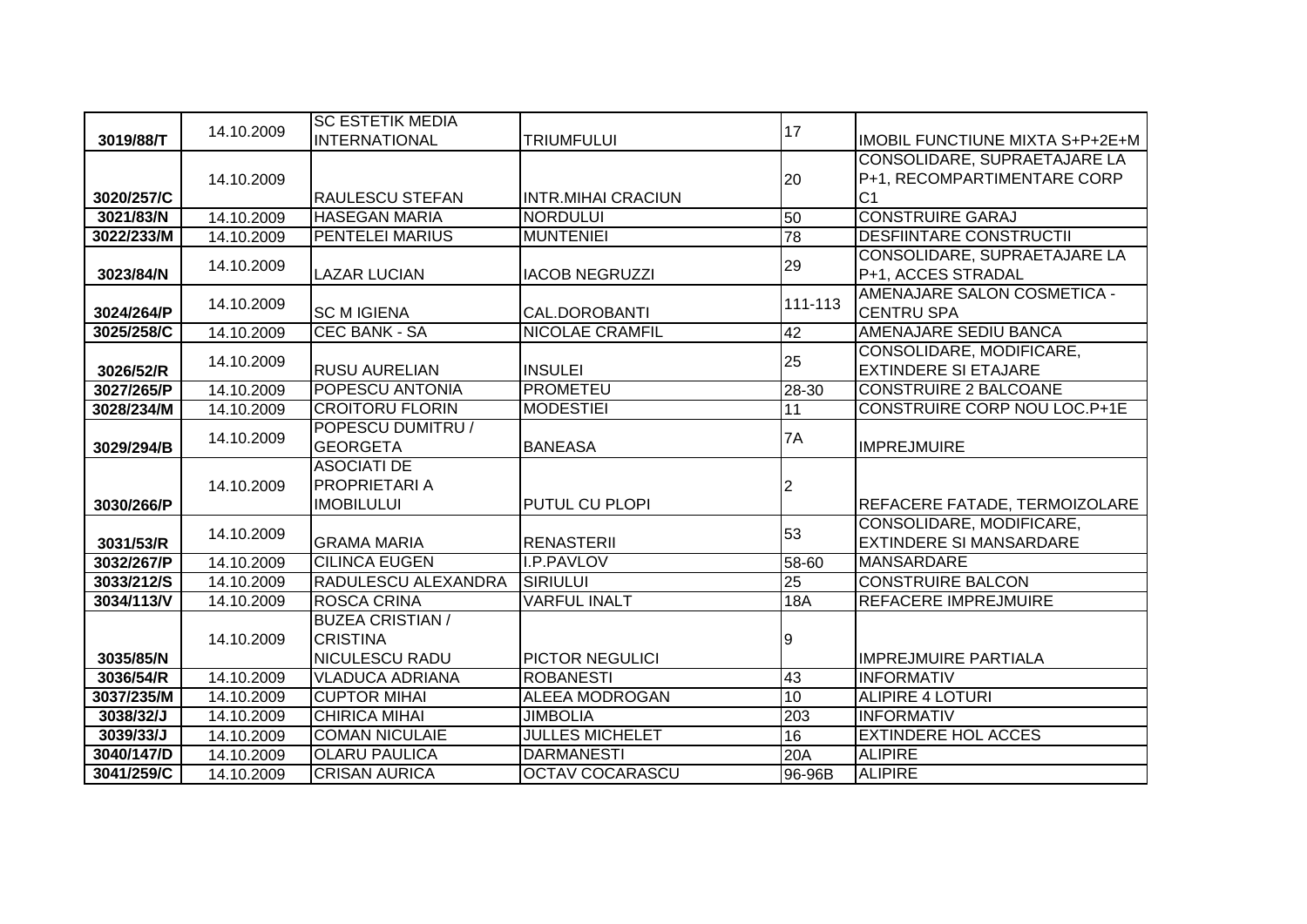|            |            | <b>SC FONDUL DE</b>                            |                               |                | <b>CONSTRUIRE SEDIU FIRMA CU</b>        |
|------------|------------|------------------------------------------------|-------------------------------|----------------|-----------------------------------------|
|            | 14.10.2009 | lGARANTARE A                                   |                               | 5              | <b>MODIFICARE A PROIECTULUI INITIAL</b> |
| 3042/55/O  |            | <b>CREDITULUI RURAL SA</b>                     | <b>OCCIDENTULUI</b>           |                | PRIN SCHIMBAREA RH LA 2S+P+5E           |
|            | 14.10.2009 |                                                |                               | 33             | <b>ETAJARE GARAJ SI SCHIMBARE</b>       |
| 3043/236/M |            | <b>MARIN NICOLETA</b>                          | <b>MANZULUI</b>               |                | <b>FUNCTIUNE IN LOCUINTA</b>            |
| 3044/148/D | 14.10.2009 | <b>MINCINOIU EUGENIU</b>                       | <b>DEJ</b>                    | 1BIS           | <b>MANSARDARE</b>                       |
| 3045/55/R  | 14.10.2009 | <b>SORA IONEL</b>                              | <b>REDEA</b>                  | 43             | <b>INFORMATIV</b>                       |
| 3046/56/R  | 14.10.2009 | <b>SORA IONEL</b>                              | <b>REDEA</b>                  | 41A            | <b>INFORMATIV</b>                       |
|            | 14.10.2009 |                                                |                               | 12             | <b>REAMENAJARE SI ETAJARE IMOBIL</b>    |
| 3047/237/M |            | <b>SC IMOB INVEST</b>                          | <b>GRIGORE MORA</b>           |                | LA $D+P+2E+M$                           |
|            |            | <b>COSTACHE DANUT</b>                          |                               |                |                                         |
|            | 14.10.2009 | <b>PENTRU SC LEVI</b>                          |                               | 36A            |                                         |
| 3048/114/V |            | <b>COMPANY SRL</b>                             | <b>MIRCEA VULCANESCU</b>      |                | <b>CONSTRUIRE SPALATORIE AUTO</b>       |
| 3049/89/T  | 14.10.2009 | <b>STAN NICU</b>                               | <b>TURNUL ROSU</b>            | 3              | <b>DESFIINTARE CONSTRUCTII</b>          |
|            |            |                                                |                               |                |                                         |
|            | 14.10.2009 |                                                |                               | 42             | CONSOLIDARE, SUPRAINALTARE              |
| 3050/115/V |            | <b>DANIELA VILHELNU</b>                        | <b>MIRCEA VULCANESCU</b>      |                | SARPANTA, AMENAJARE MANSARDA            |
|            | 14.10.2009 |                                                |                               | 9              | CONSOLIDARE, EXTINDERE,                 |
| 3051/172/A |            | <b>DIMA CATALIN GEORGE</b>                     | <b>ATHANASIE ENESCU</b>       |                | <b>SUPRAETAJARE</b>                     |
| 3052/86/N  | 14.10.2009 | PENTELEI CRISTIAN                              | <b>INTR. NEATARNARII</b>      | $\overline{2}$ | $LOC.P+2E+M$                            |
| 3053/173/A | 14.10.2009 | <b>NICU RAMONA</b>                             | <b>ACUMULATORULUI</b>         | 18             | <b>DEZMEMBRARE TEREN</b>                |
|            |            |                                                |                               |                |                                         |
|            | 14.10.2009 |                                                |                               | 5              | CONSOLIDARE,                            |
|            |            |                                                |                               |                | RECOMPARTIMENTARE,                      |
| 3054/295/B |            | <b>BUGA TITI</b>                               | <b>INTR.CADEREA BASTILIEI</b> |                | TRANSFORMARE POD IN MANSARDA            |
| 3055/87/N  | 14.10.2009 | <b>BALDOVIN ION</b>                            | <b>IACOB NEGRUZZI</b>         | 11             | <b>ALIPIRE NUMERE CADASTRALE</b>        |
| 3056/296/B | 14.10.2009 | <b>PMB</b>                                     | <b>BERZEI</b>                 | 73             | <b>DESFIINTARE</b>                      |
|            | 14.10.2009 |                                                |                               | 27-29          | LOCUINTE COLECTIVE SI BIROURI           |
| 3057/56/O  |            | <b>CUCOANES MARCEL</b>                         | <b>ORHIDEELOR</b>             |                | 2S+P+12E                                |
|            | 14.10.2009 |                                                |                               | 111            |                                         |
| 3058/150/G |            | <b>SC AUTO LUCK COM SERV DOBROGEANU GHEREA</b> |                               |                | <b>DESFIINTARE CORP C3</b>              |
|            | 14.10.2009 |                                                |                               | 22A            |                                         |
| 3059/151/G |            | VIDICAN ELENA NICOLETA GARLEI                  |                               |                | <b>DESFIINTARE CONSTRUCTII</b>          |
| 3060/297/B | 14.10.2009 | <b>SIMION MARCELA</b>                          | <b>BORSA</b>                  | 37             | <b>MODIFICARI INTERIOARE</b>            |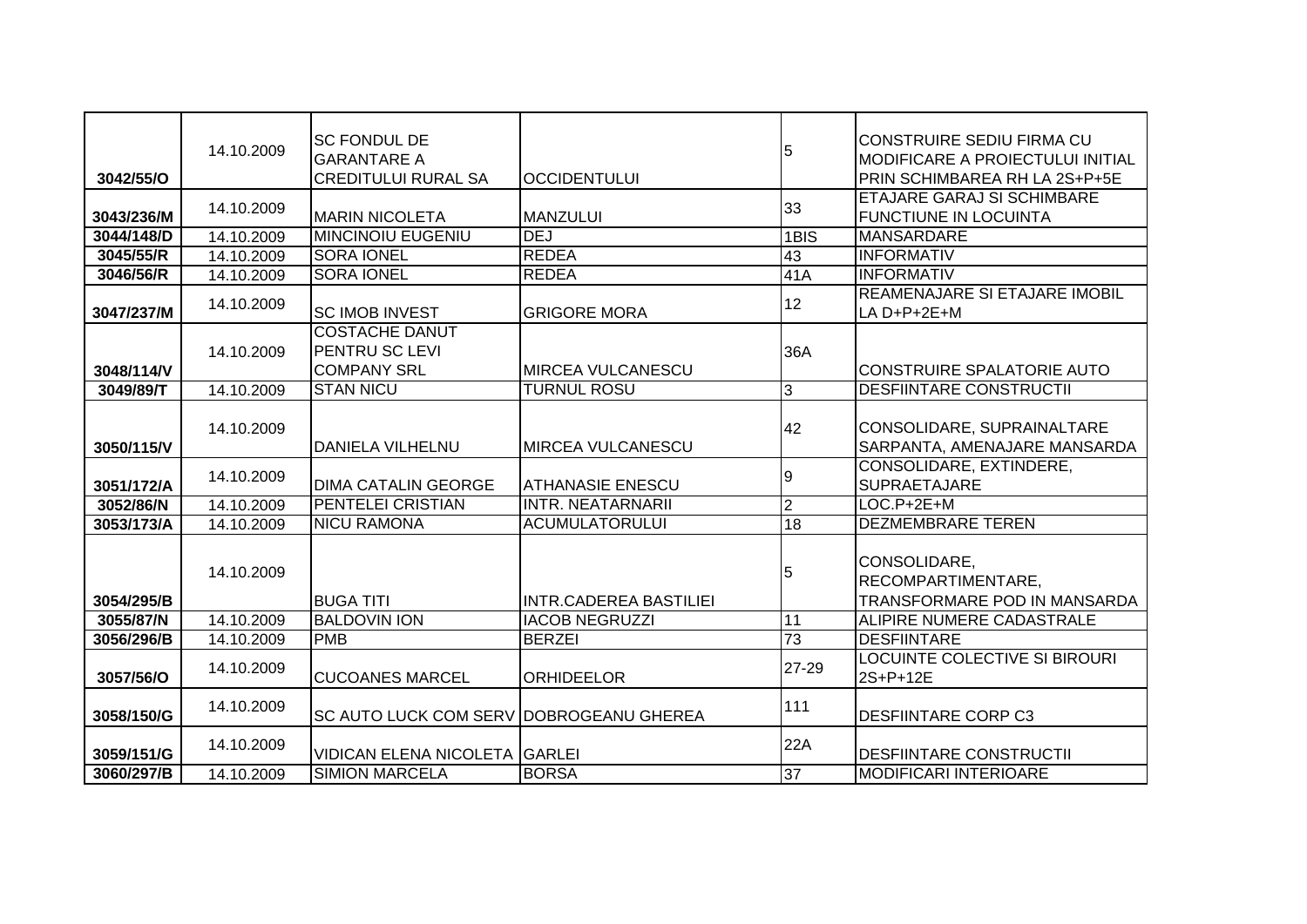| 3061/260/C | 14.10.2009 | SANDERS VLAD - DRAGOS ALEXANDRU CAMPEANU                                |                                                    | 65             | DESFIINTARE LOC.SP+P+1E                                                                           |
|------------|------------|-------------------------------------------------------------------------|----------------------------------------------------|----------------|---------------------------------------------------------------------------------------------------|
| 3062/261/C | 14.10.2009 | <b>DUDU GHEORGHE</b><br><b>EDUARD</b>                                   | ION CANTACUZINO                                    | 10             | <b>IMPREJMUIRE</b>                                                                                |
| 3063/298/B | 14.10.2009 | <b>IONESCU GEORGE</b>                                                   | <b>BERNA 5</b>                                     | 5              | INTRARE IN LEGALITATE FOISOR SI<br>PERGOLA                                                        |
| 3064/268/P | 14.10.2009 | <b>IMOTROGAN GABRIELA</b>                                               | <b>PARAPETULUI 25</b>                              | 25             | REFACERE IMPREJMUIRE STRADALA                                                                     |
| 3065/299/B | 14.10.2009 | <b>STAN EUGENIA</b>                                                     | <b>BANEASA</b>                                     | $2 - 6$        | <b>CONSTRUIRE BALCON</b>                                                                          |
| 3066/269/P | 14.10.2009 | <b>SC GRUPUL EDITORILOR</b><br>SI DIFUZORILOR DE<br><b>PRESA</b>        | <b>PIATA PRESEI LIBERE</b>                         |                | AMPLASARE CHIOSC PRESA/CARTE,<br><b>FARA FUNDATII, BRANSAT LA</b><br>RETEAUA DE ENERGIE ELECTRICA |
| 3067/116/V | 14.10.2009 | <b>SC GRUPUL EDITORILOR</b><br>SI DIFUZORILOR DE<br><b>PRESA</b>        | PIATA VICTORIEI                                    | <b>IND.23</b>  | AMPLASARE CHIOSC PRESA/CARTE,<br><b>FARA FUNDATII, BRANSAT LA</b><br>RETEAUA DE ENERGIE ELECTRICA |
| 3068/238/M | 14.10.2009 | <b>SC GRUPUL EDITORILOR</b><br>SI DIFUZORILOR DE<br><b>PRESA</b>        | <b>B-DUL MAGHERU - STR.PICTOR</b><br><b>VERONA</b> | <b>IND.120</b> | AMPLASARE CHIOSC PRESA/CARTE,<br><b>FARA FUNDATII, BRANSAT LA</b><br>RETEAUA DE ENERGIE ELECTRICA |
| 3069/149/D | 14.10.2009 | <b>SC GRUPUL EDITORILOR</b><br><b>SI DIFUZORILOR DE</b><br><b>PRESA</b> | RADU BELLER - P-TA DOROBANTI                       | <b>IND.351</b> | AMPLASARE CHIOSC PRESA/CARTE,<br>FARA FUNDATII, BRANSAT LA<br>RETEAUA DE ENERGIE ELECTRICA        |
| 3070/62/1  | 14.10.2009 | <b>ANDRONE ION</b>                                                      | <b>INSTITUTUL MEDICO MILITAR</b>                   | 12             | <b>IMOBIL LOCUINTE S+P+2E+3-4ER</b>                                                               |
| 3071/7/W   | 14.10.2009 | <b>SC GRUPUL EDITORILOR</b><br>SI DIFUZORILOR DE<br><b>PRESA</b>        | <b>WASHINGTON - DOROBANTILOR</b>                   |                | AMPLASARE CHIOSC PRESA/CARTE,<br>FARA FUNDATII, BRANSAT LA<br><b>RETEAUA DE ENERGIE ELECTRICA</b> |
| 3072/174/A | 14.10.2009 | <b>TIBICHI VASILE</b>                                                   | <b>ARDEALULUI 58</b>                               | 58             | CONSOLIDARE, SUPRAETAJARE LA<br>$P+2E+M$                                                          |
| 3073/117/V | 14.10.2009 | <b>SC GRUPUL EDITORILOR</b><br><b>SI DIFUZORILOR DE</b><br><b>PRESA</b> | <b>STIRBEI VODA - SCHITU</b><br><b>MAGUREANU</b>   | <b>IND.430</b> | AMPLASARE CHIOSC PRESA/CARTE,<br>FARA FUNDATII, BRANSAT LA<br>RETEAUA DE ENERGIE ELECTRICA        |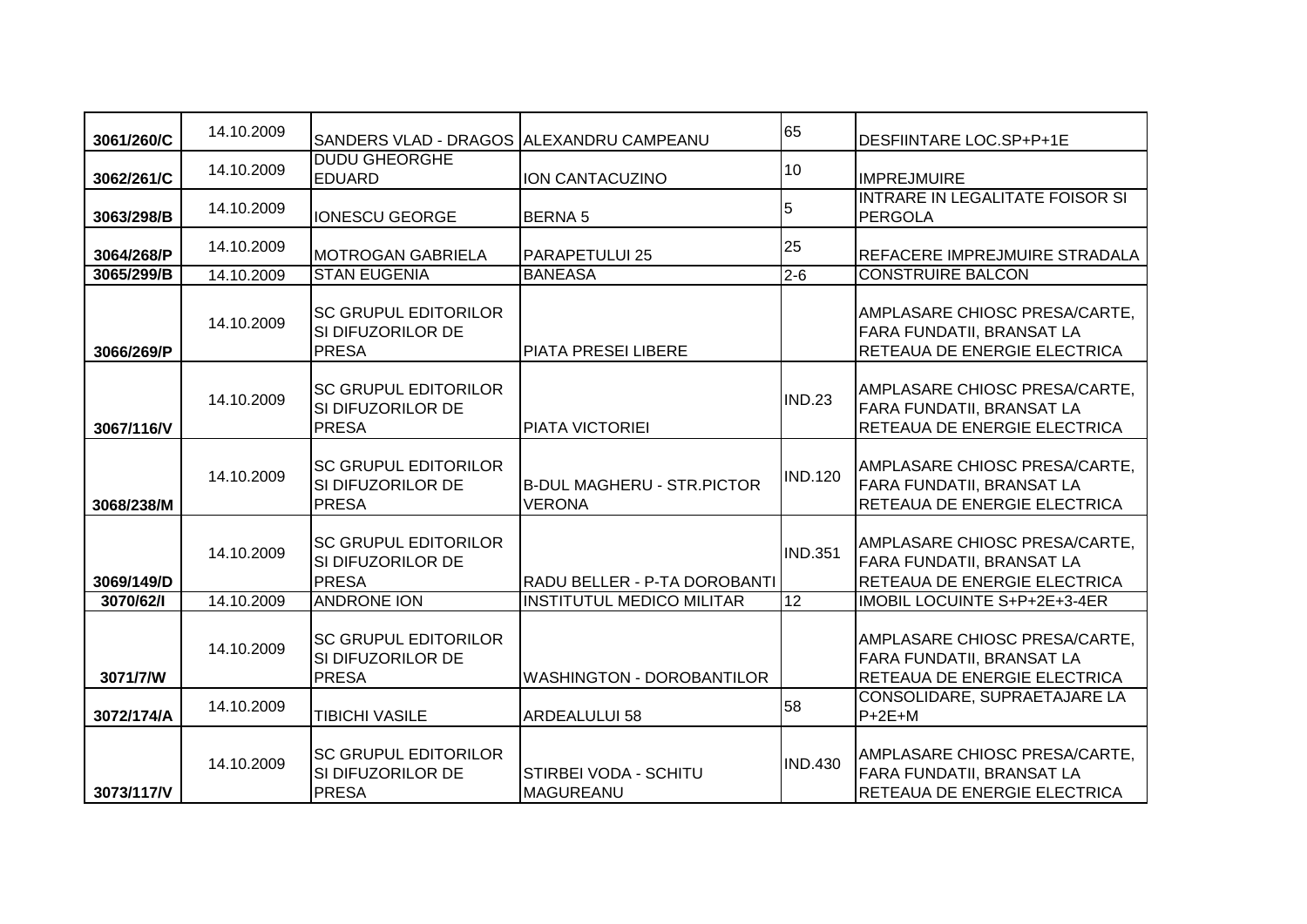| 3074/270/P | 14.10.2009 | <b>SC GRUPUL EDITORILOR</b><br>SI DIFUZORILOR DE<br><b>PRESA</b>        | <b>PIATA AMZEI</b>                              | <b>IND.329</b>  | AMPLASARE CHIOSC PRESA/CARTE,<br><b>FARA FUNDATII, BRANSAT LA</b><br>RETEAUA DE ENERGIE ELECTRICA |
|------------|------------|-------------------------------------------------------------------------|-------------------------------------------------|-----------------|---------------------------------------------------------------------------------------------------|
| 3075/239/M | 14.10.2009 | <b>SC GRUPUL EDITORILOR</b><br>SI DIFUZORILOR DE<br><b>PRESA</b>        | <b>B-DUL MARASTI -</b><br><b>STR.STRANDULUI</b> | IND.1           | AMPLASARE CHIOSC PRESA/CARTE,<br>FARA FUNDATII, BRANSAT LA<br>RETEAUA DE ENERGIE ELECTRICA        |
| 3076/300/B | 14.10.2009 | <b>PMB</b>                                                              | <b>INTR.BALDOVIN PARCALB</b>                    |                 | <b>DESFIINTARE CONSTRUCTII</b>                                                                    |
| 3077/213/S | 14.10.2009 | <b>PMB</b>                                                              | <b>IONESCU SISESTI</b>                          | $\overline{48}$ | <b>DESFIINTARE GARD</b>                                                                           |
| 3078/175/A | 14.10.2009 | <b>SC GRUPUL EDITORILOR</b><br><b>SI DIFUZORILOR DE</b><br><b>PRESA</b> | CAL.DOROBANTILOR-ANDREI<br><b>MURESAN</b>       | <b>IND.349</b>  | AMPLASARE CHIOSC PRESA/CARTE,<br><b>FARA FUNDATII, BRANSAT LA</b><br>RETEAUA DE ENERGIE ELECTRICA |
| 3079/176/A | 14.10.2009 | <b>STAN DRAGOMIR</b><br><b>DRAGOI BOGDAN</b>                            | <b>GHEORGHE SONTU</b>                           | 13A             | IMOBIL LOC.3S+P+5E+6E, AVIZ DE<br><b>OPORTUNITATE</b>                                             |
| 3080/301/B | 14.10.2009 | <b>SC SMART IMOBILIAR SRL</b>                                           | <b>BIHARIA</b>                                  | 67-77           | <b>PROMOVARE PUZ</b>                                                                              |
| 3081/177/A | 14.10.2009 | <b>SC GRUPUL EDITORILOR</b><br>SI DIFUZORILOR DE<br><b>PRESA</b>        | P-TA AMZEI - CRISTIAN TELL                      | <b>IND.330</b>  | AMPLASARE CHIOSC PRESA/CARTE,<br>FARA FUNDATII, BRANSAT LA<br>RETEAUA DE ENERGIE ELECTRICA        |
| 3082/6/K   | 14.10.2009 | <b>SC GRUPUL EDITORILOR</b><br>ISI DIFUZORILOR DE<br><b>PRESA</b>       | KISELEFF - ARCUL DE TRIUMF                      | <b>IND.309</b>  | AMPLASARE CHIOSC PRESA/CARTE,<br>FARA FUNDATII, BRANSAT LA<br>RETEAUA DE ENERGIE ELECTRICA        |
| 3083/7/K   | 14.10.2009 | <b>SC GRUPUL EDITORILOR</b><br>SI DIFUZORILOR DE<br><b>PRESA</b>        | KISELEFF - ION MINCU                            | <b>IND.310</b>  | AMPLASARE CHIOSC PRESA/CARTE,<br>FARA FUNDATII, BRANSAT LA<br>RETEAUA DE ENERGIE ELECTRICA        |
| 3084/302/B | 14.10.2009 | <b>SC GRUPUL EDITORILOR</b><br>SI DIFUZORILOR DE<br><b>PRESA</b>        | BERZEI - P-TA HARALAMBIE<br><b>BOTESCU</b>      | <b>IND.436</b>  | AMPLASARE CHIOSC PRESA/CARTE,<br><b>FARA FUNDATII, BRANSAT LA</b><br>RETEAUA DE ENERGIE ELECTRICA |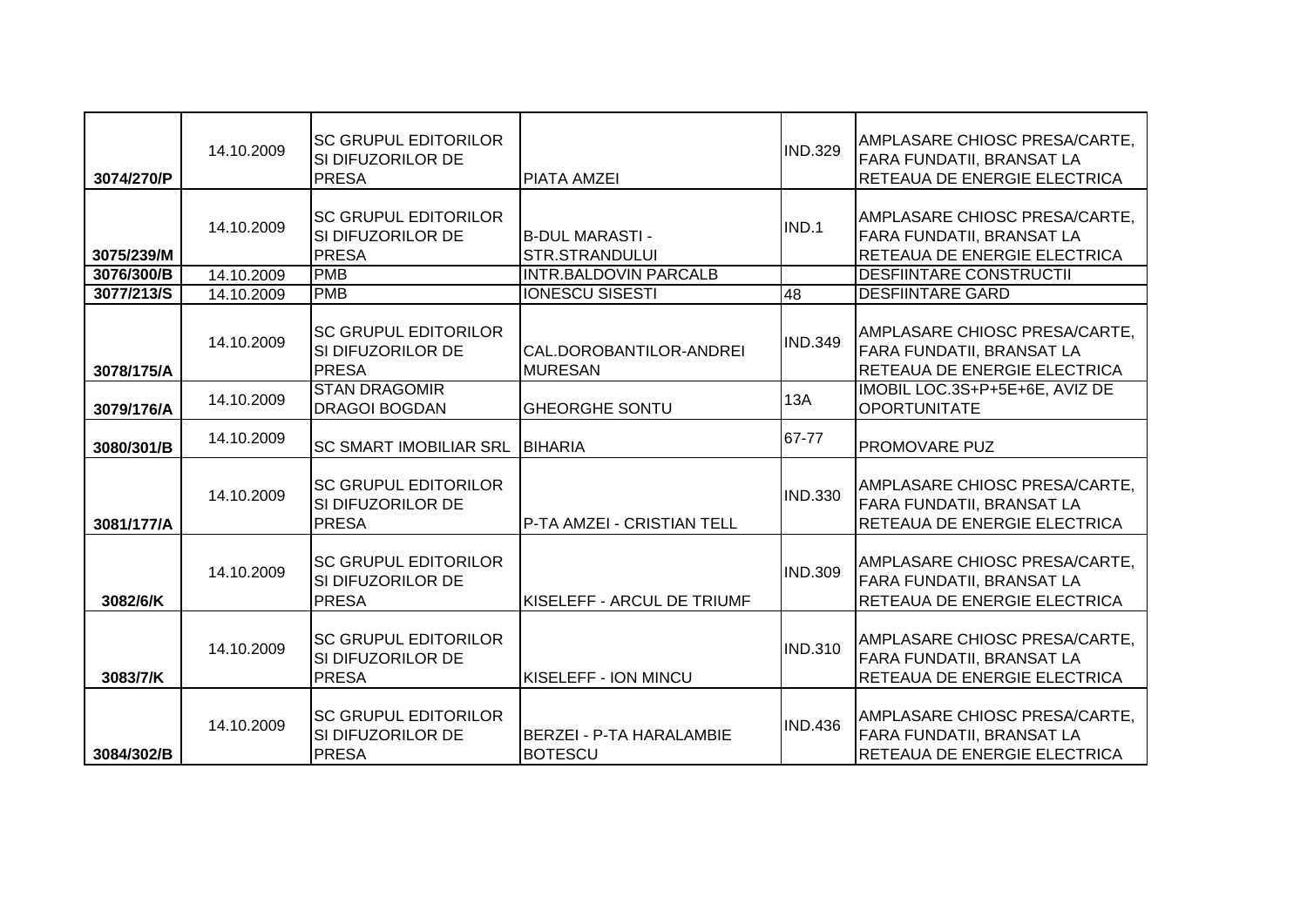| 3085/303/B | 14.10.2009 | ISC HERITAGE<br><b>RESTAURANT</b>                                  | <b>RADU BELLER</b>                                   | 13             | AMENAJARI INTERIOARE, REFACERE<br>IMPREJMUIRE, SCHIMBARE<br><b>FUNCTIUNE</b>                      |
|------------|------------|--------------------------------------------------------------------|------------------------------------------------------|----------------|---------------------------------------------------------------------------------------------------|
| 3086/118/V | 14.10.2009 | <b>SC GRUPUL EDITORILOR</b><br>SI DIFUZORILOR DE<br><b>PRESA</b>   | <b>PIATA VICTORIEI</b>                               | <b>IND.25</b>  | AMPLASARE CHIOSC PRESA/CARTE,<br>FARA FUNDATII, BRANSAT LA<br>RETEAUA DE ENERGIE ELECTRICA        |
| 3087/150/D | 14.10.2009 | <b>ISC GRUPUL EDITORILOR</b><br>ISI DIFUZORILOR DE<br><b>PRESA</b> | CAL.DOROBANTILOR - P-TA<br><b>LAHOVARI</b>           | <b>IND.360</b> | AMPLASARE CHIOSC PRESA/CARTE,<br>FARA FUNDATII, BRANSAT LA<br>RETEAUA DE ENERGIE ELECTRICA        |
| 3088/271/P | 14.10.2009 | <b>SC GRUPUL EDITORILOR</b><br>SI DIFUZORILOR DE<br><b>PRESA</b>   | P-TA ROMANA                                          | IND.95         | AMPLASARE CHIOSC PRESA/CARTE,<br>FARA FUNDATII, BRANSAT LA<br>RETEAUA DE ENERGIE ELECTRICA        |
| 3089/304/B | 14.10.2009 | <b>ISC GRUPUL EDITORILOR</b><br>SI DIFUZORILOR DE<br><b>PRESA</b>  | <b>NICOLAE BALCESCU - ION</b><br><b>CAMPINEANU</b>   | <b>IND.345</b> | AMPLASARE CHIOSC PRESA/CARTE,<br><b>FARA FUNDATII, BRANSAT LA</b><br>RETEAUA DE ENERGIE ELECTRICA |
| 3090/119/V | 14.10.2009 | <b>ISC GRUPUL EDITORILOR</b><br>SI DIFUZORILOR DE<br><b>PRESA</b>  | STIRBEI VODA - CISMIGIU - RATB                       | <b>IND.431</b> | AMPLASARE CHIOSC PRESA/CARTE,<br>FARA FUNDATII, BRANSAT LA<br>RETEAUA DE ENERGIE ELECTRICA        |
| 3091/305/B | 14.10.2009 | <b>SC GRUPUL EDITORILOR</b><br>SI DIFUZORILOR DE<br><b>PRESA</b>   | CAL.DOROBANTI - P-TA<br>LAHOVARI - STR.TACHE IONESCU | <b>IND.361</b> | AMPLASARE CHIOSC PRESA/CARTE,<br>FARA FUNDATII, BRANSAT LA<br>RETEAUA DE ENERGIE ELECTRICA        |
| 3092/240/M | 14.10.2009 | <b>ISC GRUPUL EDITORILOR</b><br>SI DIFUZORILOR DE<br><b>PRESA</b>  | <b>G-RAL MAGHERU - TACHE</b><br><b>IONESCU</b>       | <b>IND.333</b> | AMPLASARE CHIOSC PRESA/CARTE,<br>FARA FUNDATII, BRANSAT LA<br>RETEAUA DE ENERGIE ELECTRICA        |
| 3093/120/V | 14.10.2009 | <b>ISC GRUPUL EDITORILOR</b><br>SI DIFUZORILOR DE<br><b>PRESA</b>  | P-TA VICTORIEI - ION<br>CAMPINEANU - TELEFOANE       | <b>IND.314</b> | AMPLASARE CHIOSC PRESA/CARTE,<br>FARA FUNDATII, BRANSAT LA<br>RETEAUA DE ENERGIE ELECTRICA        |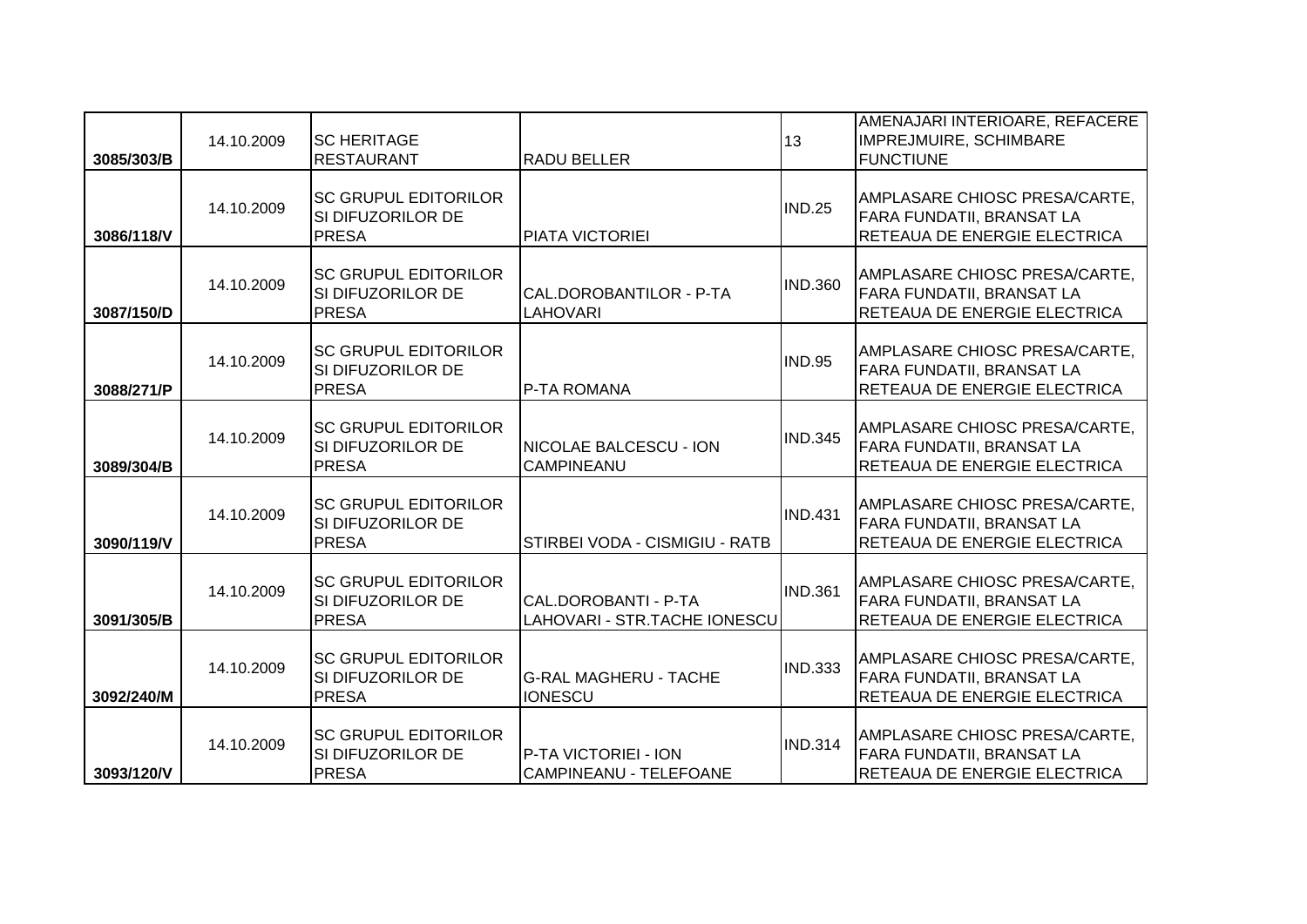| 3094/241/M | 14.10.2009 | <b>ISC GRUPUL EDITORILOR</b><br>SI DIFUZORILOR DE<br><b>PRESA</b> | <b>MENDELEEV - PIATA AMZEI</b>           | <b>IND.327</b>  | AMPLASARE CHIOSC PRESA/CARTE,<br><b>FARA FUNDATII, BRANSAT LA</b><br>RETEAUA DE ENERGIE ELECTRICA |
|------------|------------|-------------------------------------------------------------------|------------------------------------------|-----------------|---------------------------------------------------------------------------------------------------|
| 3095/242/M | 14.10.2009 | <b>ISC GRUPUL EDITORILOR</b><br>SI DIFUZORILOR DE<br><b>PRESA</b> | <b>B-DUL MAGHERU</b>                     | <b>IND.119</b>  | AMPLASARE CHIOSC PRESA/CARTE,<br>FARA FUNDATII, BRANSAT LA<br><b>RETEAUA DE ENERGIE ELECTRICA</b> |
| 3096/57/R  | 14.10.2009 | <b>ISC GRUPUL EDITORILOR</b><br>SI DIFUZORILOR DE<br><b>PRESA</b> | P-TA ROMANA - B-DUL DACIA                |                 | AMPLASARE CHIOSC PRESA/CARTE,<br>FARA FUNDATII, BRANSAT LA<br>RETEAUA DE ENERGIE ELECTRICA        |
| 3097/243/M | 14.10.2009 | <b>SC GRUPUL EDITORILOR</b><br>ISI DIFUZORILOR DE<br><b>PRESA</b> | CAL.DOROBANTI -<br><b>BD.AVIATORILOR</b> |                 | AMPLASARE CHIOSC PRESA/CARTE,<br><b>FARA FUNDATII, BRANSAT LA</b><br>RETEAUA DE ENERGIE ELECTRICA |
| 3098/152/G | 14.10.2009 | <b>CONSTANTIN VIOREL</b><br><b>CONSTANTINESCU</b>                 | <b>GHEORGHE SONTU</b>                    | <b>11A</b>      | <b>IMPREJMUIRE</b>                                                                                |
| 3099/178/A | 14.10.2009 | <b>BUMBAS FLORIN</b>                                              | MARESAL ALEX. AVERESCU                   | 15B/C           | ORGANIZARE SANTIER LA CLADIRE<br>BIROURI 3S+P+5E+6R                                               |
| 3100/88/N  | 14.10.2009 | <b>PETRE ARITINA</b>                                              | <b>NUVELEI</b>                           | 71              | EXTINDERE, SUPRAETAJARE LA<br>P+2E+M CU SPATIU COMERCIAL LA<br><b>PARTER</b>                      |
| 3101/153/G | 14.10.2009 | <b>SC GRUPUL EDITORILOR</b><br>SI DIFUZORILOR DE<br><b>PRESA</b>  | CAL.GRIVITEI - CAL.VICTORIEI             | <b>IND.418</b>  | <b>AMPLASARE CHIOSC PRESA</b>                                                                     |
| 3102/63/1  | 14.10.2009 | <b>NEJAT - ASKI MAJID</b><br>NEJAT - ASKI MARIA                   | <b>BARBU ISCOVESCU</b>                   | 24              | REAMENAJRE SI REMODELARE<br><b>SCARI</b>                                                          |
| 3103/306/B | 14.10.2009 | <b>PAIUSI STEFANIA</b>                                            | <b>BERZEI</b>                            | 77              | <b>INTRARE IN LEGALITATE</b>                                                                      |
| 3104/45/E  | 14.10.2009 | JUPITER DEVELOPMENT                                               | <b>GEORGE ENESCU</b>                     | 11A             | <b>EXTINDERE</b>                                                                                  |
| 3105/90/T  | 14.10.2009 | <b>SC INVEST NIKAROM</b><br><b>PRIN BIGU COMANA</b>               | <b>TEHERAN</b>                           | $6\overline{6}$ | AMENAJARI INTERIOARE                                                                              |
| 3106/151/D | 14.10.2009 | <b>SC DISTRIBUTION</b><br><b>COMPANY</b>                          | I.GH.DUCA                                | 10-22           | <b>MODERNIZARE SI MODIFICARI</b><br>INTERIOARE SPATIU COMERCIAL                                   |
| 3107/121/V | 14.10.2009 | INEAGU MARINELA                                                   | <b>VESPASIAN</b>                         | 54              | <b>MODIFICARI INTERIOARE SI</b><br><b>INCHIDERE BALCON</b>                                        |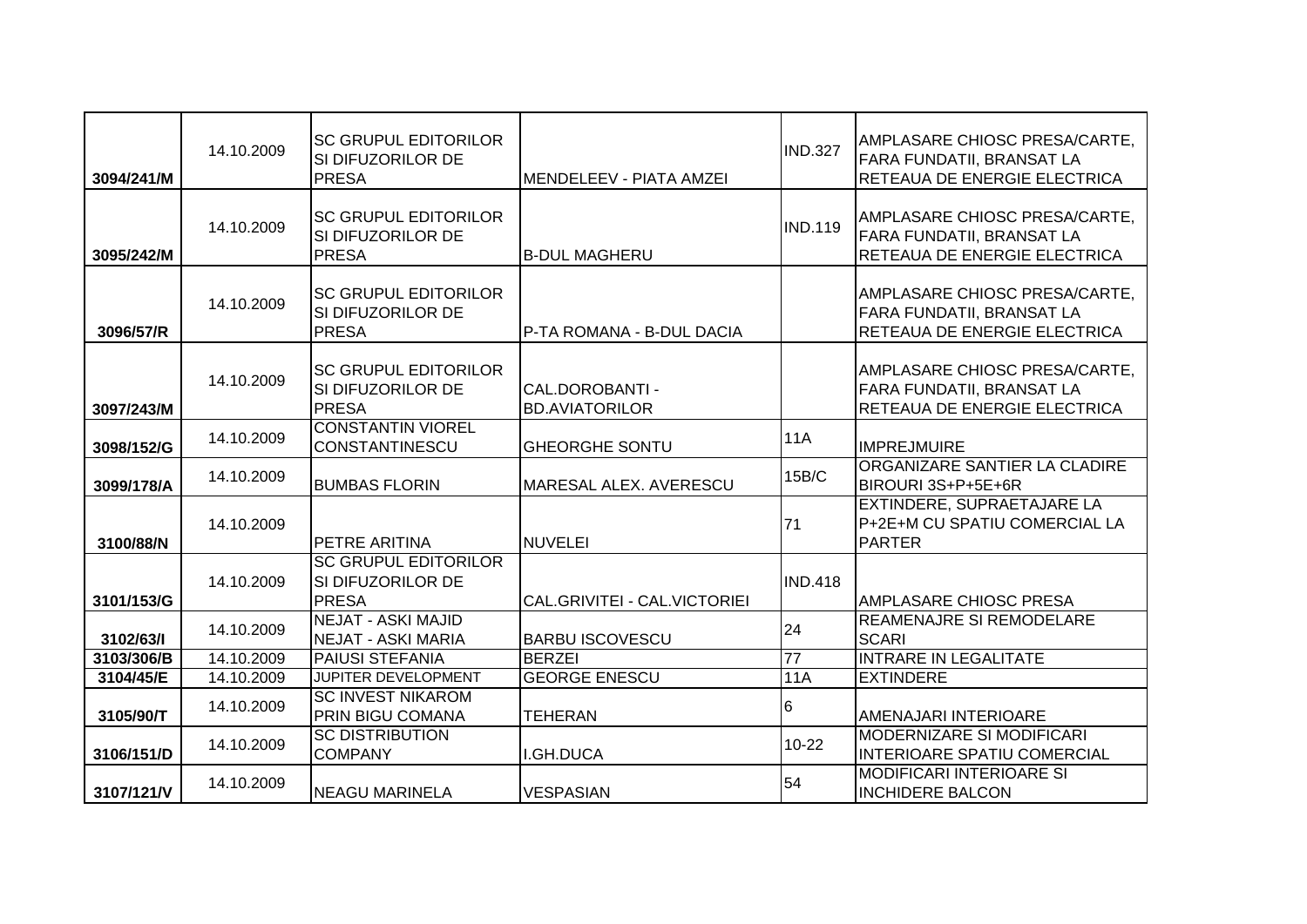|            |            | <b>BISERICA ADVENTISTA DE</b>           |                                             |                    |                                                           |
|------------|------------|-----------------------------------------|---------------------------------------------|--------------------|-----------------------------------------------------------|
|            | 14.10.2009 | ZIUA A 7                                |                                             | $\overline{\bf 4}$ | CONSOLIDARE, REAMENAJARE,                                 |
| 3108/308/B |            | <b>PRIN MORTASIPU PAUL</b>              | <b>COSTACHE BALACESU</b>                    |                    | EXTINDERE, MANSARDARE LA P+M                              |
| 3109/214/S | 14.10.2009 | <b>PETRE MIHAIL</b>                     | <b>SANDU ALDEA</b>                          | 84                 | <b>REAMENAJRE SI REPARATII</b><br><b>ACOPERIS</b>         |
|            |            | <b>SC GRUPUL EDITORILOR</b>             |                                             |                    |                                                           |
|            | 14.10.2009 | SI DIFUZORILOR DE                       |                                             | <b>IND.362</b>     |                                                           |
| 3110/58/R  |            | <b>PRESA</b>                            | ROMANA - DACIA                              |                    | AMPLASARE CHIOSC PRESA                                    |
|            |            | <b>SC JUPITER</b>                       |                                             |                    |                                                           |
| 3111/46/E  | 14.10.2009 | <b>DEVELOPMENT</b>                      | <b>GEORGE ENESCU</b>                        | 11-11A             | <b>DESFIINTARE PARTIALA</b>                               |
|            | 14.10.2009 |                                         |                                             | $3-5$              | <b>REABILITARE SI MODERNIZARE</b>                         |
| 3112/272/P |            | <b>SC PARC HOTELS SA</b>                | <b>POLIGRAFIEI</b>                          |                    | IMOBIL S+P+1E                                             |
|            |            |                                         |                                             |                    |                                                           |
|            | 14.10.2009 | <b>TRANDAFIRESCU ION</b>                |                                             | 44                 | AMENAJARE, CONSOLIDARE,                                   |
| 3113/179/A |            | <b>FLORIN</b><br><b>GRIGORE MIHAI</b>   | <b>MARCEL ANDREESCU</b>                     |                    | TRANSFORMARE POD IN MANSARDA                              |
| 3114/8/K   | 14.10.2009 | ALEXANDRU                               | <b>KISELEFF</b>                             | 20A                | IMOBIL 2S+P+5E+M                                          |
| 3116/309/B | 14.10.2009 | <b>VOINESCU MIRCEA</b>                  | <b>BRAZILIEI</b>                            | 24                 | <b>MANSARDARE</b>                                         |
| 3117/310/B | 14.10.2009 | <b>IVAN ANDREI</b>                      | <b>IANI BUZOIANI</b>                        | 46                 | REAMENAJARE, SUPRAETAJARE                                 |
|            | 14.10.2009 |                                         |                                             | 59                 | <b>EXTINDERE LOCUINTA SI REFACERE</b>                     |
| 3118/74/L  |            | <b>VASILE MIHAI</b>                     | <b>LUPTATORILOR</b>                         |                    | <b>IMPREJMUIRE</b>                                        |
| 3119/75/L  | 14.10.2009 | <b>BUNESCU AURICA</b>                   | LEBEDEI 13                                  | 13                 | EXTINDERE, SUPRAETAJARE                                   |
|            | 14.10.2009 | <b>SC JUPITER</b><br><b>DEVELOPMENT</b> |                                             | $11-11A$           |                                                           |
| 3120/47/E  |            |                                         | <b>GEORGE ENESCU 11-11A</b>                 |                    | <b>ORGANIZARE DE SANTIER</b>                              |
|            |            | <b>SC GRUPUL EDITORILOR</b>             |                                             |                    | AMPLASARE CHIOSC PRESA/CARTE,                             |
|            | 14.10.2009 | SI DIFUZORILOR DE                       |                                             | <b>IND 339</b>     | FARA FUNDATII, BRANSAT LA                                 |
| 3121/57/O  |            | PRESA                                   | MAGHERU / ENESCU                            |                    | RETEAUA DE ENERGIE ELECTRICA                              |
|            |            |                                         |                                             |                    |                                                           |
|            | 14.10.2009 | <b>SC GRUPUL EDITORILOR</b>             |                                             | <b>IND.342</b>     | AMPLASARE CHIOSC PRESA/CARTE,                             |
|            |            |                                         | P-TA ROMANA X LASCAR                        |                    | FARA FUNDATII, BRANSAT LA                                 |
|            |            | SI DIFUZORILOR DE                       |                                             |                    |                                                           |
| 3122/311/B |            | <b>PRESA</b>                            | <b>CATARGIU X DACIA</b>                     |                    | RETEAUA DE ENERGIE ELECTRICA                              |
|            |            |                                         |                                             |                    |                                                           |
|            | 14.10.2009 | <b>SC GRUPUL EDITORILOR</b>             |                                             | <b>IND.348</b>     | AMPLASARE CHIOSC PRESA/CARTE,                             |
| 3123/180/A |            | SI DIFUZORILOR DE<br><b>PRESA</b>       | CAL.DOROBANTILOR / ANDREI<br><b>MURESAN</b> |                    | FARA FUNDATII, BRANSAT LA<br>RETEAUA DE ENERGIE ELECTRICA |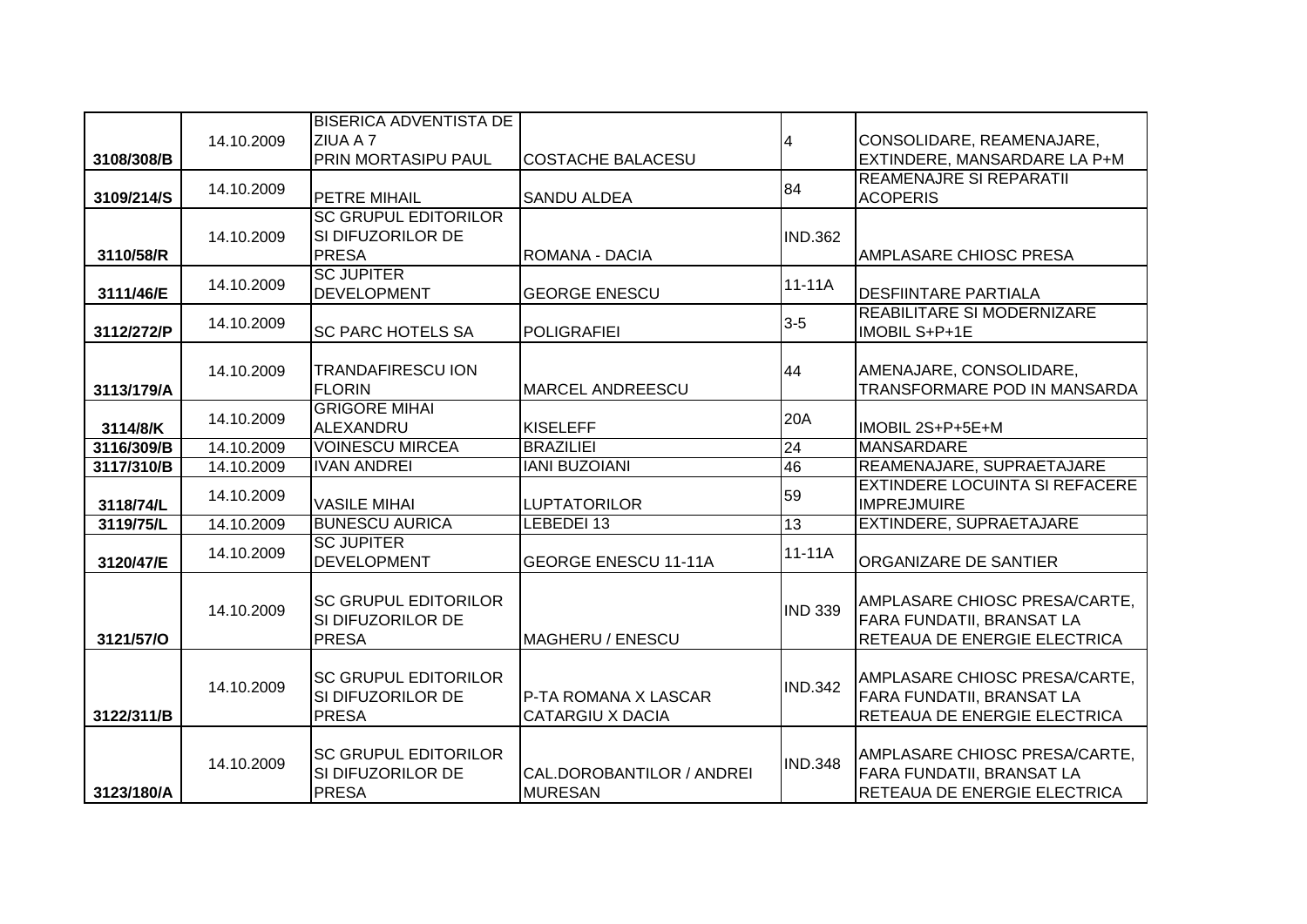| 3124/152/D | 14.10.2009 | <b>ISC GRUPUL EDITORILOR</b><br>SI DIFUZORILOR DE<br><b>PRESA</b>       | CAL.DOROBANTI / BD.DACIA / P-<br><b>TA LAHOVARI</b>       | <b>IND.359</b> | AMPLASARE CHIOSC PRESA/CARTE,<br><b>FARA FUNDATII, BRANSAT LA</b><br>RETEAUA DE ENERGIE ELECTRICA |
|------------|------------|-------------------------------------------------------------------------|-----------------------------------------------------------|----------------|---------------------------------------------------------------------------------------------------|
| 3125/122/V | 14.10.2009 | <b>SC GRUPUL EDITORILOR</b><br>ISI DIFUZORILOR DE<br><b>PRESA</b>       | <b>IP-TA VICTORIEI / LASCAR</b><br><b>CATARGIU - RATB</b> | <b>IND.321</b> | AMPLASARE CHIOSC PRESA/CARTE,<br>FARA FUNDATII, BRANSAT LA<br>RETEAUA DE ENERGIE ELECTRICA        |
| 3126/312/B | 14.10.2009 | <b>SC GRUPUL EDITORILOR</b><br>SI DIFUZORILOR DE<br><b>PRESA</b>        | C.A ROSETTI / BOTEANU                                     | <b>IND.340</b> | AMPLASARE CHIOSC PRESA/CARTE,<br>FARA FUNDATII, BRANSAT LA<br>RETEAUA DE ENERGIE ELECTRICA        |
| 3127/181/A | 14.10.2009 | <b>SC GRUPUL EDITORILOR</b><br>SI DIFUZORILOR DE<br><b>PRESA</b>        | G.COBALCESCU / G-RAL<br><b>CRISTESCU / OSTASILOR</b>      | <b>IND.448</b> | AMPLASARE CHIOSC PRESA/CARTE,<br>FARA FUNDATII, BRANSAT LA<br>RETEAUA DE ENERGIE ELECTRICA        |
| 3128/182/A | 14.10.2009 | <b>SC GRUPUL EDITORILOR</b><br>ISI DIFUZORILOR DE<br><b>PRESA</b>       | <b>PIATA AMZEI</b>                                        | <b>IND.328</b> | AMPLASARE CHIOSC PRESA/CARTE,<br>FARA FUNDATII, BRANSAT LA<br>RETEAUA DE ENERGIE ELECTRICA        |
| 3129/244/M | 14.10.2009 | <b>SC GRUPUL EDITORILOR</b><br>SI DIFUZORILOR DE<br><b>PRESA</b>        | BD.MAGHERU (IN FATA MAG."NAF-<br>NAF")                    |                | AMPLASARE CHIOSC PRESA/CARTE,<br>FARA FUNDATII, BRANSAT LA<br>RETEAUA DE ENERGIE ELECTRICA        |
| 3130/245/M | 14.10.2009 | <b>SC GRUPUL EDITORILOR</b><br>SI DIFUZORILOR DE<br><b>PRESA</b>        | DEM I.DOBRESCU /<br><b>CAL.VICTORIEI</b>                  | <b>IND.312</b> | AMPLASARE CHIOSC PRESA/CARTE,<br>FARA FUNDATII, BRANSAT LA<br>RETEAUA DE ENERGIE ELECTRICA        |
| 3131/246/M | 14.10.2009 | <b>SC GRUPUL EDITORILOR</b><br><b>SI DIFUZORILOR DE</b><br><b>PRESA</b> | <b>ERMIL PANGRATTI /</b><br><b>DOROBANTILOR</b>           | IND.347        | AMPLASARE CHIOSC PRESA/CARTE,<br>FARA FUNDATII, BRANSAT LA<br>RETEAUA DE ENERGIE ELECTRICA        |
| 3132/183/A | 14.10.2009 | <b>ISC GRUPUL EDITORILOR</b><br>SI DIFUZORILOR DE<br><b>PRESA</b>       | AVIATORILOR / DOROBANTI                                   | <b>IND.317</b> | AMPLASARE CHIOSC PRESA/CARTE,<br>FARA FUNDATII, BRANSAT LA<br>RETEAUA DE ENERGIE ELECTRICA        |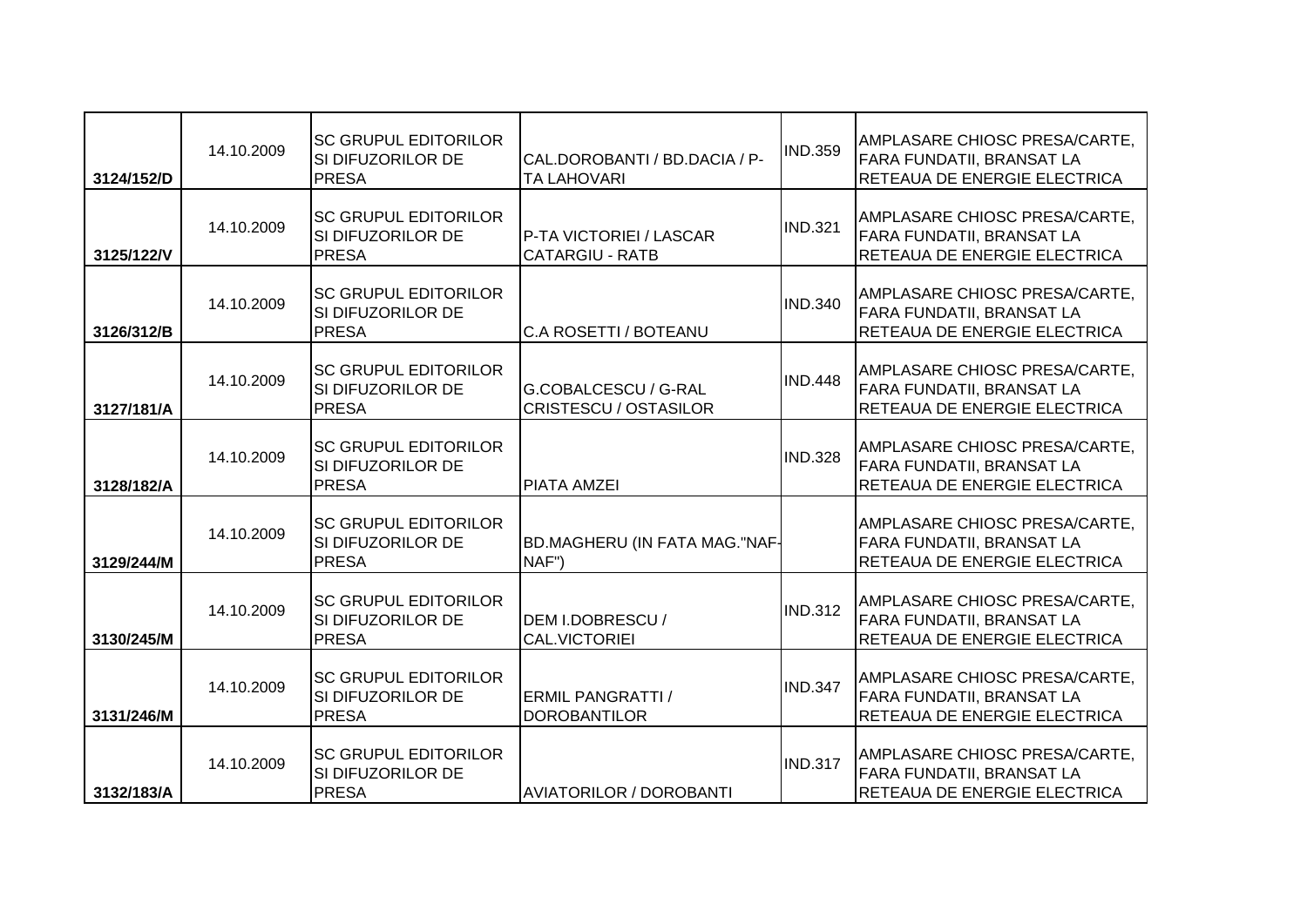| 3133/313/B | 14.10.2009 | <b>ISC GRUPUL EDITORILOR</b><br>SI DIFUZORILOR DE<br><b>PRESA</b> | <b>BD.BALCESCU-GALERIILE</b><br><b>ORIZONT</b> | <b>IND.342</b> | AMPLASARE CHIOSC PRESA/CARTE,<br><b>FARA FUNDATII, BRANSAT LA</b><br>RETEAUA DE ENERGIE ELECTRICA |
|------------|------------|-------------------------------------------------------------------|------------------------------------------------|----------------|---------------------------------------------------------------------------------------------------|
| 3134/184/A | 14.10.2009 | <b>SC GRUPUL EDITORILOR</b><br>SI DIFUZORILOR DE<br><b>PRESA</b>  | <b>AVIATORILOR / C.PREZAN</b>                  | <b>IND.318</b> | AMPLASARE CHIOSC PRESA/CARTE,<br>FARA FUNDATII, BRANSAT LA<br>RETEAUA DE ENERGIE ELECTRICA        |
| 3135/273/P | 14.10.2009 | <b>SC GRUPUL EDITORILOR</b><br>SI DIFUZORILOR DE<br><b>PRESA</b>  | PARIS / TIRANA / ARGENTINA                     | <b>IND.319</b> | AMPLASARE CHIOSC PRESA/CARTE,<br><b>FARA FUNDATII, BRANSAT LA</b><br>RETEAUA DE ENERGIE ELECTRICA |
| 3136/89/N  | 14.10.2009 | <b>SC GRUPUL EDITORILOR</b><br>SI DIFUZORILOR DE<br><b>PRESA</b>  | <b>P-TA PRESEI LIBERE</b>                      | IND.4          | AMPLASARE CHIOSC PRESA/CARTE,<br>FARA FUNDATII, BRANSAT LA<br>RETEAUA DE ENERGIE ELECTRICA        |
| 3137/90/N  | 14.10.2009 | <b>SC GRUPUL EDITORILOR</b><br>SI DIFUZORILOR DE<br><b>PRESA</b>  | ION MIHALACHE / AV.SANATESCU                   | <b>IND.386</b> | AMPLASARE CHIOSC PRESA/CARTE,<br>FARA FUNDATII, BRANSAT LA<br>RETEAUA DE ENERGIE ELECTRICA        |
| 3138/185/A | 14.10.2009 | <b>SC GRUPUL EDITORILOR</b><br>SI DIFUZORILOR DE<br><b>PRESA</b>  | <b>BISERICA AMZEI / CAL. VICTORIEI</b>         | <b>IND.98</b>  | AMPLASARE CHIOSC PRESA/CARTE,<br><b>FARA FUNDATII, BRANSAT LA</b><br>RETEAUA DE ENERGIE ELECTRICA |
| 3139/215/S | 14.10.2009 | <b>SC GRUPUL EDITORILOR</b><br>SI DIFUZORILOR DE<br><b>PRESA</b>  | STIRBEI VODA / LUTERANA                        | <b>IND.432</b> | AMPLASARE CHIOSC PRESA/CARTE,<br>FARA FUNDATII, BRANSAT LA<br>RETEAUA DE ENERGIE ELECTRICA        |
| 3140/186/A | 14.10.2009 | <b>SC GRUPUL EDITORILOR</b><br>SI DIFUZORILOR DE<br><b>PRESA</b>  | MARESAL AVERESCU /<br><b>BD.MARASTI</b>        | <b>IND.385</b> | AMPLASARE CHIOSC PRESA/CARTE,<br><b>FARA FUNDATII, BRANSAT LA</b><br>RETEAUA DE ENERGIE ELECTRICA |
| 3141/38/H  | 14.10.2009 | <b>SC GRUPUL EDITORILOR</b><br>SI DIFUZORILOR DE<br><b>PRESA</b>  | <b>PIATA PRESEI LIBERE</b>                     | IND.3          | AMPLASARE CHIOSC PRESA/CARTE,<br>FARA FUNDATII, BRANSAT LA<br>RETEAUA DE ENERGIE ELECTRICA        |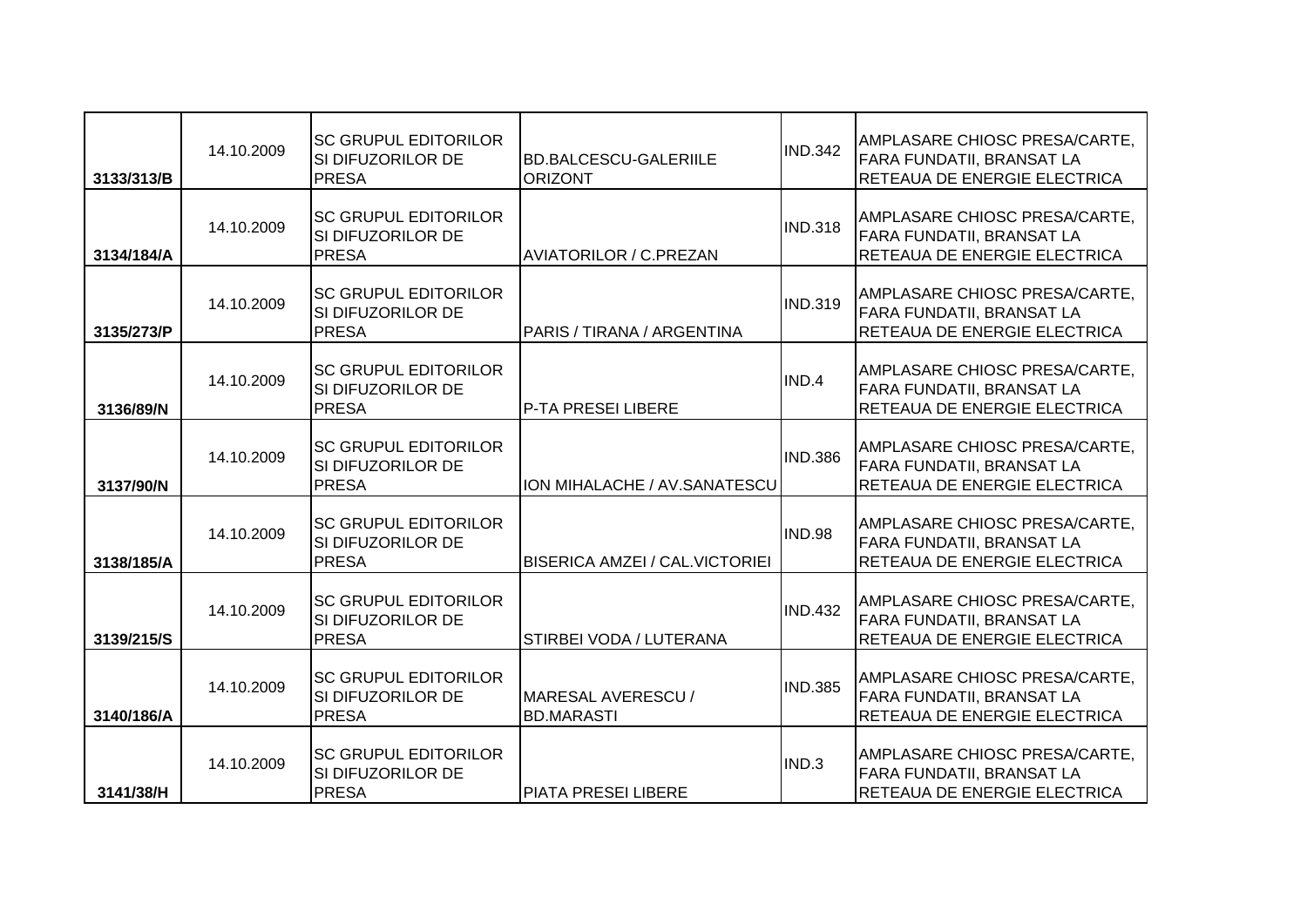| 3142/59/R  | 14.10.2009 | ISC GRUPUL EDITORILOR<br>SI DIFUZORILOR DE<br><b>PRESA</b>        | P-TA ROMANA - ASE - BASTILIEI              | <b>IND.24</b>  | AMPLASARE CHIOSC PRESA/CARTE,<br><b>FARA FUNDATII, BRANSAT LA</b><br>RETEAUA DE ENERGIE ELECTRICA |
|------------|------------|-------------------------------------------------------------------|--------------------------------------------|----------------|---------------------------------------------------------------------------------------------------|
| 3143/123/V | 14.10.2009 | ISC GRUPUL EDITORILOR<br>ISI DIFUZORILOR DE<br><b>PRESA</b>       | P-TA VICTORIEI / AVIATORILOR               | <b>IND.320</b> | AMPLASARE CHIOSC PRESA/CARTE,<br>FARA FUNDATII, BRANSAT LA<br>RETEAUA DE ENERGIE ELECTRICA        |
| 3144/153/D | 14.10.2009 | <b>SC GRUPUL EDITORILOR</b><br>SI DIFUZORILOR DE<br><b>PRESA</b>  | P-TA AMZEI / BISERICA ALBA                 | <b>IND.31</b>  | AMPLASARE CHIOSC PRESA/CARTE,<br><b>FARA FUNDATII, BRANSAT LA</b><br>RETEAUA DE ENERGIE ELECTRICA |
| 3145/247/M | 14.10.2009 | <b>SC GRUPUL EDITORILOR</b><br>SI DIFUZORILOR DE<br><b>PRESA</b>  | N.BALCESCU / I.CAMPINEANU                  | <b>IND.344</b> | AMPLASARE CHIOSC PRESA/CARTE,<br>FARA FUNDATII, BRANSAT LA<br>RETEAUA DE ENERGIE ELECTRICA        |
| 3146/154/D | 14.10.2009 | <b>ISC GRUPUL EDITORILOR</b><br>SI DIFUZORILOR DE<br><b>PRESA</b> | CAL.DOROBANTILOR - RATB ASE                | <b>IND.358</b> | AMPLASARE CHIOSC PRESA/CARTE,<br>FARA FUNDATII, BRANSAT LA<br>RETEAUA DE ENERGIE ELECTRICA        |
| 3147/248/M | 14.10.2009 | lsc grupul editorilor<br>ISI DIFUZORILOR DE<br><b>PRESA</b>       | I. MIHALACHE x Av.SANATESCU                | <b>IND.386</b> | AMPLASARE CHIOSC PRESA/CARTE,<br><b>FARA FUNDATII, BRANSAT LA</b><br>RETEAUA DE ENERGIE ELECTRICA |
| 3148/91/N  | 14.10.2009 | <b>ISC GRUPUL EDITORILOR</b><br>SI DIFUZORILOR DE<br><b>PRESA</b> | ION CAMPINEANU /<br>W.MARACINEANU          | <b>IND.433</b> | AMPLASARE CHIOSC PRESA/CARTE,<br>FARA FUNDATII, BRANSAT LA<br>RETEAUA DE ENERGIE ELECTRICA        |
| 3149/249/M | 14.10.2009 | <b>ISC GRUPUL EDITORILOR</b><br>SI DIFUZORILOR DE<br><b>PRESA</b> | I.CAMPINEANU / ACADEMIEI /<br><b>UNION</b> | <b>IND.315</b> | AMPLASARE CHIOSC PRESA/CARTE,<br>FARA FUNDATII, BRANSAT LA<br>RETEAUA DE ENERGIE ELECTRICA        |
| 3150/60/R  | 14.10.2009 | <b>ISC GRUPUL EDITORILOR</b><br>SI DIFUZORILOR DE<br><b>PRESA</b> | P-TA REVOLUTIEI / BISERICA<br>KRETULESCU   | <b>IND.313</b> | AMPLASARE CHIOSC PRESA/CARTE,<br>FARA FUNDATII, BRANSAT LA<br><b>RETEAUA DE ENERGIE ELECTRICA</b> |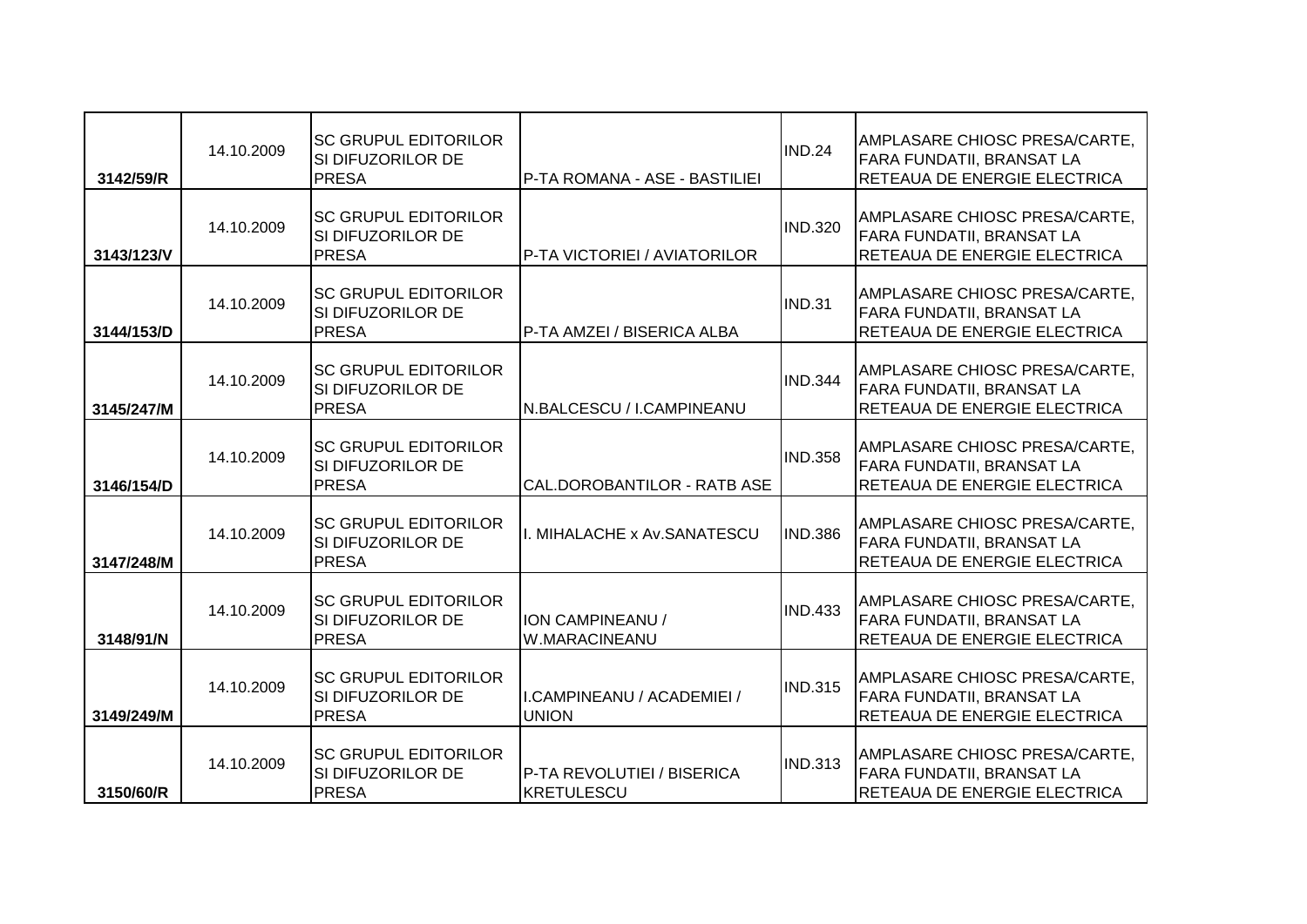|            | 14.10.2009 | <b>ISC GRUPUL EDITORILOR</b><br>ISI DIFUZORILOR DE | CAL.GRIVITEI X BD.DACIA -    |                | AMPLASARE CHIOSC PRESA/CARTE,<br><b>FARA FUNDATII, BRANSAT LA</b> |
|------------|------------|----------------------------------------------------|------------------------------|----------------|-------------------------------------------------------------------|
| 3151/154/G |            | <b>PRESA</b>                                       | R.A.T.B                      |                | RETEAUA DE ENERGIE ELECTRICA                                      |
|            |            | ANDRONESCU FLORIN,                                 |                              | 15A, 15B,      |                                                                   |
|            | 14.10.2009 | <b>GLOBAL MANAGER</b>                              |                              | 17, 24         |                                                                   |
| 3152/216/S |            | <b>SANADOR</b>                                     | DR.SERGIU                    |                | <b>IMOBIL P+10E</b>                                               |
| 3153/124/V | 14.10.2009 | <b>PETREANU CORNELIA</b>                           | <b>NICOLAE VELESCU</b>       | $\overline{7}$ | LOC.D+P+2E+M, IMPREJMUIRE                                         |
| 3154/250/M | 14.10.2009 | DAVID ALEXANDRU                                    | <b>MIRCEA ELIADE</b>         | 7B, 7C         | IMOBIL FUNCTINI MIXTE S+P+3E+4R,<br>PUD                           |
| 3155/58/O  | 14.10.2009 | <b>SC D.G.PETROL SRL</b>                           | <b>OSTASILOR</b>             | $21 - 23$      | <b>IMOBIL LOCUINTE SI BIROURI</b><br>$S+P+4E+5/6R$                |
|            |            | <b>STOMATOGIANIS ADRIANA</b>                       |                              |                |                                                                   |
| 3156/262/C | 14.10.2009 | - LUMINITA                                         | <b>CLABUCET</b>              | 2A             | <b>INFORMATIV</b>                                                 |
| 3157/274/P | 14.10.2009 | <b>IONESCU GHEORGHE</b>                            | <b>PARIS</b>                 | 48A            | <b>MODIFICARI</b>                                                 |
|            | 14.10.2009 | <b>ADMINISTRATIA PIETELOR</b>                      |                              | 58BIS          |                                                                   |
| 3158/92/N  |            | <b>SECTOR 1</b>                                    | <b>ION MIHALACHE</b>         |                | <b>INTRARE IN LEGALITATE</b>                                      |
| 3198/95/T  | 15.10.2009 | <b>VINTILA SORIN EUGEN</b>                         | <b>TOPRAISAR</b>             | 5A             | <b>ALIPIRE</b>                                                    |
| 3199/270/C | 15.10.2009 | <b>SC BUCUR INVEST</b>                             | ION CAMPINEANU               | 14             | <b>INFORMATIV</b>                                                 |
|            | 15.10.2009 | <b>SC IPA SA</b>                                   |                              | 169            | <b>MODIFICARE FATADE SI PLACARE</b>                               |
| 3200/90/F  |            | <b>PRIN UDRESCU FLORIAN</b>                        | <b>CAL.FLOREASCA</b>         |                | <b>PERETI CU PANOURI</b>                                          |
|            |            |                                                    |                              |                | <b>IMPREJMUIRE PERIMETRALA A</b>                                  |
|            | 20.10.2009 |                                                    |                              | $10 - 12$      | TERENULUI REZULTAT IN URMA                                        |
| 3201/278/P |            | <b>RADULESCU MIHAELA</b>                           | <b>DR.POIANA PIETREI</b>     |                | <b>ALIPIRII</b>                                                   |
|            | 20.10.2009 | <b>COMAN MIHAIL</b><br><b>CONSTANTIN</b>           |                              | 8              |                                                                   |
| 3202/312/B |            | STOICA SPERANTA -                                  | RADU BOIANGIU                |                | <b>RECOMPARTIMENTARI INTERIOARE</b>                               |
| 3203/161/G | 15.10.2009 | <b>RODICA</b>                                      | <b>GALA GALACTION</b>        | 15             | <b>DESFIINTARE GARAJ</b>                                          |
| 3204/63/R  | 20.10.2009 | <b>SANDERS VLAD DRAGOS</b>                         | <b>SOLDAT RADUCANU</b>       | 22             | <b>DESFIINTARE LOCUINTA</b>                                       |
|            |            |                                                    |                              |                | ANSAMBLU CLADIRI PENTRU                                           |
| 3205/279/P | 20.10.2009 | <b>HALIU NICULAE</b>                               | <b>CAMPUL PIPERA</b>         | FN             | LOCUINTE COLECTIVE S+P+4E                                         |
| 3206/158/D | 20.10.2009 | <b>IOANOVICI SIMONA ELISA</b>                      | <b>BARBU ST. DELAVRANCEA</b> | 59             | REALIZARE IMPREJMUIRE                                             |
| 3207/68/1  | 20.10.2009 | <b>PANDELEA GHEORGHITA</b>                         | <b>IZBICENI</b>              | 177            | <b>DESFIINTARE CONSTRUCTII</b>                                    |
| 3208/159/D | 20.10.2009 | <b>RADULESCU DAN</b>                               | <b>DORNEI</b>                | 113            | LOC.S+P+2E, REALIZARE GARAJ                                       |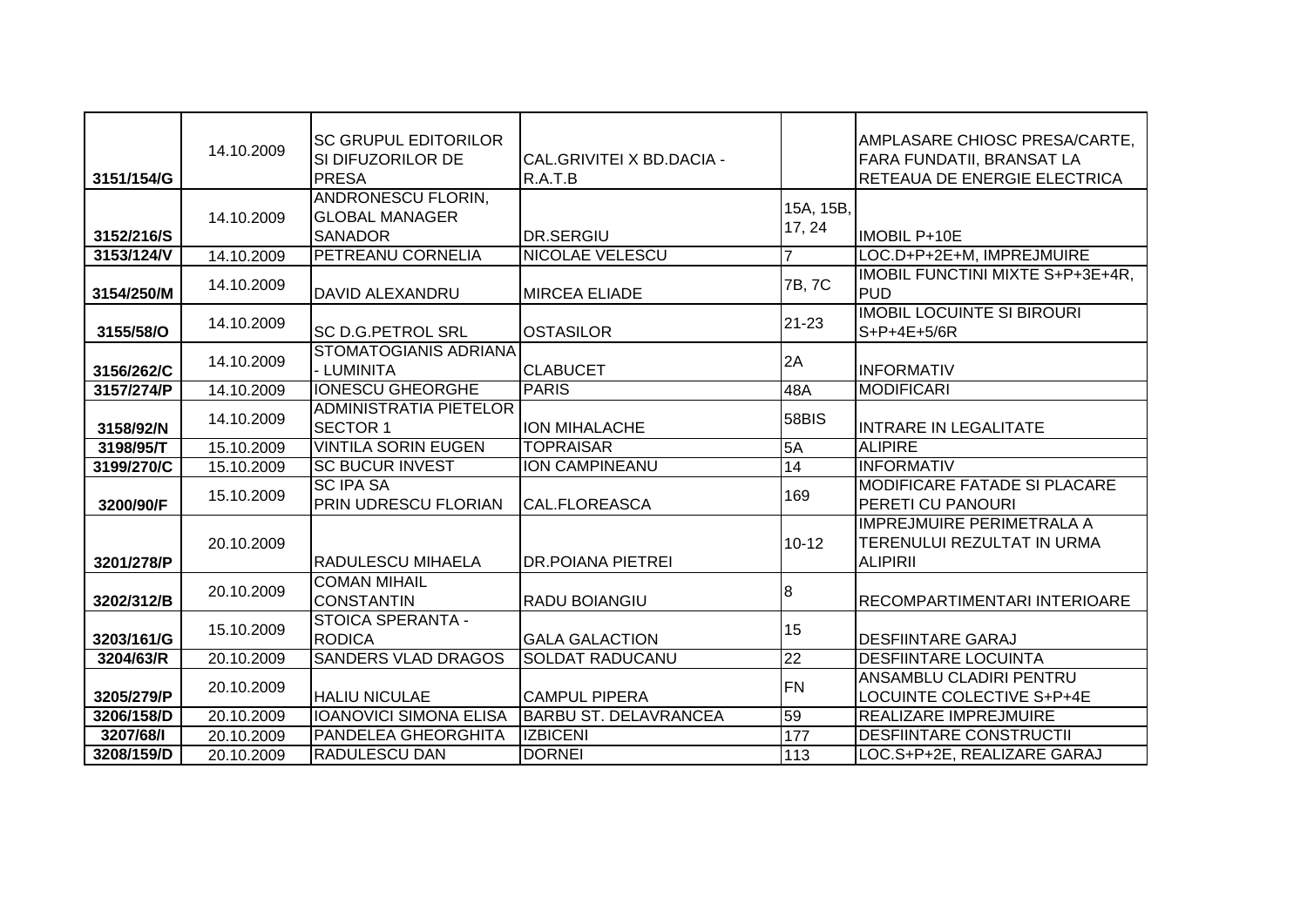|            |            |                             |                           |                 | <b>MODIFICARI INTERIOARE,</b>        |
|------------|------------|-----------------------------|---------------------------|-----------------|--------------------------------------|
|            | 20.10.2009 |                             |                           | 4               | CONSOLIDARE, REPARATII               |
| 3209/280/P |            | <b>RUSU LUCIA</b>           | <b>INTR.IERBARULUI</b>    |                 | <b>ACOPERIS</b>                      |
| 3210/251/M | 20.10.2009 | <b>MIHALCEA ION CATALIN</b> | <b>MODESTIEI</b>          | $\overline{72}$ | <b>DESFIINTARE GARAJ</b>             |
|            | 20.10.2009 |                             |                           | 106             | <b>REAMENAJARE SPATIU COMERCIAL</b>  |
| 3211/252/M |            | <b>SC TOP STONE SRL</b>     | <b>ION MIHALACHE</b>      |                 | <b>DE TIP FAST FOOD</b>              |
| 3212/79/L  | 20.10.2009 | <b>DUMITRU IUSTINA</b>      | <b>LAINICI</b>            | 52              | LOC.S+P+1E+2R, IMPREJMUIRE           |
|            | 20.10.2009 |                             |                           | 18              |                                      |
| 3213/127/V |            | <b>STANCIU ADRIANA</b>      | <b>VOLUMULUI</b>          |                 | CONSOLIDARE, EXTINDERE LA P+1E       |
| 3214/128/V | 20.10.2009 | <b>MARGARIT VASILICA</b>    | <b>VOLUMULUI</b>          | <b>18A</b>      | <b>CONSOLIDARE, EXTINDERE</b>        |
| 3215/281/P | 20.10.2009 | <b>SC ROMTELECOM SA</b>     | <b>P-TA PRESEI LIBERE</b> | $3 - 5$         | AMENAJARI INTERIOARE BIROURI         |
| 3216/253/M | 20.10.2009 | <b>ASAN CONSTANTIN</b>      | <b>MINERVEI</b>           | 66              | <b>INTRARE IN LEGALITATE</b>         |
| 3217/222/S | 20.10.2009 | <b>MIRICA ADRIAN</b>        | <b>SOVEJA</b>             | 45              | LOC.S+P+2E+M, IMPREJMUIRE            |
|            | 20.10.2009 |                             |                           | 16              | REFACERE ACOPERIS, SCHIMBARE         |
| 3218/254/M |            | SAMOILOIU GEORGETA          | IMAGURA ODOBESTI          |                 | <b>INVELITOARE</b>                   |
|            | 14.10.2009 |                             |                           | 94-96           | TRANSFORMARE POD IN MANSARDA         |
| 3219/307/B |            | <b>SERBAN MARCELA</b>       | <b>BERZEI</b>             |                 | <b>LOCUIBILA</b>                     |
| 3220/271/C | 20.10.2009 | <b>STELEA VICTOR</b>        | <b>NICOLAE CAPSA</b>      | 2B              | <b>CONSOLIDARE</b>                   |
|            | 21.10.2009 | <b>GRAMESCU BOICEA</b>      |                           | 53B             |                                      |
| 3221/223/S |            | <b>OVIDIU</b>               | <b>STRAULESTI</b>         |                 | LOC.P+1E+MP, IMPREJMUIRE             |
|            | 21.10.2009 | <b>RADULESCU TEODOR -</b>   |                           | 3               |                                      |
| 3222/255/M |            | <b>FLORIN</b>               | PETRU RARES               |                 | <b>MODIFICARI INTEIOARE</b>          |
|            | 21.10.2009 |                             |                           | 10              | <b>TRANSFORMAREA PARTIALA A</b>      |
| 3223/162/G |            | <b>ILIE BOGDAN</b>          | <b>HAGI GHITA</b>         |                 | <b>PODULUI IN MANSARDA LOCUIBILA</b> |
|            | 21.10.2009 | <b>STOICAN IOSIF</b>        |                           | 37              |                                      |
| 3224/52/E  |            | <b>STOICAN IULIANA</b>      | <b>ELOCINTEI</b>          |                 | <b>DESFIINTARE</b>                   |
|            | 21.10.2009 |                             |                           | 67-69           |                                      |
| 3225/224/S |            | <b>SC MASTER COMPUTERS</b>  | <b>IONESCU SISESTI</b>    |                 | LOC.S+P+4E                           |
| 3226/96/T  | 21.10.2009 | <b>MIHAI CARMEN MIHAELA</b> | <b>TRIUMFULUI</b>         | 17              | <b>DESFIINTARE LOCUINTA PARTER</b>   |
|            | 21.10.2009 | <b>RADULESCU ANDREI</b>     |                           | 106             |                                      |
| 3227/97/T  |            | PRIN PIPELEA VIORICA        | <b>TURDA</b>              |                 | <b>INCHIDERE BALCON</b>              |
|            | 21.10.2009 | <b>AGACHE ADRIAN</b>        |                           | 45              |                                      |
| 3228/91/F  |            | <b>AGACHE CARMEN</b>        | <b>VASILE FUICA</b>       |                 | <b>MANSARDARE</b>                    |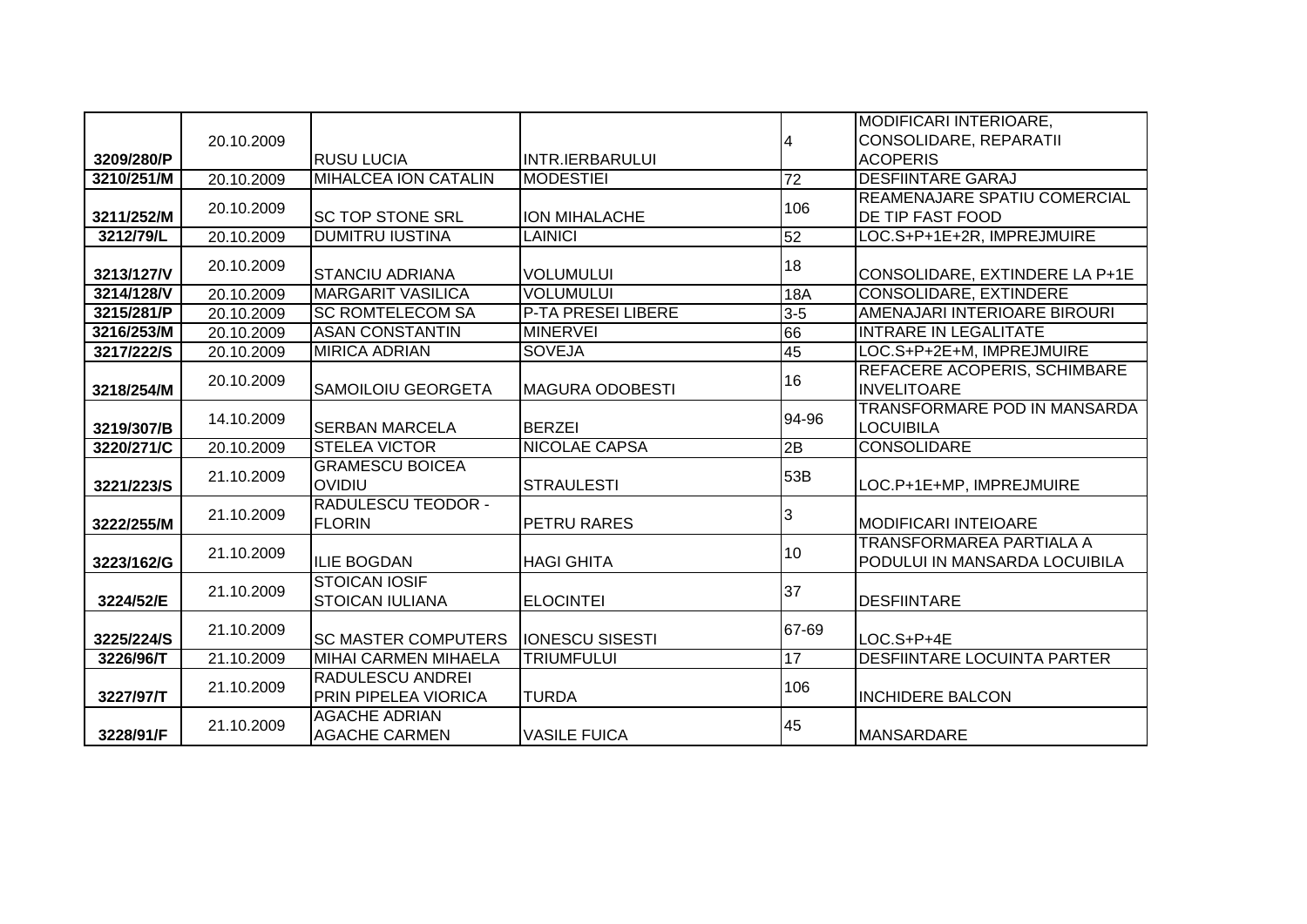| 3229/256/M | 21.10.2009 | <b>PRISECARIU GHEORGHE</b><br><b>PRISECARIU ELENA</b>                   | <b>MIERCANI</b>                                                                           | 133            | EXTINDERE, RECOMPARTIMENTARE<br>SI TRANSFORMARE POD IN<br><b>MANSARDA</b>                                                                    |
|------------|------------|-------------------------------------------------------------------------|-------------------------------------------------------------------------------------------|----------------|----------------------------------------------------------------------------------------------------------------------------------------------|
| 3330/313/B | 21.10.2009 | <b>STOIAN MARIUS ROMEO</b>                                              | <b>BARLOGENI</b>                                                                          | 115            | <b>DESFIINTARE CONSTRUCTII ANEXE</b><br>C <sub>2</sub> , C <sub>3</sub> , C <sub>4</sub>                                                     |
| 3331/96/N  | 21.10.2009 | <b>PRIMARIA SECTORULUI 1</b><br><b>PRIN SC LORA</b><br><b>CONSTRUCT</b> | <b>ODAI, BUCURESTI-PLOIESTI,</b><br>JANDARMERIEI, SISESTI,<br><b>BUCURESTI-TARGOVISTE</b> |                | <b>PROMOVARE PUZ</b>                                                                                                                         |
| 3332/188/A | 21.10.2009 | <b>STANCU TITUS - MIHAI</b>                                             | <b>ALMAS</b>                                                                              | 21B            | <b>CONSOLIDARE, EXTINDERE LA</b><br>P+POD, MODIFICARI INTERIOARE,<br><b>REFACERE IMPREJMUIRE</b>                                             |
| 3333/314/B | 21.10.2009 | <b>BULIBASESCU ILIE</b>                                                 | <b>IANI BUZOIANI</b>                                                                      | 22             | <b>CONSOLIDARE, TRANSFORMARE</b><br>POD IN MANSARDA, MODIFICARI<br><b>INTERIOARE</b>                                                         |
| 3334/225/S | 21.10.2009 | MANOLIU DAN- MIHNEA /<br><b>CORNELIA</b>                                | <b>STRABUNA</b>                                                                           | 80             | $LOC.P+1E$                                                                                                                                   |
| 3335/282/P | 21.10.2009 | <b>PAUN ION</b>                                                         | <b>LUPTATORILOR</b>                                                                       | 19A            | <b>MODIFICARE SI EXTINDERE</b><br><b>LOCUINTA</b>                                                                                            |
| 3336/129/V | 21.10.2009 | <b>ROCSOREANU FILARETA</b>                                              | <b>ARTHUR VARTEJANU</b>                                                                   | 5              | CONSOLIDARE, MODIFICARE,<br><b>MANSARDARE</b>                                                                                                |
| 3337/92/F  | 21.10.2009 | <b>NEDELCU GHEORGHE</b>                                                 | <b>DUMITRU FLORESCU</b>                                                                   | 14             | <b>CONSOLIDARE SI SUPRAETAJARE</b><br>PARTIALA LA P+1                                                                                        |
| 3338/272/C | 21.10.2009 | <b>DRAGOMIR EMIL</b>                                                    | <b>CRINULUI</b>                                                                           | 8              | TRANSFORMARE POD IN MANSARDA<br>LOCUIBILA, RECOMPARTIMENTARI SI<br>AMENAJARI INTERIOARE,<br>MODIFICARE FATADE, REFACERE<br><b>IMPEJMUIRE</b> |
| 3339/315/B | 21.10.2009 | <b>PANDELUS VIORICA -</b><br><b>SERENADA</b>                            | <b>BUCURESTII NOI</b>                                                                     | 126            | LOC.S+P+4E, IMPREJMUIRE                                                                                                                      |
| 3340/273/C | 21.10.2009 | <b>VASILIU DRAGOS EUGEN</b>                                             | <b>INTR.CRETEI</b>                                                                        | 5              | <b>DESFIINTARE CONSTRUCTII</b>                                                                                                               |
| 3341/274/C | 21.10.2009 | <b>VASILIU DRAGOS EUGEN</b>                                             | <b>INTR.CRETEI</b>                                                                        | $\overline{5}$ | IMOBIL D+P+1E+2E+M                                                                                                                           |
| 3342/283/P | 21.10.2009 | <b>SC ACARTA CONSTRUCT</b>                                              | <b>BUCURESTI-PLOIESTI</b>                                                                 | 172-178        | <b>SUBSOL TEHNIC</b>                                                                                                                         |
| 3343/80/L  | 21.10.2009 | <b>PREDA CATALIN</b>                                                    | <b>LUGOJ</b>                                                                              | 31A            | CONSOLIDARE, SUPRAETAJARE LA<br>$P+1E$                                                                                                       |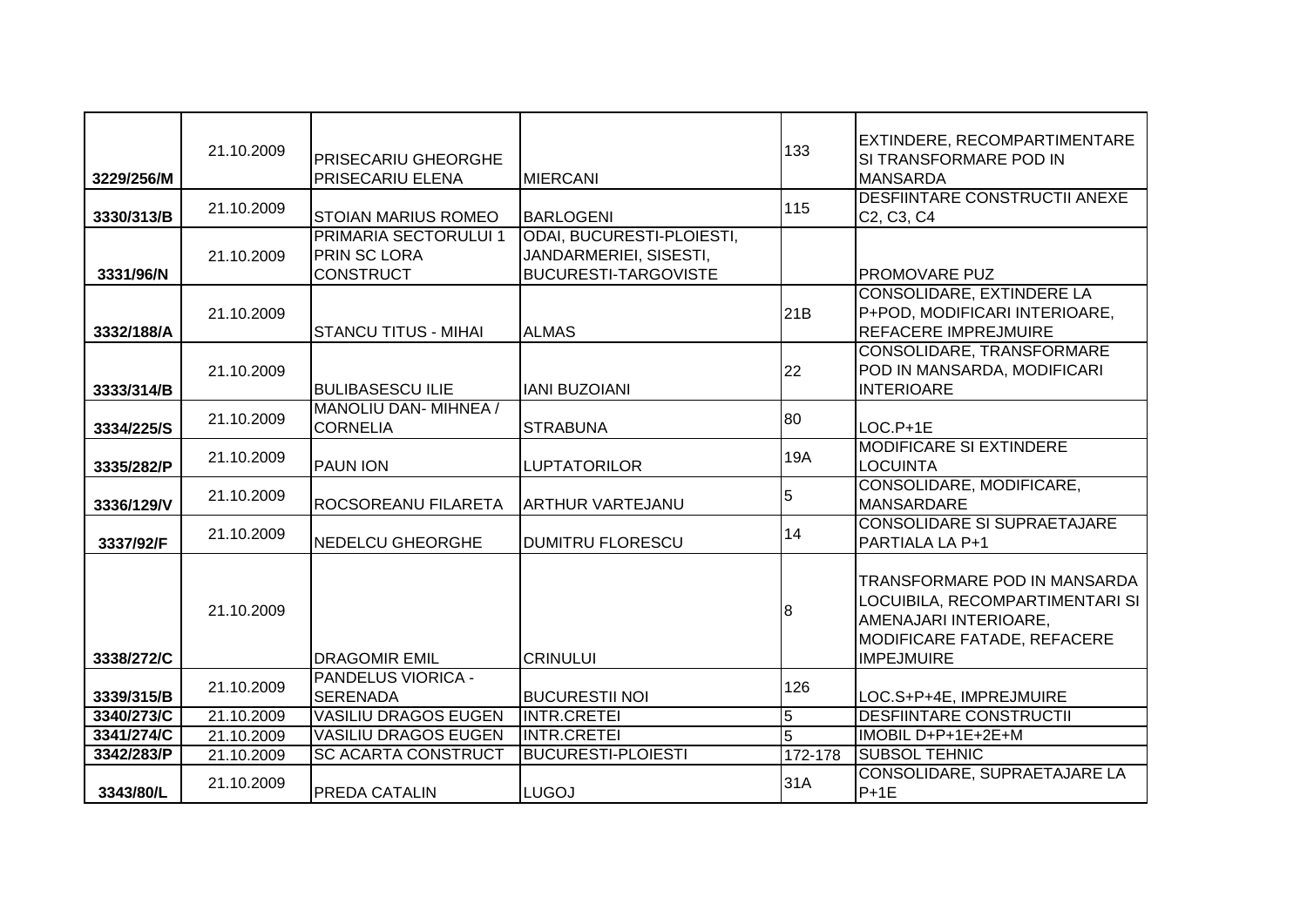| 3344/160/D | 21.10.2009 | <b>STEFAN VASILE</b>                                             | <b>DURAU</b>               | 74                      | MANSARDARE LA P+M                                                                    |
|------------|------------|------------------------------------------------------------------|----------------------------|-------------------------|--------------------------------------------------------------------------------------|
| 3345/69/1  | 21.10.2009 | <b>OWASIS SAMIR</b><br><b>WASIM NASER</b>                        | <b>INOVATORILOR</b>        | 15                      | LOC.S+P+1E+2EP                                                                       |
| 3346/226/S | 21.10.2009 | TEACA TEODORA CORINA CONSTANTIN STERE                            |                            | 20 <sub>B</sub>         | CONSOLIDARE, TRANSFORMARE<br>POD IN MANSARDA                                         |
| 3347/227/S | 21.10.2009 | <b>FRANTU AURORA</b>                                             | <b>INTR.BOGDANITA</b>      | Θ                       | LOC.S+P+2E+M                                                                         |
| 3348/284/P | 21.10.2009 | <b>SC FLASH INVESTMENTS</b><br><b>SA</b>                         | <b>MIRCEA PETRE</b>        | $16 - 18$               | TRANSFORMARE MANSARDA IN ET.3,<br><b>MODIFICARI INTERIOARE,</b><br>REMODELARE FATADE |
| 3349/275/C | 21.10.2009 | <b>GHERGHICEANU DANIELA</b>                                      | <b>DRUMUL CAVNIC</b>       | 71                      | LOC.DS+P+1E                                                                          |
| 3350/285/P | 21.10.2009 | <b>NEAG MONICA</b>                                               | <b>DRUMUL PISCUL VECHI</b> | $\overline{\mathbf{4}}$ | LOC.DS+P+1E                                                                          |
| 3351/98/T  | 21.10.2009 | <b>ADEL MA AL QADI</b>                                           | <b>TURNUL ROSU</b>         | 1A                      | <b>SPALATORIE AUTO</b>                                                               |
| 3352/257/M | 21.10.2009 | <b>IILIE MIHAI</b>                                               | <b>MIERCANI</b>            | 74                      | CONSOLIDARE,<br>RECOMPARTIMENTARE,<br>SUPRAETAJARE LA P+1E                           |
| 3353/228/S | 21.10.2009 | <b>NENU FLOREA</b>                                               | <b>SALATRUC</b>            | 16                      | <b>RECOMPARTIMENTARE SI</b><br>SUPRAETAJARE LA S+P+1E                                |
| 3354/130/V | 21.10.2009 | <b>NEAGU MARINELA</b>                                            | <b>VESPASIAN</b>           | 54                      | <b>INCHIDERE BALCON</b>                                                              |
| 3355/97/N  | 21.10.2009 | <b>DRAGAN STEFAN</b>                                             | <b>NEAGOE VODA</b>         | $3-5$                   | <b>MODIFICARI INTERIOARE</b>                                                         |
| 3356/286/P | 21.10.2009 | ASOCIATIA GENARALA A<br><b>INGINERILOR DIN</b><br><b>ROMANIA</b> | POPA TATU                  | 32                      | <b>DESFIINTARE CONSTRUCTII</b>                                                       |
| 3357/131/V | 21.10.2009 | <b>COVASA ION</b>                                                | <b>VERBINELOR</b>          | 19                      | <b>EXTINDERE LOCUINTA PARTER CU</b><br>UN CORP P SI UN CORP P+1                      |
| 3358/98/N  | 21.10.2009 | <b>ONULESCU MIHAIL</b>                                           | <b>NUVELEI</b>             | 69                      | EXTINDERE LOCUINTA PARTER CU<br><b>BUCATARIE SI GRUP SANITAR</b>                     |
| 3359/189/A | 21.10.2009 | <b>UDANGIU CONSTANTINA</b>                                       | <b>ARAD</b>                | 51                      | <b>EXTINDERE CU UN CORP P+1</b>                                                      |
| 3360/132/V | 21.10.2009 | <b>VALSANI CHIRA</b>                                             | <b>MIRCEA VULCANESCU</b>   | 113                     | EXTINDERE CU UN CORP P+1+M,<br>ANEXA SI REFACERE IMPREJMUIRE                         |
| 3361/163/G | 21.10.2009 | <b>DUCASSE AURORA</b>                                            | NICOLAE GOLESCU            | 20                      | <b>INTRARE IN LEGALITATE PENTRU</b><br><b>MODIFICARI INTERIOARE</b>                  |
| 3362/316/B | 21.10.2009 | <b>CARAIAN DANIEL</b>                                            | <b>BARLOGENI</b>           | 113                     | <b>LOCUINTA P+1E+M</b>                                                               |
| 3363/317/B | 21.10.2009 | <b>ISTUDOR RUXANDRA</b>                                          | <b>BITOLIA</b>             | 34                      | TERMOIZOLARE, IMPREJMUIRE                                                            |
| 3364/276/C | 21.10.2009 | <b>BOTTA IULIAN MIHAI</b>                                        | <b>NICOLAE CARAMFIL</b>    | 22, 22A                 | <b>ALIPIRE</b>                                                                       |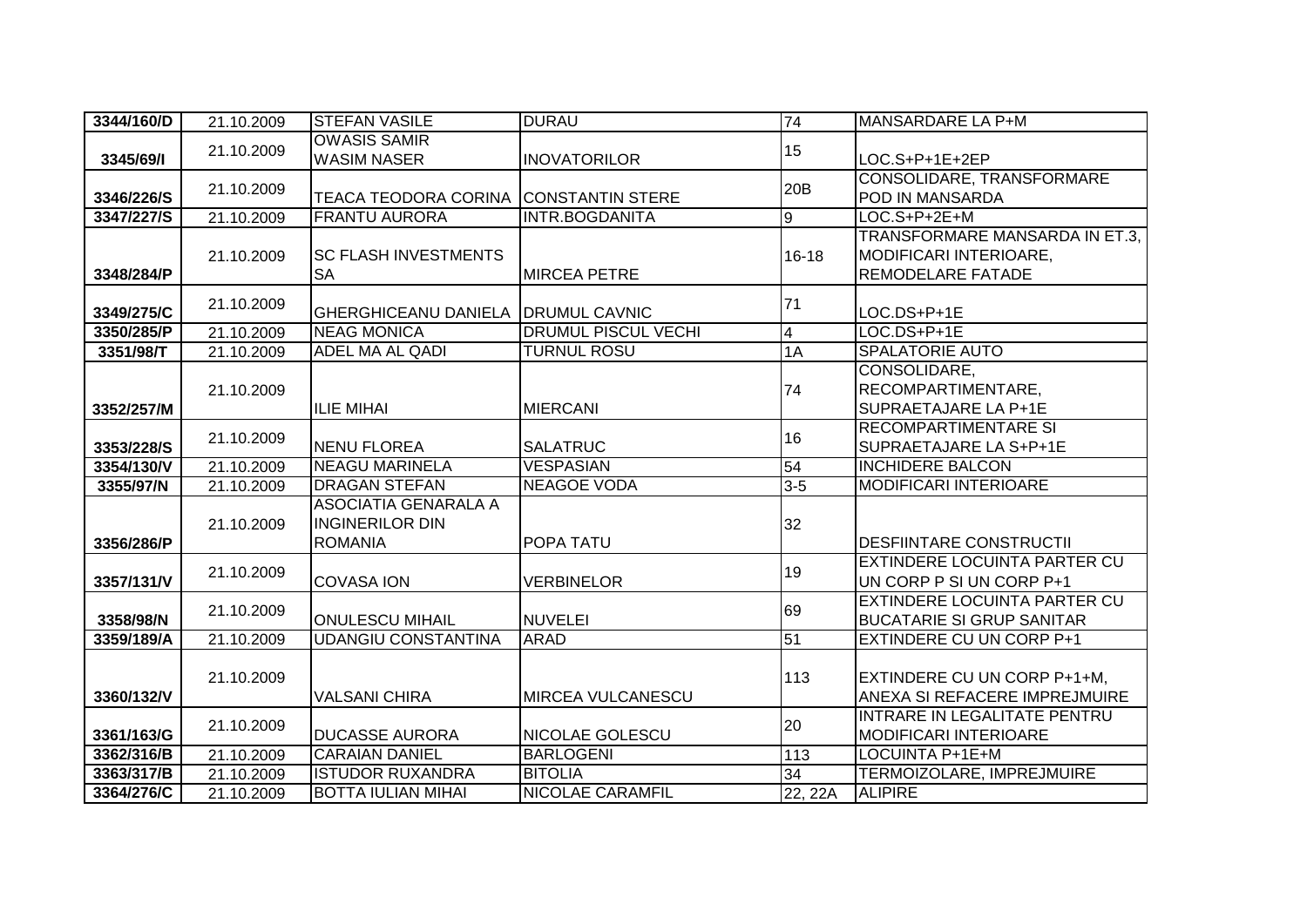| 3365/164/G | 22.10.2009 | <b>PREDESCU FLORIAN</b>                                              | <b>HAGI GHITA</b>       | 24              | <b>DESFIINTARE CONSTRUCTIE</b><br><b>EXISTENTA</b>         |
|------------|------------|----------------------------------------------------------------------|-------------------------|-----------------|------------------------------------------------------------|
|            |            |                                                                      |                         |                 |                                                            |
| 3366/99/T  | 22.10.2009 | VALEANU SIMONA ELENA                                                 | <b>TINTASULUI</b>       | 9               | <b>DESFIINTARE</b>                                         |
| 3367/258/M | 22.10.2009 | PASCA IOANA LAURA                                                    | <b>INTR.MOVILITEI</b>   |                 | RECOMPARTIMENTARE, EXTINDERE,<br><b>REFACERE POD</b>       |
| 3368/93/F  | 22.10.2009 | <b>MOTRESCU ADRIAN</b><br><b>VASILE</b>                              | <b>FICUSULUI</b>        | 3               | <b>CONSTRUIRE BALCON SI AMENAJARI</b><br><b>INTERIOARE</b> |
| 3369/81/L  | 22.10.2009 | <b>PUSCAS SILVIA</b>                                                 | <b>LINISTEI</b>         | 43              | <b>CONSTRUIRE P+2E</b>                                     |
| 3370/100/T | 22.10.2009 | <b>STAN NICU</b>                                                     | <b>TURNUL ROSU</b>      | 3               | LOCUINTA S+P+2E+M                                          |
| 3371/101/T | 22.10.2009 | <b>OPREA ANGELICA</b><br><b>MARIANA</b>                              | <b>TRIUMFULUI</b>       | 60              | $LOC.P+1E$                                                 |
| 3372/190/A | 22.10.2009 | <b>SAMSON CONSTANTINA</b>                                            | <b>ARDEALULUI</b>       | 37              | $LOC.S+P+1E+M$                                             |
| 3373/39/J  | 22.10.2009 | <b>LUNGU DANIEL</b>                                                  | <b>JIMBOLIA</b>         | 38A             | $LOC.P+2E$                                                 |
| 3374/161/D | 22.10.2009 | <b>FLORESCU RODICA-</b><br><b>LUMINITA</b>                           | DOBROGEANU GHEREA       | 80              | <b>BIROURI S+P+2E</b>                                      |
| 3375/287/P | 22.10.2009 | <b>GARAIACU CRISTINEL</b>                                            | <b>PIETEI</b>           | 103             | <b>DESFIINTARE CONSTRUCTII</b>                             |
| 3376/277/C | 22.10.2009 | <b>FURDUC AURA</b>                                                   | AL.I.CUZA               | $\overline{83}$ | INTRARE IN LEGALITATE LOC.P+4E                             |
| 3377/259/M | 22.10.2009 | <b>BADEA LUCIA PENTRU</b><br>SC ECLIPSE CONSTRUCTII DR.MUNTELE GAINA |                         | 141-143-<br>145 | ANSAMBLU LOC.S+P+4E                                        |
| 3378/278/C | 22.10.2009 | <b>DINU GHEORGHE</b>                                                 | <b>CALCARULUI</b>       | 14A             | EXTINDERE LOCUINTA PARTER,<br><b>REFACERE ACOPERIS</b>     |
| 3379/279/C | 22.10.2009 | <b>OWASI WASIM</b>                                                   | <b>CLABUCET</b>         | 53              | LOC.S+P+2E, IMPREJMUIRE                                    |
| 3380/318/B | 22.10.2009 | <b>ARETU MARIAN</b>                                                  | <b>ABRUD</b>            | 10              | $LOC.S+P+1E$                                               |
| 3381/229/S | 22.10.2009 | <b>ROTARU CONSTANTIN</b>                                             | <b>SCHITU MAGUREANU</b> | 27-33           | <b>INTRARE IN LEGALITATE</b>                               |
| 3382/162/D | 22.10.2009 | <b>STEFAN POLIXENIA</b>                                              | <b>DURAU</b>            | 74B             | MANSARDARE SI REAMENAJARE                                  |
| 3383/70/1  | 22.10.2009 | ISC PROFESIONAL<br>CONSTRUCT PROIECTARE IZBICENI                     |                         | 117-119         | <b>AVIZ OPORTUNITATE</b>                                   |
| 3384/82/L  | 22.10.2009 | <b>SC PHALVI</b><br><b>INTERNATIONAL</b>                             | <b>DRUMUL LAPUS</b>     | 56-58           | ANSAMBLU LOCUINTE COLECTIVE<br>2S+P4E+5ER                  |
| 3385/83/L  | 22.10.2009 | <b>DAIA OCTAVIANA</b><br><b>DAIA ION</b>                             | <b>LAINICI</b>          | 13              | <b>ETAJARE PARTIALA</b>                                    |
| 3386/319/B | 22.10.2009 | <b>PLUMB MIHAI</b>                                                   | <b>BETONIEREI</b>       | 29              | LOC.P+1E, GARAJ, IMPREJMUIRE                               |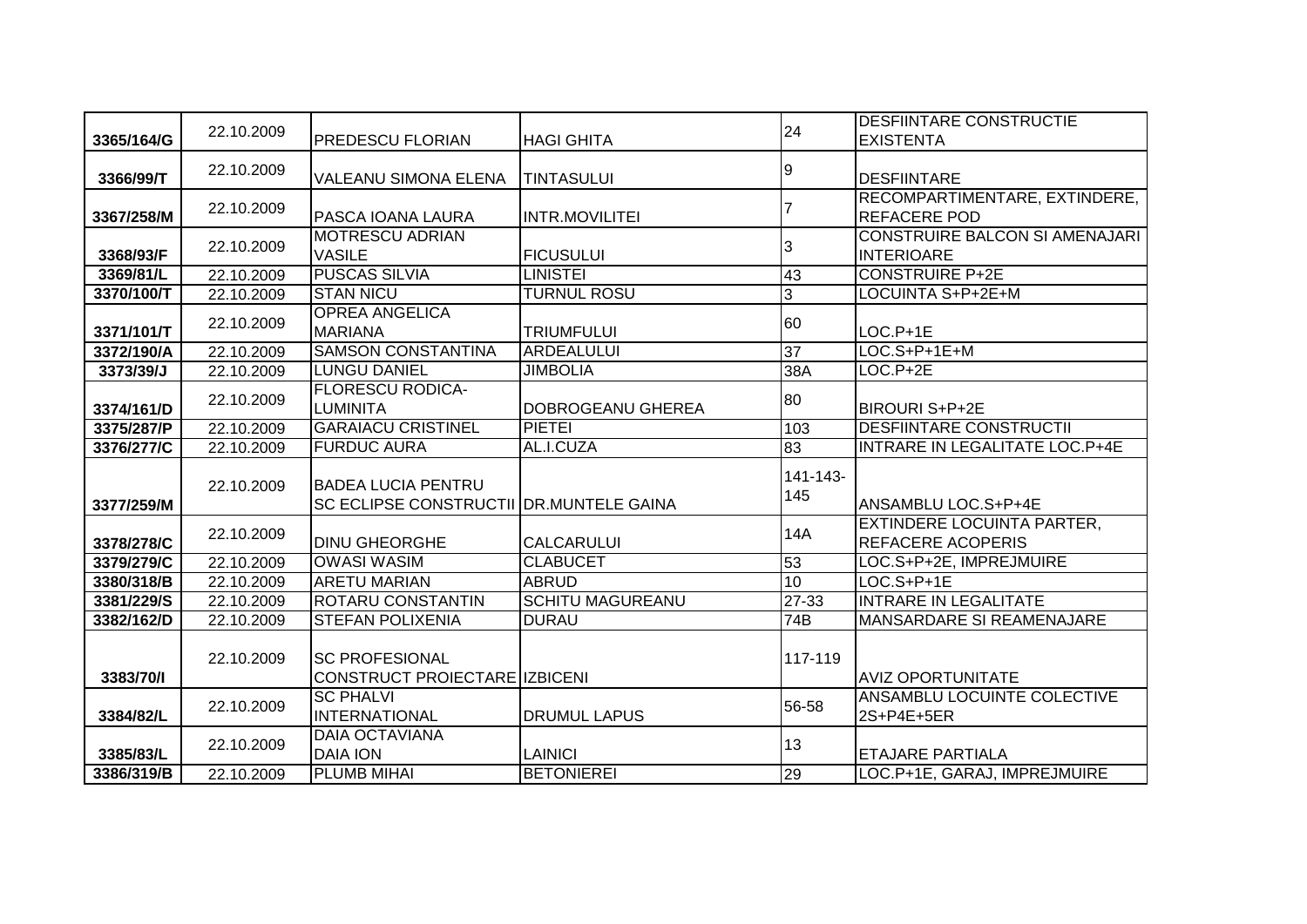| 3387/260/M               | 22.10.2009               | <b>CEC BANK - SA</b>                                             | <b>ION MIHALACHE</b>                                                               | 172     | AMENAJARE SPATIU COMERCIAL IN<br><b>AGENTIE BANCARA</b>       |
|--------------------------|--------------------------|------------------------------------------------------------------|------------------------------------------------------------------------------------|---------|---------------------------------------------------------------|
|                          |                          |                                                                  |                                                                                    | 62      | AMENAJARE SPATIU COMERCIAL IN                                 |
| 3388/320/B               | 22.10.2009               | <b>CEC BANK - SA</b>                                             | <b>BUCURESTII NOI</b>                                                              |         | <b>AGENTIE BANCARA</b>                                        |
| 3389/261/M               | 22.10.2009               | <b>POPESCU GEORGETA</b>                                          | <b>MACULUI</b>                                                                     | 51      | CONSOLIDARE, SUPRAETAJARE LA<br>$P+1E$                        |
| 3390/84/L                | 22.10.2009               | <b>GANCIU MARIN</b>                                              | <b>LITA</b>                                                                        | 31      | <b>REFACERE IMPREJMUIRE SPRE</b><br><b>LIMITA CU STRADA</b>   |
| 3391/280/C               | 22.10.2009               | <b>BULUC OVIDIU</b>                                              | <b>PETRE CRETU</b>                                                                 | 14      | LOC.S+P+2E+M                                                  |
| 3392/165/G               | 22.10.2009               | <b>MIU DAN MIRCEA</b>                                            | <b>GARLEI</b>                                                                      | 22A     | $LOC.P+2E$                                                    |
| 3393/321/B               | 22.10.2009               | <b>SC A&amp;V COMIMPEX 93</b>                                    | <b>BUCURESTII NOI</b>                                                              | 50A     | RECOMPARTIMENTARE CORP A SI B,<br><b>SUPRAETAJARE CORP C</b>  |
| 3394/322/B               | 22.10.2009               | <b>SC PRODEROM SRL</b>                                           | <b>BARAJUL ARGES</b>                                                               | 36      | MODIFICARE AC 2S+P+4E+5ER                                     |
| 3395/281/C               | 22.10.2009               | POPESCU DINU<br><b>GHEORGHE</b>                                  | <b>CAMELIEI</b>                                                                    | 28      | <b>BIROURI SI LOCUINTE P+3E</b>                               |
| 3396/288/P               | 22.10.2009               | <b>BUICA BOGDAN STEFAN</b>                                       | <b>PAJUREI</b>                                                                     | 16      | <b>MODIFICARI INTERIOARE</b>                                  |
| 3397/289/P               | 22.10.2009               | <b>PARC HOTELS</b>                                               | <b>POLIGRAFIEI</b>                                                                 | $3 - 5$ | <b>ANSAMBLU IMOBILIAR</b>                                     |
| 3398/40/J                | 22.10.2009               | <b>MIRIUTA FLORIN</b>                                            | <b>JIULUI</b>                                                                      | 111-113 | <b>IMOBIL S+P+4E</b>                                          |
|                          |                          |                                                                  |                                                                                    |         |                                                               |
| 3399/99/N                | 22.10.2009               | PRIMARIA SECTORULUI 1<br><b>PRIN SC LORA</b><br><b>CONSTRUCT</b> | ODAI, BUCURESTI-PLOIESTI,<br>JANDARMERIEI, SISESTI,<br><b>BUCURESTI-TARGOVISTE</b> |         | <b>OBTINERE AVIZE PENTRU</b><br><b>PROMOVARE PUZ</b>          |
| 3400/133/V               | 22.10.2009               | <b>CICIOIU CATALIN</b>                                           | <b>STIRBEI VODA</b>                                                                | 62      | AMENAJARE APARTAMENT SI<br><b>SUPRAETAJARE ANEXA</b>          |
| 3401/291/P               | 22.10.2009               | <b>NISTOR FLORIN DANIEL</b>                                      | <b>PETOFFI SANDOR</b>                                                              | 45      | <b>MODIFICARE REGIM DE INALTIME</b>                           |
| 3402/262/M               | 22.10.2009               | <b>BARTIC CRISTINA MARIA</b>                                     | <b>GHEORGHE MANU</b>                                                               | 20      | <b>REFACERE CU - MANSARDARE</b>                               |
| 3403/323/B               | 22.10.2009               | <b>ISC SITY INTERNATIONAL</b>                                    | <b>BUCURESTI - PLOIESTI</b>                                                        | 147     | MODIFICARE AC INITIAL - EXTINDERE<br><b>SUBSOL</b>            |
| 3404/292/P               | 22.10.2009               | <b>IORDAN LIVIU</b>                                              | <b>PIETEI</b>                                                                      | 10      | RECOMPARTIMENTARE DEMISOL SI<br><b>SCHIMBARE DE FUNCTIUNE</b> |
| 3405/324/B               | 22.10.2009               | PAUN AUREL MARIAN                                                | <b>CADEREA BASTILIEI</b>                                                           | 38-40   | <b>ALIPIRE</b>                                                |
| 3406/102/T               | 22.10.2009               | <b>BADEA GHEORGHE</b><br><b>CRISTIAN</b>                         | <b>TOPRAISAR</b>                                                                   | 5       | ALIPIRE TERENURI                                              |
| 3407/64/R                | 22.10.2009               | <b>PREOTU VALENTIN DAN</b>                                       | <b>ROMA</b>                                                                        | 47      | <b>COMASARE, PARTAJARE</b>                                    |
| 3408/103/T<br>3409/293/P | 22.10.2009<br>22.10.2009 | <b>SC INVEST SRL</b><br><b>SC INVEST SRL</b>                     | <b>TARLA 150,</b><br>PARCELA <sub>7</sub><br>DRUMUL PISCUL NOU                     | 212-218 | <b>INFORMATIV</b><br><b>INFORMATIV</b>                        |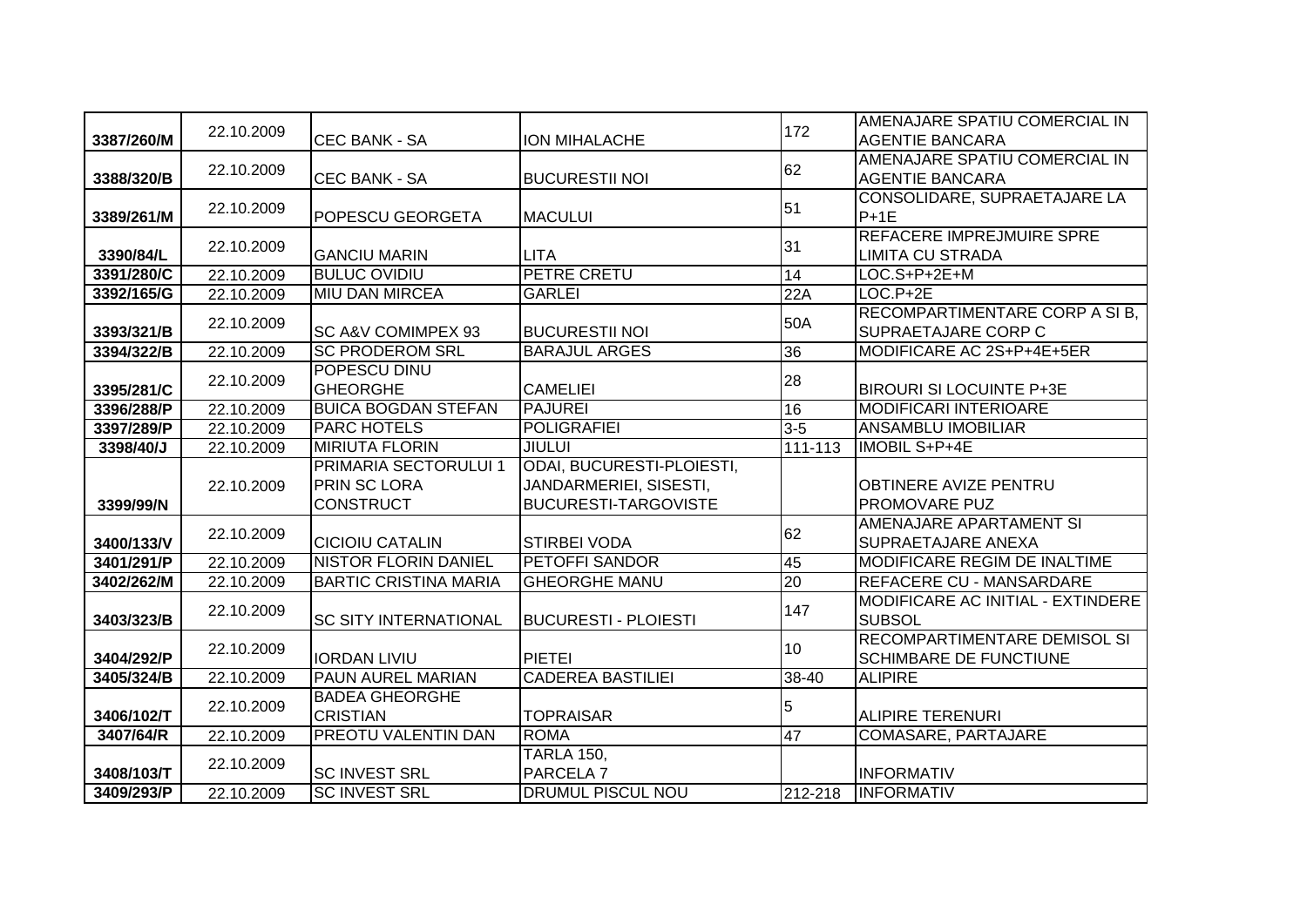| 3410/134/V | 22.10.2009 | <b>ILIE CRISTIAN</b>                                     | <b>VERONICA MICLE</b>     | 23             | <b>INFORMATIV</b>                                                             |
|------------|------------|----------------------------------------------------------|---------------------------|----------------|-------------------------------------------------------------------------------|
| 3411/282/C | 22.10.2009 | <b>BANCIOIU MIRCEA DAN</b><br><b>SC EUROM INVEST SRL</b> | <b>LASCAR CATARGIU</b>    | 58             | <b>IMPREJMUIRE</b>                                                            |
| 3412/191/A | 22.10.2009 | <b>LAIOS VERONICA</b>                                    | <b>ABRUD</b>              | 128A           | CONSOLIDARE, REAMENAJARE,<br>SUPRAETAJARE LA P+M, RAMPA<br><b>ACCES</b>       |
| 3413/135/V | 22.10.2009 | <b>NITA FLORENTINA</b><br>ROMAN RADU / LILIANA           | <b>VARNITA</b>            | 11             | $LOC.S+P+1E$                                                                  |
| 3414/263/M | 22.10.2009 | <b>AFIUSP</b>                                            | ION MIHALACHE             | 35-37          | <b>REFACERE IMPREJMUIRE</b>                                                   |
| 3415/283/C | 22.10.2009 | <b>BACIU VICTORIA</b>                                    | <b>CAINENI</b>            | 1A             | <b>MANSARDARE IMOBIL</b>                                                      |
| 3416/264/M | 22.10.2009 | <b>GHERASIM GHEORGHE</b>                                 | <b>MITROPOLIT VARLAAM</b> | 184            | <b>EXTINDERE</b>                                                              |
| 3417/94/F  | 22.10.2009 | <b>MIHAI SARA SORINA</b>                                 | <b>FELDIOARA</b>          | 29A            | <b>DESFIINTARE LOCUINTA</b>                                                   |
| 3418/136/V | 22.10.2009 | <b>BURLOI MARCELUS</b>                                   | <b>VRANCEA</b>            | $\overline{5}$ | <b>DEZMEMBRARE</b>                                                            |
| 3419/230/S | 23.10.2009 | <b>DUMITRU STEFAN</b>                                    | <b>SOIMARESTILOR</b>      | 34             | CONSOLIDARE, SUPRAETAJARE,<br>MANSARDARE LA P+1E+M                            |
| 3420/265/M | 23.10.2009 | <b>MANEA CODRU-NICUSOR</b>                               | <b>MANASTIREA HOREZU</b>  | ۱o             | <b>DESFIINTARE GARAJ</b>                                                      |
| 3421/65/R  | 23.10.2009 | <b>RAMONA CRISTESCU</b>                                  | PETRU RARES               | 5,9            | LOC.2S+P+6+7R                                                                 |
| 3422/284/C | 23.10.2009 | <b>MARESCIUC CORNELIU</b>                                | <b>CAMPINITA</b>          | 19B            | <b>ALIPIRE</b>                                                                |
| 3423/285/C | 23.10.2009 | <b>MARESCIUC ANGELA</b>                                  | <b>CAMPINITA</b>          | 19             | <b>ALIPIRE</b>                                                                |
| 3424/137/V | 23.10.2009 | <b>NEACSU BOGDAN MIHAIL</b>                              | <b>CAL.VICTORIEI</b>      | 103-105        | RECOMPARTIMENTARE, AMENAJARE<br>APARTAMENT                                    |
| 3425/325/B | 23.10.2009 | <b>ANTONESCU FLOREA</b>                                  | <b>BANU ANTONACHE</b>     | 51             | <b>INTRARE IN LEGALITATE,</b><br>CONSOLIDARE, SUPRAETAJARE                    |
| 3426/138/V | 23.10.2009 | <b>GHINEA CRISTINA</b>                                   | <b>VERBINELOR</b>         | 66             | LOC.P+M                                                                       |
| 3427/326/B | 23.10.2009 | PLUMB MIHAI                                              | <b>BETONIEREI</b>         | 29             | <b>DESFIINTARE CONSTRUCTII</b>                                                |
| 3428/192/A | 23.10.2009 | <b>VLAD ION</b>                                          | <b>ATLASULUI</b>          | 46             | <b>CONSOLIDARE GARAJ</b>                                                      |
| 3429/231/S | 23.10.2009 | <b>BANESCU MARIN</b>                                     | <b>SMOCHINULUI</b>        | 24A            | INTRARE IN LEGALITATE PENTRU<br><b>EXTINDERE SI MANSARDARE</b>                |
| 3430/139/V | 23.10.2009 | PORUMBITA ANDREI                                         | <b>MIHAI VITEAZU</b>      | 9              | <b>CONSOLIDARE, EXTINDERE,</b><br><b>SUPRAETAJARE</b>                         |
| 3431/163/D | 23.10.2009 | <b>STEFAN MARIA</b>                                      | <b>DELTA DUNARII</b>      | 22             | CONSOLIDARE, EXTINDERE,<br>RECOMPARTIMENTARE,<br><b>SUPRAETAJARE PARTIALA</b> |
| 3432/327/B | 23.10.2009 | <b>CHIRILA CATALINA</b>                                  | <b>SMARANDA BRAESCU</b>   | 18             | REAMENAJARE APARTAMENT,<br><b>INCHIDERE BALCON</b>                            |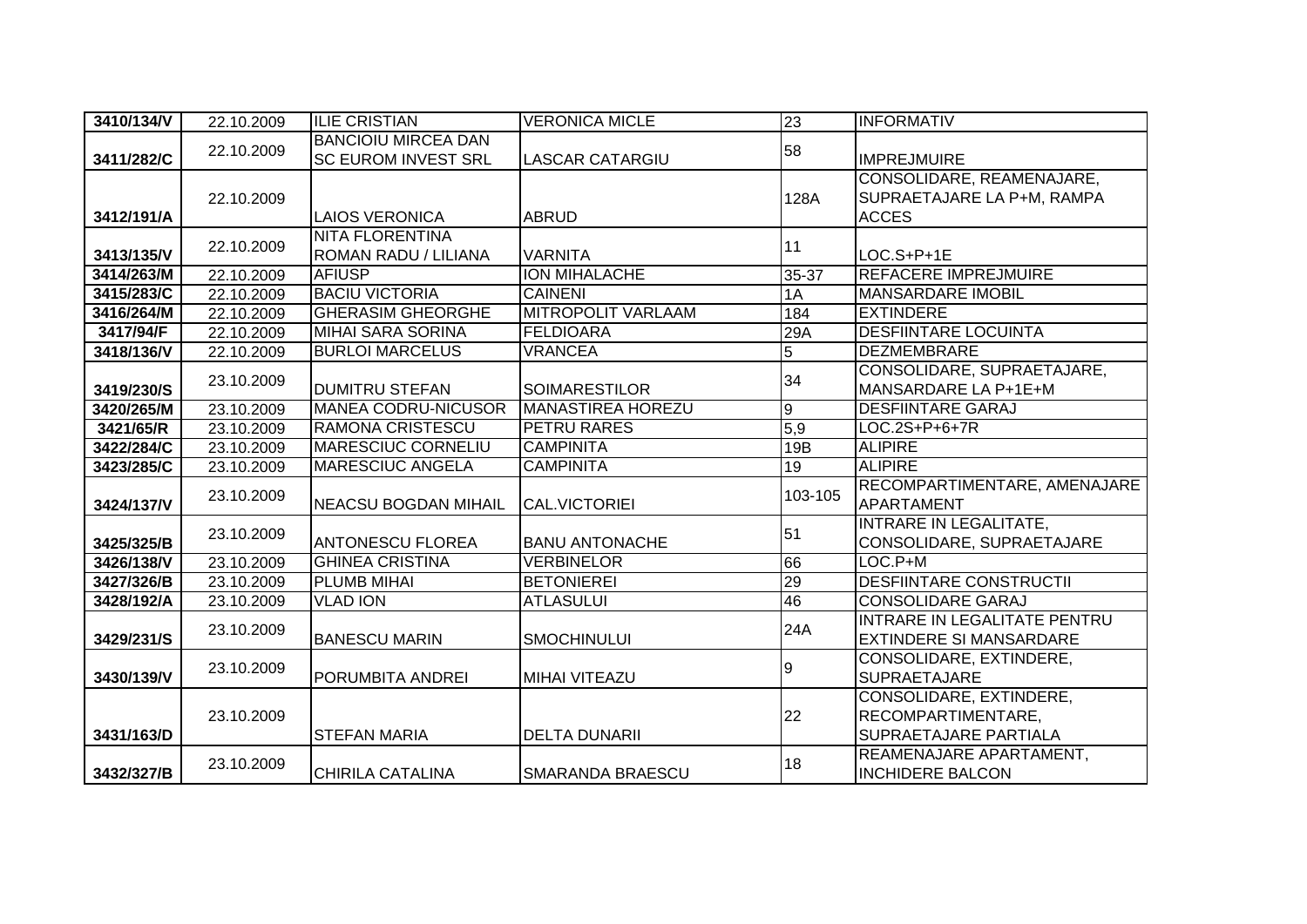| 3433/193/A | 23.10.2009 | <b>UDANGIU CONSTANTINA</b>                         | <b>ARAD</b>               | 51                             | <b>DESFIINTARE CONSTRUCTII</b><br><b>EXISTENTE</b>                |
|------------|------------|----------------------------------------------------|---------------------------|--------------------------------|-------------------------------------------------------------------|
| 3434/104/T | 23.10.2009 | POPA LILIANA                                       | <b>TRIMFULUI</b>          | 74                             | <b>DESFIINTARE CONSTRUCTII</b><br><b>EXISTENTE</b>                |
| 3435/140/V | 23.10.2009 | <b>UNGUREANU COSTEL</b>                            | <b>VOLUMULUI</b>          | 23                             | CONSOLIDARE, REAMENAJARE,<br><b>EXTINDERE, SCHIMBARE ACOPERIS</b> |
| 3436/100/N | 23.10.2009 | POPESCU GEORGETA                                   | <b>NEAMULUI</b>           | 11                             | <b>EXTINDERE PARTER</b>                                           |
| 3437/44/H  | 23.10.2009 | <b>CONSTANTINESCU</b><br>ADRIAN-LIVIU              | <b>HAGI GHITA</b>         | 35                             | REAMENAJARE, EXTINDERE CU<br>SCARA, SUPRAETAJARE                  |
| 3438/166/G | 26.10.2009 | <b>BACIU ELEONORA</b>                              | <b>CONSTANTIN GODEANU</b> | 13                             | $LOC.P+1E$                                                        |
| 3439/294/P | 26.10.2009 | <b>SC CITY GATE SRL</b>                            | <b>P-TA PRESEI LIBERE</b> | $3 - 5$                        | <b>AMENAJARE ACCES</b>                                            |
| 3440/295/P | 26.10.2009 | <b>SC CITY GATE SRL</b>                            | <b>P-TA PRESEI LIBERE</b> | $3-5$                          | <b>AMENAJARE ACCES</b>                                            |
| 3441/266/M | 26.10.2009 | <b>SC TOWER CENTER</b><br><b>INTERNATIONAL SRL</b> | <b>ION MIHALACHE</b>      | $15 - 17$                      | EXTINDEREA PARTERULUI IN ZONA<br><b>POSTERIOARA</b>               |
| 3442/85/L  | 26.10.2009 | <b>CIOBANU MARIN</b>                               | <b>LEORDINA</b>           | $\overline{2}$                 | <b>EXTINDERE LA P+1E</b>                                          |
| 3443/86/L  | 26.10.2009 | <b>VASILE MIHAI</b>                                | <b>LUPTATORILOR</b>       | 59                             | <b>EXTINDERE GARAJ, SCHIMBARE</b><br><b>DESTINATIE</b>            |
| 3444/267/M | 26.10.2009 | <b>ENE PIETROSANU MIHAI-</b><br><b>IULIAN</b>      | <b>INTR.MOECIU</b>        | 3                              | REAMENAJARE, TRANSFORMARE<br>POD IN MANSARDA LOC.S+P+2E+M         |
| 3445/296/P | 26.10.2009 | <b>PRODANOF BORIS</b>                              | <b>PRIMAVERII</b>         | 52                             | LOC.DS+P+2E                                                       |
| 3446/95/F  | 26.10.2009 | <b>SC FLOREASCA CITY</b><br><b>CENTER SRL</b>      | CAL.FLOREASCA             | 246                            | MODIFICARE AC 111/7/F/2008                                        |
| 3447/297/P | 26.10.2009 | <b>MILUTA TIGHEAN</b>                              | <b>PODULUI</b>            |                                | $LOC.P+M$                                                         |
| 3448/268/M | 26.10.2009 | <b>JOITA TEODOR</b>                                | <b>SFANTA MARIA</b>       | 26A                            | CONSOLIDARE, MANSARDARE<br><b>PARTIALA</b>                        |
| 3449/269/M | 27.10.2009 | <b>PANDELUS IONEL</b>                              | <b>MARSA</b>              | 19                             | <b>DESFIINTARE CONSTRUCTII</b>                                    |
| 3450/270/M | 27.10.2009 | POP OCTAVIAN / MARIANA   ION MIHALACHE             |                           | 181                            | <b>CONSOLIDARE, SCHIMBARE</b><br>INVELITOARE, IMPREJMUIRE         |
| 3451/141/V | 27.10.2009 | <b>CIOCIOIU CATALIN</b>                            | <b>CAL.VICTORIEI</b>      | 100                            | <b>MODIFICARI INTERIOARE SI DE</b><br><b>FATADE</b>               |
| 3452/167/G | 27.10.2009 | <b>TANASE IULIAN</b>                               | <b>GLORIEI</b>            | 63                             | <b>REALIZARE GARAJ</b>                                            |
| 3453/271/M | 27.10.2009 | <b>FORADEX INVEST SRL</b>                          | <b>MILCOV</b>             | $\overline{5}$                 | <b>DESFIINTARE CONSTRUCTII</b>                                    |
| 3454/298/P | 26.10.2009 | <b>SC VICTOR CO SRL</b>                            | <b>PADURII</b>            | $\overline{5}$                 | <b>DEZMEMBRARE</b>                                                |
| 3455/328/B | 27.10.2009 | <b>SERGIU GEORGE</b><br>ALEXANDRU                  | <b>EUGEN BROTE</b>        | $\overline{P}$ 181/3,<br>29-31 | <b>DEZMEMBRARE</b>                                                |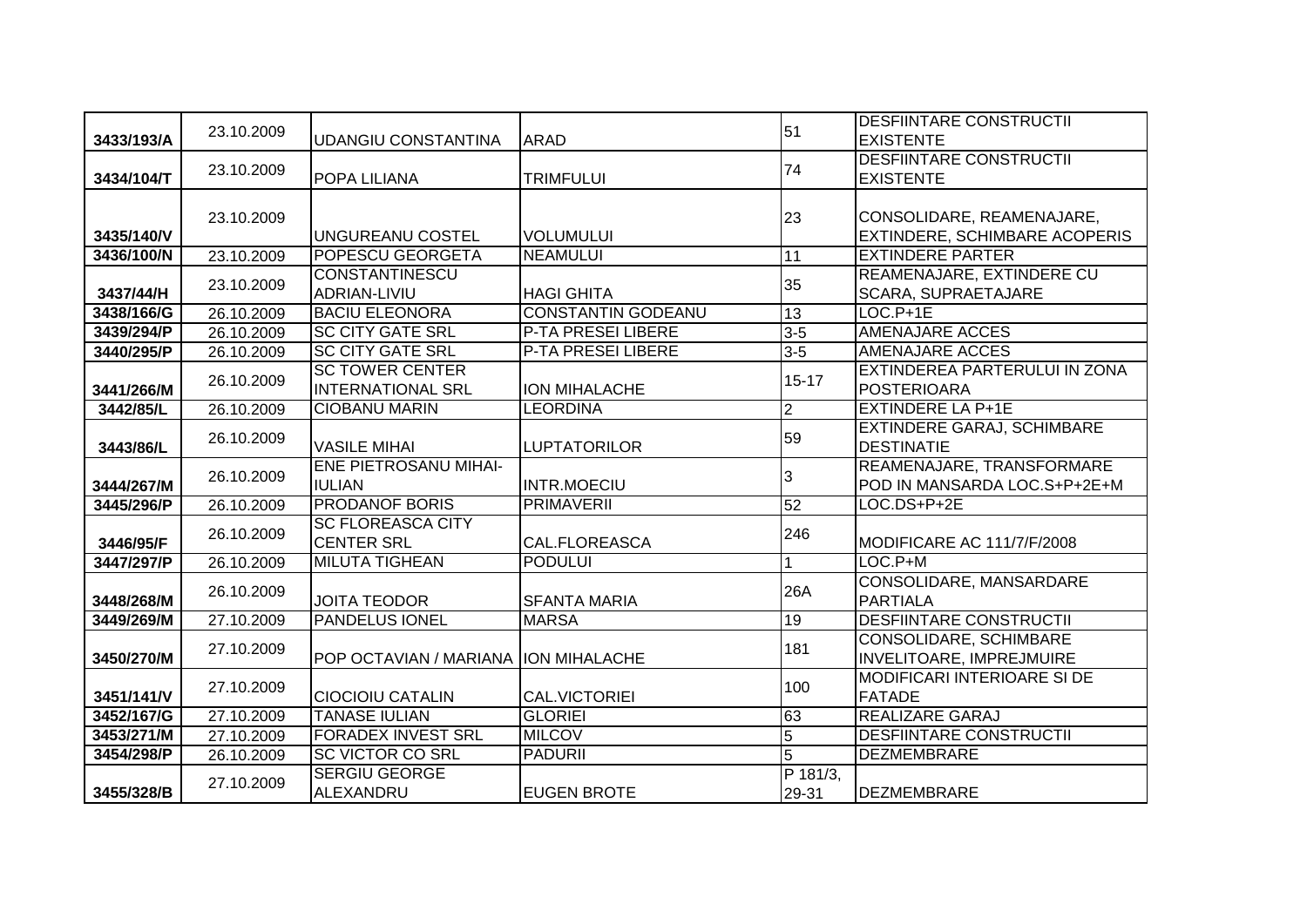| 3456/168/G | 27.10.2009 | <b>DUAL CONSTRUCT SRL</b>                                              | <b>GRIVITEI</b>             | 100-102         | <b>CONCESIONARE TEREN</b>                                 |
|------------|------------|------------------------------------------------------------------------|-----------------------------|-----------------|-----------------------------------------------------------|
| 3457/164/D | 27.10.2009 | <b>DUMITRACHE GHEORGHE</b>                                             | <b>DARMANESTI</b>           | 15              | <b>CONSTRUIRE P+1E</b>                                    |
| 3458/194/A | 29.10.2009 | <b>TEACA RADU GABRIEL</b>                                              | ALEXANDRU                   | 76-82           | <b>DESFIINTARE STRUCTURA</b>                              |
| 3459/165/D | 29.10.2009 | <b>ASOCIATIA DE</b><br><b>PROPRIETARI BL.11</b>                        | CAL.DOROBANTILOR            | 20-28           | <b>MODIFICARE FATADA</b>                                  |
| 3460/142/V | 29.10.2009 | <b>VALSAMI CHIRA</b>                                                   | <b>MIRCEA VULCANESCU</b>    | 113             | <b>DESFIINTARE MAGAZIE</b>                                |
| 3461/272/M | 29.10.2009 | <b>COTOFREA MUDREA</b>                                                 | <b>HAGI MOSCU</b>           | 9               | <b>INTRARE IN LEGALITATE</b>                              |
| 3462/232/S | 29.10.2009 | <b>MOTORA DANA</b>                                                     | <b>SOMESUL RECE</b>         | $\overline{25}$ | <b>CONSTRUIRE BALCON</b>                                  |
| 3463/233/S | 29.10.2009 | <b>LASCU ALEXANDRINA</b>                                               | <b>SOMESUL RECE</b>         | 25              | <b>CONSTRUIRE BALCON</b>                                  |
| 3464/286/C | 29.10.2009 | DIRECTIA GENERALA DE<br>POLITIE A MUNICIPIULUI<br><b>BUCURESTI</b>     | <b>LASCAR CATARGIU</b>      | 22              | <b>CONSOLIDARE SI MODERNIZARE</b><br><b>SEDIU POLITIE</b> |
| 3465/169/G | 29.10.2009 | <b>LAZAR CRISTIAN</b>                                                  | <b>GRAUNTELUI</b>           | $\overline{19}$ | $LOC.P+1E+2R$                                             |
| 3466/273/M | 29.10.2009 | <b>GEORGESCU</b><br><b>CONSTANTIN CORNEL</b>                           | <b>VERONICA MICLE</b>       | 29              | SUPRAETAJARE IMOBIL 2S+P+8E                               |
| 3467/234/S | 29.10.2009 | <b>VASILE GHEORGHITA</b>                                               | <b>SURORILOR</b>            | 133             | <b>DEZMEMBRARE</b>                                        |
| 3468/235/S | 29.10.2009 | <b>VASILE GHEORGHITA</b>                                               | <b>SURORILOR</b>            | 133             | <b>INFORMATIV</b>                                         |
| 3469/329/B | 29.10.2009 | <b>SC TRIUMF CONSTRUCT</b>                                             | <b>BUCURESTI-TARGOVISTE</b> | 44              | LOC.S+P+5E+6R, IMPREJMUIRE                                |
| 3470/274/M | 30.10.2009 | <b>MUNTEANU MIHAELA</b>                                                | <b>MUNTELE GAINA</b>        | $\frac{11}{2}$  | <b>INFORMATIV</b>                                         |
| 3471/236/S | 30.10.2009 | <b>TEACA RADU GABRIEL</b>                                              | ALEXANDRU SERBANESCU        | 18-20           | BIROURI, HOTEL 2S+P+4E,<br><b>IMPREJMUIRE</b>             |
| 3472/105/T | 02.11.2009 | POPESCU MIHAELA                                                        | <b>TRIUMFULUI</b>           | 76              | $LOC.P+1E$                                                |
| 3473/195/A | 02.11.2009 | <b>SC ALIA INMOBILIARIA SRL MARESAL AVERESCU</b>                       |                             | 7A              | MODIFICARE FATADE LA AC<br>1668/78/A/10.11.2009           |
| 3474/106/T | 02.11.2009 | <b>NASTASE GHEORGHE</b>                                                | <b>ALEEA TEISANI</b>        | 234             | VANZARE                                                   |
| 3475/45/H  | 02.11.2009 | <b>GRIGORIU MIHAIL / ANETA HERASTRAU</b>                               |                             | 23              | ALIPIRE APARTAMENTE SI TEREN                              |
| 3476/107/T | 02.11.2009 | <b>CIRESARU ADELINA</b><br><b>ELENA</b>                                | <b>TIPOGRAFILOR</b>         | 31A             | <b>EXTINDERE LOCUINTA S+P+1E</b>                          |
| 3477/66/R  | 02.11.2009 | <b>DD DESIGN STUDIO SRL</b>                                            | <b>REGIMENTULUI</b>         | 89-93           | ANSAMBLU LOCUINTE S+P+4+5R                                |
| 3478/330/B | 02.11.2009 | <b>ILIEVICI SILVIU</b><br><b>SC MEITAR</b><br><b>INTERNATIONAL SRL</b> | SMARANDA BRAESCU            |                 | <b>IMOBIL LOCUINTE COLECTIVE</b><br>43A, 43B S+P+5E+6R    |
| 3479/170/G | 02.11.2009 | <b>PREDESCU FLORIAN</b>                                                | <b>HAGI GHITA</b>           | 24              | LOC.S+P+1E                                                |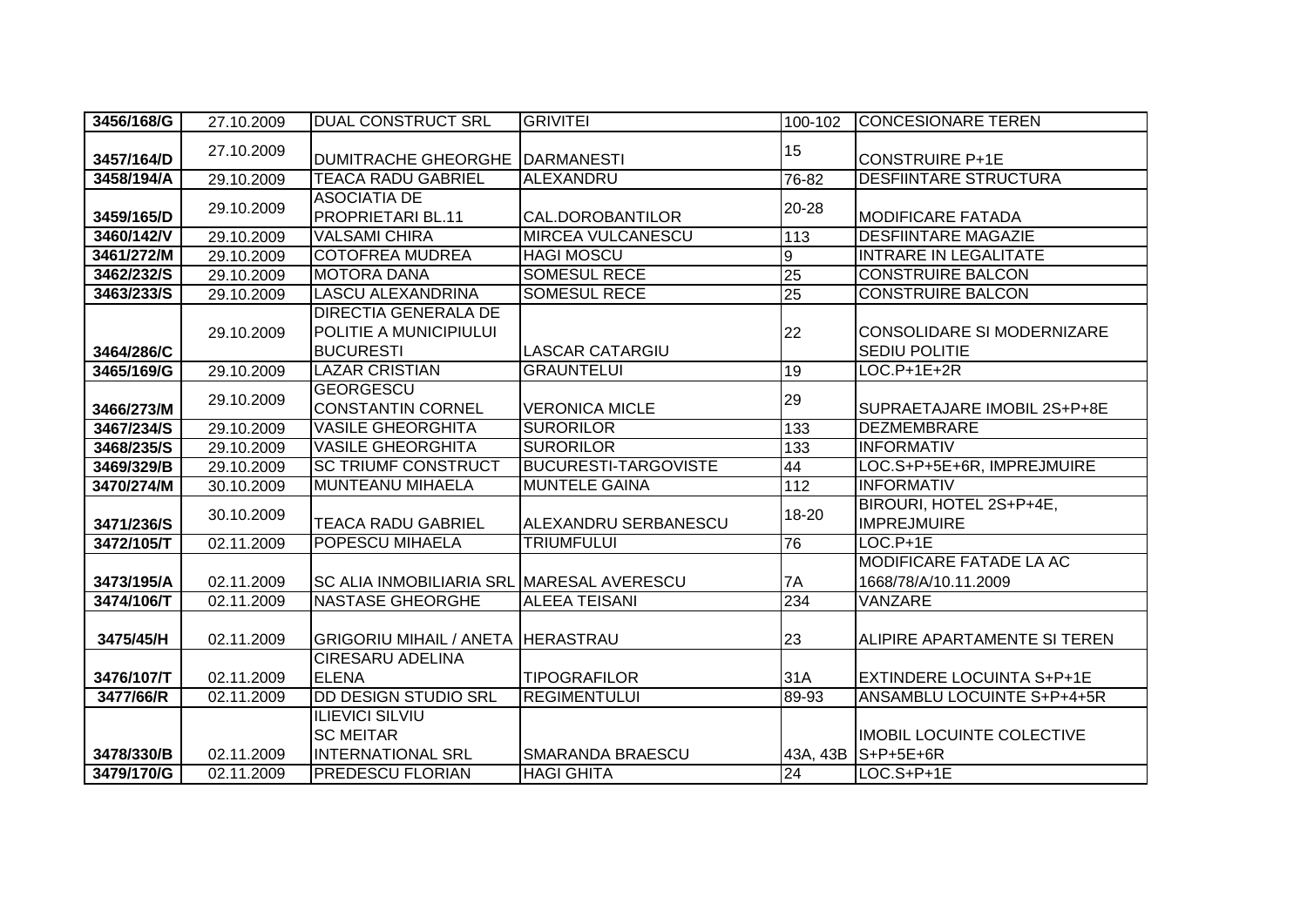|            |            |                             |                            |                 | CONSOLIDARE, EXTINDERE,            |
|------------|------------|-----------------------------|----------------------------|-----------------|------------------------------------|
| 3480/171/G | 03.11.2009 | <b>DACOM TRADING</b>        | <b>CALEA GRIVITEI</b>      | 459             | SUPRAETAJARE S+P+3E+M              |
| 3481/299/P | 03.11.2009 | <b>BERCARU MIHAI</b>        | <b>POLIGRAFIEI</b>         | $\overline{75}$ | LOC.S+P+5E+6R                      |
|            |            |                             |                            |                 | MODIFICARI INTERIOARE,             |
| 3482/287/C | 03.11.2009 | <b>RALUCA TRIFU</b>         | NICOLAE CARAMFIL           | 85C             | EXTINDERE, MODIFICARE FATADE       |
|            |            | <b>SC MAGISTRAL IMPORT</b>  |                            |                 |                                    |
| 3483/331/B | 03.11.2009 | <b>EXPORT SRL</b>           | <b>BANEASA</b>             | 37              | <b>SUPRAETAJARE</b>                |
|            |            | <b>ANTONESCU GRETTA</b>     |                            |                 | AMENAJARI INTERIOARE SI            |
| 3484/108/T | 03.11.2009 | <b>CLAUDIA</b>              | NICOLAE TITULESCU          | 89-91           | <b>INCHIDERE BALCON</b>            |
|            |            |                             |                            |                 | MODIFICARE AC 21R/2007 SI INTRARE  |
| 3485/67/R  | 03.11.2009 | <b>NEGRU MIHAITA MARIUS</b> | <b>DRUMUL REGIMENTULUI</b> | 20C             | <b>IN LEGALITATE</b>               |
| 3486/166/D | 03.11.2009 | <b>COLEA ANTOANETA</b>      | <b>DOBROGEANU GHEREA</b>   | $\overline{27}$ | <b>DESFIINTARE LOCUINTA PARTER</b> |
|            |            |                             |                            |                 | REFACERE PERGOLE SI CHIOSC         |
| 3487/46/H  | 04.11.2009 | <b>ALPAB</b>                | PARC HERASTRAU             |                 | <b>MUZICA</b>                      |
| 3488/275/M | 04.11.2009 | <b>UDREA GHEORGHE</b>       | <b>MIERCANI</b>            | 60B             | ETAJARE LOC.P+1E                   |
|            |            |                             |                            |                 | <b>MANSARDARE CONSTRUCTIE IN</b>   |
| 3489/86/L  | 04.11.2009 | <b>CALIN LUCRETIA</b>       | ALEXANDRU LAPUSNEANU       |                 | CURS DE EXECUTIE LA P+1E+M         |
| 3490/300/P | 05.11.2009 | POPESCU ANA-MARIA           | <b>DR.POIANA PIETREI 1</b> | $15-19$         | <b>INFORMATIV</b>                  |
| 3491/332/B | 05.11.2009 | DD DESIGN STUDIO SRL        | <b>BUCURESTI-PLOIESTI</b>  | 107             | LOCUINTE SI BIROURI S+P+6E         |
|            |            |                             |                            |                 | CONSOLIDARE, REAMENAJARE,          |
| 3492/333/B | 05.11.2009 | <b>RUPA LIXANDRU</b>        | <b>BARLOGENI</b>           | 76A             | SUPRAETAJARE LA P+1E+M             |
|            |            |                             |                            |                 | INTRARE IN LEGALITATE PENTRU       |
|            |            |                             |                            |                 | <b>MODIFICARI INTERIOARE SI DE</b> |
| 3493/237/S | 05.11.2009 | <b>MARIAN ADRIAN</b>        | <b>SFINTII VOIEVOZI</b>    | $\overline{4}$  | <b>FATADA</b>                      |
|            |            |                             |                            |                 |                                    |
|            |            |                             |                            |                 | <b>MODIFICARI INTERIOARE,</b>      |
| 3494/238/S | 05.11.2009 | <b>MARIAN ADRIAN</b>        | <b>SFINTII VOIEVOZI</b>    | 4               | SUPRAETAJARE PARTIALA LA P+1E      |
|            |            |                             |                            |                 | CONSOLIDARE, EXTINDERE,            |
| 3495/301/P | 05.11.2009 | <b>TEODORESCU SEVER</b>     | PETRU SI PAVEL             | 72              | <b>SUPRAETAJARE</b>                |
|            |            |                             |                            |                 | CONCESIONARE, CONSOLIDARE,         |
| 3496/288/C | 05.11.2009 | <b>RUSESCU LAURENTIU</b>    | <b>CAIUTI</b>              | 22              | EXTINDERE, IMPREJMUIRE             |
|            |            | <b>GEORGESCU ALICE</b>      |                            |                 |                                    |
| 3497/334/B | 05.11.2009 | <b>COERNELIA</b>            | <b>RENASTERII</b>          | 27              | <b>HALA PRODUCTIE</b>              |
| 3498/289/C | 05.11.2009 | <b>BUTA ANCA</b>            | PETRE CRETU                | 66              | <b>CONSTRUIRE LOCUINTA</b>         |
|            |            |                             |                            |                 | <b>CONSTRUIRE IMOBIL P+1E SI</b>   |
| 3499/302/P | 06.11.2009 | TRASCA STEFAN - LIVIU       | <b>AV.POPISTEANU</b>       | 60              | <b>CONCESIOANARE</b>               |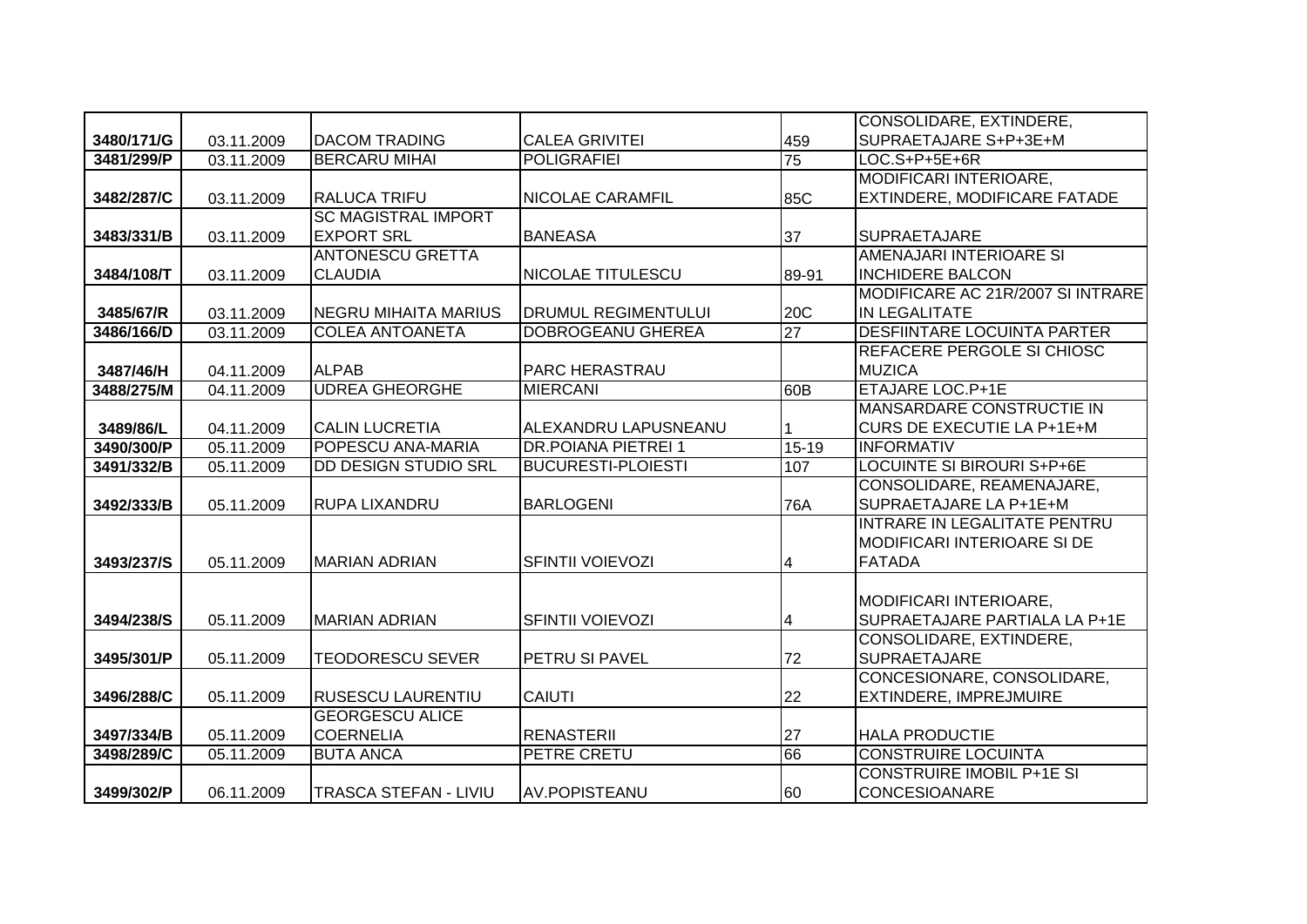| 3500/290/C | 06.11.2009 | <b>SC SECAM PRODUCTIE</b>   | <b>MIRCEA VULCANESCU</b>  | 92              | BIROURI S+P+1E+M                    |
|------------|------------|-----------------------------|---------------------------|-----------------|-------------------------------------|
| 3501/143/V | 06.11.2009 | <b>BOTA IOAN</b>            | <b>TRAIAN VASILE</b>      | 19              | LOC.S+P+1E+2ER, PUD                 |
|            |            |                             |                           |                 | MANSARDARE POD SI MODIFICARI        |
| 3502/71/1  | 06.11.2009 | <b>TEAU ANCA-MIHAELA</b>    | <b>IRESTI</b>             | 10              | <b>INTERIOARE D+P+2E+M</b>          |
| 3503/33/Z  | 09.11.2009 | <b>NETOIU AUREL</b>         | <b>MIRCEA ZORILEANU</b>   | 37A             | $LOC.S+P+3E$                        |
|            |            | <b>CHIRILESCU MICHAELA</b>  |                           |                 | <b>REFACERE ACOPERIS, SCHIMBARE</b> |
| 3504/303/P | 09.11.2009 | <b>ALEXANDRINA</b>          | <b>ION NEGULICI</b>       | 6               | <b>INVELITOARE</b>                  |
|            |            |                             |                           |                 |                                     |
|            |            |                             |                           |                 | CONSOLIDARE, REMOELARE              |
| 3505/144/V | 09.11.2009 | <b>MAXIM CRISTINA</b>       | <b>VISARION</b>           | 10              | ACOPERIS, COMPARTIMENTARE POD       |
| 3506/87/L  | 09.11.2009 | <b>BUZA MARIUS</b>          | <b>LIPOVA</b>             | 17              | <b>INFORMATIV</b>                   |
| 3507/88/L  | 09.11.2009 | <b>TESA DUMITRU</b>         | <b>LEMNARILOR</b>         | 59              | <b>IMPREJMUIRE</b>                  |
|            |            |                             |                           |                 | <b>MODIFICARI INTERIOARE SI</b>     |
| 3508/34/Z  | 09.11.2009 | <b>DANAILA ELENA</b>        | SLT.ZAHARIA               | 27              | <b>CONSOLIDARE</b>                  |
|            |            | ANTONESCU POMPILIU          |                           |                 |                                     |
| 3509/335/B | 09.11.2009 | ALEXANDRU                   | <b>BUCURESTI-PLOIESTI</b> | 107             | <b>AVIZ OPORTUNITATE</b>            |
| 3510/276M  | 09.11.2009 | <b>FURTUNA RAZVAN</b>       | <b>MUNTELE GAINA</b>      | 180             | <b>INFORMATIV</b>                   |
|            |            | <b>PC MANAGEMENT &amp;</b>  |                           |                 |                                     |
| 3511/336/B | 09.11.2009 | <b>CONSULTING SRL</b>       | <b>BUCURESTI-PLOIESTI</b> | 7, 9A           | <b>BIROURI P+6-8E</b>               |
| 3512/101/N | 09.11.2009 | POPA ADRIAN                 | STEFAN NEGULESCU          | $\overline{23}$ | <b>DESFIINTARE INTEGRALA</b>        |
| 3513/102/N | 09.11.2009 | POPA ADRIAN                 | <b>STEFAN NEGULESCU</b>   | $\overline{25}$ | <b>DESFIINTARE INTEGRALA</b>        |
|            |            |                             |                           |                 | CONSOLIDARE, REAMENAJARE,           |
| 3514/337/B | 09.11.2009 | <b>RUPA LIXANDRU</b>        | <b>BARLOGENI</b>          | <b>76A</b>      | SUPRAETAJARE LA SP+P+1E+M           |
|            |            | <b>BRAD ADRIAN</b>          |                           |                 |                                     |
| 3515/291/C | 09.11.2009 | <b>COJOCARU GEORGETA</b>    | <b>CHITILEI</b>           | 219A            | <b>CONSTRUIRE MIC GROS</b>          |
| 3516/109/T | 09.11.2009 | <b>POPESCU MIHAELA</b>      | <b>TRIUMFULUI</b>         | 76              | <b>DESFIINTARE CONSTRUCTII</b>      |
|            |            |                             |                           |                 | AMENAJARI INTERIOARE SI             |
| 3517/277/M | 09.11.2009 | <b>SC FORADEX INVEST SA</b> | <b>MILCOV</b>             | 5               | <b>IMPREJMUIRE</b>                  |
|            |            |                             |                           |                 | LOCUINTE S+P+1E+2ER,                |
| 3518/278/M | 10.11.2009 | <b>FRICIU PAUL VALENTIN</b> | MITROPOLIT VARLAAM        | $1 - 3$         | <b>IMPREJMUIRE</b>                  |
| 3519/292/C | 10.11.2009 | RAICU MIHAELA               | COBALCESCU                | 19              | LOCUINTE S+P+3E+4R                  |
|            |            |                             |                           |                 |                                     |
| 3520/304/P | 10.11.2009 | <b>BARBULESCU VALENTINA</b> | <b>POLONA</b>             | 32              | LOCUINTE S+P+4E+5R                  |
| 3521/58/O  | 10.11.2009 | <b>UM 0929</b>              | <b>ODAI</b>               | 20              | <b>AVIZ OPORTUNITATE</b>            |
| 3522/338/B | 10.11.2009 | <b>OPREA DAN-HARRY</b>      | <b>BAICULESTI</b>         | 21A             | <b>MODIFICARI INTERIOARE</b>        |
| 3523/279/M | 10.11.2009 | <b>FRICIU PAUL VALENTIN</b> | <b>MITROPOLIT VARLAAM</b> | $1 - 3$         | S+P+1E+2R, IMPREJMUIRE              |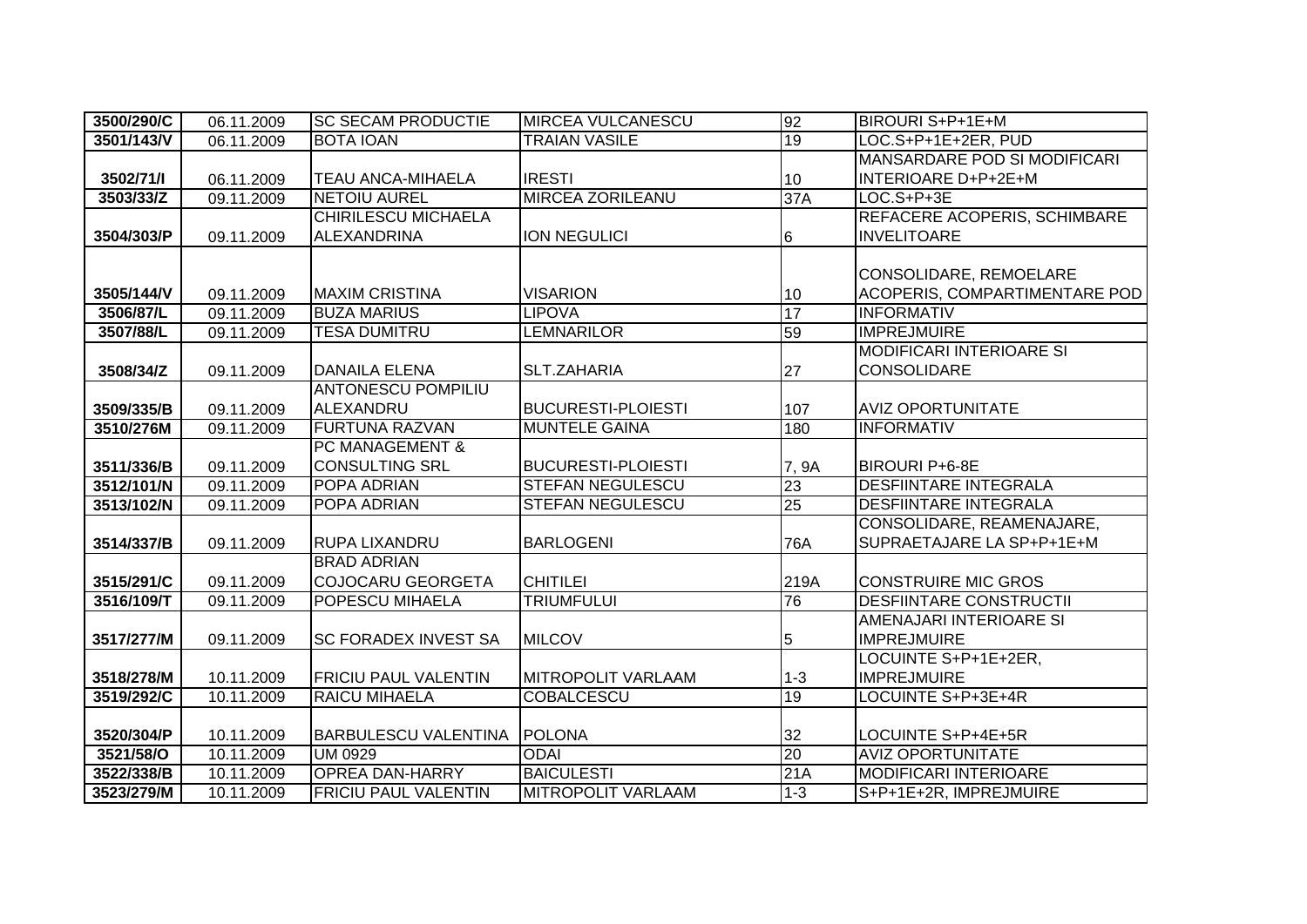| 3524/74/1  | 10.11.2009 | <b>CIOBANU COSMIN</b>        | <b>IONESCU SISESTI</b>    | 363-371        | <b>OPERATIUNI NOTARIALE</b>    |
|------------|------------|------------------------------|---------------------------|----------------|--------------------------------|
|            |            | <b>TUDORACHE DRAGOS-</b>     |                           |                |                                |
| 3525/305/P | 10.11.2009 | <b>RAZVAN</b>                | <b>POLONA</b>             | 92             | <b>CONSTRUIRE BALCON</b>       |
|            |            | <b>GHEORGHIAN CRISTINA -</b> |                           |                |                                |
| 3526/172/G | 10.11.2009 | <b>MARIA</b>                 | <b>GARII DE NORD</b>      | 2              | <b>MODIFICARI INTERIOARE</b>   |
|            |            |                              |                           |                | LOC.D+P+1E, REFACERE           |
| 3527/196/A | 10.11.2009 | <b>UDRISTIOIU FLORINA</b>    | <b>ARDEALULUI</b>         | 8A             | <b>IMPREJMUIRE</b>             |
| 3528/103/N | 10.11.2009 | <b>SC RAMPAL CONSULT</b>     | <b>NORDULUI</b>           | <b>96V</b>     | <b>DEZMEMBRARE CLADIRE</b>     |
|            |            | <b>EPURESCU PASCOVICI</b>    |                           | 132A,          |                                |
| 3529/239/S | 10.11.2009 | <b>COSMIN</b>                | <b>IONESCU SISESTI</b>    | 134-136        | <b>ALIPIRE</b>                 |
| 3530/292/C | 10.11.2009 | <b>RAICU MIHAELA</b>         | <b>COBALCESCU</b>         | 19             | $LOG. S + P + 3E + 4ER$        |
| 3531/197/A | 10.11.2009 | <b>BOP HORATIU GABRIEL</b>   | AL.I.CUZA                 | $14 - 22$      | <b>ALIPIRE</b>                 |
|            |            |                              |                           |                | 4 BLOCURI S+P+7E, 3 BLOCURI    |
|            |            |                              |                           |                | 3S+P+23E SPATII COMERCIALE SI  |
| 3532/198/A | 10.11.2009 | <b>SC RED SEA ROM</b>        | <b>AVIONULUI</b>          |                | 58-70, 52- LOCUINTE            |
|            |            | <b>CALESCU BOGDAN</b>        |                           |                |                                |
| 3533/293/C | 11.11.2009 | <b>OCTAVIAN</b>              | <b>CONSTANTIN CARACAS</b> | 49             | <b>ALIPIRE</b>                 |
| 3534/306/P | 11.11.2009 | <b>MORARU NICOLETA</b>       | <b>PADURII</b>            | 24-26          | <b>ALIPIRE</b>                 |
|            |            |                              |                           |                |                                |
| 3535/96/F  | 11.11.2009 | <b>SC NEW LUXURY HOMES</b>   | FELEACU                   | 14             | DEZMEMBRARE IMOBIL S+P+4E+5R   |
| 3536/59/O  | 11.11.2009 | <b>UM 0929</b>               | <b>JANDARMERIEI</b>       | $\overline{2}$ | <b>AVIZ OPORTUNITATE</b>       |
| 3538/53/E  | 11.11.2009 | PRISLOPAN MARILENA           | <b>ELOCINTEI</b>          | 96             | <b>EXTINDERE</b>               |
|            |            |                              |                           |                | ALIPIRE SI CONSTRUIRE LOCUINTA |
| 3539/240/S | 12.11.2009 | <b>MAGHIARI MARIUS</b>       | <b>IONESCU SISESTI</b>    | 38             | SI SPATIU COMERCIAL S+P+1E+M   |
|            |            | <b>SC WEST GROUP</b>         |                           |                | EXTINDERE PRIN SUPRAETAJARE LA |
| 3540/110/T | 12.11.2009 | <b>ARCHITECTURES</b>         | <b>TURDA</b>              | 98             | $S+P+9E+M$                     |
| 3541/241/S | 12.11.2009 | <b>DANES MIHAI</b>           | <b>SFANTUL CONSTANTIN</b> | 31A            | <b>EXTINDERE BALCON</b>        |
| 3542/307/P | 12.11.2009 | <b>STAN SIMION</b>           | <b>PARANGULUI</b>         | 43A            | $LOC.S+P+3E+4ER$               |
| 3543/308/P | 12.11.2009 | <b>STAN SIMION</b>           | PARANGULUI                | 43A            | <b>DESFIINTARE CONSTRUCTII</b> |
|            |            | <b>SC SEE TRY BUY</b>        |                           |                | MODIFICARI INTERIOARE,         |
| 3544/167/D | 12.11.2009 | <b>CAMPANY</b>               | CAL.DOROBANTILOR          | 111-113        | <b>MODIFICARI FATADE</b>       |
|            |            | <b>SPITALUL CLINIC SF</b>    |                           |                |                                |
| 3545/280/M | 13.11.2009 | <b>MARIA</b>                 | <b>ION MIHALACHE</b>      | 37-39          | <b>INFORMATIV</b>              |
| 3546/97/F  | 13.11.2009 | <b>MIJA ION CLAUDIU</b>      | <b>FELEACU</b>            | 29             | <b>CONSTRUIRE BALCON</b>       |
| 3547/242/S | 13.11.2009 | <b>TIRON STEFAN</b>          | <b>STIRBEI VODA</b>       | 94             | <b>DEZMEMBRARE AP.3</b>        |
| 3548/60/O  | 13.11.2009 | <b>SAADATI SOHI MOJTABA</b>  | <b>ODAI</b>               | 66A            | MODIFICARE AC - LOC.S+P+2E+3R  |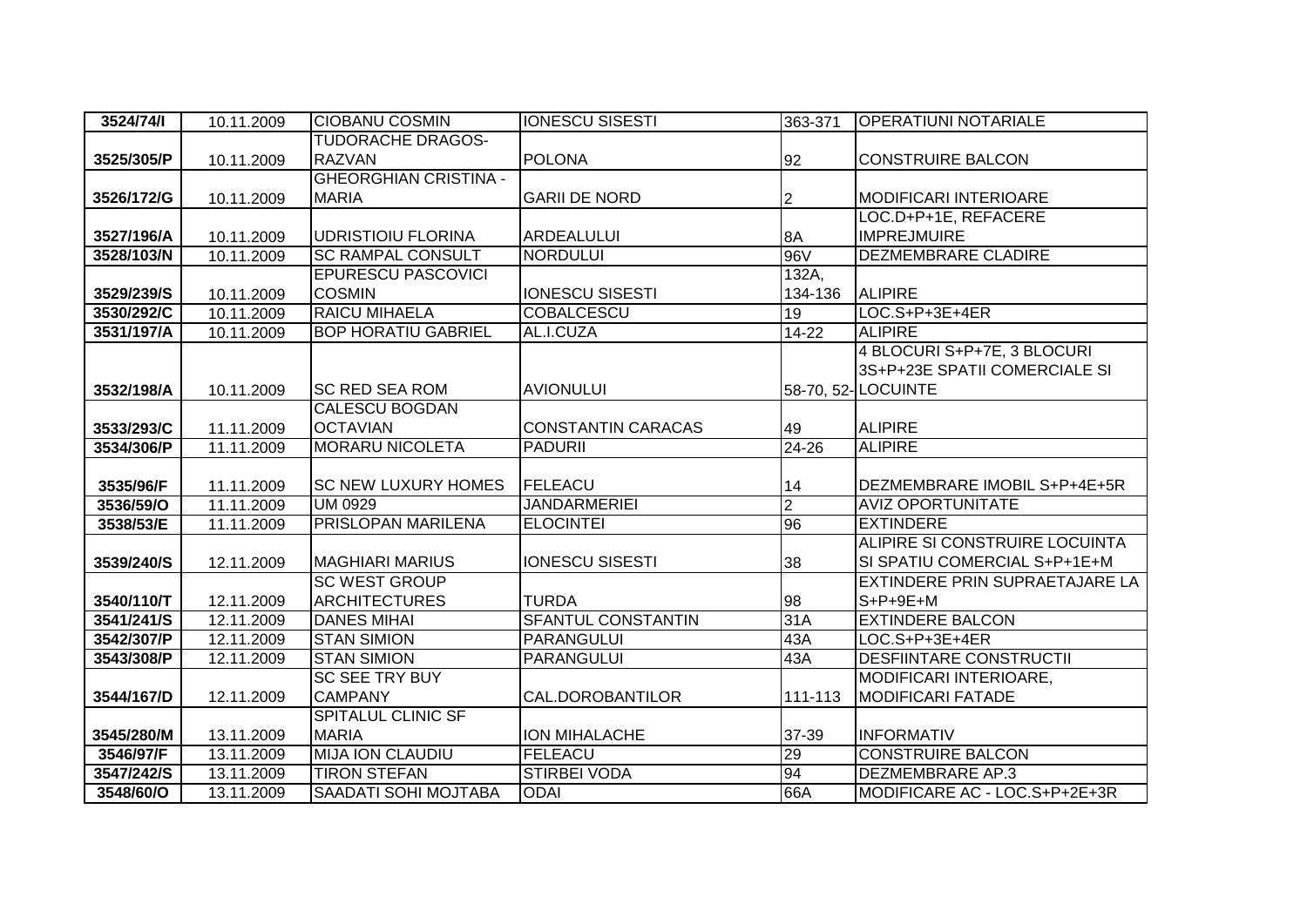|            |            |                                  |                              |                 | <b>DESFIINTARE COMPLEX AVIATIEI</b> |
|------------|------------|----------------------------------|------------------------------|-----------------|-------------------------------------|
| 3549/199/A | 13.11.2009 | SC IMOBILIARE BUCAREST AEROGARII |                              | 33              | CORP B, C SI PIATA                  |
|            |            |                                  |                              |                 | EXTINDERE, CONSOLIDARE              |
| 3550/243/S | 13.11.2009 | <b>VASILE EUGEN</b>              | <b>SLAVESTI</b>              | 19              | LOC.S+P+1E                          |
| 3551/61/O  | 13.11.2009 | <b>SAADATI SOHI MOJTABA</b>      | <b>ODAI</b>                  | 66              | MODIFICARE AC - LOC.S+P+2E+3R       |
| 3552/47/H  | 16.11.2009 | <b>MANU STEFAN</b>               | <b>HALTEI</b>                | 14              | <b>INFORMATIV</b>                   |
| 3553/62/0  | 16.11.2009 | <b>NICOLAU RAZVAN</b>            | <b>OPALULUI</b>              | 16-20           | <b>IPOTECA</b>                      |
|            |            |                                  |                              |                 |                                     |
| 3554/173/G | 16.11.2009 | SC DEZIM DEVELOPMENT             | <b>GHEORGHE I. SISESTI</b>   | 62-64           | DEZMEMBRARE TEREN SI CLADIRE        |
| 3555/281/M | 16.11.2009 | <b>CAPOTA VICTOR</b>             | <b>MODESTIEI</b>             | 18              | <b>DEZMEMBRARE IMOBIL</b>           |
| 3556/104/N | 16.11.2009 | <b>SHAKERI DANIELA</b>           | <b>NISIPARI</b>              | 13A             | $LOC.S+D+P+3+4R$                    |
| 3557/174/G | 16.11.2009 | <b>DUMITRU GEORGETA</b>          | <b>CALPAN GHEORGHE</b>       | 27              | <b>INFORMATIV</b>                   |
| 3558/339/B | 16.11.2009 | <b>DUMITRACHE VASILE</b>         | <b>EUGEN BROTE</b>           | <b>FN</b>       | <b>INFORMATIV</b>                   |
|            |            | <b>BANCA COMERCIALA</b>          |                              |                 |                                     |
| 3559/175/G | 16.11.2009 | <b>CARPATICA</b>                 | <b>GRIVITEI</b>              | 136-138         | AMENAJARE SEDIU BANCA               |
| 3560/35/Z  | 16.11.2009 | <b>BURLOI DAVID</b>              | ING.ZABLOVSCHI               | 48              | <b>DEZMEMBRARE TEREN</b>            |
| 3561/244/S | 16.11.2009 | <b>MEREANU GHERGHINA</b>         | <b>SMOCHINULUI</b>           | 3               | <b>DEZMEMBRARE TEREN</b>            |
|            |            | <b>SC IMPACT DEVELOPER &amp;</b> |                              |                 |                                     |
| 3562/309/P | 16.11.2009 | <b>CONTRACTOR SA</b>             | <b>DR.PADUREA PUSNICULUI</b> | 127C            | <b>ALIPIRE TEREN</b>                |
|            |            |                                  |                              |                 |                                     |
| 3563/282/M | 16.11.2009 | POPESCU ROMEO FLORIN MIMOZEI     |                              | 110             | <b>INFORMATIV</b>                   |
|            |            |                                  |                              |                 | CONSTRUIRE IMOBIL S+P+3E+4R,        |
| 3564/294/C | 16.11.2009 | <b>SC COMETX SERVICES</b>        | <b>CAPITANU CONSTANTIN</b>   | 11              | <b>AVIZ OPORTUNITATE PUZ</b>        |
|            |            |                                  |                              |                 | CONSTRUIRE IMOBIL S+P+2E+3R,        |
| 3565/295/C | 16.11.2009 | <b>SC COMETX SERVICES</b>        | CAPITANU CONSTANTIN          | 11              | <b>AVIZ OPORTUNITATE PUZ</b>        |
|            |            |                                  |                              |                 |                                     |
| 3566/310/P | 16.11.2009 | SC TREI RANDUNELE SRL            | <b>ALEEA PRIVIGHETORILOR</b> | 80              | <b>INTRARE IN LEGALITATE</b>        |
| 3567/245/S | 16.11.2009 | <b>BADINA MARIUS DANIEL</b>      | <b>PLAIUL SARULUI</b>        | 55-57           | <b>ALIPIRE</b>                      |
| 3568/246/S | 16.11.2009 | <b>MIHAI MARIAN</b>              | <b>IONESCU SISESTI</b>       | 281-285         | <b>INFORMATIV</b>                   |
| 3569/200/A | 16.11.2009 | <b>STANCU CLARA</b>              | <b>DRUMUL AGATULUI</b>       | 46              | <b>COMASARE LOTURI</b>              |
| 3570/283/M | 16.11.2009 | <b>POLL CRISTIAN</b>             | <b>MONETARIEI</b>            | $6\overline{6}$ | <b>ALIPIRE</b>                      |
|            |            |                                  |                              |                 | <b>CONSTRUIRE BALCON</b>            |
| 3571/284/M | 16.11.2009 | PARNAU OLTITA                    | <b>MARINARILOR</b>           | $13 - 15$       | SI MODIFICARI INTERIOARE            |
|            |            | <b>FLOREASCA BUSINESS</b>        |                              |                 |                                     |
| 3572/98/F  | 16.11.2009 | <b>PARK SRL</b>                  | CAL.FLOREASCA                | 169A            | <b>STRUCTURA METALICA</b>           |
| 3573/99/F  | 16.11.2009 | <b>CARUSU RALUCA</b>             | <b>FAGULUI</b>               | 40              | <b>DESFIINTARE GARAJ</b>            |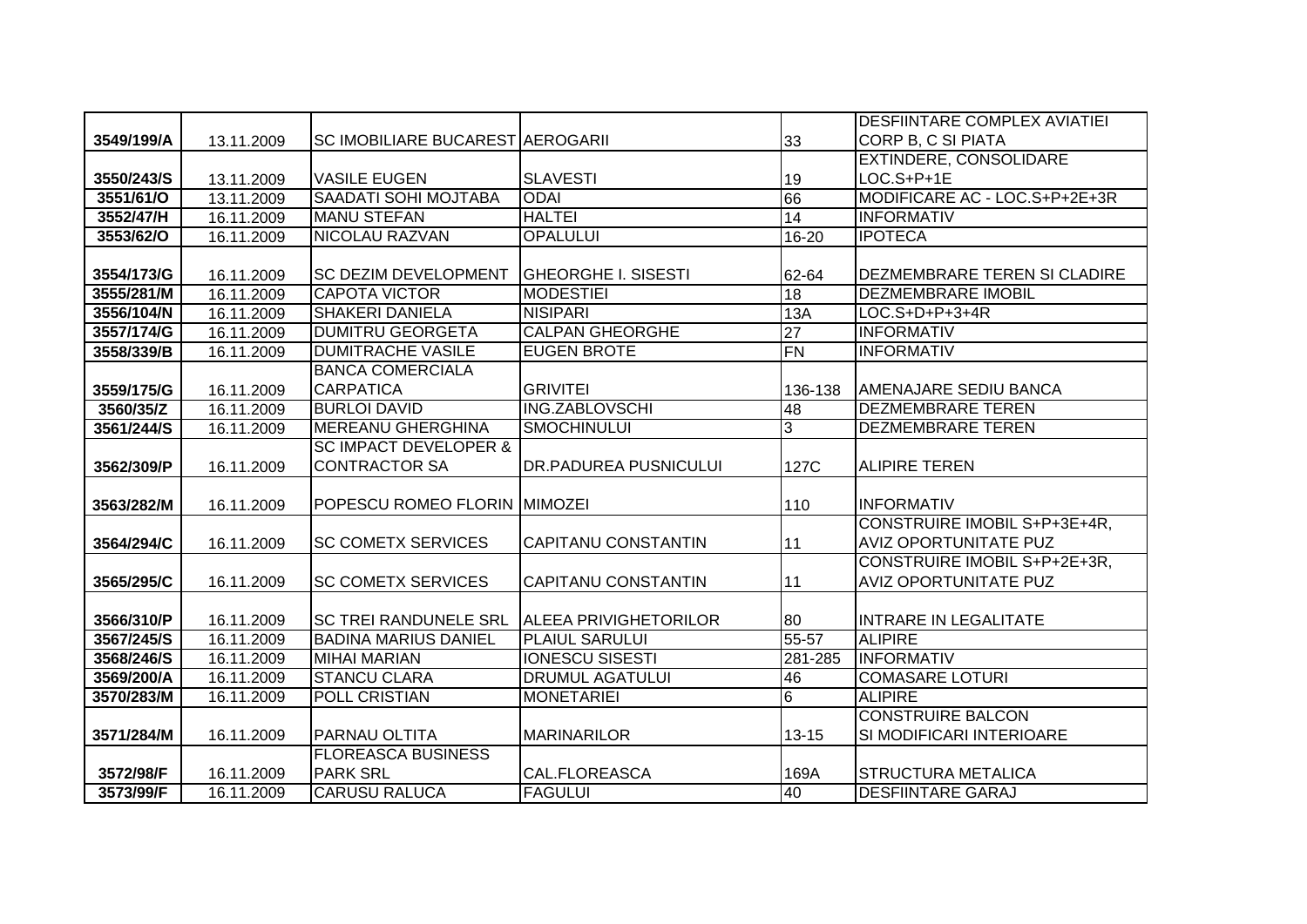|                         |                          |                                               |                                         |          | <b>RECOMPARTIMENTARE SI</b>            |
|-------------------------|--------------------------|-----------------------------------------------|-----------------------------------------|----------|----------------------------------------|
| 3574/176/G              | 16.11.2009               | <b>GEORGESCU CARMEN</b>                       | <b>CALEA GRIVITEI</b>                   | 178      | <b>INCHIDERE BALCON</b>                |
| 3575/340/B              | 16.11.2009               | <b>TOPORCEA FLORIN</b>                        | <b>BAHLUIULUI</b>                       | 33       | <b>INFORMATIV</b>                      |
|                         |                          | <b>ENESCU RAMIRO RASVAN</b>                   |                                         |          |                                        |
| 3576/247/S              | 16.11.2009               | ALEXANDRU                                     | DRUMUL STEGARULUI                       | 405-413  | <b>ALIPIRE</b>                         |
|                         |                          | <b>SC LESONOR</b>                             |                                         |          |                                        |
| 3577/248/S              | 16.11.2009               | <b>CONSTRUCTII</b>                            | <b>STRAULESTI</b>                       | 25A-25B  | <b>ALIPIRE</b>                         |
|                         |                          | <b>DEMETRA REALTY</b>                         |                                         |          |                                        |
| 3578/285/M              | 16.11.2009               | <b>DEVELOPMENT SRL</b>                        | <b>METEOROLOGIEI</b>                    | 36       | <b>ALIPIRE</b>                         |
| 3579/111/T              | 16.11.2009               | <b>BUTUCIANU IOANA</b>                        | <b>TURDA</b>                            | 127      | <b>MODIFICARI INTERIOARE</b>           |
|                         |                          |                                               |                                         |          |                                        |
| 3580/249/S              | 16.11.2009               | <b>GONGU ALEXANDRU BRIS</b>                   | <b>GHEORGHE STEFAN</b>                  | 24       | <b>DESFIINTARE</b>                     |
|                         |                          |                                               |                                         |          | 2XS+P+2E+M, SPATII COMERCIALE SI       |
| 3581/250/S              | 16.11.2009               | <b>TUDOR BEBE</b>                             | <b>STEFAN IULIAN</b>                    | 25       | <b>LOCUINTE</b>                        |
| 3582/251/S              | 16.11.2009               | <b>TUDOR BEBE</b>                             | <b>STEFAN IULIAN</b>                    | 25       | <b>DESFIINTARE</b>                     |
| 3583/252/S              | 16.11.2009               | <b>CURELEA MARIUS</b>                         | STIRBEI VODA,                           | 99       | RECOMPARTIMENTARE INT                  |
|                         |                          | <b>IORGA VALENTIN -</b>                       |                                         |          |                                        |
| 3584/296/C              | 16.11.2009               | <b>GEORGE</b>                                 | <b>CHITILEI</b>                         | 183      | DESFIINTARE PARTIALA C1, C3, C4        |
|                         |                          |                                               |                                         |          |                                        |
|                         |                          | I.C.D.PT. PROTECTIA                           |                                         |          |                                        |
|                         |                          | PLANTELOR                                     |                                         |          |                                        |
| 3585/341/B              | 17.11.2009               | PRIN LAZAREANU CATALIN ION IONESCU DE LA BRAD |                                         | 8        | <b>INFORMATIV</b>                      |
| 3586/201/A              | 17.11.2009               | NICOLAE GEORGE                                | <b>APICULTORILOR</b>                    | 18-20    | <b>ALIPIRE</b>                         |
|                         |                          | <b>DUMITRU MADALIN -</b>                      |                                         |          |                                        |
|                         |                          | <b>IONICA</b>                                 |                                         |          | CONSOLIDARE, EXTINDERE,                |
|                         |                          | <b>DUMITRU CRISTINA -</b>                     |                                         |          | REAMENAJARE, SUPRAETAJARE LA           |
| 3587/168/D              | 17.11.2009               | <b>GEORGETA</b>                               | <b>DORNEI</b>                           | 69       | P+1E+M, REFACERE IMPREJMUIE            |
|                         |                          | DOBRONAUTEANU ION-                            |                                         |          |                                        |
| 3588/311/P              | 17.11.2009               | <b>SERBAN</b>                                 | <b>PODGORIA</b>                         | 2C       | <b>IMPREJMUIRE</b>                     |
| 3589/253/S              | 17.11.2009               | <b>AFTODIE LUMINITA</b>                       | SF. CONSTANTIN SI ELENA<br><b>SIRET</b> | 50       | <b>INFORMATIV</b>                      |
| 3590/254/S              | 17.11.2009               | <b>ROSCA BUJOR</b><br><b>BUNEA ELISABETA</b>  | <b>VASILE GHERGHEL</b>                  | 60<br>97 | <b>INFORMATIV</b><br><b>INFORMATIV</b> |
| 3591/177/G              | 17.11.2009               | <b>MAGUREANU GEORGETA</b>                     |                                         |          |                                        |
|                         |                          | <b>IULIA</b>                                  | <b>STELUTEI</b>                         |          | VANZARE                                |
| 3592/255/S<br>3593/41/J | 17.11.2009<br>17.11.2009 | <b>NAVALA DANIEL</b>                          | <b>JANDARMERIEI</b>                     | 34<br>2G | <b>INFORMATIV</b>                      |
| 3594/342/B              | 17.11.2009               | <b>STEFANESCU NICOLAE</b>                     | <b>BUJORULUI</b>                        | 20-24    | <b>INFORMATIV</b>                      |
|                         |                          |                                               |                                         |          |                                        |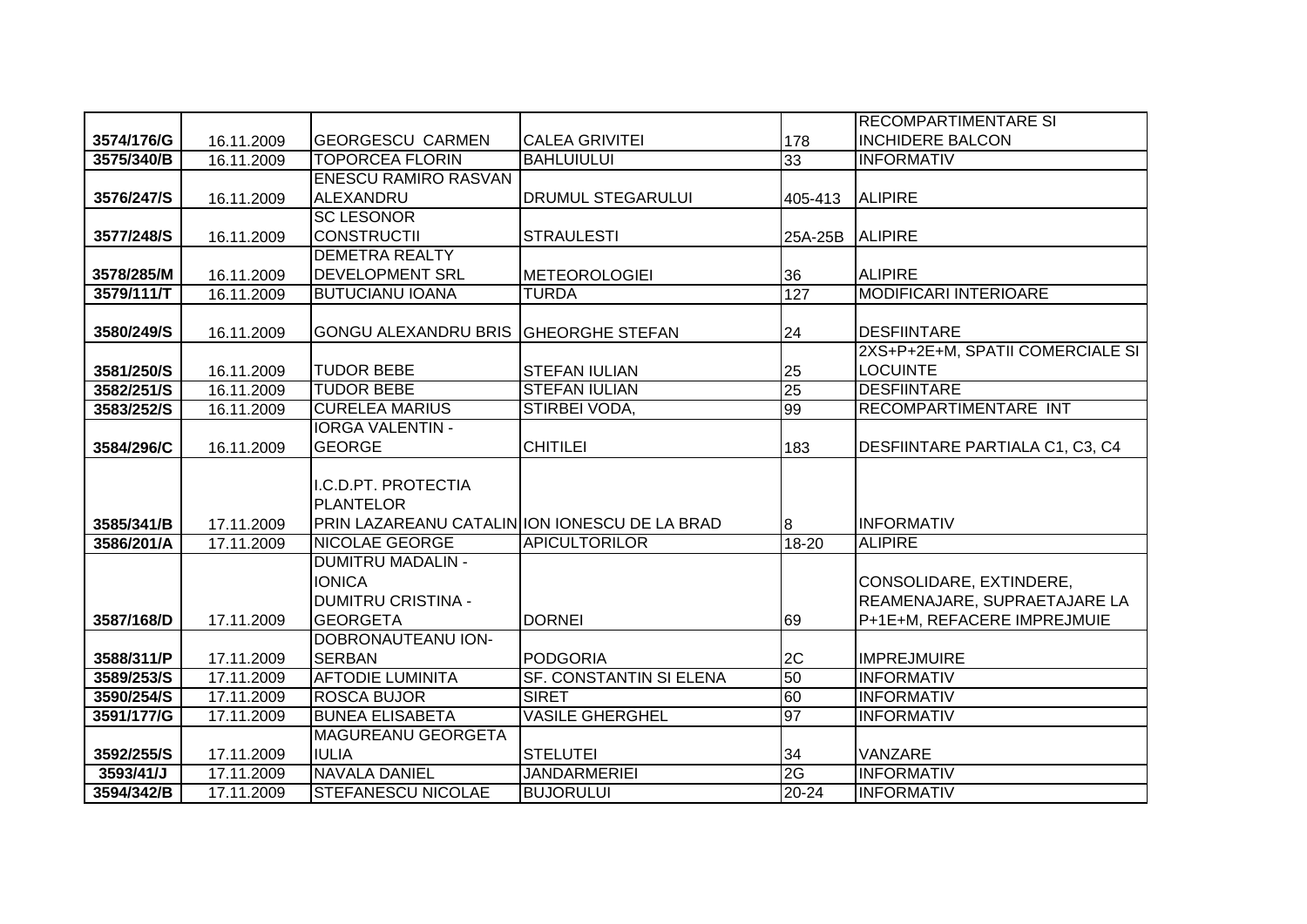|            |            | <b>CIOBANU MARIUS</b>                                    |                             |                 |                                                                                                                                                                  |
|------------|------------|----------------------------------------------------------|-----------------------------|-----------------|------------------------------------------------------------------------------------------------------------------------------------------------------------------|
| 3595/54/E  | 17.11.2009 | <b>VICENTIU</b>                                          | ELENA VACARESCU             | 19              | <b>CONSTRUIRE BALCON</b>                                                                                                                                         |
|            |            | <b>MODARES - BOSTAN -</b>                                |                             |                 |                                                                                                                                                                  |
| 3596/256/S | 17.11.2009 | <b>ABAS - FAZEL</b>                                      | <b>PLAIUL SARULUI</b>       | 70              | <b>INFORMATIV</b>                                                                                                                                                |
| 3597/343/B | 17.11.2009 | <b>SECAREANU ANDREI</b>                                  | <b>BUCURESTI-TARGOVISTE</b> | <b>9N</b>       | <b>INFORMATIV</b>                                                                                                                                                |
| 3598/297/C | 17.11.2009 | <b>ROSE OVIDIU</b>                                       | A.I.CUZA NR.103             | $6\overline{6}$ | <b>INFORMATIV</b>                                                                                                                                                |
| 3600/145/V | 18.11.2009 | <b>DRAGHICI GHEORGHE</b>                                 | <b>LEONIDA VARNALI</b>      | 14              | <b>COPERTINA</b>                                                                                                                                                 |
| 3601/286/M | 18.11.2009 | <b>IONITA ION / DANIELA</b>                              | <b>MUSETESTI</b>            | 15              | EXTINDERE, MANSARDARE SP+P+M,<br><b>PUD</b>                                                                                                                      |
| 3602/344/B | 19.11.2009 | <b>SC SITY INTERNATIONAL</b>                             | <b>BUCURESTI-PLOIESTI</b>   | 147             | EXTINDERE, SUPRAETAJARE<br><b>BIROURI SI SHOWROOM IN CURS DE</b><br><b>EXECUTIE, MODIFICAREA</b><br>PROIECTULUI INITIAL, SCHIMARE<br>REGIM DE INALTIME LA S+P+6E |
| 3603/178/G | 19.11.2009 | <b>SC IKTINOS CONSTRUCTII</b>                            | DOBROGEANU GHEREA           | 83              | LOCUINTA S+P+4E+5R                                                                                                                                               |
| 3604/257/S | 19.11.2009 | <b>TARAZE CRISTIAN</b>                                   | INTR. SEVASTOPOL            | $6 - 8$         | ALIPIRE NUMERE CADASTRALE                                                                                                                                        |
| 3605/258/S | 19.11.2009 | <b>FRUNZA LILIANA</b>                                    | <b>SAVENI</b>               | 79              | CONSOLIDARE, EXTINDERE,<br><b>SUPRAETAJARE LA P+1E</b>                                                                                                           |
| 3606/169/D | 19.11.2009 | <b>SC FEMINA SRL</b>                                     | <b>DINICU GOLESCU</b>       | 37              | <b>CONSTRUIRE BALCON</b>                                                                                                                                         |
| 3607/179/G | 19.11.2009 | <b>MIHAI MAGDALENA</b>                                   | DOBROGEANU GHEREA           | 72B             | INTRARE IN LEGALITATE,<br>CONSOLIDARE, SUPRAETAJARE P+M                                                                                                          |
| 3608/287/M | 19.11.2009 | <b>CRISAN ROXANA</b><br><b>GABRIELA</b>                  | <b>MADRIGALULUI</b>         | 38              | <b>DESFIINTARE ANEXE</b>                                                                                                                                         |
| 3609/313/P | 20.11.2009 | <b>SC MILLENIUM CONSULT</b><br><b>INVEST SRL</b>         | DR.PADUREA NEAGRA           | 19-85           | LOC.2S+P+5E                                                                                                                                                      |
| 3610/314/P | 20.11.2009 | <b>SC IMPACT DEVELOPER &amp;</b><br><b>CONTRACTOR SA</b> | DR.PADUREA PUSTNICU         | 127C            | <b>MODIFICARI INTERIOARE</b>                                                                                                                                     |
| 3611/68/R  | 23.11.2009 | <b>SC GANESCHC RA SRL</b>                                | <b>RACOTA</b>               | 3               | <b>INCHIDERE TERASA</b>                                                                                                                                          |
| 3612/202/A | 23.11.2009 | <b>STAN ALIN ALEXANDRU</b>                               | <b>AGATULUI</b>             | 116             | <b>IMPREJMUIRE</b>                                                                                                                                               |
| 3613/75/1  | 23.11.2009 | <b>DUMITRU FLOAREA</b>                                   | <b>DUMITRU IORDAN</b>       | $\overline{22}$ | <b>CONSOLIDARE, EXTINDERE</b>                                                                                                                                    |
| 3614/203/A | 23.11.2009 | <b>BADEA IONEL</b>                                       | <b>AEROMODODELULUI</b>      | $\overline{9}$  | <b>EXTINDERE SI CONSOLIDARE</b>                                                                                                                                  |
| 3615/112/T | 23.11.2009 | PETRE OZANA                                              | <b>TURDA</b>                | 114             | <b>DESFIINTARE GARAJ</b>                                                                                                                                         |
| 3616/298/C | 23.11.2009 | <b>BCR</b>                                               | <b>CHITILEI</b>             | 101             | AMENAJARI INTERIOARE                                                                                                                                             |
| 3617/105/N | 23.11.2009 | <b>DRAGULANESCU ION</b>                                  | <b>NAVIGATIEI</b>           | 101A            | <b>LOCUINTA SP+P+1E</b>                                                                                                                                          |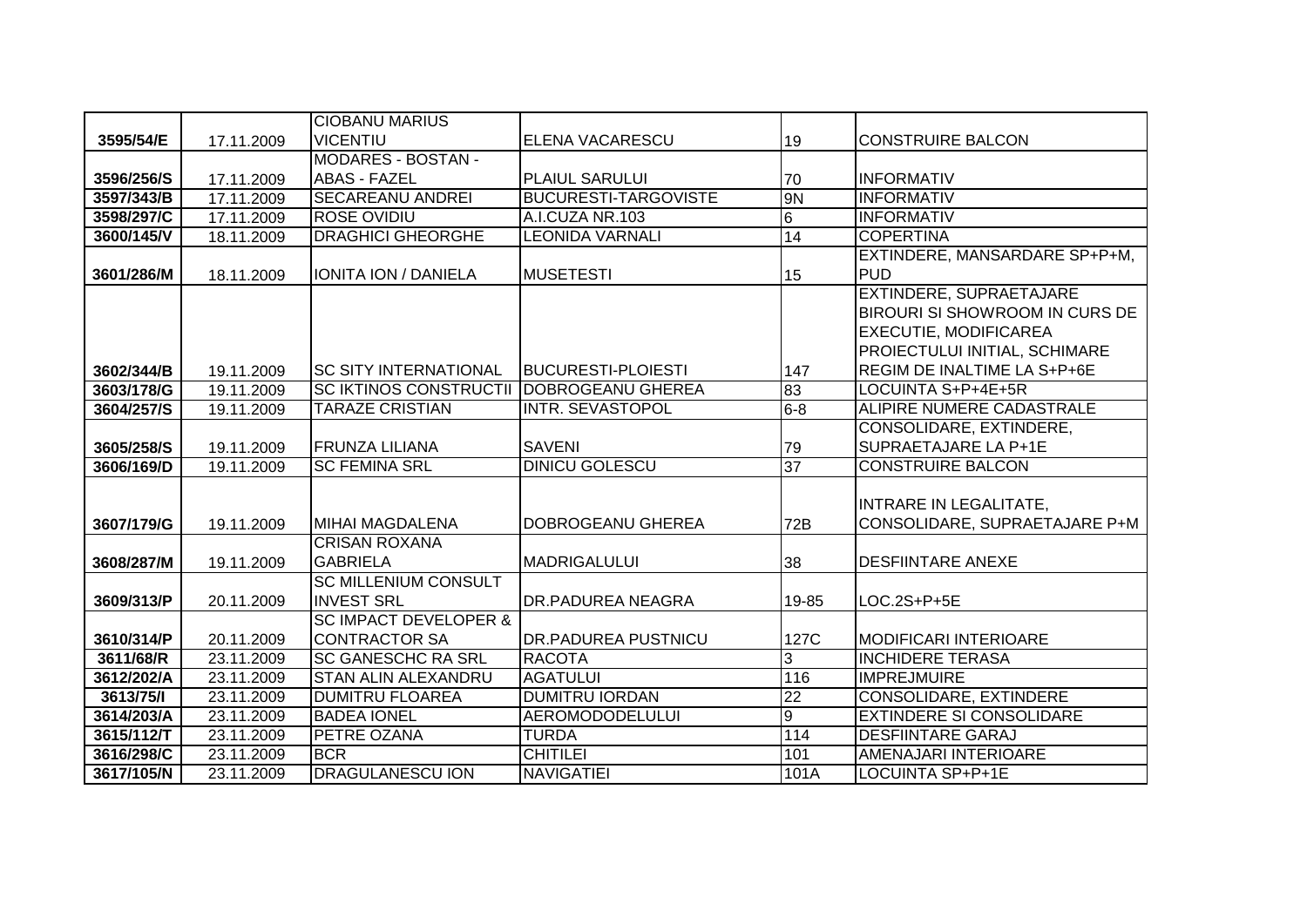|            |            | <b>CIOCANESCU IOAN</b>              |                            |                 |                                      |
|------------|------------|-------------------------------------|----------------------------|-----------------|--------------------------------------|
| 3618/113/T | 23.11.2009 | <b>ALEXANDRU</b>                    | NICOLAE TITULESCU          | 117             | AMENAJARI INTERIOARE                 |
| 3619/345/B | 23.11.2009 | <b>CUTUCA SORIN VASILE</b>          | <b>SMARANDA BRAESCU</b>    | 18B             | <b>CONSTRUIRE BALCON</b>             |
|            |            |                                     |                            |                 | <b>LUCRARI CONSTRUCTII</b>           |
| 3620/288/M | 24.11.2009 | <b>ANTON MARIUS DORIN</b>           | <b>ALEEA MATELOTILOR</b>   | 201-207         | <b>NESPECIFICATE</b>                 |
|            |            |                                     |                            |                 |                                      |
| 3621/259/S | 24.11.2009 | <b>SC CYROM INVESTMENTS</b>         | <b>SIRET</b>               | 95              | <b>IMPREJMUIRE PARTIALA</b>          |
|            |            |                                     |                            |                 | <b>DESFIINTARE CONSTRUCTII</b>       |
| 3622/315/P | 24.11.2009 | <b>MORARIU NICOLETA</b>             | <b>PADURII</b>             | 26              | <b>EXISTENTE</b>                     |
| 3623/289/M | 24.11.2009 | <b>CROITORU FLORIN</b>              | <b>MODESTIEI</b>           | 11              | <b>DESFIINTARE ANEXA-MAGAZIE</b>     |
|            |            |                                     |                            |                 | <b>EXTINDERE LOCUINTA EXISTENTA</b>  |
| 3624/290/M | 24.11.2009 | <b>CONSTANTINESCU TITUS</b>         | <b>NAVIGATIEI</b>          | 99              | CU UN CORP NOI P+1E                  |
| 3625/180/G | 24.11.2009 | <b>GLAVAN ILIE</b>                  | <b>GEMENI</b>              | 86              | LOC.S+P+1E+M                         |
| 3626/346/B | 24.11.2009 | <b>SC EKA DEVELOPMENT</b>           | <b>BUCURESTI-PLOIESTI</b>  | 69P             | LOCUINTE COLECTIVE 2S+P+9E           |
| 3627/316/P | 24.11.2009 | <b>BERCARU MIHAIL</b>               | <b>POLIGRAFIEI</b>         | $\overline{75}$ | $LOC.S+P+2E$                         |
|            |            | <b>GHIUR GHEORGHE /</b>             |                            |                 |                                      |
| 3628/317/P | 24.11.2009 | <b>DOINA</b>                        | <b>BARAJUL ARGES</b>       | $15 - 17$       | EXTINDERE LOCUINTA LA D+P+3E         |
| 3629/63/O  | 24.11.2009 | PASCU SILVIU BOGDAN                 | <b>OASPETILOR</b>          | 49A             | LOC.SP+P+1E+M                        |
|            |            |                                     |                            |                 |                                      |
|            |            | <b>SC COMPANIA DE</b>               |                            |                 |                                      |
| 3630/260/S | 24.11.2009 | <b>TRANSPORT FEROVIAR SAISUSITA</b> |                            | 14              | <b>INFORMATIV</b>                    |
|            |            | <b>SC MTT TRAINING</b>              |                            |                 |                                      |
| 3631/261/O | 24.11.2009 | <b>SERVICES SRL</b>                 | <b>IONESCU SISESTI</b>     | 363-371         | <b>PARCARE AUTO</b>                  |
|            |            |                                     |                            |                 | <b>CONSOLIDARE, EXTINDERE SI</b>     |
| 3632/100/F | 24.11.2009 | <b>CARUSU RALUCA</b>                | <b>FAGULUI</b>             | 40              | SUPRAETAJARE LOCUINTA                |
| 3633/347/B | 24.11.2009 | <b>LUNGOCI GHEORGHE</b>             | <b>BACULUI</b>             | $\overline{32}$ | <b>CONSOLIDARE SI EXTINDERE P+1E</b> |
| 3634/89/L  | 24.11.2009 | <b>RADU SORIN ADRIAN</b>            | <b>LAUTEI</b>              | $3 - 5$         | <b>LOCUINTA P+M</b>                  |
|            |            |                                     |                            |                 | GARAJ, IMPREJMUIRE, REFACERE         |
| 3635/76/1  | 24.11.2009 | <b>PALAZ MIHAI - LUCIAN</b>         | <b>GH. IONESCU SISESTI</b> | 66-70           | <b>FATADA</b>                        |
|            |            | <b>GONGU ALEXANDRU</b>              |                            |                 | LOCUINTA S+P+1E+M                    |
| 3636/262/S | 24.11.2009 | <b>BORIS</b>                        | <b>GHEORGHE STEFAN</b>     | 24              | SI REFACERE IMPREJMUIRE              |
| 3637/55/E  | 24.11.2009 | <b>MORARIU NICOLETA</b>             | <b>PADURII</b>             | 24-26           | LOCUINTA S+P+2ET. RETRAS             |
|            |            | <b>CERVINSCHI VALERIU</b>           |                            |                 | <b>REFACERE IMPREJMUIRE SPRE</b>     |
| 3638/318/P | 24.11.2009 | <b>ADRIAN</b>                       | <b>EPURESTI</b>            | 14              | LIMITA POSTERIOARA                   |
| 3639/181/G | 24.11.2009 | <b>STOICA MIHAI</b>                 | <b>GARLEI</b>              | 57A             | <b>LOCUINTA P+2E+M</b>               |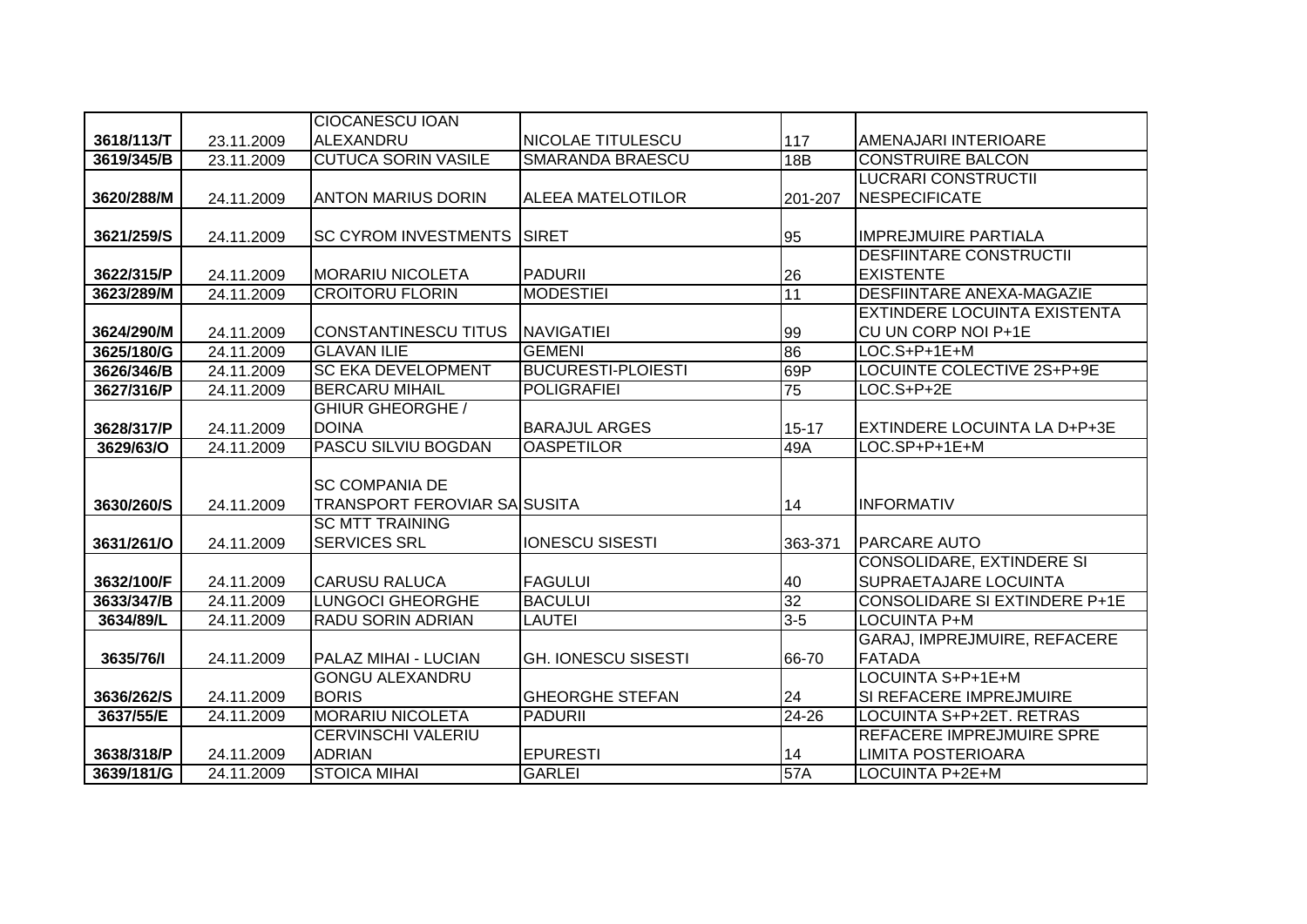|            |            |                             |                            |                | SUPRAETAJARE CLADIRE EXISTENTA   |
|------------|------------|-----------------------------|----------------------------|----------------|----------------------------------|
| 3640/319/P | 24.11.2009 | <b>SC MONEY PLAZA SRL</b>   | <b>PIPERA</b>              | 4              | 2S+P+8E                          |
|            |            |                             |                            |                | CONSOLIDARE,                     |
| 3641/348/B | 24.11.2009 | <b>EMPORIKI BANK</b>        | <b>BERZEI</b>              | 19             | <b>RECOMPARTIMENTARE</b>         |
| 3642/349/B | 24.11.2009 | <b>IONITA STEFAN CATLIN</b> | <b>BUCURESTI-PLOIESTI</b>  | 47A            | <b>INFORMATIV</b>                |
| 3643/350/B | 24.11.2009 | <b>IONITA STEFAN CATLIN</b> | <b>BUCURESTI-PLOIESTI</b>  | 47B            | <b>INFORMATIV</b>                |
| 3643/351/B | 24.11.2009 | <b>SC EKA DEVELOPMENT</b>   | <b>BUCURESTI-PLOIESTI</b>  | 69N            | $LOG.2S+P+9E$                    |
| 3644/263/S | 25.11.2009 | <b>RANETTI AURELIAN</b>     | <b>STRABUNA</b>            | 84             | SUPRAETAJARE LOC.S+P+2E          |
| 3645/146/V | 25.11.2009 | <b>IONITA ELENA</b>         | <b>VIZANTEA</b>            | $\overline{9}$ | <b>REFACERE IMPREJMUIRE</b>      |
|            |            |                             |                            |                | <b>RECONFIGURARE ACOPERIS,</b>   |
|            |            | <b>SC LAWRENCE</b>          |                            |                | RECOMPARTIMENTARI DISPENSAR-     |
| 3646/36/Z  | 25.11.2009 | <b>TEHNODENT SRL</b>        | <b>ZAGAZULUI</b>           | 12A            | LABORATOR D+P+1E+M               |
| 3647/182/G | 25.11.2009 | <b>LAURA GRADINARU</b>      | DOBROGEANU GHEREA          | 55D            | LOC.DS+P+1E+M, IMPREJMUIRE       |
|            |            |                             |                            |                | CONSOLIDARE, REAMENAJARE,        |
|            |            |                             |                            |                | EXTINDERE, MANSARDARE,           |
|            |            |                             |                            |                | <b>SUPRAETAJARE PARTIALA LA</b>  |
|            |            |                             |                            |                | P+1EPARTIAL+M, REFACERE          |
| 3648/299/C | 25.11.2009 | <b>SERBU ANA</b>            | <b>CHITILEI</b>            | 211            | <b>IMPREJMUIRE</b>               |
|            |            |                             |                            |                |                                  |
|            |            |                             |                            |                | ANSAMBLU DE LOCUINTE COLECTIVE   |
| 3649/101/F | 25.11.2009 | <b>SC WESTERN OUTDOOR</b>   | <b>FABRICA DE CARAMIDA</b> | 3H             | $S+P+5-7E$                       |
| 3650/48/H  | 25.11.2009 | <b>SC INTERMONTAJ SRL</b>   | <b>STEFAN HOLBAN</b>       | 38A            | IMOBIL LOCUINTE S+DS+P+9E        |
|            |            |                             |                            |                | LOC.P+1E+M, REFACRE              |
| 3651/320/P | 25.11.2009 | <b>NICULESCU LIVIU</b>      | PETRU MAIOR                | 102            | <b>IMPREJMUIRE</b>               |
|            |            | <b>CIOVICA VIDRONIE</b>     |                            |                |                                  |
| 3652/77/1  | 25.11.2009 | <b>ANDREEA</b>              | ION MIHALACHE              | 339            | IMODIFICARI INTERIOARE IN AP.124 |
|            |            |                             |                            |                |                                  |
| 3653/264/S | 25.11.2009 | SC SEVATI IMPEX SRL         | <b>SUTASULUI</b>           | 4              | REFACERE IMPREJMUIRE LA STRADA   |
|            |            |                             |                            |                |                                  |
| 3654/300/C | 25.11.2009 | <b>BIRO DANIELA-IOANA</b>   | <b>MATEI CORVIN</b>        | 4              | REFACERE IMPREJMUIRE LA STRADA   |
| 3655/204/A | 25.11.2009 | <b>SC ASTRAGAL SRL</b>      | <b>ARCASILOR</b>           | 5A             | LOC.2S+P+10E, IMPREJMUIRE        |
| 3656/205/A | 25.11.2009 | <b>CALMUS AUREL</b>         | <b>AVRAMENI</b>            | 2B             | SUPRAETAJARE LA S+P+4E           |
| 3657/352/B | 26.11.2009 | <b>PANDELUS TRAENICA</b>    | <b>BUCURESTII NOI</b>      | 134            | <b>LOCUINTA DS+P+4E</b>          |
| 3658/265/S | 26.11.2009 | <b>BENESCU MARIA</b>        | <b>ALEEA SOMESUL RECE</b>  | $4 - 12$       | CONSTRUIRE BALCON L APARTER      |
| 3659/301/C | 26.11.2009 | <b>ANL - PODOIU LEONTIN</b> | <b>CAMPUL PIPERA</b>       | 141            | <b>IMPREJMUIRE TEREN</b>         |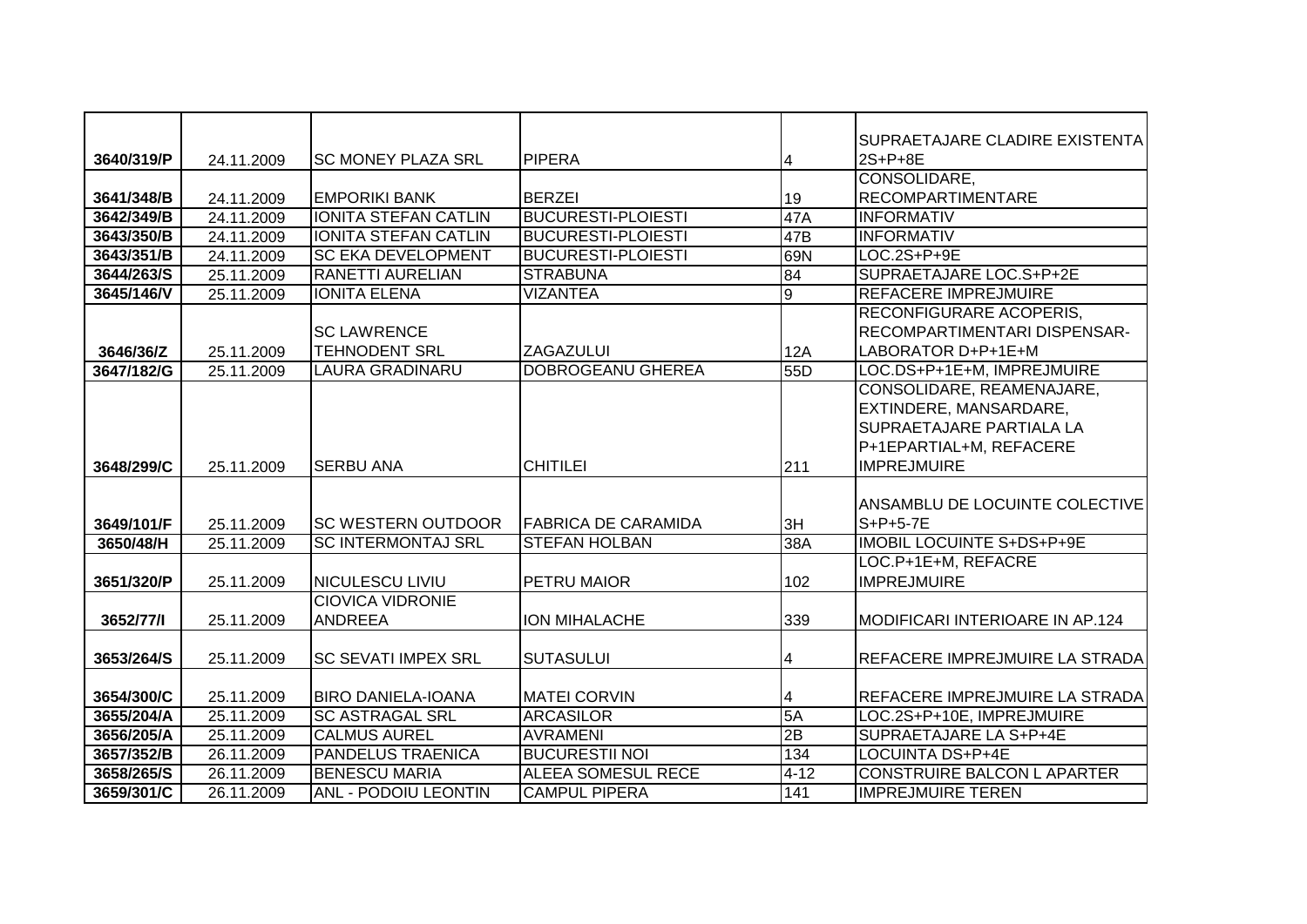| 3660/102/F | 26.11.2009 | <b>PASCU SINICA</b>                      | <b>FRUMOASA</b>             | 27              | <b>EXTINDERE BALCON PARTER</b>      |
|------------|------------|------------------------------------------|-----------------------------|-----------------|-------------------------------------|
| 3661/321/P | 26.11.2009 | <b>NICULESCU LIVIU</b>                   | <b>PETRU MAIOR</b>          | 102             | <b>DESFIINTARE LOCUINTA</b>         |
| 3662/353/B | 26.11.2009 | <b>GIURGIUMICA LIVIU</b>                 | <b>BUCURESTI-PLOIESTI</b>   | 23              | BIROURI 3S+P+10E                    |
|            |            |                                          |                             |                 |                                     |
|            |            |                                          |                             |                 | TRANSFORMARE POD IN MANSARDA        |
|            |            |                                          |                             |                 | LOCUIBILA, INCHIDEREA SCARII        |
| 3663/64/O  | 26.11.2009 | <b>TATARUS GABRIELA</b>                  | <b>HERMAN OBERTH</b>        | 61              | <b>EXTERIOARE, REFACERE GARD</b>    |
| 3664/302/C | 26.11.2009 | <b>SC CERTANS</b>                        | <b>NICOLAE CARAMFIL</b>     | 61B             | <b>REAMENAJARE ACOPERIS</b>         |
|            |            |                                          |                             |                 | AMENAJARE TERENURI TENIS,           |
| 3665/354/B | 26.11.2009 | <b>STANCU NICOLAE</b>                    | <b>BUCURESTI-TARGOVISTE</b> |                 | PARTIAL ACOPERITE CU UN BALON       |
|            |            |                                          |                             |                 | <b>AMENAJARE SALON</b>              |
| 3666/114/T | 26.11.2009 | <b>SC PAPILLON COMINVEST</b>             | <b>INICOLAE TITULESCU</b>   |                 | <b>INFRUMUSETARE</b>                |
| 3667/106/N | 26.11.2009 | <b>MANDACHE ION</b>                      | <b>NATATIEI</b>             | $6\overline{6}$ | <b>CONSTRUIRE GARAJ</b>             |
|            |            | <b>SC COTROCENI</b>                      |                             |                 | <b>LOCUINTE COLECTIVE CU 5</b>      |
| 3668/65/O  | 26.11.2009 | <b>RESIDENCE SRL</b>                     | <b>ODAI</b>                 | 227-235         | APARTAMENTE                         |
| 3669/115/T | 26.11.2009 | <b>BUCIUMAN MIHAI VIRGIL</b>             | <b>TARMULUI</b>             |                 | <b>INFORMATIV</b>                   |
| 3670/37/Z  | 26.11.2009 | <b>SC LONGEVITY SRL</b>                  | <b>ZAGAZULUI</b>            | 4E              | <b>INFORMATIV</b>                   |
| 3671/355/B | 26.11.2009 | <b>SC PRODEROM</b>                       | <b>BARAJUL ARGESULUI</b>    | $\overline{36}$ | LOC.2S+P+4E+5R                      |
| 3672/322/P | 26.11.2009 | <b>SAVU TIBERIU</b>                      | ROMEO POPEASCU              | 79              | <b>INFORMATIV</b>                   |
|            |            | POPESCU LUCIAN                           |                             |                 |                                     |
| 3673/56/E  | 26.11.2009 | <b>EDUARD</b>                            | <b>EPOCII</b>               | 8-10-12         | <b>DEZMEMBRARE</b>                  |
|            |            |                                          |                             |                 |                                     |
| 3674/57/E  | 26.11.2009 | <b>WELLKEPT IMOBILIARE SA EXPOZITIEI</b> |                             | 22-30           | <b>INTOCMIRE PUZ</b>                |
|            |            |                                          |                             |                 | <b>EXTINDERE SUBSOL, MODIFICARI</b> |
|            |            |                                          |                             |                 | INTERIOARE SI DE FATADE,            |
| 3675/38/Z  | 27.11.2009 | <b>MAGUREANU MARIA</b>                   | <b>ZAGAZULUI</b>            | 4               | SUPRAETAJARE LA S+P+3E+4R           |
| 3677/356/B | 27.11.2009 | RADULESCU GEORGIAN                       | <b>BUCURESTII NOI</b>       | 209             | <b>AMENAJARE SPATIU COMERCIAL</b>   |
|            |            |                                          |                             |                 | EXTINDERE LOC.P+1 CU O ZONA         |
| 3678/357/B | 27.11.2009 | <b>FEIFER LINA</b>                       | <b>BITOLIA</b>              | 16              | <b>PARTER</b>                       |
|            |            |                                          |                             |                 | BIROURI S+P+5, PLATOUIRI P, P+1,    |
| 3679/291/M | 27.11.2009 | <b>INTACT PRODUCTION SA</b>              | <b>MARASTI</b>              | 65-67           | P+4, S TEHNIC, IMPREJMUIRE          |
| 3680/323/P | 27.11.2009 | <b>PENGHIS DANUT</b>                     | <b>PETRU SI PAVEL</b>       | 61A             | LOC.S+P+1E+M                        |
|            |            |                                          |                             |                 |                                     |
| 3681/116/T | 27.11.2009 | PETRESCU RODICA LYDIA TROTUSULUI         |                             | 79              | <b>EXTINDERE LOCUINTA S+P+1E</b>    |
|            |            |                                          |                             |                 |                                     |
| 3682/303/C | 27.11.2009 | <b>TANASOIU DANIEL ADRIAN CORALILOR</b>  |                             | 97-99           | <b>INFORMATIV</b>                   |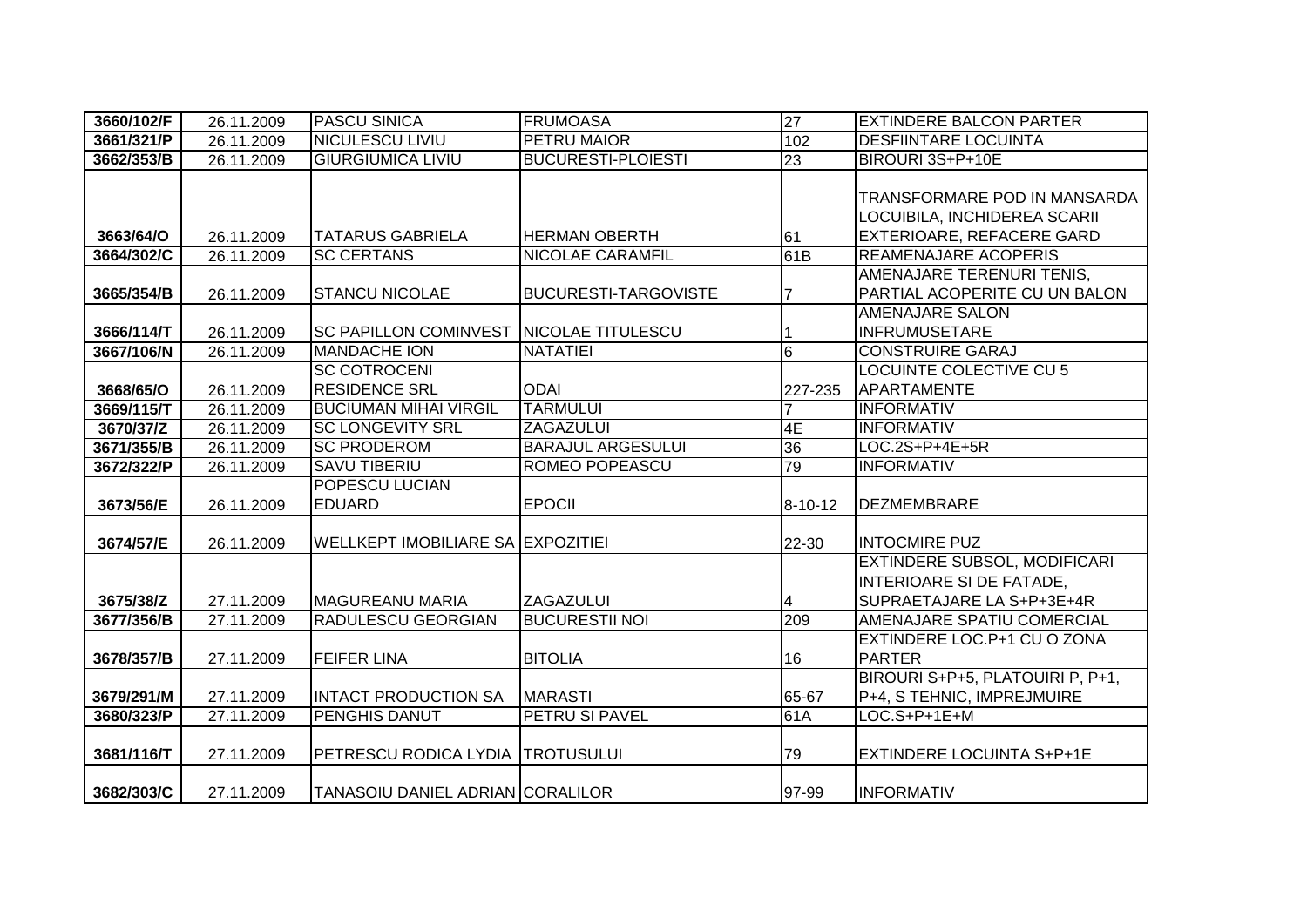| 3683/170/D | 27.11.2009 | <b>DUMITRU CATALIN IONICA</b>               | <b>DORNEI</b>                 | 69              | <b>DESFIINTARE</b>                                              |
|------------|------------|---------------------------------------------|-------------------------------|-----------------|-----------------------------------------------------------------|
| 3684/266/S | 30.11.2009 | <b>SC CONIMOB COM SRL</b>                   | <b>IONESCU SISESTI</b>        | 225C            | <b>RECOMPARTIMENTARE AP.8</b>                                   |
| 3685/267/S | 30.11.2009 | <b>SC CONIMOB COM SRL</b>                   | <b>IONESCU SISESTI</b>        | 225C            | <b>RECOMPARTIMENTARE AP.7</b>                                   |
| 3686/268/S | 30.11.2009 | <b>SC CONIMOB COM SRL</b>                   | <b>IONESCU SISESTI</b>        | 225C            | <b>RECOMPARTIMENTARE AP.6</b>                                   |
| 3687/269/S | 30.11.2009 | <b>SC CONIMOB COM SRL</b>                   | <b>IONESCU SISESTI</b>        | 225C            | <b>RECOMPARTIMENTARE AP.5</b>                                   |
| 3688/270/S | 30.11.2009 | <b>SC CONIMOB COM SRL</b>                   | <b>IONESCU SISESTI</b>        | 225C            | RECOMPARTIMENTARE AP.4                                          |
| 3689/271/S | 30.11.2009 | <b>SC CONIMOB COM SRL</b>                   | <b>IONESCU SISESTI</b>        | 225C            | RECOMPARTIMENTARE AP.2                                          |
| 3690/272/S | 30.11.2009 | <b>SC CONIMOB COM SRL</b>                   | <b>IONESCU SISESTI</b>        | 225C            | <b>RECOMPARTIMENTARE AP.1</b>                                   |
| 3691/78/1  | 30.11.2009 | <b>CIRSTOIU EMANUEL</b>                     | <b>IONESCU SISESTI</b>        | 113C            | <b>IMPREJMUIRE PERIMETRALA TEREN</b>                            |
| 3692/79/1  | 30.11.2009 | <b>CIRSTOIU MIHAI</b>                       | <b>IONESCU SISESTI</b>        | 113C            | <b>IMPREJMUIRE PERIMETRALA TEREN</b>                            |
| 3693/273/S | 30.11.2009 | <b>ISIMIONESCU MARIANA</b>                  | <b>SANDU ALDEA</b>            | 91              | EXTINDERE, RECOMPARTIMENTARE,<br>MODERNIZARE                    |
| 3694/292/M | 30.11.2009 | <b>MARIN VALERICA</b>                       | <b>MIMOZEI</b>                | 114             | CONSOLIDARE, REAMENAJARE,<br>MANSARDARE LA P+M                  |
| 3695/358/B | 30.11.2009 | <b>SAMOILA VLADIMIR</b>                     | <b>BIRUINTEI</b>              | 3               | <b>DESFIINTARE ANEXA</b>                                        |
| 3696/107/N | 30.11.2009 | <b>MIHALACHE FLORINA</b>                    | NEAJLOVULUI                   | $\overline{27}$ | <b>CONSTRUIRE GARAJ</b>                                         |
| 3697/117/T | 30.11.2009 | <b>GEORGESCU LUCIAN</b><br><b>LEONIDA</b>   | <b>TARNAVA</b>                | 19              | LOC.P+M                                                         |
| 3698/293/M | 30.11.2009 | <b>ALECU MISU</b>                           | ION MIHALACHE                 | 142             | REAMENAJARE APARTAMENT,<br><b>INCHIDERE BALCON</b>              |
| 3699/324/P | 30.11.2009 | <b>RADUCANU MARIANA-</b><br><b>CORNELIA</b> | <b>VIRGIL PLESOIANU</b>       | 31              | <b>REFACERE IMPREJMUIRE</b><br><b>PERIMETRALA</b>               |
| 3700/325/P | 30.11.2009 | RADUCANU MARIANA-<br><b>CORNELIA</b>        | <b>VIRGIL PLESOIANU</b>       | 31              | <b>DESFIINTARE CONSTRUCTII</b><br><b>EXISTENTE</b>              |
| 3701/108/N | 30.11.2009 | <b>MOISA SERBAN</b>                         | <b>NEAGOE VODA</b>            | 17              | CONSTRUIRE SI INCHIDERE BALCON,<br><b>MODIFICARI INTERIOARE</b> |
| 3702/118/T | 30.11.2009 | <b>GEORGESCU LUCIAN</b><br><b>LEONIDA</b>   | <b>TARNAVA</b>                | 19              | <b>DESFIINTARE LOCUINTA PARTER</b>                              |
| 3703/274/S | 30.11.2009 | <b>COSTACHE ION</b>                         | <b>SF.CONSTANTIN SI ELENA</b> | 3               | <b>DESFIINTARE PARTIALA ANEXA</b>                               |
| 3704/147/V | 30.11.2009 | <b>SC SQUARE HEAD DESIGN TRAIAN VASILE</b>  |                               | 54              | $LOC.S+P+2E$                                                    |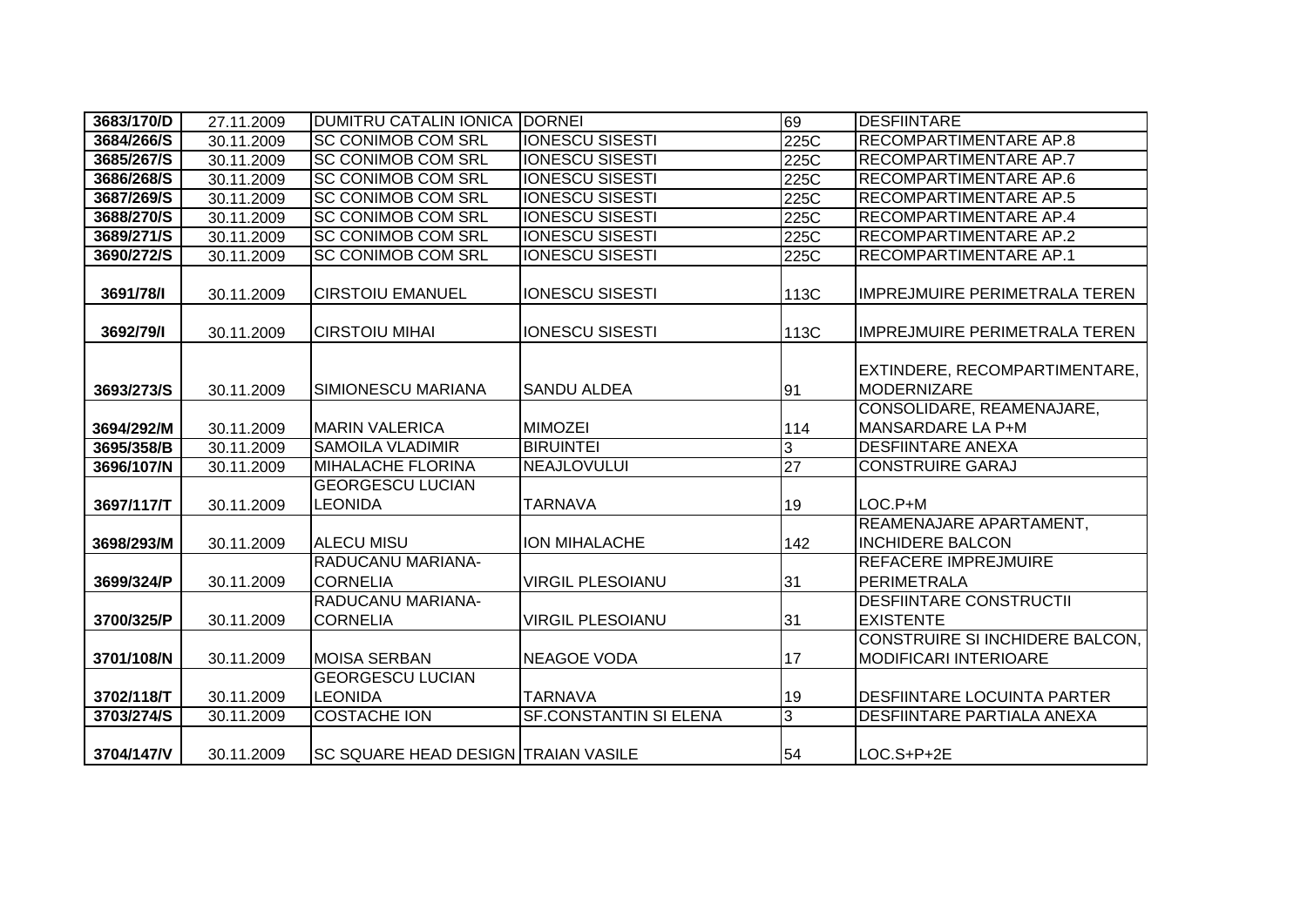|            |                          | <b>SC ROMTELECOM SA</b>        | <b>PAJUREI</b>            |                 | CONSOLIDARE,                                                  |
|------------|--------------------------|--------------------------------|---------------------------|-----------------|---------------------------------------------------------------|
| 3705/326/P | 30.11.2009               | <b>COJOCARU MARIUS</b>         |                           | $\overline{2}$  | RECOMPARTIMENTARE, EXTINDERE                                  |
| 3706/103/F |                          | <b>FLORIN</b>                  | <b>DIONISIE FOTINO</b>    |                 | <b>INFORMATIV</b>                                             |
| 3707/304/C | 30.11.2009<br>30.11.2009 | <b>COSTEA ION</b>              | <b>COTESTI</b>            | 14              | <b>INFORMATIV</b>                                             |
| 3708/183/G |                          | <b>BACIU ELEONORA</b>          | <b>CONSTANTIN GODEANU</b> | 13              | LOC.P+1E                                                      |
|            | 02.12.2009               |                                |                           |                 |                                                               |
| 3709/275/S | 02.12.2009               | <b>POPP DANIELA / CRISTINA</b> | <b>IONESCU SISESTI</b>    | 191-199         | LOC.P+M, P+2E, PARCARE AUTO                                   |
|            |                          |                                |                           |                 | <b>DESFIINTARE CONSTRUCTII</b>                                |
| 3710/294/M | 02.12.2009               | <b>CIOBOTARU MARIUS</b>        | <b>SFANTA MARIA</b>       | 60              | <b>EXISTENTE</b>                                              |
| 3711/295/M | 02.12.2009               | <b>CIOBOTARU MARIUS</b>        | <b>SFANTA MARIA</b>       | 60              | LOC.P+1E+M                                                    |
| 3712/39/Z  | 02.12.2009               | <b>BOITAN RADU MIHAI</b>       | <b>DUMITRU ZOSIMA</b>     | 43              | <b>DESFIINTARE INTEGRALA</b>                                  |
|            |                          | NEAGOE EDUARD /                |                           |                 | <b>DESFIINTARE CONSTRUCTII</b>                                |
| 3713/171/D | 02.12.2009               | <b>DANIELA MIRELA</b>          | DUMITRU RADUCU DURBAC     | 16              | <b>EXISTENTE</b>                                              |
|            |                          |                                |                           |                 | CONSOLIDARE, SUPRAETAJARE,<br><b>MODIFICARI INTERIOARE SI</b> |
| 3714/327/P | 02.12.2009               | <b>TILICI CATALIN</b>          | <b>PROLETARULUI</b>       | 24              | <b>EXTERIOARE LOC.P+1E</b>                                    |
|            |                          | <b>BANK OF CYPRUS</b>          |                           |                 |                                                               |
| 3715/296/M | 02.12.2009               | <b>ROMANIA</b>                 | ION MIHALACHE             | 104             | AMENAJARE SEDIU BANCA                                         |
|            |                          |                                |                           |                 | <b>DESFIINTARE CONSTRUCTIE</b>                                |
| 3716/305/C | 02.12.2009               | <b>CHIRA MARIA</b>             | <b>CONSTANTIN CARACAS</b> | 49-51           | <b>EXISTENTA</b>                                              |
| 3717/306/C | 02.12.2009               | <b>NEGOITA CARMEN</b>          | <b>CAPILNA</b>            | 32              | <b>MODIFICARI INTERIOARE</b>                                  |
|            |                          |                                |                           |                 | EXTINDERE, REAMENAJARE,                                       |
|            |                          |                                |                           |                 | SUPRAETAJARE, MODIFICARI                                      |
| 3718/359/B | 03.12.2009               | <b>SERBAN DOREL</b>            | <b>CONSTANTIN BOGHIU</b>  | 11              | <b>INTERIOARE SI EXTERIOARE</b>                               |
| 3719/307/C | 03.12.2009               | <b>DINCA ION</b>               | <b>COPSA MICA</b>         | $\overline{28}$ | <b>DESFIINTARE GARAJ</b>                                      |
|            |                          |                                |                           |                 | <b>MODIFICARI INTERIOARE SI</b>                               |
| 3720/172/D | 03.12.2009               | <b>GHEORGHE MARIAN</b>         | I.GHE.DUCA                | $3 - 11$        | <b>INCHIDERE BALCON</b>                                       |
| 3721/308/C | 03.12.2009               | <b>IAGAMOS ARITIA</b>          | <b>ALEXANDRU CAMPEANU</b> | 49A             | <b>VANZARE</b>                                                |
| 3722/328/P | 03.12.2009               | POTLOGEA MARIUS                | <b>PAJUREI</b>            | 23              | <b>MODIFICARE ACOPERIS</b>                                    |
| 3723/276/S | 04.12.2009               | <b>PARASCHIV VASILE</b>        | <b>ALEEA SOMESUL RECE</b> | $4 - 12$        | <b>CONSTRUIRE BALCON</b>                                      |
|            |                          |                                |                           |                 | AMENAJARE PARCARE IN                                          |
| 3724/329/P | 04.12.2009               | <b>RAAPPS SAIFI</b>            | P-TA PRESEI LIBERE        |                 | <b>INCINTA</b>                                                |
|            |                          |                                |                           |                 | <b>AMENAJARE PARCARE IN</b>                                   |
| 3725/330/P | 04.12.2009               | <b>RAAPPS SAIFI</b>            | P-TA PRESEI LIBERE        |                 | <b>INCINTA</b>                                                |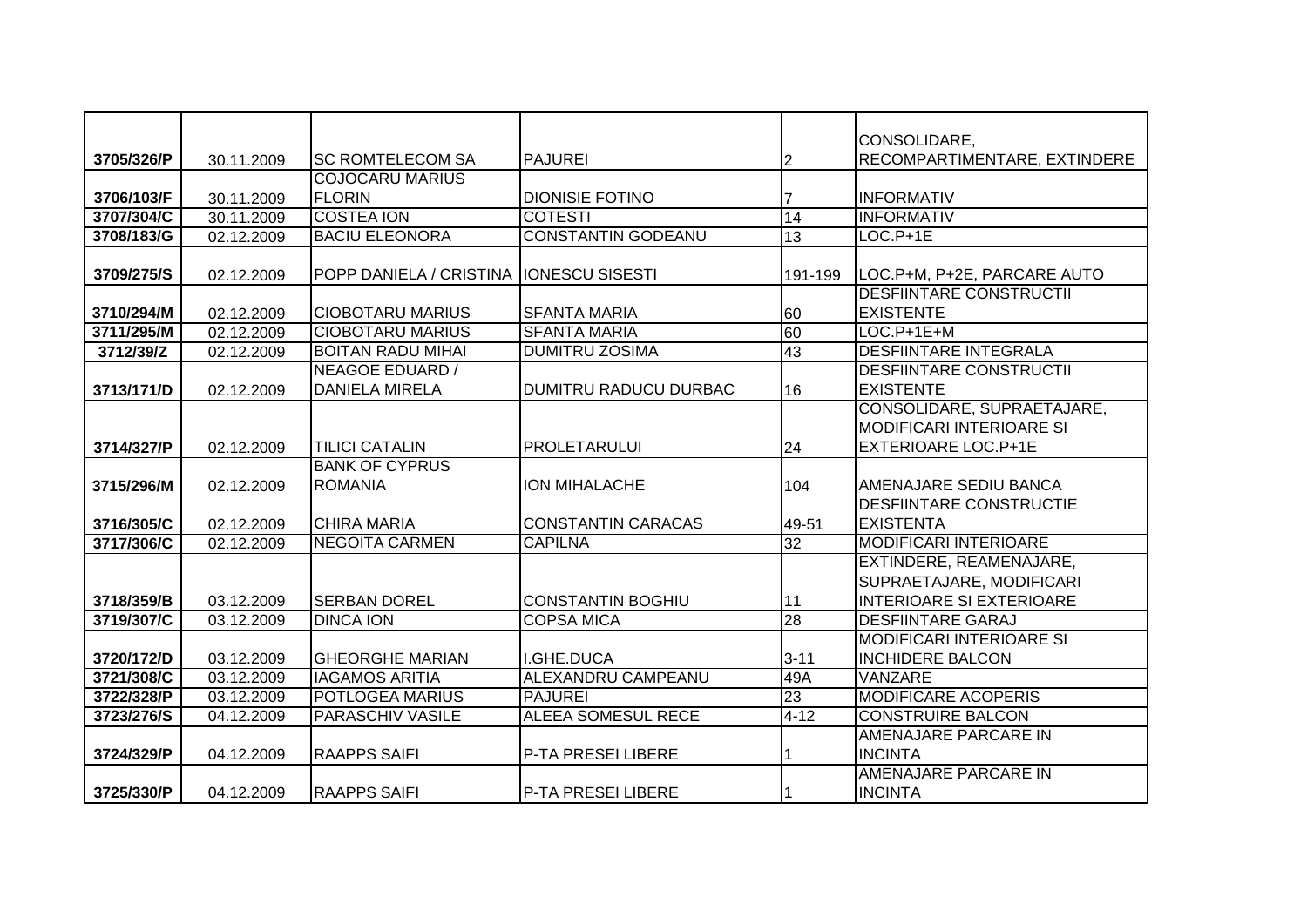| 3726/277/S | 07.12.2009 | <b>MARCU DUMITRU</b>         | <b>IONESCU SISESTI</b>    |                  | IMOBIL 2S+P+8E                       |
|------------|------------|------------------------------|---------------------------|------------------|--------------------------------------|
| 3727/278/S | 07.12.2009 | <b>VALSAN ADRIAN MARIAN</b>  | <b>IONESCU SISESTI</b>    | 113B             | SUPRAETAJARE LA S+P+5E               |
|            |            |                              |                           |                  | AMENAJARI INTERIOARE IN              |
| 3728/184/G | 07.12.2009 | <b>MARIN TOMITA</b>          | <b>GRIGORE GAFENCU</b>    | 27-29            | <b>RESTAURANT</b>                    |
| 3729/360/B | 07.12.2009 | <b>CONSTANTIN IONEL</b>      | <b>BALARIEI</b>           | 28               | <b>DESFIINTARE CONSTRUCTII</b>       |
| 3730/185/G | 07.12.2009 | <b>GRIGORI VIRGIL</b>        | <b>GALILEIA</b>           | $\boldsymbol{9}$ | <b>DESFIINTARE PARTIALA</b>          |
| 3731/186/G | 07.12.2009 | <b>COSTESCU MARIAN DAN</b>   | <b>VASILE GHERGHEL</b>    | 20               | <b>DESFIINTARE CORP C1 SI ANEXE</b>  |
| 3732/49/H  | 08.12.2009 | <b>DAMIAN CONSTANTIN</b>     | <b>HAGI GHITA</b>         | 64               | <b>SUPORT METALIC PENTRU PLANTE</b>  |
| 3733/361/B | 09.12.2009 | <b>BURTEA RADU MIHAIL</b>    | <b>BUCURESTI-PLOIESTI</b> | 135V             | <b>ALIPIRE TERENURI</b>              |
| 3734/297/M | 09.12.2009 | <b>IACOB MARICICA</b>        | <b>MADRIGALULUI</b>       | 6F               | <b>DESFIINTARE ANEXE</b>             |
| 3735/279/S | 09.12.2009 | <b>DRAGAN MARIUS SILVIU</b>  | <b>GHEORGHE STEFAN</b>    | $\bf{8}$         | <b>INFORMATIV</b>                    |
| 3736/280/S | 09.12.2009 | <b>DUMITRACHE VASILE</b>     | <b>IONESCU SISESTI</b>    | 3 <sub>C</sub>   | <b>INFORMATIV</b>                    |
| 3737/281/S | 10.12.2009 | <b>SC SIRIULUI RESIDENCE</b> | <b>SIRIULUI</b>           | 22-26            | BIROURI S+P+5-6R, IMPREJMUIRE        |
| 3738/69/R  | 10.12.2009 | <b>CRETU ANDREI DAN</b>      | <b>DR.REGIMENTULUI</b>    | 73-79            | LOC.P+2E                             |
|            |            |                              |                           |                  | INTRARE IN LEGALITATE PENTRU         |
| 3739/187/G | 14.12.2009 | <b>VLAD MARIN</b>            | <b>GALILEIA</b>           | 10               | <b>EXTINDERE LOCUINTA</b>            |
|            |            |                              |                           |                  | INTRARE IN LEGALITATE PENTRU         |
| 3740/282/S | 14.12.2009 | <b>ANGHEL ALUNITA</b>        | SF.CONSTANTIN SI ELENA    | 10B              | <b>EXTINDERE LOCUINTA</b>            |
| 3741/206/A | 14.12.2009 | <b>STANCIU SIMION</b>        | <b>ARCASILOR</b>          | 14               | <b>EXTINDERE LOCUINTA PARTER</b>     |
| 3742/331/P | 14.12.2009 | <b>EL TAYEB EUGENIA</b>      | <b>ANDREI POPOVICI</b>    | $\overline{71}$  | <b>DESFIINTARE LOCUINTA SI ANEXE</b> |
| 3743/362/B | 14.12.2009 | <b>SOLOMON HAI</b>           | SMARANDA BRAESCU          | 46               | IMOBIL 2S+P+4E                       |
| 3744/109/N | 14.12.2009 | <b>SC DE SILVA INTERMED</b>  | <b>NUFERILOR</b>          |                  | 38-42, 44- AVIZ DE OPORTUNITATE      |
|            |            | <b>LAZAREANU REMUS</b>       |                           |                  | <b>INCHIDERE TERASA SI</b>           |
| 3745/332/P | 14.12.2009 | <b>LEONARD</b>               | <b>PAJUREI</b>            | 2B               | RECOMPARTIMENTARI INTERIOARE         |
|            |            | <b>CRAESCU VALENTIN</b>      |                           |                  | CONSOLIDARE, SUPRAETAJARE LA         |
| 3746/173/D | 14.12.2009 | <b>MIRCEA</b>                | DOBROGEANU GHEREA         | 43               | $P+1E+M$                             |
|            |            |                              |                           |                  | CONSOLIDARE, MANSARDARE              |
| 3747/80/1  | 14.12.2009 | NICULESCU ANDREI             | <b>INOVATORILOR</b>       | 2                | LOC.P+M                              |
| 3748/283/S | 14.12.2009 | <b>RAMONA CRISTESCU</b>      | <b>INTR.STRAULESTI</b>    | 2E               | <b>BIROURI S+P+4E</b>                |
|            |            |                              |                           |                  | CONSOLIDARE, TERMOIZOLARE,           |
| 3749/174/D | 14.12.2009 | <b>NITA ELENA</b>            | <b>DARZEI</b>             | 42               | <b>REFACERE ACOPERIS</b>             |
|            |            | <b>SCARLATESCU STELIAN</b>   |                           |                  |                                      |
| 3750/188/G | 14.12.2009 | <b>EMIL</b>                  | <b>GALA GALACTION</b>     | 14               | <b>CONSTRUIRE CORP NOU P+2E</b>      |
|            |            | <b>NEACSU ERIN-</b>          |                           |                  | <b>CONSOLIDARE, EXTINDERE SI</b>     |
| 3751/309/C | 14.12.2009 | <b>CONSTANTIN</b>            | <b>CURTISOARA</b>         | 19A              | SUPRAETAJARE LA P+1E+M               |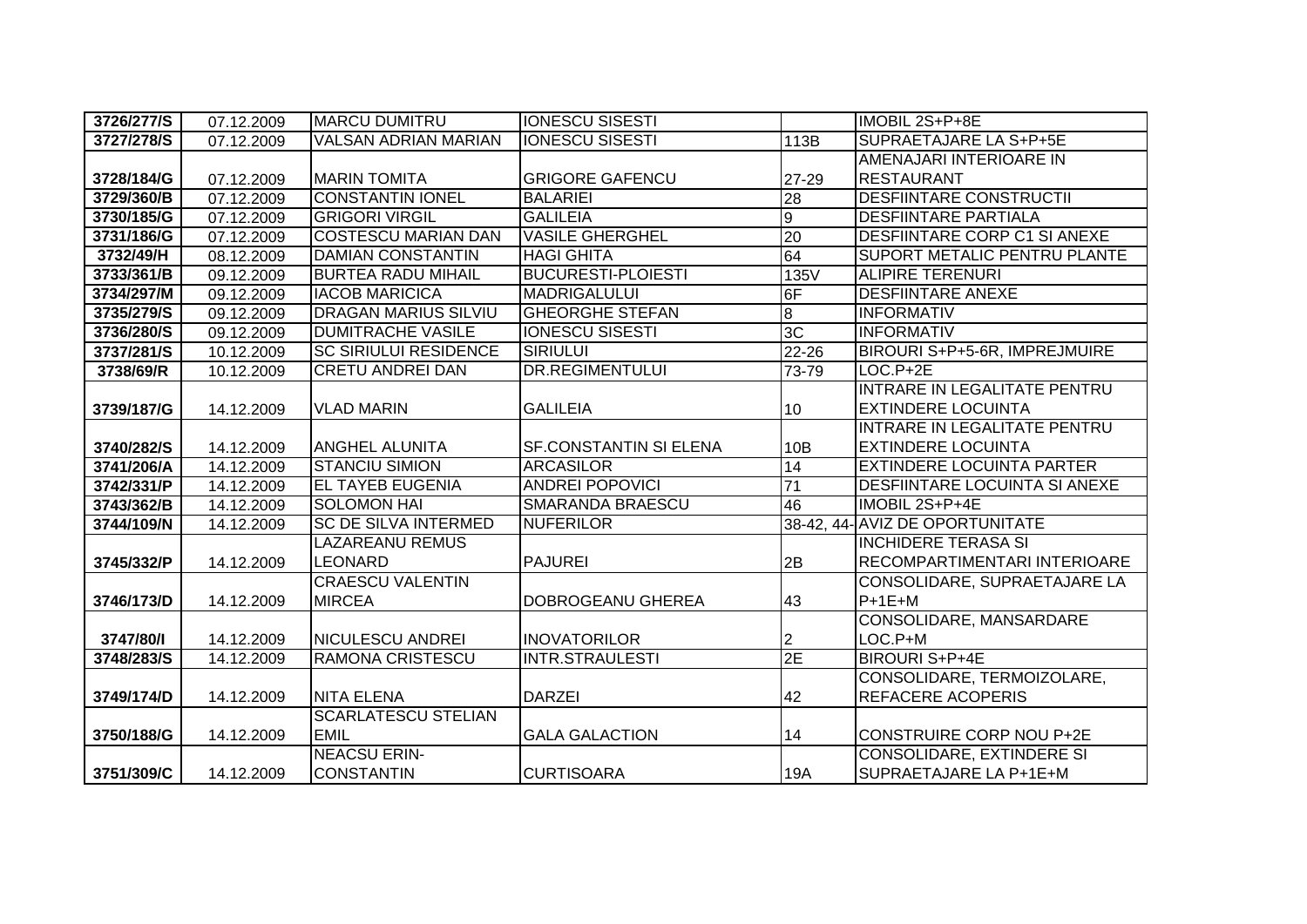|            |            | <b>FONDUL DE GARANTARE</b>  |                           |         |                                       |
|------------|------------|-----------------------------|---------------------------|---------|---------------------------------------|
| 3752/66/O  | 14.12.2009 | IA CREDITULUI RURAL         | <b>OCCIDENTULUI</b>       | 5       | ELABORARE PUZ                         |
| 3753/148/V | 14.12.2009 | <b>MOTATU LUCIAN OVIDIU</b> | <b>VOLUMULUI</b>          | 40      | <b>IMPREJMURE</b>                     |
|            |            |                             |                           |         | <b>IMPREJMUIRE TEREN - INTRARE IN</b> |
| 3754/298/M | 14.12.2009 | <b>IACOB MARICICA</b>       | <b>MADRIGALULUI</b>       | 6F      | <b>LEGALITATE</b>                     |
|            |            |                             |                           |         |                                       |
|            |            |                             |                           |         | AVIZ DE OPORTUNITATE - ANSAMBLU       |
| 3755/299/M | 14.12.2009 | <b>ISC FORADEX INVEST</b>   | <b>MILCOV</b>             | 5       | <b>IMOBILIAR S+P+19E+ETH</b>          |
|            |            |                             |                           |         |                                       |
| 3756/50/H  | 14.12.2009 | <b>ROMAN MARIAN</b>         | <b>HELIULUI</b>           | 14B, 16 | INTRARE IN LEGALITATE IMOBIL P+5E     |
|            |            | <b>SC BRICOSTORE</b>        |                           |         | <b>RECONFIGURARE FATADA</b>           |
| 3757/363/B | 14.12.2009 | <b>ROMANIA</b>              | <b>BUCURESTI-PLOIESTI</b> | 44B     | <b>POSTERIOARA</b>                    |
|            |            |                             |                           |         | CONSOLIDARE, EXTINDERE,               |
| 3758/284/S | 14.12.2009 | DIANA PAPALEA               | <b>DR.DUMITRU SERGIU</b>  | 3       | MODERNIZARE P+5E+M                    |
|            |            |                             |                           |         | REAMENAJARI INTERIOARE SI             |
| 3759/119/T | 14.12.2009 | <b>STAN ION NICOLAE</b>     | <b>NICOLAE TITULESCU</b>  | 163     | <b>INCHIDERE BALCON</b>               |
|            |            | <b>SCARLATESCU STELIAN</b>  |                           |         |                                       |
| 3760/189/G | 14.12.2009 | <b>EMIL</b>                 | <b>GALA GALACTION</b>     | 14      | <b>DESFIINTARE ANEXE</b>              |
|            |            |                             |                           |         | CONSTRUIRE LOC.S+P+2E+M,              |
| 3761/40/Z  | 14.12.2009 | <b>BOITAN RADU MIHAI</b>    | <b>DUMITRU ZOSSIMA</b>    | 43      | <b>IMPREJMUIRE TEREN</b>              |
|            |            |                             |                           |         | CONSOLIDARE, REAMENAJARI              |
| 3762/310/C | 14.12.2009 | <b>MATEESCU FLORIN</b>      | <b>CARPATI</b>            | 84      | <b>INTERIOARE</b>                     |
| 3763/364/B | 14.12.2009 | <b>MARIUS TEODORESCU</b>    | <b>BIHARIA</b>            | 67-77   | <b>CONSTRUIRE DEPOZIT</b>             |
|            |            |                             |                           |         | CONSOLIDARE, EXTINDERE,               |
|            |            |                             |                           |         | REAMENAJARE, SUPRAETAJARE LA          |
| 3764/190/G | 14.12.2009 | <b>GRIGORI VIRGIL</b>       | <b>GALILEIA</b>           | 9       | $P+1E$                                |
|            |            |                             |                           |         | <b>INTRARE IN LEGALITATE,</b>         |
|            |            |                             |                           |         | CONSOLIDARE, REAMENAJARE,             |
|            |            |                             |                           |         | <b>EXTINDERE SI SUPRAETAJARE LA</b>   |
| 3765/311/C | 14.12.2009 | IPOL AUGUSTIN               | <b>CARPENULUI</b>         | 38      | $P+1E+M$                              |
|            |            | <b>SC CONSTRUCTII</b>       |                           |         |                                       |
| 3766/175/D | 14.12.2009 | <b>FEROVIARE BUCURESTI</b>  | <b>DIOCHETI</b>           | 39      | <b>BIROURI P+15</b>                   |
|            |            |                             |                           |         |                                       |
|            |            |                             |                           |         | REABILITARE, MODERNIZARE,             |
| 3767/207/A | 14.12.2009 | <b>NITOI MARIANA</b>        | <b>AMFOREI</b>            | 10      | EXTINDERE, SUPRAETAJARE LA P+1        |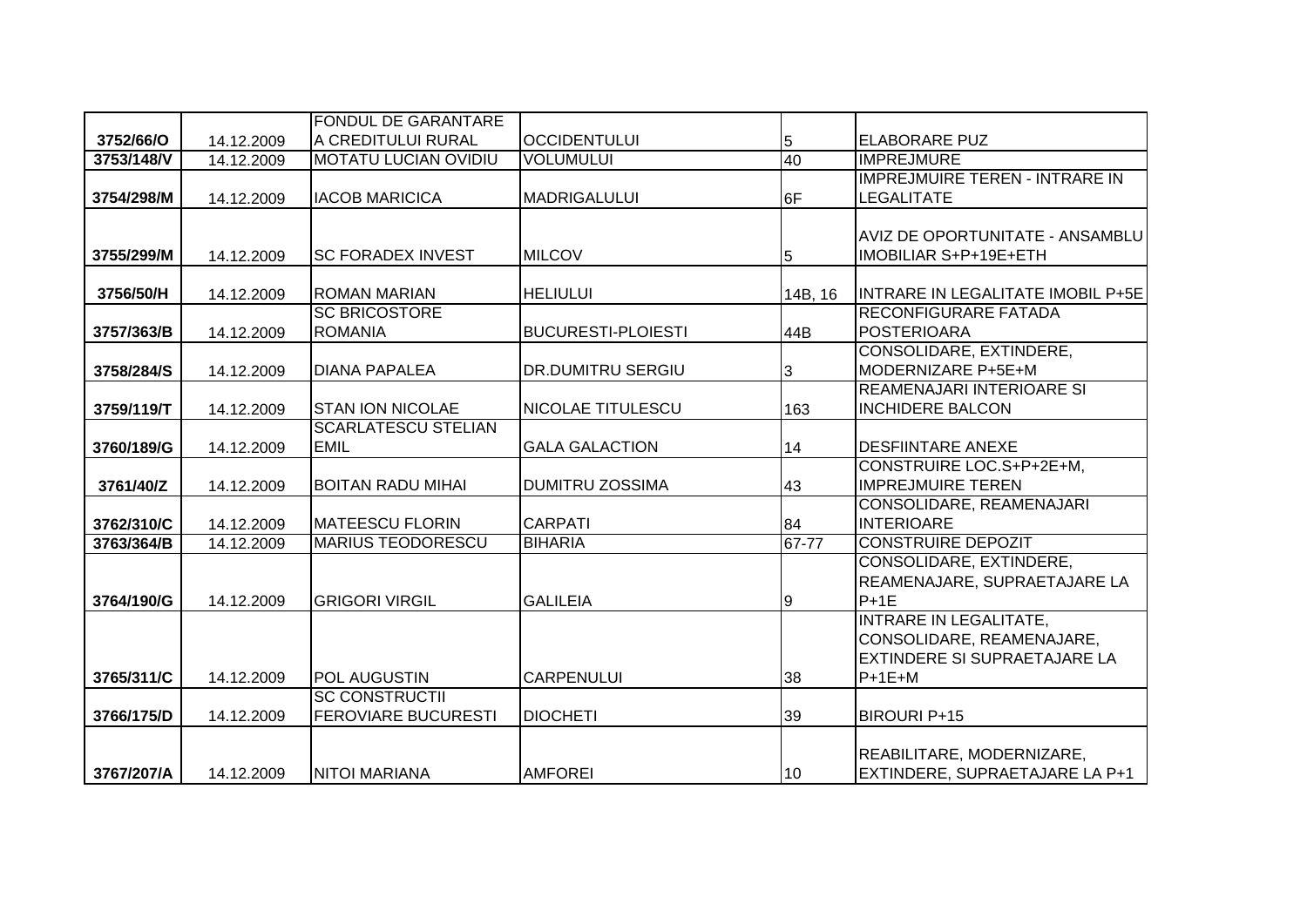|            |            | <b>SC AGRICOLA</b>           |                       |                |                                    |
|------------|------------|------------------------------|-----------------------|----------------|------------------------------------|
| 3768/104/F | 15.12.2009 | <b>INTERNATIONAL SA</b>      | CAL.FLOREASCA         | 111-113        | AMENAJARE SPATIU COMERCIAL         |
|            |            |                              |                       |                | <b>CONSTRUIRE ANEXA SI</b>         |
| 3769/365/B | 15.12.2009 | PETREANU RADU                | <b>BUCURESTII NOI</b> | 239A           | <b>IMPREJMUIRE</b>                 |
| 3770/285/S | 15.12.2009 | <b>CHITOI VASILE</b>         | <b>SOIMARESTILOR</b>  | 3B             | <b>CONSOLIDARE, EXTINDERE</b>      |
| 3771/366/B | 15.12.2009 | <b>CONSTANTIN IONEL</b>      | <b>BALARIEI</b>       | 28             | $LOC.P+1E$                         |
| 3772/208/A | 15.12.2009 | <b>SC EURO ACCIONAL SRL</b>  | <b>ACORDULUI</b>      | $\overline{2}$ | <b>DESFIINTARE CONTRUCTII</b>      |
|            |            | <b>BISERICA PENTICOSTALA</b> |                       |                |                                    |
| 3773/90/L  | 15.12.2009 | <b>IZVORUL MANTUIRII</b>     | <b>LAMINORULUI</b>    | 66             | LOC.S+P+2E+M                       |
| 3774/286/S | 15.12.2009 | <b>SC PETROM SA</b>          | <b>STRAULESTI</b>     | 69-71          | <b>RACORD STRAZI</b>               |
|            |            |                              |                       |                | RECOMPARTIMENTARE,                 |
| 3775/287/S | 15.12.2009 | <b>CLIBA IOAN</b>            | <b>SOIMULUI</b>       | 43             | SUPRAETAJARE LA P+1E               |
|            |            |                              |                       |                | <b>DESFIINTARE CONSTRUCTII</b>     |
| 3776/333/P | 15.12.2009 | <b>SC EURO ACCIONAL SRL</b>  | <b>PROLETARULUI</b>   |                | <b>EXISTENTE</b>                   |
|            |            |                              |                       |                | <b>REAMENAJARE SI SCHIMBARE DE</b> |
| 3777/334/P | 15.12.2009 | <b>BUCIUTA STEFAN</b>        | <b>RADU POPESCU</b>   | 15             | <b>DESTINATIE</b>                  |
|            |            | <b>EFTIMESCU NICULINA</b>    |                       |                |                                    |
| 3778/312/C | 15.12.2009 | <b>NICOLETA</b>              | <b>CORALILOR</b>      | 18             | <b>DEZMEMBRARE</b>                 |
| 3779/367/B | 15.12.2009 | <b>MOCANU VASILE</b>         | <b>BARAJUL ARGES</b>  | 33             | <b>INFORMATIV</b>                  |
|            |            |                              |                       |                | AMENAJARI INTERIOARE SI            |
| 3780/176/D | 15.12.2009 | CHIRA ADRIAN SILVIU          | <b>GHEORGHE DUCA</b>  | 10-22          | <b>INCHIDERE BALCON</b>            |
| 3781/67/0  | 15.12.2009 | PREDA MARIA CRISTINA         | <b>ODAI</b>           |                | T 309, P 3 INFORMATIV              |
|            |            |                              |                       |                | REALIZARE COPERTINA PENTRU         |
| 3782/191/G | 15.12.2009 | <b>ICONARU MARIANA</b>       | ION MIHALACHE         | 265            | <b>PARCARE AUTO</b>                |
|            |            |                              |                       |                | <b>MODIFICARE PARTIALA PANTA</b>   |
|            |            | ANDREI ILEANA LAVINIA /      |                       |                | <b>ACOPERIS SI REFACERE</b>        |
| 3783/313/C | 15.12.2009 | <b>VICTOR</b>                | <b>CLUJ</b>           | 43             | <b>INVELITOARE</b>                 |
|            |            | <b>SC FLOREASCA BUSINESS</b> |                       |                |                                    |
| 3784/105/F | 15.12.2009 | <b>PARK SRL</b>              | CAL.FLOREASCA         | 169A           | RECOMPARTIMENTARI INTERIOARE       |
|            |            |                              |                       |                | <b>MODIFICARI INTERIOARE SI</b>    |
| 3785/335/P | 15.12.2009 | <b>CIOCANAU ADRIAN</b>       | <b>PAJURA</b>         | 17             | <b>INCHIDERE BALCON</b>            |
| 3786/120/T | 15.12.2009 | <b>HACK MARIANA</b>          | <b>TRIUMFULUI</b>     | 116            | EXTINDERE, MANSARDARE LA P+M       |
| 3788/336/P | 15.12.2009 | <b>ENCIU RADU</b>            | <b>PROMOROACA</b>     | $9 - 11$       | <b>DEZMEMBRARE 11 LOTURI</b>       |
| 3789/41/Z  | 15.12.2009 | <b>BURLOI DAVID</b>          | <b>ING.ZABLOVSCHI</b> | 48             | <b>INFORMATIV</b>                  |
|            |            | <b>URBANSCAPES GROWTH</b>    |                       |                |                                    |
| 3790/337/P | 15.12.2009 | <b>ONE SRL</b>               | <b>PIPERA</b>         | 79-81          | DEZMEMBRARE, SERVITUTE             |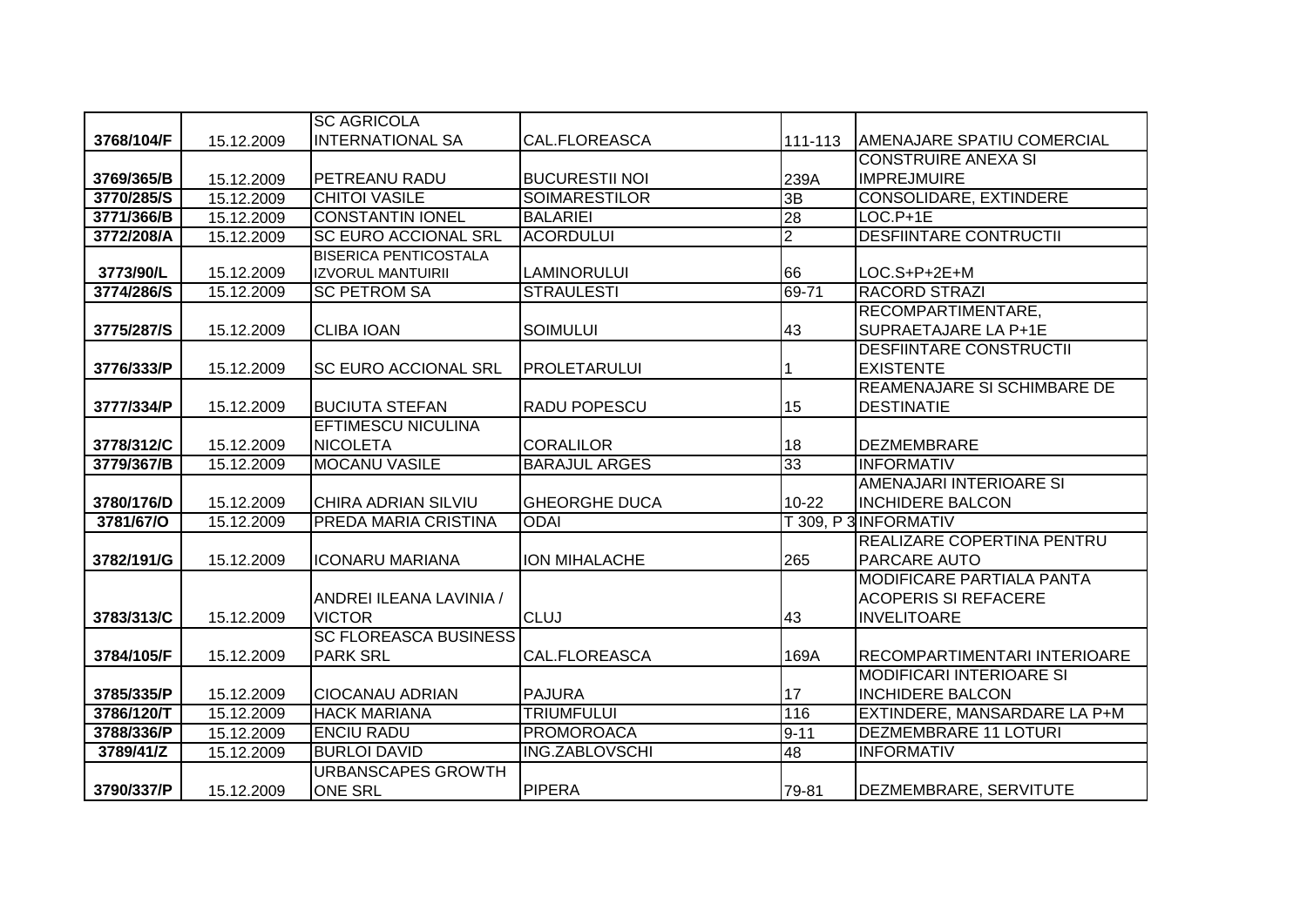|            |            | <b>ROTILEANU LAURA</b>      |                         |                 |                                 |
|------------|------------|-----------------------------|-------------------------|-----------------|---------------------------------|
| 3791/338/P | 15.12.2009 | <b>CAMELIA</b>              | PLAIUL NUCULUI          | 54B             | <b>INFORMATIV</b>               |
|            |            |                             |                         |                 | LOC.P+1E, IMPREJMUIRE, AVIZ     |
| 3792/177/D | 15.12.2009 | <b>MITREA MARCEL</b>        | DR.SARMAS               | 76-82           | <b>OPORTUNITATE</b>             |
| 3793/209/A | 15.12.2009 | <b>BUNCEANU MARIUS</b>      | <b>ALDENI</b>           | 24A             | <b>IMPREJMUIRE</b>              |
| 3794/81/1  | 15.12.2009 | <b>TOMESCU MIHAELA</b>      | <b>IOAN BIANU</b>       | 39              | CONSOLIDARE, MANSARDARE         |
|            |            |                             |                         |                 | TRANSFORMARE TERASA IN          |
| 3795/110/N | 15.12.2009 | <b>COGAN EMANUEL</b>        | <b>NAVODARI</b>         | $15 - 17$       | <b>SARPANTA</b>                 |
|            |            | MIHALACHESCU MARIAN         |                         |                 |                                 |
| 3796/111/N | 15.12.2009 | <b>MIREL</b>                | <b>NAZARCEA</b>         | 35              | LOC.P+1E+M, IMPREJMUIRE         |
| 3797/368/B | 15.12.2009 | <b>VOICU RALUCA IULIANA</b> | <b>BUCEGI</b>           | 26              | <b>INTRARE IN LEGALITATE</b>    |
| 3798/369/B | 15.12.2009 | <b>VOICU RALUCA IULIANA</b> | <b>BUCEGI</b>           | 26              | DESFIINTARE PARTIALA LOCUINTA   |
| 3799/210/A | 15.12.2009 | <b>BARCA MIRCEA</b>         | <b>ALUNULUI</b>         | $\overline{37}$ | $LOC.P+2E$                      |
| 3800/58/E  | 15.12.2009 | <b>ANCPI</b>                | <b>EXPOZITIEI</b>       | 1A              | AMENAJARE CENTRALA TERMICA      |
|            |            | PETRACHE OVIDIU             |                         |                 |                                 |
| 3801/192/G | 15.12.2009 | <b>MARIAN</b>               | DR. GARII               | 67-75           | <b>AVIZ OPORTUNITATE</b>        |
| 3802/314/C | 15.12.2009 | <b>LOVIN ALEXANDRU</b>      | <b>COMANA</b>           |                 | <b>DESFIINTARE CONSTRUCTII</b>  |
|            |            | <b>IORGA VALENTIN -</b>     |                         |                 | IMOBIL CU DOUA CORPURI P SI     |
| 3803/315/C | 15.12.2009 | <b>GEORGE</b>               | <b>CHITILEI</b>         | 183             | $P+1E+M$                        |
|            |            |                             |                         |                 | <b>DESFIINTARE CONSTRUCTII</b>  |
| 3804/106/F | 15.12.2009 | <b>SC EURO ACCIONAL SRL</b> | <b>16 FEBRUARIE</b>     | 2               | <b>EXISTENTE</b>                |
|            |            |                             |                         |                 |                                 |
| 3805/82/1  | 15.12.2009 | <b>FURDUC AURA</b>          | <b>ILAMICIOAREI</b>     | 32              | S+P+2E SI REFACERE IMPREJMUIRE  |
|            |            |                             |                         |                 |                                 |
| 3806/68/O  | 15.12.2009 | <b>SC ALFREDO LOGISTIC</b>  | <b>ODAI</b>             | 260-264         | ANSAMBLU DE LOCUINTE S+P+5E+M   |
|            |            | PETRACHE OVIDIU             |                         |                 |                                 |
| 3807/193/G | 16.12.2009 | <b>MARIAN</b>               | DR. GARII               |                 | 81-89, 91- AVIZ DE OPORTUNITATE |
|            |            | <b>NASTASE VIRGINIA</b>     |                         |                 | <b>DESFIINTARE CONSTRUCTII</b>  |
| 3808/288/S | 16.12.2009 | <b>RODICA</b>               | <b>CONSTANTIN STERE</b> | 20B             | <b>EXISTENTE</b>                |
|            |            | <b>NASTASE VIRGINIA</b>     |                         |                 |                                 |
| 3809/289/S | 16.12.2009 | <b>RODICA</b>               | <b>CONSTANTIN STERE</b> | 20B             | <b>LOCUINTA P+1E</b>            |
|            |            |                             |                         |                 | <b>CONSTRUIRE BISERICA SI</b>   |
| 3810/121/T | 16.12.2009 | PAROHIA SFANTA MARIA        | <b>TRIFESTI</b>         | 3A              | <b>CLOPOTNITA P+3E</b>          |
|            |            |                             |                         |                 | <b>DESFIINTARE CONSTRUCTII</b>  |
| 3811/316/C | 16.12.2009 | <b>SC EURO ACCIONAL SRL</b> | <b>CHITILEI</b>         |                 | 198, 198A EXISTENTE             |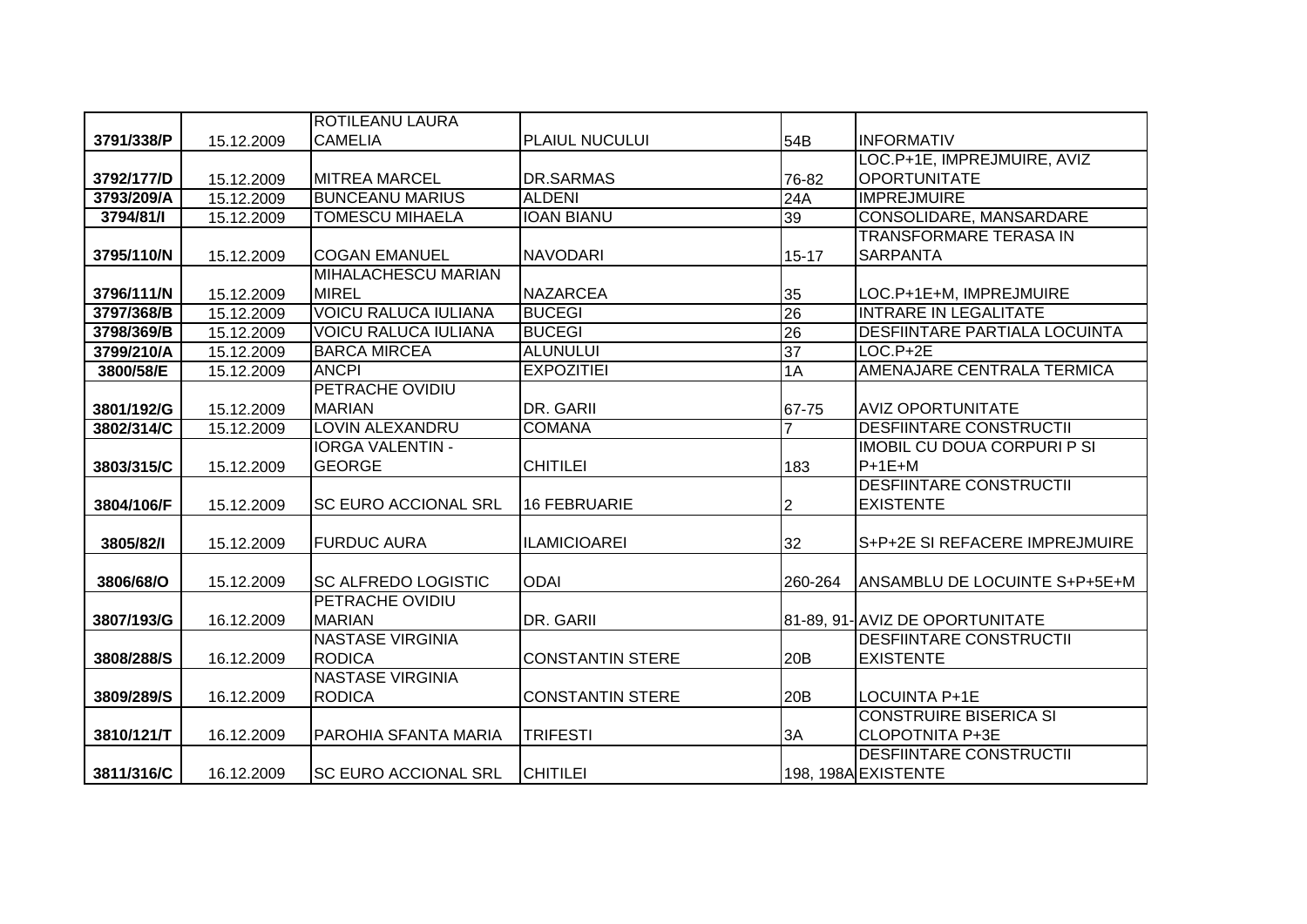|            |            |                                       |                               |            | CONSOLIDARE, SUPRAETAJARE LA       |
|------------|------------|---------------------------------------|-------------------------------|------------|------------------------------------|
| 3812/70/R  | 16.12.2009 | BALASA ANDA RUXANDRA TEODOSIE RUDEANU |                               | 66A        | $SP+P+2-3R$                        |
|            |            | PETRACHE OVIDIU                       |                               |            |                                    |
| 3813/194/G | 16.12.2009 | <b>MARIAN</b>                         | DR. GARII                     |            | 81-89, 91- ALIPIRE LOTURI          |
| 3814/69/O  | 16.12.2009 | <b>NEASCU MIRCEA</b>                  | <b>OASPETILOR</b>             | 3C         | <b>CONSTRUIRE GARAJ</b>            |
|            |            | <b>MARINESCU DANA</b>                 |                               |            | CONSOLIDARE, REAMENJARE,           |
| 3815/290/S | 16.12.2009 | <b>GABRIELA</b>                       | <b>CONSTANTIN STERE</b><br>25 |            | SUPRAETAJARE LA S+P+1+M            |
|            |            |                                       |                               |            | <b>CONSTRUIRE 2 BALCOANE,</b>      |
|            |            |                                       |                               |            | <b>INCHIDEREA ACESTORA SI</b>      |
| 3816/339/P | 16.12.2009 | <b>IONITA IONEL</b>                   | <b>PROMETEU</b><br>27         |            | REAMENAJARE APARTAMENT             |
|            |            |                                       |                               |            | <b>EXTINDERE LOCUINTA, AVIZ</b>    |
| 3817/370/B | 16.12.2009 | <b>ROSCA MIHAELA</b>                  | <b>GEORGE BARITIU</b><br>2    |            | <b>OPORTUNITATE</b>                |
| 3818/107/F | 16.12.2009 | <b>VIGROUP HOLDING SA</b>             | <b>CAL.FLOREASCA</b>          | 112        | BIROURI 2S+P+4E                    |
| 3819/211/A | 16.12.2009 | PELTEA ION                            | 73<br><b>AMINTIRII</b>        |            | <b>EXTINDERE LOCUINTA</b>          |
| 3820/291/S | 16.12.2009 | <b>SAIOC NICOLITA</b>                 | 79<br><b>SAVENI</b>           |            | <b>CONSOLIDARE SI EXTINDERE</b>    |
|            |            | <b>SC TITAN CONSTRUCT</b>             |                               |            | AMENAJARE POD EXISTENT CA          |
| 3821/300/M | 16.12.2009 | <b>INTERNATIONAL SRL</b>              | <b>MEDELNICERULUI</b><br>8    |            | <b>MANSARDA</b>                    |
|            |            |                                       |                               |            | <b>RECOMPARTIMENTARE SPATII</b>    |
|            |            |                                       |                               |            | <b>EXISTENTE RESTAURANT SI</b>     |
|            |            |                                       |                               |            | SUPRAETAJARE CU 2E+M A CLADIRII    |
| 3822/91/L  | 16.12.2009 | <b>PASCU IOAN</b>                     | <b>LUGOJ</b><br>53            |            | <b>EXISTENTE</b>                   |
| 3823/340/P | 16.12.2009 | <b>TORNADO INVEST SRL</b>             | <b>PIVNICERULUI</b>           | $2-2A$     | LOC.2S+P+5-6E                      |
|            |            | <b>SC HERCULES</b>                    |                               |            |                                    |
| 3824/83/1  | 16.12.2009 | <b>PROPERTIES SRL</b>                 | <b>IONESCU SISESTI</b><br>8A  |            | <b>ALIPIRE</b>                     |
| 3825/212/A | 16.12.2009 | <b>CIRDEI VIOLETA</b>                 | <b>AEROPORTULUI</b>           | <b>76A</b> | <b>INFORMATIV</b>                  |
|            |            | <b>BARTHA STEFAN -</b>                |                               |            |                                    |
| 3826/292/S | 16.12.2009 | <b>VIRGILIU</b>                       | <b>IONESCU SISESTI</b>        | 32A        | <b>INFORMATIV</b>                  |
| 3827/341/P | 16.12.2009 | <b>IONESCU MARIANA</b>                | 11<br><b>PECHEA</b>           |            | BIROURI 4S+P+4E(PARCAJE)+9E        |
| 3828/42/J  | 16.12.2009 | UM 0260                               | <b>JANDARMERIEI</b>           | $9 - 11$   | REAZILARE SALA SPORT               |
| 3829/92/L  | 16.12.2009 | <b>CHIRA ALEXANDRU</b>                | <b>LONEA</b>                  | 50A        | $LOC.P+1+M$                        |
| 3830/71/R  | 16.12.2009 | <b>DOBRE ELENA</b>                    | <b>TEODOSIE RUDEANU</b><br>49 |            | <b>IMOBIL P+2E</b>                 |
| 3831/51/H  | 16.12.2009 | <b>IMMOBILIAR GROUP SRL</b>           | <b>HELIULUI</b>               | 14-14A     | LOC.S+P+4E+5R                      |
| 3832/371/B | 16.12.2009 | <b>DORUK CONSTRUCT CO</b>             | <b>BUCURESTI-PLOIESTI</b>     | 85-87      | PARCARE, IMPREJMUIRE               |
|            |            |                                       |                               |            | <b>DESFIINTAREA CONSTRUCTIILOR</b> |
| 3833/317/C | 16.12.2009 | DAN PETRE FLORIN                      | <b>MATEI CORVIN</b><br>37     |            | <b>EXISTENTE PE TEREN</b>          |
| 3834/318/C | 16.12.2009 | DAN PETRE FLORIN                      | 37<br><b>MATEI CORVIN</b>     |            | $LOC.P+1E$                         |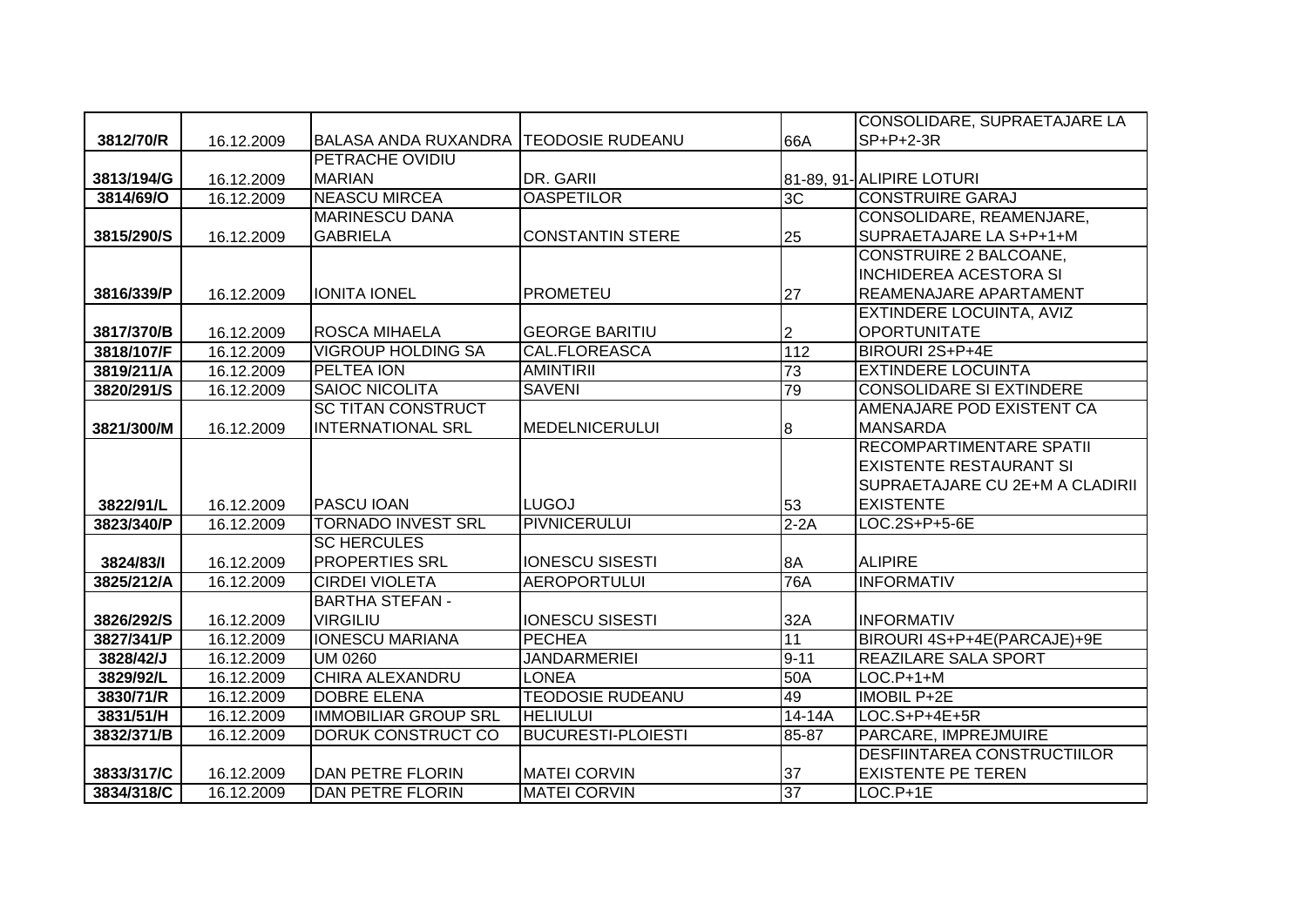| 3835/342/P | 16.12.2009 | <b>STOICA ELENA</b>                 | <b>PECHEA</b>           | 32-36           | <b>DEZMEMBRARE CLADIRE BIROURI</b>   |
|------------|------------|-------------------------------------|-------------------------|-----------------|--------------------------------------|
|            |            |                                     |                         |                 | <b>EXTINDERE SI SUPRAETAJARE</b>     |
| 3836/372/B | 16.12.2009 | <b>SAMOILA VLADIMIR</b>             | <b>BIRUINTEI</b>        | 3               | $P+1+M$                              |
|            |            |                                     |                         |                 |                                      |
| 3837/43/J  | 16.12.2009 | <b>SC PALLADIUM PROPERTY JIULUI</b> |                         | 11              | <b>INFORMATIV</b>                    |
|            |            | MIHALACHESCU MARIAN                 |                         |                 |                                      |
| 3838/112/N | 16.12.2009 | <b>MIREL</b>                        | <b>NAZARCEA</b>         | 35              | <b>ALIPIRE</b>                       |
|            |            | RADUCANU MARIANA                    |                         |                 |                                      |
| 3839/343/P | 16.12.2009 | <b>CORNELIA</b>                     | <b>VIRGIL PLESOIANU</b> | 29              | <b>REFACERE IMPREJMUIRE</b>          |
|            |            | <b>GEORGESCU CARMEN-</b>            |                         |                 |                                      |
| 3840/319/C | 16.12.2009 | <b>ELENA</b>                        | <b>COTESTI</b>          | 54              | <b>ALIPIRE IMOBILE</b>               |
|            |            |                                     |                         |                 | CONSOLIDARE, ETAJARE,                |
|            |            |                                     |                         |                 | SCHIMBARE FUNCTIUNE IN CLINICA       |
| 3841/320/C | 16.12.2009 | <b>DELCEA GHEORGHE</b>              | <b>MIRON COSTIN</b>     | 43              | MEDICALA                             |
| 3842/301/M | 16.12.2009 | <b>IONESCU VASILICA</b>             | <b>MADRIGALULUI</b>     | 46              | LOC.P+1E, IMPREJMUIRE                |
|            |            | <b>IONASCU ADRIAN BRADUT</b>        |                         |                 |                                      |
| 3843/373/B | 16.12.2009 | / IULIANA                           | <b>BARGAULUI</b>        | 5               | <b>DESFIINTARE CONSTRUCTII</b>       |
|            |            | <b>IONASCU ADRIAN BRADUT</b>        |                         |                 |                                      |
| 3844/374/B | 16.12.2009 | / IULIANA                           | <b>BARGAULUI</b>        | 5               | LOCUINTA P+1+M                       |
|            |            |                                     |                         |                 | <b>RECONFIGURARE ACOPERIS,</b>       |
| 3845/375/B | 16.12.2009 | <b>LOGA MARIA</b>                   | <b>BARGAULUI</b>        | 19              | MANSARDARE LA S+P+1E+M               |
|            |            | <b>ROTILEANU LAURA</b>              |                         |                 |                                      |
| 3846/344/P | 16.12.2009 | <b>CAMELIA</b>                      | PLAIUL NUCULUI          | 54B             | <b>INFORMATIV</b>                    |
| 3847/293/S | 17.12.2009 | <b>GOLBAN SERGIU</b>                | <b>SURORILOR</b>        | 131             | <b>DESFIINTARE CONSTRUCTII</b>       |
| 3848/149/V | 17.12.2009 | <b>NUTU MARIA</b>                   | <b>MIHAI VITEAZU</b>    | 13              | <b>EXTINDERE LA P+1E</b>             |
| 3849/294/S | 17.12.2009 | <b>GOLBAN SERGIU</b>                | <b>SURORILOR</b>        | 131             | <b>LOCUINTA P+1E</b>                 |
| 3850/302/M | 17.12.2009 | ENE ION                             | <b>MEDIAS</b>           | 15              | <b>CONSOLIDARE LOCUINTA</b>          |
| 3851/150/V | 17.12.2009 | <b>GRIGORE CORNEL</b>               | <b>VERONICA MICLE</b>   | 14              | <b>DESFIINTARE LOCUINTA SI ANEXA</b> |
| 3852/303/M | 17.12.2009 | <b>TOMESCU DANIELA</b>              | PIATRA MORII            | 26              | LOCUINTA S+P+2E+M                    |
|            |            | <b>FINIS DANIEL</b>                 |                         |                 |                                      |
| 3853/59/E  | 17.12.2009 | <b>BARTOLOMEU</b>                   | <b>EXPOZITIEI</b>       | 22-30           | BIROURI, COMERT, SERVICII P+17E      |
| 3854/151/V | 17.12.2009 | <b>LAZARESCU CALIN MIHAI</b>        | <b>TUDOR VIANU</b>      | $\overline{38}$ | <b>LUCRARI DE CONSTRUIRE</b>         |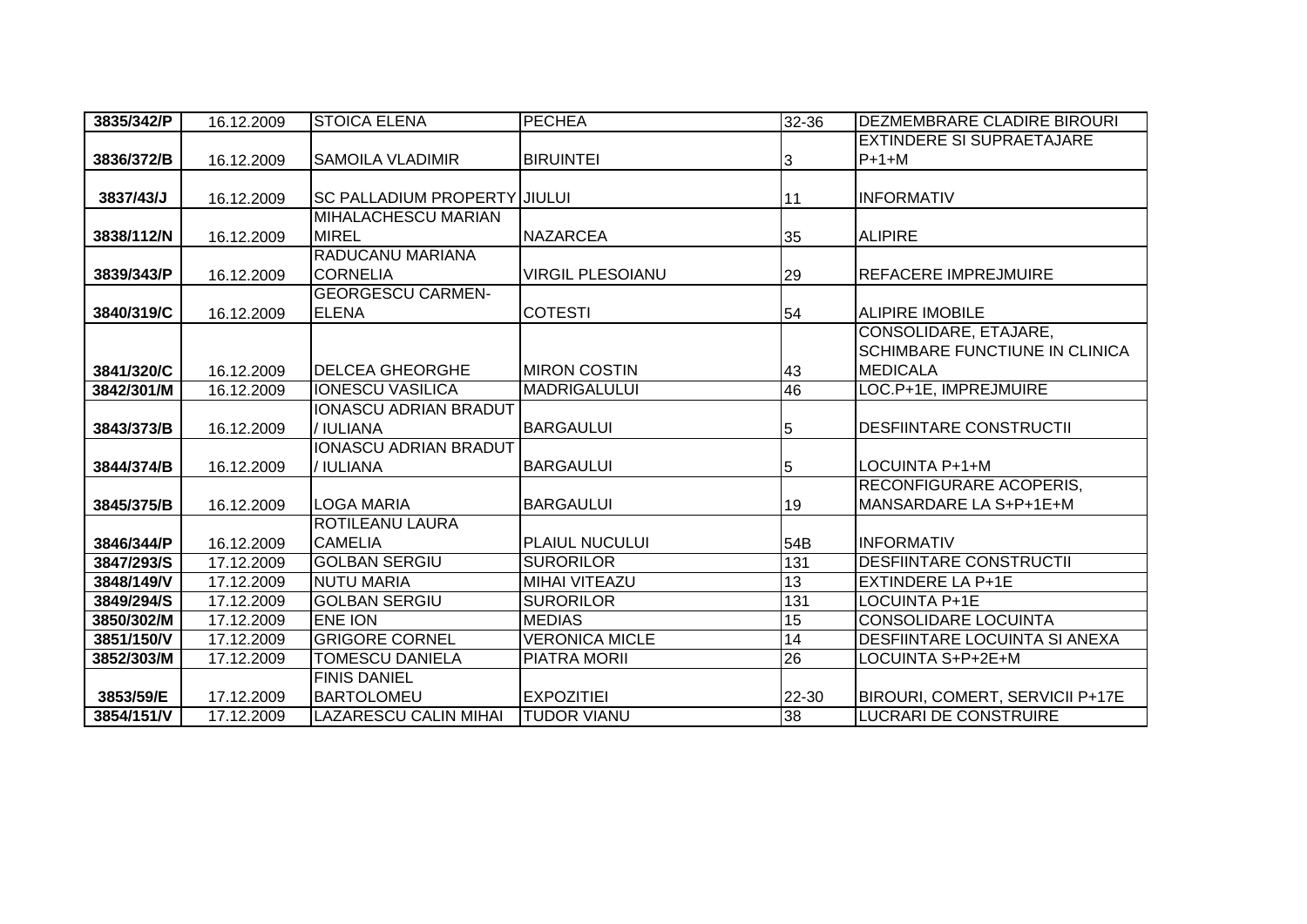|            |            |                              |                             |                 | AVIZ DE OPORTUNITATE IN VEDEREA       |
|------------|------------|------------------------------|-----------------------------|-----------------|---------------------------------------|
|            |            |                              |                             |                 | PROMAVARII PUZ PENTRU 2 IMOBILE       |
|            |            | ISC DITC REAL ESTATE         |                             |                 | BIROURI 3S+P+12E+ETH SI               |
| 3855/60/E  | 17.12.2009 | <b>SRL</b>                   | <b>EXPOZITIEI</b>           | 22-30           | <b>RESTAURANT 3S+P</b>                |
|            |            | <b>S.C REAL ESTATE</b>       |                             |                 | <b>IMOBILE CU FUNCTIUNI MIXTE</b>     |
| 3856/295/S | 17.12.2009 | <b>DEVELOPMENT S.R.L</b>     | <b>IONESCU SISESTI</b>      | 56-58           | 2S+P+6E SI 2S+P+3-4E                  |
| 3857/61/E  | 18.12.2009 | <b>SARBU JANOT</b>           | <b>ECHIPAJULUI</b>          | $\overline{22}$ | <b>EXTINDERE</b>                      |
| 3858/345/P | 18.12.2009 | <b>MICLAUS PAUL GABRIEL</b>  | <b>PAJURA</b>               | 2B              | <b>INCHIDERE PARTIALA TERASA</b>      |
| 3859/42/Z  | 18.12.2009 | <b>COVRIG CECILIA SILVIA</b> | <b>DUMITRU ZOSSIMA</b>      | 91              | LOCUINTA P+2+M                        |
| 3860/296/S | 21.12.2009 | <b>DIACONU CRISTIAN</b>      | <b>SURORILOR</b>            | 131A            | LOC.S+P+1E+M                          |
| 3861/152/V | 22.12.2009 | <b>ARGINTEANU ELENA</b>      | <b>ELENA VACARESCU</b>      | 19              | <b>CONSTRUIRE BALCON</b>              |
|            |            |                              |                             |                 | ANSAMBLU IMOBILE LOCUINTE SI          |
| 3862/195/G | 22.12.2009 | <b>POP DUMITRU</b>           | <b>GARLEI</b>               | 24              | SERVICII 2S+P+6E                      |
|            |            |                              |                             |                 | <b>CONSTRUIRE PENSIUNE TURISTICA</b>  |
|            |            |                              |                             |                 | SI MINIMARKET D+P+1E+M,               |
|            |            |                              |                             |                 | AMENAJARE PARCARE AUTO SI             |
| 3863/297/S | 22.12.2009 | <b>CONSTANTIN DAN</b>        | <b>IONESCU SISESTI</b>      | 11F             | <b>IMPREJMUIRE</b>                    |
|            |            |                              |                             |                 | EXTINDERE, SUPRAETAJARE LA            |
| 3864/84/1  | 22.12.2009 | <b>TITU GABRIEL</b>          | <b>PANAIT ISTRATI</b>       | 104-106         | $S+P+3E+4R$                           |
| 3865/113/N | 22.12.2009 | <b>SC CORINT SERV SRL</b>    | <b>IACOB NEGRUZZI</b>       | 22-24           | LOCUINTE S+P+5E+M                     |
| 3866/298/S | 22.12.2009 | <b>AGILL AHMAD</b>           | <b>IONESCU SISESTI</b>      |                 | 238 A.B.CLOCUINTE COLECTIVE S+P+4E+5R |
|            |            | <b>IONESCU NICOLETA /</b>    |                             |                 | CONSTRUIRE LOCUINTA P+1E+POD          |
| 3867/321/C | 23.12.2009 | <b>IONEL</b>                 | <b>COSMESTI</b>             | 44              | SI GARAJ                              |
|            |            | <b>SC EDB TEHNIC</b>         |                             |                 |                                       |
| 3868/52/H  | 23.12.2009 | <b>CONSULTING SRL</b>        | <b>HELIULUI</b>             | Ι9              | LOCUINTE COLECTIVE S+P+4E+5R          |
|            |            |                              |                             |                 | <b>EXTINDERE CU UN CORP NOU</b>       |
| 3869/322/C | 23.12.2009 | <b>INGG "ANA ASLAN"</b>      | <b>CALDARUSANI</b>          | 9               | $S+P+4E$                              |
|            |            | <b>RUSANESCU MIHAELA</b>     |                             |                 |                                       |
| 3870/196/G | 23.12.2009 | LAVINIA                      | <b>GRIVITEI</b>             | 232             | REAMENAJAREA APARTAMENTULUI           |
| 3871/197/G | 23.12.2009 | <b>COTENESCU SANDA</b>       | <b>IONESCU SISESTI</b>      | 230             | <b>IMPREJMUIRE</b>                    |
|            |            |                              |                             |                 | RECONFIGURARE CONSTRUCTIE             |
| 3872/70/O  | 29.12.2009 | <b>TRIUMF CONSTRUCT SA</b>   | <b>ODAI</b>                 | 441-443         | HOTEL S+P+4-5R                        |
|            |            |                              |                             |                 | ANSAMBLU IMOBILE LOCUINTE,            |
| 3873/376/B | 29.12.2009 | <b> URSACHE GABRIELA</b>     | <b>BUCURESTI-TARGOVISTE</b> | 9H, 9R          | COMERT SI SERVICII 2S+D+P+4-5E        |